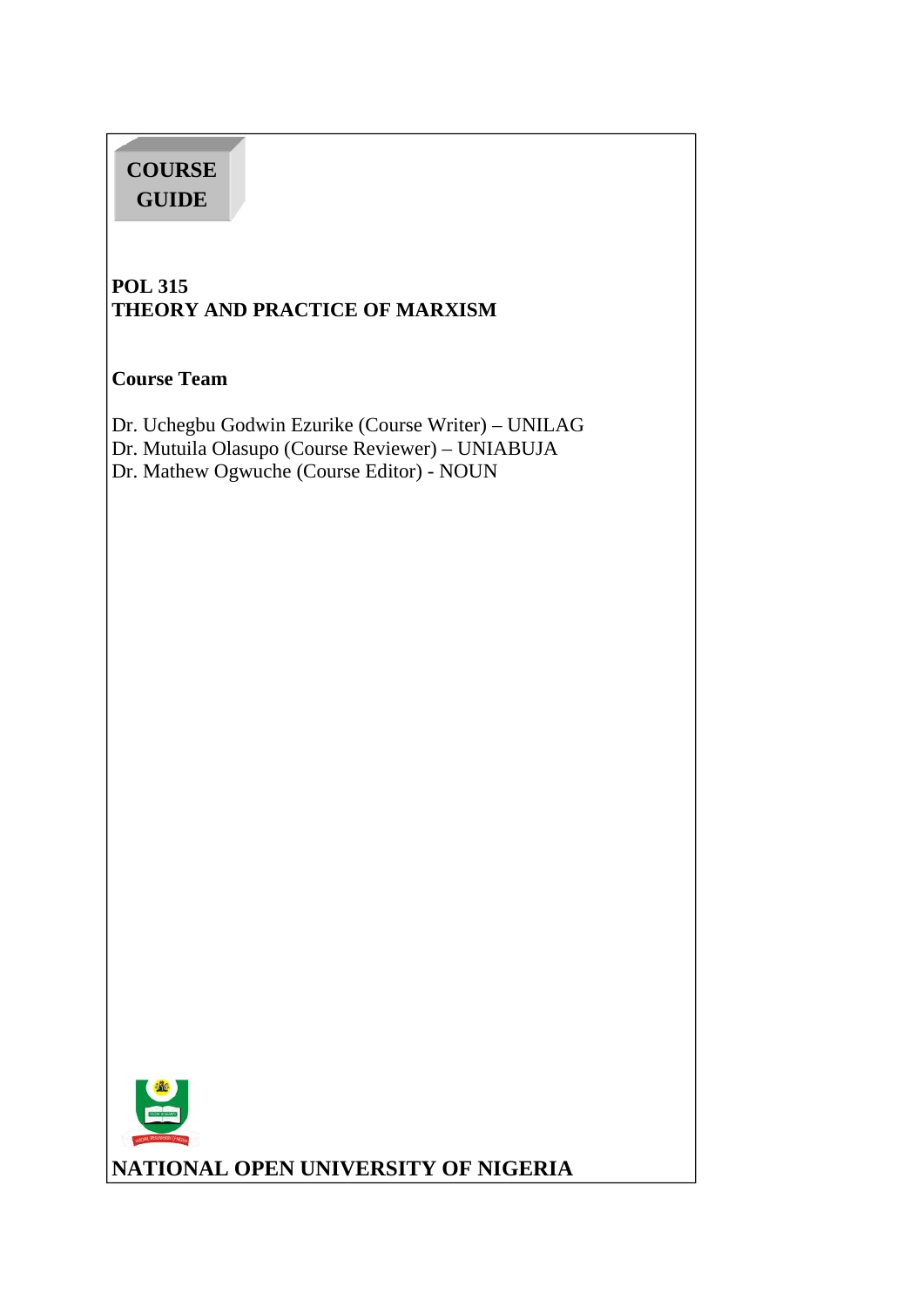National Open University of Nigeria, Headquarters, Plot 91, Cadastral Zone, Nnamdi Azikiwe Expressway, Jabi, Abuja

Lagos Office, 14/16 Ahmadu Bello Way Victoria Island, Lagos

E-mail: centralinfo@nou.edu.ng

URL: www.nou.edu.ng

Published by:

National Open University of Nigeria

First Printed 2013 Revised and Reprinted 2020

ISBN: 978-978-058-005-6

All Rights Reserved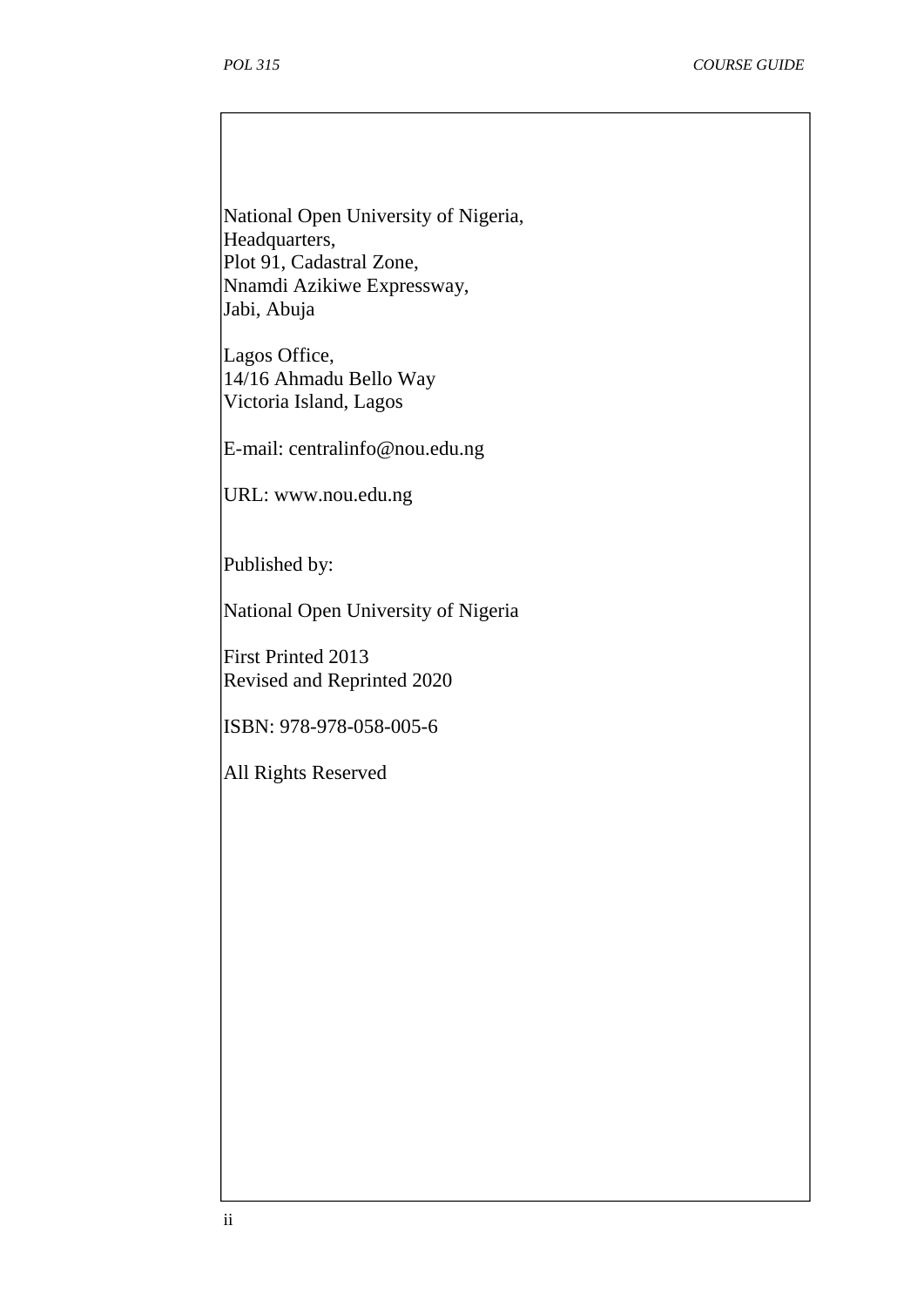# **COURSE DESCRIPTION**

## **POL 315: THEORY AND PRACTICE OF MARXISM**

This course examines the fundamentals of the theory and practice of Marxism where the origin and dynamics of conflict in society will be critically explained under the sources and components of Marxism. It further provides a comprehensive understanding of Marxism as a political and social theory that argues that social change comes about through economic class struggle. Within the context of Mode of Production and Relations of Production, Theories of Value - Commoditisation, Reification, Labour Power, Use and Exchange Value, Surplus Value and Capitalist Primitive Accumulations, the course will also examine the view of Karl Marx and Friedrich Engels which formed the philosophical basis for the rise of communism in the early 20th century and its decline in Twenty-First Century.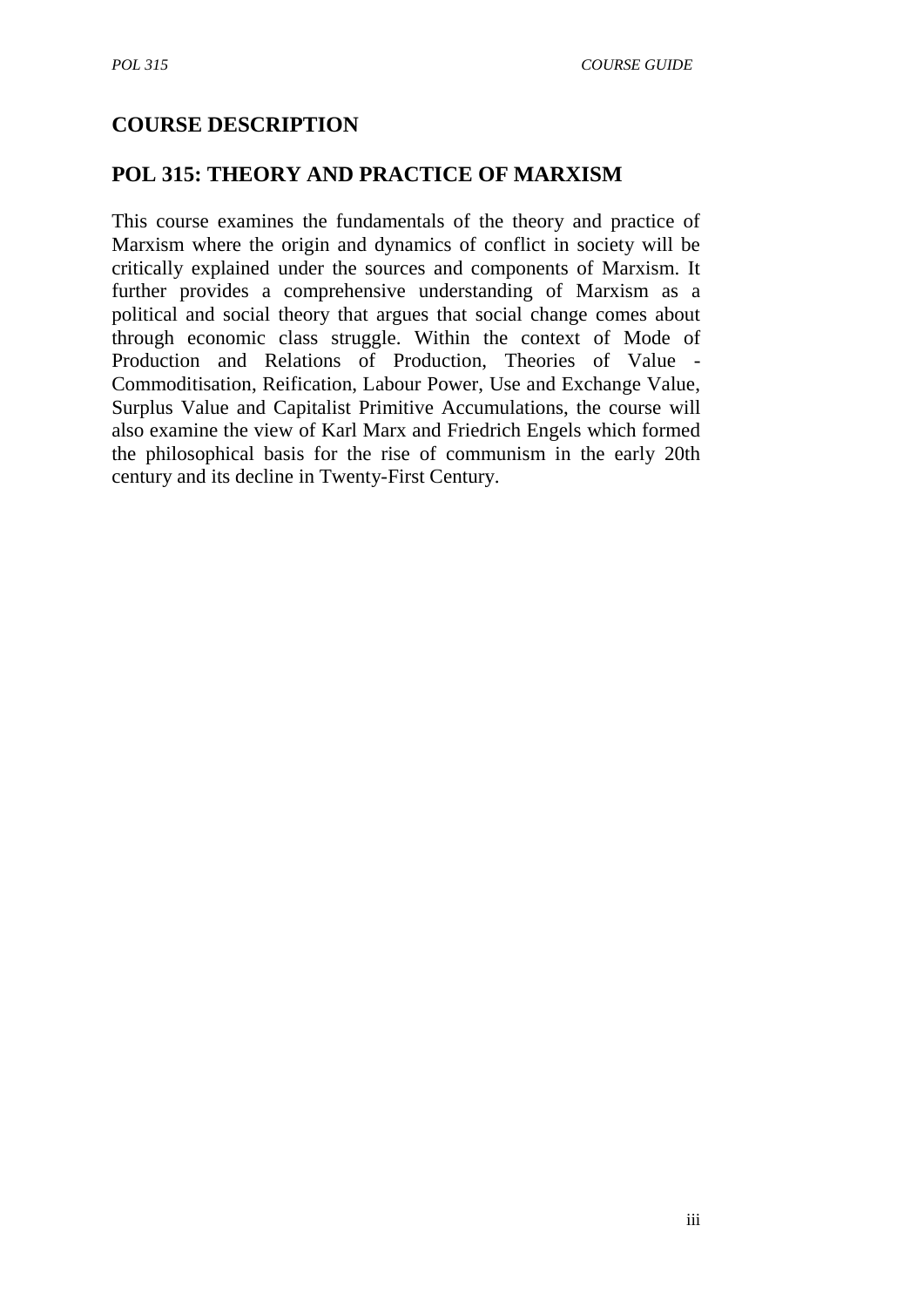#### **CONTENTS PAGE**

| $\mathbf{V}$     |
|------------------|
| V                |
| V                |
| V <sub>1</sub>   |
| V1               |
| V1               |
| V11              |
| $\cdots$<br>V111 |
| viii             |
| V <sub>111</sub> |
| 1X               |
| 1X               |
| X                |
| X                |
| X                |
| X1               |
| X111             |
| X111             |
|                  |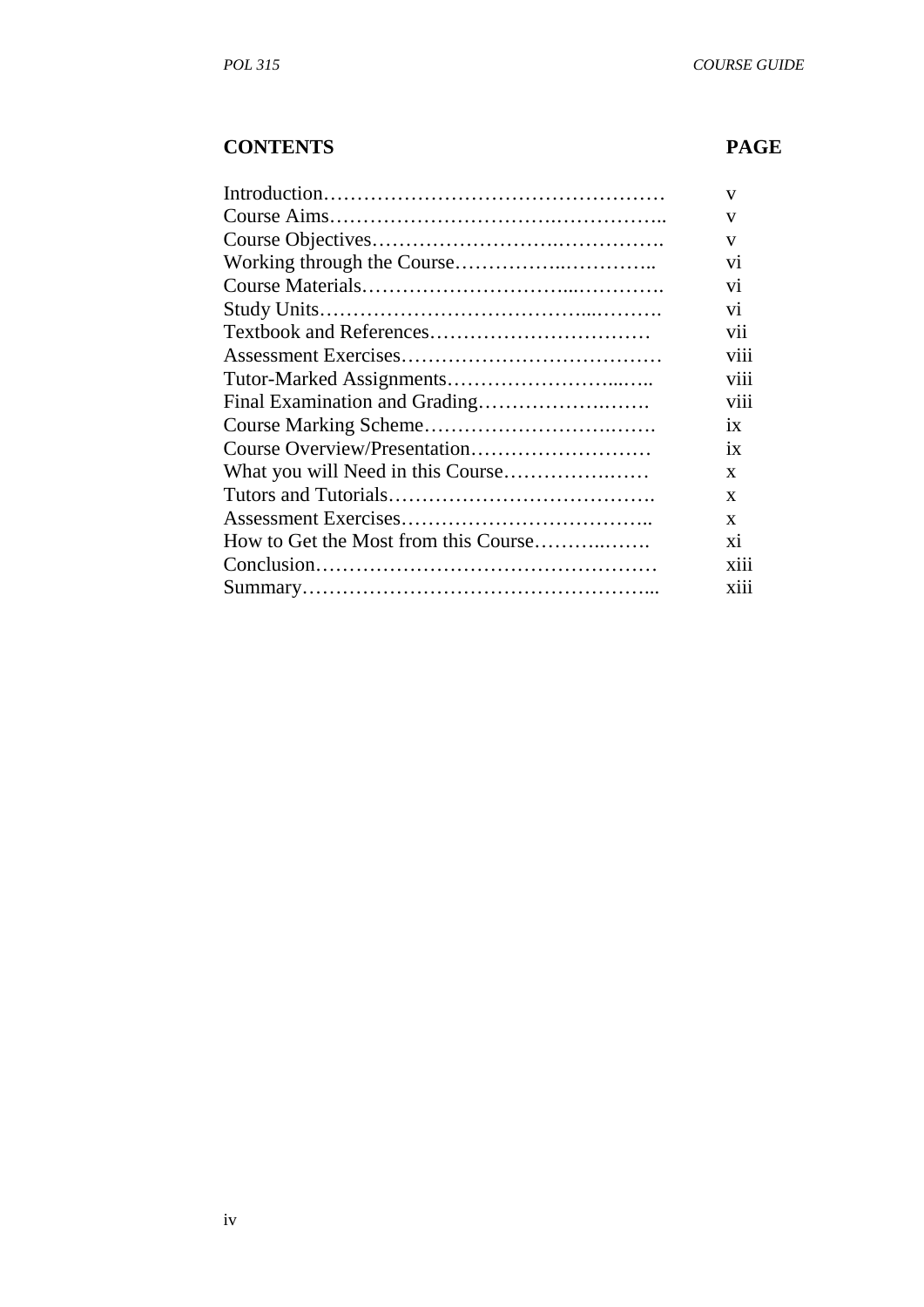# **INTRODUCTION**

Economic philosophers are always preoccupied with various conceptions as to how a State can navigate itself in the process of Development. Early Economic philosophers like Adams Smith, David Ricardo, and Thomas Malthus,, etc. all preached and aligned the issues of development to the practice of capitalism. To this end, they argued that development thrives if the forces of Demand and Supply take charge and regulate the market of nations. However, certain philosophers in the course of history also emerged and gave their perspectives on the issues of societal change and development, and to this class belonged to Karl Marx. Karl Marx (1818-1883), a German philosopher viewed the issues of development from an entirely different prism. To Marx, development arises from the abrupt changes that take place as a result of the dichotomous struggle that always inevitably ensued between those who own the means of production (the Bourgeoisie) and those who are property-less (the Proletariat), and are just mere labourers in the scheme of things. To this end, Marx saw socialism as the ultimate indicator of societal development; thus establishing a direct opposite paradigm of development to that of the pro-capitalist philosophers. *Theory and Practice of Marxism*, therefore, present itself as a course through which students can study specifically the motion as well as drivers of development as had been espoused by Marx. This course: **POL 315 - Theory and Practice of Marxism** is a three (3)-credit unit course for undergraduate students in Political Science. The material has been developed to meet global standards. This Course Guide gives you an overview of the course. It also provides you with relevant information on the organisation and requirements of the course.

# **COURSE AIMS AND OBJECTIVES**

The primary aim of this course is to help students to understand the fundamentals of the theory and practice of Marxism with a proper understanding of Marxist political economy in the  $21<sup>st</sup>$  Century. However, the course-specific objectives include enabling you to:

- explain the origin and the dynamics of conflict in nature and in society as inevitable through economic class struggle.
- Familiarise with dialectics which is the heart and soul of Marxism
- have a comprehensive understanding of the current perspective of socialism in the  $21<sup>st</sup>$  Century

The specific objective of each study unit can be found at the beginning and you can make references to it while studying. It is necessary and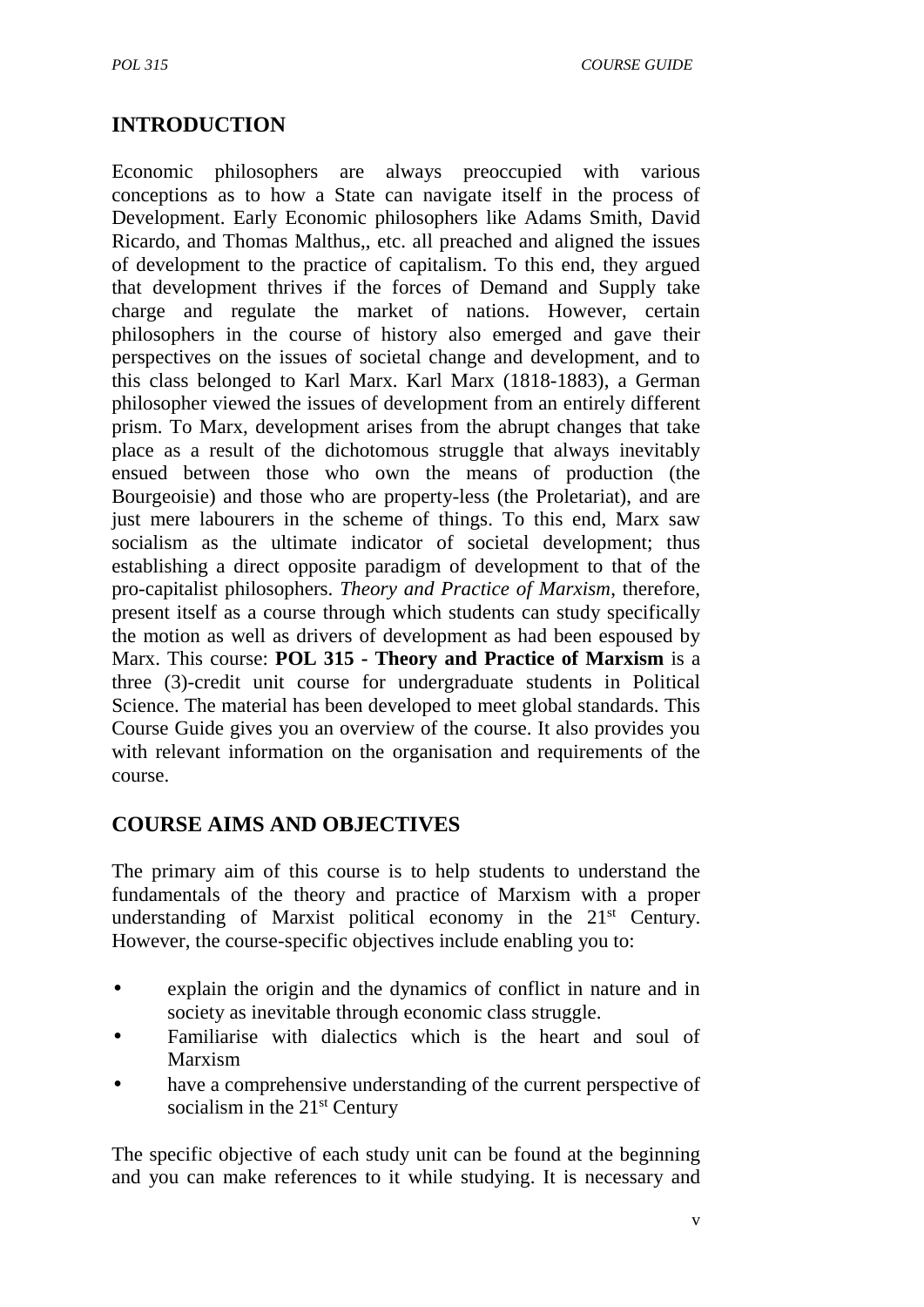helpful for you to check at the end of the unit, if your progress is consistent with the stated objectives and if you can conveniently answer the self-assessment exercise. The overall objective of the course will be achieved if you diligently study and complete all the units in this course.

# **WORKING THROUGH THIS COURSE**

To complete the course, you are required to read the study units and other related materials. You will also need to undertake practical exercises for which you need a pen, a notebook, and other materials that will be listed in this guide. The exercises are to aid you in understanding the concepts being presented. At the end of each unit, you will be required to submit written assignments for assessment purposes. At the end of the course, you will be expected to write a final examination.

# **COURSE MATERIALS**

In this course as in all other courses, the major components you will find are as follows:

- 1. Course Guide
- 2. Study Units
- 3. Textbooks
- 4. Assignment Files

## **STUDY UNITS**

There are 25 study units in this course. They are:

| <b>Module 1</b> | <b>Sources and Components of Marxism</b>       |
|-----------------|------------------------------------------------|
| Unit 1          | <b>Marxism Introduced</b>                      |
| Unit 2          | <b>Hegelian Dialectics</b>                     |
| Unit 3          | <b>English Classical Political Economy</b>     |
| Unit 4          | French Utopian Socialism                       |
| Unit 5          | Philosophical Materialism and<br>Philosophical |
| Idealism:       |                                                |
|                 | The Dichotomy                                  |
| <b>Module 2</b> | <b>Karl Marx Dialectics</b>                    |
| Unit 1          | Karl Marx: A Brief Biography                   |
| Unit 2          | Laws of Transformation of Quantity to Quality  |
| Unit 3          | Law of Unity and Conflict of Opposites         |
| Unit 4          | Law of Negation of Negation                    |
| Unit 5          | <b>Historical Materialism</b>                  |
|                 |                                                |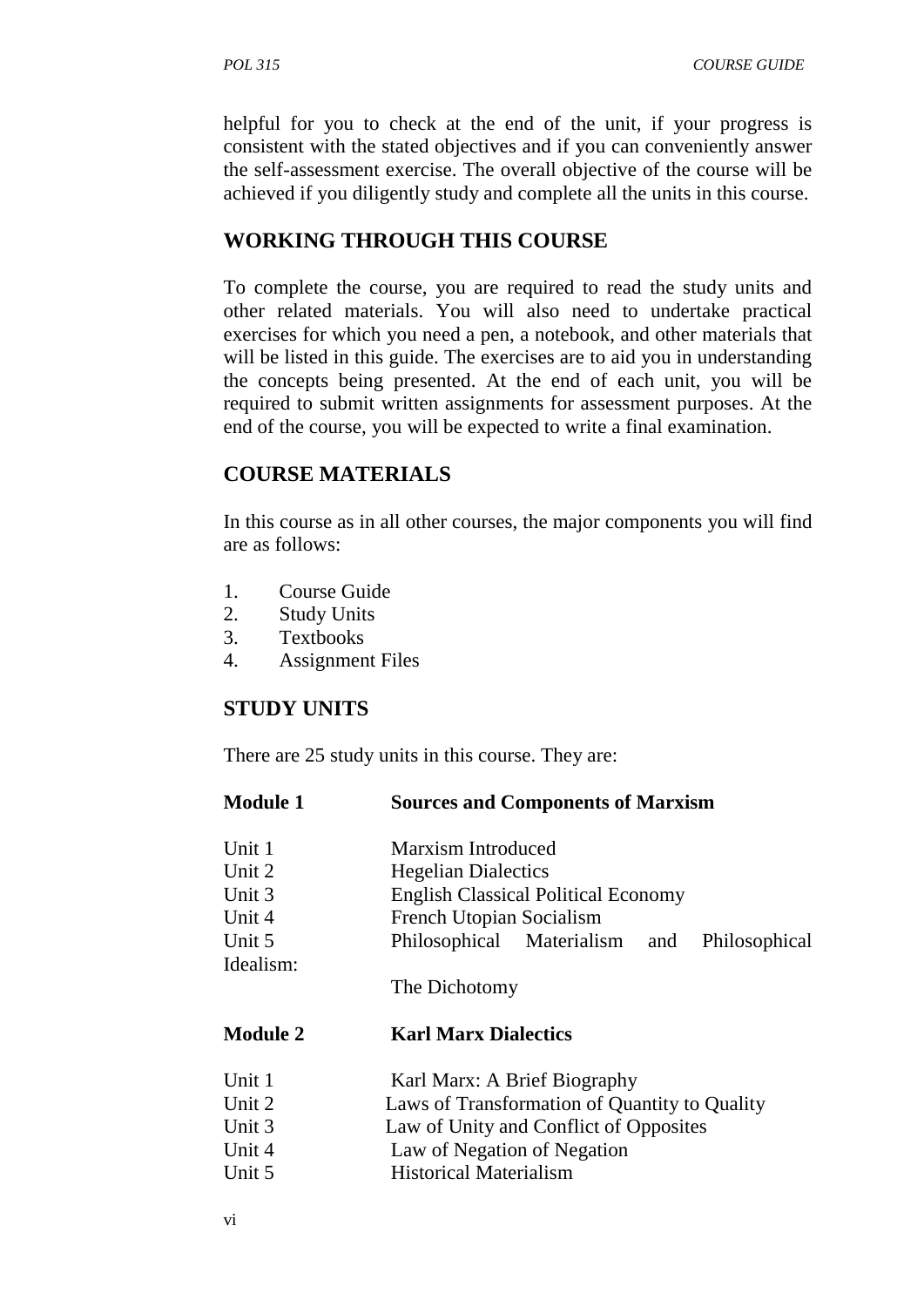| <b>Module 3</b> | <b>Marxism and the Meaning of Ideology</b> |  |
|-----------------|--------------------------------------------|--|
|-----------------|--------------------------------------------|--|

| Unit 1          | Alienation                                        |
|-----------------|---------------------------------------------------|
| Unit 2          | <b>Ideology and False Consciousness</b>           |
| Unit 3          | <b>Base and Superstructure</b>                    |
| Unit 4          | <b>State Power and the Superstructure</b>         |
| Unit 5          | Vanguard Party/Proletarian Revolution             |
| <b>Module 4</b> | <b>Understanding the Meaning of Socialism</b>     |
| Unit 1          | <b>Exploitation and Oppression</b>                |
| Unit 2          | <b>Utopian Socialism</b>                          |
| Unit 3          | Marx Scientific Socialism                         |
| Unit 4          | Class (A Class in Itself to a Class for Itself)   |
| Unit 5          | Socialist Theory and Working Class Movement       |
| <b>Module 5</b> | <b>Marxist Political Economy</b>                  |
| Unit 1          | <b>Capitalist Economy</b>                         |
| Unit 2          | Mode of Production and Relations of Production    |
| Unit 3          | Marx Theories of Value- Commoditisation,          |
|                 | Reification, Labour Power, Use and Exchange       |
|                 | Value, Surplus Value and Capitalist Primitive     |
|                 | <b>Accumulations</b>                              |
| Unit 4          | Socialism in the Twenty-First Century (Russia and |
|                 |                                                   |
|                 | China, Africa, East Asia, and South America)      |

As you can observe, the course begins with the basics and expands into a more elabourate, complex and detailed form. All you need to do is to follow the instruction as provided in each unit. Also, some self assessment exercises have been provided with which you can test your progress with the text and determine if your study is fulfilling the stated objective. Tutored-Marked assignments have also been provided to aid your study. All these will assist you to be able to fully grasp knowledge of theory and practice of Marxism.

#### **TEXTBOOKS AND REFERENCES**

At the end of each unit, you will find a list of relevant reference materials that you may yourself wish to consult as the need arises, even though I have made efforts to provide you with the most important information you need to pass this course. However, I would encourage you, as a fourth-year student, to cultivate the habit of consulting as many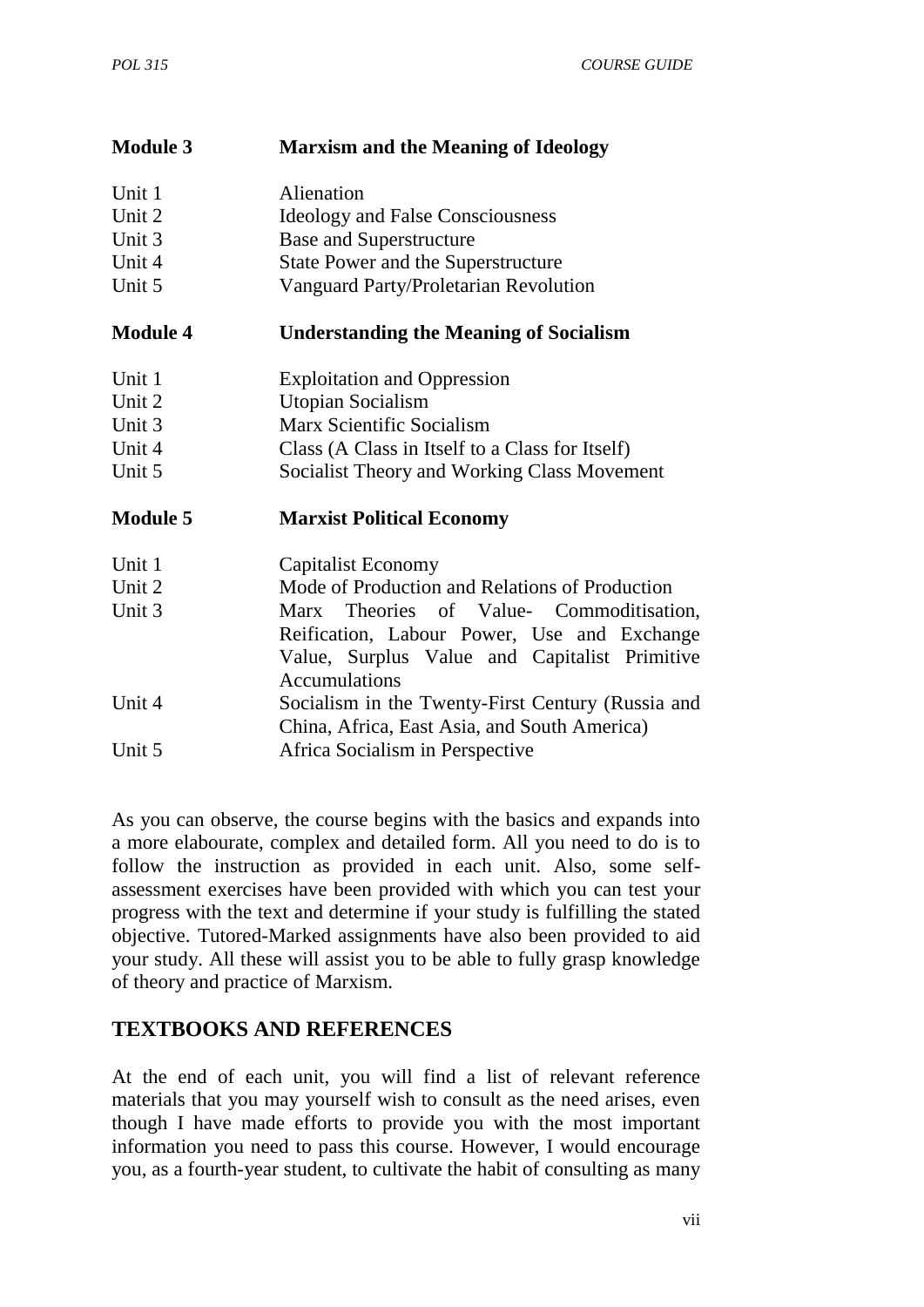relevant materials as you can within the time available to you. In particular, be sure to consult whatever material you are advised to consult before attempting any exercise.

## **ASSESSMENT**

Two types of assessment are involved in the course: the Self- Assessment Exercises (SAEs), and the Tutor-Marked Assessment (TMA) questions. Your answers to the SAEs are not meant to be submitted, but they are also important since they allow you to assess your understanding of the course content. Tutor-Marked Assignments (TMAs) on the other hand are to be carefully answered and kept in your assignment file for submission and marking. This will count for 30% of your total score in the course.

## **TUTOR-MARKED ASSIGNMENTS (TMAs)**

At the end of each unit, you will find tutor-marked assignments. There is an average of two tutor-marked assignments per unit. This will allow you to engage the course as robustly as possible. You need to submit at least four assignments of which the three with the highest marks will be recorded as part of your total course grade. This will account for 10 percent each, making a total of 30 percent. When you complete your assignments, send them including your form to your tutor for formal assessment on or before the deadline.

Self-assessment exercises are also provided in each unit. The exercises should help you to evaluate your understanding of the material so far. These are not to be submitted. You will find all answers to these within the units they are intended for.

## **FINAL EXAMINATION AND GRADING**

There will be a final examination at the end of the course. The examination carries a total of 70 percent of the total course grade. The examination will reflect the contents of what you have learned and the self-assessments and tutor-marked assignments. You therefore need to revise your course materials beforehand.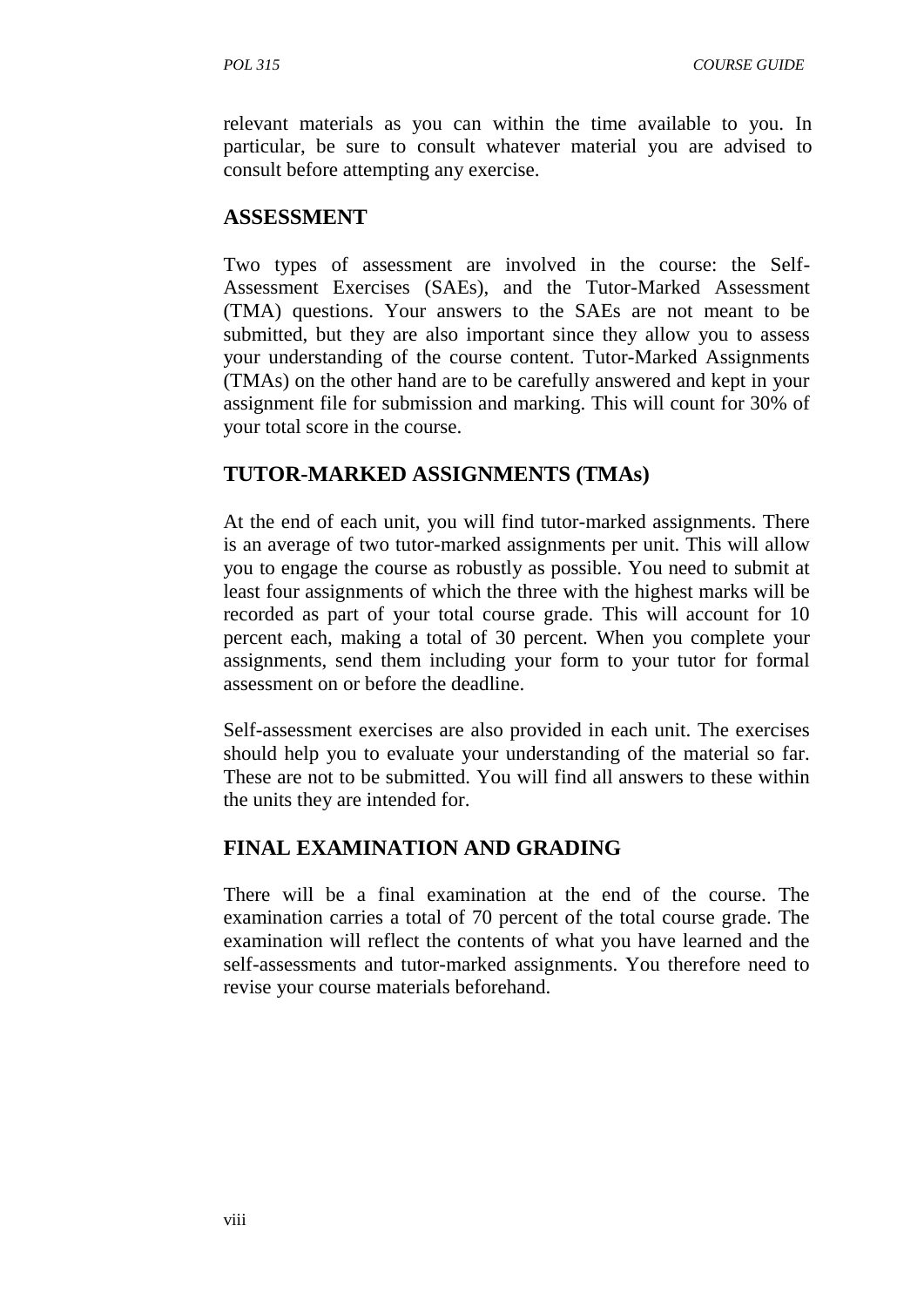# **COURSE MARKING SCHEME**

The following table sets out how the actual course marking is broken down.

| <b>ASSESSMENT</b>                          | <b>MARKS</b>                              |
|--------------------------------------------|-------------------------------------------|
| Four assignments (the best four of all the | Four assignments, each marked out of 10%, |
| assignments submitted for marking)         | but highest scoring three selected, thus  |
|                                            | totaling 30%                              |
| <b>Final Examination</b>                   | 70% of overall course score               |
| <b>Total</b>                               | 100% of course score                      |

# **COURSE OVERVIEW AND PRESENTATION**

| Unit            | <b>Title of Work</b>                            | <b>Weeks</b> | <b>Assignment</b> |
|-----------------|-------------------------------------------------|--------------|-------------------|
| <b>Activity</b> | <b>Sources and Components of Marxism</b>        |              |                   |
| Module 1        |                                                 |              |                   |
| Unit 1          | <b>Marxism Introduced</b>                       | Week 1       | Assignment 1      |
| Unit 2          | <b>Hegelian Dialectics</b>                      | Week 2       | Assignment 1      |
| Unit 3          | <b>French Utopian Socialism</b>                 | Week 3       | Assignment 1      |
| Unit 4          | Philosophical Materialism and                   | Week 4       | Assignment 1      |
| Unit 5          | Philosophical Idealism: The Dichotomy           | Week 5       | Assignment 1      |
| <b>Module 2</b> | <b>Marx Dialectics</b>                          |              |                   |
| Unit 1          | Karl Marx: A Brief Biography                    | Week 6       | Assignment 1      |
| Unit 2          | Laws of Transformation of Quantity to           | Week 7       | Assignment 1      |
|                 | Quality                                         |              |                   |
| Unit 3          | Law of Unity and Conflict of Opposites          | Week 8       | Assignment 1      |
|                 |                                                 |              |                   |
| Unit 4          | Law of Negation of Negation                     | Week 9       | Assignment 1      |
| Unit 5          | <b>Historical Materialism</b>                   | Week 10      | Assignment 1      |
| <b>Module 3</b> | <b>Marxism and the Meaning of Ideology</b>      |              |                   |
| Unit 1          | Alienation                                      | Week 11      | Assignment 1      |
| Unit 2          | <b>Ideology and False Consciousness</b>         | Week 12      | Assignment 1      |
| Unit 3          | <b>Base and Superstructure</b>                  | Week 13      | Assignment 1      |
| Unit 4          | <b>State Power and the Superstructure</b>       | Week 14      | Assignment 1      |
| Unit 5          | Vanguard Party/ Proletarian Revolution          | Week 15      | Assignment 1      |
| <b>Module 4</b> | <b>Understanding the Meaning of Socialism</b>   |              |                   |
|                 |                                                 |              |                   |
| Unit 1          | <b>Exploitation and Oppression</b>              | Week 16      | Assignment 1      |
| Unit 2          | <b>Utopian Socialism</b>                        | Week 17      | Assignment 1      |
| Unit 3          | Marx Scientific Socialism                       | Week 18      | Assignment 1      |
| Unit 4          | Class (A class in Itself to a Class for Itself) | Week 19      | Assignment 1      |
| Unit 5          | Socialist Theory and Working Class              | Week 20      | Assignment 1      |
|                 | Movement                                        |              |                   |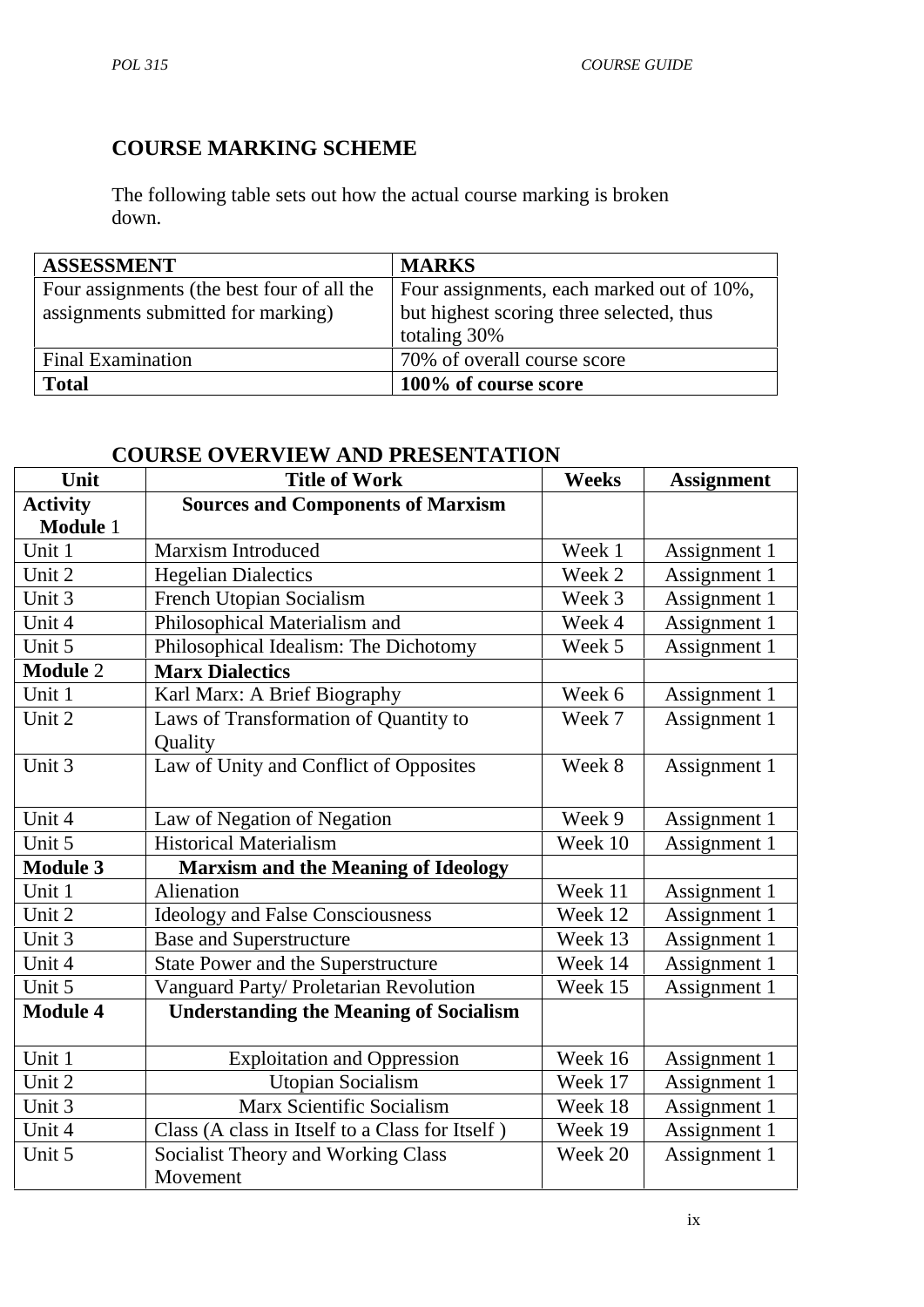| <b>Module 5</b> | <b>Marxist Political Economy</b>                          |         |              |
|-----------------|-----------------------------------------------------------|---------|--------------|
| Unit 1          | <b>Capitalist Economy</b>                                 | Week 21 | Assignment 1 |
| Unit 2          | Mode of Production and Relations of                       | Week 22 | Assignment 1 |
|                 | Production                                                |         |              |
| Unit 3          | Marx Theories of Value Commoditisation,                   | Week 23 | Assignment 1 |
|                 | Reification, Labour Power, Use and                        |         |              |
|                 | Exchange Value, Surplus Value and                         |         |              |
|                 | Primitive Accumulation.                                   |         |              |
| Unit 4          | Socialism in the 21 <sup>th</sup> Century (Russia; China; | Week 24 | Assignment 1 |
|                 | Africa; East Asia, & South America)                       |         |              |
| Unit 5          | Africa Socialism in Perspective                           | Week 25 | Assignment 1 |

#### **WHAT YOU WILL NEED IN THIS COURSE**

This course builds on what you have learned in the 100 Levels. It will be helpful if you try to review what you studied earlier. Second, you may need to purchase one or two texts recommended as important for your mastery of the course content. You need quality time in a study friendly environment every week. If you are computer-literate (which ideally you should be), you should be prepared to visit the recommended websites. You should also cultivate the habit of visiting reputable physical libraries accessible to you.

## **TUTORS AND TUTORIALS**

There are 15 hours of tutorials provided in support of the course. You will be notified of the dates and location of these tutorials, together with the name and phone number of your tutor as soon as you are allocated a tutorial group. Your tutor will mark and comment on your assignments, and keep a close watch on your progress. Be sure to send in your tutor marked assignments promptly, and feel free to contact your tutor in case of any difficulty with your self-assessment exercise, tutor-marked assignment or the grading of an assignment. In any case, you are advised to attend the tutorials regularly and punctually. Always take a list of such prepared questions to the tutorials and participate actively in the discussions.

#### **ASSESSMENT EXERCISES**

There are two aspects to the assessment of this course. First is the Tutor- Marked Assignments; second is a written examination. In handling these assignments, you are expected to apply the information, knowledge and experience acquired during the course. The tutor-marked assignments are now being done online. Ensure that you register all your courses so that you can have easy access to the online assignments.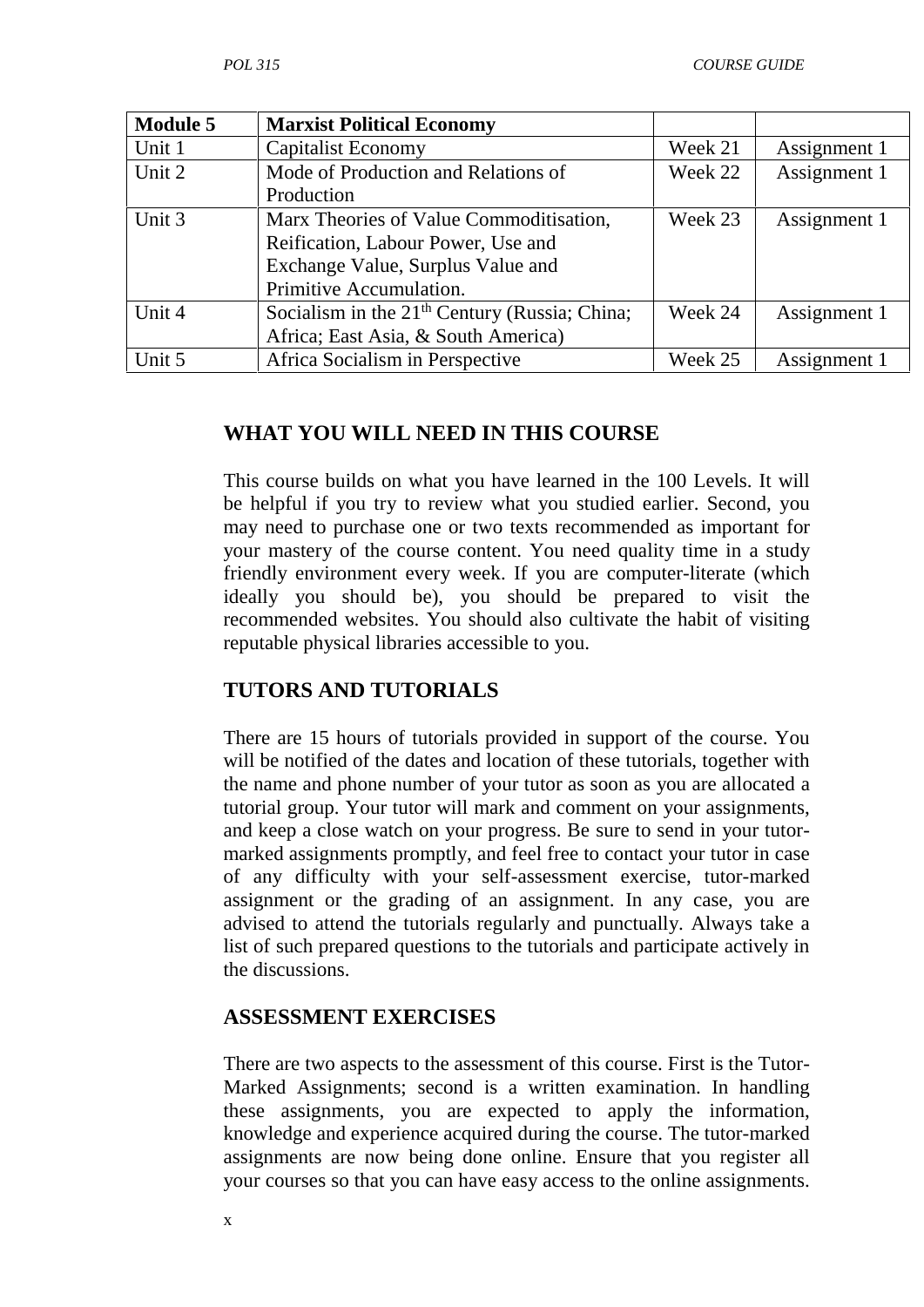Your score in the online assignments will account for 30 percent of your total coursework. At the end of the course, you will need to sit for a final examination. This examination will account for the other 70 percent of your total course mark.

# **TUTOR-MARKED ASSIGNMENTS (TMAs)**

Usually, there are four online tutor-marked assignments in this course. Each assignment will be marked over ten percent. The best three (that is the highest three of the 10 marks) will be counted. This implies that the total mark for the best three assignments will constitute 30% of your total course work. You will be able to complete your online assignments successfully from the information and materials contained in your references, reading, and study units.

# **FINAL EXAMINATION AND GRADING**

The final examination for POL 315: Theory and Practice of Marxism will be of two hours duration and have a value of 70% of the total course grade. The examination will consist of multiple-choice and fill-in-the gaps questions which will reflect the practice exercises and tutor-marked assignments you have previously encountered. All areas of the course will be assessed. You must use the adequate time to revise the entire course. You may find it useful to review your tutor-marked assignments before the examination. The final examination covers information from all aspects of the course.

# **HOW TO GET THE MOST FROM THIS COURSE**

- 1. There are 25 units in this course. You are to spend one week in each unit. In distance learning, the study units replace the university lecture. This is one of the great advantages of distance learning; you can read and work through specially designed study materials at your own pace, and at a time and place that suits you best. Think of it as reading the lecture instead of listening to the lecturer. In the same way, a lecturer might give you some reading to do. The study units tell you when to read and which are your text materials or recommended books. You are provided exercises to do at appropriate points, just as a lecturer might give you in a class exercise.
- 2. Each of the study units follows a common format. The first item is an introduction to the subject matter of the unit, and how a particular unit is integrated with other units and the course as a whole. Next to this is a set of learning objectives. These objectives let you know what you should be able to do, by the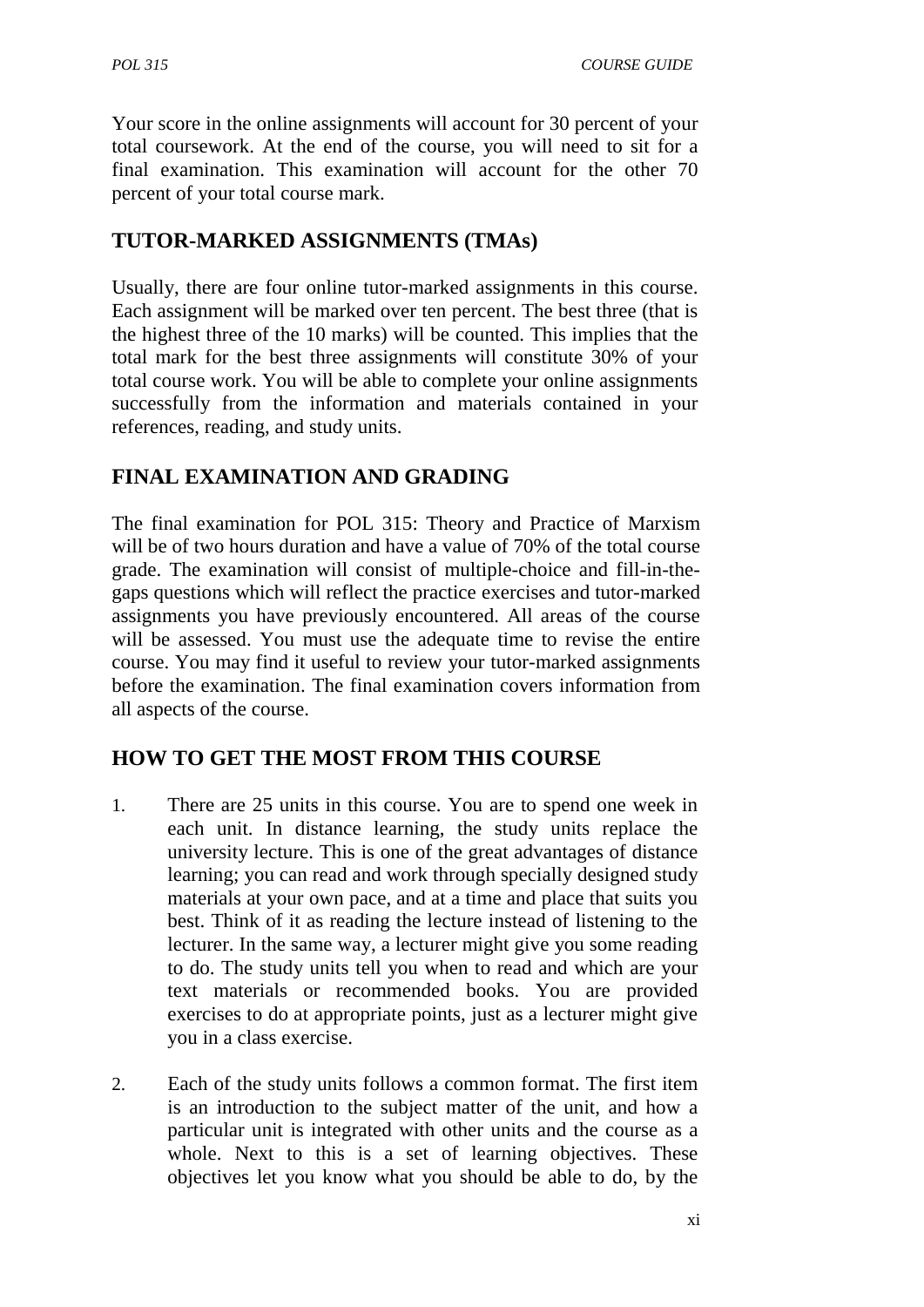time you have completed the unit. These learning objectives are meant to guide your study. The moment a unit is finished, you must go back and check whether you have achieved the objectives. If this is made a habit, then you will significantly improve your chance of passing the course.

- 3. The main body of the unit guides you through the required reading from other sources. This will usually be either from your reference or from a reading section.
- 4. The following is a practical strategy for working through the course. If you run into any trouble, telephone your tutor or visit the study centre nearest to you. Remember that your tutor's job is to help you. When you need assistance, do not hesitate to call and ask your tutor to provide it.
- 5. Read this course guide thoroughly. It is your first assignment.
- 6. Organise a study schedule Design a 'Course Overview' to guide you through the course. Note the time you are expected to spend on each unit and how the assignments relate to the units.
- 7. Important information; e.g. details of your tutorials and the date of the first day of the semester is available at the study centre.
- 8. You need to gather all the information into one place, such as your diary or a wall calendar. Whatever method you choose to use, you should decide on and write in your dates and schedule of work for each unit.
- 9. Once you have created your study schedule, do everything to stay faithful to it.
- 10. The major reason that students fail is that they get behind in their coursework. If you get into difficulties with your schedule, please let your tutor or course coordinator know before it is too late for help.
- 11. Turn to Unit 1, and read the introduction and the objectives for the unit.
- 12. Assemble the study materials. You will need your references for the unit you are studying at any point in time.
- 13. As you work through the unit, you will know what sources to consult for further information.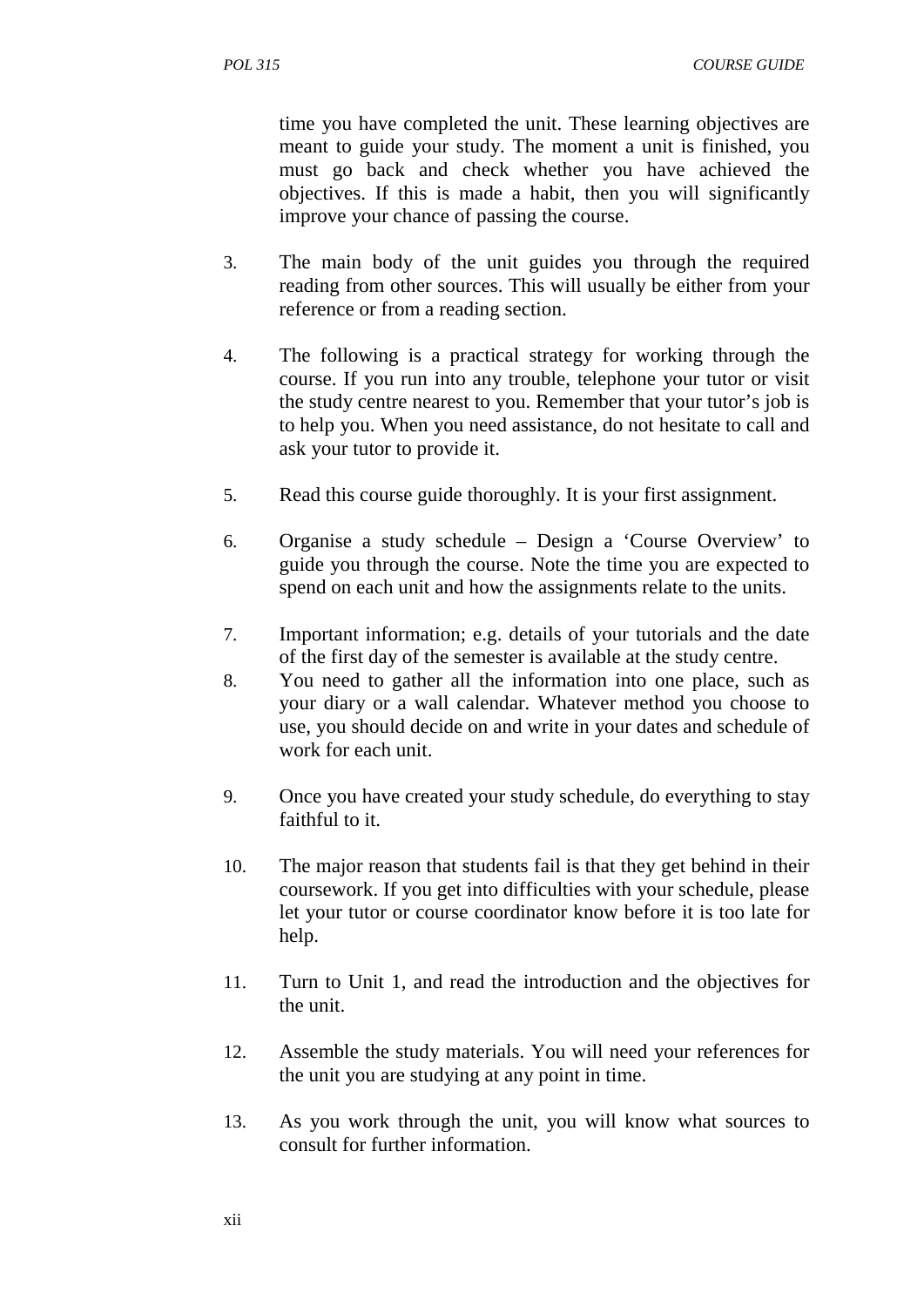- 14. Visit your study centre whenever you need up-to-date information.
- 15. Well before the relevant online TMA due dates, visit your study centre for relevant information and updates. Keep in mind that you will learn a lot by doing the assignment carefully. They have been designed to help you meet the objectives of the course and, therefore, will help you pass the examination.
- 16. Review the objectives for each study unit to confirm that you have achieved them. If you feel unsure about any of the objectives, review the study materials, or consult your tutor. When you are confident that you have achieved a unit's objectives, you can start on the next unit. Proceed unit by unit through the course and try to space your study so that you can keep yourself on schedule.
- 17. After completing the last unit, review the course and prepare yourself for the final examination. Check that you have achieved the unit objectives (listed at the beginning of each unit) and the course objectives (listed in the course guide).

# **CONCLUSION**

This is a theory and practice of Marxism, even though the course is theoretical. but you will get the best out of it if you cultivate the habit of relating it to socio-political and economic issues in the 21st Century.

## **SUMMARY**

'Theory and Practice of Marxism' provide you the opportunity to acquire a critical and analytical mind for understanding conflict and social change in society. Within this context, you will be exposed to the reality that every phenomenon is in a dialectical dimension which is the engine room for social change and development in every society. All the basic course materials that you need to complete the course are provided. At the end, you will be able to:

- Explain the concept of Marxism in relation to socialism and communism;
- Describe dialectics which is the heart and soul of Marxism
- Have an understanding of the implications of socialism on Africa, South America and China; and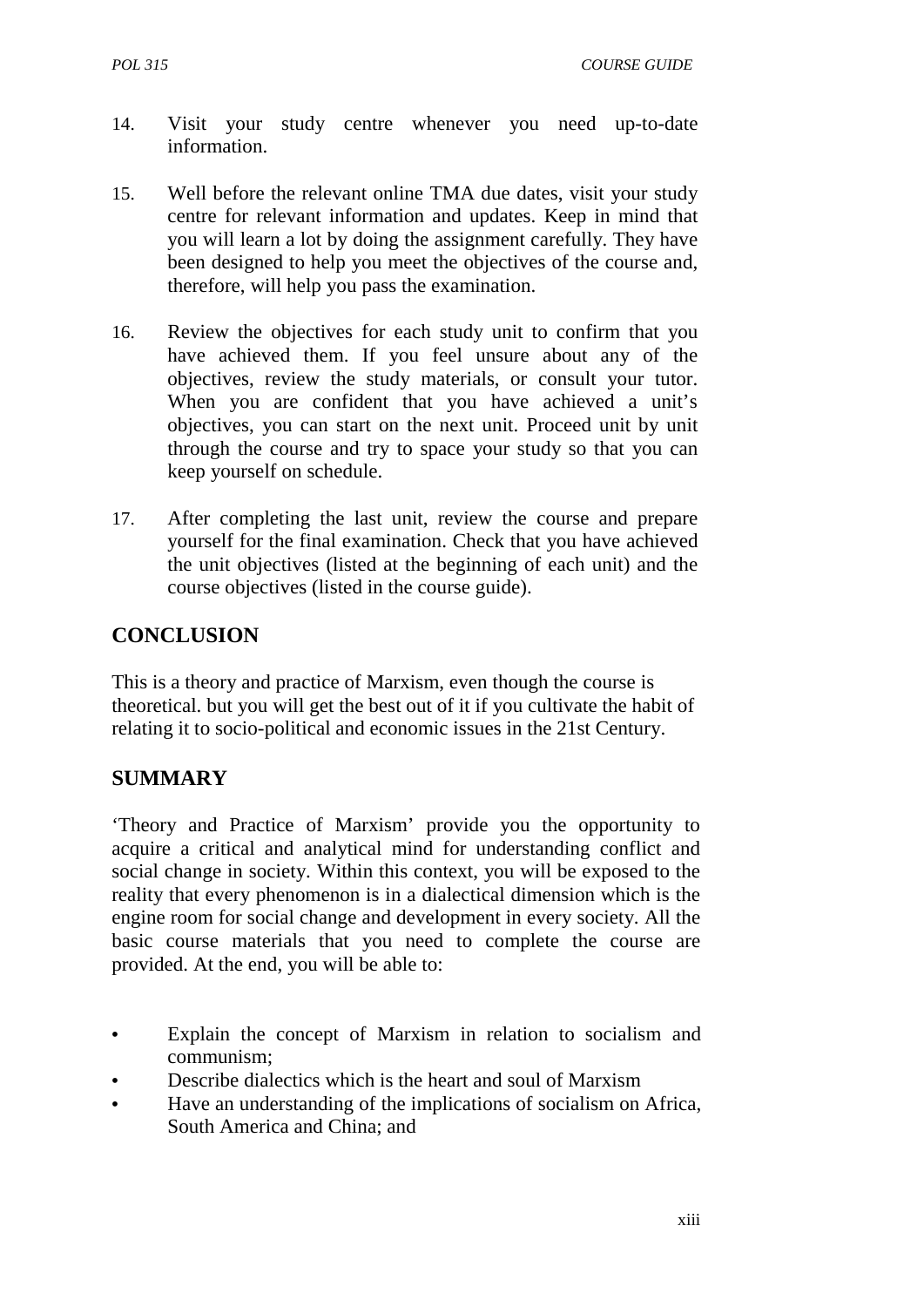#### **List of Acronyms**

|    | $1.$ AIDS       |                              | Acquired Immunodeficiency Syndrome            |
|----|-----------------|------------------------------|-----------------------------------------------|
|    | 2. <b>BC</b>    |                              | <b>Before Christ</b>                          |
|    | $3. \text{AIB}$ |                              | Asian Infrastructure and Investment Bank      |
|    | 4. <b>BRI</b>   |                              | <b>Belt and Road Initiative</b>               |
|    | 5. CPC          | $\overline{a}$               | <b>Communist Party of China</b>               |
|    | 6. EAC          | $\blacksquare$               | <b>East African Community</b>                 |
|    | 7. EMR          | $\blacksquare$               | <b>Electronic Medical Report</b>              |
| 8. | <b>FDI</b>      | $\blacksquare$               | <b>Foreign Direct Investment</b>              |
| 9. | <b>GDP</b>      | $\blacksquare$               | <b>Gross Domestic Product</b>                 |
|    | 10. IMF         | $\frac{1}{2}$                | <b>International Monetary Fund</b>            |
|    | 11. KBG         | $\blacksquare$               | Komitet Gosudarstvennoy Bezopasnosti (Russia) |
|    | 12. <b>OECD</b> |                              | Organisation for Economic Cooperation and     |
|    |                 |                              | Development                                   |
|    | 13. NDB         |                              | New Development Bank                          |
|    | 14. <b>SRF</b>  |                              | Silk Road Fund                                |
|    | 15. TMA         | $\overline{\phantom{a}}$     | <b>Tutor-Marked Assignment</b>                |
|    | 16. U.N         | $\blacksquare$               | <b>United Nations</b>                         |
|    | 17. U.S         | $\qquad \qquad \blacksquare$ | <b>United States</b>                          |
|    | 18. <b>USSR</b> | $\overline{\phantom{a}}$     | Union of Soviet Socialist Republics           |

#### **REFERENCES**

Ake, C. (1982). *A Political Economy of Africa*. London: Longman.

- Anifowose, R. & Enemuo, F. (Eds.). (2008). *Elements of Politics*. Lagos: Sam Iroanusi Publications.
- Asirvatham, E. & Misra, K. (2005). *Political Theory*. New Delhi: S. Chand and Co. Ltd.
- Back Matter. (2013). In Williams M. and Satgar V. (Eds.), *Marxisms in the 21st Century: Crisis, critique and struggle*. Johannesburg, South Africa: Wits University Press.
- Baradat, L. (2006). *Political Ideologies: Their Origins and Impact*. New Jersey: Pearson Prentice-Hall.
- Bayart, J. (1993). *The State in Africa: The Politics of the Belly*. London and New York: Longman.
- Baylis, John., Smith, Steve., and Owens, Patricia. (2012), *The Globalisation of International Politics: An Introduction to*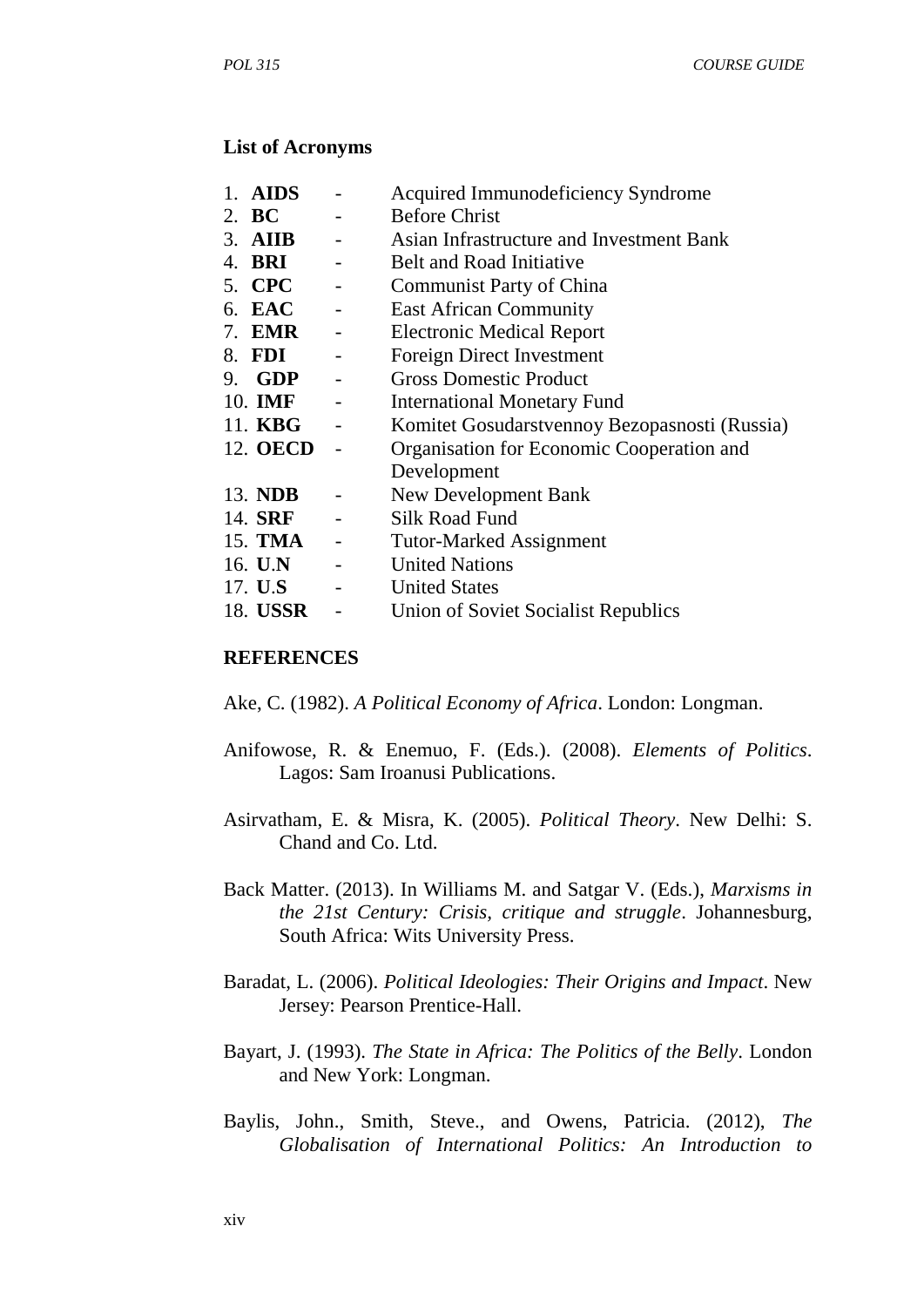*International Relations* (6th ed., pp. 141-154). Oxford, UK: Oxford University Press.

- Bratton, M., Mattes, R and Gyimah-Boadi, E (2005), Public Opinion, Democracy and Market Reform in Africa, Cambridge and New York: Cambridge University Press.
- Burawoy, M (2003) 'For a sociological Marxism: the complementary convergence of Antonio Gramsci and Karl Polanyi', *Politics and Society* The McGraw-Hill Companies,
- Callinicos, A. (2010). *The Revolutionary Ideas of Karl Marx*. London: Bookmarks.
- Chaturvedi, A. (2006). *Dictionary of Political Science*. New Delhi: Academic Publishers.
- Dupre, B. (2011). *50 Political Ideas You Really Need to Know*: China. Quercus.
- Faccarello, G. (2000). '*Karl Marx et la critique de l'économie politique: 'Le purgatoire du temps présent*", in A. Béraud and G. Faccarello (eds), Nouvelle histoire de la pensée économique, vol. 2 : Des premiers mouvements socialistes aux néoclassiques, Paris : La Découverte, pp. 62–170.
- Gauba, .P. (2007). *An Introduction to Political Theory*. MacMillan. New Delhi.
- Gehrke, C. and H.D. Kurz (2006), '*Sraffa on von Bortkiewicz: reconstructing the classical theory of value and distribution*', History of Political Economy, 38 (1), 91149.
- Graeber, D (2012) 'Dead zones of the imagination: on violence, bureaucracy, and interpretive labour', *HAU: Journal of Ethnographic Theory* 2(2).
- Habsbawm, E. (2011)*. How to change the world: Reflections on Marx*. NH US. Yale University Press.
- Hobden, S., and Jones, R.W. (2014). Marxist Theories of International Relations. Hampshire, UK: Palgrave Macmillan
- Maguire. D. (2010). Marxism. In Marsh. D., and Stoker. G., (Eds.), *Theory and practice in political science (*pp. 136-155). Hampshire, UK: Palgrave Macmillan.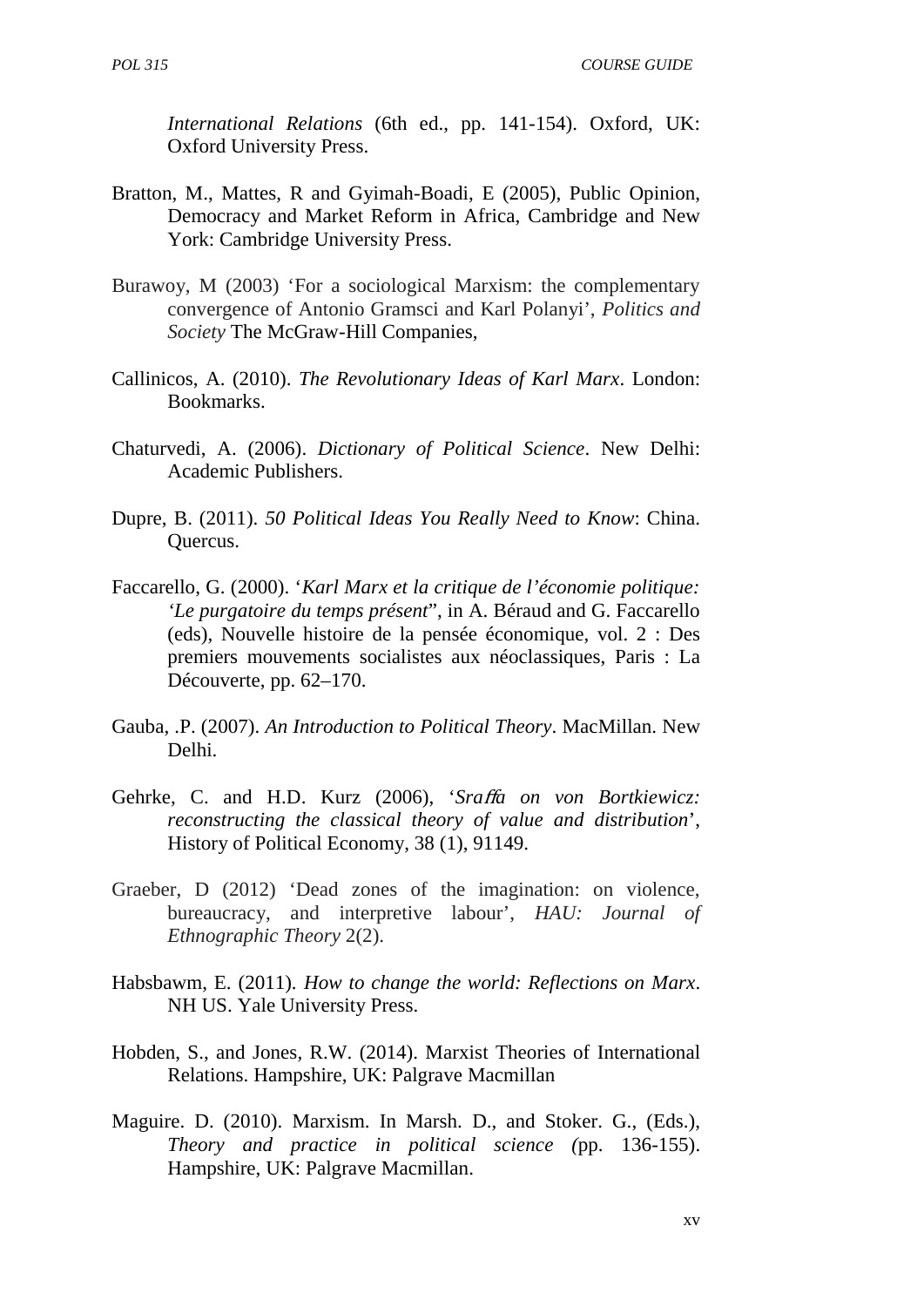- Mingst, K.A., and Arreguín-Toft, I.M. (2017). *Essentials of International Relations (7th ed.).* New York, US: W. W. Norton & Company.
- Onimode, B. (1988.) *A Political Economy of the African Crisis*. London: Zed Press.
- Panwar, U. (2015). The relevance of Marxism in the 21st century*.* Retrieved from http://economydecoded.com/2015/02/relevance marxism-21st-century
- Ramswamy, S. (2005). *Political Theory: Ideas and Concepts*. Delhi : Macmillan.
- Ritzer, George (2000). Classical Sociological Theory. (Third Edition), The McGraw-Hill Companies, USA, P121.
- Rodney, W. (1985). *How Europe Underdeveloped Africa.* Enugu:Ikenga publishers.
- Rosati, J. (1992). *The Politics of United States Foreign Policy*. USA: Ted Buchholz.
- Saul, A. (1989). *Revile for Radicals*. New York: Vintage.
- Schumpeter, A.J. (2003). *Capitalism, socialism and democracy*. London, UK: Routledge.
- Schumpeter, A.J. (2003). *Capitalism, socialism and democracy*. London, UK: Routledge.

xvi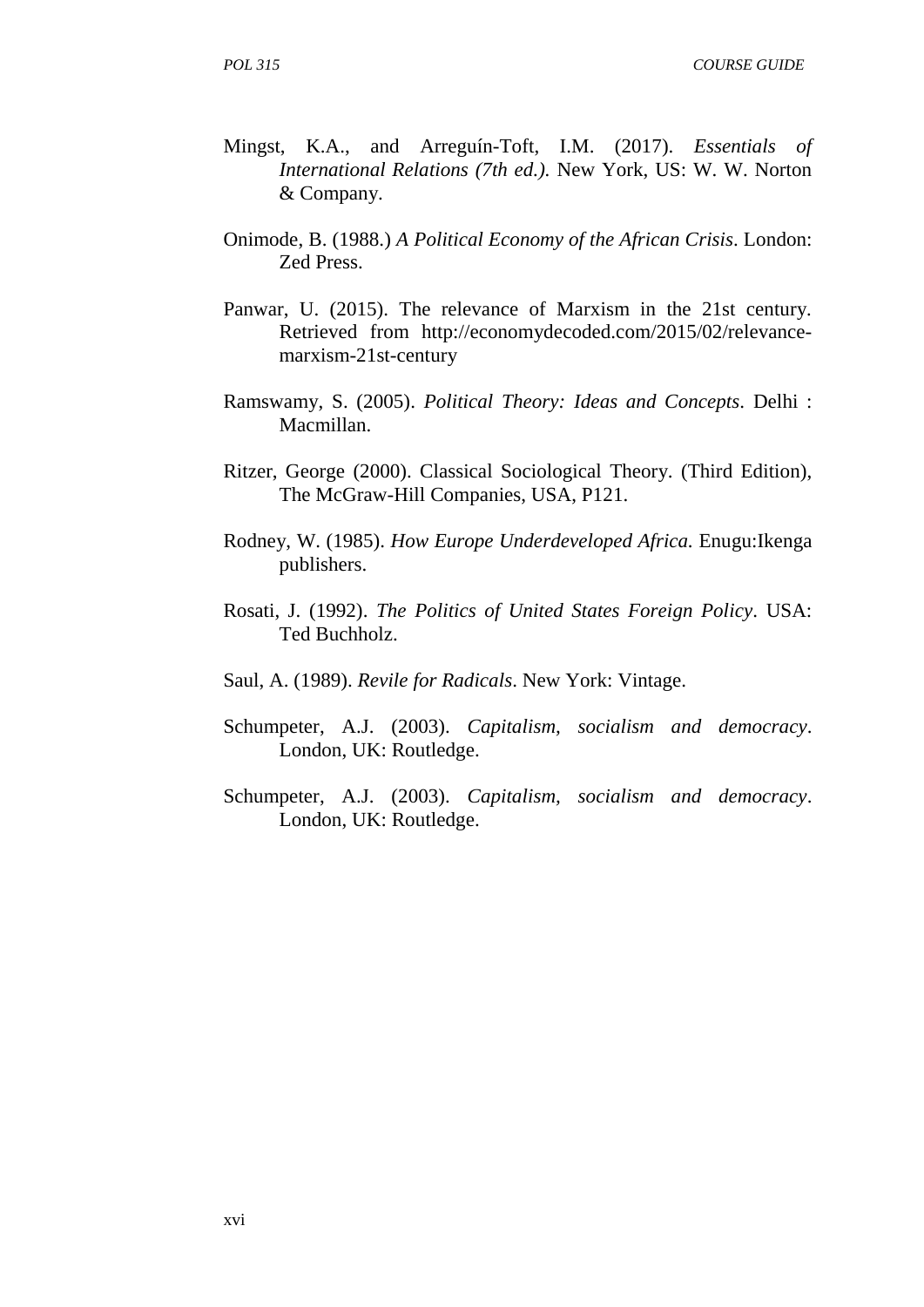| <b>MAIN</b><br><b>COURSE</b> |                                                    |
|------------------------------|----------------------------------------------------|
| <b>CONTENTS</b>              | <b>PAGES</b>                                       |
|                              |                                                    |
| Unit 1                       |                                                    |
| Unit 2                       |                                                    |
| Unit 3                       | English Classical Political Economy10              |
| Unit 4                       |                                                    |
| Unit 5                       | Philosophical Materialism and                      |
|                              | Philosophical Idealism: The Dichotomy18            |
| <b>Module 2</b>              |                                                    |
| Unit 1                       |                                                    |
| Unit 2                       | Laws of Transformation of Quantity to Quality27    |
| Unit 3                       | Law of Unity and Conflict of Opposites32           |
| Unit 4                       |                                                    |
| Unit 5                       |                                                    |
|                              | Module 3 Marxism and the Meaning of Ideology45     |
| Unit 1                       |                                                    |
| Unit 2                       |                                                    |
| Unit 3                       |                                                    |
| Unit 4                       |                                                    |
| Unit 5                       |                                                    |
| <b>Module 4</b>              |                                                    |
| Unit 1                       |                                                    |
| Unit 2                       |                                                    |
| Unit 3                       |                                                    |
| Unit 4                       | Class (A Class in Itself to a Class for Itself) 84 |
| Unit 5                       | Socialist Theory and Working Class Movement 89     |
| <b>Module 5</b>              |                                                    |
| Unit 1                       |                                                    |
| Unit 2                       | Mode of Production and Relations of Production101  |
|                              |                                                    |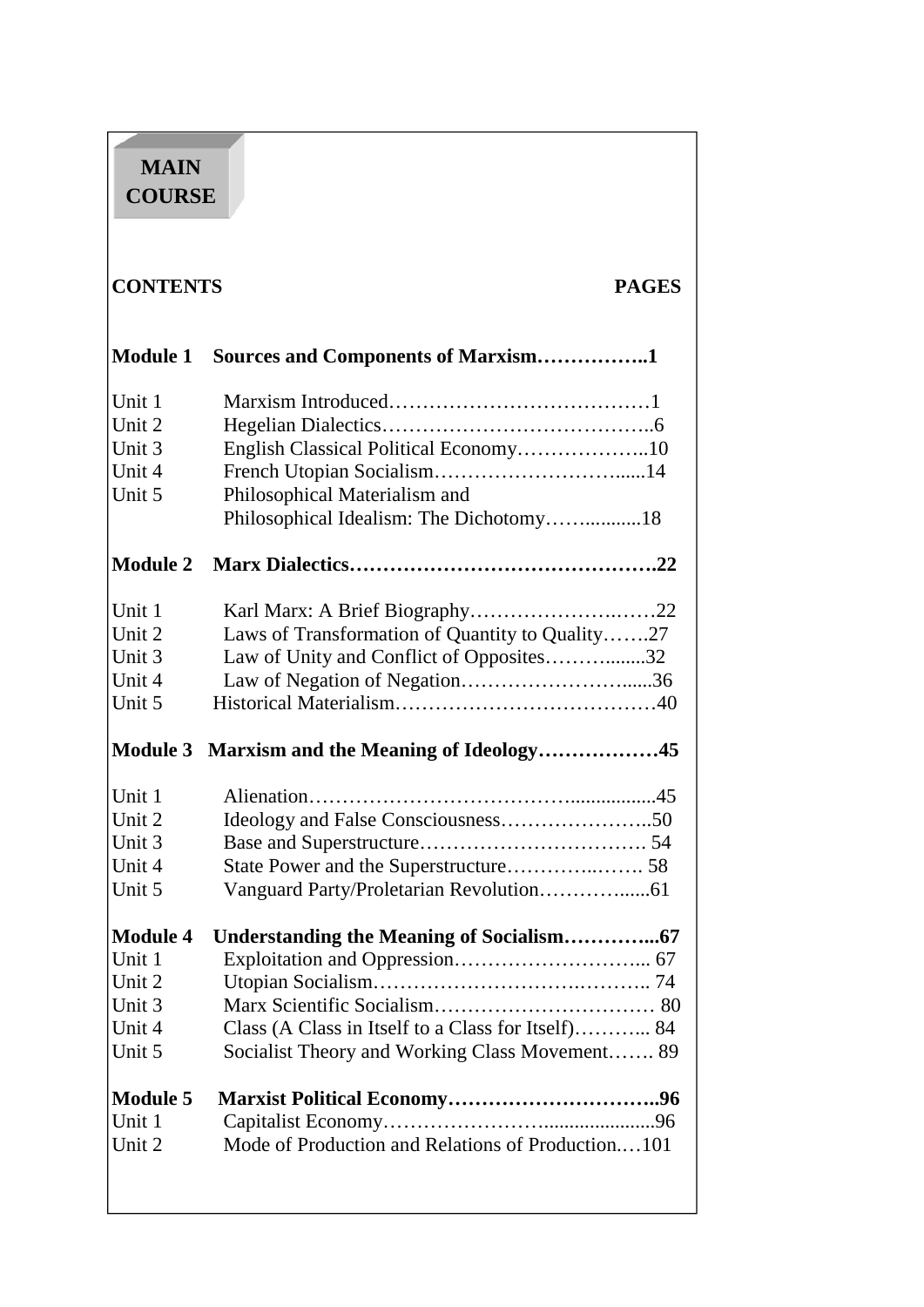| Unit 3   | Marx Theories of Value-Commoditisation,<br>Reification, Labour Power, Use and |
|----------|-------------------------------------------------------------------------------|
|          | Exchange Value, Surplus Value and                                             |
|          | Capitalist Primitive Accumulations104                                         |
| Unit 4   | Socialism in the Twenty-First Century                                         |
|          | (Russia and China, Africa, East Asia,                                         |
| Unit $5$ | African Socialism in Perspective143                                           |
|          |                                                                               |
|          |                                                                               |
|          |                                                                               |
|          |                                                                               |
|          |                                                                               |
|          |                                                                               |
|          |                                                                               |
|          |                                                                               |
|          |                                                                               |
|          |                                                                               |
|          |                                                                               |
|          |                                                                               |
|          |                                                                               |
|          |                                                                               |
|          |                                                                               |
|          |                                                                               |
|          |                                                                               |
|          |                                                                               |
|          |                                                                               |
|          |                                                                               |
|          |                                                                               |
|          |                                                                               |
|          |                                                                               |
|          |                                                                               |
|          |                                                                               |
|          |                                                                               |
|          |                                                                               |
|          |                                                                               |
|          |                                                                               |
|          |                                                                               |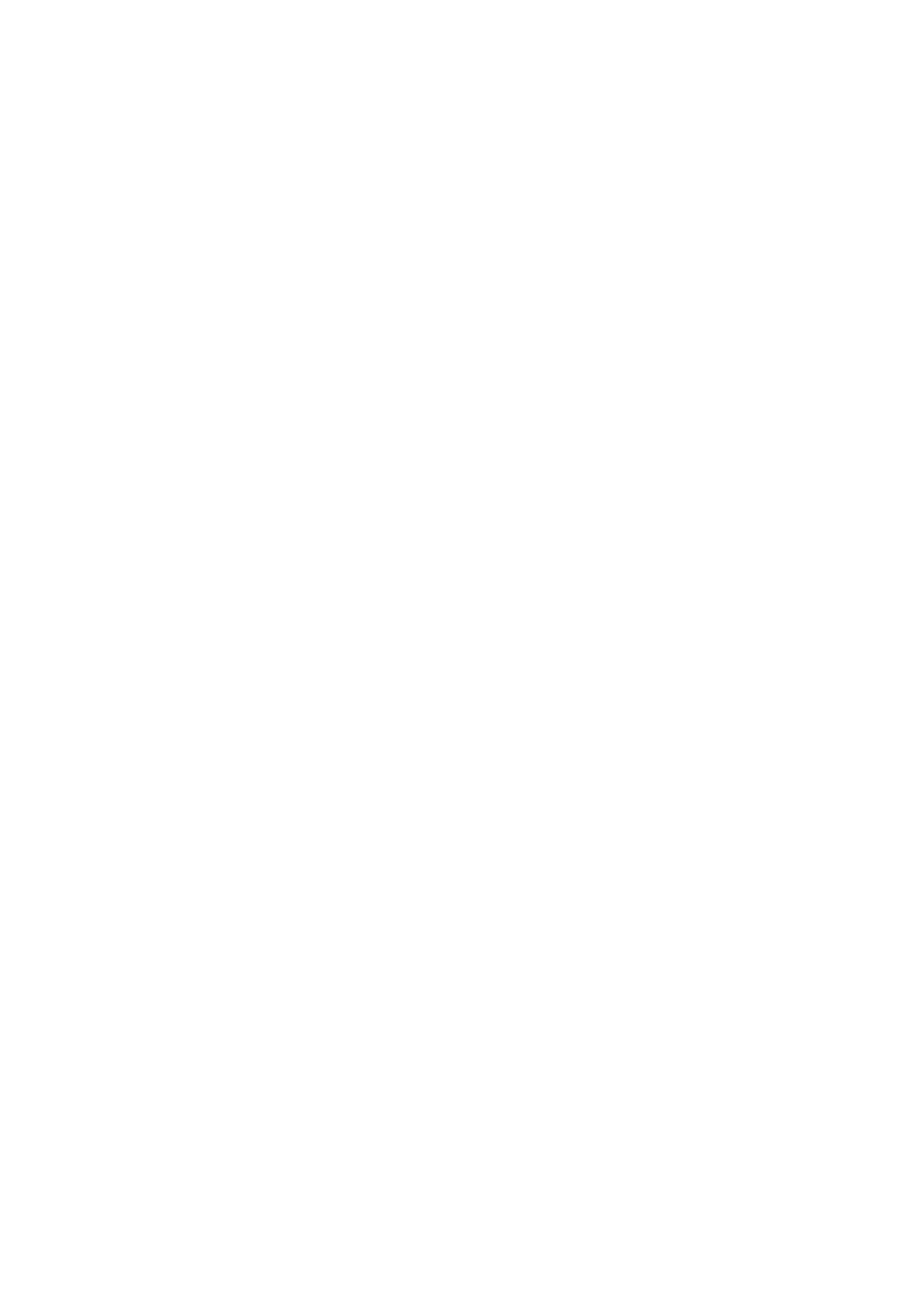# **MODULE 1 SOURCES AND COMPONENTS OF MARXISM**

- Unit 1 Marxism Introduced
- Unit 2 Hegelian Dialectics
- Unit 3 English Classical Political Economy
- Unit 4 French Utopian Socialism
- Unit 5 Philosophical Materialism and Philosophical Idealism: The Dichotomy

#### **UNIT 1 MARXISM INTRODUCED**

#### **CONTENTS**

- 1.0 Introduction
- 2.0 Objectives
- 3.0 Main content 3.1 Marxism
- 4.0 Conclusion
- 5.0 Summary
- 6.0 Tutor-Marked Assignment
- 7.0 References/Further Reading

## **1.0 INTRODUCTION**

Known all over the intellectual world for its radical orientation, Marxism is the system of Marx's views and teachings. Marx was the genius who continued and consummated the three main ideological currents of the nineteenth century, as represented by the three most advanced countries of mankind: classical German Philosophy, classical English Political Economy, and French socialism combined with French revolutionary doctrines in general. Acknowledged even by his opponents, the remarkable consistency and integrity of Marx's views, whose totality constitutes modern materialism and modern scientific socialism, as the theory and programme of the working-class movement in all the civilised countries of the world, makes it incumbent on us to present a brief outline of his world-conception in general, before giving an exposition of the principal content of Marxism, namely, Marx's economic doctrine. Its development postulations have been tested and tried in many climes. Hence, there is a need to examine this course beyond roadside analysis.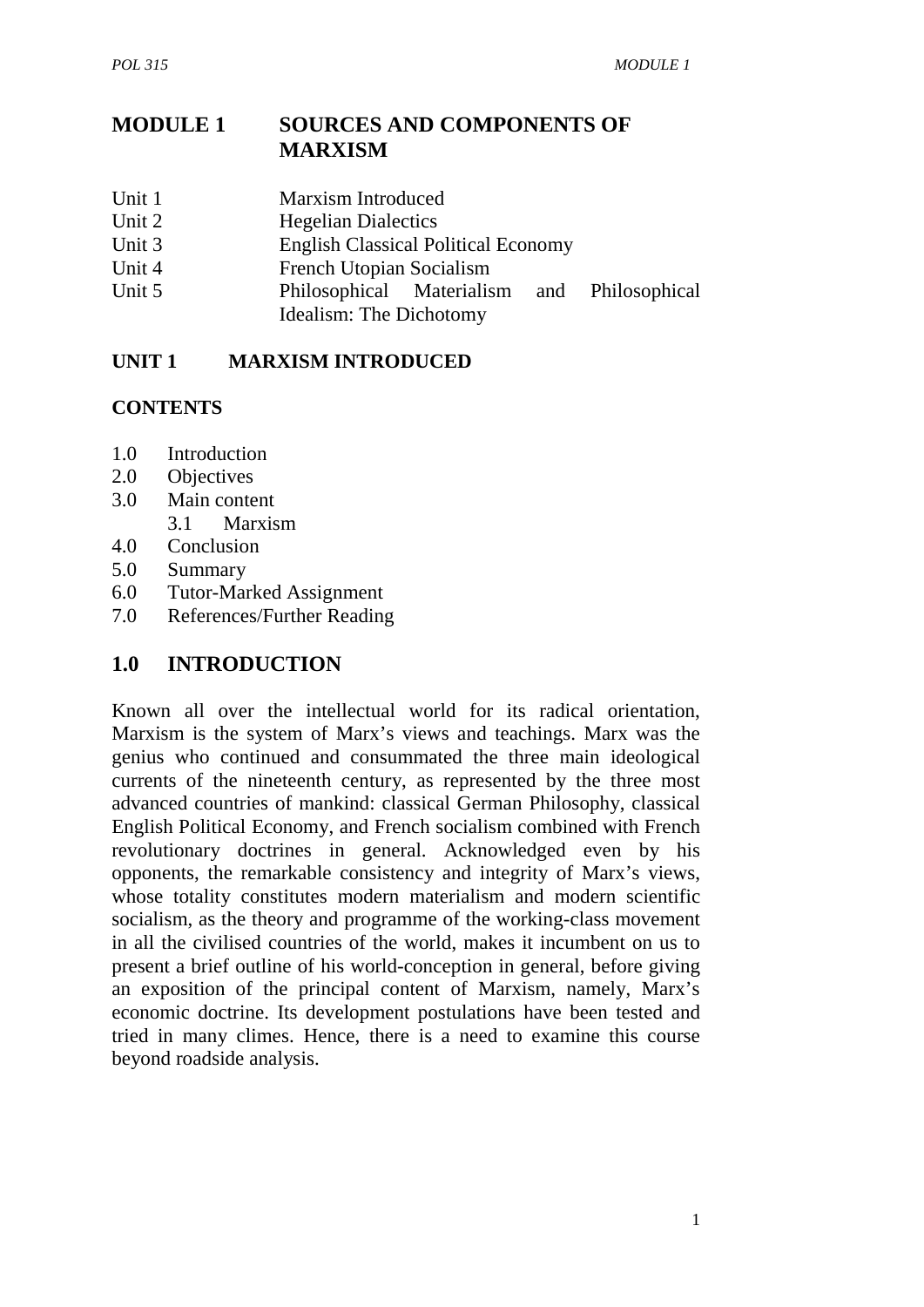#### **2.0 OBJECTIVES**

By the end of this unit, you will be able to:

- identify the rudiments of Marxism
- discuss the foundation for Marxism as a School of Thought.

#### **3.0 MAIN CONTENT**

#### **3.1 Marxism**

Marxism is a social, political, and economic theory originated by Karl Marx, which focuses on the struggle between capitalists and the working class. He believed that this conflict would ultimately lead to a revolution in which the working class would overthrow the capitalist class and seize control of the economy (Matter, 2013). Central to Marxist theory is an explanation of social change in terms of economic factors, according to which the means of production provide the *economic base* which influences or determines the *political* and *ideological superstructure*. Marx and Engels predicted the revolutionary overthrow of capitalism by the proletariat and the eventual attainment of a classless communist society.

The study of the Marxist theory of development (dialectical materialism) is essential to the building of a Marxist-Leninist party and subsequently for a solidly-grounded revolutionary movement. No doubt that Karl Marx (1818–1883) was the most important of all theorists of socialism. Marx was not a professional philosopher, although he completed a doctorate in philosophy. His life was devoted to radical political activity, journalism and theoretical studies in history and political economy.

Marx was drawn towards politics by Romantic literature and his earliest writings embody a conception of reality as subject to turbulent change and of human beings as realising themselves in the struggle for freedom. His identification with these elements in Hegel's thought (and his contempt for what he regarded as Hegel's apologetic attitude towards the Prussian state) brought Marx to associate himself with the Young Hegelians. The Young Hegelians had come to believe that the implicit message of Hegel's philosophy was a radical one: that Reason could and should exist within the world, in contrast to Hegel's explicit claim that embodied Reason already did exist. Moreover, they also rejected Hegel's idea that religion and philosophy go hand in hand: that religion represents the truths of philosophy in immediate form. On the contrary, the Young Hegelians saw the central task of philosophy as being the critique of religion; the struggle "against the gods of heaven and of earth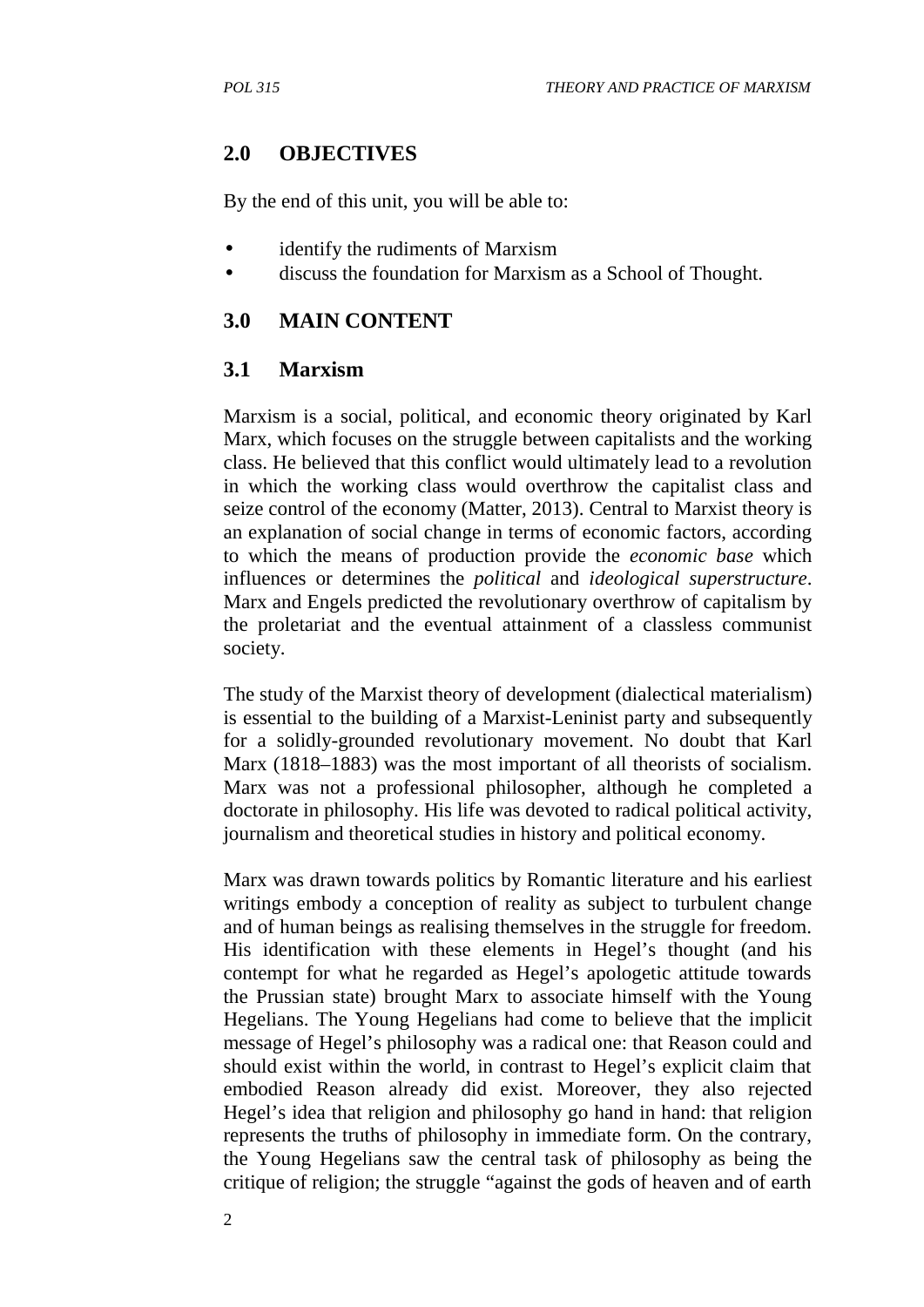who do not recognise man's self-consciousness as the highest divinity (as Marx himself was to put it in his doctoral thesis)."

Marx came to be dissatisfied with the assumption that the critique of religion alone would be sufficient to produce human emancipation. He worked out the consequences of this change of view in the years 1843 to 1845, the most intellectually fertile period of his entire career. Hegel's philosophy, Marx now argued, embodies two main kinds of mistakes. It incorporates, first, the illusion that reality as a whole is an expression of Ideas, the absolute rational order (abstract) governing reality. Against this, Marx's position (and on this point he still agrees with the Young Hegelians) is that it is Man, not Ideas, who is the true subject. Secondly, he charges, Hegel believes that the political state; the organs of law and government have priority in determining the character of a society taken as a whole. In fact, according to Marx, this is the reverse of the truth: political life and the ideas associated with it are themselves determined by the character of economic life to which man is sacrosanct.

Marx claims that the 'species-being' of Man consists in labour, and that Man is alienated to the extent that labour is performed according to a division of labour that is dictated by the market or capitalism. This constituted some of the injustice of the capitalist system of production. This reality which to Marx accounts for the exploitation of Man by Man would only be addressed by the enthronement of a socialist state through a revolution by the working class; the exploited.

In the mature writings that followed his break with the Young Hegelians, Marx presented a would-be scientific theory of history as a progress through stages. At each stage, the form taken by a society is conditioned by the society's attained level of productivity and the requirements for its increase. In societies before the coming of socialism, this entails the division of society into antagonistic classes. Classes are differentiated by what makes them able (or unable) to appropriate for themselves the surplus produced by social labour. In general, to the extent that a class can appropriate surplus without paying for it, makes it an exploiting class; conversely, a class that produces more than it receives is said to be exploited.

Although the exploiting classes have special access to the means of violence and coercion, exploitation is not generally a matter of the use of force. In capitalism, for example, exploitation flows from how the means of production are owned privately and labour is bought and sold just like any other commodity. That such arrangements are accepted without the need for *coercion* reflects the fact that the ruling class exercises a special influence over ideas in society. It controls the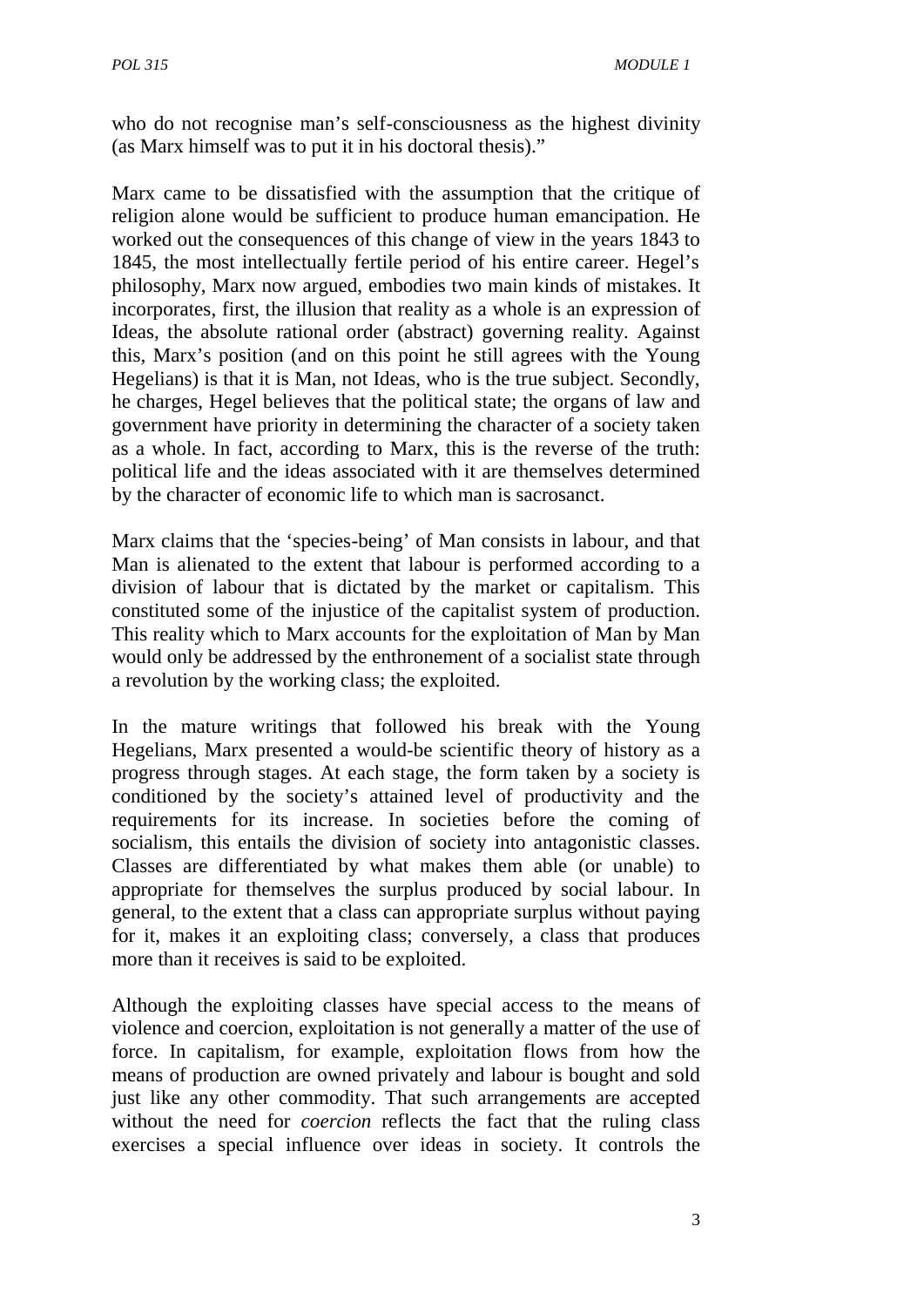ideology accepted by the members of society in general (Maguire, 2010).

In *Das Kapital* (Capital), the work to which he devoted the latter part of his life, Marx set out to identify the 'laws of motion' of capitalism. The capitalist system is there presented as a self-reproducing whole, governed by an underlying law, the 'law of value'. But this law and its consequences are not only unclear to the agents who participate in capitalism; they are actually concealed from them.

Thus, capitalism is a deceptive ideology, one in which there is a discrepancy between its 'essence' and its 'appearance'. In Marx's view, capitalism should inevitably give way to socialism. As capitalism develops, he believes, the increasingly 'socialised' character of the production process will be even more in conflict with the private ownership of the means of production. Thus the transition to collective ownership (socialism) will be natural and inevitable. But Marx nowhere explains how this collective ownership and social control is to be exercised. Indeed, he has remarkably little to say about the nature of society to the struggle for which he devoted his life.

The *Critique of the Gotha Programme* envisages two phases of communist society. In the first, production will be carried out on a non exploitative basis: all who contribute to production will receive back the value of what they have contributed. But this, Marx recognises, is a form of 'equal right' that leaves the natural inequalities of human beings unchecked. It is a transitional phase inevitably. Beyond it, there lies a society in which individuals are no longer 'slaves' to the division of labour, one in which labour has become 'not only a means of life but life's prime want'. Only then, Marx thinks, 'can the narrow horizon of bourgeoisie right be crossed in its entirety and society inscribe on its banners: "From each according to his ability, to each according to his needs!" This is the final vision of communism.

## **4.0 CONCLUSION**

Marxism represents Karl Marx's arguments about the system and mechanisms that guide the historical development of man and his society. In it, Marx demonstrated particularly the essential role of conflicts, otherwise known as *dialectics*, in the whole process.

## **5.0 SUMMARY**

Every ideology is a product of the environment of its proponent (s). Marxism is an ideology developed by Karl Marx and his followers. It has both its strengths and weaknesses, the postulations have helped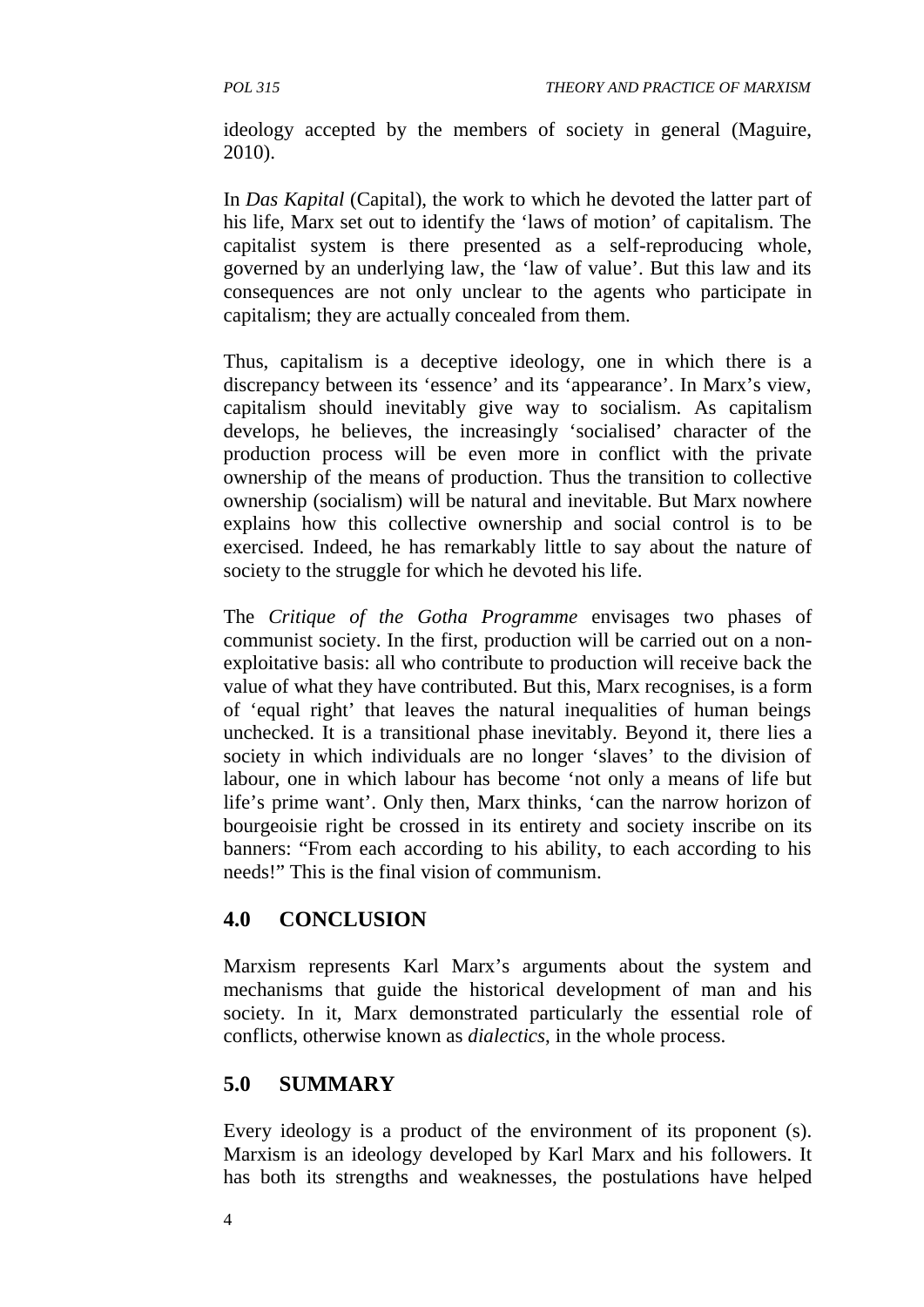many countries to transform from organic to mechanical stages of development.

# **6.0 TUTOR-MARKED ASSIGNMENT**

How relevant is Karl Marx background to the development of Marxism?

# **7.0 REFERENCES/FURTHER READING**

Back Matter. (2013). In Williams M. and Satgar V. (Eds.), *Marxisms in the 21st Century: Crisis, critique and struggle*. Johannesburg, South Africa: Wits University Press.

Elster, J., (1985) *Making Sense of Marx*, Cambridge: Cambridge University Press. (Less tightly-focused than Cohen, but full of insight and perhaps less one-sided. Contains a particularly good discussion of Marx's economics.)

Lenin, V. I. (1999). *Imperialism: The Highest Stage of Capitalism*. Sydney, Australia. Resistance Books.

Maguire. D. (2010). Marxism. In Marsh. D., and Stoker. G., (Eds.), *Theory and practice in political science (*pp. 136-155). Hampshire, UK: Palgrave Macmillan.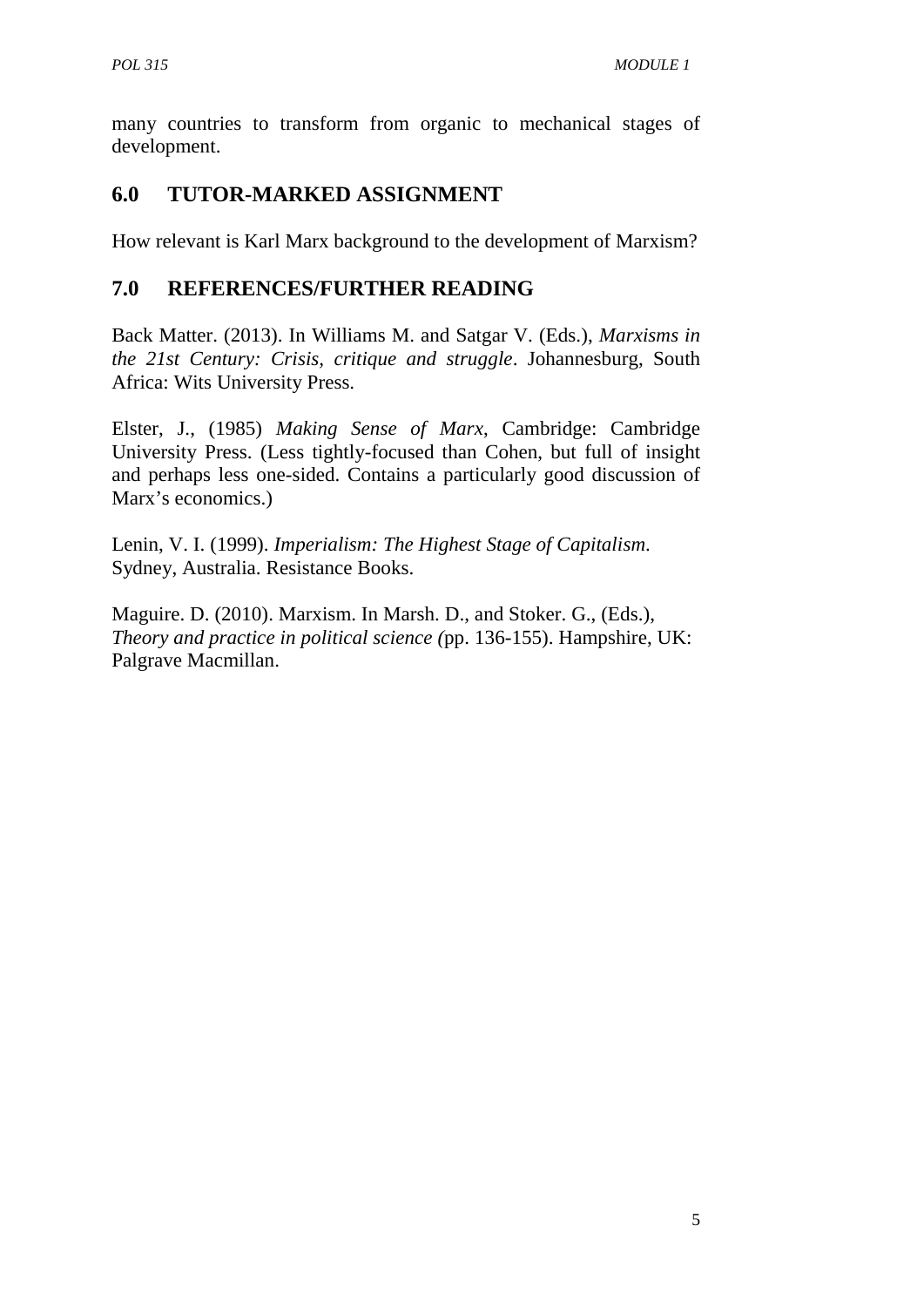#### **UNIT 2 THE HEGELIAN DIALECTICS**

#### **CONTENTS**

- 1.0 Introduction
- 2.0 Objectives
- 3.0 Main Content
	- 3.1 The Hegelian Dialectics
- 4.0 Conclusion
- 5.0 Summary
- 6.0 Tutor-Marked Assignment
- 7.0 References/Further Reading

#### **1.0 INTRODUCTION**

It is safe to categorically state here that Marxism as propagated by Karl Marx is a product of certain intellectual inspirations i.e. much of the components of Karl Marx's theory were ideas borrowed from other philosophers; subsequently synthesised into the Marxist ideology. Among the foundations of Marxism, is the Hegelian Dialectics. Suffice to say that the philosophy of Marxism is materialism – another component that was borrowed by Marx from Ludwid Feuerbach, another German philosopher. Together with Hegelian dialectics, Marx synthesised the two components into what was now known as Karl Marx's Dialectical Materialism; a theory that occupies the fulcrum of Marxism. Throughout the modern history of Europe, and especially at the end of the eighteenth century in France, where a resolute struggle was conducted against every kind of medieval practice, against serfdom in institutions and ideas, materialism has proved to be the only philosophy that is consistent, true to all the teachings of natural science and hostile to superstition, Kant and so forth.

## **2.0 OBJECTIVES**

By the end of this Unit, you will be able to:

- outline the basic arguments of Hegelian Dialectics
- show the nexus between Hegelian Dialectics and Marxism.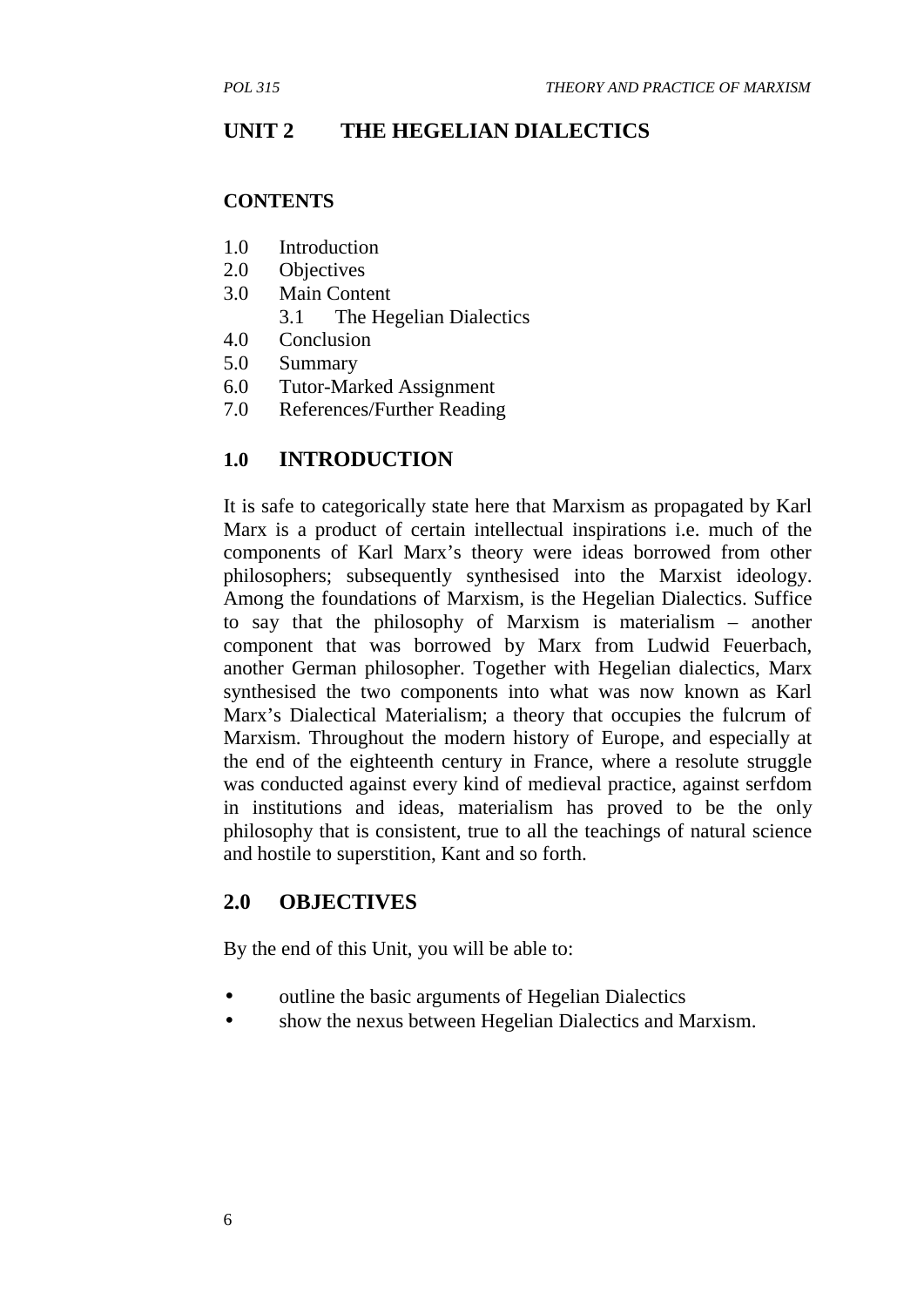# **3.0 MAIN CONTENT**

# **3.1 Hegelian Dialectics**

George W.F Hegel presented a prevailing philosophy on dialectics that became very pronounced in Germany in the  $18<sup>th</sup>$  and  $19<sup>th</sup>$  centuries. Hegel had argued that the truth is what is in itself 'infinite'. Kant had shown that the error of the old metaphysics was that it attempted to traverse the path from the finite to the infinite; that it had used the categories (whose correct application – 'the understanding' - consisted in the constituting of experience) improperly to comprehend things as they are in themselves (by reason). But for Hegel the dichotomy between the things in themselves and the thought of the things, between reason and understanding, was something which was, in a certain way, already the province of finitude. The fixed opposition of the thing in itself and the thought of the thing was a finite one precisely because it had already been conditioned (by formal logic). It is an opposition that is conditioned, for the character of each term in the pairing is immediately related to and entirely dependent on the other. Hegel says of the finite in the Logic that it is its nature to be related to itself as a limitation.

To be related to something else in terms of this fixed opposition is to be finite, according to Hegel. The commonplace notion of infinity as a continuous unfolding without end is, for Hegel, something which is finite. This he stressed is because it derives its meaning from the notion of finitude to which it stands in opposition. It is what Hegel described as a *finitized* infinite or bad infinite – 'The infinite as thus posited over against the finite, in a relation where they are as qualitatively distinct others, is to be called the spurious infinite it is entangled in irreconciled, unresolved, absolute contradiction the infinite is only the limit of the finite and is thus only a determinate infinite, an infinite which is itself finite.

From within this relation of fixed opposition, thought could not legitimately make the journey to the infinite or unconditioned. The old metaphysicians had tried and subsequently failed, and Kant's brilliance lies in the fact that he brought the opposition of concepts to the fore in a conscious schematic.

So Hegel is in effect arguing that it is only everything  $-$  i.e. the totality which is infinite for it has no logical point outside itself which provides its frame of reference, from which its nature is to be derived. And now we come to a most important point; the point, in fact, which marks the culmination of classical German philosophy. Hegel's notion of the infinite is not simply a cleverly contrived response to the problem of the infinite and finite, the conditioned and unconditioned as posed by Kant,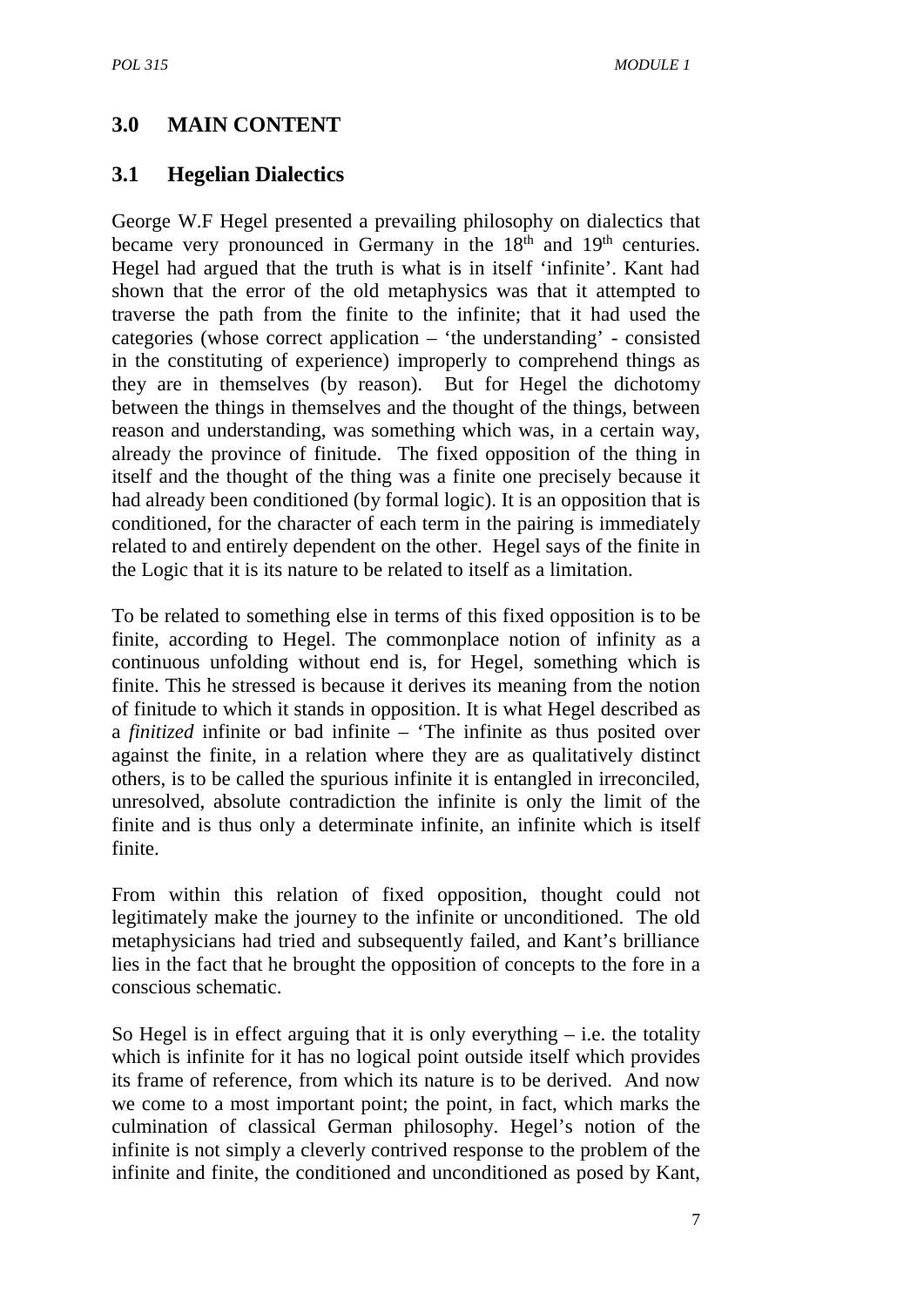Fichte and Schelling among others. Though this writer has outlined in brief Hegel's conception of what the infinite is, Hegel himself did nothing of the sort. His conception of the infinite was not a schematic definition for such a definition would have been dogmatic. Fichte had endeavoured to subsume Kantian dualism in the absolute ego – itself a totalising principle – however, the principle inevitably floundered for the unity it had provided was artificial; the enforced union and the phenomenal by an all-embracing principle of consciousness; a principle which was simply asserted.

Hegel describes his approach as dialectical; it allows each moment in the history of consciousness to unfold immanently, according to its logic. Hegel in a sense becomes a spectator; he looks on, as each stage in consciousness, through its internal movement, falls into a moment of negation. Consider the empiricist position which Hume unravels so ruthlessly. At such a point consciousness is compelled to posit what is, on a certain level, an opposed position. Once Empiricism falls into self contradiction it becomes necessary to posit its opposite – rationalism. But here one must remember that there is identity in difference for both empiricism and rationalism proceeds from immediacy – the empiricists in terms of the immediacy of matter, the rationalists in terms of the immediacy, the self-evidence, of the idea.

Hegel's philosophy, Marx now argued, embodies two main kinds of mistakes. It incorporates, first, the illusion that reality as a whole is an expression of the Idea, the absolute rational order governing reality. Against this, Marx's position (and on this point he still agrees with the Young Hegelians) is that it is Man, not the Idea, who is the true subject. Secondly, he charges, Hegel believes that the political state the organs of law and government have priority in determining the character of a society taken as a whole (Burawoy, 2003). In fact, according to Marx, this is the reverse of the truth: political life and the ideas associated with it are themselves determined by the character of economic life to which man is sacrosanct. Marx claims that the 'species-being' of Man consists in labour, and that Man is alienated to the extent that labour is performed according to a division of labour that is dictated by the market or capitalism. It is only when labour recovers its collective character that men. This is where Karl Marx's Dialectical Materialism stems from where matter stays atop of ideas in human relationships.

## **4.0 CONCLUSION**

Dialectics had no doubt existed before the conception of Karl Marx and Marxism as a whole. It was championed by Fredrick Hegel and Ludwig Feuerbach. Hegel's idealistic dialectics was the foundation that Karl Marx later built his dialectical materialism as it will be explained in the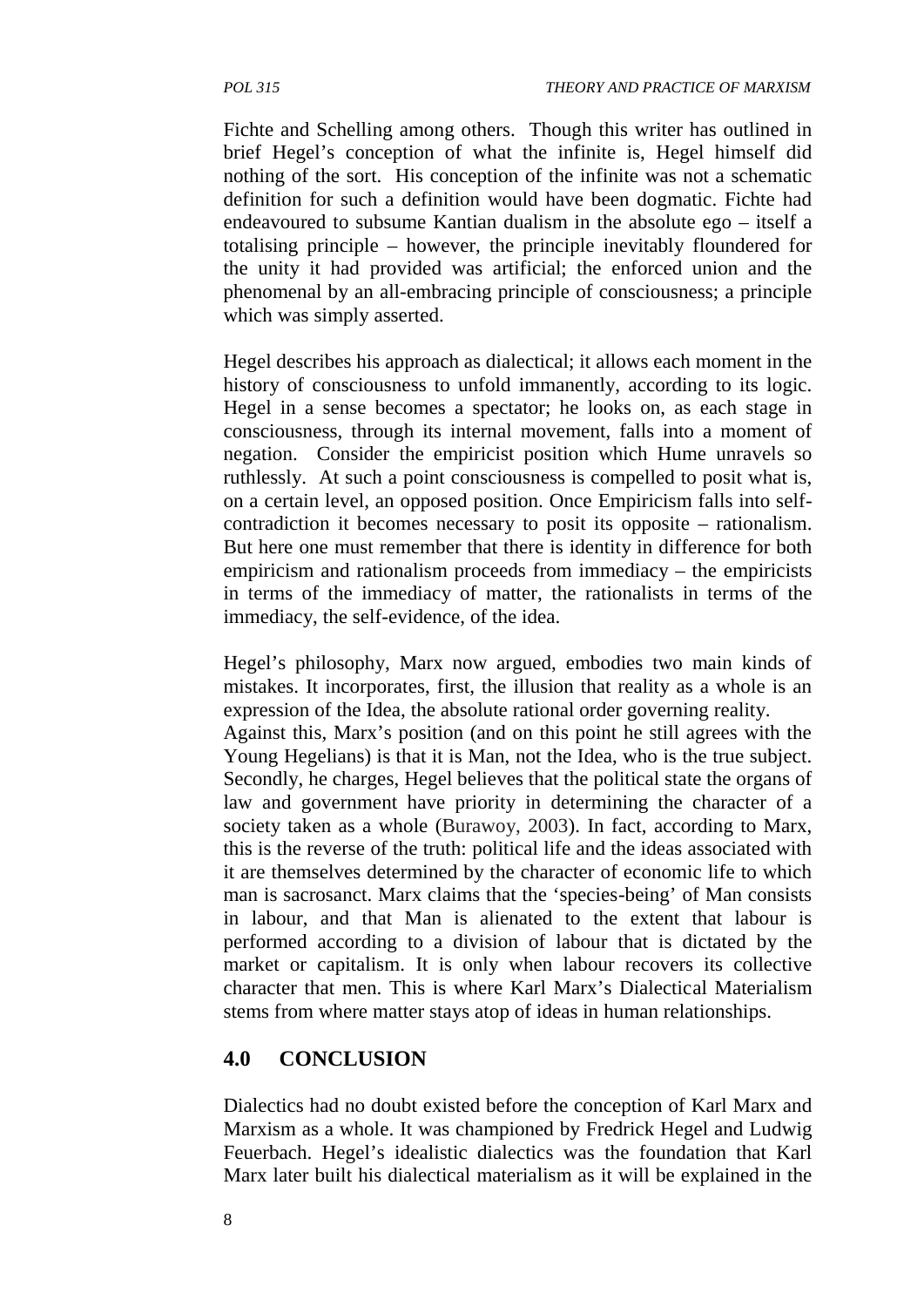subsequent units of this lecture. Hegelianism is the moment at which thought has developed in and through the history of consciousness such that it can consider the series of its manifestations; as Hegel writes the phenomenology, thought is actively becoming conscious of itself in and through the writer. And that makes the Phenomenology one of the most audacious, exciting and revolutionary texts you will ever read. Because when you read it; you read about the history of thought and the various moments or stages of its phenomenology, those moments are not merely an external list which exists separate to and outside of the reader as a descriptive; those moments in the history of philosophy have always been moving inexorably toward this book itself and it is at this point which thought reaches its most sublime peak; the point at which thought becomes conscious of itself and its life's activity.

# **5.0 SUMMARY**

This unit has identified one of the sources Marxism as an ideology; the prevailing German philosophy of the era attributed to Hegel. It has delved briefly into the inspiring role the idealist dialectics that Marx was born into helped shaped his philosophy.

# **6.0 TUTOR-MARKED ASSIGNMENT**

Discuss the relevance of the ideas of Hegel to the intellectual grooming of Karl Marx?

# **7.0 REFERENCES/FURTHER READING**

- Burawoy, M. (2003). 'For a sociological Marxism: the complementary convergence of Antonio Gramsci and Karl Polanyi', *Politics and Society* The McGraw-Hill Companies.
- Graeber, D (2012). 'Dead zones of the imagination: on violence, bureaucracy, and interpretive labour', *HAU: Journal of Ethnographic Theory* 2(2).
- G.W.F Hegel*, Hegel's Science of Logic* (New York: A. V. Miller, George Allen & Unwin Humanities Press 1969).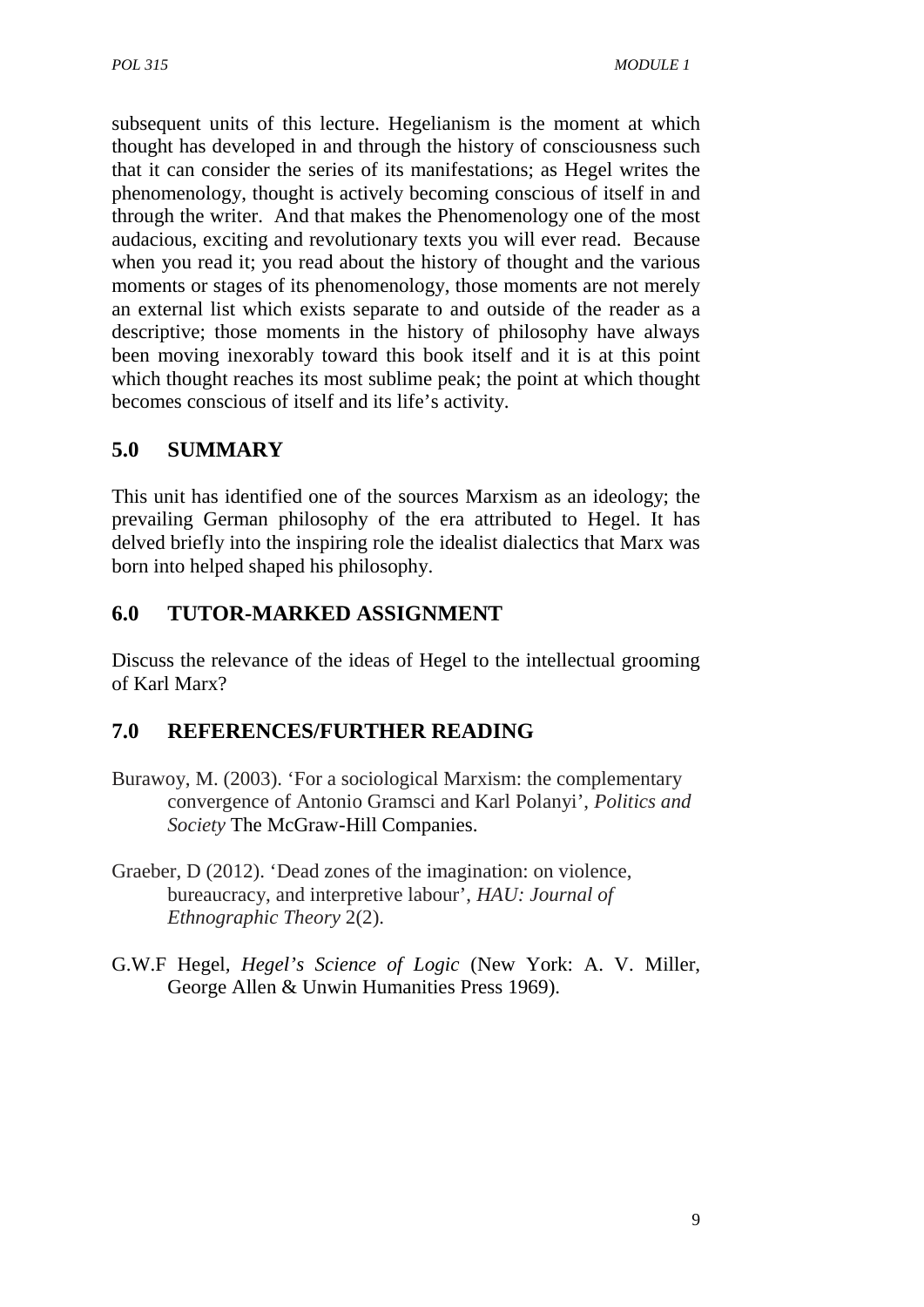#### **UNIT 3 ENGLISH CLASSICAL POLITICAL ECONOMY**

#### **CONTENTS**

- 1.0 Introduction
- 2.0 Objectives
- 3.0 Main Content
	- 3.1 The English Classical Political Economy
- 4.0 Conclusion
- 5.0 Summary
- 6.0 Tutor-Marked Assignment
- 7.0 References/Further Reading

## **1.0 INTRODUCTION**

Aside the dialectics work of Fredrick Hegel that dominated the German philosophy, the English classical political economy played a significant role in shaping Marxism. Classical political economy, before Marx, evolved in England, the most developed of the capitalist countries. Adam Smith and David Ricardo, by their investigations of the economic system, laid the foundations of the *labour theory of value*. Marx continued his work; he provided proof of the theory and developed it consistently. He showed that the value of every commodity is determined by the quantity of socially necessary labour and time spent on its production.

#### **2.0 OBJECTIVES**

By the end of this Unit, you will be able to:

- explain the English classical political economy
- state its relevance to the development of Marxism.

#### **3.0 MAIN CONTENT**

#### **3.1 The English Classical Political Economy**

By the middle of the nineteenth century, English-speaking economists generally shared a perspective on value theory and distribution theory. The value of a bushel of corn, for example, was thought to depend on the costs involved in producing that bushel. The output or product of an economy was thought to be divided or distributed among the different social groups in accord with the costs borne by those groups in producing the output. This, roughly, was the "Classical Theory"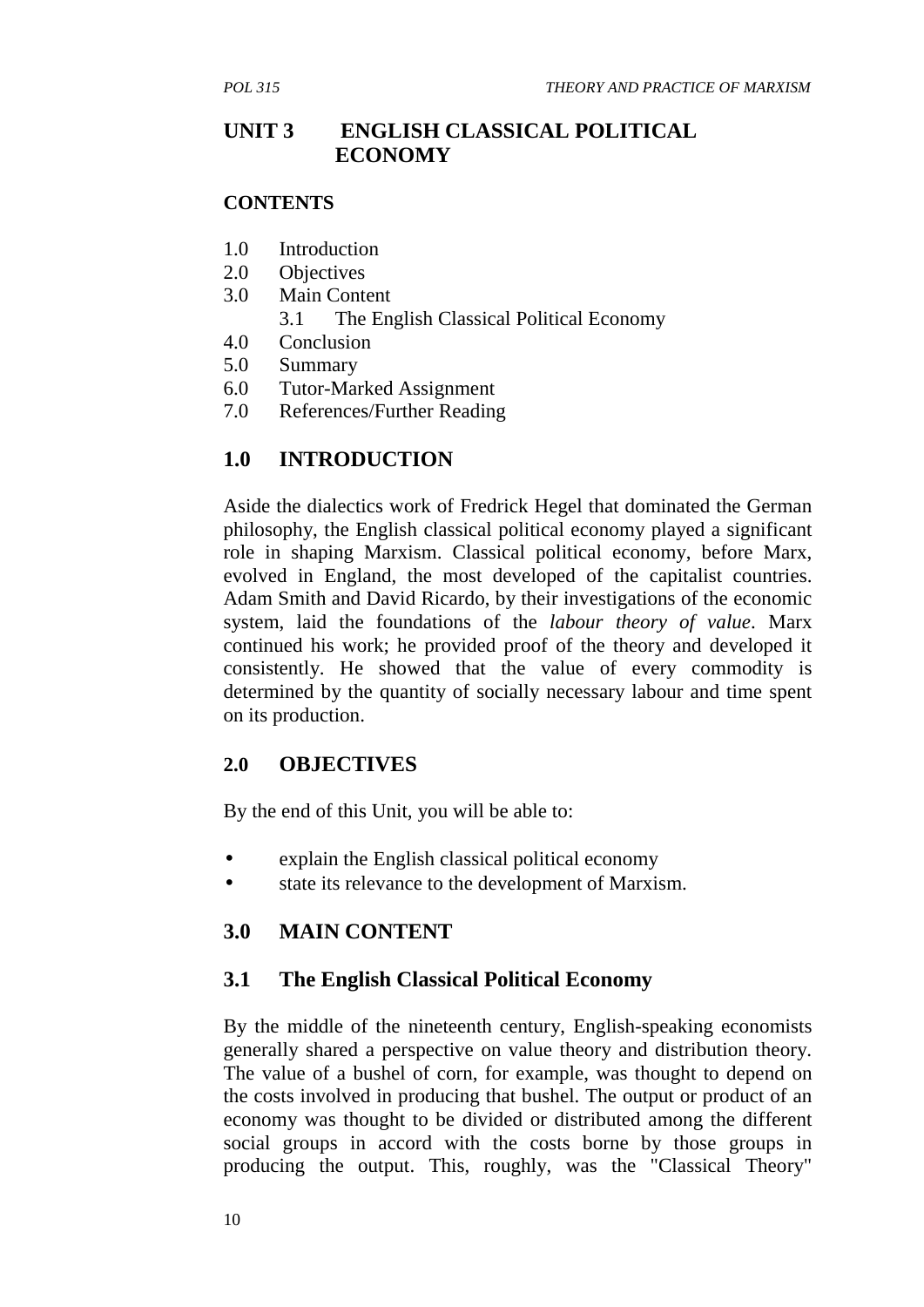developed by Adam Smith, David Ricardo, Thomas Robert Malthus, John Stuart Mill amongst others. But there were difficulties in this approach. Chief among them was that prices in the market did not necessarily reflect the "value" so defined, for people were often willing to pay more than an object was "worth." The classical "substance" theories of value, which took value to be a property inherent in an object, gradually gave way to a perspective in which value was associated with the relationship between the object and the person obtaining the object. Several economists in different places at about the same time (the 1870s and 1880s) began to base value on the relationship between costs of production and "subjective elements," later called "supply" and "demand." This came to be known as the Marginal Revolution in political economy, and the overarching theory that developed from these ideas came to be called *neoclassical economics*.

From a political economy point of view, the *Wealth of Nations* addressed the causes underlying comparative rates of growth considered over long periods that could be measured in centuries rather than decades. The central problem that interested Smith speaking as a political economist was the conditions under which an economy could experience for sustained periods a rising per capita output of goods and an associated rise in per capita real incomes, where the gains would go to all, though not necessarily in equal proportions (Mingst and Arreguín- Toft, 2017)). The experience of such a phenomenon in the middle of the eighteenth century was not common; it was only being glimpsed as a possibility. Smith would argue that England, and perhaps only in England, was it possible to look back on a lengthy period of slow and uneven growth in per capita real incomes for the mass of society. And even in England, for many of the poorest sections of society, the evidence was not sufficiently marked to be self-evident.

Looking North to Scotland, the signs of growth were of much more recent origin and confined to the Scottish Lowlands. Across Europe, even in France, the only comparably rich society, the bulk of economic life was not merely agrarian in character (which was also true of England) but the methods of production were dominated by feudal forms of land tenure and peasant cultivation that had not changed much for many centuries. Another wealthy country, Holland, whose prosperity had been founded on international trade and finance, was already in decline. It seemed to be following the cyclical process of rise and fall experienced by Carthage or Venice.

Karl Marx's political economy like the classical political economists placed great emphasis on the priority of understanding economic forces in any inquiry into society. Its laws, as reformulated by Marx as the foundation for a scientific form of socialist understanding of the world,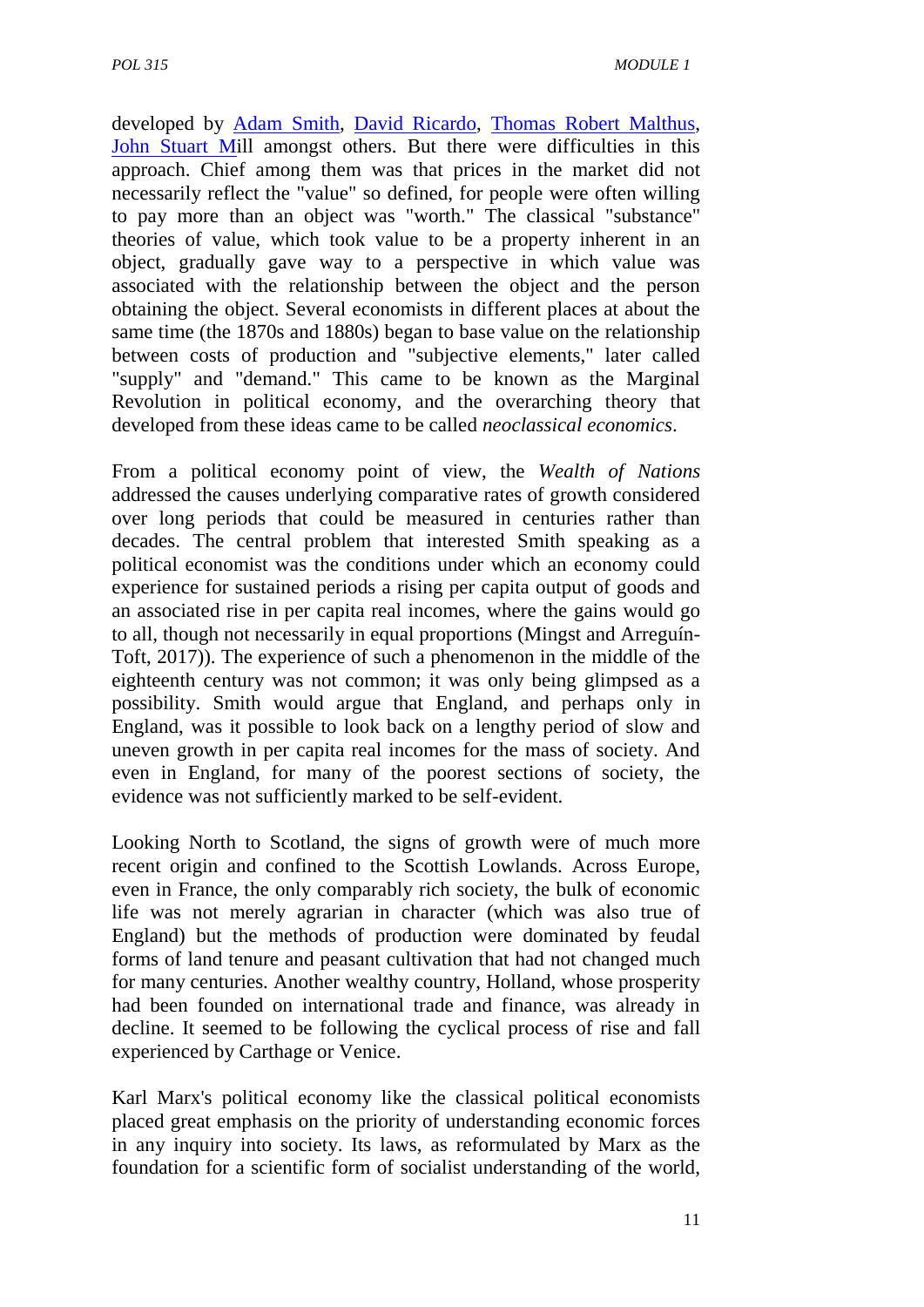provided the fundamental clue to most social and political developments (Lenin, 1999).Therefore, while the English Classical Political Economy emphasised individualism; private property, etc, Marx through his thoughts emphasised collectivisation, communalism, socialism,, etc.

# **3.0 CONCLUSION**

The classical political economy as a theory was dominant in the English economic thought prior to the advent of Marxism. The surplus-value to that Karl Marx emphasised on in his writings was a critique of the argument on profits by the classical political economists. Each factor of production deserves the reward it gets in the production process as determined by the entrepreneur which became the bourgeoisie in Marxists assessments.

# **4.0 SUMMARY**

In this unit, it has been established that the political economy, as founded by Smith, became the first of the modern social sciences to emerge as a specialist branch of inquiry - a status that it has largely retained to the present day. This status was questioned on various grounds during the nineteenth century, chiefly by those who wished to refocus socio-political cum economic inquiries.

# **5.0 TUTOR-MARKED ASSIGNMENT**

How relevant are the arguments of the English classical political economists to Marxism?

# **6.0 REFERENCES/FURTHER READING**

- Baylis, John., Smith, Steve., and Owens, Patricia. (Eds.). *The globalisation of international politics: An introduction to international relations* (6th ed., pp. 141-154). Oxford, UK: Oxford University Press.
- Lenin, V. I. (1999). *Imperialism: The highest stage of capitalism*. Sydney, Australia. Resistance Books.
- Mingst, K.A., and Arreguín-Toft, I.M. (2017). *Essentials of International Relations (7th ed.).* New York, US: W. W. Norton & Company.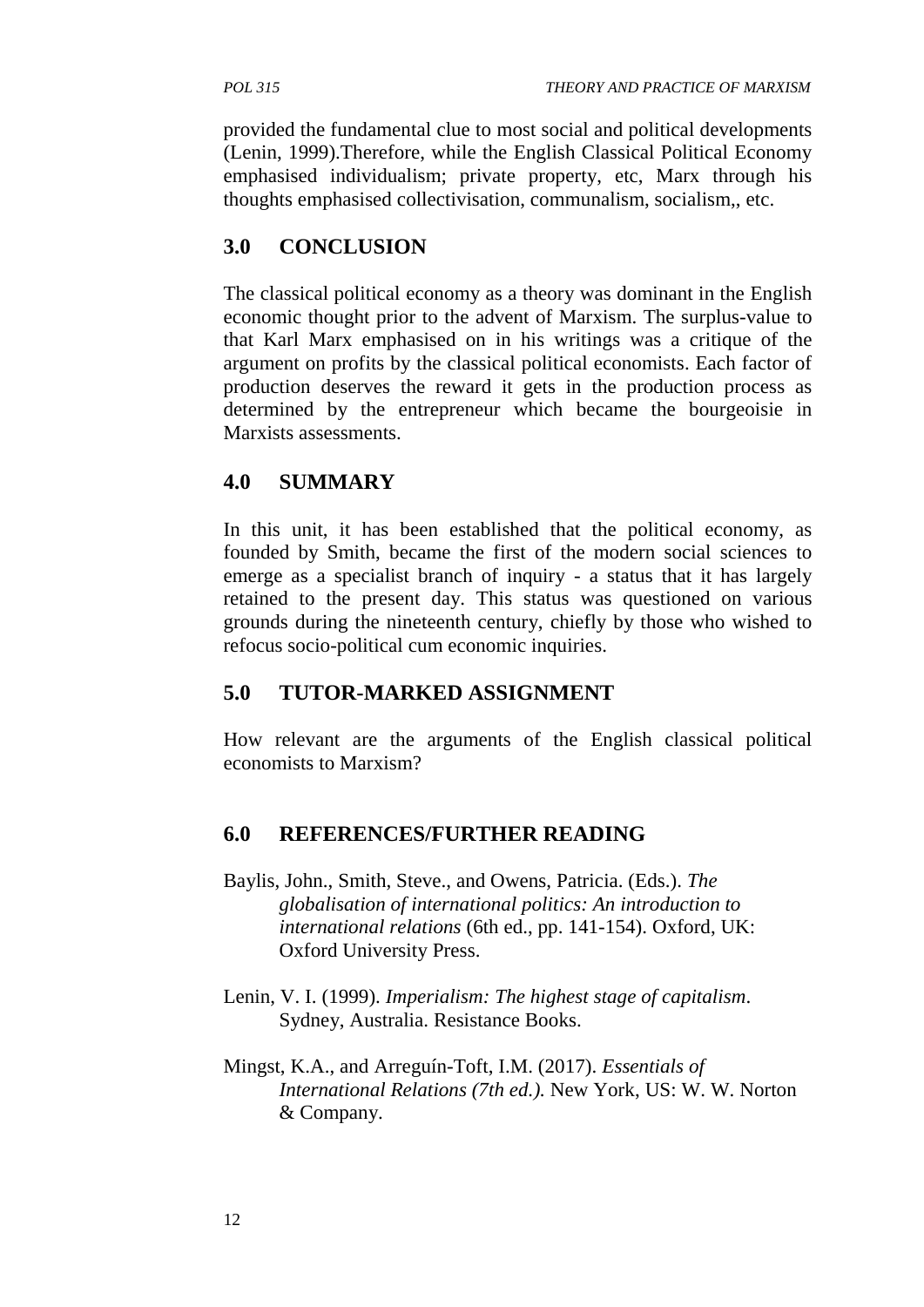Panwar, U. (2015). The relevance of Marxism in the 21st century*.* Retrieved from http://economydecoded.com/2015/02/relevance marxism-21st-century

Schumpeter, A.J. (2003). *Capitalism, socialism and democracy*. London, UK: Routledge.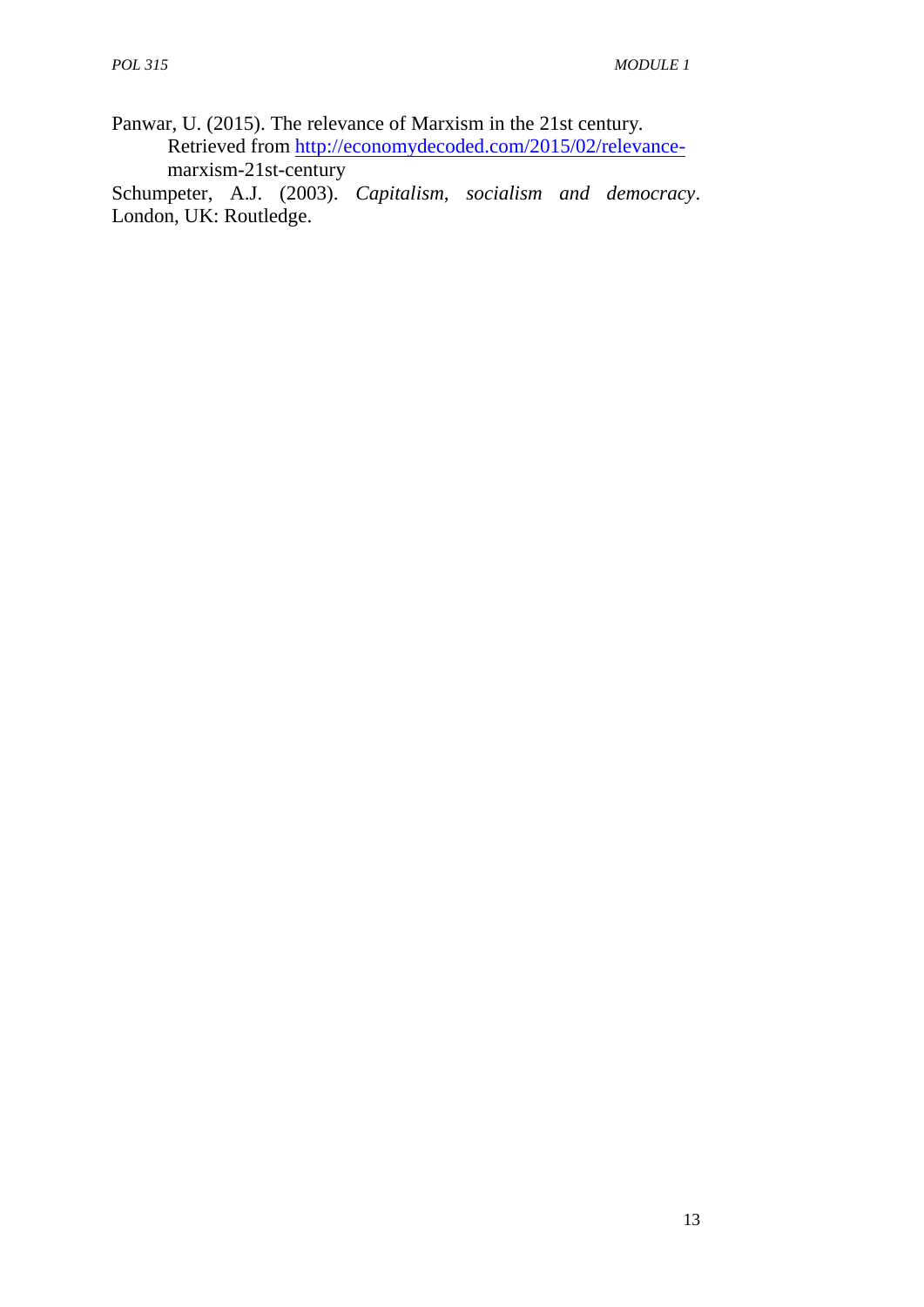#### **UNIT 4 THE FRENCH UTOPIAN SOCIALISM**

#### **CONTENTS**

- 1.0 Introduction
- 2.0 Objectives
- 3.0 Main content
	- 3.1 The French Utopian Socialism
- 4.0 Conclusion
- 5.0 Summary
- 6.0 Tutor-Marked Assignment
- 7.0 References/Further Reading

## **1.0 INTRODUCTION**

Socialism as a historical epoch as envisaged by Karl Marx which is to replace capitalism was motivated by the socialism that came after the French revolution of 1789 – 1799. Although, modern Socialism in its essence, the direct product of the recognition of the class antagonisms existing in the society of today between proprietors and non-proprietors, between capitalists and wage-workers. But, in its theoretical form, Socialism originally appears ostensibly as a more logical extension of the principles laid down by the great French philosophers of the 18th century. Like every epoch, Socialism had, at first, to connect itself with the intellectual stock-in-trade ready to its hand, however deeply its roots lay in material economic facts.

The great men, who in France prepared men's minds for the coming revolution, were themselves, extreme revolutionists. They recognised no external authority of any kind whatever. Religion, natural science, society, political institutions – everything was subjected to the most unsparing criticism: everything must justify its existence before the judgment-seat of reason or give up existence. The reason became the sole measure of everything. It was the time when, as Hegel says, the world stood upon its head; first in the sense that the human head, and the principles arrived at by its thought, claimed to be the basis of all human action and association; but by and by, also, in the wider sense that the reality which was in contradiction to these principles had to be turned upside down. Every form of society and government then existing, every old traditional notion, was flung into the lumber-room as irrational; the world had hitherto allowed itself to be led solely by prejudices; everything in the past deserved only pity and contempt.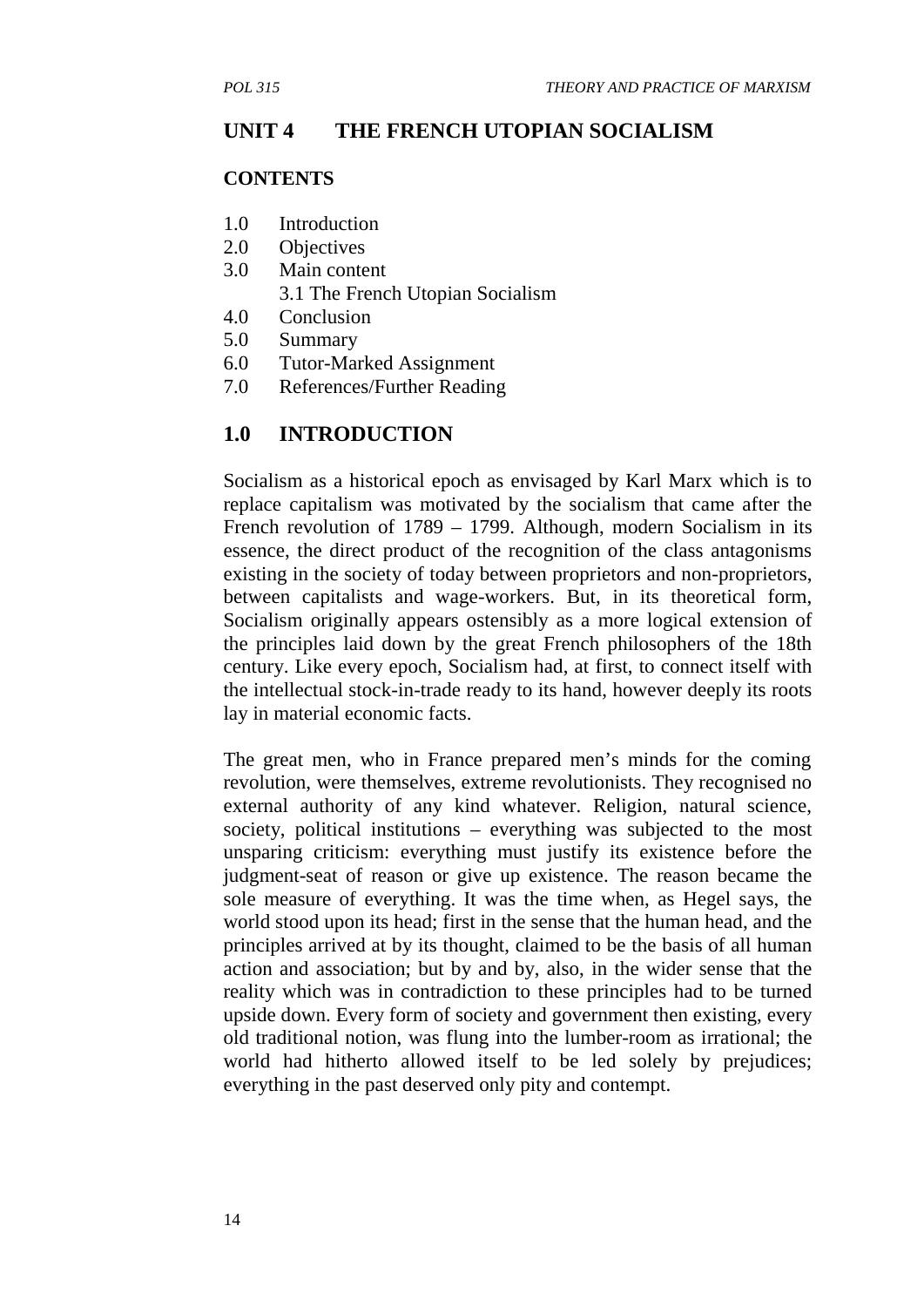# **2.0 OBJECTIVES**

By the end of this Unit, you will be able to:

- trace the root of the French Revolution
- examine the impact of the French socialism on Marxism.

## **3.0 MAIN CONTENT**

## **3.1 The French Utopian Socialism**

Socialism is a social and economic system characterised by social ownership of the means of production and co-operative management of the economy, as well as a political theory and movement that aims at the establishment of such a system wherein all the inhabitants would be happy and free from poverty and its cruel sting.. Here social ownership refers to cooperative enterprises, common ownership, state ownership achieved by nationalism, citizen ownership of equity or any combination of these. At the beginning of the 16th century, Thomas Moore in his 'Utopia' outlines this type of society which is criticised by Karl Marx and Angels as a Utopian Socialism. Though they criticised moor's utopian socialism, based on it they developed their concept modern socialism or scientific socialism at the 19th century (Baylis, Smith and Patricia, 2012)).

No one factor was directly responsible for the French Revolution. Years of feudal oppression and fiscal mismanagement contributed to a French society that was ripe for revolt. Noting a downward economic spiral in the late 1700s, King Louis XVI brought in several financial advisors to review the weakened French treasury. Each advisor reached the same conclusion that France needed a radical change in the way it taxed the public and each advisor was, in turn, kicked out.

Finally, the king realised that this taxation problem really did need to be addressed, so he appointed a new controller general of finance, Charles de Calonne, in 1783. Calonne suggested that, among other things, France begin taxing the previously exempt nobility. The nobility refused, even after Calonne pleaded with them during the Assembly of Notables in 1787. Financial ruin thus seemed imminent. In a final act of desperation, Louis XVI decided in 1789 to convene the Estates-General, an ancient assembly consisting of three different estates that each represented a portion of the French population. If the Estates-General could agree on a tax solution, it would be implemented. However, since two of the three estates the clergy and the nobility were tax-exempt, the attainment of any such solution was unlikely.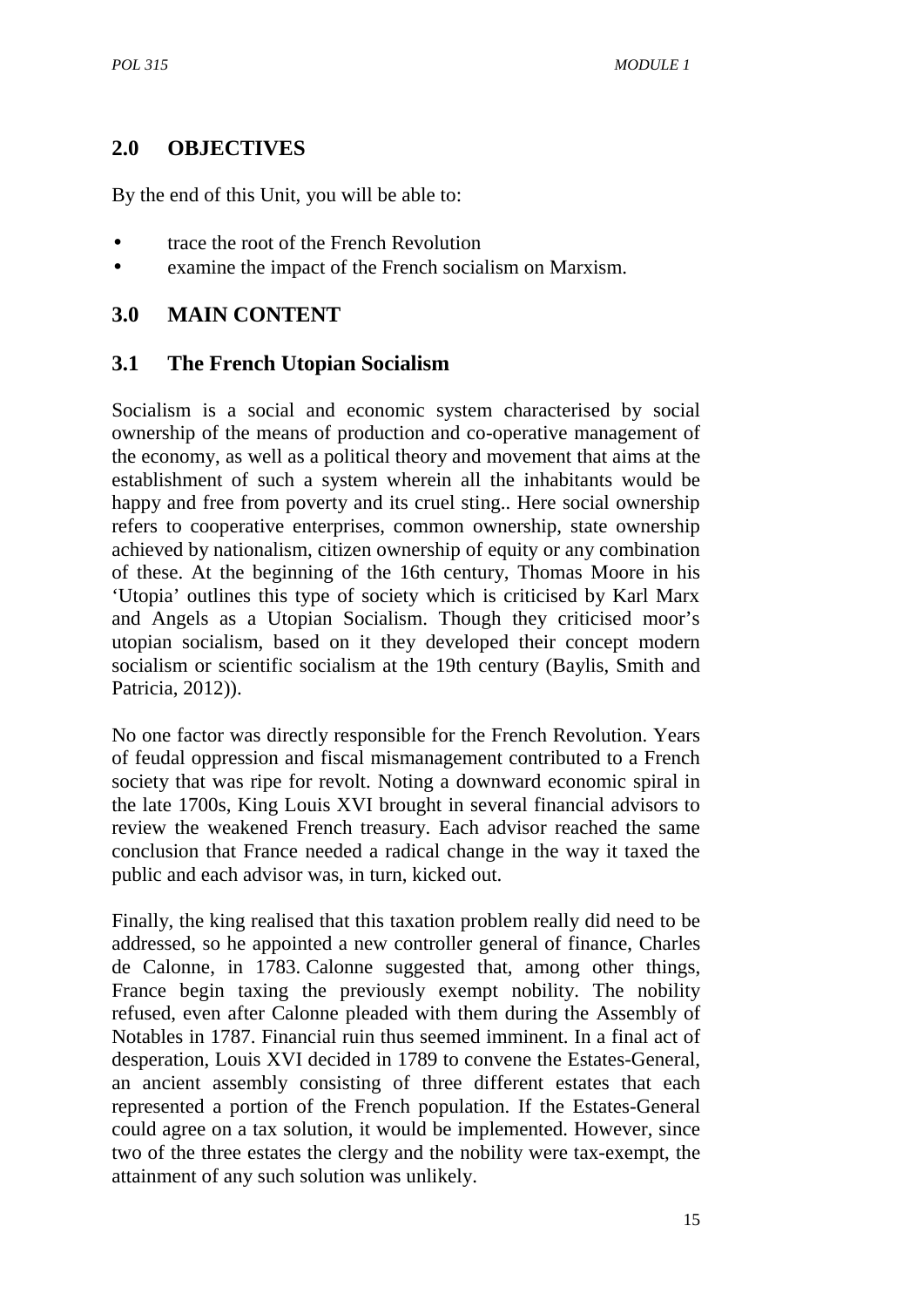Moreover, the outdated rules of order for the Estates-General gave each estate a single vote, even though the Third Estate—consisting of the general French public—was many times larger than either of the first two. Feuds quickly broke out over this disparity and would prove to be irreconcilable. Realising that its numbers gave it an automatic advantage, the Third Estate declared itself the sovereign National Assembly. Within days of the announcement, many members of the other two estates had switched allegiances over to this revolutionary new assembly. Shortly after the National Assembly formed, its members took the Tennis Court Oath, swearing that they would not relent in their efforts until a new constitution had been agreed upon. The National Assembly's revolutionary spirit galvanised France, manifesting in many different ways. In Paris, citizens stormed the city's largest prison, the Bastille, in pursuit of arms. In the countryside, peasants and farmers revolted against their feudal contracts by attacking the manors and estates of their landlords. Dubbed the "Great Fear," these rural attacks continued until the early August issuing of the August Decrees, which freed those peasants from their oppressive contracts. Shortly thereafter, the assembly released the Declaration of the Rights of Man and of the Citizen, which established a proper judicial code and the autonomy of the French people.

The success of this revolution motivated Karl Marx in his writings against the oppression, exploitation and annihilation of the bourgeoisie within the social relation of production. A united proletariat is sine qua non to a change in the status quo of capitalist production.

## **4.0 CONCLUSION**

Historians agreed that the French Revolution was a watershed event that changed Europe irrevocably, following in the footsteps of the American Revolution, which had occurred just a decade earlier. The causes of the French Revolution, though, are difficult to pin down: based on the historical evidence that exists, a fairly compelling argument could be made regarding any number of factors. Although, some major wars had taken place in the forty years leading up to the revolution and France had participated, to some degree, in most of them. The Seven Years' War in Europe and the American Revolution across the ocean had a profound effect on the French psyche and made the Western world a volatile one. In addition to charging up the French public, this wartime environment took quite a toll on the French treasury. The revolution was a motivation for the writings of Karl Marx.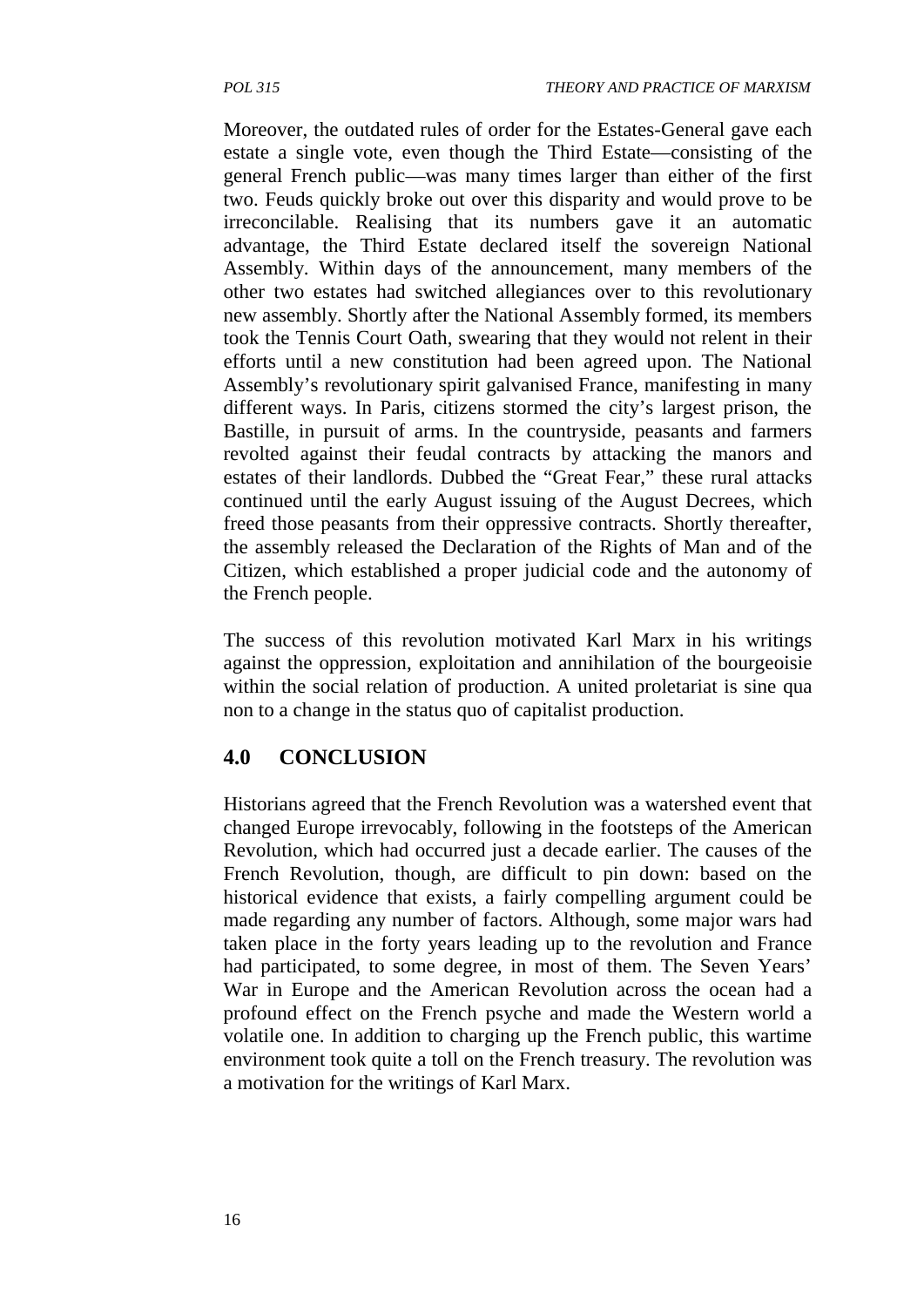# **5.0 SUMMARY**

This unit has assessed the last source of Marxism where he got his inspiration for a revolutionary takeover of the apparatuses of the state and the economy by workers from the exploiting hands of the bourgeoisie.

# **6.0 TUTOR-MARKED ASSIGNMENT**

Show how revolutions inspired by Marxism have led to the establishment of socialism?

# **7.0 REFERENCES/FURTHER READING**

- Hobden, S. & Jones, R.W. (2014). Marxist Theories of International Relations. Hampshire, UK: Palgrave Macmillan.
- Baylis, John., Smith, Steve.,& Owens, Patricia. (2012). *The Globalisation of International Politics: An Introduction to International Relations* (6th ed., pp. 141-154). Oxford, UK: Oxford University Press.
- Lenin, V. I. (1999). *Imperialism: The highest stage of capitalism*. Sydney, Australia. Resistance Books.
- Panwar, U. (2015). The relevance of Marxism in the 21st century*.* Retrieved from http://economydecoded.com/2015/02/relevance marxism-21st-century
- Schumpeter, A.J. (2003). *Capitalism, socialism and democracy*. London, UK: Routledge.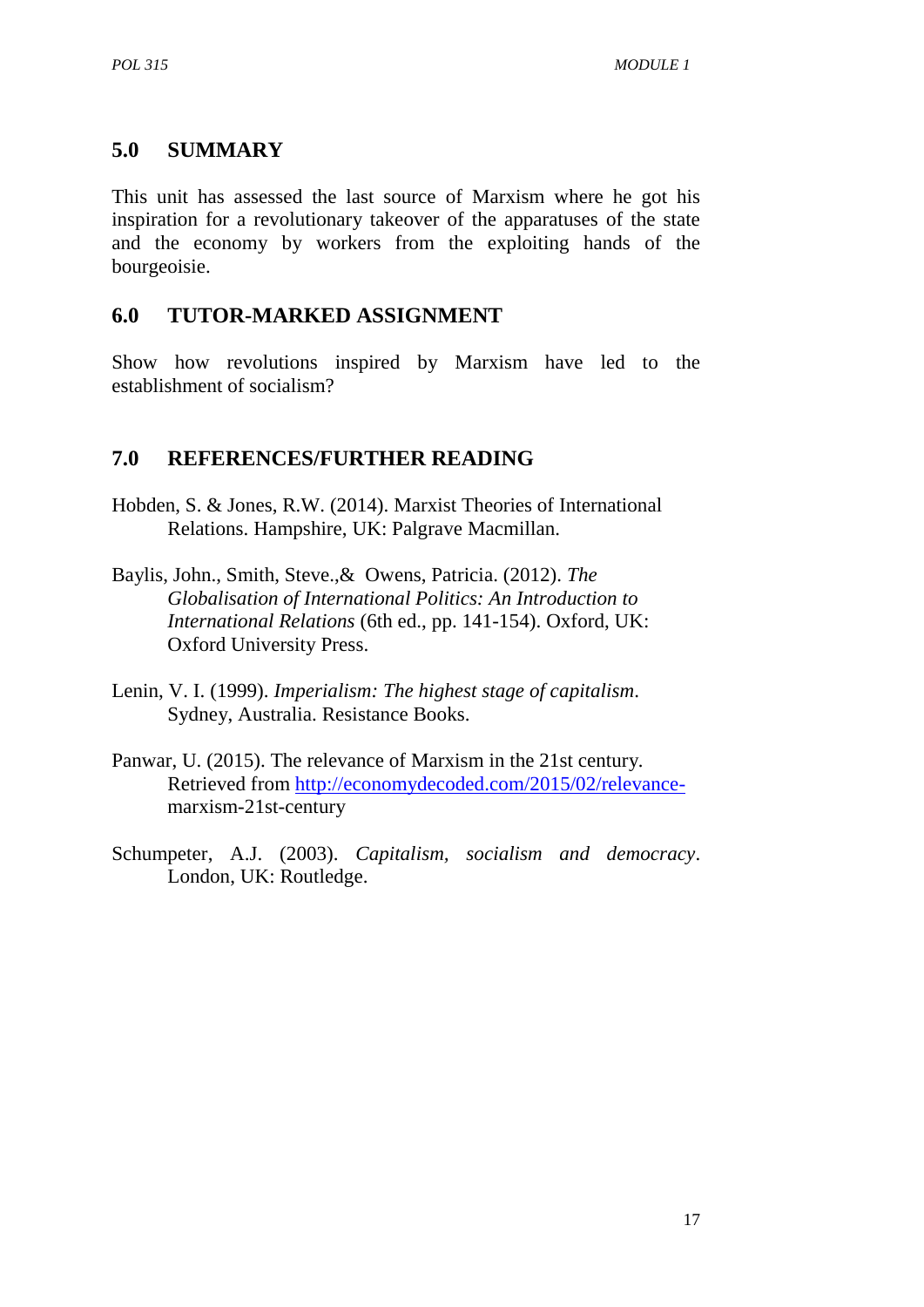# **UNIT 5 PHILOSOPHICAL MATERIALISM AND PHILOSOPHICAL IDEALISM: THE DICHOTOMY**

#### **CONTENTS**

- 1.0 Introduction
- 2.0 Objectives
- 3.0 Main content
	- 3.1 The Dichotomy between Philosophical Materialism and Idealism
- 4.0 Conclusion
- 5.0 Summary
- 6.0 Tutor-Marked Assignment
- 7.0 References/Further Reading

### **1.0 INTRODUCTION**

There has been an existing argument concerning the relationship between *philosophical materialism* and *idealism* in the propagation of Marxism. The late eighteenth and early nineteenth centuries produced an outcrop of important thinkers who established the German school of classical philosophy. Some like Kant were a mixture of materialism and idealism. Others were idealists out to refute materialism. One of these, however, Georg Hegel, while his philosophical system was idealist, became the first in modern times to develop his philosophy based on the dialectical method. Marx's philosophical materialism alone has shown the proletariat the way out of the spiritual slavery in which all oppressed classes have hitherto languished. Marx's economic theory alone has explained the true position of the proletariat in the general system of capitalism. The dichotomy between these two philosophies has been explained in the unit.

### **7.0 OBJECTIVES**

By the end of this Unit, you will be able to:

- examine the motivations for philosophical materialism and philosophical idealism
- explain the dichotomy between the two concepts.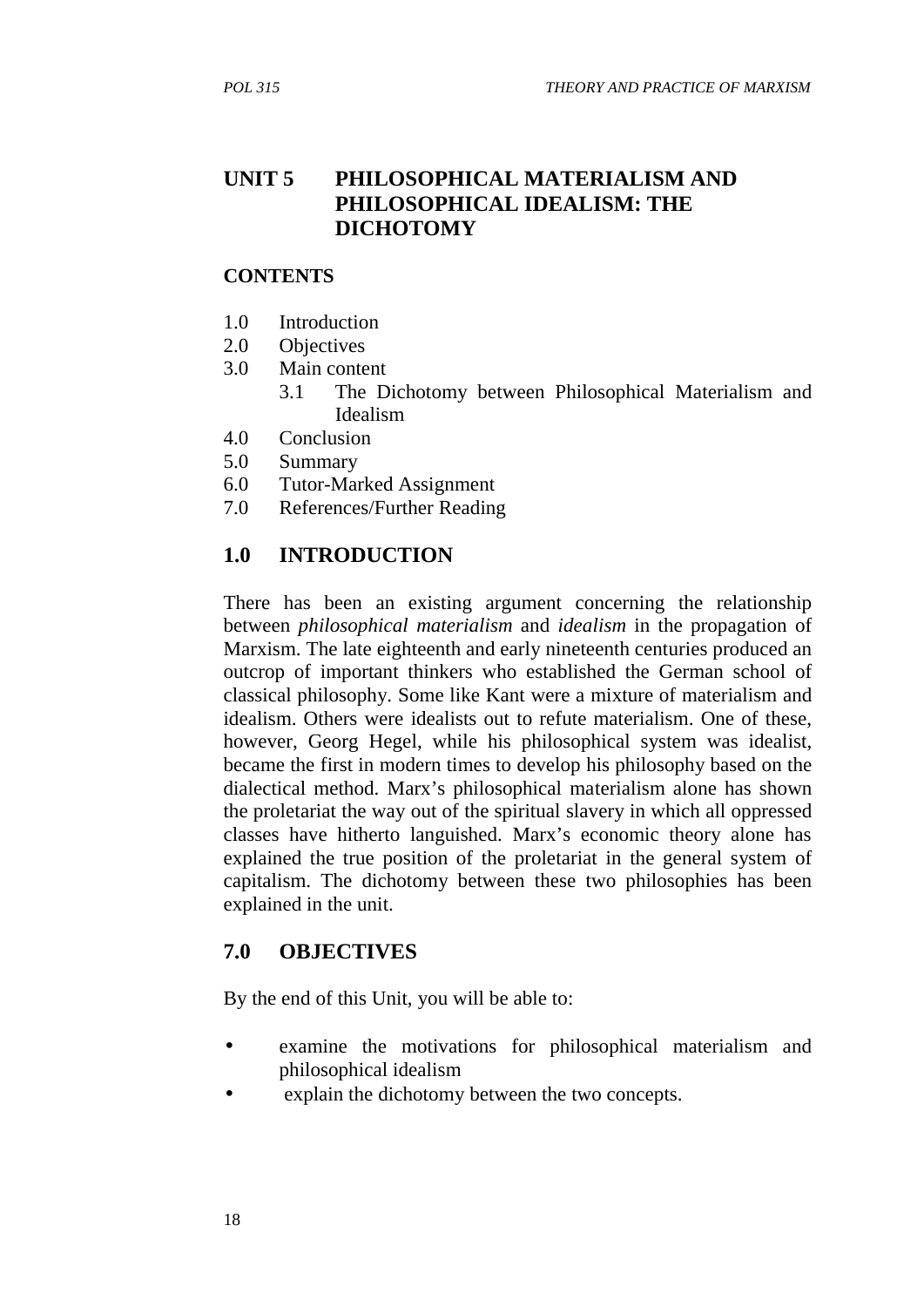# **3.0 MAIN CONTENT**

# **3.1 The Dichotomy between Philosophical Materialism and Idealism**

Many people know philosophical idealism in the form of religion. Of course, there is an enormous variety of religions and sects. Nearly all have in common a belief in a creator, a god who made the world and everything in it. This view usually holds that the world was created before man and does not depend on man for its existence. This view is thus a form of objective idealism.

Subjective idealism, on the other hand, holds that the material world, nature, being, exists only in men's consciousness, that they are the product of our sensations or ideas. That is, if one ceases to observe them, they do not exist.

Materialism, on the other hand, considers that gods and their powers are man-made, as primitive forms of explanations of natural phenomena which were once mysteries because of man's lack of scientific knowledge, but are nowadays no longer. The many nature gods thunder, wind, forests, rivers,, etc. gradually in the course of ages became refined and distilled into a single, omnipotent being. The religions, including Christianity, to which such gods belong are a distorting mirror, in which man, who created them, sees a one-sided reflection of the social life, beliefs and customs of peoples from which they sprang. Why, then, do they not disappear in the light of present-day scientific knowledge? Because the exploiting classes consciously use them as ideological weapons to convince the masses that the problems of this world - wars, starvation, poverty, oppression,, etc., are caused by a creator; that man is, therefore, powerless against them, and can only submit and hope for a better life in another, though mythical, world after death. Without the immense support of the exploiters, rendered in a thousand different ways, gods and religion would quickly lose most of their followings. Religion is consciously used by the bourgeoisie as a form of opium to stupefy the masses and divert them from the struggle for socialism.

Subjective idealism is another way of attacking materialism. Its chief spokesman was the English Bishop Berkeley, in the early eighteenth century. Its modern advocates have to disguise it, because, carried to its logical conclusion, by denying the objective existence of everything but one's own sensations, it reduces to the belief that only the speaker exists, a view known as solipsism and ridiculed as such. In a period of political reaction following the defeat of the 1905 Russian revolution, a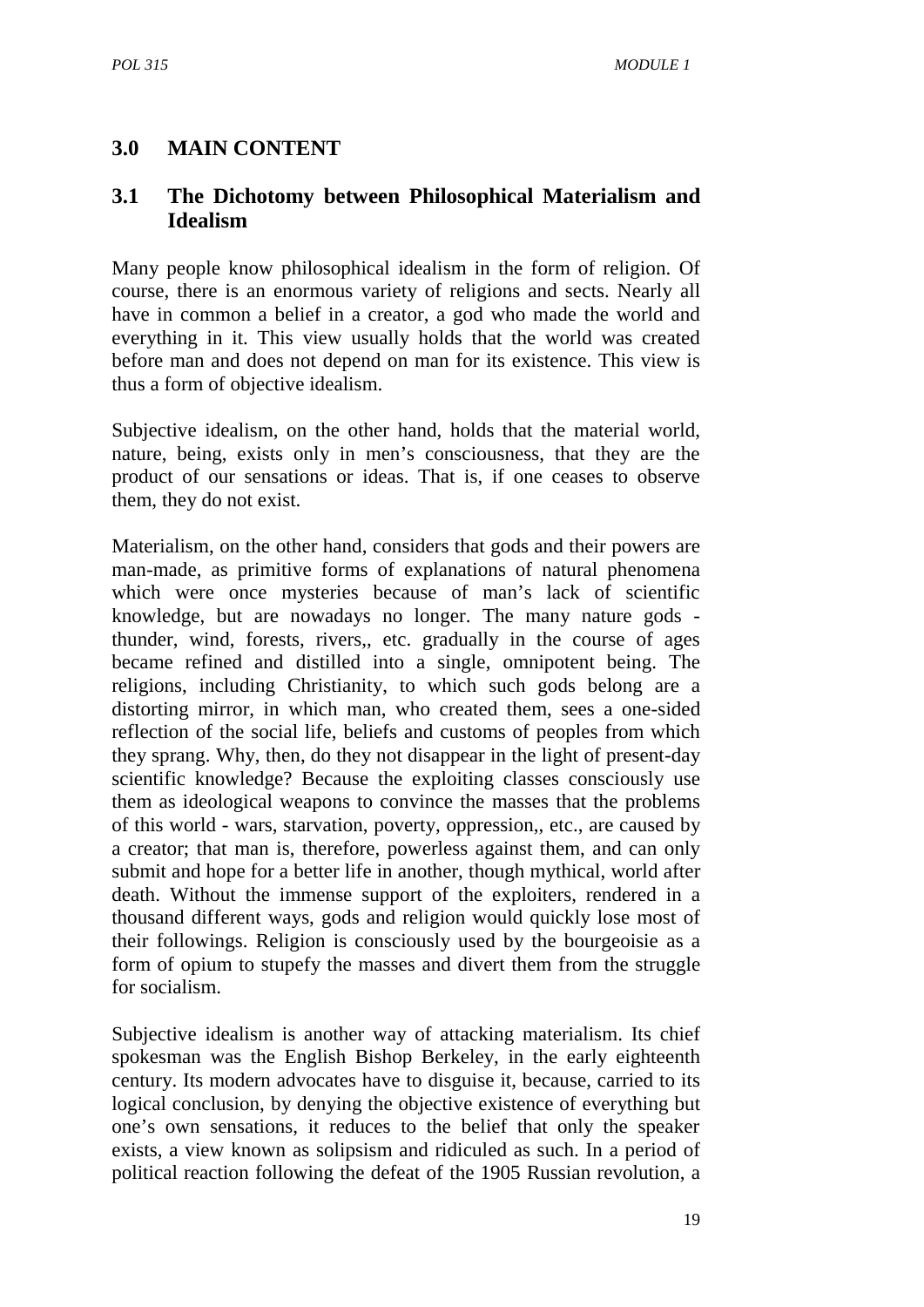trend of subjective idealism made its way into Marxism, pretending to be the latest thing in modern science, deriving as it did from the Austrian scientist Ernst Mach.

Materialism is often used by bourgeois parsons and the press to denote the possession of material goods, gluttony, self-indulgence,, etc., to discredit the philosophical outlook of materialism. But the 'gross' materialism invented by the parsons is the province of capital, of the wealthy bourgeoisie, and by no means that of the adherents of the philosophy of dialectical materialism, whose aim is the liberation of mankind precisely from the bourgeois rule, from the ideology of selfinterest and 'me first', which objectively is served by just those who denounce 'materialism' with such loud and only too often, hypocritical voices.

Materialist dialectics not only rejects all unscientific views on the relation of spirit to nature, of thinking to being. It also opposes the unscientific view that all things exist in separation from each other and are unchanging in all essentials. This outlook, called metaphysics, is part of the religious world view but is not limited to the church. French materialism was also metaphysical in its general outlook. Largely this was due to the limitations of the eighteenth century. Science was still relatively undeveloped, still in the stage of collection and observation of data.

Beginning with the years 1844-45, when his views took shape, Marx was a materialist and especially a follower of Ludwig Feuerbach, whose weak points he subsequently saw only in his materialism being insufficiently consistent and comprehensive. To Marx, Feuerbach's historic and "epoch-making" significance lay in his having resolutely broken with Hegel's idealism and in his proclamation of materialism, which already "in the eighteenth century, particularly French materialism. The two philosophies asserted the primacy of spirit to Nature and, therefore, in the last instance, assumed world creation in some form or other comprised the camp of idealism. The others, who regarded Nature as primary, belonged to the various schools of materialism. Any other use of the concepts of (philosophical) idealism and materialism leads only to confusion. Marx decidedly rejected, not only idealism, which is always linked in one way or another with religion (was not only a struggle against the existing political institutions and against religion and theology) but also against all metaphysics.

# **4.0 CONCLUSION**

So far we have given a general outline of the main aspects of philosophical materialism and its opposition to philosophical idealism.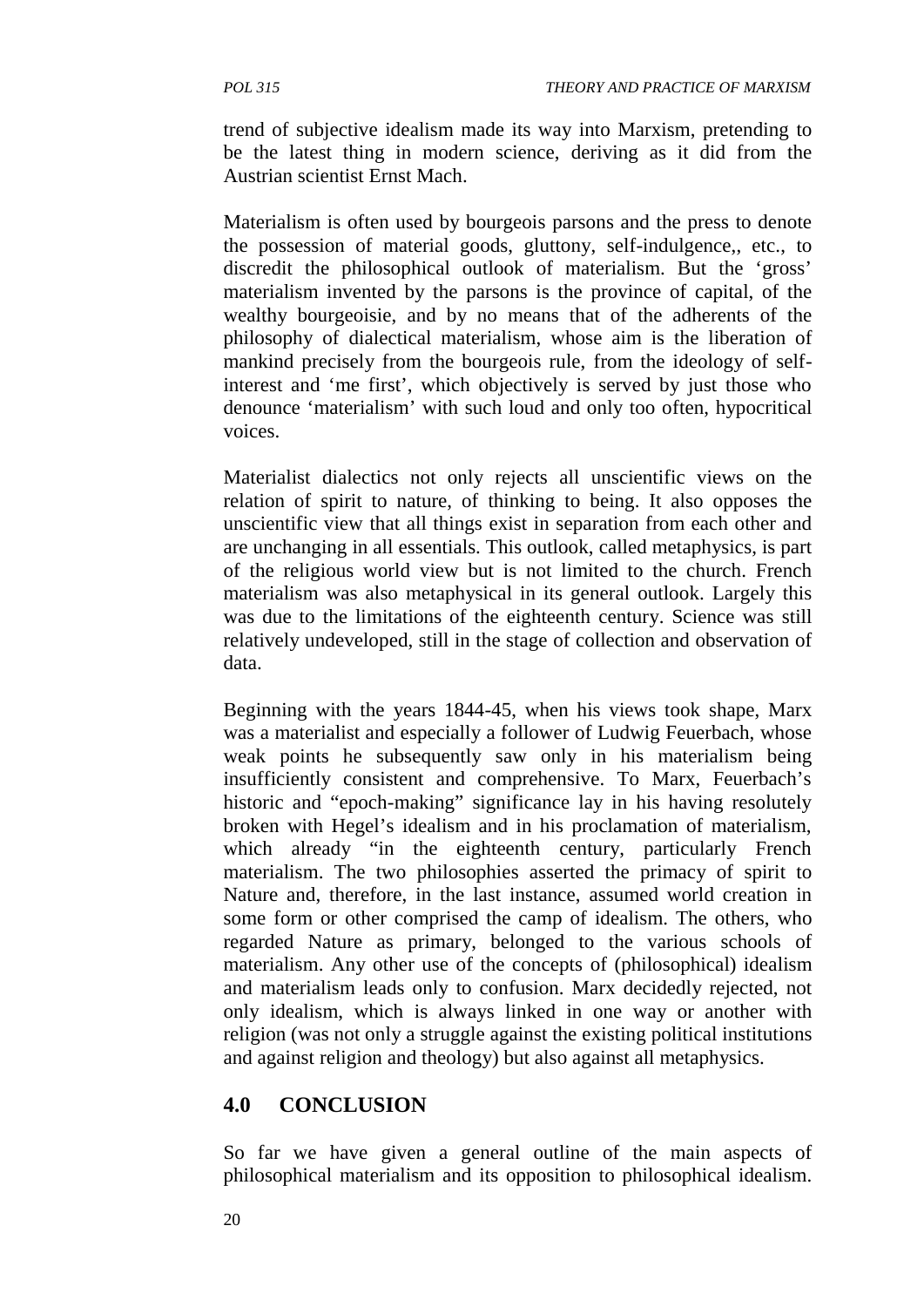Most people know philosophical idealism in the form of religion. Of course, there is an enormous variety of religions and sects. Nearly all have in common a belief in a creator, a god who made the world and everything in it. This view usually holds that the world was created before man and does not depend on man for its existence. This view is thus a form of objective idealism.

# **5.0 SUMMARY**

Societal development has philosophies that propel it from one level to another. It has been a contentious issue between the forces of ideas and materials in achieving development. The two philosophies however have valid points and utility for the purpose it was conceived.

# **6.0 TUTOR-MARKED ASSIGNMENT**

Differentiate the lines of contentions between philosophical idealism and philosophical materialism.

# **7.0 REFERENCES/FURTHER READING**

- Lenin, Vladimir Ilyich, 1917 and 1987, 'Imperialism, The Highest State of Capitalism,' in *Essential Kandundu,* ed.) (2005 and 2006), *Liberal Democracy and Its Critics in Africa*, Dakar/Pretoria/London: CODESRIA/ UNISA/ Zed Books.
- Lumumba-Kasongo, Tukumbi (Ed.) 2005, *Liberalism and Its Critics in Africa: Political Dysfunction and the Struggle for Social Progress,* Dakar, Senegal: CODESRIA; Pretoria, South Africa: University of South Africa Press; London and New York: ZED BOOKS.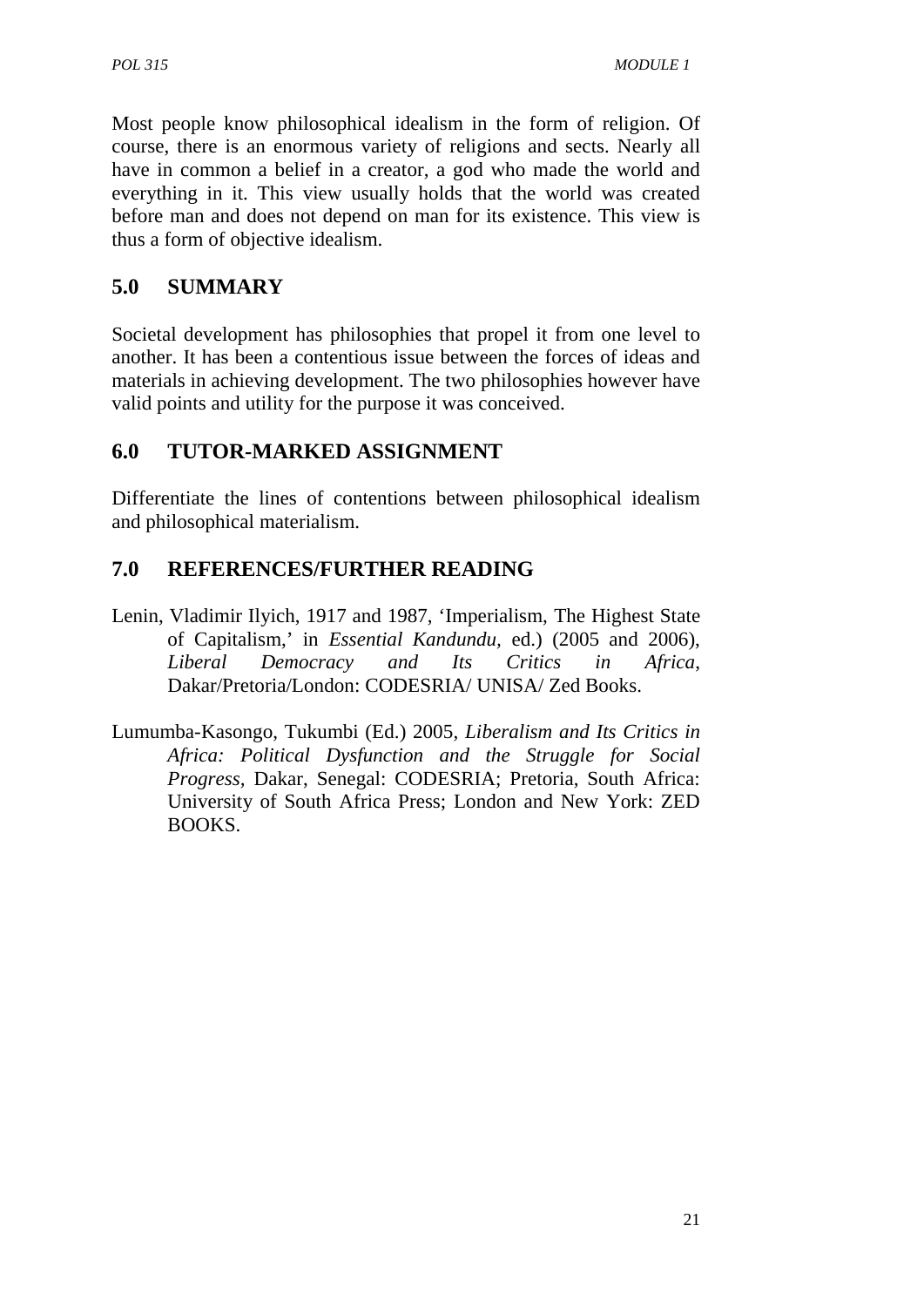### **MODULE 2 KARL MARX DIALECTICS**

- Unit 1 Karl Marx: Brief Biography
- Unit 2 Law of Transformation of Quantity to Quality
- Unit 3 Law of Unity and Conflict of Opposites
- Unit 4 Law of Negation of Negation
- Unit 5 Historical Materialism

# **UNIT 1 KARL MARX: A BRIEF BIOGRAPHY**

### **CONTENTS**

- 1.0 Introduction
- 2.0 Objectives
- 3.0 Main Content
	- 3.1 Karl Marx: A Brief Biography
- 4.0 Conclusion
- 5.0 Summary
- 6.0 Tutor-Marked Assignment
- 7.0 References/Further Reading

# **1.0 INTRODUCTION**

Karl Marx was a German Economist, Sociologist, Philosopher, etc. who lived between 1818 and 1883. He was a prolific socialist writer, whose writing redefined historically the ideology of Socialism and Communism. His various thoughts and basic arguments were synthesised into the current day disciplinary course – *Theory and Practice of Marxism*. As a revolutionary scholar, Marx through his teaching advanced his deep belief in the inevitability of conflicts, struggles or dialectics as the ultimate driver of societal change and development.

# **1.0 OBJECTIVES**

By the end of this Unit, you will be able to:

- discuss the life and times of Karl Marx
- describe Karl Marx's personality and philosophical dispositions
- explain his ideology and major contributions.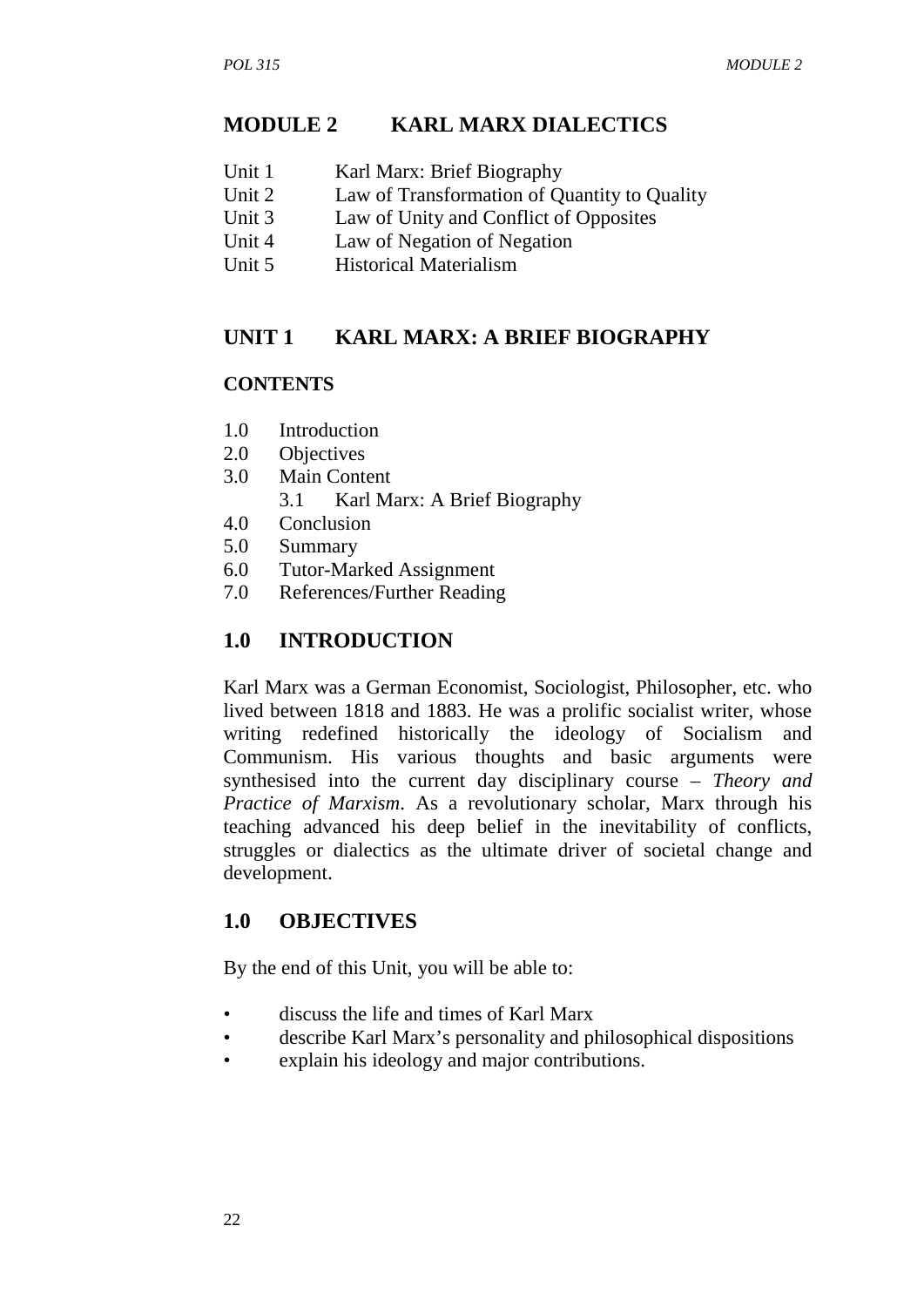### **3.0 MAIN CONTENT**

### **3.1 Karl Marx: A Brief Biography**

Karl Marx was born on 5 May 1818 the eldest son of Heinrich and Henriette Marx in the provincial town of Trier in the Rhineland, where his father practiced as a lawyer. On his father's side Karl was descended from a Jewish family with a long-standing tradition of rabbis. But his father Herschel (or, since 1814, Heinrich) Mordechai had converted to Protestantism in 1816 to escape the Prussian restrictions against the Jews, and he also had Karl and his six brothers and sisters baptised as Protestants. Heinrich Marx was a cultured man, who had great admiration for Leibniz, Lessing, and Kant, and raised his children as liberal and law-abiding Protestants. His wife Henriette, née Pressburg, was the daughter of a Jewish merchant from Nijmegen in the Netherlands.

The person who exerted the most important intellectual influence on the young Karl, apart from his father, was Johann Ludwig von Westphalen, a high-ranking civil servant, who treated the talented young neighbour's boy and schoolmate of his son Edgar as an equal partner in discussions on literary and philosophical themes. While his father acquainted him with the German and French enlightenment philosophers, Karl would learn about Homer, Shakespeare and the Romantics from his future father-in-law. Presumably, it was also Baron von Westphalen who introduced him to the ideas of Henri de Saint Simon, in which he took a keen interest himself. Until his twelfth year, Karl was educated privately by his father and the local bookseller. In the gymnasium, which he attended from 1830 to 1835, he was conspicuous mainly for his diligence and for his strong interest in literature and fine arts.

From 1835 to 1841 Marx studied at the Universities of Bonn and Berlin. Following his father's advice, he enrolled at Bonn University as a student of Law, but attended courses also in history, medicine, and theology. In 1836 he changed over to the University of Berlin, where at first he continued his studies in law, but then devoted his time and energy mainly to philosophy, after he had come into contact with some of the so-called Young Hegelians, who gathered around the radical theologian and religious critic Bruno Bauer (1809–1882). In 1841 he earned a doctorate with a philosophical dissertation on "The difference between the Democritean and the Epicurean philosophy of nature" at the University of Jena. However, he quickly realised that there was little chance of success for an academic career, because of the strict actions of the Prussian authorities against radical left-wing Hegelians: his mentor Bruno Bauer, whom he had intended to follow to the University of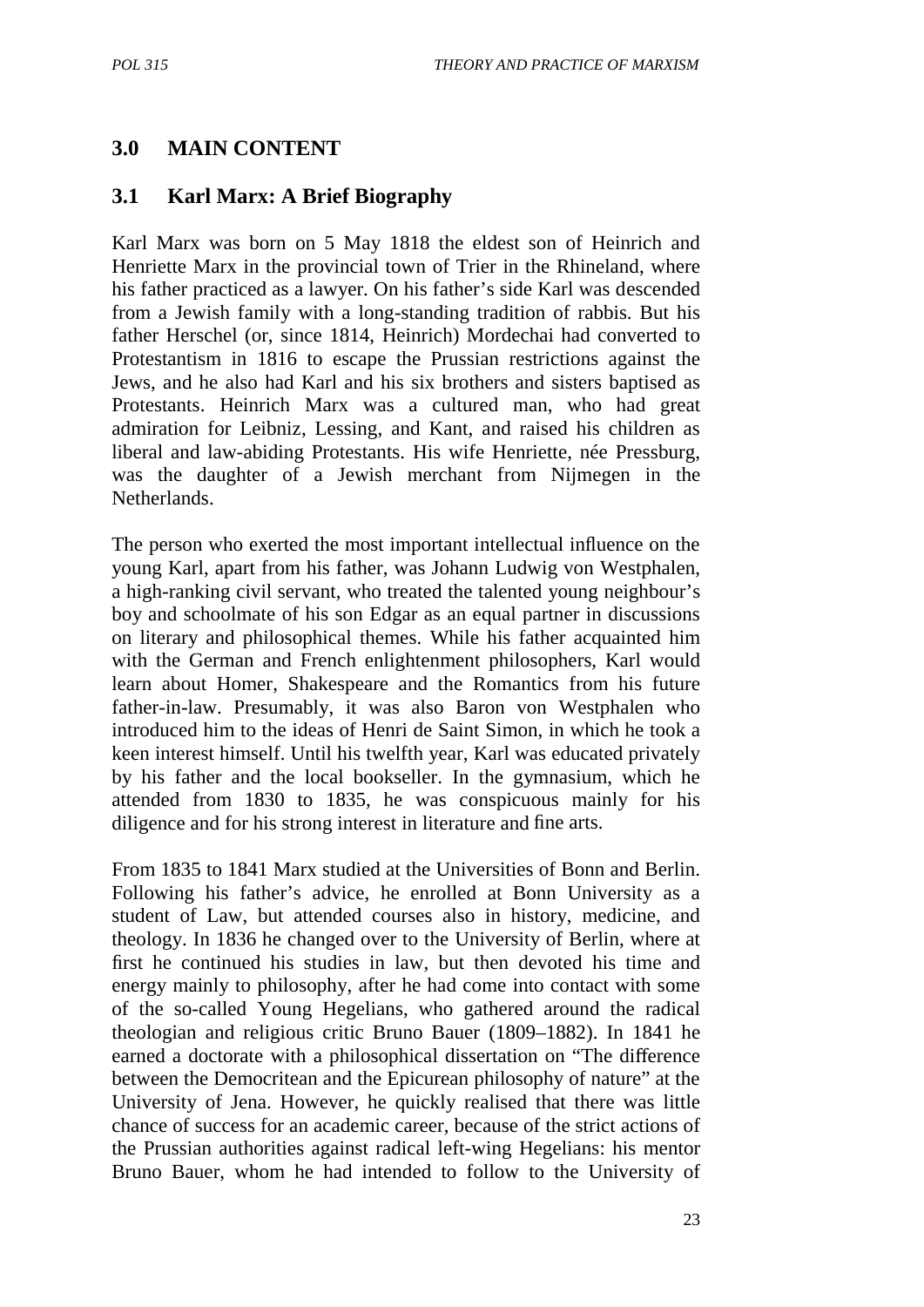Bonn, was deprived of his lecture rights. Being thrown back on his own financially by the unexpected death of his father, Marx turned to journalism and began to write articles for the *Rheinische Zeitung* in Cologne, which had been founded by enlightened citizens and industrialists in early 1842. In October, Marx took over the editorship of the liberal and anti-clerical newspaper, increasing it radically. Being watched with mounting suspicion by the censorship authorities, the *Rheinische Zeitung* was banned in March 1843.

In June 1843 Karl Marx and Jenny von Westphalen, the daughter of J.L. von Westphalen, got married. In October the young couple moved to Paris, then the centre of radical thinking and political activism in Europe, where Marx came in contact with men such as Heinrich Heine (1797–1856), Georg Herwegh (1817–1875), Pierre-Joseph Proudhon (1809–1865), and Michail Bakunin (1814–1876), and where he planned to edit, together with Arnold Ruge (1802–1880), a literary-political magazine called the *Deutsch-Französische Jahrbücher*. The first (and only) issue of these "yearbooks" was published in 1844. It contained inter alia Friedrich Engels' contribution "Umrisse zu einer Kritik der Nationalökonomie" ("Outlines of a critique of political economy") and two articles by Marx, "Zur Judenfrage" ("On the Jewish question") and "Zur Kritik der Hegelschen Rechtsphilosophie" ("A contribution to the critique of Hegel's philosophy of right"). Marx was very impressed by Engels' contribution and the first meeting of the two men marked the beginning of a lifelong friendship. In Engels (1820–1895), the son of an industrialist from Barmen, Marx found a most congenial intellectual ally, who would subsequently stand by him in his scientific and political activities as a critical commentator, occasional co-author, generous financial helper, and editor of his unfinished works.

Shortly after his meeting with Engels in the autumn of 1844, Marx began seriously to study political economy. He filled several notebooks with excerpts and commentaries on the economic writings of Boisguilbert and the French physiocrats along with Smith, Malthus, and Ricardo (which he first read in French). He then used his "Paris notebooks" for drafting out a long text that he himself had not considered for publication, but which was published posthumously in 1932 as the so-called *Ökonomisch-philosophische Manuskripte von 1844 (Economic and Philosophic Manuscripts of 1844).* In these manuscripts Marx formulated a critique of Hegel's philosophy and also discussed the specific forms that "alienation" assumes under capitalistic production relations.

In early 1845, Marx was expelled from France on the instigation of the Prussian embassy in Paris. Along his wife and his newly born daughter "Jennychen" he flew to Brussels to continue his studies in political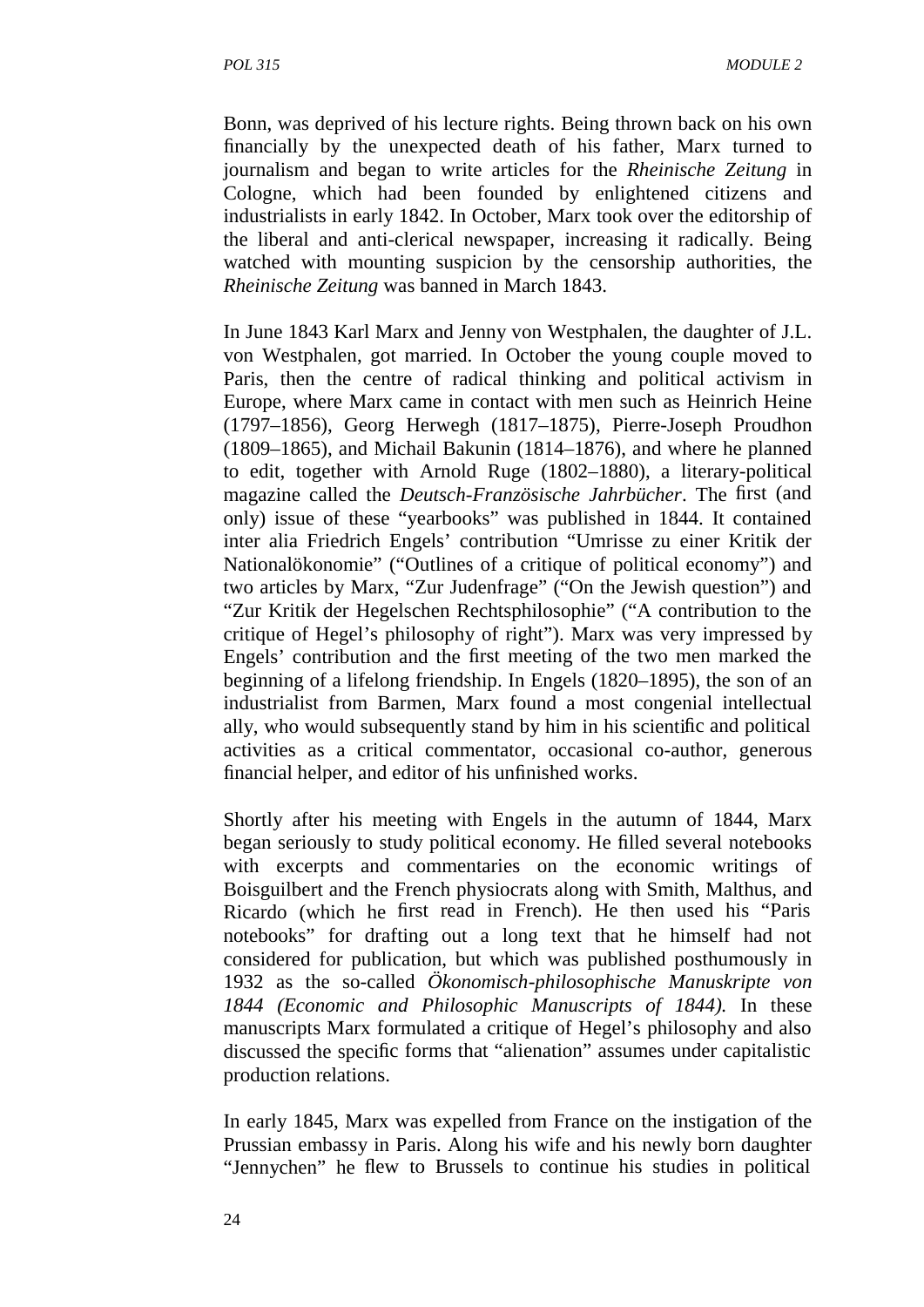economy. In *Die deutsche Ideologie (The German Ideology)*, written jointly with Engels in 1845–46, he again discussed critically Hegel's philosophy and developed the main ideas of what was to be called the materialist conception of history. Marx was expelled from Prussia and deprived of his citizenship. After a brief interval in Paris he moved into exile with his family to England and settled down in London, where he was to stay until the end of his life.

# **4.0 CONCLUSION**

The life and times of Karl Marx has been studied globally and have been very appealing. The reasons for this are not farfetched. Marx is the only socialist scholar who was able to give a practical sequence of repertoires that brings about societal development and most important the desired freedom and good life that every man craves. Although, it is argued by most scholarly authorities that there is actually no nation that has practiced the socialist ideology purely as espoused by Marx, thus labelling Marx's socialist ideology utopian. Despite these arguments as to the practicability of Socialism/Communism, there is no gainsaying the fact that the arguments of Karl Marx have stood the test of time. It must be hinted also that the Socialist idea is still in vogue in some parts of the world. Perhaps, nations like China known to operate what is generally called: State-Capitalism: a blend of the good elements of both socialism and capitalism.

# **5.0 SUMMARY**

In this unit, you were exposed to the life and times of Karl Marx, though briefly.

Marx was a German philosopher who was born to Heinrich and Henrietta Marx in the provincial town of Trier in the Rhineland. He was a revolutionary scholar whose work in no small way shaped the thoughts on socialism and in extension socialists and communist-like states across the globe to date.

# **6.0 TUTOR-MARKED ASSIGNMENT**

Discuss the life and times of Karl Marx; identifying the major realities of his life.

# **7.0 REFERENCES/FURTHER READING**

Faccarello, G. (2000), '*Karl Marx et la critique de l'économie politique: 'Le purgatoire du temps présent*", in A. Béraud and G. Faccarello (eds), Nouvelle histoire de la pensée économique, vol. 2 : Des premiers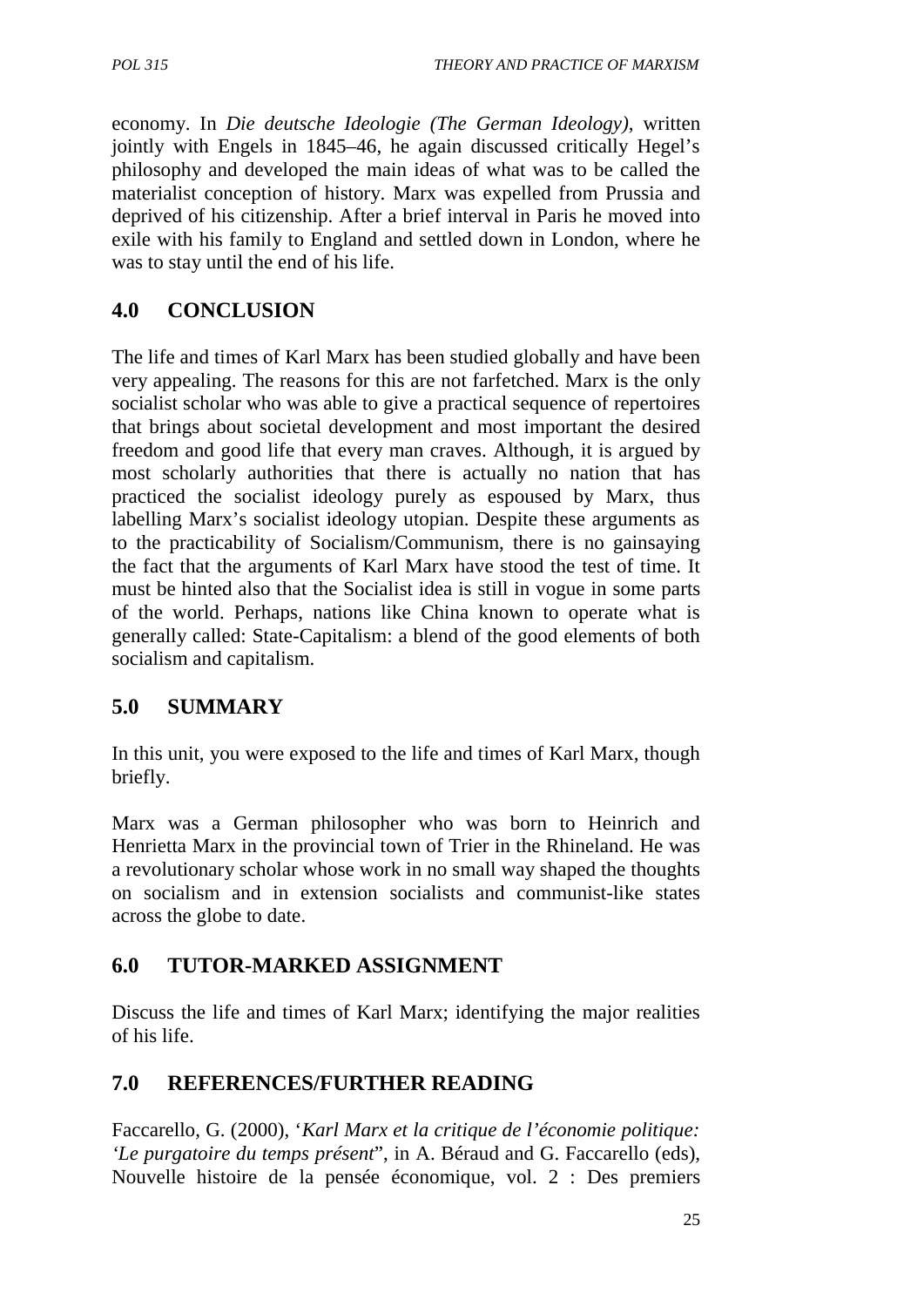mouvements socialistes aux néoclassiques, Paris : La Découverte, pp. 62–170.

- Ledbetter, J. (2007), *Dispatches for the New York Tribune: Selected Journalism of Karl Marx*, London and New York: Penguin Books.
- Gehrke, C. (2012), '*Marx's critique of Ricardo's theory of rent : a re assessment*', in C. Gehrke, N. Salvadori, I. Steedman and R. Sturn (eds), Classical Political Economy and Modern Theory. Essays in Honour of Heinz D. Kurz, London and New York: Routledge, pp. 51–84.
- Gehrke, C. and H.D. Kurz (2006), '*Sraffa on von Bortkiewicz*: *reconstructing the classical theory of value and distribution*', History of Political Economy, 38 (1), 91149.
- Kurz, H.D. (2012–13), *'Das Problem der nichtintendierten Konsequenzen: Zur Politischen Ökonomie von Karl Marx'*, Marx-Engels-Jahrbuch, 75–112.
- Kurz, H. D. and N. Salvadori (2015), *Revisiting Classical Economics. Studies in LongPeriod Analysis*, London: Routledge.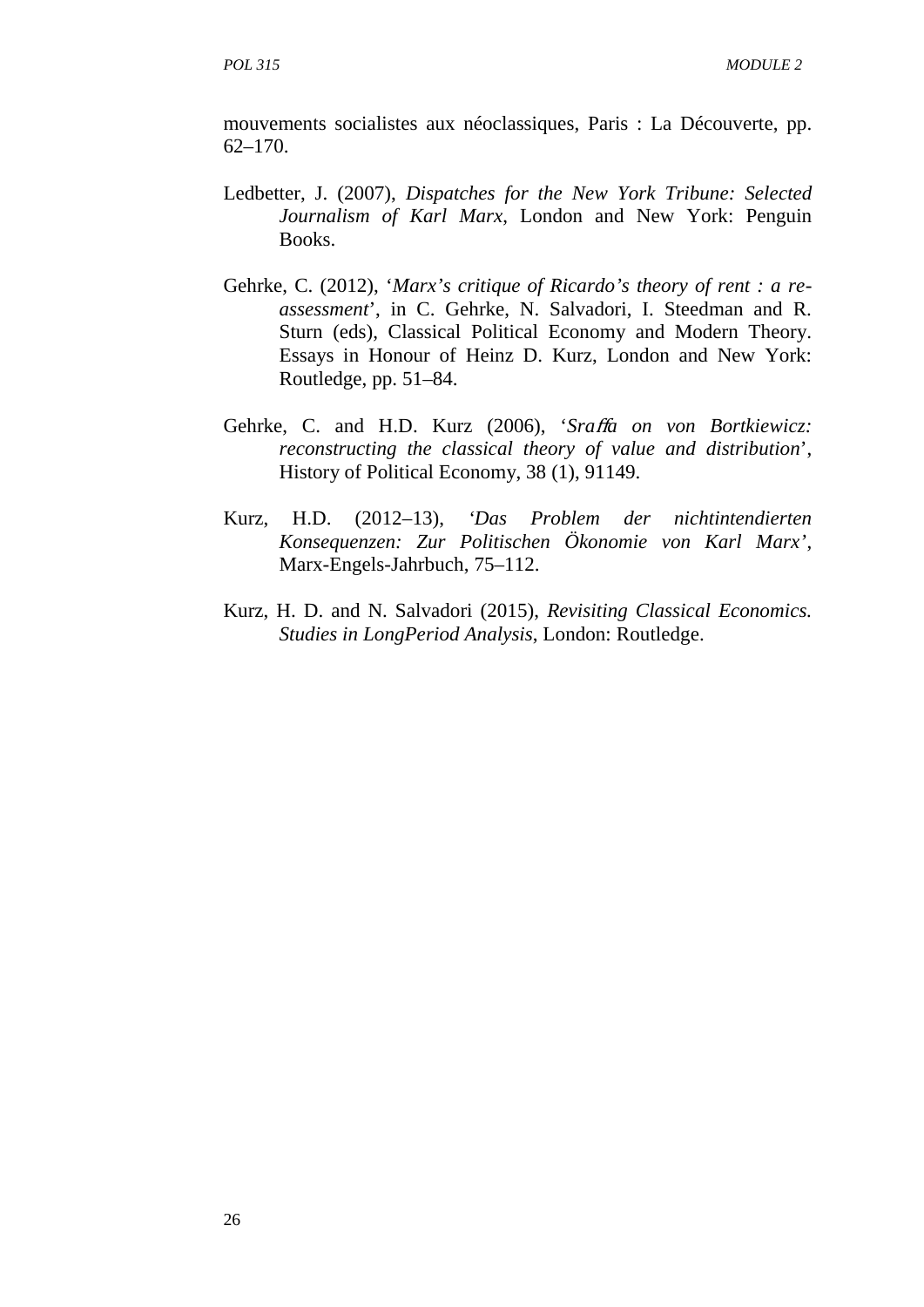# **UNIT 2 LAW OF TRANSFORMATION OF QUANTITY TO QUALITY**

# **CONTENTS**

- 1.0 Introduction
- 2.0 Objectives
- 3.0 Main Content
	- 3.1 Law of Transformation of Quantity to Quality
- 4.0 Conclusion
- 5.0 Summary
- 6.0 Tutor-Marked Assignment
- 7.0 References/Further Reading

# **1.0 INTRODUCTION**

One need not be a Marxist to believe in *economic determinism*. Indeed, all modern people do, though few rely on it to the extent Marx did. However, one must believe in economic determinism to be a Marxist since it is fundamental to the German philosopher's theories. It is a theory of history and it is the basis for the belief by his followers that Marx created a "scientific" theory of socialism. Dialectics means different things to different philosophers. No single definition can cover all the definite uses of the term. Marxists use the dialectical method to clarify perspectives. All realities have more than one side to them.

The concept of dialectics reaches back to the ancient Greeks. Originally, the term was employed by Zeno of Elea from the 5th Century BC to show that the positions of his opponents gave rise to paradoxes. It suggests that progress is achieved through the creative tension engendered by competing phenomena.

# **2.0 OBJECTIVES**

By the end of this Unit, you will be able to:

- explain dialectics (Hegelian and Marxian)
- discuss transition from quantity to quality as the basis of change.

# **3.0 MAIN CONTENT**

# **3.1 Law of Transformation of Quantity to Quality**

The application of the dialectic dynamic to historical progress was first made by Georg Hegel (1770-1831), one of the most influential political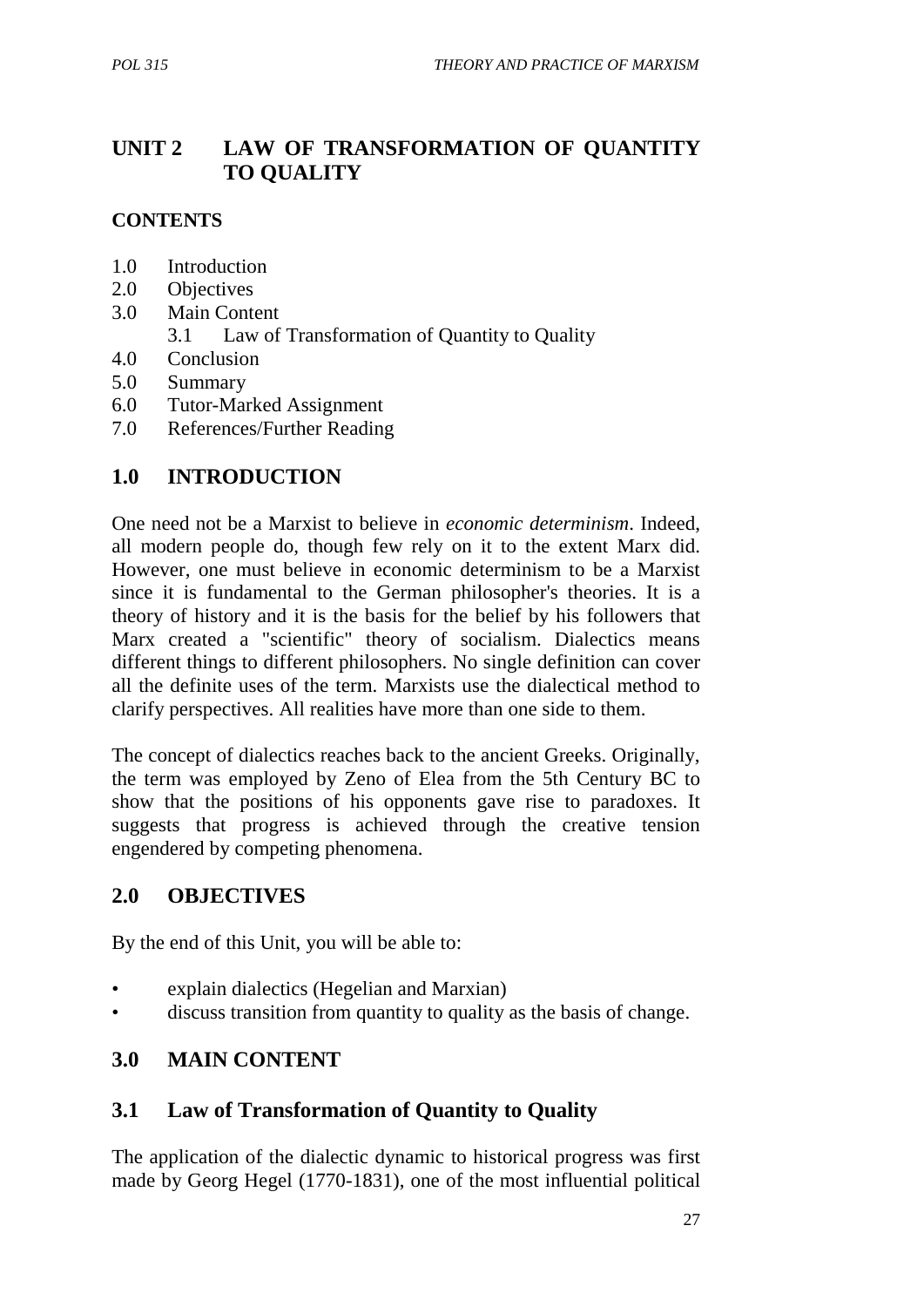philosophers of modern times. Hegel developed a theory of history in which change is hinged on idea, which he believed was motivated by dialectic conflict, as the central theme. He suggested that any reality is two things. It is itself, and it is part of what it is becoming. Thus, the only consistency Hegel saw was change itself. To Hegel, history was simply the process of change brought on by the struggle between ideas and competing nations of people who were following God's scheme for human development. In this process, no truth was ever lost, because the positive was more powerful than the negative. Thus, the result of the historical struggle was an ever-improving world.

In modern times Hegel is assumed to have invented the dialectic in which every thesis generates an anti-thesis and then a synthesis (A triad of thesis-antithesis-synthesis). Hegel emphasised ideas as the prime mover of history. Looking at the world around us we realise that anything including man possesses certain features or aspects- that is descriptive marks which define it, express it most important characteristics and its essence. Quality of a thing is the sum totals of all those essential features which make it possible and define its inner nature. Things and phenomena are also defined by quantitative as well as qualitative characteristics. Every phenomenon in nature possesses definiteness (quantity and quality)- e.g. every house or flat has its definite floor space, likewise, every chemical has its own particular atomic weight,, etc. The quantity character of things and phenomena is expressed in a variety of ways like knowing the number of machines in a construction site, quantity of rice, maize, and cocoa,, etc., expressed as percentages in tons.

Quantity characterises things by their number, size, volume,, etc. we know that when the quality of things changes, the thing itself changes. Do all changes in quantity bring about changes in the things itself? For example, people who witnessed the damming of the Niger River at Kanji might tell the story thus: *first batch of rocks, second, third batches of rocks were thrown in the Niger and there was no dam until such a time when the number thrown in started manifesting in terms of radical effect on the flow of water. A few more and the river was dammed*. Let us think about what happened here. While the qualitative changes were taking place within certain limits they did not seem to result in the formation of a new quality (in this case, the dam).

However, as soon as they reached a certain definite quantitative limit, or measure, the changes began to produce visible qualitative effects. The law of transformation from quantity to quality- and vice versa, implies that every object transforms form a lower quality to a higher quality. Hence, when water is heated at 100 degree centigrade, it turns into steam and the steam turns into gas and it disappears but returns as water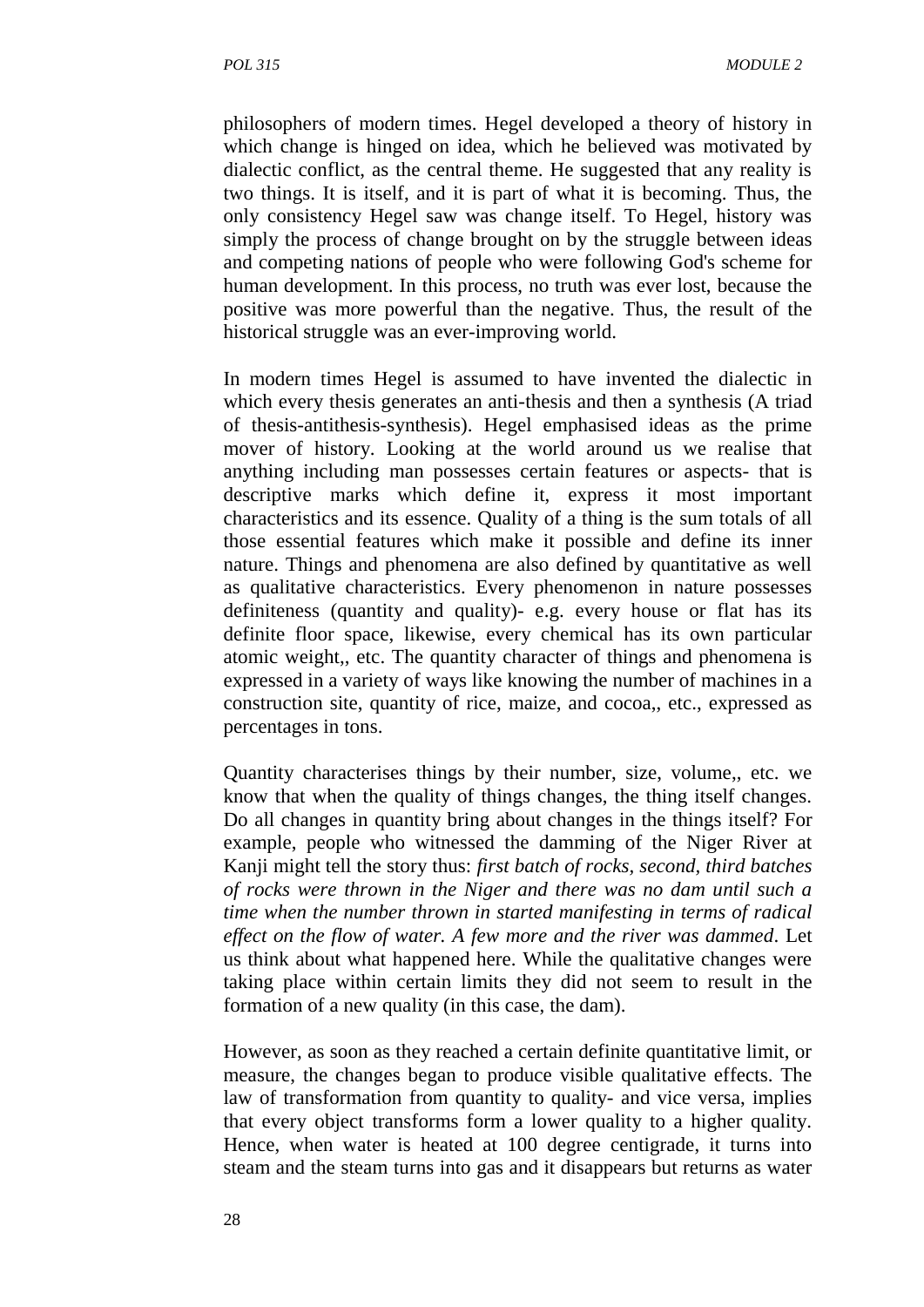again. Kinetic energy transforms into potential energy, the theory of relativity has even shown us that every form of matter is relativised and can be contained and consumed in various forms without losing its original properties but attaining a higher form. There is a measure in everything. Everything has a limit. Quantity and quality always conform to one another as long as they are within the limits of measure.

Quantity changes pile up or accumulate imperceptibly, gradually and do not seem at first to involve the quality nature of a thing; but there comes a moment when quantity changes, having accumulated, lead to changes in a thing's quality- (e.g. watching a kettle of water as it is being boiled.) At first, the water becomes warm then the temperature rises 50, 60, 70, 80 – 99 degrees; but it still remains water though some changes are already in evidence; but not such as to make the water lose its essential quality as water but the moment it hits 1000c, the water boils more violently and it changes into steam. The accumulated quantitative changes now result in the formation of a new quality; the water becomes steam.

This law starts, at first, as small, imperceptible qualitative changes, by gradual accumulation; and then leads, at some stage, to radical qualitative changes, involving the disappearance of old qualities and the emergence of new ones, which bring about in their turn, further quantitative changes. As a consequence of quantitative changes, essential changes of a qualitative nature occur, at a certain moment. This moment of transformation to a new quality is called a leap. Both in nature and in society, it is always leaps that bring about new qualities. This was how inanimate nature produced animal nature. The entire evolution of the animal world, the transformation of animals from one species to another, also occurred by means of leaps or sudden interruptions of the process of gradual evolution. The quantitative is transformed into qualitative one by means of a leap and transformations cannot occur in any other way.

Applied to society, the contradiction between the bourgeoisie and the proletariat will result in conflict that will produce a society in which both the bourgeoisie and proletariat are transformed into a qualitatively better set of people under a new social system called socialism. While capitalism creates antagonism by making private ownership of the means of production central and the defining basis of the relationship between the bourgeoisie and the proletariat; the socialist system is anchored on collective ownership of the means of production.

While capitalism promotes class division and class inequality, socialism tries to create class harmony and class equality. It should be noted that there is a difference between class and social inequality while they are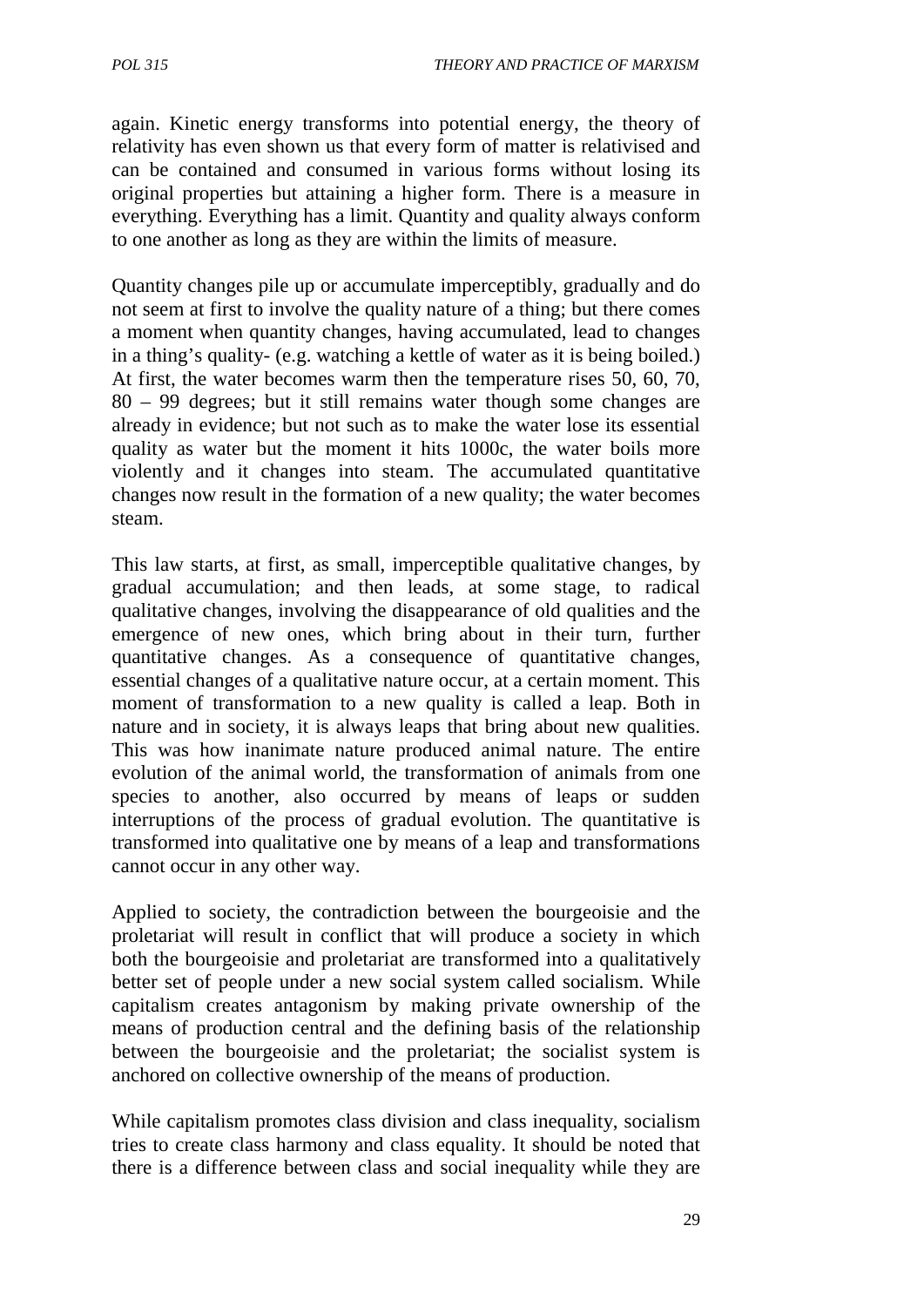related they are not the same. Social inequality may still exist amongst the same class and this may create differentiation, but class inequality results in acute division and irreconcilable antagonism between social classes.

# **4.0 CONCLUSION**

Dialectical materialism is the law determining the most fundamental connections between all things and phenomena in nature and society, including consciousness as the central theme of Marxist dialectics. The transformation of quantity to quality propels change in nature and in society.

# **5.0 SUMMARY**

In this unit, you learned that dialectical materialism is the philosophical theory developed by Karl Marx and Fredrick Engels. Marx formulated his theory of dialectical materialism by combining the traditional view of a universe composed solely of matter with the dialectic of G.W.F Hegel. Marx analysis of capitalism places economic forces as the determining forces in the making of history. You also learned how at a specific temperature, solid ice changes to liquid water- then at a higher temperature to steam – a gas – and that the three different substances are different manifestations of the motion of the same water molecules.

# **SELF-ASSESSMENT EXERCISE**

- i. Describe how the transformation of quantity to quality propels change in nature and society.
- ii. Identify the linkage between quantitative and qualitative changes.

# **6.0 TUTOR-MARKED ASSIGNMENT**

- i. Explain the transformation of quantity to quality as the basis of change in society.
- ii. Does change from quantity to quality lead to development all the time?

# **7.0 REFERENCES/FURTHER READING**

Lenin, Vladimir Ilyich, 1917 and 1987, 'Imperialism, The Highest State of Capitalism,' in *Essential Kandundu,* ed.) (2005 and 2006), *Liberal Democracy and Its Critics in Africa*, Dakar/Pretoria/London: CODESRIA/ UNISA/ Zed Books.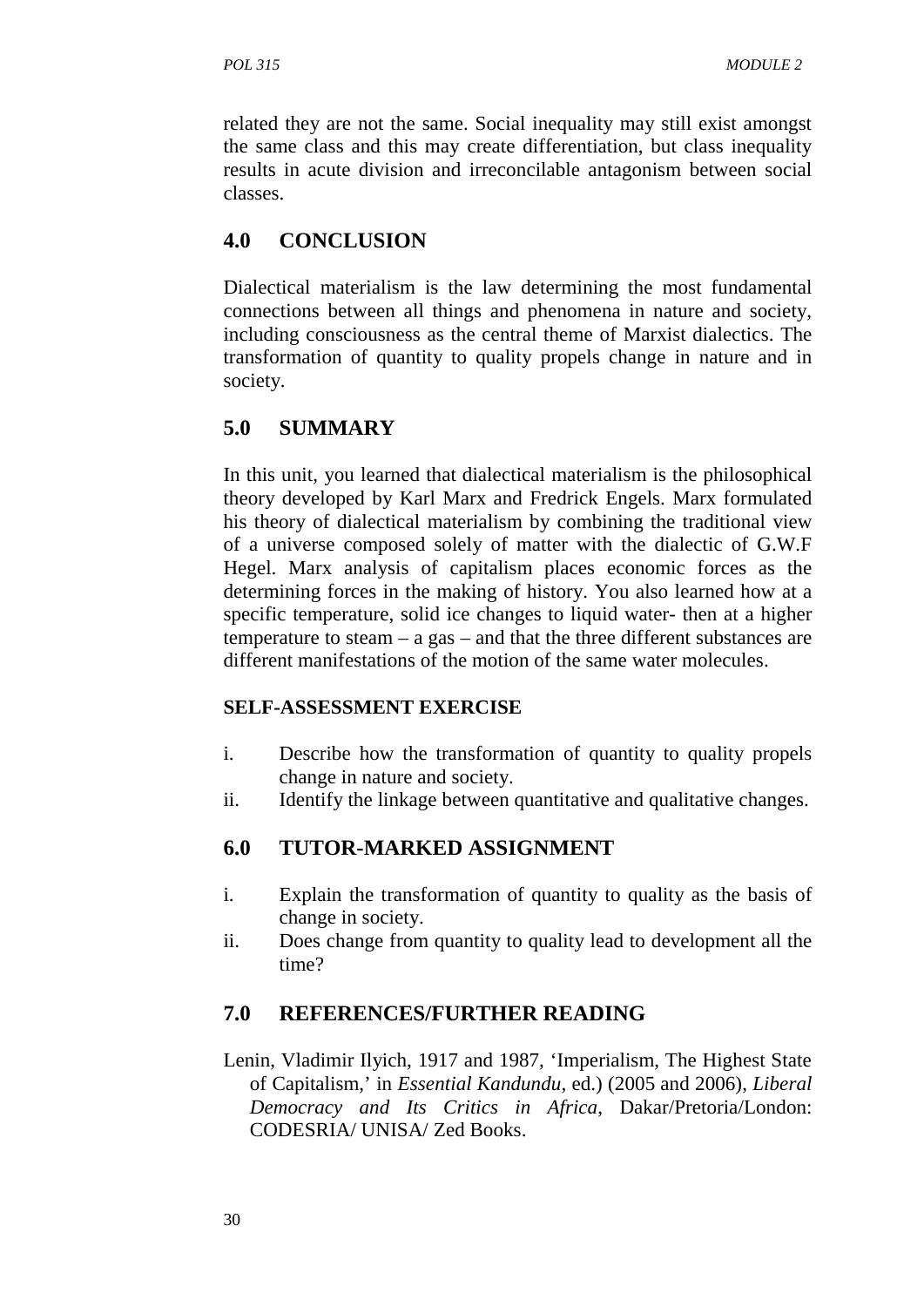- Onimode, B. (1985). *An Introduction to Marxist Political Economy*. London: Zed Books.
- Kuhn, T. S (2009). Socialism Today: The Changing Meaning of Socialism. New York: St. Martin's Press.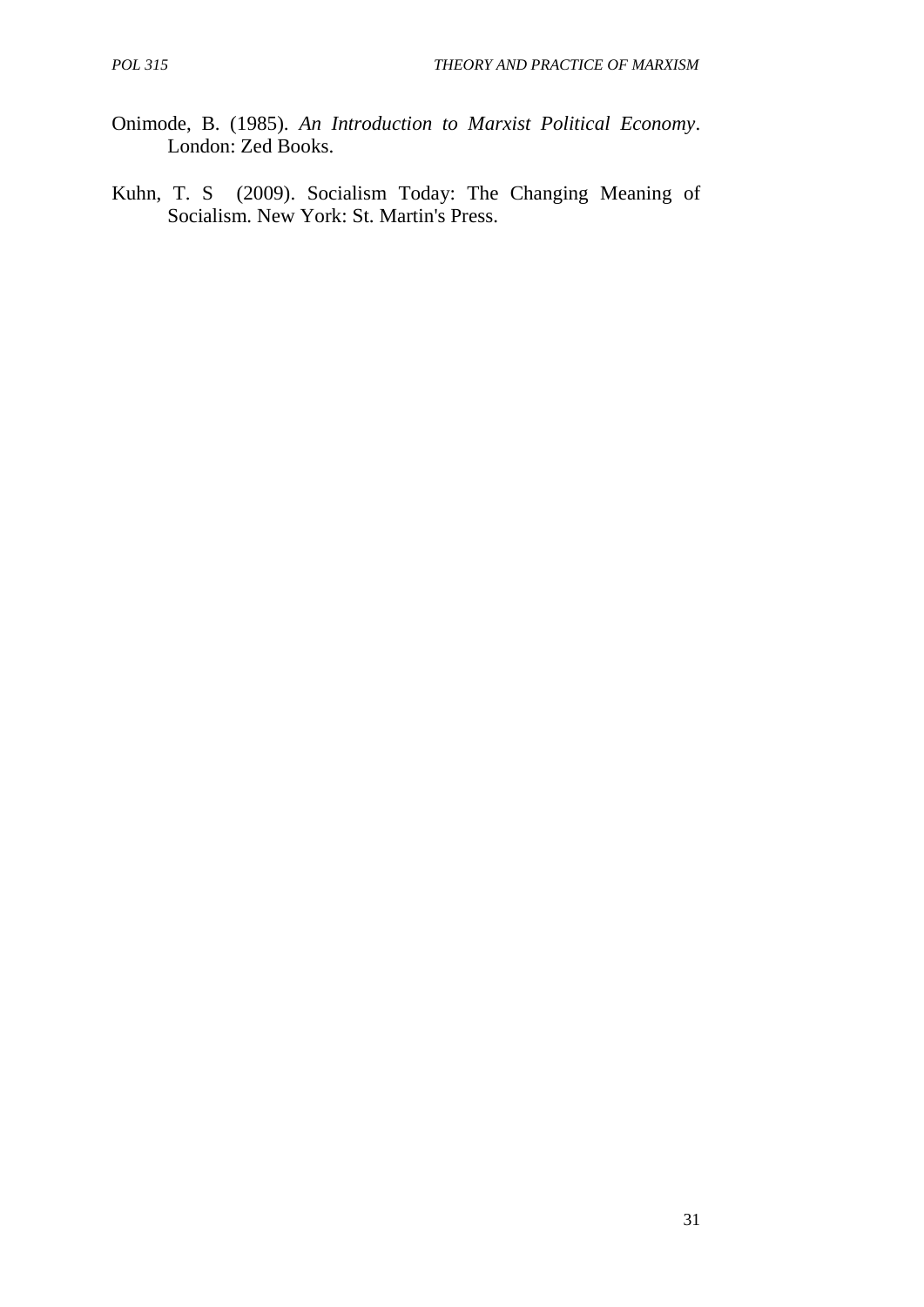# **UNIT 3 LAW OF UNITY AND CONFLICT OF OPPOSITES**

#### **CONTENTS**

- 1.0 Introduction
- 2.0 Objectives
- 3.0 Main Content
	- 3.1 Law of Unity and Conflict of Opposites
- 4.0 Conclusion
- 5.0 Summary
- 6.0 Tutor-Marked Assignment
- 7.0 References/Further Reading

# **1.0 INTRODUCTION**

What is the motor that triggers change? Marx became curious to find an answer to this, and he undertook a critique of Hegel and Feuerbach. Formal logic sees cause and effect as opposites, but for Marxists, the two categories merge, mix and melt into each other, all the time. From the works of Hegel, Marx derived the concept of dialectic or change and from Feuerbach; he derived the concept of materialism, i.e. .the centrality of matter- or the material world, to change. This was how Marx came about his philosophical worldview of Dialectical Materialism. This law of dialectics enables us to appreciate why opposite processes for example the bourgeoisie and proletariat, will conflict and how this leads to intense class struggle and finally results in revolution.

### **2.0 OBJECTIVES**

By the end of this Unit, you will be able to:

- examine the claim that everything in life and nature is binary
- discuss the assertion that conflict is the essence of being and is inevitable
- explain the claim that conflict produces change in nature and society.

### **2.0 MAIN CONTENT**

### **3.1 Law of Unity and Conflict of Opposites**

This law deals with contradictions. Do contradictory aspects and trends exist in things and phenomena? Thinking of the structure of atom; it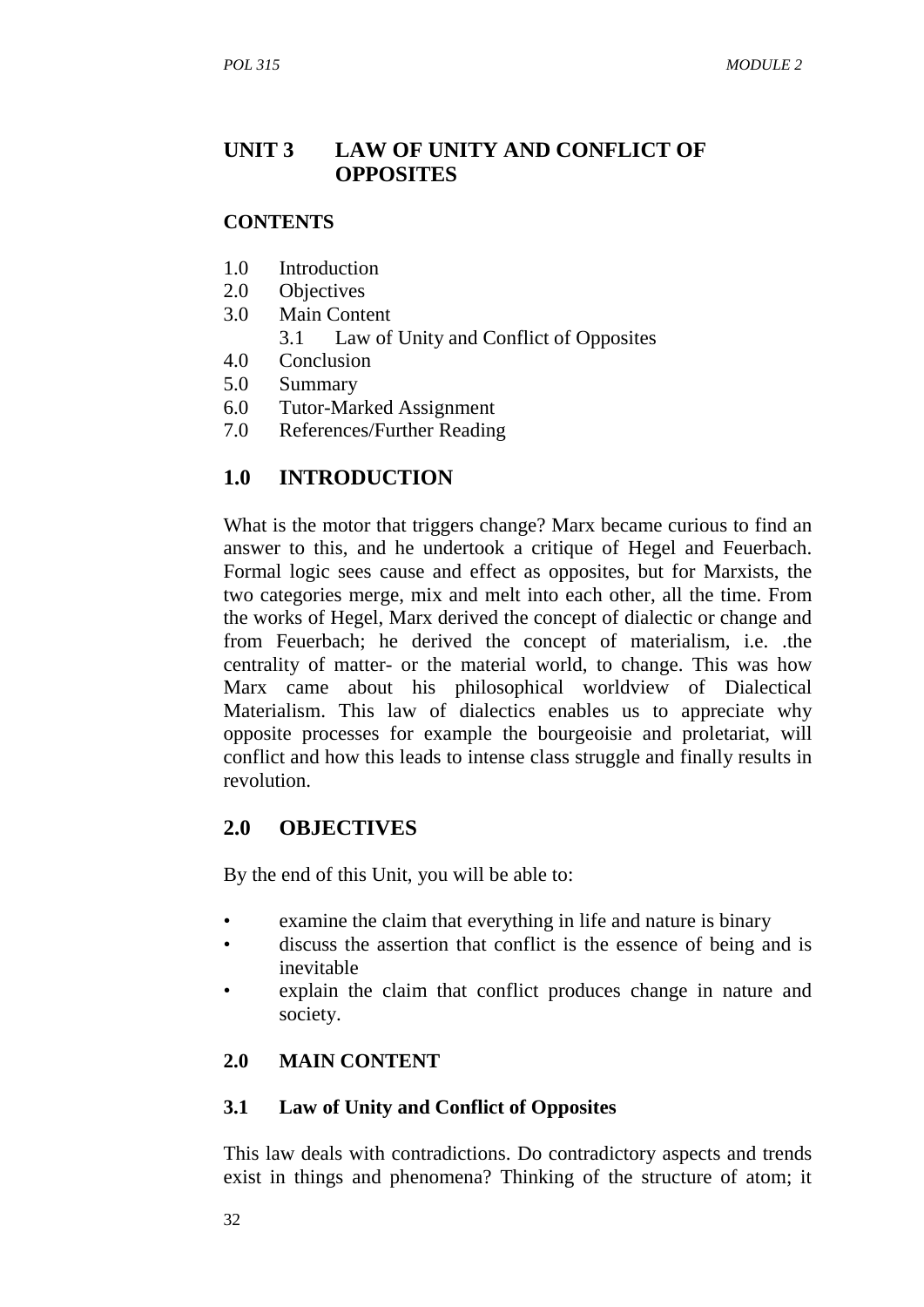possesses both positively and negatively charged particles. The ideas of contradictions have occupied the minds of scientists for a long time. The example of atoms shows that opposing aspects do exist in things, in nature. Let us look at man and the animals; two opposite processes are going on within our bodies at the same time: cells are both growing and dying away and if one of these processes ceases the living organism dies. These types of contradictions are common in society and in nature. These are dialectical contradictions.

Opposites are mutually exclusive phenomena or aspects of the phenomena-left & right, north & south; good & bad, etc. In reality, opposites in nature and life are not separated from one another by a Chinese wall. Each can be comprehended only in its relation to the other. There is always some relationship between connected opposites. A contradiction can be defined as a relationship between two opposites, and the opposites appear as two sides of the contradiction. Opposites are linked tightly (indissoluble), such that each opposite is unable to exist alone; we call this the unity of opposites. The opposites do not simply exist side by side but are in unity to one another. The unity of opposites consists in their indissoluble connection. Together they comprise a single contradictory process. Opposites determine one another's existence; that is, the one exists only because the other does.

The law of unity and conflict of opposites states that opposite forces will attract or unite; and the same forces will repel each other- just like that between male and female, assimilation and excretion, day and night, motion and rest, and the bourgeoisie and the proletariat. For example, somebody cannot keep consuming food or fluid without going to the toilet to excrete some waste, otherwise, the person will die.

Though the process of assimilation and excretion are opposite processes, however, they lead to development or growth. A person must eat to survive, but the same person must also excrete faeces and urine to survive otherwise his/her stomach will bulge and result in death. A car can only move on a resting plain, a car cannot move on a moving plain, if it does, there will be no friction, and hence, no movement. The same thing holds with the relationship between the bourgeoisie and the proletariat- as the bourgeoisie cannot make a profit or even own industry without the proletariat, but the relationship between both of them produces contradictions that result in social revolution and a new society.

The conflict of opposite is the source of development: the conflict between opposites signifies the striving of each to obtain predominance over the other in a process or phenomenon. We have seen that there is unity in the development of any process or phenomena? Hegel claimed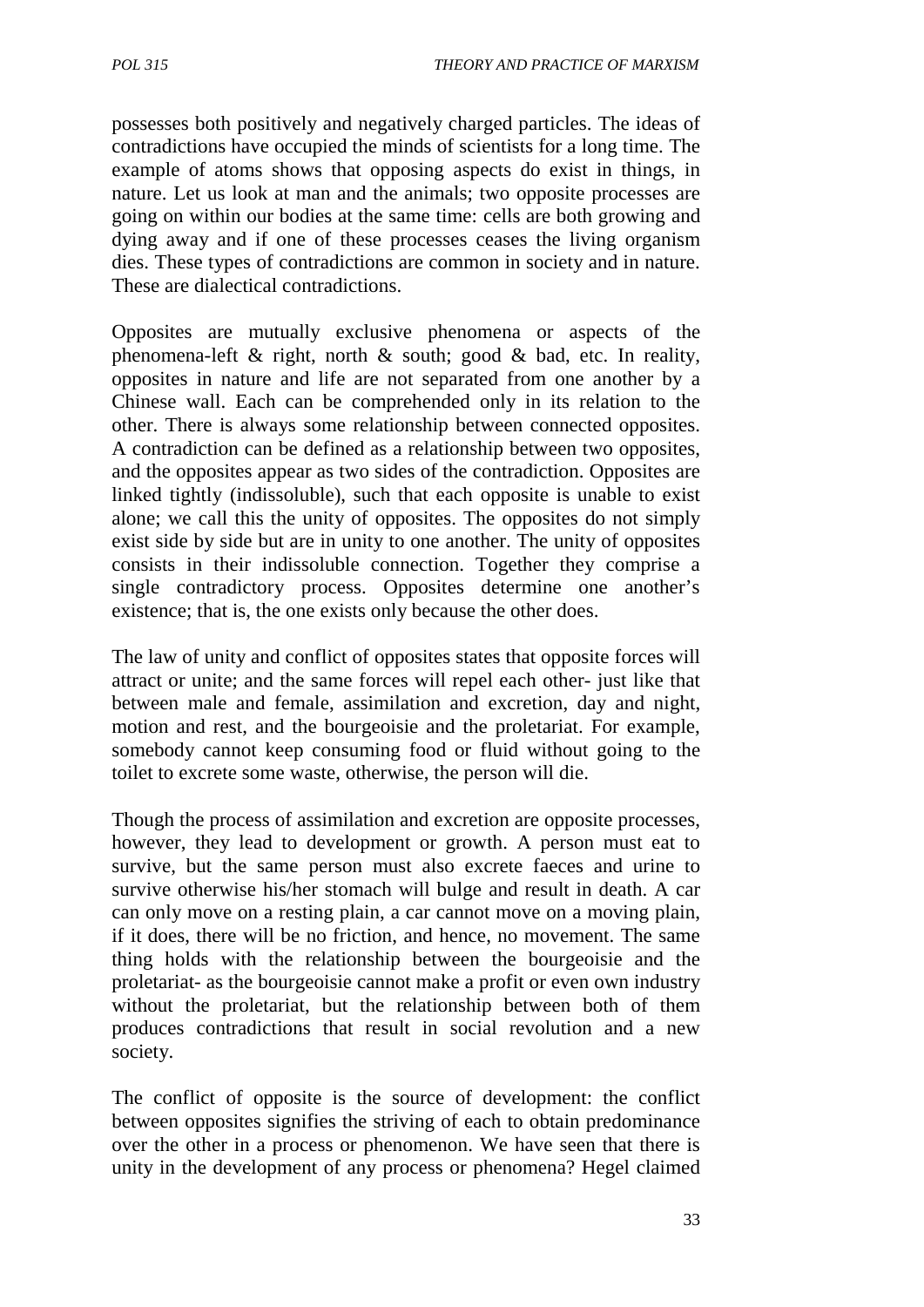that the main thing in development is Unity, or essential identity of opposites. Right or utopian socialism seeks to make use of this thesis of Hegel to prove the possibility of social harmony. They wish to gloss over the hostile contradictions in bourgeois society. It is the struggle between opposites that plays the main part in development and not Unity. This struggle is constant and never ceases. Conflict of opposites is the source of development of motion. Development is the struggle of opposites. For example in living nature, the external struggle of opposite forces – mutation and heredity. A contradiction of any kind possesses, so to say, a history of its own: its contradiction -emergence, growth (sharpening), and resolution.

A conflict is resolved when the conflict between the opposites comprising it becomes so sharp that their further existence together becomes impossible. The essence of the law of unity and conflict of opposites thus consists of the fact that internally contradictory aspects indissolubly united but, at the same time, in constant conflict are inherent in all things and processes. It is this conflict of opposites that is the source - the driving force of progress. Lenin calls this law the heart and soul of dialectics.

#### **Examples of basic contradictions**

- (1) The complex two world system capitalism and socialism
- (2) Between capital and labour
- (3) Imperial powers and their colonies
- (4) Developed and Developing countries
- (5) Advanced and Emerging Economies,, etc.

In addition to isolating the basic contradiction in any phenomenon we must distinguish between internal and external, antagonistic and non antagonistic contradictions. It is internal contradiction that plays the decisive role in all development. Antagonistic are based on irreconcilable opposite class interest whereas non-antagonistic based on forces that have common basic interest (e.g. between two workers). Examples of Antagonistic forces are (between forces and classes, between labour and peasantry (socialist societies) and between Colonial people and imperialists).

Antagonistic contradictions are overcome through a bitter struggle by social revolution while non-antagonistic are usually resolved through education, persuasion, self-criticism, etc. The absence of antagonistic interests and contradictions in socialist society does not mean that it has no contradictions at all. The contradictions here can be resolved successfully within the framework of the existing social relations.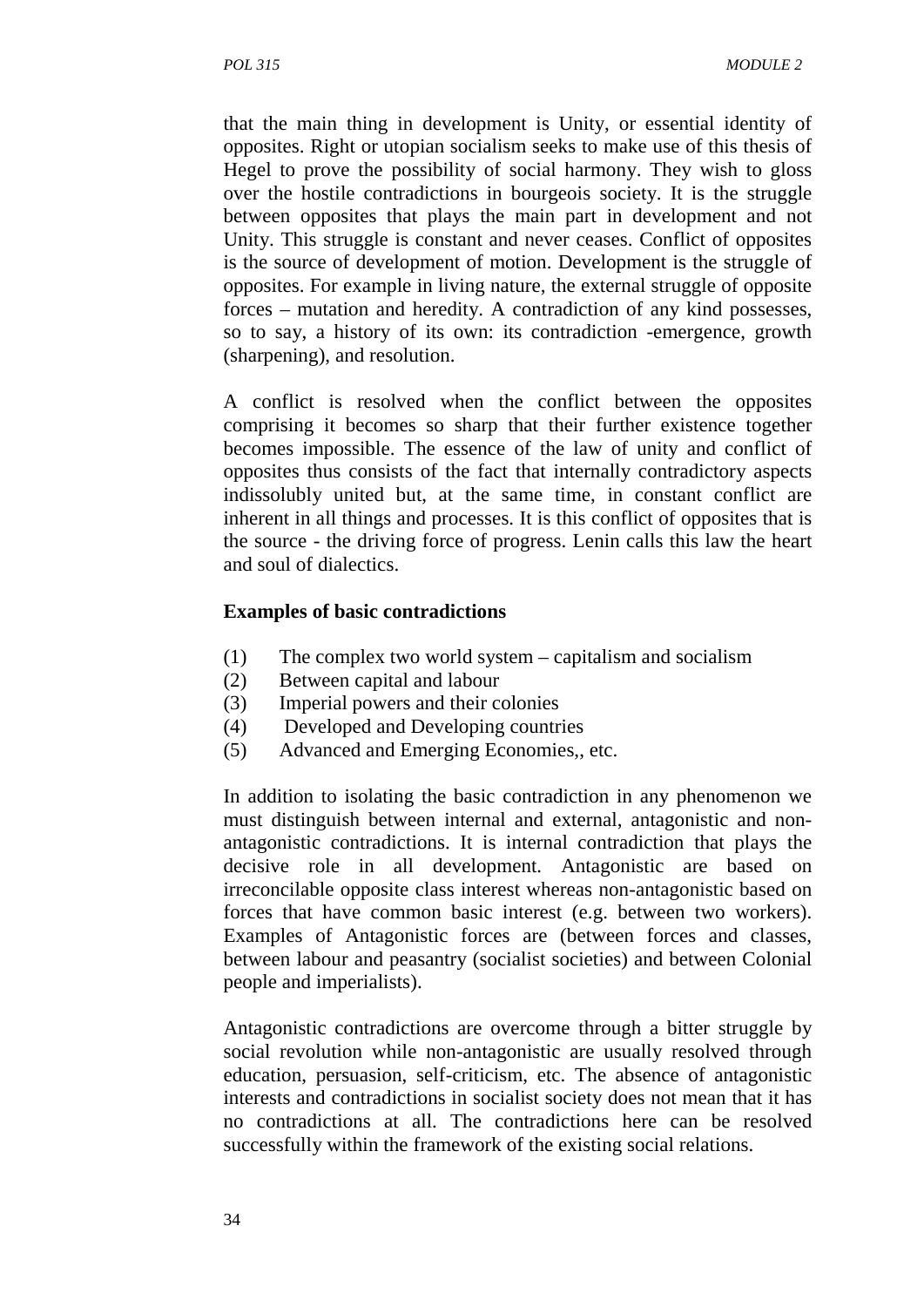# **4.0 CONCLUSION**

The law of unity and conflict of opposites deals with contradictions. The conflict of opposite is the source of the development: The conflict between opposites signifies the striving of each to obtain predominance over the other in a process or phenomenon. The unity and conflict of opposites exist in nature and in society.

### **5.0 SUMMARY**

The law of unity and conflict of opposites states that opposite forces will attract or unite and the same forces will repel each other, just like between male and female, assimilation and excretion, day and night, motion and rest, the bourgeoisie and the proletariat. It is by the process of unity and conflict of opposites that sustainable renewals are guaranteed in nature and in society.

#### **SELF-ASSESSMENT EXERCISE**

- i. Explain productive forces as the basis of contradictions in society.
- ii. Illustrate the inevitability of conflict in society.

### **6.0 TUTOR-MARKED ASSIGNMENT**

- 1. Describe how conflict and unity of opposites play out in capitalism.
- 2. Demonstrate how conflict can be eliminated in bourgeois society.

### **7.0 REFERENCES/FURTHER READING**

Callinicos, A. (2010). *The Revolutionary Ideas of Karl Marx*. London: Bookmarks.

Engels, J. (1986). *An Introduction to Karl Marx*. Cambridge, England.

- Hook, S. (1994). *From Hegel to Marx: Studies in the Intellectual Development of Karl Marx*. New York: Columbia University Press.
- Mclellan, D. (1973). *Karl Marx: His Life and Thought*. New York: Harper and Row.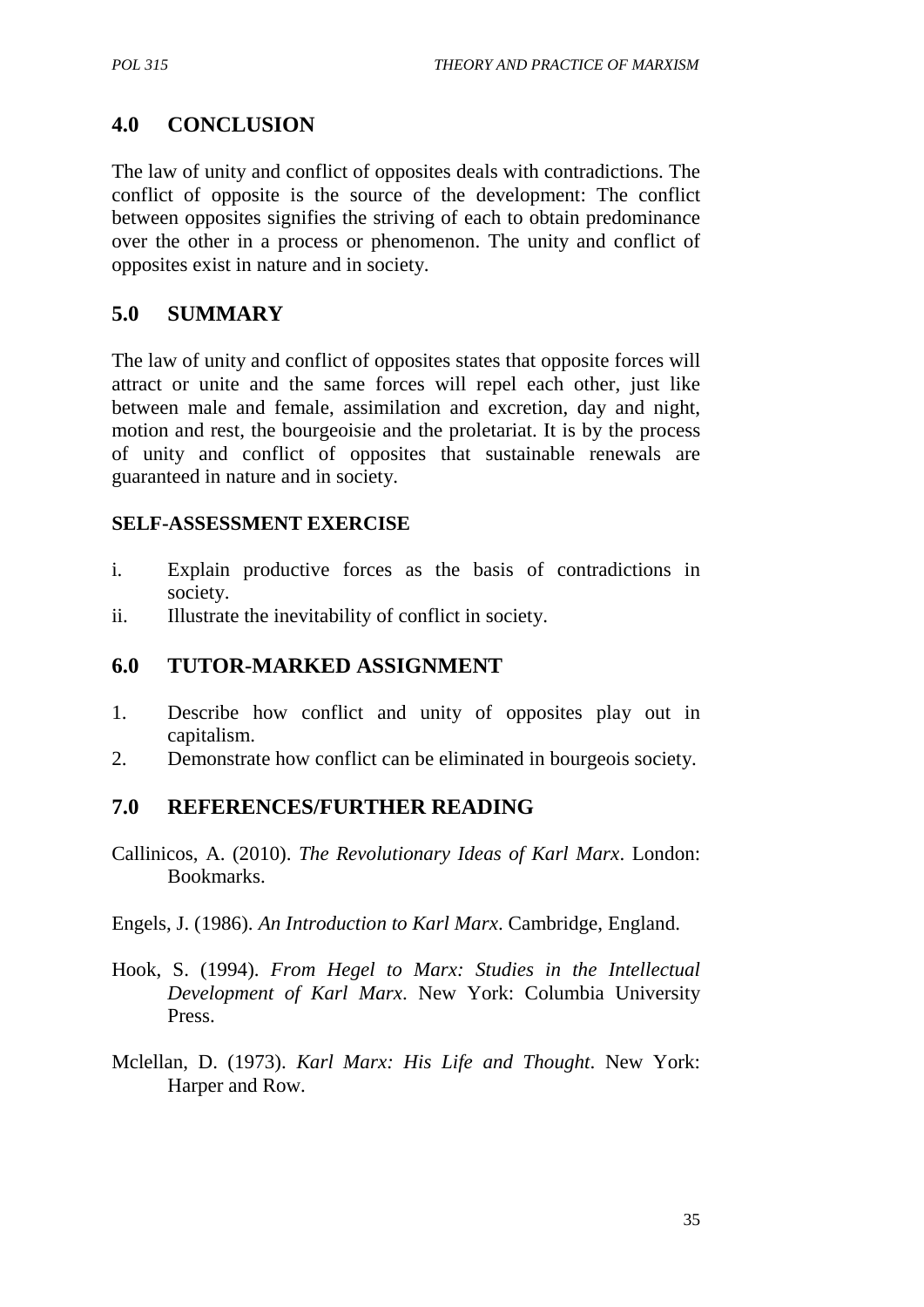# **UNIT 4 LAW OF NEGATION OF NEGATION**

#### **CONTENTS**

- 1.0 Introduction
- 2.0 Objectives
- 3.0 Main Content
	- 3.1 Law of Negation of Negation
- 4.0 Conclusion
- 5.0 Summary
- 6.0 Tutor-Marked Assignment
- 7.0 References/Further Reading

# **1.0 INTRODUCTION**

The law of negation of negation states that an object is always negating itself and in the process producing a higher form of a new object, hence the Hegelian trinity of (thesis- anti-thesis= synthesis). An object in aligning with an opposite object produces an entirely new object. A husband conjugates with the wife to produce a baby. That baby takes the features (both physical and internal) from both parents. The bourgeoisie and proletariat- when locked in a struggle trigger a contradiction that leads to the production of a new society.

# **2.0 OBJECTIVES**

By the end of this Unit, you will be able to:

- discuss how negation of negation engenders a dynamic process
- explain how negation of negation is the heart and soul of progress both in nature and society
- illustrate how negation of negation ensures continuity.

# **3.0 MAIN CONTENT**

### **3.1 Law of Negation of Negation**

This law has a critical place in Marxism. The content of this law as given it by Marx and Engels was, in essence, that of a repeated process of the new superseding the old, which is a basic feature of all development. This simply means that in the unfolding of the struggle of opposites in any contradiction, at a certain point a new state emerges, replacing or negating the former state, and in turn, it becomes negated in further development, and so on. Thus the process appears as a 'negation of the negation.' This can more simply be called the superseding of the old by the new. What is new in a thing is the opposite to that which is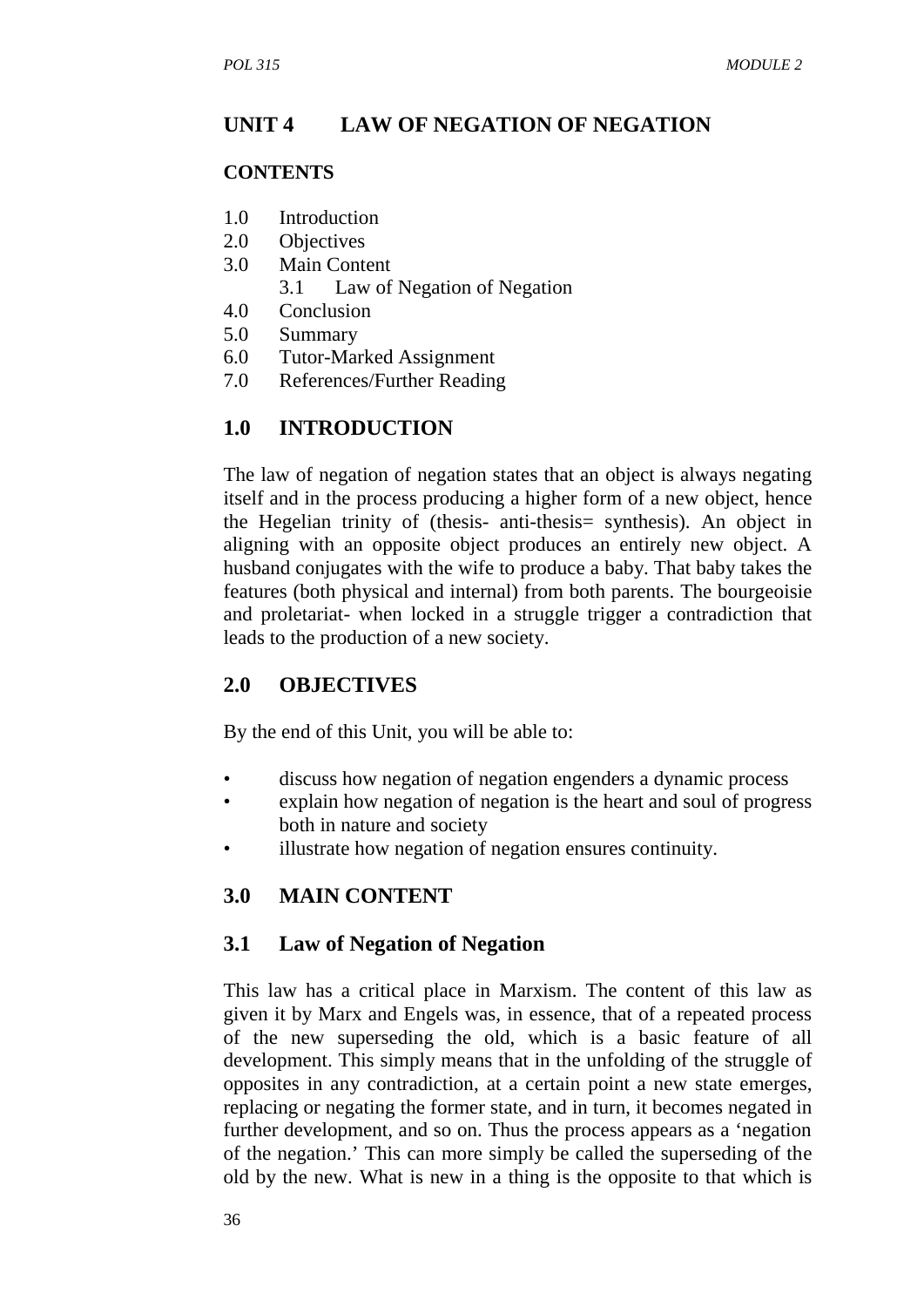old. Conflict takes place between these opposites, or 'aspects' of the contradiction, leading eventually to the dominance of the new over the old and the emergence of a new quality. Just as the chick supersedes the egg, further development sees the adult bird supersede the chick. In each case, the new supersedes the old.

*Negation* of a former state by a new state is a fundamental law of development. Geology is a multifold record of the replacement of one era by another. In biological development, both in plants and animals, innumerable new species have negated former species. Likewise, in society, new social systems arise as a result of development determined by society's own laws of motion, each replacing a previous socio economic formation; from primitive communism to slavery, to feudalism, to capitalism, to socialism. Whatever natural phenomenon we care to take, it has a beginning, a period during which it develops, grows and finally, a period when it grows old and outlives itself. Nothing is finite, absolute, and sacred.

Everything bears the stamp of inevitable negation -disappearance, etc. The continuous process of renewal, the dying away of old phenomena and the emergence of new ones is what we mean by negation. The replacement of the old by the new one means that the old is continually being negated. The new phenomena that appear in nature and society also go their natural way. They grow old with time and then new phenomena and forces take their place.

What was once new and had emerged as a negation of the old is now itself negated by something new and more vigorous. This is called the negation of the negation and the world possesses an infinite number of processes like this. This process of negation goes on without end and without interruption, e.g. a crop goes through stages-germination of seeds, their growth and the ripening of the crop, and the same condition awaits a man. The seed ceases to exist in the course of germination i.e. they are negated. Then the plant grows from them to take their place. Then the plant flowers and finally bears fruit, then the plant dies away. This is the second negation: it is the negation of a negation.

#### **Implications**

Beginning with some seeds, we got more seeds - ten or twenty-fold. It is creation rather than repetition. It constitutes two qualitative, different stages of development from lower-higher stages- from simple to more complex. So the law of the negation of negation, states that in the course of development, each higher stage negates or eliminates the previous stage by raising it a step higher, while retaining all that is positive in it.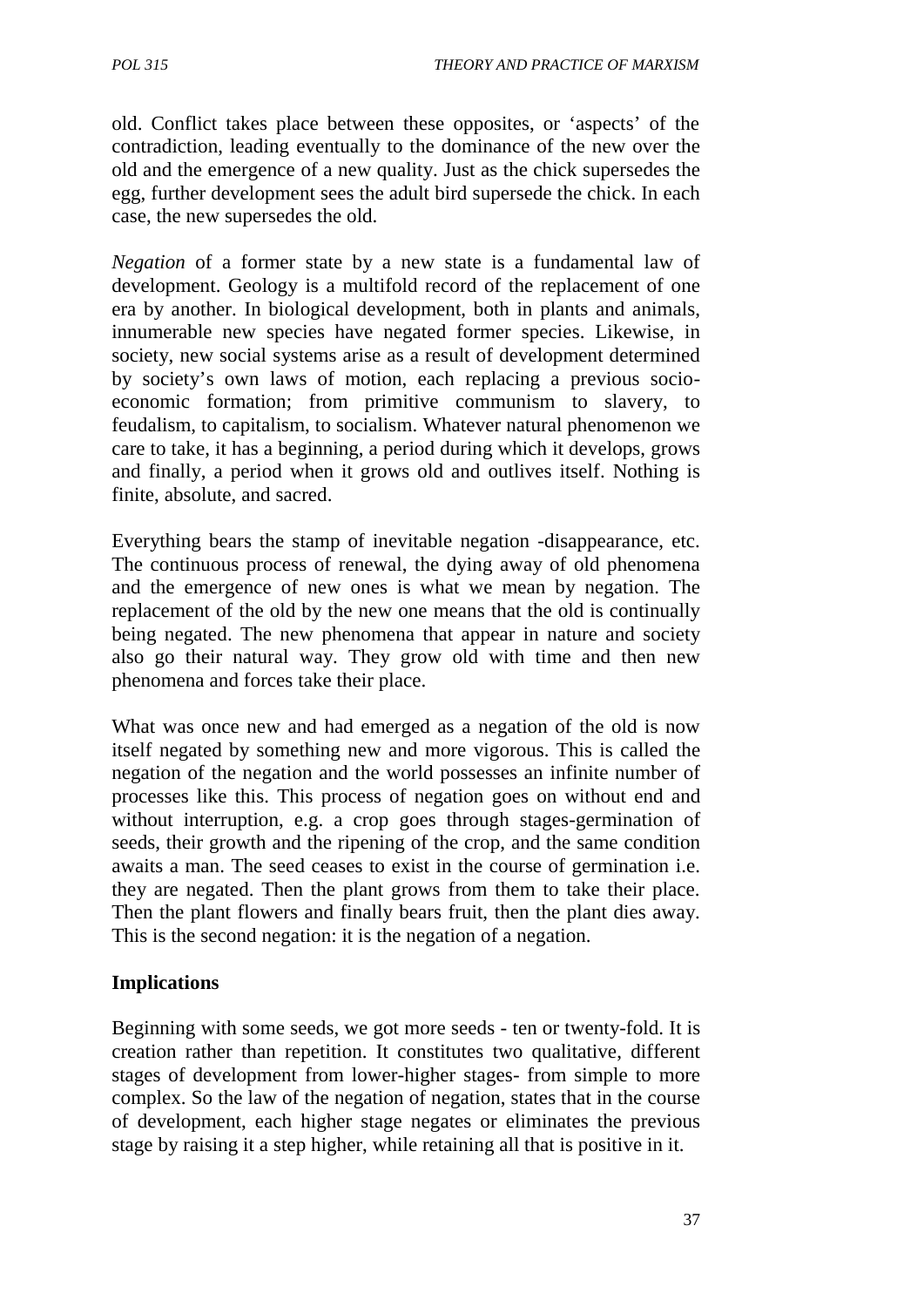Negation is dialectical only when it serves as a source of development. For communists, negation is always linked with constructive creation. Development that occurs through the negation of negation is progressive in character both in nature and in human society- e.g. the progressive transition from the non-organic to organic and evolution in the animal world from simple living beings to man.

# **4.0 CONCLUSION**

Various theories abound on the social development of society. Has society always been like this? If not, then it means there have been changes. What were responsible for these changes? Each of us holds one world outlook or another (even if it is not developed) on our existence, on the society, on our destiny and role as human beings. Marxist philosophy is one of such outlooks of viewing and appraising society.

# **5.0 SUMMARY**

Marxist methodology is, basically, made up of dialectical materialism and historical materialism. The fundamental contradictions of class societies will eventually find expression and will finally be resolved by the dialectic of historical change. The negation of negation shows the basis of contradiction and the role of change in society. This is crucial in understanding the structure, forms and character of the society and the processes of social change. The law of the negation of negation implies that every object transforms from a lower quality to a higher quality hence, developmental trajectory is linear and in a continuum.

# **SELF-ASSESSMENT EXERCISE**

- i. Discuss the implications of negation of negation for nature and society.
- ii. Explain how negation can be avoidable in society.

# **6.0 TUTOR-MARKED ASSIGNMENT**

- 1. Explain how negation of negation sustains progress.
- 2. Negation engenders renewal. Discuss.

# **7.0 REFERENCES/FURTHER READING**

- Archer, R. (1995). *Economic Democracy: The Politics of Feasible Socialism*. New York: Oxford University Press.
- Avineri, S. (1968). *The Social and Political Thought of Karl Marx*. Cambridge University Press.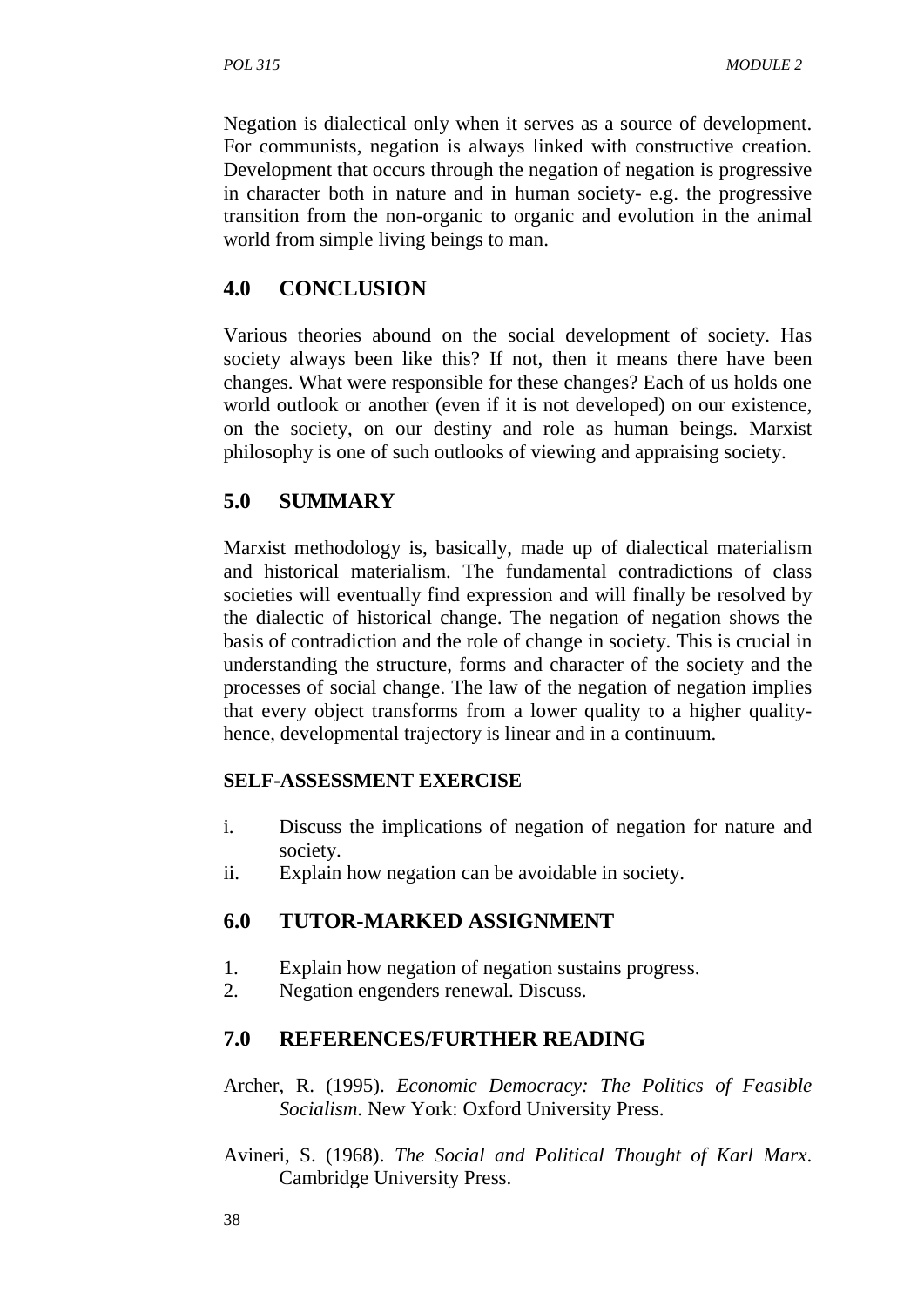- Carver, T. (Ed.). (1991). *The Cambridge Companion to Marx*. New York: Cambridge University Press.
- Trigger, B. (2007). *A History of Archaeological Thought*. New York. Cambridge University Press.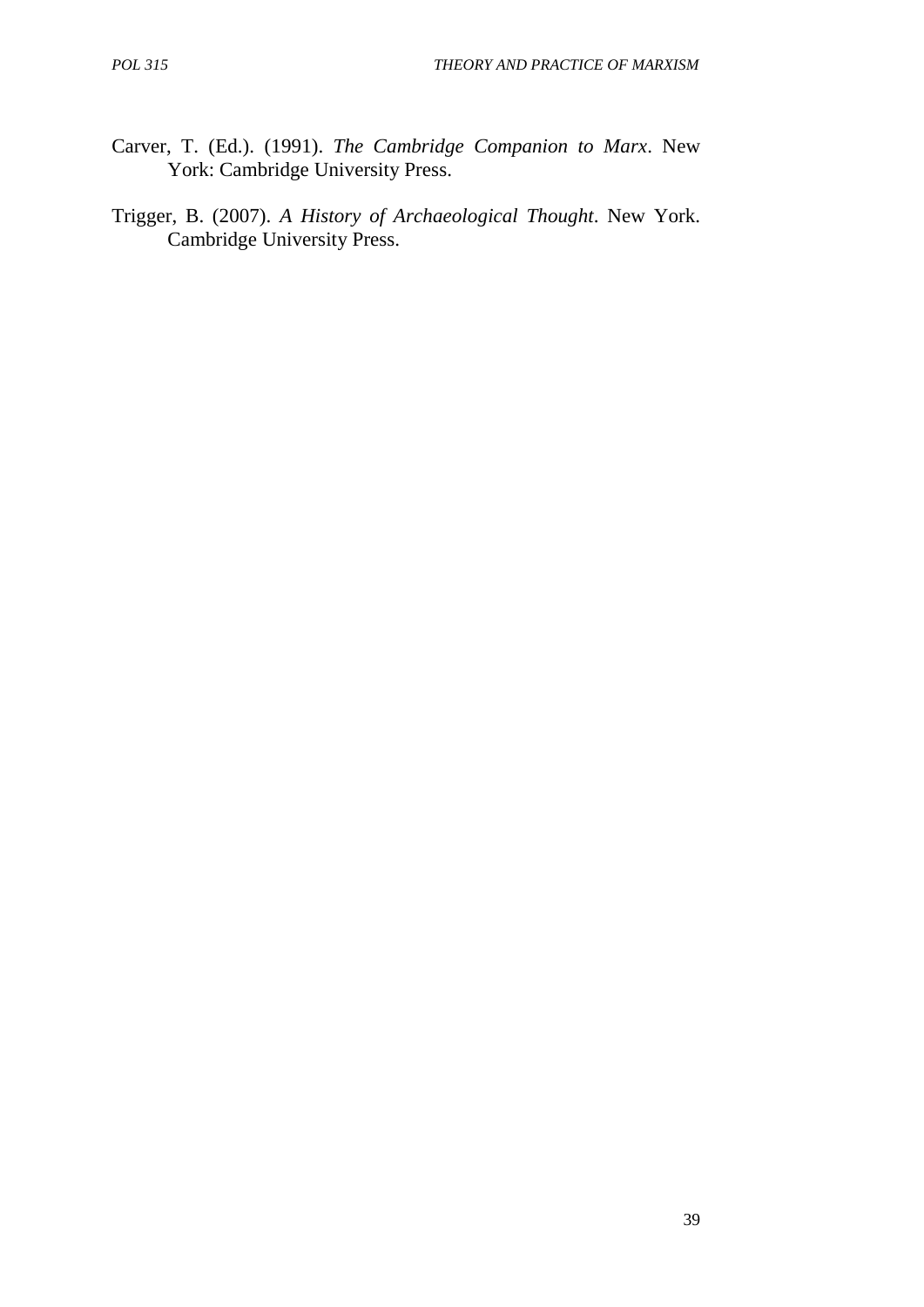# **UNIT 5 HISTORICAL MATERIALISM**

#### **CONTENTS**

- 1.0 Introduction
- 1.0 Objectives
- 3.0 Main Content 3.1 Historical Materialism 3.2 Dynamics of Historicism
- 4.0 Conclusion
- 5.0 Summary
- 6.0 Tutor-Marked Assignment
- 7.0 References/Further Reading

### **1.0 INTRODUCTION**

The history of mankind right from the inception of sedentary life has always been the history of struggles. History and civilisation have been product of time and space. Man's effort has been gradual and incremental, cumulatively. Every historical change is propelled by the dynamics of conflict which is dialectical and is prevalent both in nature and in society. Historical materialism is a philosophical idea, and is founded on the Marxist notion that social evolution (history) is governed by certain objective laws that will inevitably lead mankind to a progressive continuum of simple to complex life. For the Marxists, the moving force in history is class and its attendant contradiction that is always resolved when one class overthrows and dominates other social forces. Historical Materialism as a philosophy, therefore, presents the evolutionary process in the course of history and how the man at every given epoch in History fought for his material existence i.e for his survival.

*The history of every society, argued Marx, is the history of class struggle* (Slaves vs Slave Masters; Serfs vs Feudal Lords; Proletariats vs Bourgeoisies). The epochs are marked by two hostile camps, standing face to face (oppressors and the oppressed) in a perpetual war with each other. The aforementioned hostility arises squarely from the dialectics (fight) over the appropriation of the surplus value resulting from the social relations of production. In evaluating the historical evolution of the human society, Marx identified 6 historical epochs; socio-economic formations, viz: (1) communal society (2) slave-owning (3) feudal (4) capitalistic (5) socialistic (6) communistic. Except for communal and communistic, all others are stratified i.e all other socio-economic formations were characterised by class and the attending conflicts that come with such societal class stratification.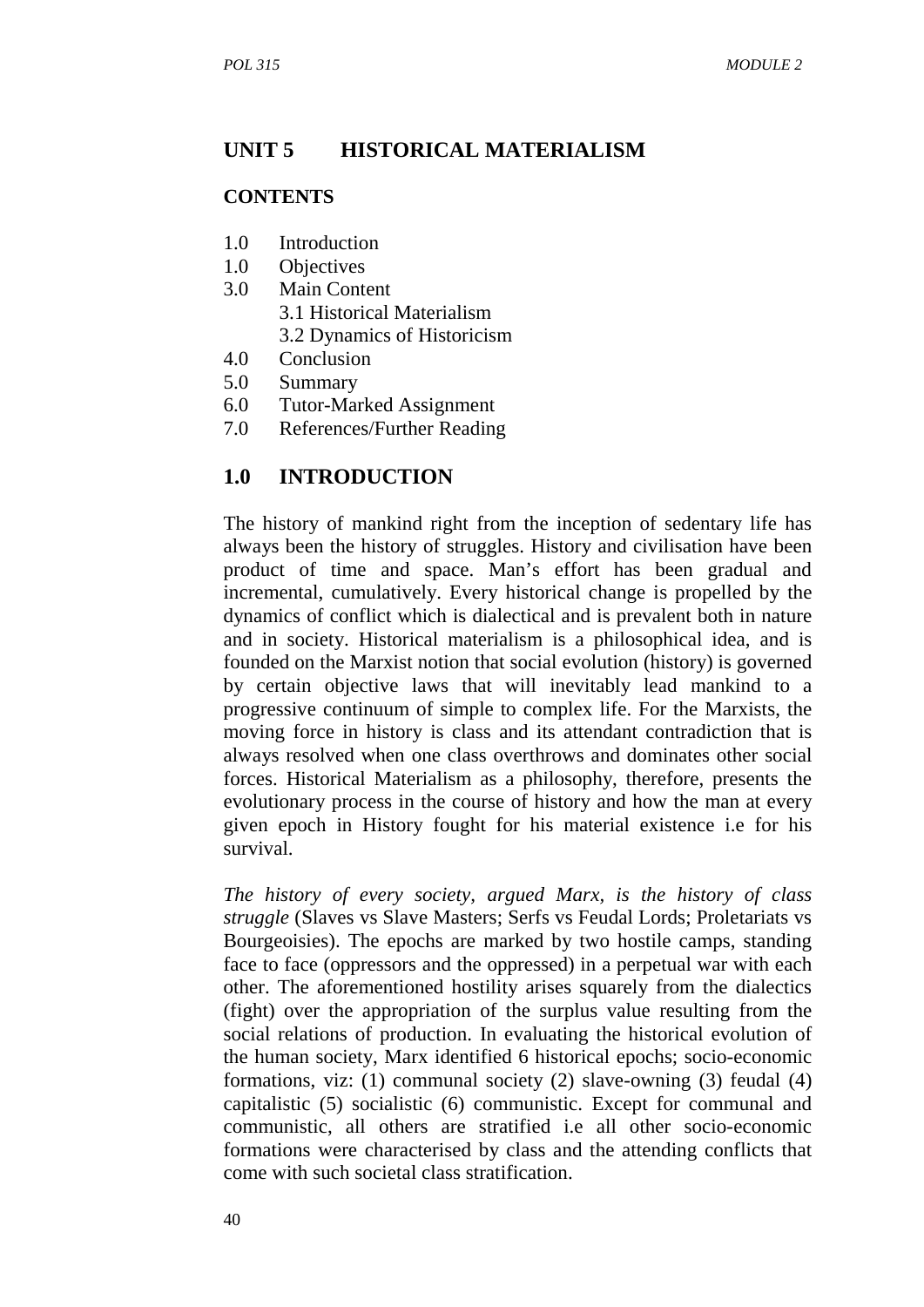# **2.0 OBJECTIVES**

By the end of this Unit, you will be able to:

- describe epoch or era; Marx's six epochs of human history
- discuss class as the essence of change in any epoch
- explain dialectics (class struggle) as the motion of history.

# **3.0 MAIN CONTENT**

# **3.1 Historical Materialism**

Marx believed that Western society had developed through four main epochs: primitive communism, ancient society, feudal society, and capitalist societies. Primitive communism is represented by the societies of pre-history and provides the only example of a classless society. From then on, all societies became divided into two major classes: masters and slaves in ancient society, otherwise known as Slavery society, Lords and Serfs in feudal society and Capitalists and Wage Labourers in capitalist society.

# **3.2 Dynamics of Historicism**

The dynamics of Historical Materialism x-rays the underlying causes of struggles for every society in the course of history and they include:

- **1. Objects of Labour:** The objects of labour refer to the various resources, always owned by the oppressing class; which goes into the labour process. A good example will be the maize (grains), fertilisers,, etc. that were used for agriculture in the Feudal Society.
- **2. Instruments of Labour:** These refer to the working implements that were employed in the production process. That is – the Hoes, Cutlasses, Irrigation Cans that were used in driving the production process. Also, notably, this factor of production was within the control of the oppressing class which has the wherewithal for their purchase.

It must be hinted at this juncture that the Objects of Labour and the Instruments of Labour together constitute the Means of Production, always owned by the oppressing class.

**3. Labour (Human Labour):** Labour is the human energy that is needed in the entire process of production, and it is very instructive to note that labour is always under the oppressed class' domain. The rationale for labour in the production process becomes much evidenced when one appreciates the fact that the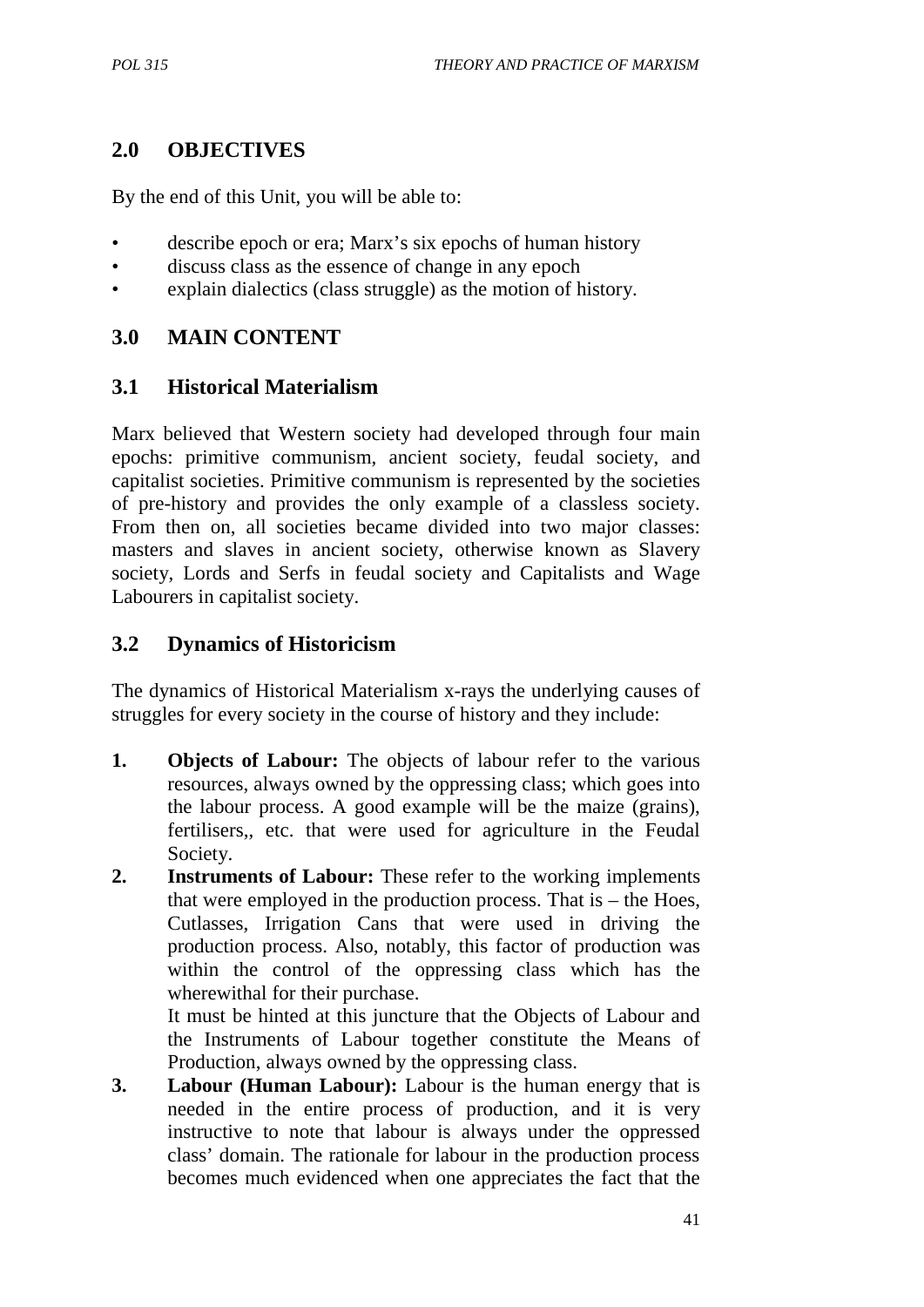Means of Production cannot operate in a vacuum. Thus, they must be employed decisively by a man through the instrumentality of labour.

It must be hinted at the point that when Labour is dependent on the Means of Production (Objects and Instruments of Labour), the resultant outcome is the Mode of Production, otherwise known as an era/epoch in Marxist's parlance.

- **4. Social Relations of Production:** This explains the nature of the relations that existed between both classes at every epoch. In Slave society, the first-class society, the oppressed were treated as slaves with no iota of freedom. In the Feudal and proceeding society, a little level of freedom was given to the oppressed class; in capitalism however, the oppressed are free but technically enslaved through the instrument of wage labour. The social relations of production simply refer therefore to the way the life of both the oppressed and the oppressor were defined and organised at every epoch of human history (i.e. their roles in the process of production as well as that of the society generally).
- **5. Surplus Value:** Understanding Marx's historical materialism is simply understanding the theory of *Surplus Value*. Recall, the oppressed about the production process only has labour to provide, which the oppressing class cannot provide for itself, given its social status. Thus, this division of the prerequisites of production amongst the two classes is basically the underlying factor for societal conflicts since production means an involuntary relation between the oppressor (owning the means of production) and the oppressed (owning the labour which is also inevitable if there must be production).

Given the influence of the oppressor over the oppressed, there is bound to be exploitation in the society and in Marxism, this is known as the Surplus Value. Surplus Value therefore refers to the additional value created by the labourer's effort in the production process over what he is offered for his labour. This is now the source of all conflicts in every epoch because; the oppressed sets out to challenge the status quo at every epoch demanding a better share of the output from the social production process.

During each historical epoch, the labour power required for production was supplied by the subject class that is by slaves, serfs, and wage labourers respectively. The subject class is made up of the majority of the population, whereas the ruling or dominant class forms a minority.

Classes did not exist during the era of primitive communism, when societies were based on a socialist mode of production. In hunting and gathering band, the earliest form of human society, the land, and its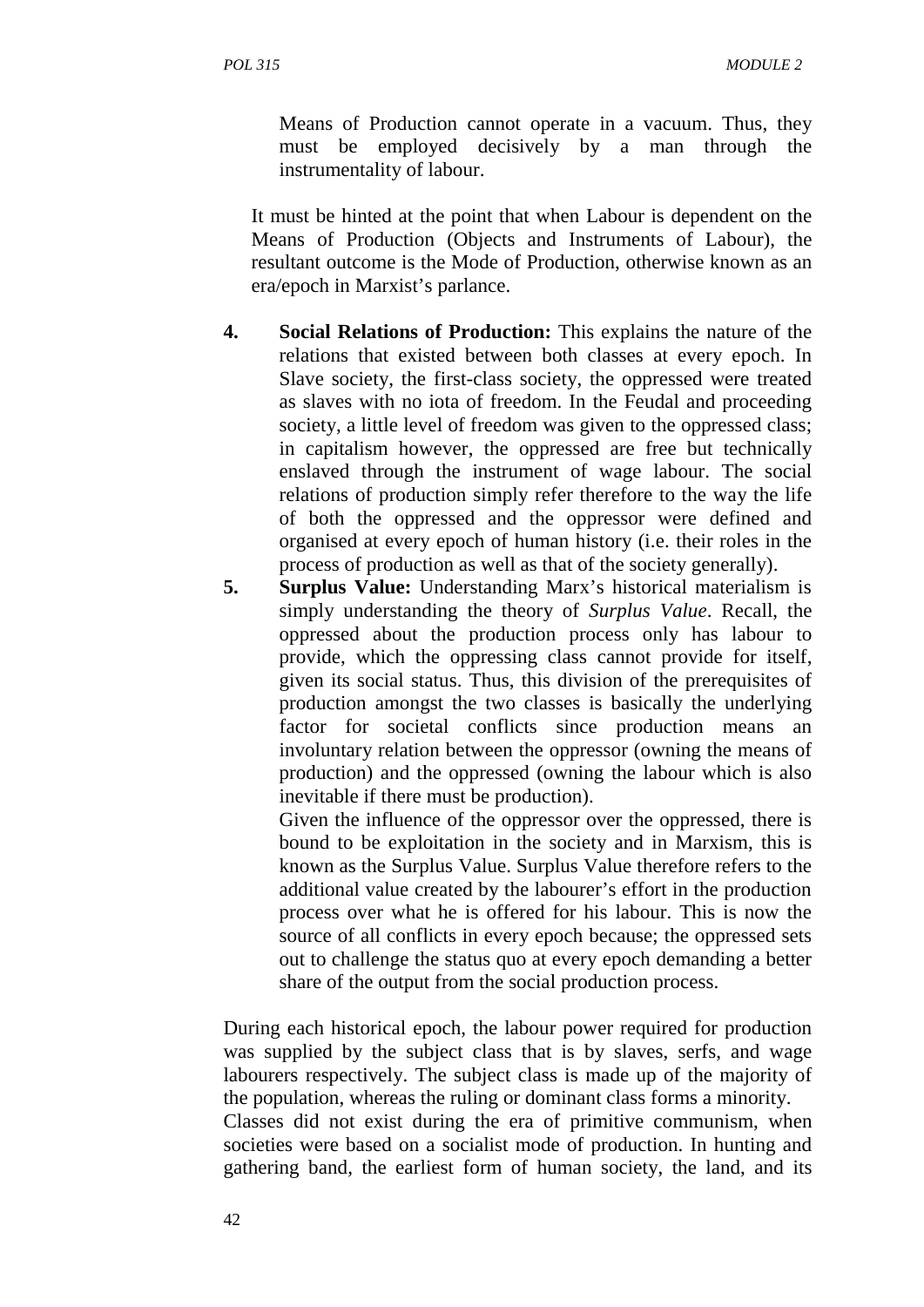products were communally owned. The men hunted and the women gathered plant/food, and the produce was shared by members of the band. Classes did not exist since all members of the society shared the same relationship to the means of production. Every member was both producer and owner; all provided labour power and shared the products of their labour. Hunting and gathering is a subsistence economy, which means that production only meets basic survival needs. Classes emerged when the productive capacity of society expanded beyond the level required for subsistence. This occurred when agriculture became the dominant mode of production as assisted by Slavery referencing the relations of production. In an agricultural economy, only a section of society is needed to produce the food requirements of the whole society. Many individuals were thus freed from food production and can specialise in other tasks. The rudimentary division of labour of the hunting and gathering band is replaced by an increasingly more complex and specialised division. For example, in the early agricultural villages, some individuals became fulltime producers of pottery, clothing, and agricultural implements.

As agriculture developed, surplus wealth - that is goods above the basic subsistence needs of the community - were produced. This led to an exchange of goods, and trading developed rapidly both within and between communities. This was accompanied by the development of a system of private property. Goods were increasingly seen as commodities or articles of trade to which the individual rather than the community had the right of ownership.

Private property and the accumulation of surplus wealth, form the basis for the development of class societies. In particular, they provide the preconditions for the emergence of a class of producers and a class of non-producers. Some people can acquire the means of production, and others are therefore obliged to work for them. The result is a class of non-producers which owns the means of production, and a class of producers which owns only its labour. This production division of labour spanning through the Slavery mode of production, the Feudal, and currently is experienced, though in another form, in present-day capitalism as practiced by majority of nations across the globe.

### **4.0 CONCLUSION**

From a Marxist perspective, the relationship between the major social classes is one of mutual dependence and conflict. Thus, in capitalist society, the bourgeoisie and proletariat are dependent upon each other. Wage labourers must sell their labour power in order to survive, as they do not own a part of the means of production and lack the means to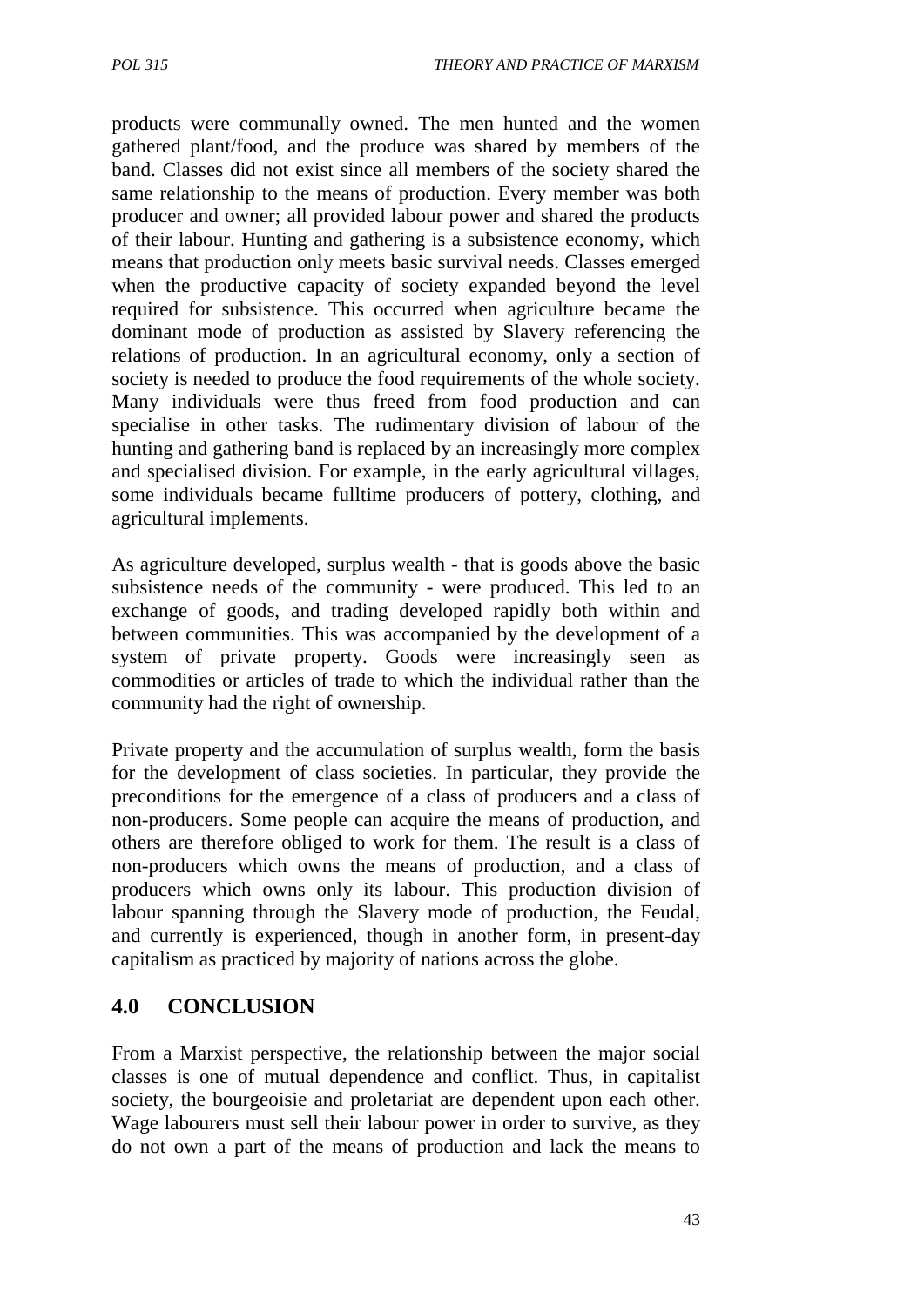produce goods, independently. They are, therefore, dependent- for their livelihood, on the capitalists, and the wages they offer.

# **5.0 SUMMARY**

Marx identified the western society as being made up of epochs and each with its class antagonism. Classes create conflict and change. The history of all known societies is the history of the struggle of classes; and it is the dynamic of change and progress in society.

### **SELF-ASSESSMENT EXERCISE**

- i. Identify the basic characteristics of the capitalist epoch.
- ii. What does communalism have in common with communism?

# **6.0 TUTOR-MARKED ASSIGNMENT**

- 1. Outline the disadvantages of feudalism.
- 2. Discuss the claim that Communism is an idealistic.

# **7.0 REFERENCES/FURTHER READING**

- Anifowose, R. & Enemuo, F. (Eds.). (2008). *Elements of Politics*. Lagos: Sam Iroanusi Publications.
- Appadorai, M.A.(1974). *The Substance of Politics.* (11th ed. ). Madras: Oxford University Press.
- Haralambos, & Holborn. (2004). *Sociology: Themes and Perspectives*.London: Harper Collins Publishers Ltd.
- Kolakowski, L.(1976). *Main Currents of Marxism*. Oxford University Press.
- Screpanti, E, & Zamanga, S. (1993). *An Outline of the History of Economic Thought.*
- Weber, E. ( 1979). *Peasants into Frenchmen*. London.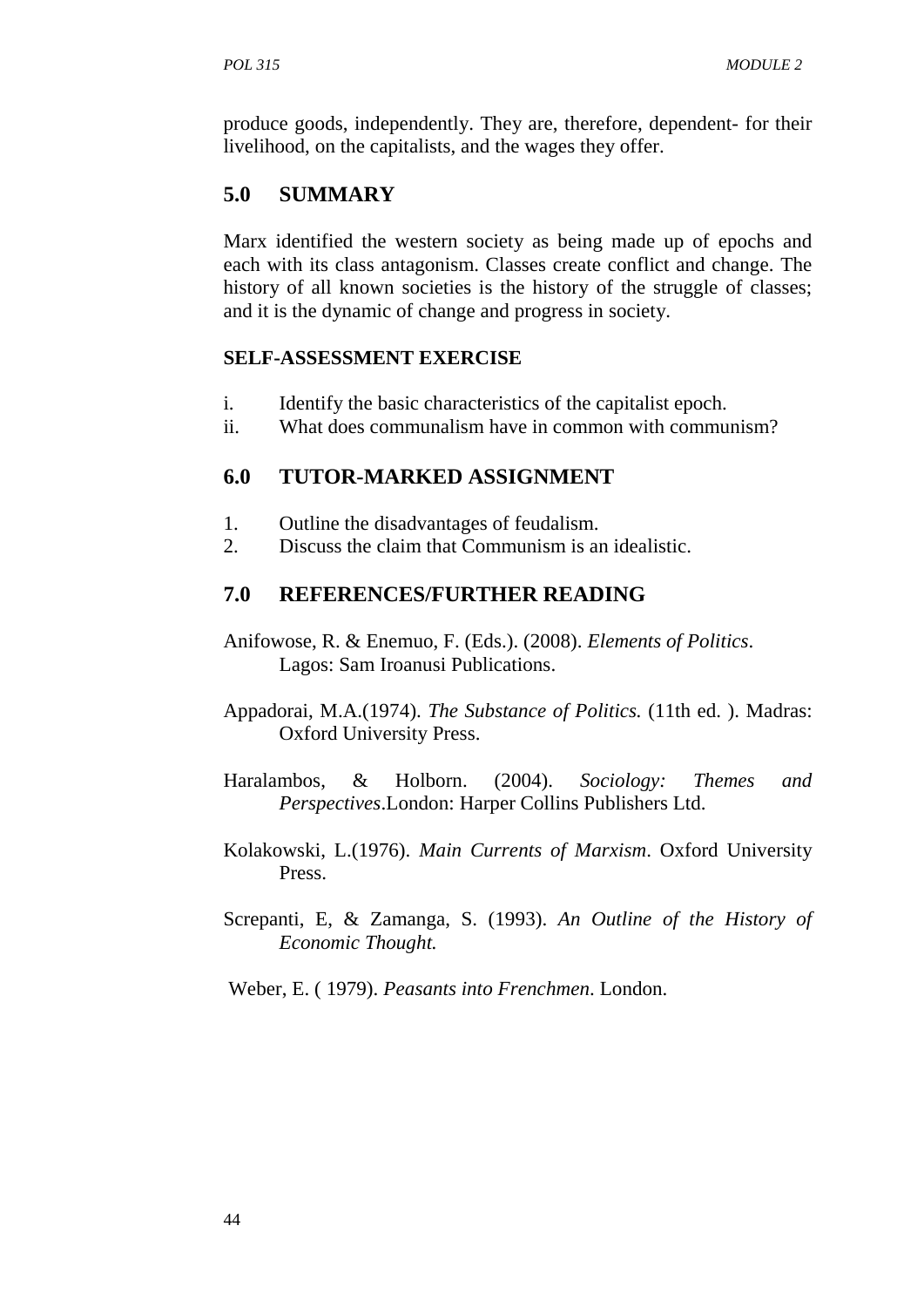# **MODULE 3 MARXISM AND THE MEANING OF IDEOLOGY**

- Unit 1 Alienation
- Unit 2 Ideology and False Consciousness
- Unit 3 Base and Superstructure
- Unit 4 State Power and the Superstructure
- Unit 5 Vanguard Party/Proletarian Revolution

# **UNIT 1 ALIENATION**

### **CONTENTS**

- 1.0 Introduction
- 2.0 Objectives
- 3.0 Main Content
	- 3.1 Alienation
	- 3.2 Alienation and Capitalism
- 4.0 Conclusion
- 5.0 Summary
- 6.0 Tutor-Marked Assignment
- 7.0 References/Further Reading

### **1.0 INTRODUCTION**

In The Communist Manifesto (1848) Marx takes a rather dim view of earlier socialists, largely dismissing them as naive idealists responsible for fantastic pictures of future society. He contrasts their pipe dreams with his own hard-headed scientific socialism which is founded on the notion of class struggle as the driving force behind historical progress.

Marx's communism is a militant form of socialism that can be attained only through violent revolution; ending industrial capitalism, together with the capitalist class (bourgeoisie) who profit from its exploitative returns, will, as a matter of historical necessity, be overthrown in spontaneous uprisings of the working class (proletariat). Eventually, the social class controlling the new dominant means of production will win the struggle to create its own political and social conditions.

# **2.0 OBJECTIVES**

By the end of this Unit, you will be able to:

- discuss alienation as a distortion of reality
- describe alienation as false consciousness
- explain alienation as a driver of the market economy.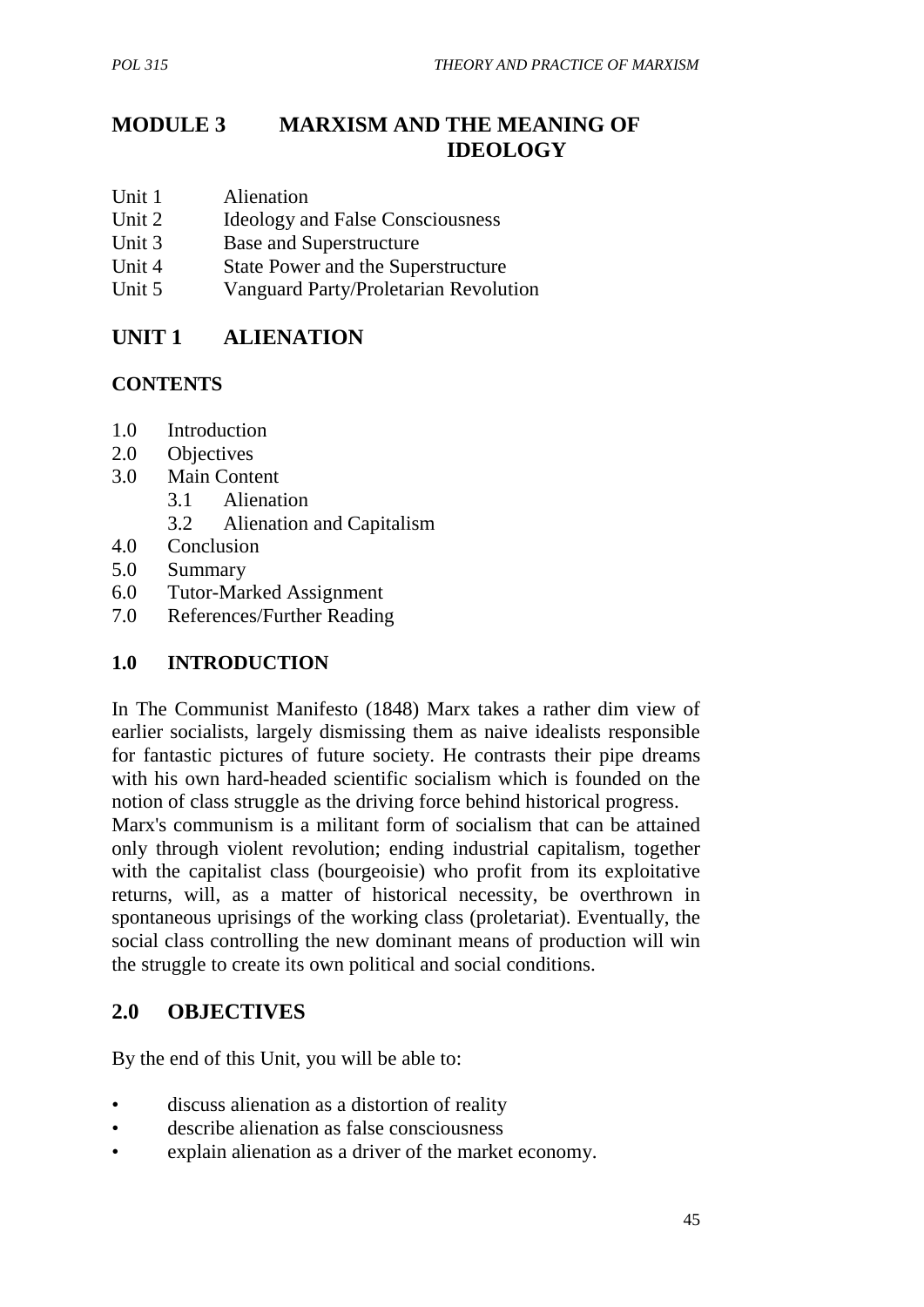### **1.0 MAIN CONTENT**

#### **3.1 Alienation**

By interacting with nature in what is termed labour, individuals develop and change their own character. The essence of human beings, therefore, becomes closely related to their work. For Marx work was a form of self-creation and Man is constantly developing and changing-creating his own nature. In other words, the product of our labour is part of us, and something of us is in the things we produce through our work. This attitude might appear naive at first glance; yet which of us has not felt great satisfaction at having made something by hand? Do we not feel a closer relationship with objects we have made ourselves?

Marx's theory of work and his attitude toward capitalism led him to his theory of human self-alienation. Marx believed that workers became alienated from themselves because of the three exploitative features of capitalism. First, since work can be a form of self-creativity, it should be enjoyable, Marx reasoned. Yet, because the capitalists squeeze every possible cent of profit from the workers, they make the conditions of work intolerable. Consequently, instead of enjoying work or the act of self-creation, the members of the proletariat grow to hate the very process by which they could refine their own natures. Consequently, they become alienated from a part of their own selves.

Secondly, Marx believed that capitalists must exploit the workers to produce a profit. The capitalists force the workers to sell the product of their labour and then use that product against the workers to exploit them further. This, Marx claimed, forces the workers to regard their own product, something that is actually part of them, as alien and even harmful to them; thus, it becomes another form of self-alienation. Thirdly, and here Marx is truly paradoxical, the capitalist is criticised for mechanising production because this process robs labourers of their skills and reduces them to little more than feeders of machines. All the creativity is taken out of work, making it impossible for people ever to develop their humanity fully: this is the ultimate alienation. Marx clearly, saw himself as a prophet of the future. He claimed that socialism was the coming economic system and that it would become even more productive than capitalism. Yet, in this theory he is resentful of mechanisation and even appears to look back nostalgically to an earlier era. Within the capitalist system, all methods for raising the social productiveness of labour are brought about at the cost of the individual labourer; all means for the development of production transform themselves into means of domination over, and exploitation of, the producers.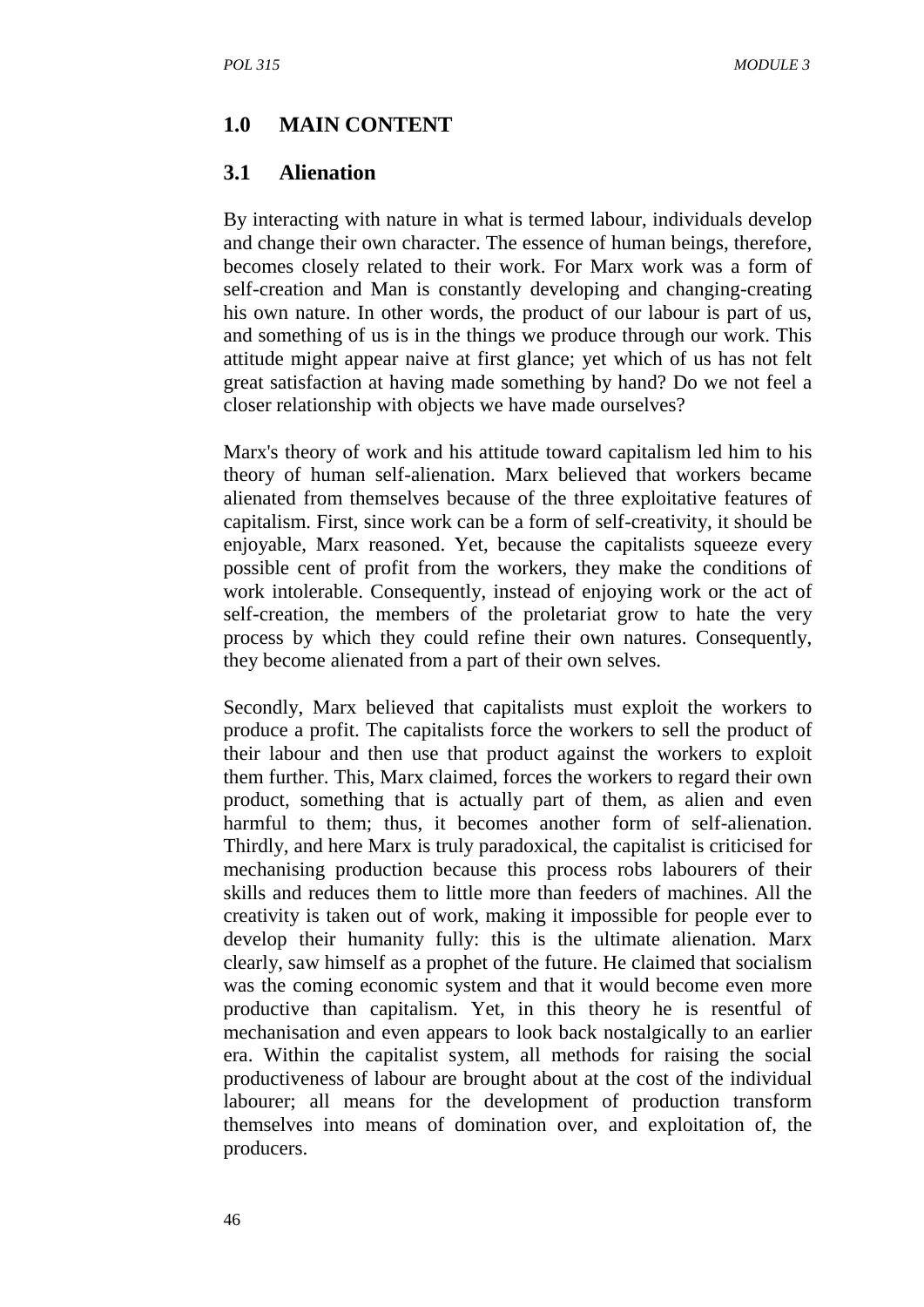The system mutilates the labourer into a fragment of a man, degrade him to the level of an appendage of a machine, destroy every remnant of charm in his work and turn it into a hated toil. The worker is estranged from his intellectual potentialities of the labour-process in the same proportion as science is incorporated in it as an independent power. They distort the conditions under which he works, subjecting him during the labour-process to despotism, transforming his lifetime into working time beneath the wheels of the Juggernaut of capital.

Alienation is a situation in which creations of humanity appear to humans as alien objects and such creations are seen as independent from their creators and invested with the power to control them. People create their own society, but will remain alienated until they recognise themselves within their own creation. Until that time, humans will assign an independent existence to objects, ideas and institutions and be controlled by them. In the process they lose themselves, become strangers in the world they created: they become alienated.

Religion provides an example of human alienation. In Marx's view religion does not make man. However members of society fail to recognise that religion is of their own making. They assign to the gods an independent power, a power to direct their actions and shape their destiny. The more people invest in religion, the more they lose themselves. The more man puts into God, the less he retains of himself. In assigning their own powers to supernatural beings, people become alienated from themselves. Religion is a reflection of a more fundamental source of alienation. It is essentially a projection of the social relationships involved in the process of production. If people are to find themselves and abolish illusions of religion, they must abandon a condition which requires illusions. Humanity must therefore eradicate the source of alienation in the economic infrastructure.

In Marx's view, productive labour is the primary most vital human activity. In the production of objects, people objectify themselves; they express and externalise their being; then they lose themselves in the object. The act of production results in human alienation. This occurs when people regard the products of their labour as commodities, as articles for sale in the market place and the objects of their creation are then seen to control their existence. They are seen to be subject to impersonal forces, such as the law of supply and demand, over which they have little or no control. The object that labour produces, its product, confronts it as an alien being, as a power independent of the producer. In this way people are estranged from the objects they produce; they become alienated from the most vital human activity productive labour.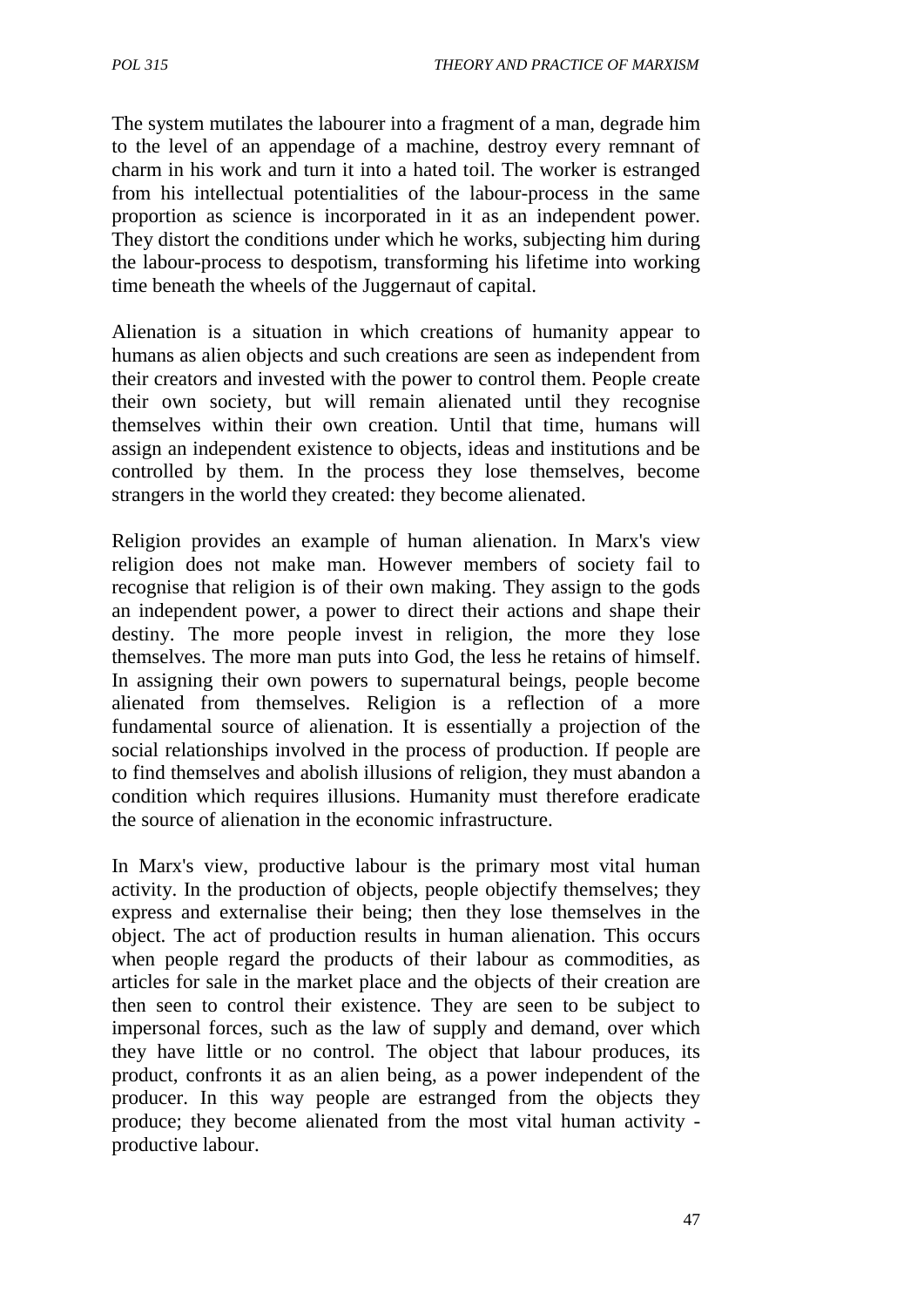# **3.2 Alienation and Capitalism**

Alienation reaches its height in capitalist society, where labour is dominated by the requirements of capital, the most important of which is the demand for profit. These requirements determine levels of employment and wages, the nature and quantity of goods produced, and their method of manufacture. Workers see themselves as prisoners of market forces over which they have no control. They are subject to the impersonal mechanisms of the law of supply and demand. They are at the mercy of the periodic booms and slumps that characterise capitalist economies. The workers, therefore, lose control over the objects they produce and become alienated from their product and the act of production. Their work becomes a means to an end, a means of obtaining money to buy the goods and services necessary for their existence. Unable to fulfill their being in the products of their labour, the workers become alienated from themselves in the act of production. Therefore, the more the workers produce, the more they lose themselves. In Marx's view, the market forces that are seen to control production are not impersonal mechanisms beyond the control of humanity: they are human made. Alienation is therefore the result of human activity rather than external forces with an existence independent of humanity. If the products of labour are alien to the worker, they must belong to somebody else. This somebody else is the capitalist who owns and controls the means of production and the products of labour, who appropriates the wealth that labour produces.

Given the priority Marx assigns to economic factors, an end to alienation involves a radical change in the economic infrastructure. In particular, it requires the abolition of private property and its replacement by communal ownership of the means of production that is, the replacement of capitalism by communism. Marx saw communism as the complete and conscious return of man unto himself as a social being.

# **4.0 CONCLUSION**

For the Marxist upon the attainment of communist society, conflicts of interest will disappear and antagonistic groups such as capitalists and workers will be a thing of the past. The products of labour will no longer be appropriated by some at the expense of others. With divisions in society eradicated, humans will be at peace with their fellows, and they will produce both for themselves and others at one and the same time. In this situation, each of us would have doubly affirmed himself and his fellow man.

### **5.0 SUMMARY**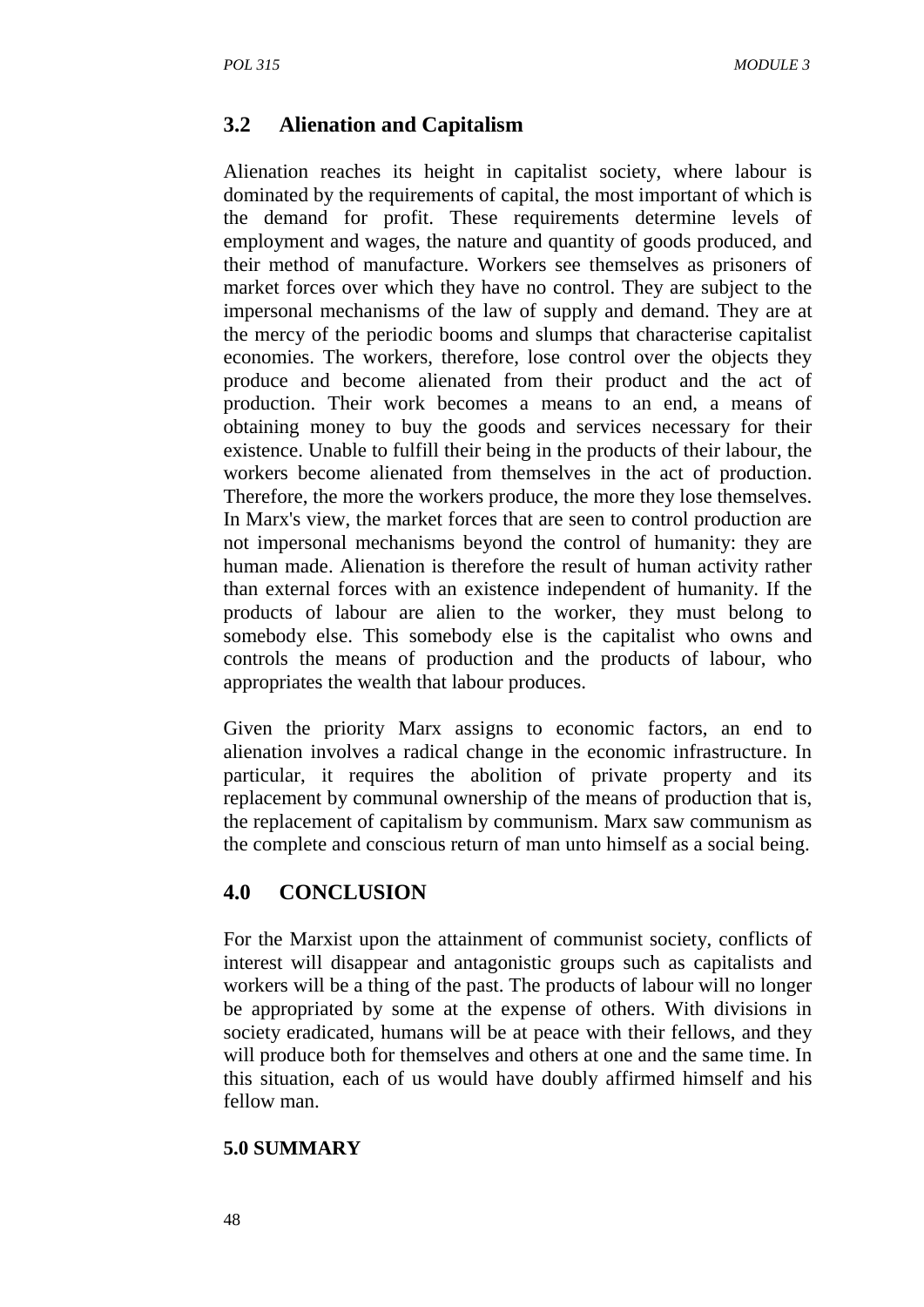Alienation springs not from impersonal market forces but from relationships. Alienation will come to an end when the contradiction between human consciousness and objective reality is resolved; then people will realise that the situation in which they find themselves is human-made and therefore subject to change by human action.

### **SELF-ASSESSMENT EXERCISE**

- i. How did factory system escalate alienation in the early stages of capitalism?
- ii. Alienation is a reflection of Marx's humanism. Explain.

# **6.0 TUTOR-MARKED ASSIGNMENT**

- 1. Discuss the role of alienation in sustaining capitalism.
- 2. What are the linkages between alienation and commoditisation in capitalism?

# **7.0 REFERENCES/FURTHER READING**

- Appadorai, M. A. (1974). *The Substance of Politics*. (11th ed.). Madras: Oxford University Press.
- Lenin, Vladimir Ilyich, 1917 and 1987, 'Imperialism, The Highest State of Capitalism,' in *Essential Kandundu,* ed.) (2005 and 2006), *Liberal Democracy and Its Critics in Africa*, Dakar/Pretoria/London: CODESRIA/ UNISA/ Zed Books.
- Chaturvedi, A. (2006). *Dictionary of Political Science*. New Delhi: Academic Publishers.
- Ramswamy, S. (2005). *Political Theory: Ideas and Concepts*. Delhi : Macmillan.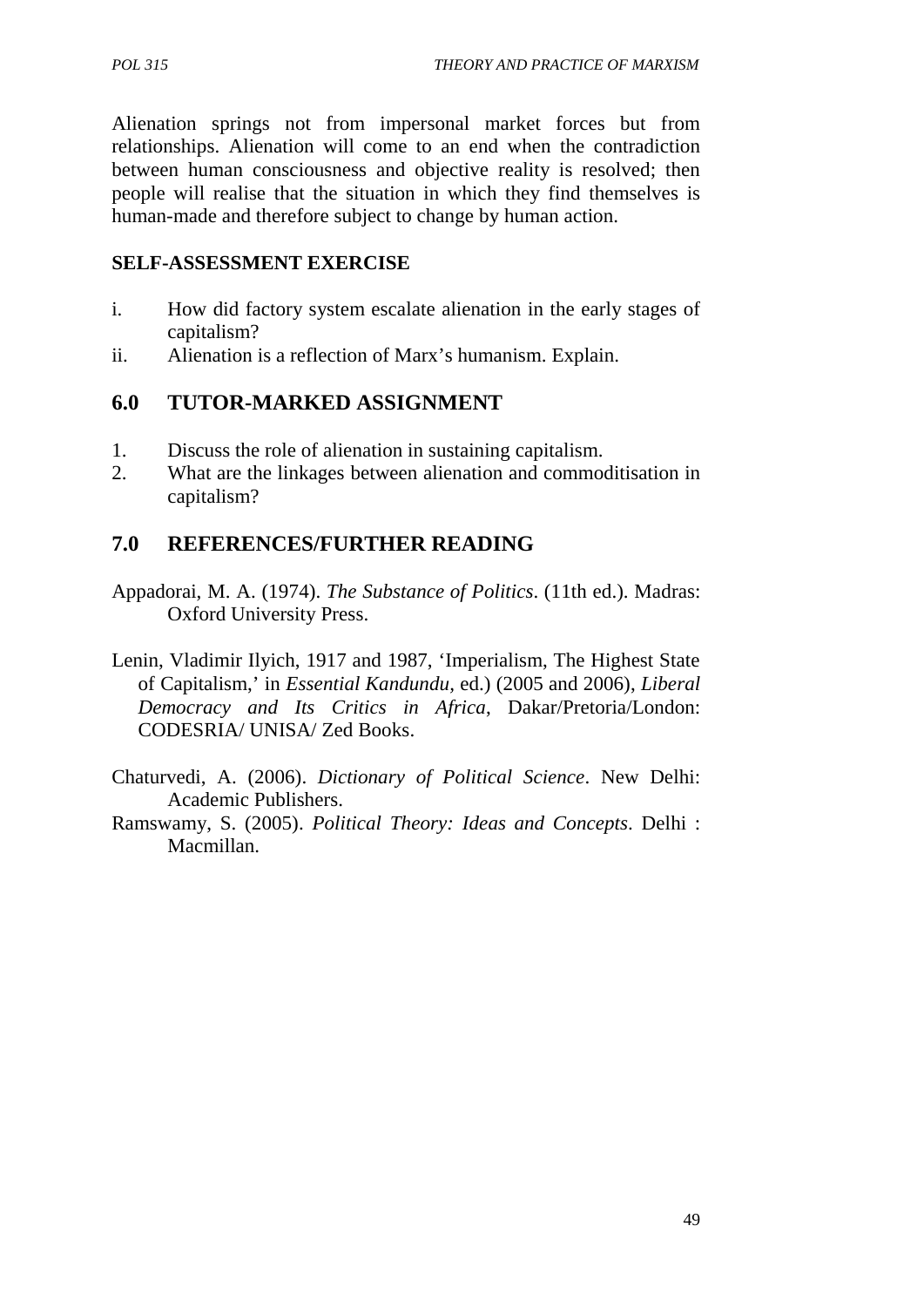### **UNIT 2 IDEOLOGY AND FALSE CONSCIOUSNESS**

#### **CONTENTS**

- 1.0 Introduction
- 2.0 Objectives
- 3.0 Main Content
	- 3.1 Ideology and False Consciousness
- 4.0 Conclusion
- 5.0 Summary
- 6.0 Tutor-Marked Assignment
- 7.0 References/Further Reading

# **1.0 INTRODUCTION**

*Ideology* is a set of ideas that are accepted to be true by a particular group without further examination. These ideas are invoked to justify or denounce a particular way of social, economic or political organisation. In this sense, ideology is a matter of faith; it has no scientific basis. An ideology is action-oriented. It presents a cause before its adherents and induces them to fight for that cause and to make sacrifices for its realisation.

# **2.0 OBJECTIVES**

By the end of this Unit, you will be able to:

- explain how ideology can be applied as a set of ideas which are accepted to be true by a particular group, party or nation without further examination
- discuss how ideology can be applied as the science of ideas which examines how different ideas are formed, how truth is distorted, and how we can overcome distortions to discover true knowledge.

# **30 MAIN CONTENT**

### **3.1 Ideology and False Consciousness Ideology**

Heywood, 2007 applied the term 'ideology' in two contexts- (a) a set of ideas which are accepted to be true by a particular group, party or nation without further examination; and (b) the science of ideas which examines as to how different ideas are formed, how truth is distorted, and how we can overcome distortions to discover true knowledge. In this context, ideology means a set of those ideas which are accepted to be true by a particular group without further examination. These ideas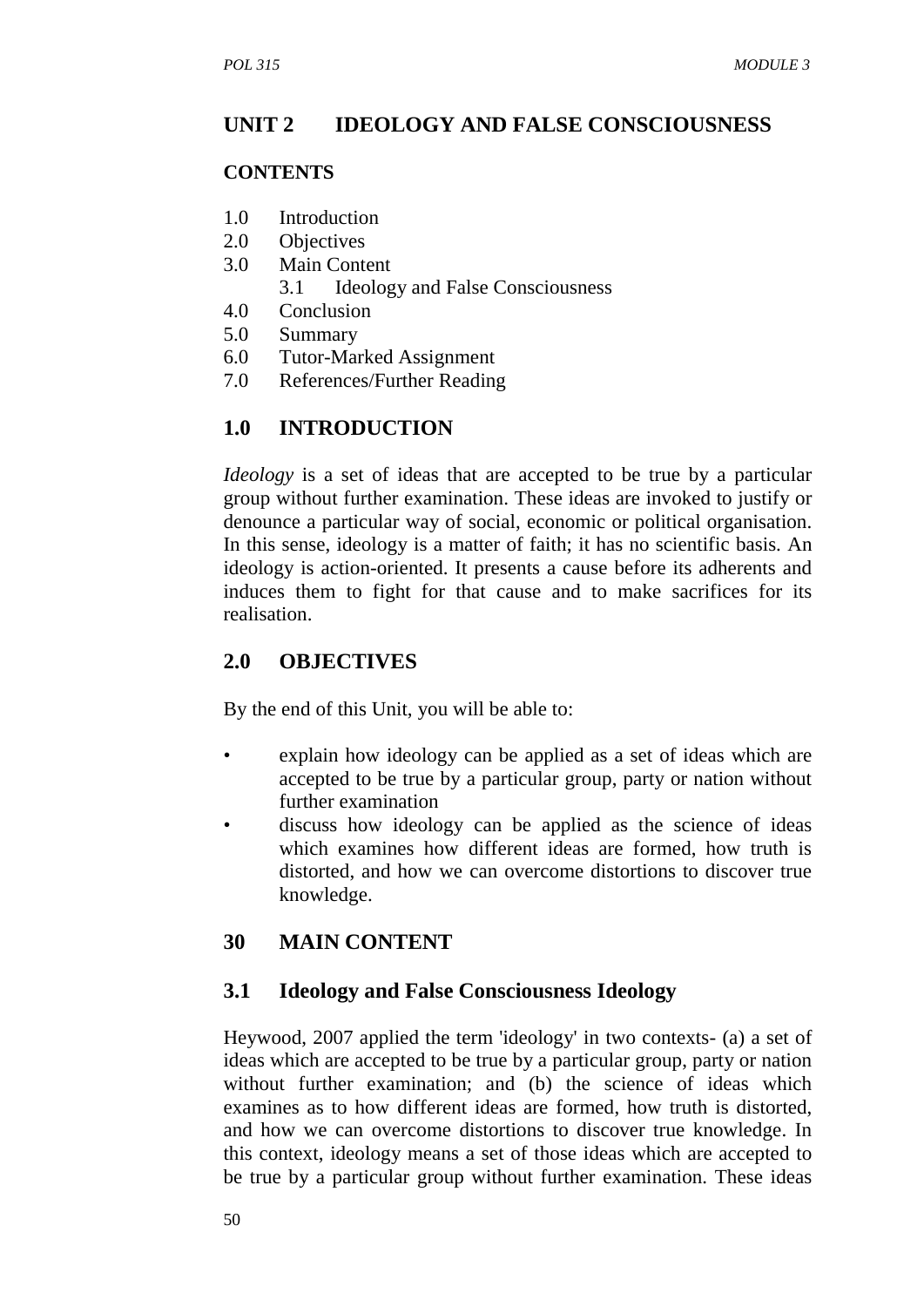are invoked to justify or denounce a particular way of social, economic or political organisation. In this sense, ideology is a matter of faith; it has no scientific basis. Adherents of an ideology think that its validity need not be subjected to verification. Different groups may adhere to different ideologies; hence differences among them are inevitable. Ideology, therefore, gives rise to a love-hate relationship which is not conducive to scientific temper. Examples of some ideologies are: liberalism, capitalism, socialism, Marxism, communism, anarchism, fascism, imperialism, nationalism, internationalism,, etc. An ideology is action-oriented. It presents a cause before its adherents and induces them to fight for that cause and to make sacrifices for its realisation.

The term 'ideology' was, originally, devised to describe the science of ideas. In this sense, it seeks to determine how ideas are formed, how they are distorted, and how true ideas could be segregated from false ideas. It was Destutt de Tracy (1754-1836), a French scholar, who first used the word 'ideology' during 1801-15 in his writings on the Enlightenment. He defined it as a study of the process of forming ideas a science of ideas. Tracy observed that ideas are stimulated by the physical environment; hence empirical learning (gained through sense experience) is the only source of knowledge. Supernatural or spiritual phenomena have no role to play in the formation of real ideas. Science is founded on these ideas. People could use science for the improvement of social and political conditions.

For Marx, ideology is a distortion of reality, a false picture of society. Given the contradictions that beset historical societies, he canvasses a set of Ideas (on best form of society and government, and Science of Ideas (on how ideas are formed and distorted). These he said are captured as:

- a matter of faith characterised by closed minds interested in the search for better society
- instrument of politics that demands subordination to authority.
- a matter of critical examination characterised by open minds interested the search for better options
- instrument of politics that allows individuals to question authority, and difficult to explain their survival. Despite its internal contradictions, capitalism has continued in the West for over 200 years. This continuity can be explained in large part by the nature of the ideology in the superstructure of society. In all societies, the superstructure is largely shaped by the base. In particular, the relations of production are reflected and reproduced in the various institutions, values and beliefs that make up the superstructure.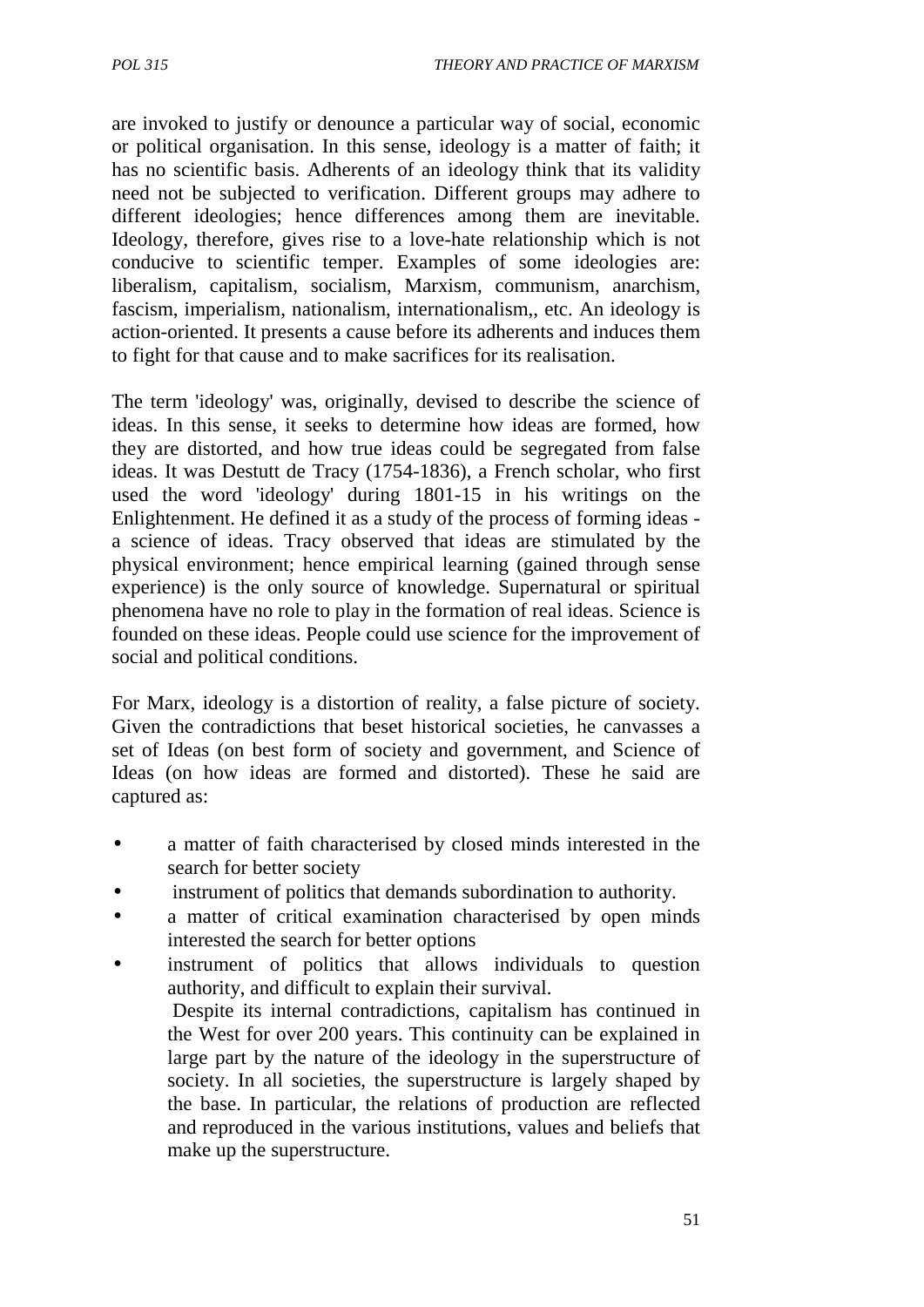Thus, the relationships of domination and subordination found in the base will also be found in social institutions. The dominant social group or ruling class, which is the group that owns and controls the means of production, will largely monopolise political power, and its position will be supported by laws that are framed to protect and further its interests. In the same way, beliefs, values, and ideas will reflect and legitimate the relations of production.

Members of the ruling class produce the dominant ideas in society. These ideas justify their power and privilege and conceal from all members of society the basis of exploitation and oppression on which their dominance rests. Thus, under feudalism, honor and loyalty were dominant concepts of the age. Vassals owed loyalty to their lords and were bound by an oath of allegiance that encouraged the acceptance of their status. In terms of the dominant concepts of the age, feudalism appeared as the natural order of things.

Under capitalism, exploitation is disguised by the ideas of equality and freedom. The relationship between capitalist and wage labourer is defined as an equal exchange. The capitalist buys the labour power that the worker offers for hire. The worker is defined as a free agent, since he or she has the freedom to choose his or her employer. In reality equality and freedom are illusions: the employer-employee relationship is not equal it is an exploitative relationship. Workers are not free, since they are forced to work for the capitalist to survive. All they can do is exchange one form of 'wage slavery' for another. The contradictions embedded in the structure of society must eventually find expression.

# **4.0 CONCLUSION**

Ruling-class ideology produces false class consciousness**,** a false picture of the nature of the relationship between social classes. Members of both classes tend to accept the status quo as normal and natural and are largely unaware of the nature of exploitation and oppression. In this way, the conflict of interest between the classes is disguised and a degree of social stability produced, but the basic contradictions and conflicts of class societies remain unresolved.

# **5.0 SUMMARY**

Marx refers to the dominant ideas of each epoch as ruling class ideology. Ideology blinds members of society to the contradictions and conflicts of interest that are built into their relationships. As a result, they tend to accept their situation as normal and natural, right and proper. In this way, a false consciousness of reality is produced which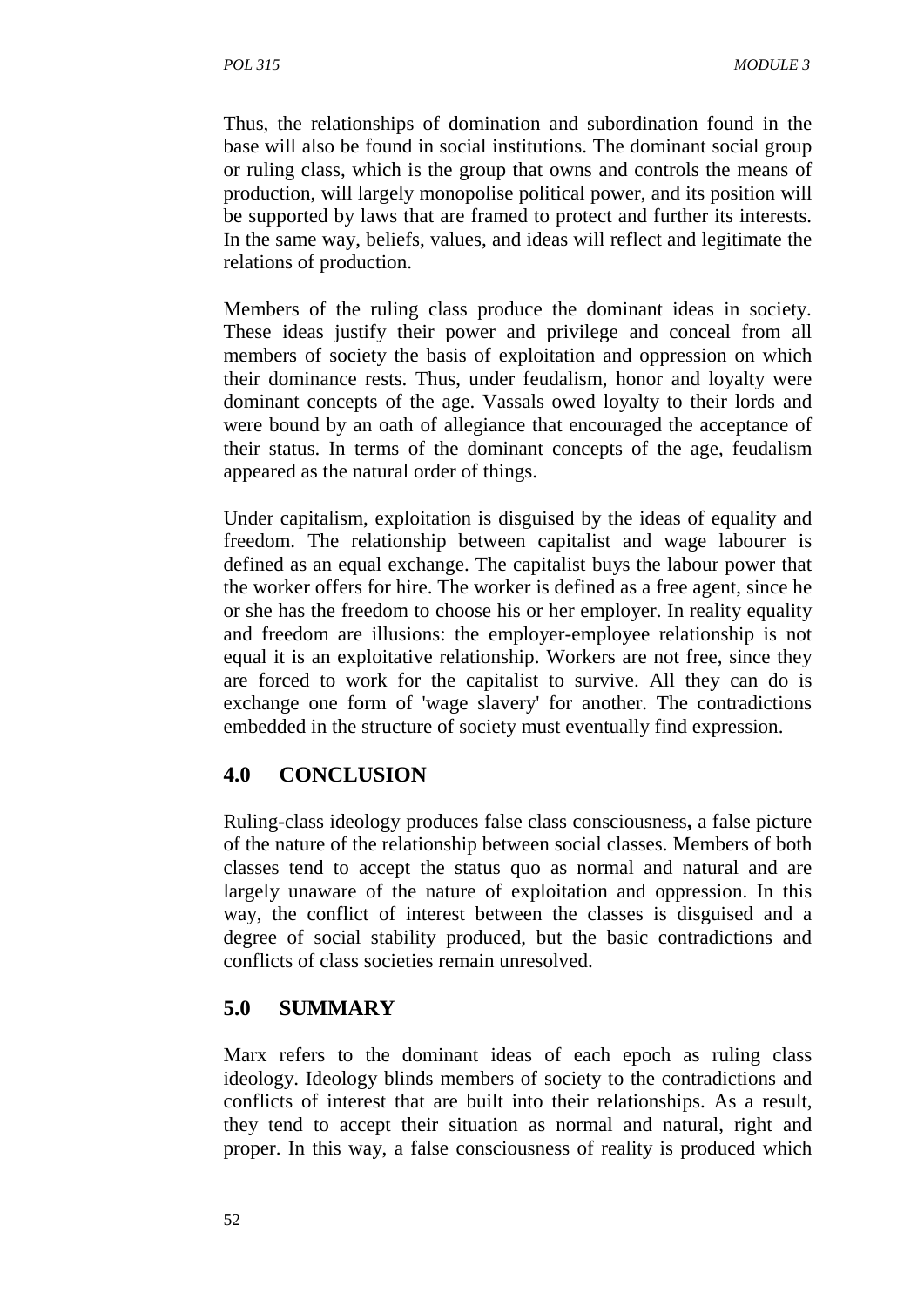helps to maintain the system. However, Marx believed that ruling class ideology could only slow down the disintegration of the system.

#### **SELF-ASSESSMENT EXERCISE**

- i. Describe the place of ideology in today's world.
- ii. In what ways do ideologies conceal the exploitation of the workers?

### **6.0 TUTOR-MARKED ASSIGNMENT**

- 1. Explain the rise and fall of ideologies in society.
- 2. Evaluate the relationship between ideology and false consciousness in society.

### **7.0 REFERENCES/FURTHER READING**

- Dupre, B. (2011). *50 Political Ideas You Really Need to Know*: China. Quercus.
- Gauba, .P. (2007). *An Introduction to Political Theory*. MacMillan.New Delhi.

Heywood, A. (2007). *Politics*. Basingstoke : MacMillan.

- Lindblom, C. (1977). *Politics and Markets: The World's Political Economic Systems*. New York: Free Press.
- Onimode, B. (1988.) *A Political Economy of the African Crisis*. London: Zed Press.
- Rodney, W. (1985). *How Europe Underdeveloped Africa.* Enugu: Ikenga Publishers.
- Saul, A. (1989). *Revile for Radicals*. New York: Vintage.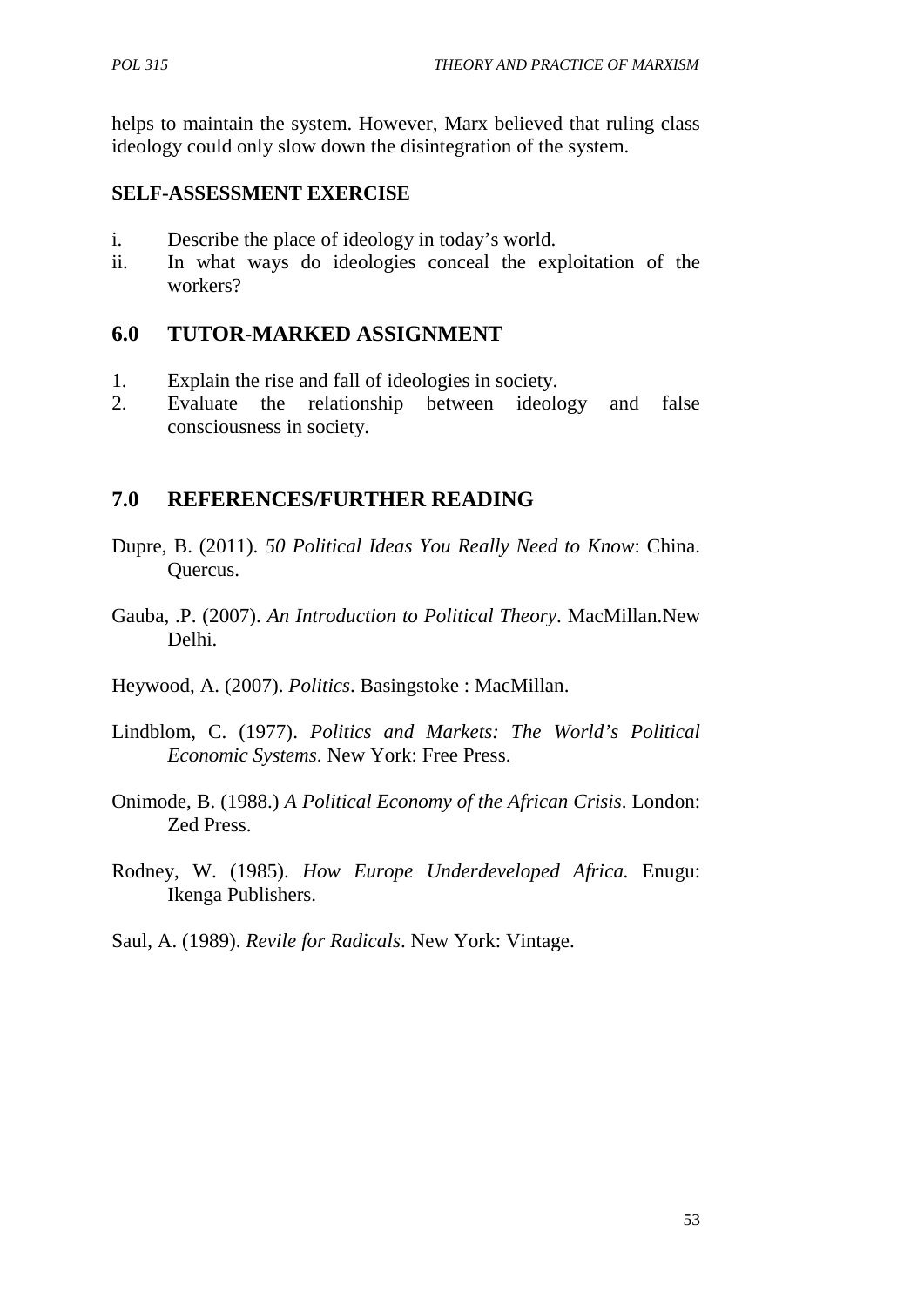## **UNIT 3 BASE AND SUPERSTRUCTURE**

### **CONTENTS**

- 1.0 Introduction
- 2.0 Objectives
- 3.0 Main Content
	- 3.1 Base and Superstructure
- 4.0 Conclusion
- 5.0 Summary
- 6.0 Tutor-Marked Assignment
- 7.0 References/Further Reading

# **1.0 INTRODUCTION**

Marx saw all societies as composed of two basic parts- the *foundation (base)* and the *superstructure*. The foundation of any society, according to this theory, is material which is the substructure upon which rest the superstructure (legal, art, religion, education, government,, etc). There are two major social groups- bourgeoisie and the proletariat (a ruling class and a subject class) with their mutually antagonistic interests in a capitalistic society. The substructure produces the material base while the superstructure provides the maintenance imperatives for the society.

## **2.0 OBJECTIVES**

By the end of this Unit, you will be able to:

- explain how societies are (by their nature) stratified
- analyse the claim that the power of the ruling class comes from their ownership and control of the means of production.

## **3.0 MAIN CONTENT**

### **3.1 Base and Superstructure**

The under-listed indicators or characteristics underpin the explanation of the relationship between Base and Superstructure:

- 1. There are two major social groups- bourgeoisie and the proletariat (a ruling class and a subject class).
- 2. The power of the ruling class comes from its ownership and control of the means of production (land, capital, labour, power, buildings and machinery).
- 3. The ruling class exploits and oppresses the subject class.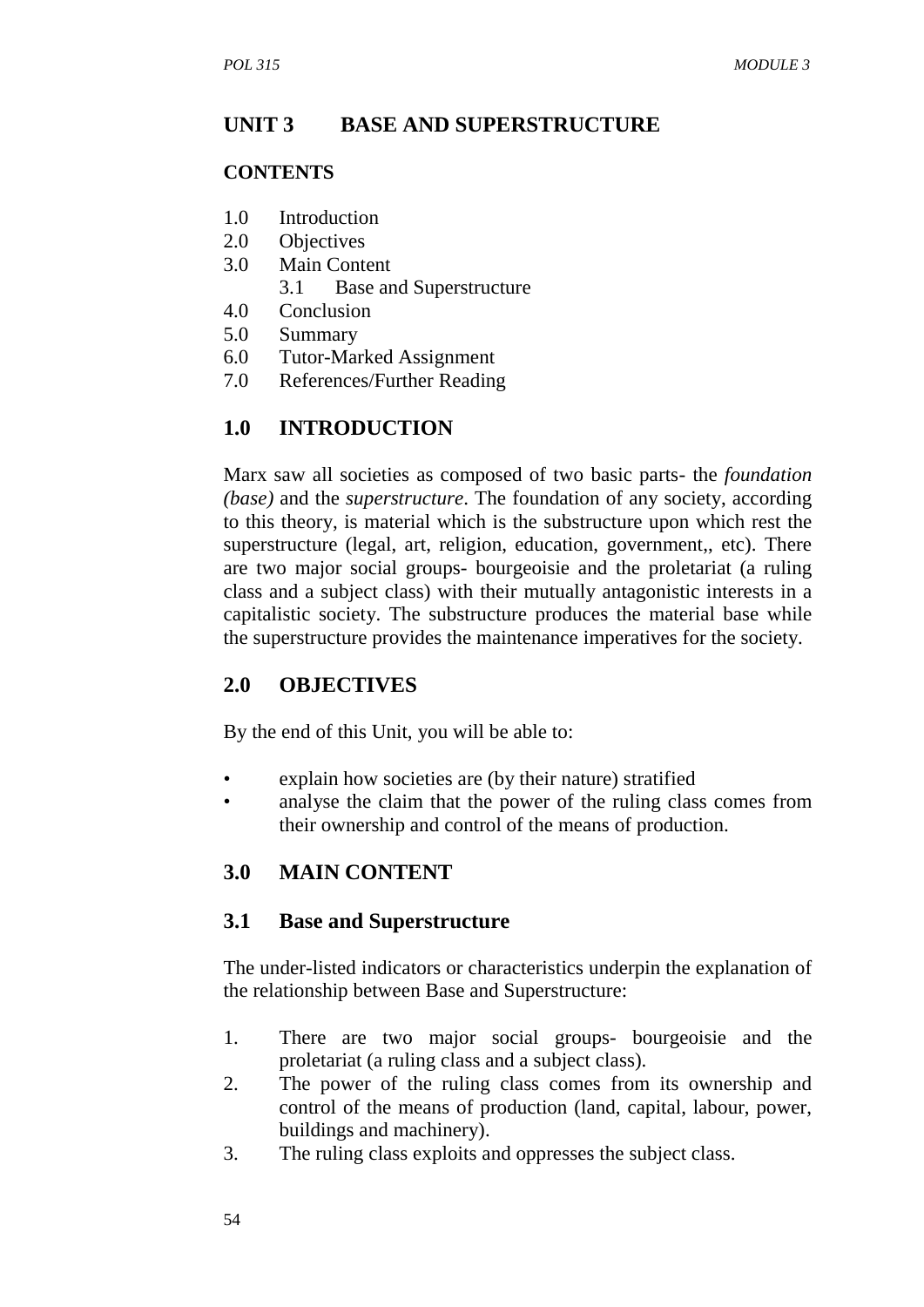- 4. As a result, there is a basic conflict of interest between the two classes.
- 5. The various institutions of society, such as the legal, religious, and political systems, are instruments of ruling class domination and serve to further its interests.
- 6**.** Only when the means of production are communally owned will classes disappear, thereby bringing an end to the exploitation and oppression of some by others.

From a Marxist perspective, systems of stratification derive from the relationships of social groups to the means of production. Marx saw all societies as composed of two basic parts: the foundation (base) and the superstructure. The foundation of any society, according to this theory, is material. In other words, the economic system is at the base of the society. Marx further divided the economy into two basic factors: the means of production and the relations of production.

The means of production are the resources and technology at the disposal of a particular society, and their interrelationship determines the kind of economic system the society enjoys. The relations of production (or social classes) are determined by the affiliation between human beings in the society and the means of production. The owners of the means of production enjoy the most beneficial position in the economy and thus become members of the most influential social group- the ruling class. In a pastoral society, the ruling group would be those who own the most livestock; in an agrarian society the greatest landowners would dominate; and in an industrial society the capitalist class rules.

The foundation of society (the economic and social class systems) determines the nature of society's superstructure, which rests upon the foundation. The superstructure is composed of all non-material institutions in the society, and each is arranged in a way that suits the ruling class. Included in the superstructure are values, ideology, government, education, law, religion, art, and so forth.

As the superstructure of society - the major institutions, values and belief systems - is seen to be largely shaped by the economic infrastructure, the relations of production will be reproduced in the superstructure. Therefore, the dominance of the ruling class in the relations of production will be reflected in the superstructure in particular, the existing relations of production between individuals must necessarily express themselves also as political and legal relations. For instance, the various ownership rights of the capitalist class will be enshrined in and protected by the laws of the land. Thus the various parts of the superstructure can be seen as instruments of ruling class domination and as mechanisms for the oppression of the subject class.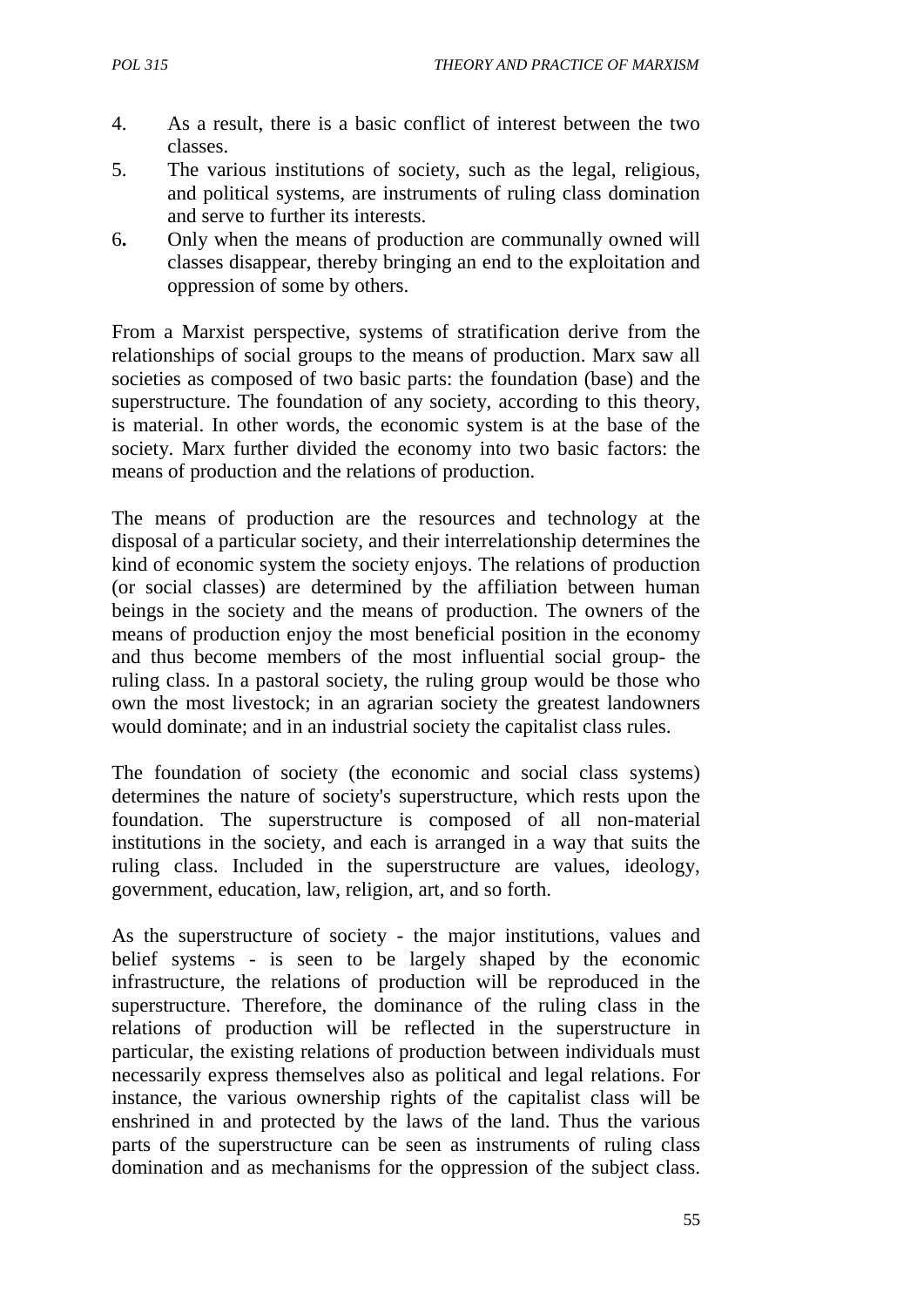The function of the superstructure is to assure the rulers continued dominance and to keep the ruled in their place. Marx conceived of government as a tool of class oppression that manipulates all the cultural elements in the society to the advantage of those who controls the economy. A class becomes a class for itself when the forces of production have developed to the point where they cannot be contained within the existing relations of production. In Marx's words: For an oppressed class to be able to emancipate itself, the existing forces of production and the existing social relations must be incapable of standing side by side.

Revolutionary change requires that the forces of production, on which the new order will be based, have developed in the old society; therefore, the new higher relations of production never appear before the material conditions of their existence have matured in the womb of the old society. The free market does not guarantee that merit is equally rewarded for all social groups. Social justice may, therefore, be promoted if the state intervenes.

## **4.0 CONCLUSION**

There are two major social groups: bourgeoisie and the proletariat (a ruling class and a subject class). As a result, there is a basic conflict of interest between the two classes. The ruling class exploits and oppresses the subject class. The free market does not guarantee that merit is equally rewarded for all social groups. Social justice may, therefore, be promoted when the state intervenes on behalf of the oppressed classes.

## **5.0 SUMMARY**

The essence of capitalism is that the means of production, distribution and exchange - the factories, mines, railways, and other resources needed to produce goods and services - are privately owned and exploited by individuals (or individual firms) to generate wealth for themselves. The foundation of society (the economic and social class systems) determines the nature of society's superstructure, which rests upon foundation. Accordingly, for most of its history, socialism has held that the surest way to remedy the ills of capitalism is for the state to nationalise these productive resources (take them into public ownership) and to manage them on behalf of all society's members.

### **SELF-ASSESSMENT EXERCISE**

i. Explain the linkage between economic substructure and the superstructure of your society.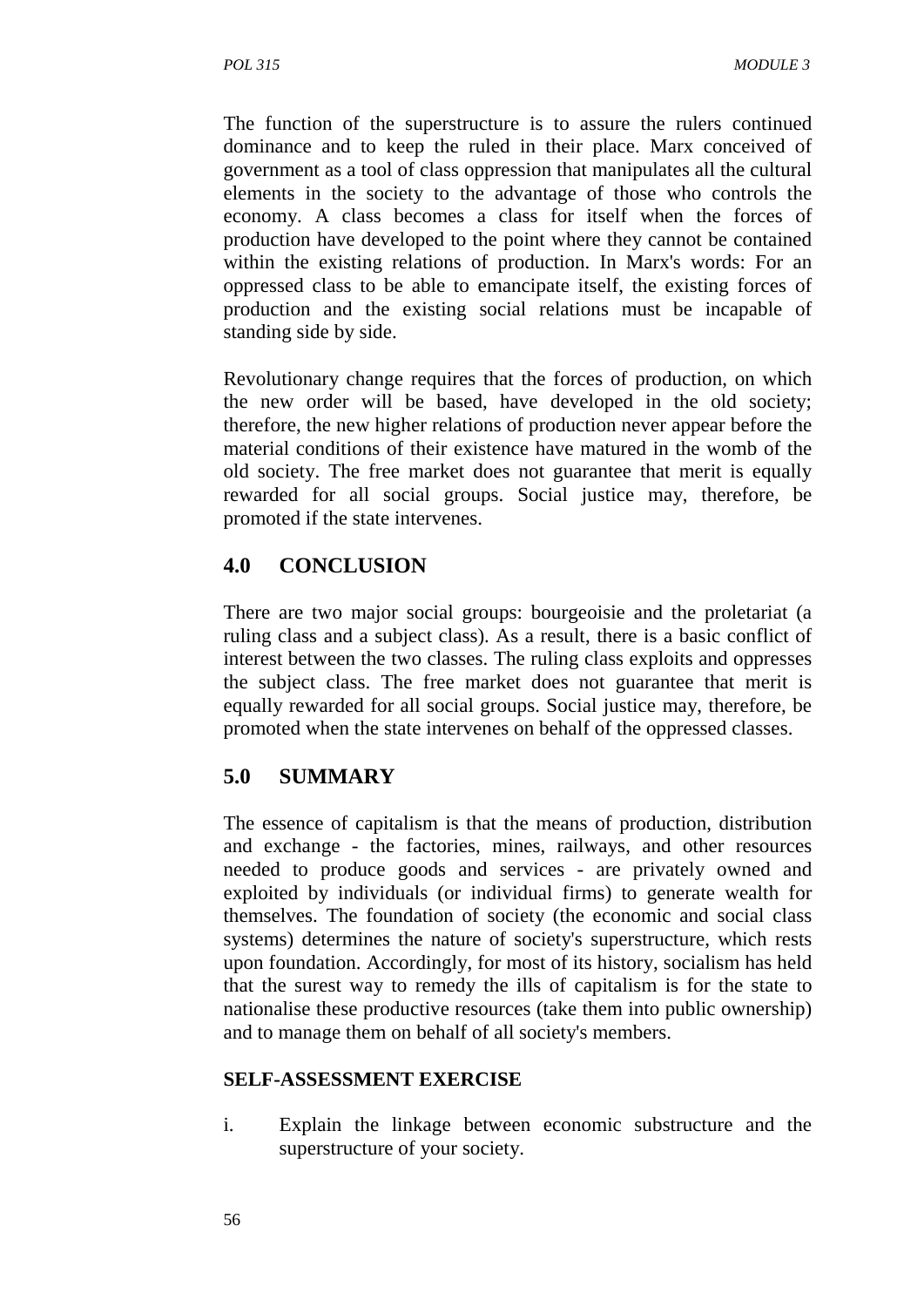ii. Describe the characteristics of economic substructure in capitalism.

# **6.0 TUTOR-MARKED ASSIGNMENT**

- 1. Evaluate the position of the material base in any society.
- 2. Explain how the superstructure can create false consciousness.

## **7.0 REFERENCES/FURTHER READING**

- Asirvatham, E. & Misra, K. (2005). *Political Theory*. New Delhi: S. Chand and Co. Ltd.
- Baradat, L. (2006). *Political Ideologies: Their Origins and Impact*. New Jersey: Pearson Prentice-Hall.
- Johari, J. (2012). *Principles of Modern Political Science*. India: Sterling.
- Miliband, R. (1969). *The State in Capitalist Society*. London.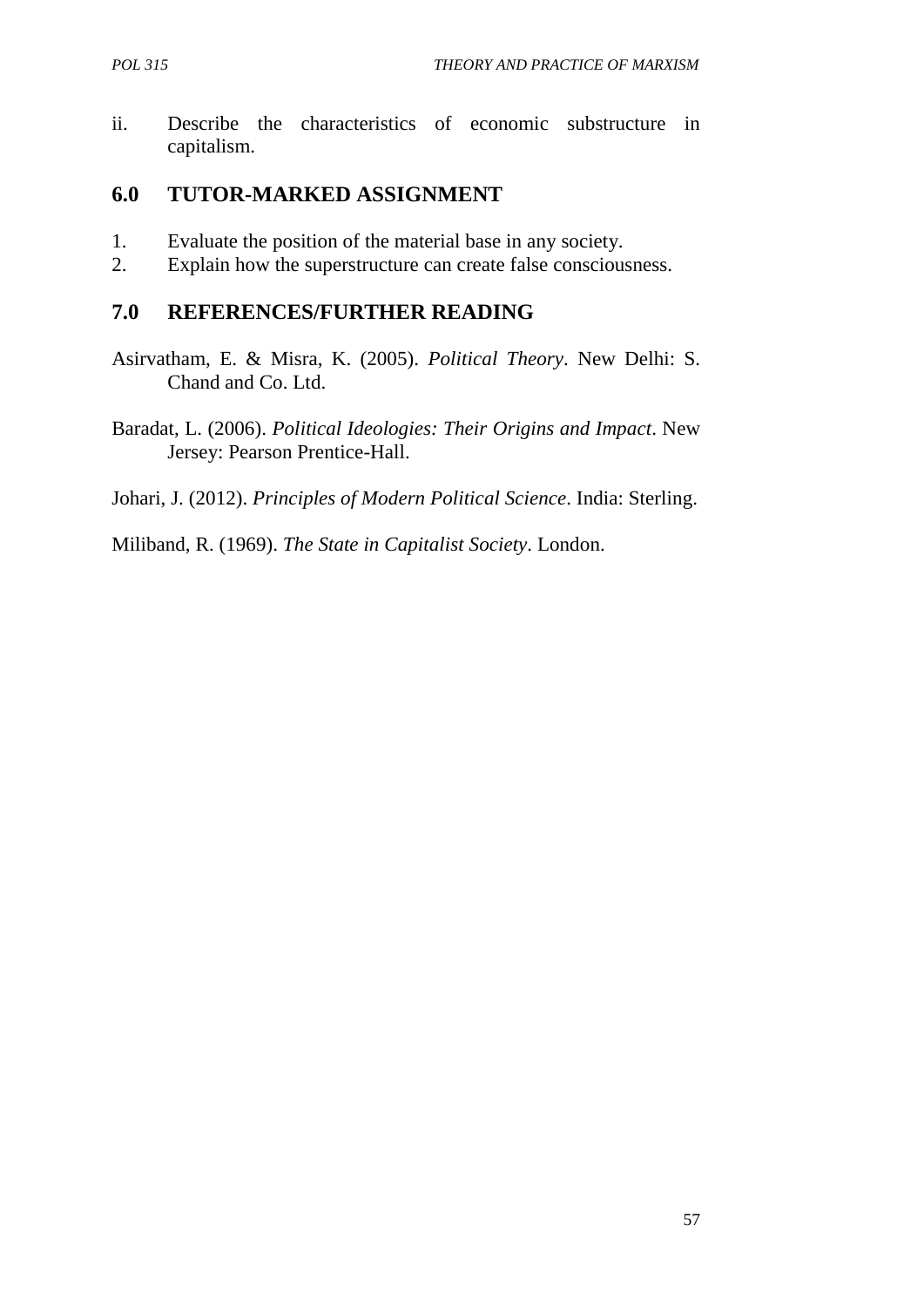## **UNIT 4 STATE POWER AND THE SUPERSTRUCTURE**

### **CONTENTS**

- 1.0 Introduction
- 2.0 Objectives
- 3.0 Main Content
	- 3.1 State Power and the Superstructure
- 4.0 Conclusion
- 5.0 Summary
- 6.0 Tutor-Marked Assignment
- 7.0 References/Further Reading

## **1.0 INTRODUCTION**

The power of the capitalist in a bourgeois society comes mainly from his ownership and control of the means of production. The state functions in the interest of the bourgeoisie.

The state is not neutral because it protects the interest of the capitalist over and above other classes in society.

## **2.0 OBJECTIVES**

By the end of this Unit, you will be able to:

- discuss the state as an instrument of class rule
- explain how the state is a product of class differentiation
- expatiate the claim that political power is merely organised power for domination.

## **2.0 MAIN CONTENT**

### **3.1 State Power and the Superstructure**

The state is, essentially, the coercive instrument of class rule (domination, economic and political power) in a class-stratified society. For Marx the state is a committee for the management of the common affairs of the bourgeoisie (Communist manifesto). The state is not neutral but stands to protect the interest of one class over the others. For Marx, the state will wither away with the destruction of private property which will put to end all class induced privileges in society. The state is a product of class differentiation in society. Political power is merely organised power of one class for oppressing another. For example, in a society with feudal arrangements in which the land is owned by a tiny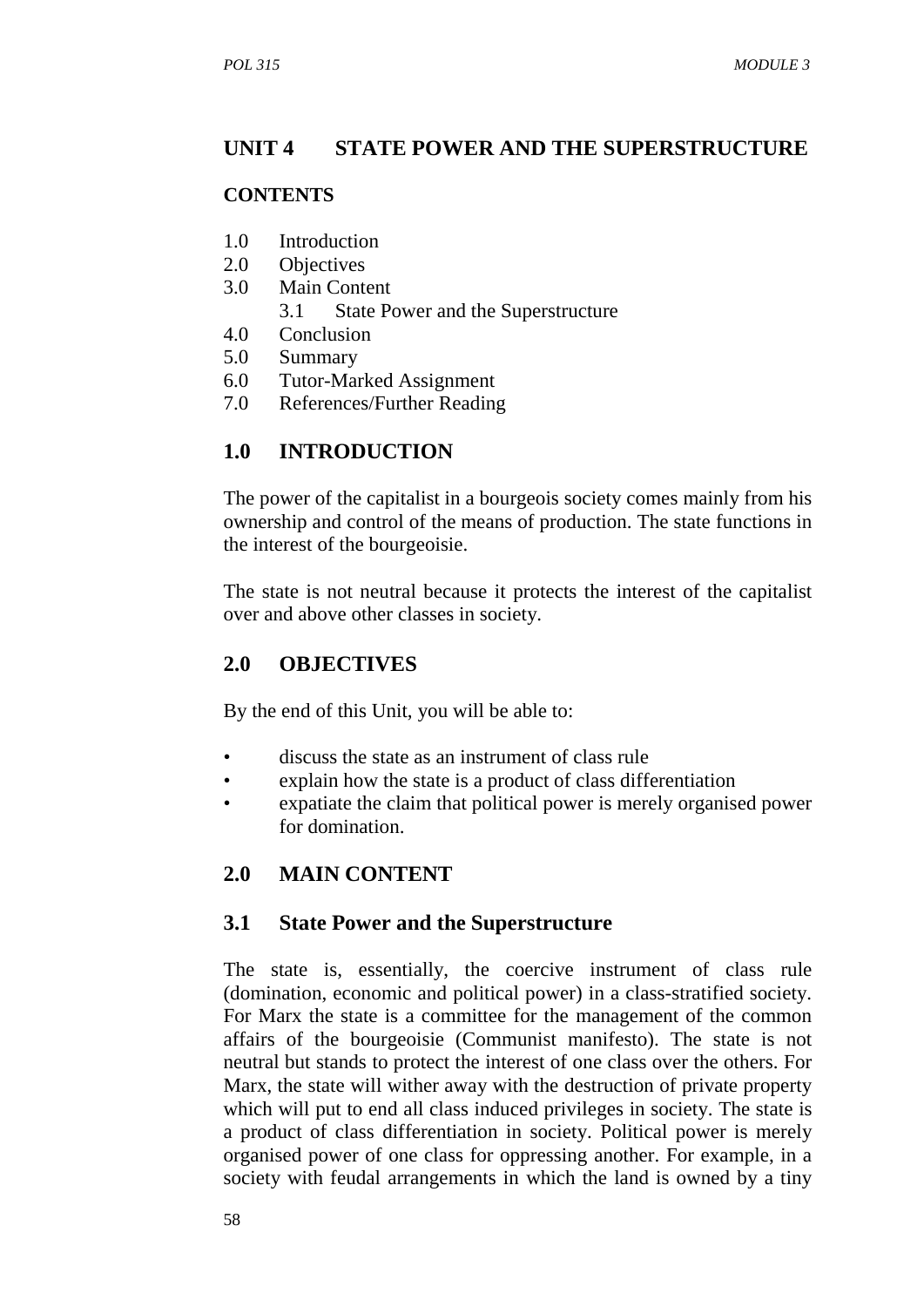elite, the serfs work the land and the surplus-value expropriated by great nobles will develop institutions in their superstructures- that will be beneficial to the powerful aristocratic class of landowners. The educational systems tend to justify these political situations and religion tends to be structured hierarchically.

For Marx, religion is "the opiate of the people", because he believed that it drugged them, numbing their senses and disposing them to put up with their wretched existence so that they would be rewarded in a "mythical" afterlife. The Church acts to support the capitalistic systems although it is certainly not difficult to find circumstances that contradict Marx's views about how economics predisposes society; one would be amiss not to recognise that indeed there is much to be learned from his analysis. It is true, for example, that the areas that developed extensive capitalist systems-England, Holland, Switzerland, Northern Germany, Scandinavia, and the United States also accepted Protestantism as their dominant religious form. Even in Catholic France, which also built a substantial industrial base, the Huguenots (French Protestants) own a disproportionately large percentage of the capital wealth.

It is also true that societies make concerted efforts to socialise their citizens. That is, they take great pains to inculcate in their people the dominant values and norms of society and these attitudes invariably accrue to the benefit of the people who control the system. In the United States, for example, the American Government is a required course in most states at the elementary, high school, and college levels. Why is this subject thought to be so important? The study of government assumes that democracy depends on a well-informed citizenry as a requirement, yet these courses (especially in the lower grades) do more than simply inform students. Great effort is expended to develop a positive attitude among students about their system of government. Clearly, this example illustrates the conscious attempt by society's leaders to instill in each generation the values that society espouses. Political power, in Marxist theory, comes from economic power. The power of the ruling class, therefore, stems from its ownership and control of the means of production.

In the same way, the position of the dominant class is supported by beliefs and values which are systematically generated by the infrastructure. As noted earlier Marx referred to the dominant values of class societies as ruling class ideology, since they justify and legitimise ruling class domination and project a distorted picture of reality. For example, the emphasis on freedom in capitalist society, illustrated by phrases such as 'the free market', 'free democratic societies' and 'the free world', is an illusion that disguises the wage slavery of the proletariat.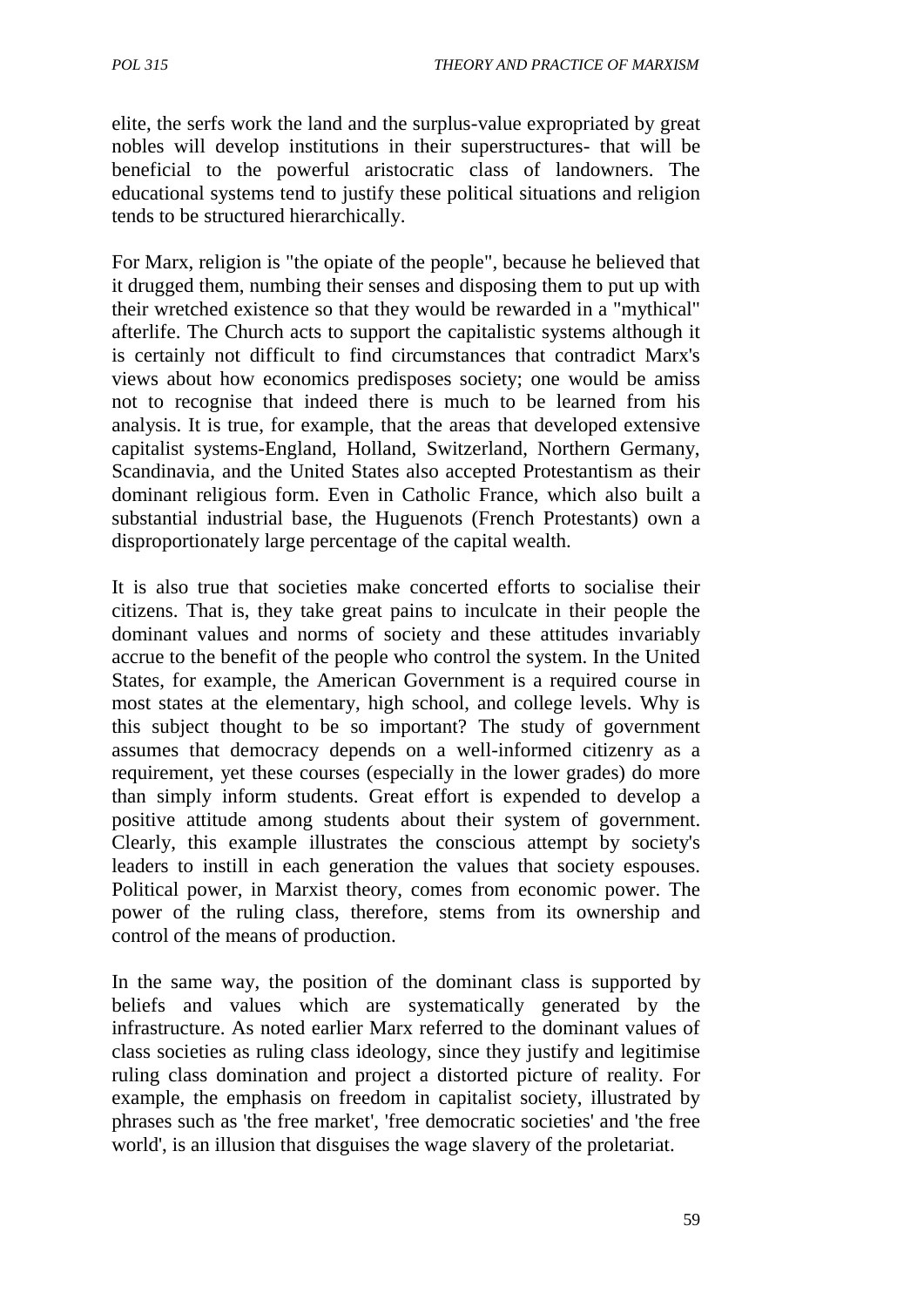## **4.0 CONCLUSION**

Political power, in Marxist theory, comes from economic power. The power of the ruling class, therefore, stems from its ownership and control of the means of production. In the same way, the position of the dominant class is supported by beliefs and values which are systematically generated by the infrastructure. The state plays the roles of sustaining and reinforcing the status quo which favors the bourgeois class.

### **5.0 SUMMARY**

The state is essentially the coercive instrument of class rule. For Marx, the state is a committee for the management of the common affairs of the bourgeoisie (Communist manifesto). The state is not neutral but stands to protect the interest of one class over the others. For Marx, the state will wither away with the destruction of private property which will put to end all class induced privileges in society. The state is a product of class differentiation in society. Political power: is merely organised power of one class for oppressing another.

### **SELF-ASSESSMENT EXERCISE**

- i. How do the superstructures promote bourgeois interest in capitalist society?
- ii State the roles of the substructure in society.

## **6.0 TUTOR-MARKED ASSIGNMENT**

- 1. Explain the sources of bourgeois power.
- 2. How can the state be neutral in a class-divided society?

## **7.0 REFERENCES/FURTHER READING**

- Ake, C. (1982). *A Political Economy of Africa*. London: Longman.
- Baradat, L. (2006). Political Ideologies: Their Origins and Impact. New Jersey: Pearson Prentice-Hall.

Habsbawm, E. (2011)*. How to change the world: Reflections on Marx*. NH US. Yale University Press.

- Bayart, J. (1993). *The State in Africa: The Politics of the Belly*. London and New York: Longman.
- Heywood, A. (2007). *Politics*. Basingstoke: MacMillan.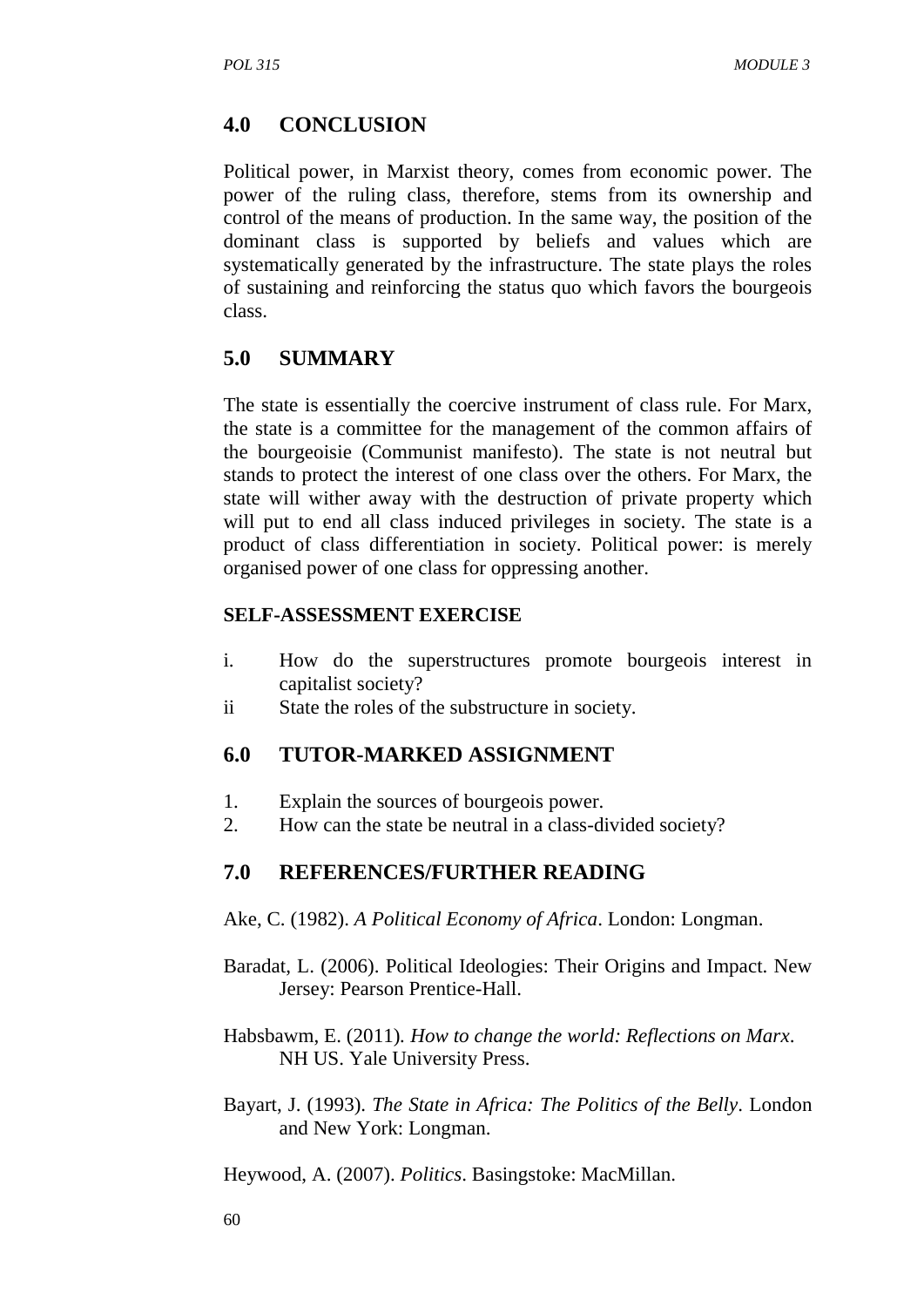# **UNIT 5 VANGUARD PARTY/PROLETARIAN REVOLUTION**

## **CONTENTS**

- 1.0 Introduction
- 2.0 Objectives
- 3.0 Main Content
	- 3.1 Vanguard Party and Proletarian Revolution
- 4.0 Conclusion
- 5.0 Summary
- 6.0 Tutor-Marked Assignment
- 7.0 References/Further Reading

# **1.0 INTRODUCTION**

The history of human society is not the product of impersonal forces; it is the result of people's purposive activity. Since people make society, only people can change society. The proletarian revolution puts an end to the exploitation and oppression by the bourgeoisie by establishing a dictatorship through collective ownership of the means of production and gradual withering of the state. The goal of the Vanguard Party is not to take power in the name of the proletariat; it is simply to lead the masses in a revolutionary struggle. For Marxists, the proletarian revolution will resolve permanently all the contradictions in society.

## **2.0 OBJECTIVES**

By the end of this Unit, you will be able to:

- discuss the meaning and roles of the vanguard party
- explain proletarian revolution
- discuss proletarian dictatorship.

## **3.0 MAIN CONTENT**

## **3.1 Vanguard Party and Proletarian Revolution**

### (a) **Vanguard Party**

The literal meaning of the term - vanguard is to be the front runner; in the forefront. Lenin made use of this word to denote the role of the communist party (Bolsheviks) in the Russian revolution. The goal of the Vanguard Party is not to take power in the name of the proletariat; it is simply to lead the masses in a revolutionary struggle. In the context of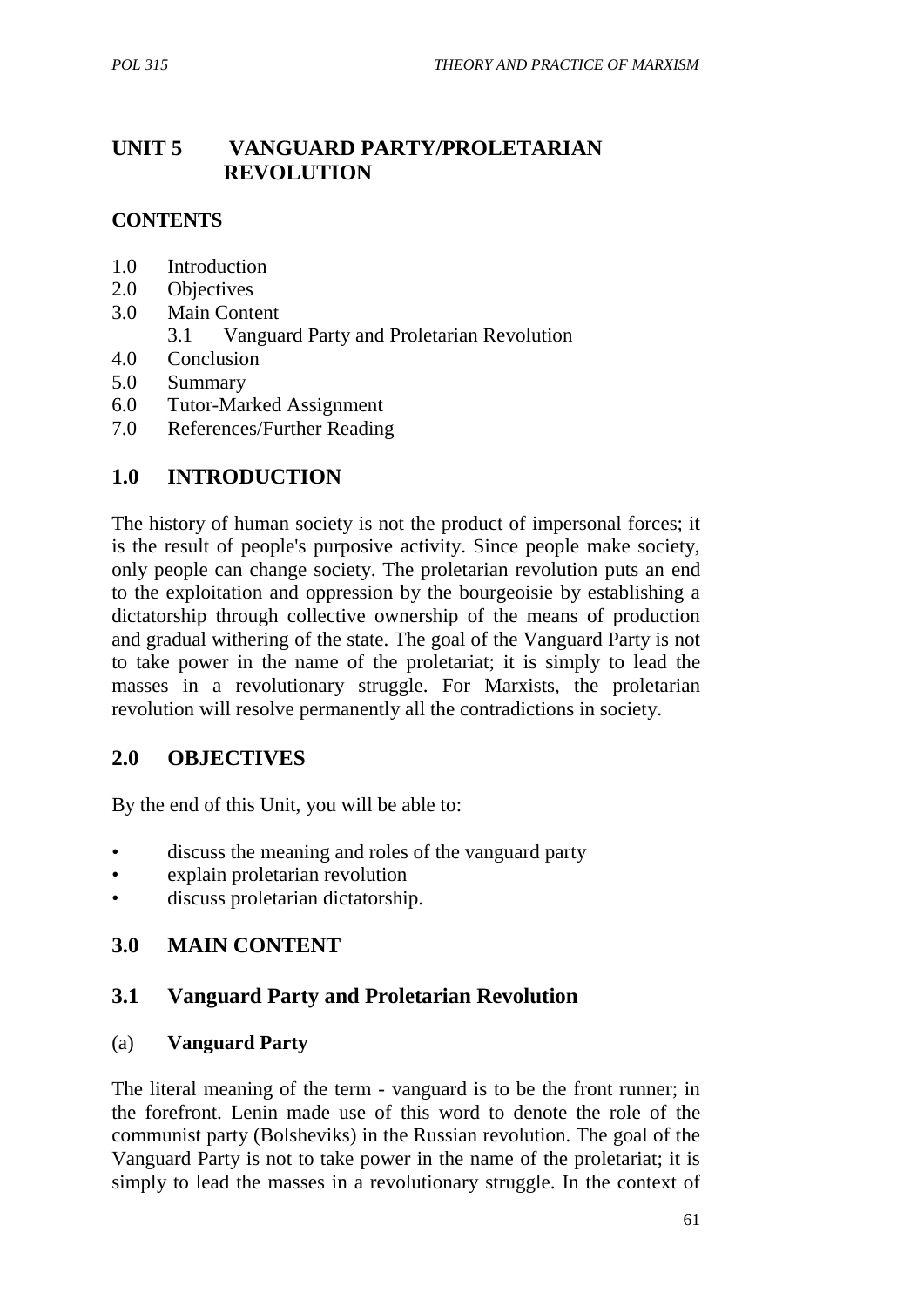revolutionary struggle*, vanguardism* is a strategy whereby the most class-conscious and politically advanced section of the proletariat becomes the apologist of the revolution. The revolutionary party, based on the Leninist concept of the vanguard party midwives the socialist project. For Lenin communist unity is embodied in a Marxist-Leninist Party*,* which is guided by a dedicated intelligentsia as the vanguard of the revolution. One of the greatest contributions to Marxism since the death of Engels in 1895 was Lenin's conception of the vanguard party as the organiser and director of the proletarian revolution*.* In *What Is to Be Done?*, published in 1902, Vladimir Ilich Ulyanov - better known as Lenin, leader of the Bolshevik Revolution in Russia - accepts Marx's analysis of ideology*.*

### **Power and Vanguard Party**

Of all the subjects on which he wrote, Marx is probably least clear in discussing the political system that would exist after the revolution. He conceived of the proletarian state as developing in two steps. First, he expected that the proletariat would create a dictatorship. The purpose of the dictatorship of the proletariat would be to eliminate all but a single proletarian class. Since all human strife emanated from social class differences, according to Marx, human harmony was possible only if class differences were eradicated. This goal could be achieved through a process of re-education. Although the purpose of the dictatorship of the proletariat is quite clear, the exact nature of the institution remains shrouded in ambiguity and has been the subject of considerable debate.

Lenin, who took an elitist attitude, insisted that the dictatorship should be over the proletariat as well as superior to all other elements in the society. He argued that not only should the Communist Party (the Bolsheviks) lead the revolution, but that it should also become the dictator of the proletariat. Since Marx insisted on a democratic format in all other things and since he never attempted to form a communist party, as Lenin later did, it is highly unlikely that he meant to imply the model Lenin employed. Marx expected that the overwhelming number of people in society would be among the proletariat when the revolution occurred.

Hence, if he meant that the dictatorship was to be by the proletariat, the situation would indeed be different. The huge majority of people-the proletariat-would impose its egalitarian policies on the tiny corps of remaining capitalists. In numerical terms, at least, such a system would be more democratic than that which Lenin ultimately put in place. In any event, as the dictatorship succeeded in redirecting the society toward the socialist utopia, more and more people would adopt the socialist ethic, meaning the willingness to work to one's capacity and to share the fruits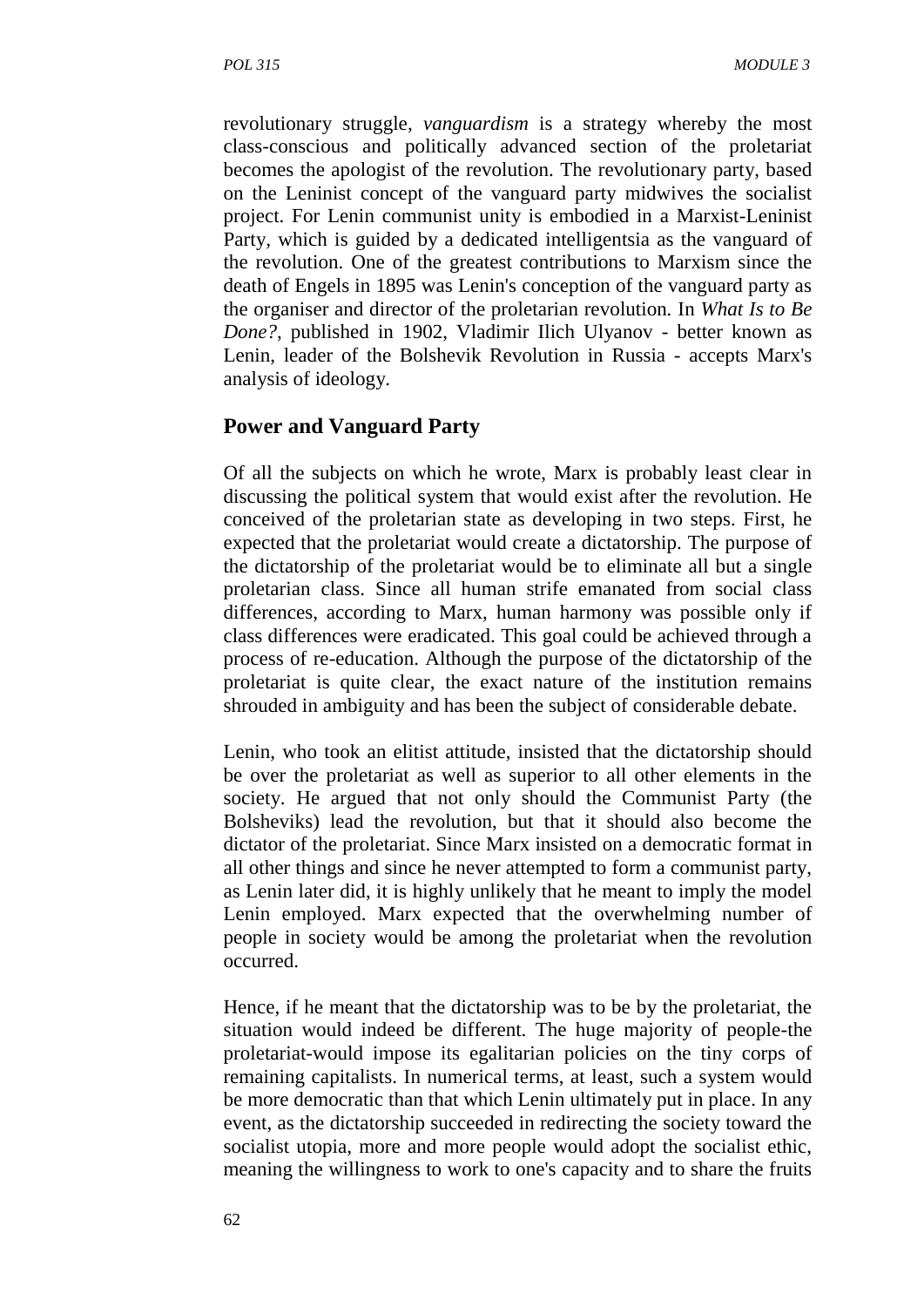of labour with the rest of society. This concept is the most revolutionary aspect of Marx's thought. Like all leftists, he believed people could change, redirecting their lives and actions toward more desirable goals. To this end, Marx expected the dictatorship to encourage people to abandon their selfish, atomistic ways, adopting collective or organic values.

In the Communist Manifesto of 1848, the assumption had been that the workers would rise spontaneously to overthrow their oppressors, but Lenin feared that the dominant ideology would induce a 'false consciousness' that would blind them to their interests and induce them in effect to connive in their oppression. His concern seemed particularly plausible in the case of Russia, which was a desperately poor country that had progressed little beyond agrarian feudalism; it had barely entered the stage of industrial capitalism (as required by orthodox Marxism) and was very far from having developed an enlightened revolutionary proletariat. What was needed, in Lenin's view, was a vanguard party of professional revolutionaries - an elite group of radicalised intellectuals like himself - who would lead the workers to revolution and guide them in setting up a temporary dictatorship of the proletariat.

Many of the problems for communism in its various 20th-century incarnations can be traced back to the fundamental loss of faith in the people that was reflected in Lenin's development of the vanguard theory and what became known as Marxism-Leninism. Marx well understood the psychology of dominance and oppression. The ruling ideas of every epoch are the ideas of the ruling class; the prevailing 'ideology' – the system or scheme of ideas expressed in the media, in education, etc., always reflects the views of the dominant class, determining orthodox opinion, defending the status quo, and so serving to justify unequal relations of economic and political power.

Recognised now as one of the most momentous documents ever published, *The Communist Manifesto -* made surprisingly little impact on its first appearance. A short tract of fewer than 12,000 words, written in collaboration with Friedrich Engels and published in 1848, it was originally intended as a (platform for the largely ineffective, quarrelsome and short-lived Communist League. In the Manifesto's closing lines, Marx gives perhaps the most resounding and portentous rallying cry ever delivered: The Communists disdain to conceal their views and aims. They openly declare that their ends can be attained only by the forcible overthrow of all existing social conditions. Let the ruling classes tremble at a Communistic revolution. The proletarians have nothing to lose but their chains. They have a world to win.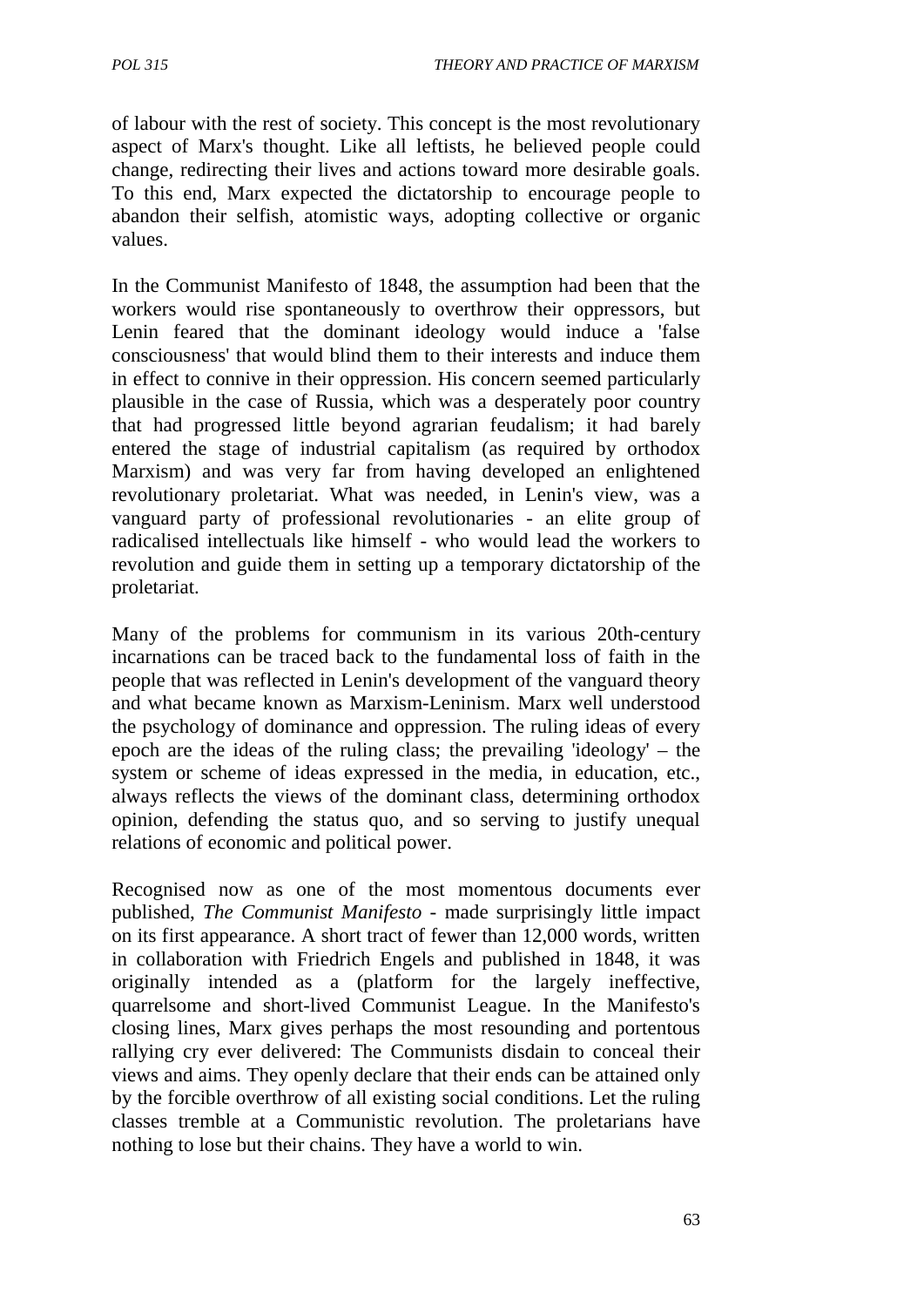All communist regimes claimed to be democratic, but more or less implicit in this claim was the belief that the people were not yet ready or able to govern themselves. For this reason, real-world communist states became fossilised in what was supposed to be a transitional phase: political power remained concentrated in the vanguard, and the dictatorship was not of the proletariat but of the increasingly centralised communist party and so it proved, to a tragic degree, in the world's experience of socialist/communist states in the 20th century. Here, if anywhere, the more things changed, the more they stayed the same.

Capitalist class structures were replaced by rigid hierarchies, in which a new political class governed in its interests. Command economies lumbered along inefficiently under the corrupt direction of huge and unaccountable central bureaucracies, producing not surpluses but bread queues and price riots. In almost every case, the classless paradise promised by Marx quickly degenerated into dystopian nightmare.

### **Proletarian Revolution**

Dupre (2010) defines proletariats as the lowest or the poorest class of citizens whose main duty is to produce children for the Roman state. According to Marxism, Proletariats are working classes and are all wage earners collectively and they are those who sell their labour or work for wages. They have no means of production or property and must sell their labour to survive. Marx raised the term from its derogatory connotation to its sociological use referring to the working class.

Proletarian revolution is the political revolution in which the working class attempts to overthrow the bourgeoisie.

### **Marxist Theory of Revolution**

Marx vacillated over whether violence was necessary to achieve socialist goals. During the early part of his professional life, he suggested that one could not hope for a change from a capitalist system to a socialist one without violence. Gradually, however, he began to weaken this position until finally, he admitted that certain systems (such as those in England, Holland, and perhaps the United States) might be responsive enough to adopt socialism by nonviolent means. Violence was still necessary elsewhere however; Lenin would again insist that no meaningful change could occur without violence.

Helping to develop class consciousness is the role Marx saw for himself and his revolutionary colleagues. Calling his followers the vanguard of the proletariat, Marx advised that their function was to do what they could to instill in the worker an understanding of the true nature of a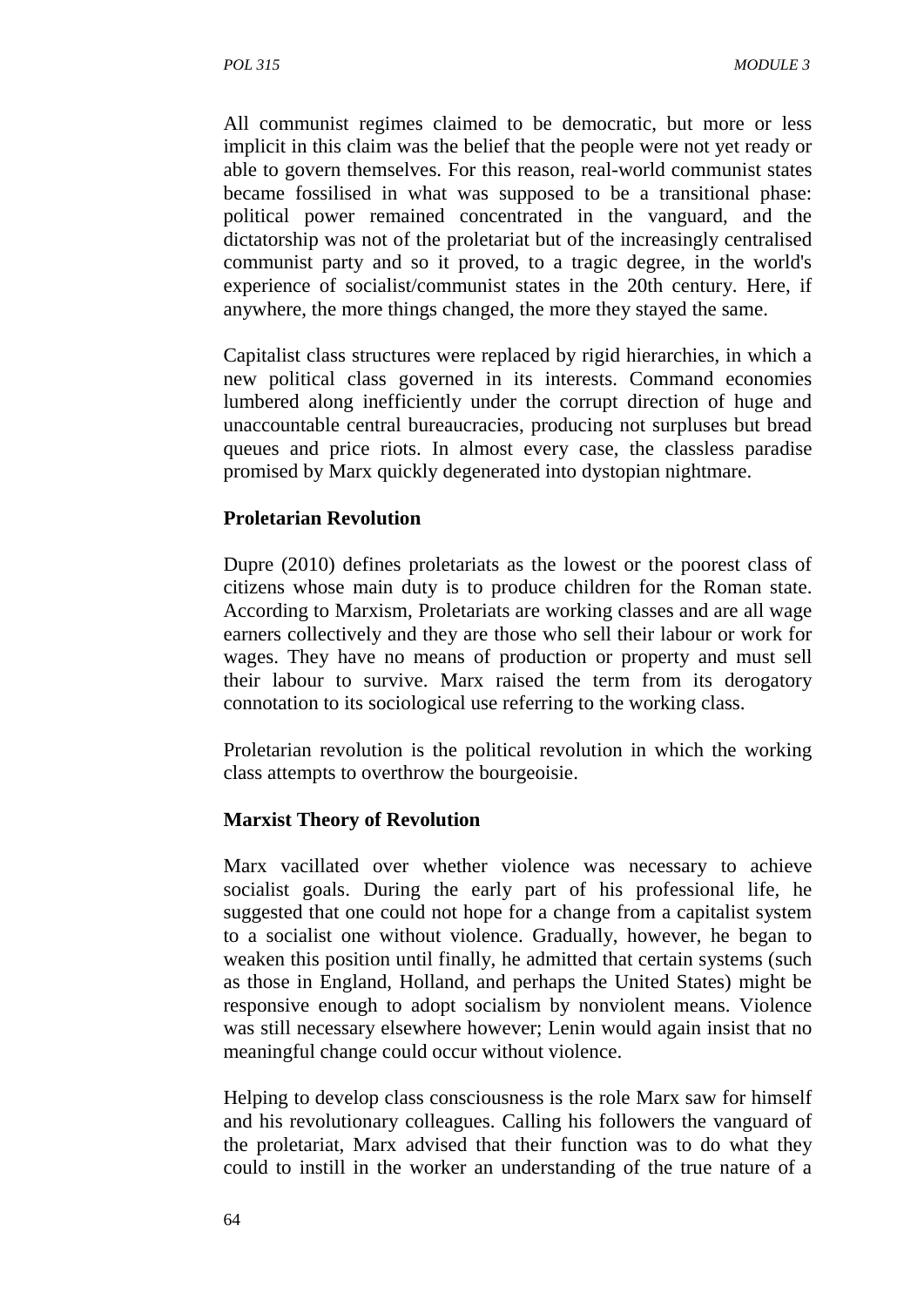class-driven society. Importantly, Marx did not advocate that revolutionaries should organise and lead the revolution. He saw their function as more educative than an activist. Once fully aware of their circumstances, the proletariat would take care of the revolution themselves. Marx's attitude toward revolution and revolutionaries is particularly important because, as we shall see in Lenin, who was supposedly a disciple of the German master, abandoned this rather passive role for a more activist one.

Proletarian revolution puts an end to the exploitation and oppression by the bourgeoisie by establishing their dictatorship through collective ownership of the means of production and gradual withering of the state. For Marxists, the proletarian revolution will resolve permanently all the contradictions in society. Karl Marx and his followers hold that proletarian revolution is historically inevitable. The history of human society is not the product of impersonal forces; it is the result of people's purposive activity since people make society, only people can change society.

## **4.0 CONCLUSION**

Radical change results from a consciousness of reality and direct action. Thus members of the proletariat must be fully aware of their situation and take active steps to change it. Although a successful revolution depends ultimately on the economic situation, it requires human initiative. People must make their utopia.

### **5.0 SUMMARY**

Proletarian revolution is the political revolution in which the working class attempts to overthrow the bourgeoisie. For Marxists, the proletarian revolution will resolve permanently all the contradictions in society. Karl Marx and his followers hold that proletarian revolution is historically inevitable.

#### **SELF-ASSESSMENT EXERCISE**

- i. Explain the self-serving interest of the vanguard party in socialist revolution.
- ii. Discuss the dictatorship of the proletariat.

## **6.0 TUTOR-MARKED ASSIGNMENT**

- 1. Proletarian revolution does not eliminate inequality. Discuss.
- 2. Proletarian regimes only succeed in substituting one class of dictatorship with another. Illustrate with examples.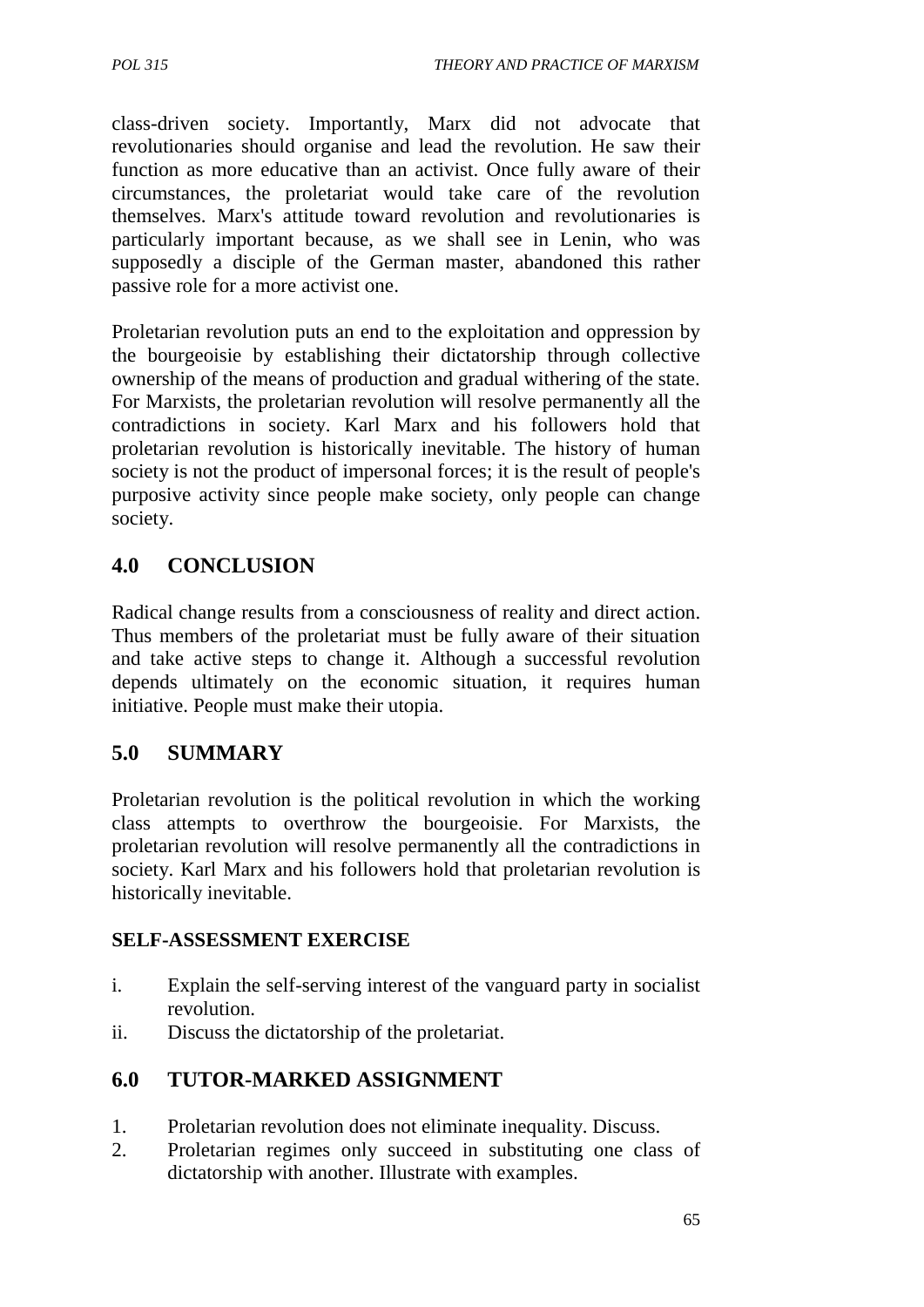### **7.0 REFERENCES/FURTHER READING**

- Dupre, B. (2011). *50 Political Ideas You Really Need to Know*. China. Quercus.
- Habsbawm, E. (2011)*. How to change the world: Reflections on Marx*. NH US. Yale University Press.
- Harmon, M. Judd. (2004). *Political thought: From Plato to the present*. New York, USA. McGraw-Hill.
- Ihonvbre, J. (1989). *The Political Economy of Underdevelopment in Africa: Selected works of Claude Ake*. Nigeria: JAD Publishers.
- Rosati, J. (1992). *The Politics of United States Foreign Policy*. USA: Ted Buchholz.
- Young, C. (1993). *The Politics of Cultural Pluralism*. Ibadan: Heinemann Edu. Books.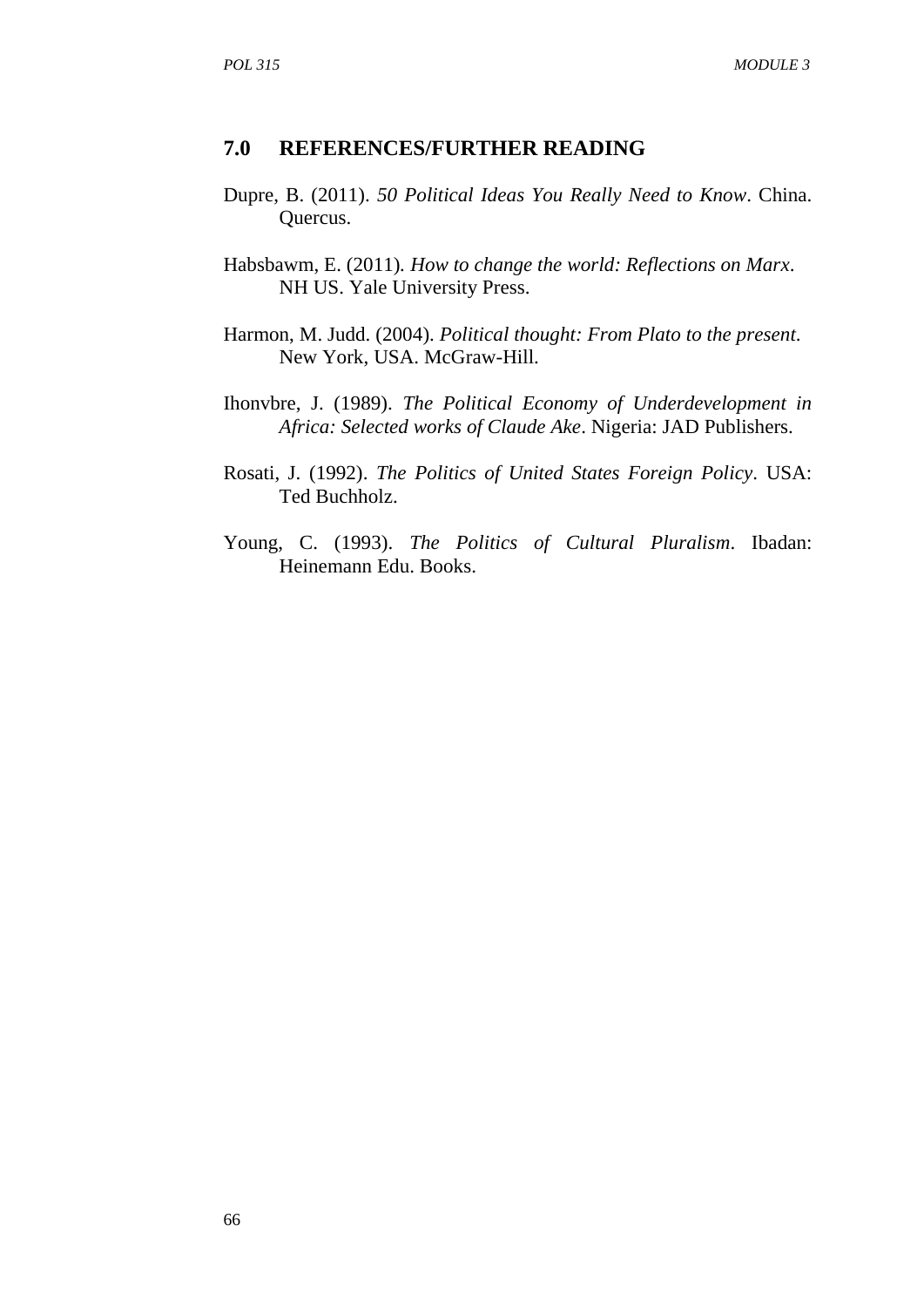# **MODULE 4 UNDERSTANDING THE MEANING OF SOCIALISM**

## **CONTENTS**

- Unit 1 Exploitation and Oppression
- Unit 2 Utopian Socialism
- Unit 3 Marx Scientific Socialism
- Unit 4 Class (A Class in Itself to a Class for Itself)
- Unit 5 Socialist Theory and Working Class Movement

## **UNIT 1 EXPLOITATION AND OPPRESSION**

### **CONTENTS**

- 1.0 Introduction
- 2.0 Objectives
- 3.0 Main Content
	- 3.1 Exploitation and Oppression
- 4.0 Conclusion
- 5.0 Summary
- 6.0 Tutor-Marked Assignment
- 7.0 References/Further Reading

### **1.0 INTRODUCTION**

This work brings out the major themes in the writings of Karl Marx essentially from the historical, philosophical, economical dimensions which are voluminous, and which ran for over 40 years. Man has always grappled with the challenge of overcoming the paucity of resources. Right from the inception of agriculture man has been able to influence and control nature with the attendant increased productivity but has not achieved on a permanent basis, an equitable method of distributing resources without creating camps - of the haves and have-nots.

### **2.0 OBJECTIVES**

At the end of this Unit you should be able to:

• analyse the claim that inequality in society is a product of social organisation rather than biological differentiation

• expatiate on exploitation and oppression as the basis of stratification and domination of individuals in society.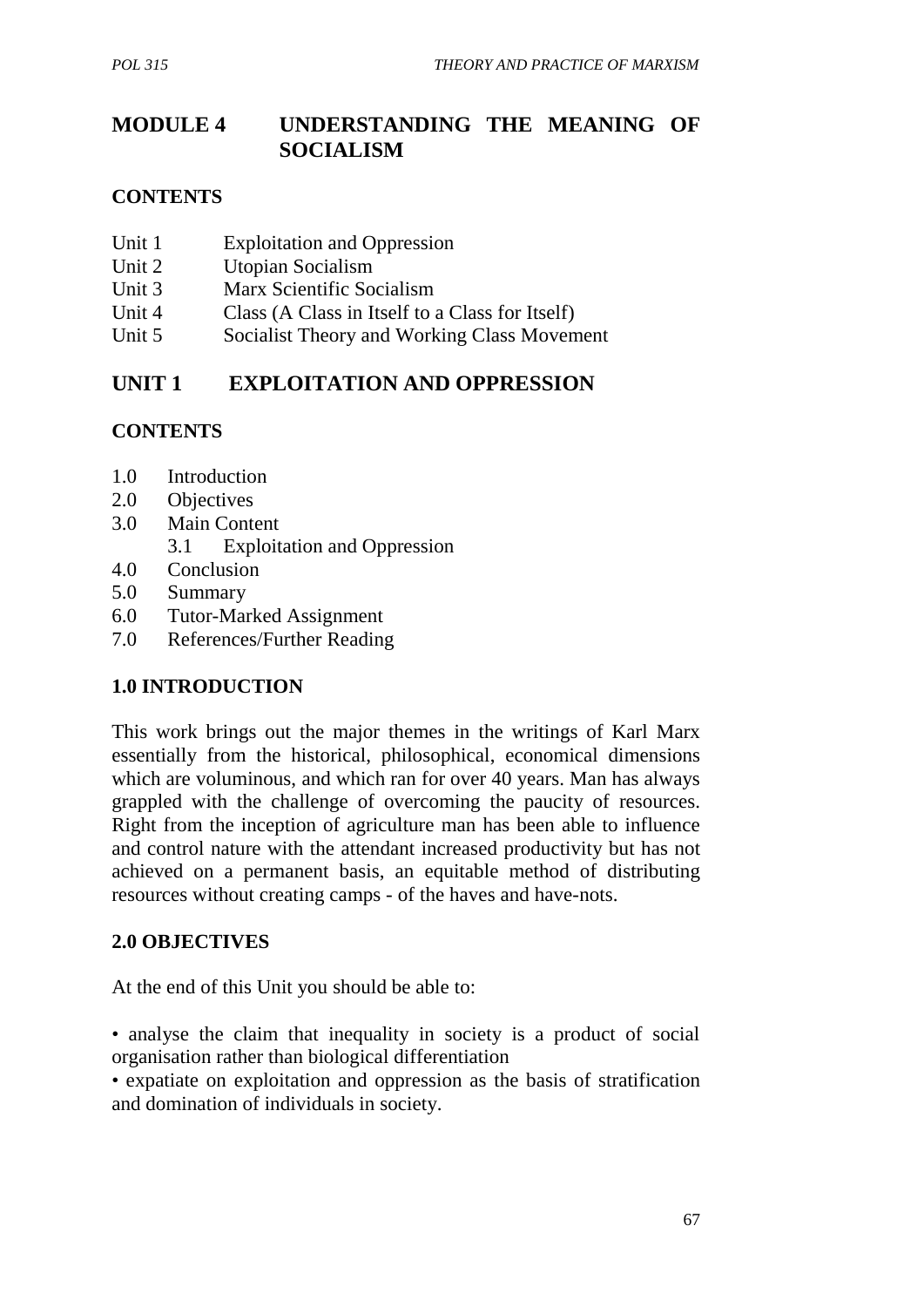# **3.0 MAIN CONTENT**

## **3.1 Exploitation and Oppression**

Karl Marx was born in Trier, Germany to prosperous Jewish parents in 1818. Marx earned his Ph.D in Philosophy at the University of Jena. His graduation and his radical political ideas resulted in his being forced out of one European country after another between 1844 and 1848. Engels became Marx's lifelong collaborator and benefactor. Marxism is the economic and political philosophy named after Karl Marx (1818–83) and his associate Friedrich Engels (1820-1895). The political situation in Europe was repressive as various leftist groups demanded political reforms of the ancient ruling monarchies. Finally, rebellions broke out across the continent in 1848. Marx and Engels were commissioned to write a brief essay setting forth the ideology of the impending revolution; and this tract, hastily written in Belgium, the Communist Manifesto became the blueprint of socialism.

It was a brief sketch of Marx's ideas and includes several important ideas that Marx adapted from the work of his friend Engels. As the rebellions were suppressed one after the other, Marx took refuge in England in 1849. There he settled into a scholarly life, spending most of his time in the British Museum researching and writing. Marx brooded over the years as the proletarian conflagration he anticipated failed to materialise. Yet, he remained confident of the acuity of his theory, and his intellectual prowess was so great that he dominated the socialist movement throughout his life. It was only after the death that-major variations of his thought attracted substantial followings among socialists. Socialism developed as a protest against the harsh exploitation of workers and of other ordinary people that was common to capitalism.

The Industrial revolution, which was made possible by the use of scientific methods, had given people a new framework for thought. It also brought mechanised production and replaced human or animal energy with steam. Yet, as machines and energy sources became more sophisticated, costs of mass production exceeded the resources of the individual. Consequently, age industries were replaced by the factory system. Family ownership of industries was eventually displaced by stock market investors and professional managers. Each of these developments removed ownership from production and estranged the owners of the workers.

This new economic system allowed people with money to buy up the machinery and factories needed to produce goods. People who had been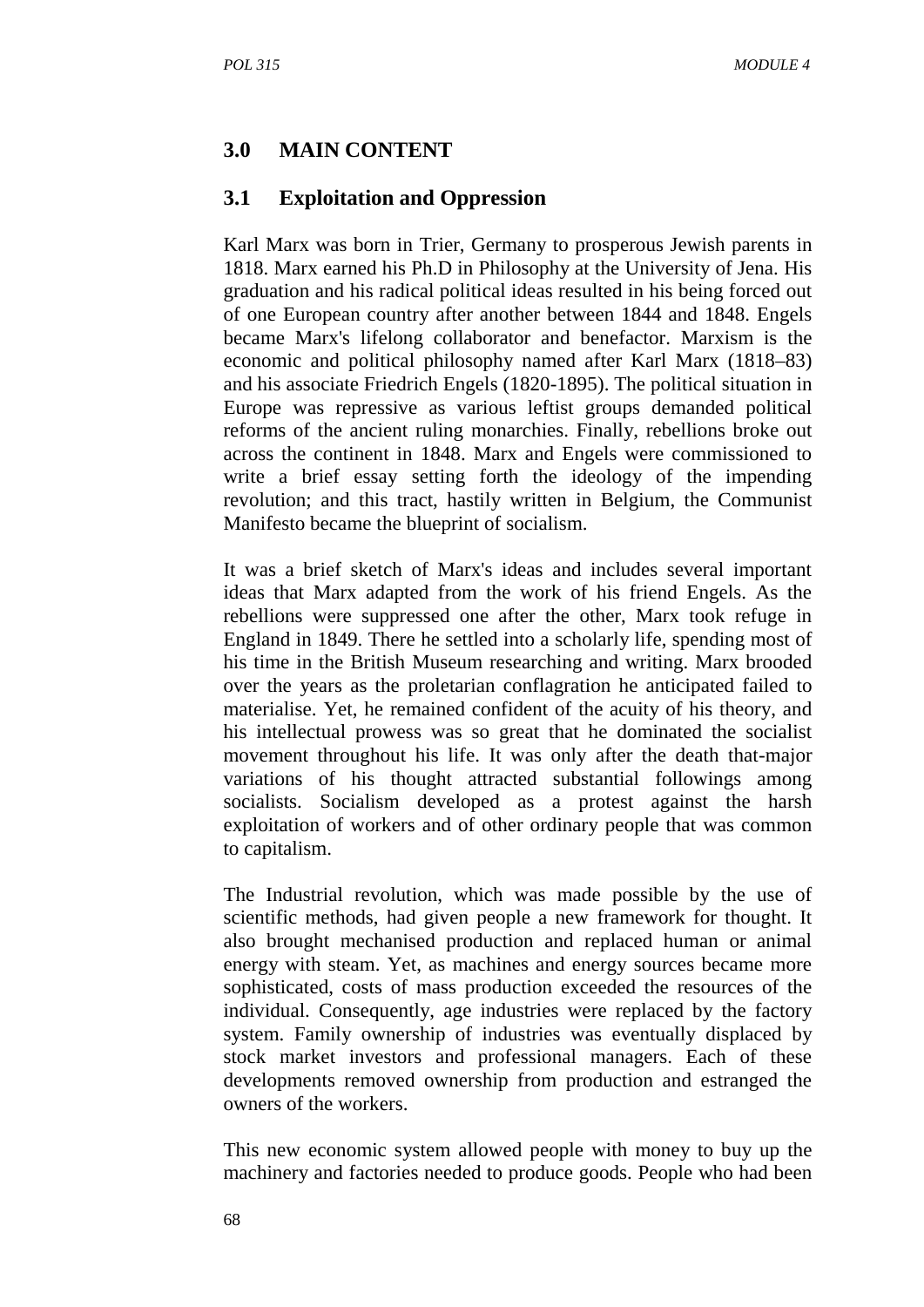self-employed, or at least had worked closely with their employers, found them forced into the factories, mills, and mines. The resulting de personalisation of labour was increased by the new machinery, which tended to make old skills obsolete. Workers were put behind machines to perform monotonous and menial tasks requiring no skills beyond those needed to keep the machines functioning properly, even as wages were suppressed because skilled jobs disappeared.

The factory system brought with it a whole new way of life. People were herded into the cities, where housing was cramped and squalid. Sanitation facilities were so woefully inadequate that people were forced to live in filth. The factories themselves were dark, damp, and unventilated. Having isolated the workers from anything that might reduce their productivity, the owners sealed them in stuffy, dimly lit workrooms. Thousands died of asthma and tuberculosis because the air they breathed was contaminated by smoke, steam, dust, and filth. Many people toiled as long as sixteen hours a day in the summer and thirteen and a half hours in the winter, sometimes seven days a week. At times workers could not even leave the factories and were forced to sleep beneath the machines to which they were enslaved.

Women and children were the most desirable labourers because they could be paid less and were least likely to resist the harsh discipline, beatings, and other cruelties imposed on them. The family unit disintegrated. A working mother might seldom see her children unless they also worked in the factory. Small children were left completely unattended for long periods. Men, usually the first to be fired, sometimes had to depend on the earnings of their wives and children for subsistence. The disgrace and humiliation of these circumstances often drove men to leave home, to dissipate in drunkenness, to perpetrate cruelties on their families, or even to commit suicide. The owners were often indifferent to the suffering in their factories. Some capitalists rationalised the wretched conditions of the labourers by claiming that the industry saved these people from idleness, the greatest sin of all. Others used Social Darwinist arguments, claiming that the labourers were inferior to the owners and should be made to work harder.

They resolved that eventually, the inferiors would die out, leaving only the strong. The owners imposed heavy fines and even corporal punishment for whistling or talking at work, for working too slowly, or for being late. The law gave the workers no protection and demanded a heavy penalty for theft. The political oppression and economic exploitation, together with the social evils that accompanied them, were decried by reformers. They demanded that they be replaced by a system that treated people justly and humanely.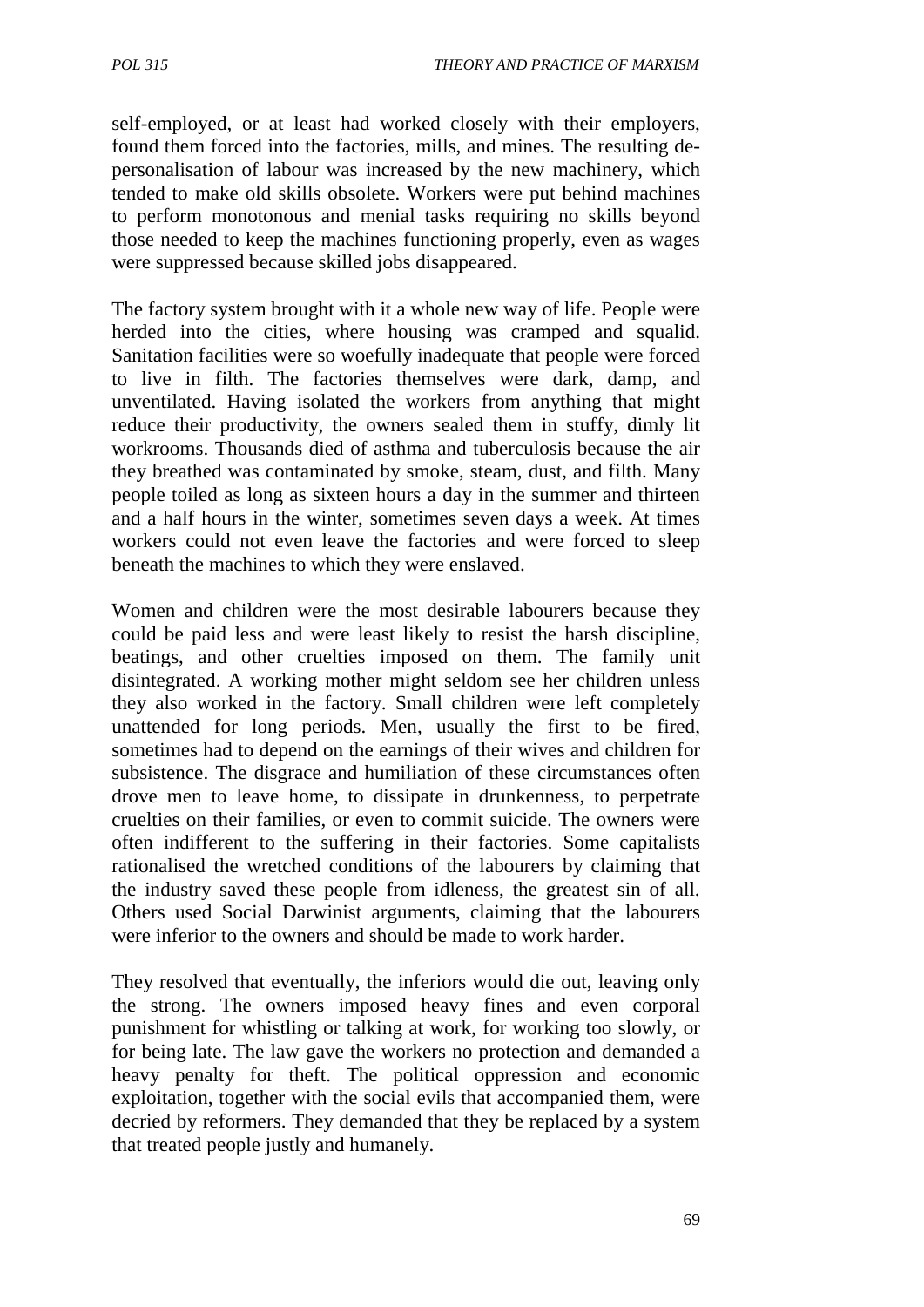The Industrial revolution of 17th and 18th century created a large labouring non-propertied class which made mass thought and mass action feasible. The contest between landed aristocracy and manufacturers was replaced by a contest between capitalists and labourers. Capitalism led to an increase in the powers of producing wealth, which unfortunately was for the few while the mass is condemned to toil and poverty. Socialism is all about changing the social positions to enrich the whole society. Today, great new productive forces have been created by science and technology but it becomes ever more evident that the capitalist class cannot direct the development and use of those forces for the benefits of the majority of mankind. Today means exist to feed and clothe, provide education, culture, equal opportunity, provide all with a high standard of living if all the discoveries were used and supplies directed where they are most needed. For example, nuclear energy and unlimited power production, automation that can lighten labour and turn out goods profusely; medical science that can stamp out diseases, biology and agricultural science that can ensure enough food for the world, etc. Instead resources both human and material remain unemployed because of the profit motives of the capitalist system which promotes stupendous wealth in the midst of poverty. The capitalist market economy promotes the exploitation of those who lack the capacity and capability of control of the means of production.

For Marx, wealth is created by labour and primitively accumulated by the capitalist class. If resources are equitably distributed in society, where will the profits for the big capitalist monopolies come from? Shortages, scarcity, and manner of capitalist intrigues are created to keep the free market economy afloat. Vast resources are squandered on weapons of mass destruction. People even fear higher technology innovation for fear of crisis and unemployment. The profit system converted men's achievements into threats to their livelihood and very existence. This is final sign that the system has outlived its time and must be replaced by another.

Karl Marx, as a humanist, was primarily moved by the untold hardship and sufferings that was prevalent in Europe at the turn of the 19<sup>th</sup> Century especially during the nascent stages of industrial revolution.

The newly introduced system of production which replaces artisanship, family businesses, and cottage industries with the factory system was highly disruptive and succeeded in uprooting the already existing social relationships in society. The less privileged in society were the worst hit by the industrial revolution. The revolution brought so much misery to the people that Marx unequivocally canvassed for its overthrow by the working class as a just and a viable means of restoration of dignity of mankind.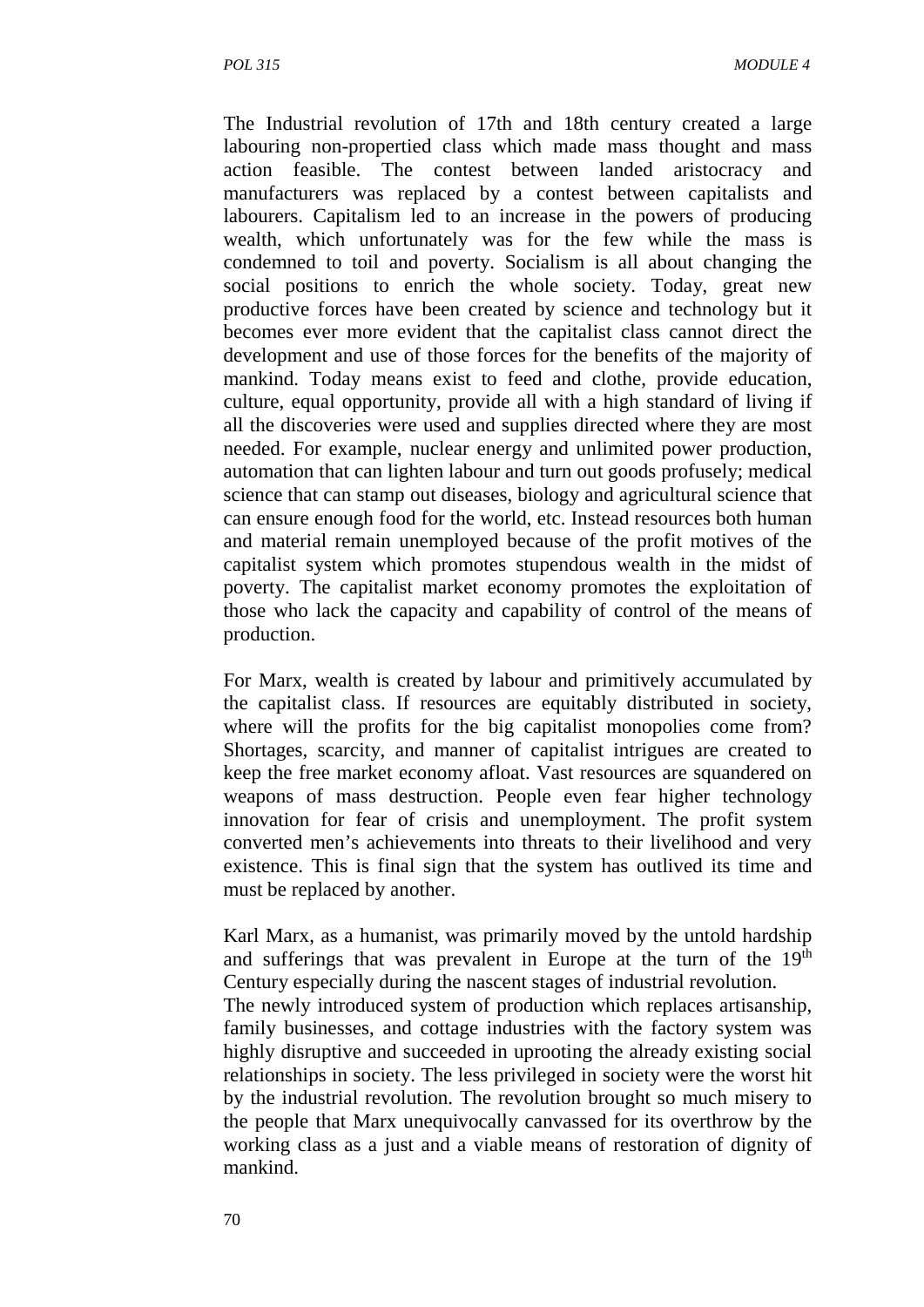The starting point is that Marx maintains that in society only labour produces wealth. Wealth in capitalist society is produced by the labour power of the workers. However, much of this wealth is appropriated in the form of profits by the capitalists, the owners of the means of production. The wages of the workers are well below the value of the wealth they produce. There is thus a contradiction between the forces of production, in particular the labour power of the workers which produces wealth, and the relations of production which involve the appropriation of much of that wealth by the capitalists.

A related contradiction involves the technical organisation of labour and the nature of ownership. In a capitalist society, the forces of production include the collective production of goods by large numbers of workers in factories. Yet the means of production are privately owned, and the profits are appropriated by individuals. The contradiction between the forces and relations of production lies in the social and collective nature of production and the private and individual nature of ownership.

Marx believed that these and other contradictions would eventually lead to the downfall of the capitalist system. He maintained that, by its very nature, capitalism involves the exploitation and oppression of the worker. He believes that the conflict of interest between capital and labour, which involves one group gaining at the expense of the other, could not be resolved within the framework of a capitalist economy.

Marx saw history as divided into several periods or epochs, each being characterised by a particular mode of production. Major changes in history are the result of new forces of production. Thus, the change from feudal to capitalist society stemmed from the emergence, during the feudal epoch, of the forces of production of industrial society. This resulted in a contradiction between the new forces of production and the old feudal relations of production. Capitalist industrial society required relations of production based on wage labour rather than the traditional ties of lord and vassal. When they reach a certain point in their development, the new forces of production will lead to the creation of a new set of relations of production. Then, a new epoch of history will be born which will sweep away the social relationships of the old order. However, the final epoch of history, the communist or socialist society that Marx believed would eventually supplant capitalism will not result from a new force of production; rather it will develop from a resolution of the contradictions contained within the capitalist system.

Collective production will remain but the relations of production will be transformed. Ownership of the means of production will be collective rather than individual, and members of society will share the wealth that their labour produces. No longer will one social group exploit and oppress another. This will produce an infrastructure without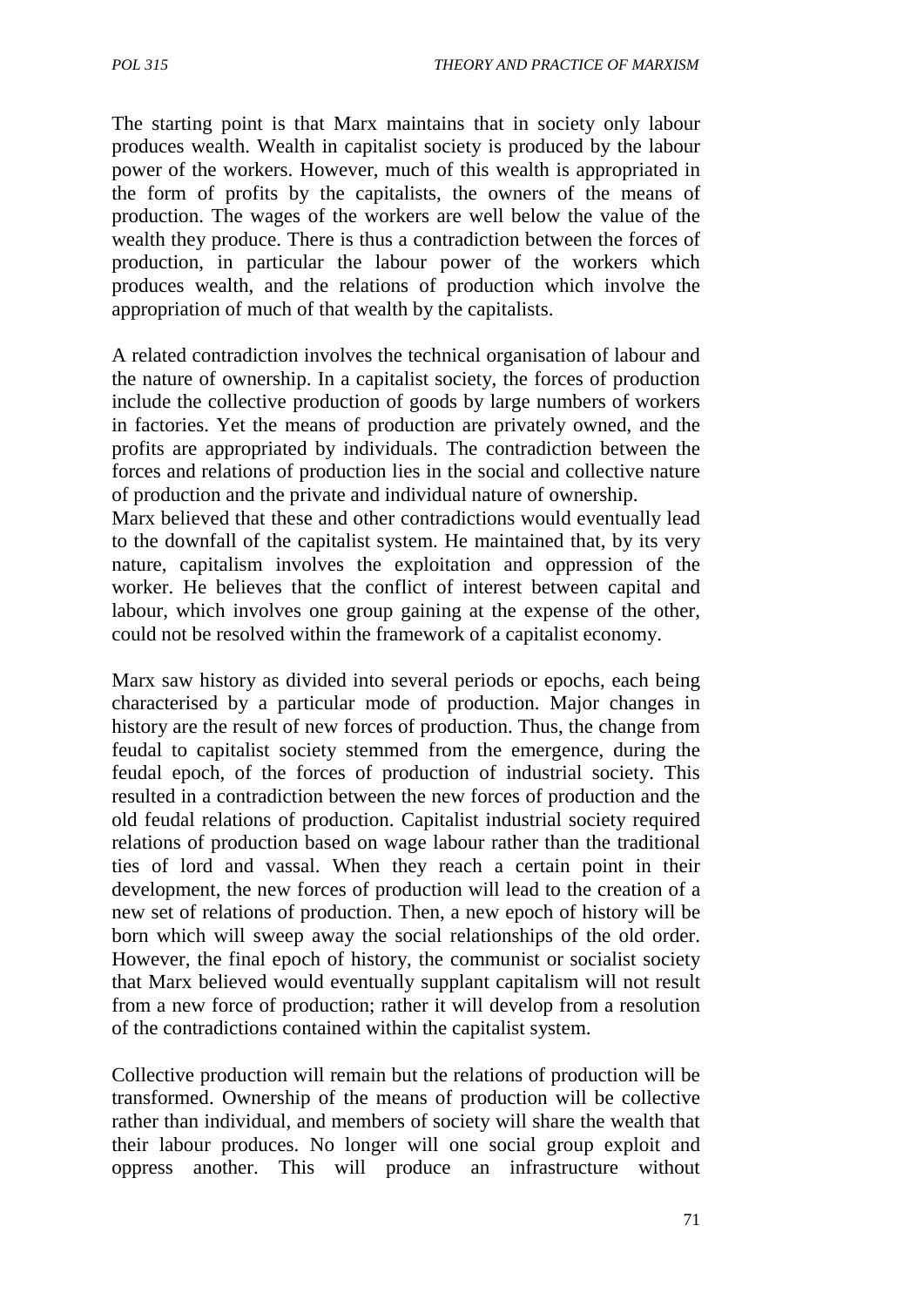contradiction and conflict. In Marx's view this would mean the end of history, since communist society would no longer contain the contradictions which generate change.

Exploitation is a matter of surplus labour - the amount of labour one performs beyond what one receives in goods. Exploitation has been a socio-economic feature of every class society, and is one of the principal features distinguishing the social classes. The power of one social class to control the means of production enables its exploitation of the other classes.

In pre-capitalist economies, exploitation of the worker was achieved via physical coercion. In the capitalist mode of production, that result is more subtly achieved; because the worker does not own the means of production, he or she must voluntarily enter into an exploitive work relationship with a capitalist to earn the necessities of life. The worker's entry into such employment is voluntary in that he or she chooses which capitalist to work for. However, the worker must work or starve; thus, exploitation is inevitable, and the "voluntary" nature of a worker participating in a capitalist society is illusory. For Marx exploitation and oppression of the working class by the bourgeois will continue to be the basis of its power in society.

## **4.0 CONCLUSION**

The theory of Marxism provides you with the opportunity to gain mastery and in-depth understanding of the dialectic method as concepts and as tools of analysis in political science.

# **5.0 SUMMARY**

It has been suggested that Karl Marx- probably after Jesus Christ and prophet Mohamed, is the most popular man that has ever lived. Marx propelled scientific socialism as a programmatic alternative to resolving conflict in society. Socialism was perceived as an alternative system that will eliminate age-long challenge of scarcity and distribution of resources in society. Towards the turn of the century, at least one-third of the world was living under one form of socialism or the other. Until late 80's and early 90's Marxism was a competing paradigm of governance in the world leading to the Cold War and a hostile east/west divide between socialist and capitalist camps.

### **SELF-ASSESSMENT EXERCISE**

i. Explain the connections between scarcity and exploitation.

ii. Socialism leads to the end of exploitation and oppression. Discuss.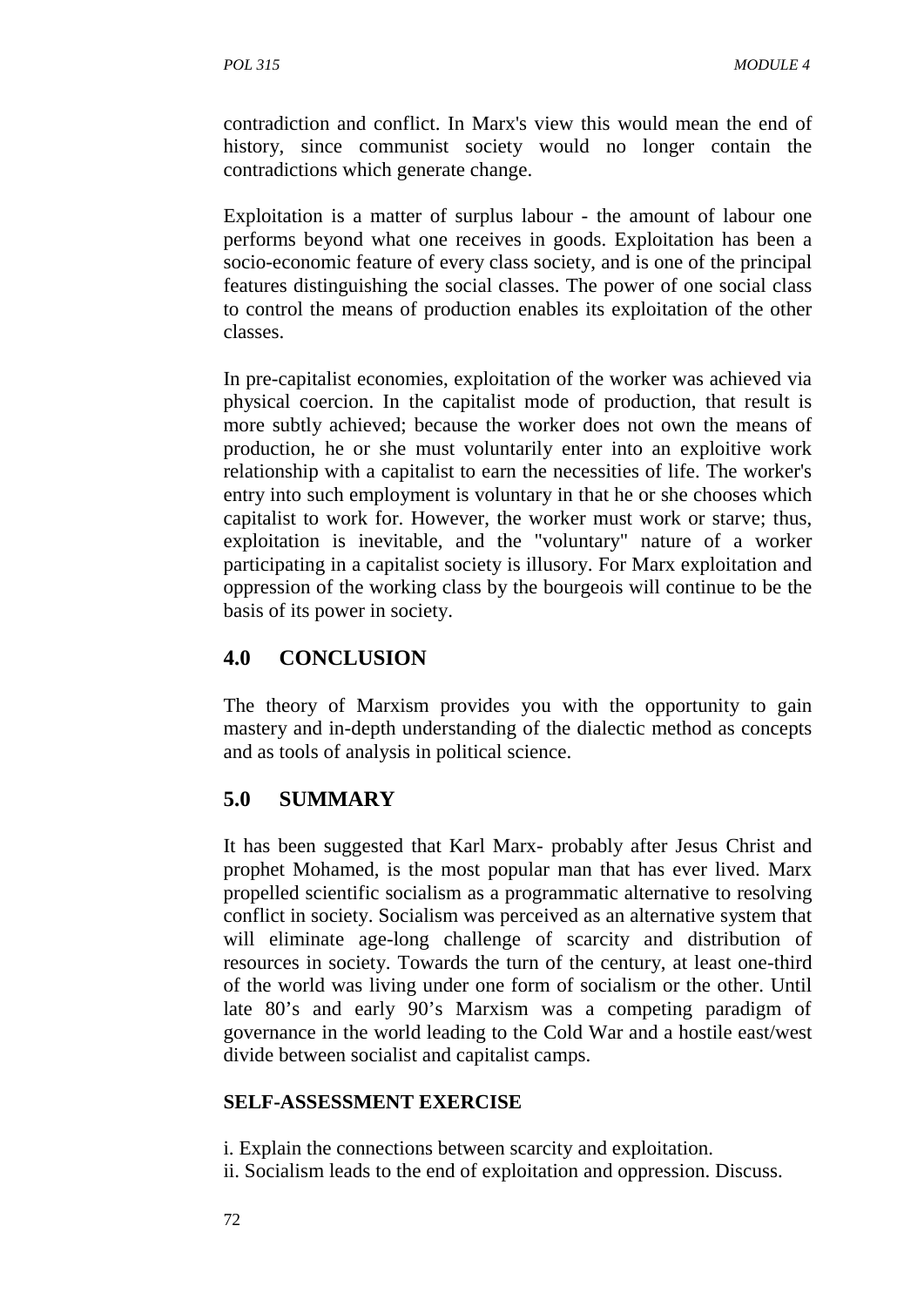# **6.0 TUTOR-MARKED ASSIGNMENT**

- 1. Identify the basis of exploitation in society.
- 2. Explain exploitation as the basis of capitalist power.

# **7.0 REFERENCES/FURTHER READING**

- Anifowose, R. & Enemuo, F. (Eds). (2008). *Elements of Politics.* Lagos: Sam Iroanusi Publications.
- Appadorai, M.A.(1974). *The Substance of Politics*. (11th ed.). Madras: Oxford University Press.
- Habsbawm, E. (2011)*. How to change the world: Reflections on Marx*. NH US. Yale University Press.
- Harmon, M. Judd. (2004). *Political thought: From Plato to the present*. New York, USA. McGraw-Hill.
- Haralambos and Holborn. (2004). *Sociology: Themes and Perspectives*. London: Harper Collins Publishers Ltd.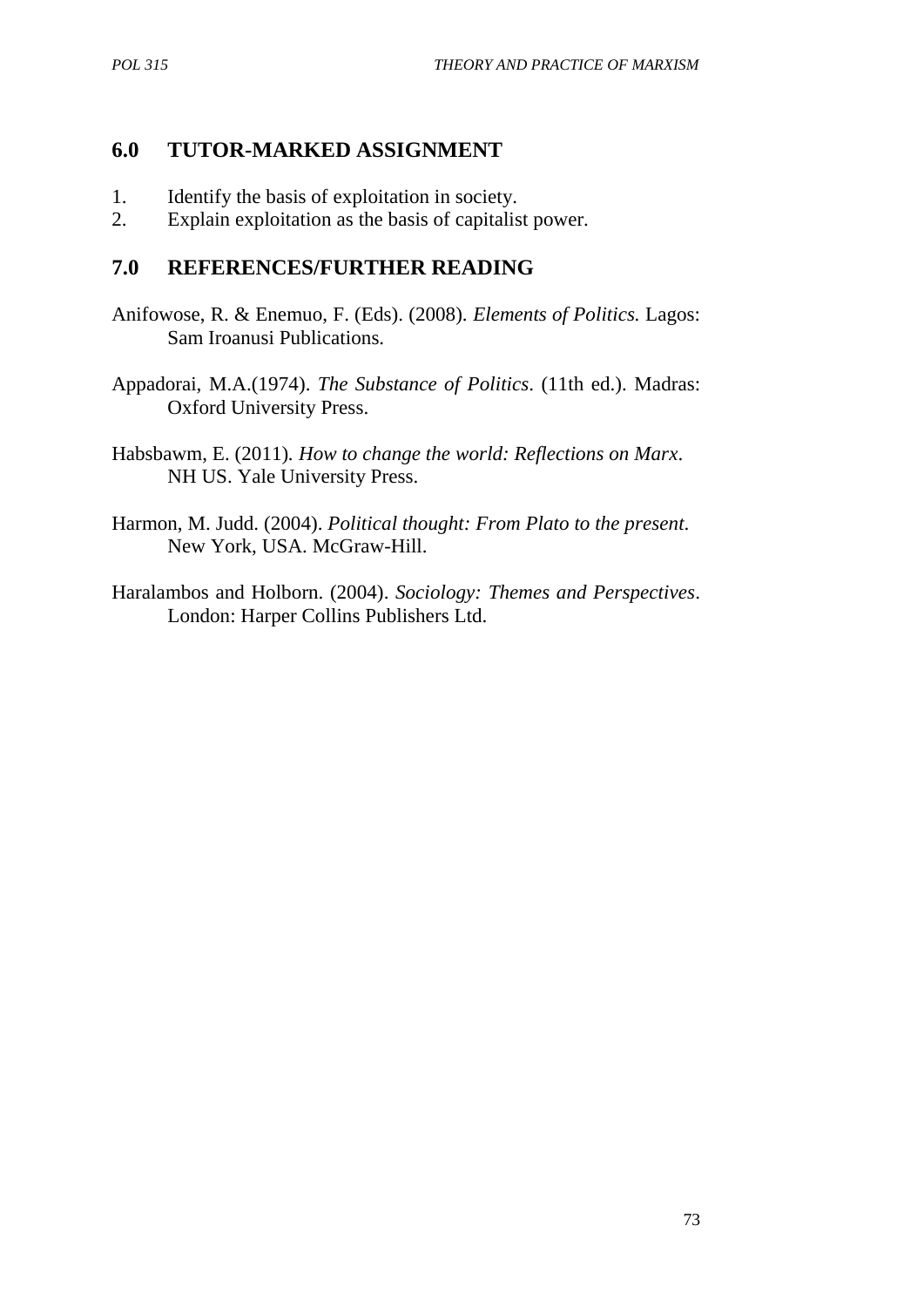# **UNIT 2 UTOPIAN SOCIALISM**

### **CONTENTS**

- 1.0 Introduction
- 2.0 Objectives
- 3.0 Main Content
	- 3.1 Utopian Socialism
- 4.0 Conclusion
- 5.0 Summary
- 6.0 Tutor-Marked Assignment
- 7.0 References/Further Reading

# **1.0 INTRODUCTION**

The history of efforts of man to create and sustain equanimity has been legendary. There has been this pervading belief that egoism inherent in man can be mitigated based on the appeal to religion, morals, ethics and good consciousness of men to overcome the challenge of inequity in society. The central theme of this brand of socialism is to reform society not to uproot it. Thus, utopians were largely reformers and gradualists.

# **2.0 OBJECTIVES**

By the end of this Unit, you will be able to:

- explain the assertion that egoism is inherent in man
- expatiate the claim that utopian socialism is pervasive and attractive
- highlight the efforts made by some utopian reformers to overcome the challenge of inequity in society.

# **3.0 MAIN CONTENT**

## **3.1 Utopian Socialism**

Utopian socialist movement developed from a sincere desire for equity within society. The early propagators of this brand of socialism were Charles Fourier, Robert Owen, Auguste Comte, De Sismondi, David Ricardo, Saint-Simon, Lassale, and Louis Blanc; and others included the Young European Association, growing out of Mazzini's Italian movement that worked for union freedom, the Young German Society founded by German refugees in Paris. Members of this movement were among the first to appreciate the social applications of the Industrial Revolution. For the first time, they concluded society could be able to produce enough for all to have enough to meet their needs. If it is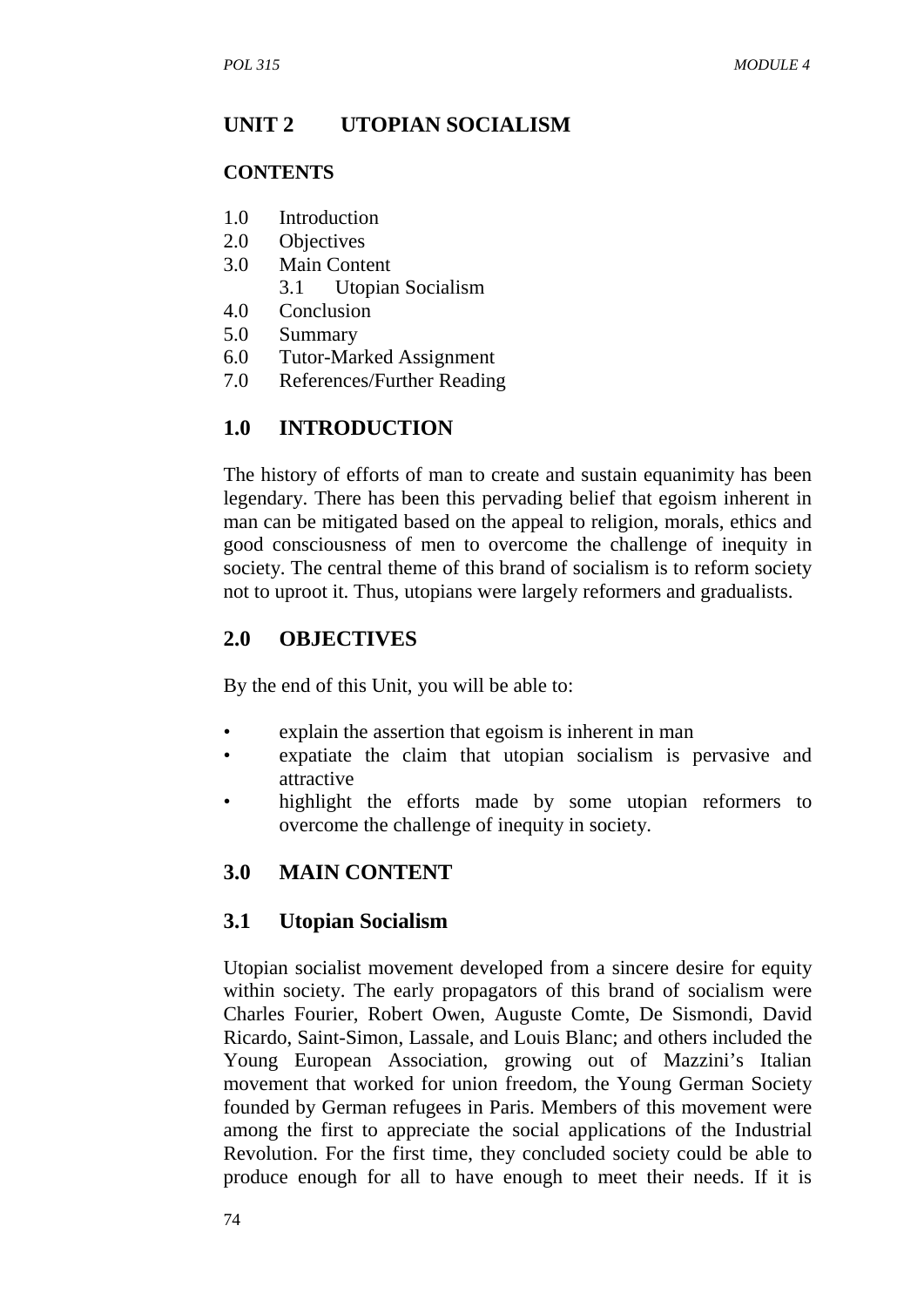possible to feed/house everyone, thus satisfying the most basic human needs; is it moral not to do so?

Predictably, they argued that lavishing wealth on a few while most others languish, in squalor was, indeed, immoral. The utopians created small local communes, believing that their communes would become prototypes of the new social order but unfortunately all their efforts to run communes failed to produce desired outcomes. There was this moral conviction that human equality demands that people who share in work should equally participate in consuming the fruits of their labour.

*Scientific socialism* by contrast, is founded on the Marxist notion that social evolution (history) is governed by certain objective laws that will inevitably lead mankind to socialism. The stirrings of socialism began shortly before the French Revolution. Jean -Jacques Rousseau, although not a socialist, developed several ideas that became the foundation of the new ideology. Rousseau's concept of the organic state is basic to the ideology of socialism. Rousseau viewed people as individual parts of a holistic society and so complete was the union of individuals with the groups that the value of their accomplishments would be measured by the amount of benefits the society derived from them. Rousseau's ideas deeply influenced Francois-Noel Babeuf (1760-1797), who lived during the early stages of the French Revolution. Babeuf recognised that the revolution would fall short of its radical goals of Liberty, Equality, and Fraternity.

Accordingly, Babeuf called for yet another revolution, one that would create social justice for the common person. Babeuf, however, did not live long enough to make more than a momentary impact on the left wing of the French revolutionaries. Falling foul of the revolutionary leaders in France, he was sent to the guillotine in 1797 at the age of thirty-seven. After Babeuf, socialism was largely humanitarian and was based on the moral conviction that human equality demands that people who share in work must participate in consuming the fruits of their labour. It is thought perverse to allow some people to prosper while others suffer in a society that produces enough for all to satisfy their needs.

Utopians concerned themselves with concessions from capitalism. They sought temporary gains through reforms. The cooperative socialism of Owen drew its inspiration, and experience from utilitarian ideal. In France, the workers supported Louis Blanc [1813-1882] in his agitation for social workshops to be set up by the state and managed by workers under state supervision. He taught that all men had the right to subsistence, and right to work and each should produce according to his ability and receive according to his needs. He appealed to the state to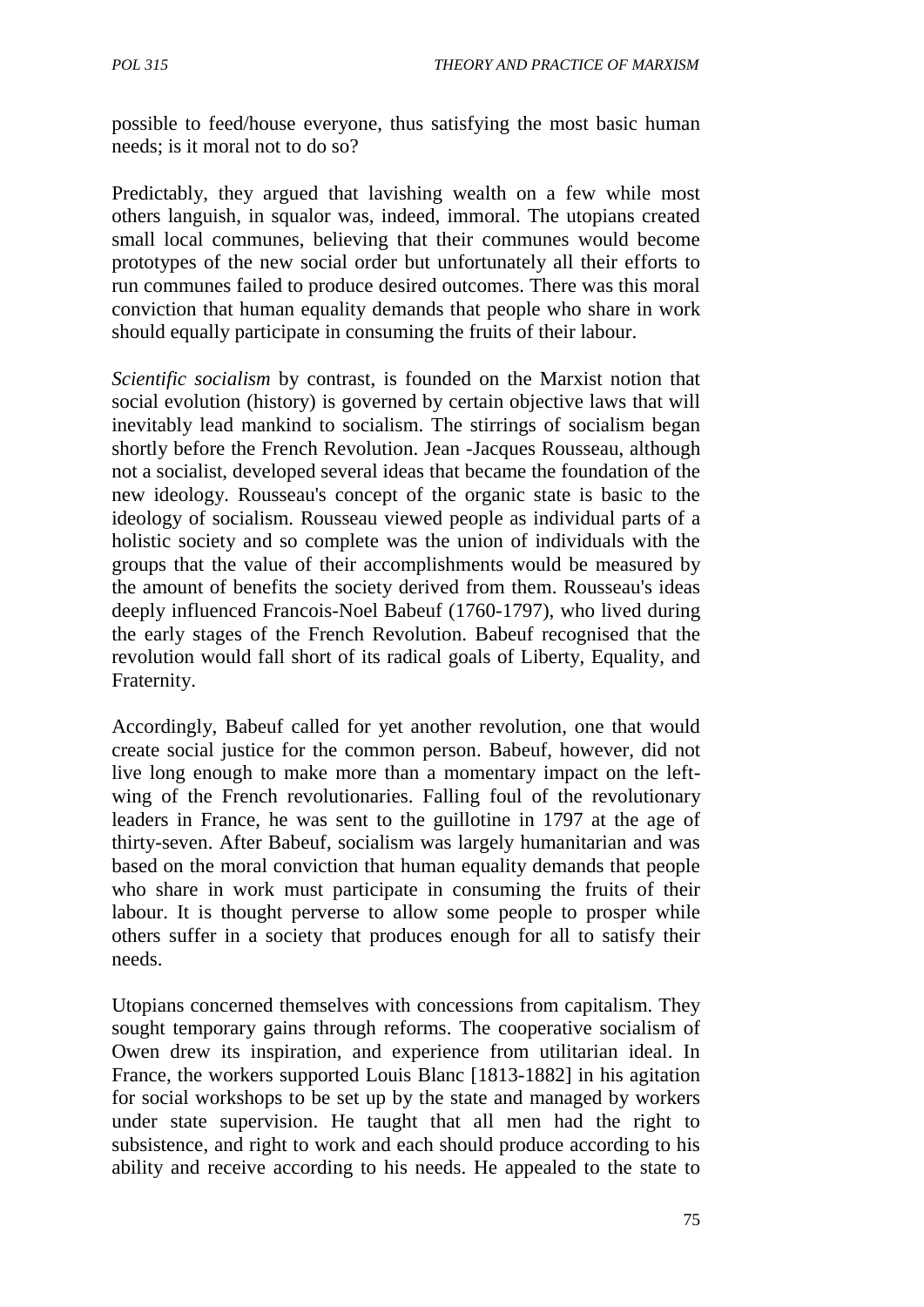carry out his program. Utopians attempted to apply the precepts of Christianity to the solution of society problems.

The Catholic Church calls on the teaching of the Bible as duties of the rich to the poor. Early Christians called for cooperation rather than competition. They attacked doctrines of scientific socialism of Marx which is materialistic and anti-Christian. They criticised legal freedom of workers which is not accompanied by economic freedom as having any meaning. They called for state intervention in redistribution of wealth and that this could be achieved without class violence as predicted by Marx. Lassale was a brilliant spokesman for German labour. He believed that workers should control the state and governmental interventions rather than private initiative should direct economic life. He saw the state as an instrument for mankind to realise its destiny and attain high degree of culture. The state must act for the welfare of the community.

Through his activities as an agitator and propagandist, the first worker's association in Germany was formed in 1863. In contrast to Marx he fought for changes through democratic channels. His chief political demand was universal suffrage. He believes there is a greater chance of lasting sources in a steady advance toward social reform rather than in the possibilities offered in revolutionary violence. With this view in mind he led the social movement to toward immediate and obtainable goals. He secured political rights of workers to unionise, and encouraged the promotion of safety standards leading to reduced occupational hazards.

Another influential utopian socialist was Charles Fourier (1772-1837). Not only was he a critic of capitalist economics, but he also became a vocal opponent of traditional institutions such as religion, marriage, and the family. Perhaps his most important criticism centered on the structure of society under capitalism. Objecting to the nation-state, Fourier envisioned a society broken up into thousands of small, politically independent, self-sustaining communal entities. These communities could associate with one another in a type of confederacy in which the fundamental independence of each unit remains unchanged.

The government of the communes was to be democratic, the labour and its products being shared equally by all the members. In such a simple setting, Fourier believed, life would be pleasant and work would become an enjoyable activity in which all would take part willingly. Fourier's influence was significant and several communes based on his model were started, but each failed and was abandoned.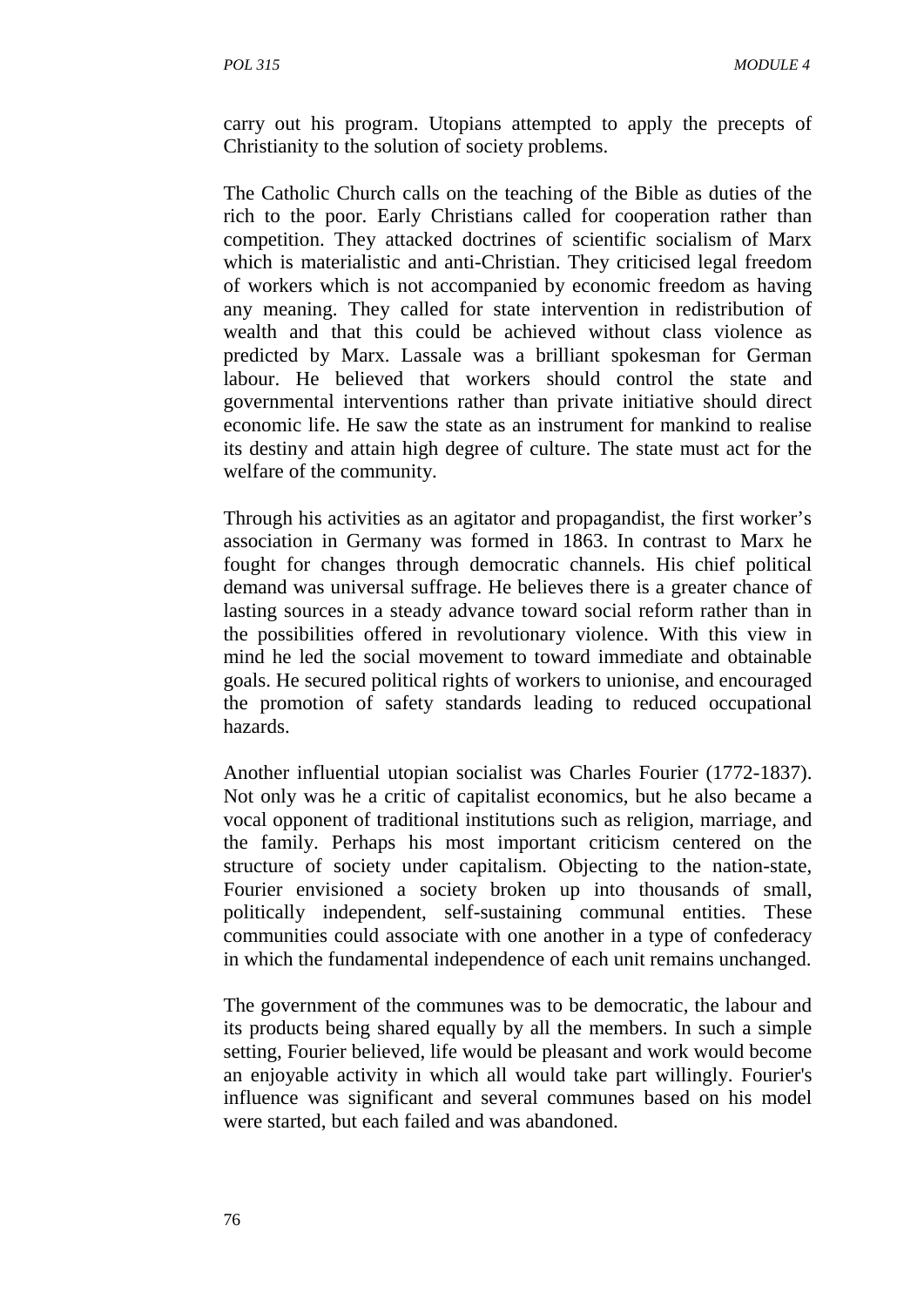An equally enigmatic figure of utopian socialism was Robert Owen (1771-1858). A self-made industrialist, Owen was a conservative man who ardently supported Britain's social, political, and economic institutions. A talented administrator, he had risen from the position of clerk to that of the owner of a textile mill by his mid-twenties.

He, however, was concerned about the wretched condition of his employees and became associated with Jeremy Bentham and other social reformers of the day. Owen was strongly opposed to "dole" programs in which people were simply given money by the government or by charities. However, he realised that capitalism needs to be tempered by concern for the basic humanity of people and that it could destroy human dignity when left unchecked. Further, he was unshakably convinced that exploitation of the worker was ultimately unprofitable and that everyone would be better off if the working environment were improved.

Acting on these convictions, Owen reformed the management policies of his own Lanark, England mill by raising wages, encouraged trade unionism, rejected the exploitation of women and children, encouraged universal education, and created a company store where employees could buy goods at reduced rates, he achieved remarkable results. In less than five years, production at New Lanark had risen markedly, the workers at the mill were far better off than workers anywhere else in England, and Owen had made a fortune, this happy circumstance proved, to Owens's satisfaction, that, as Marx was later to contend, the character was conditioned by the economic and social environment. Bad working conditions were not only immoral but simply bad business, unnecessarily depressing the workers and lowering profits as well.

Encouraged by his early success, Owen retired from his business enterprises at the age of fifty-eight and dedicated himself to popularising and testing his controversial ideas. Traveling widely on speaking tours, he was well received in the United States, even making a speech to Congress. He opposed the imposition of socialism on a people by its government and warned that people themselves had to be prepared to adopt it before it could be successful. However, he believed the worst excesses of capitalism had to be curbed so that the worker would not be exploited. Owen also opposed nationalisation of industries, though he favored producer cooperatives.

Like Saint-Simon, Owen was perhaps more a liberal capitalist than a true socialist. Still, he is considered the founder of British socialism, and his moderate approach set the tone for many of England's social reforms. Like most other utopian socialists, Owen was convinced that communal living was the wave of the future and that a few successful examples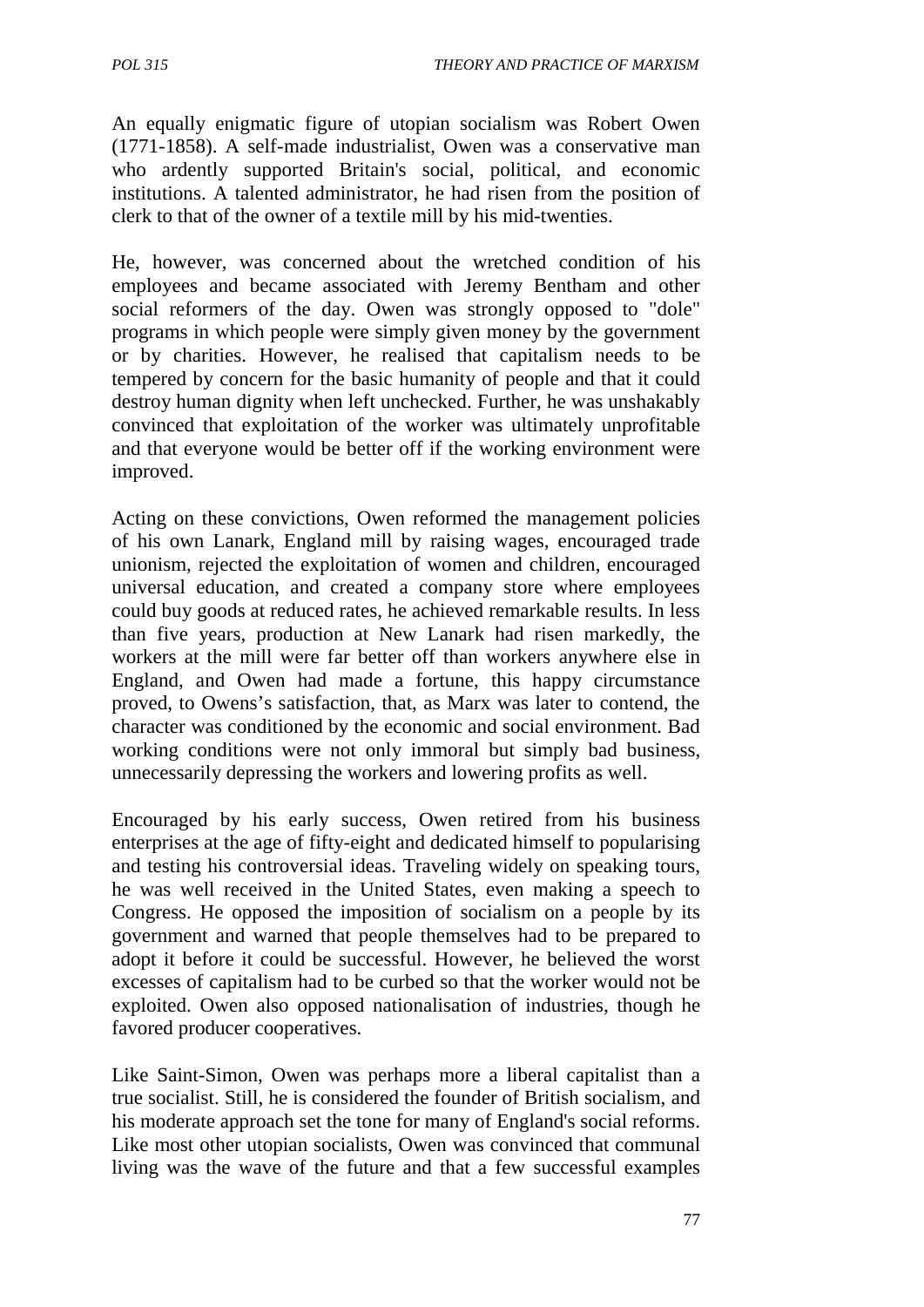would prove the attractiveness of this lifestyle. So, convinced, he invested several years of effort and his entire fortune in unsuccessful attempts to establish communes.

Most noted was the effort at New Harmony, Indiana (1825-1828), purchased by Owen after another group had unsuccessfully tried to start a communal colony there and the Owen experiment also failed. Interestingly, America was regarded as the land of opportunity and hope by socialists as well as capitalists. Here, it was thought, a new society could be founded, one that was insulated from the stratification and prejudices of the old world. Although these communal experiments failed, several attained importance beyond their role as socialist experiments.

Asserting the labour theory of value, the utopian support of the worker against the owner gave an important development of trade unionism by giving it an economic doctrine and moral basis. Their emphasis was on the moral wish for mutual human kindness and compassion, and Saint- Simon's strongest contributions to socialist arguments were his criticisms of capitalism. Capitalism is wasteful because it pitted people against each other and imposed poverty on many to produce wealth for a few. Capitalists made profits far beyond their productivity, a fact Saint- Simon decried, thereby making him popular with the French working class.

As a partial solution to the evils he saw in the capitalist system, Saint- Simon proposed a centralised banking system that would make for social investments. He also called for the elimination of property inheritance and supported universal education - ideas that did not become generally known until after unhappy eccentric's suicide, however, when a cult of admiring followers lionised him and probably credited him with beliefs he did not hold. Important as the utopians were to the development of socialism, their influence is largely limited to their generation and the one following. Even so, the failure of the communes led to a general disillusionment with the theories on which they were based, and popular attention soon turned from utopianism to more practical concerns.

### **4.0 CONCLUSION**

Utopian socialism was drawn up from British, French and German sources. It was a mixture of French utopian and German idealism with their emphasis on the value of the state. The utopians believed that people would be encouraged, to understand that socialism was the only moral economic system. The utopians were strongly silent about their economic agenda and in this way; they avoided the crucial issue of how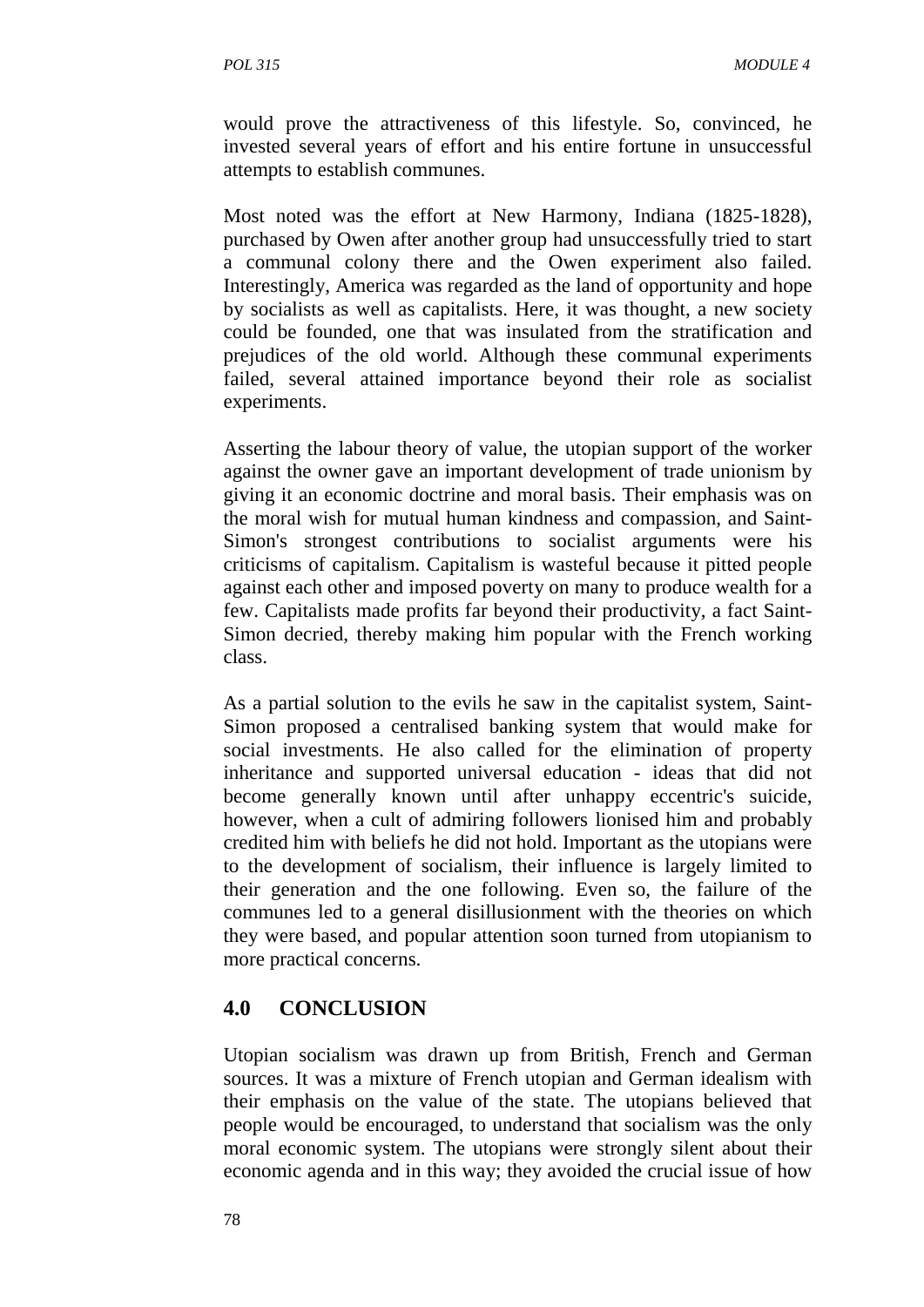the community can be sustained at all in the face of market-driven economic inequalities.

# **5.0 SUMMARY**

Socialism before Marx remained largely a vision; Utopians criticised capitalist society as unjust. Utopians had vision of a better order of society and gave it form, colour and proclaimed it far and wide. For utopians socialism was based on reason and justice and they appealed first to the rulers to embrace the truth of socialism and put it into practice. They were the first to expose and condemn capitalism and had vision of socialism as the alternative to capitalism but could not show concrete ways to achieve socialism; because they had no conception of the laws of social change and could not point to the real force capable of creating a new society.

### **SELF-ASSESSMENT EXERCISE**

- i. Mention the basic characteristics of utopian socialism.
- ii. Utopian socialism is dead. Discuss.

## **6.0 TUTOR-MARKED ASSIGNMENT**

- 1. Identify the basic differences between utopian and scientific socialism.
- 2. Discuss factors that account for the failure of all utopian experiments.

## **7.0 REFERENCES/FURTHER READING**

- Asirvatham, E. & Misra, K. (2005). *Political Theory*. New Delhi : S. Chand and Co. Ltd.
- Haralambos & Holborn. (2004). *Sociology: Themes and Perspectives*. London: Harper Collins Publishers Ltd.
- Schumpeter, A.J. (2003). *Capitalism, socialism and democracy*. London, UK: Routledge.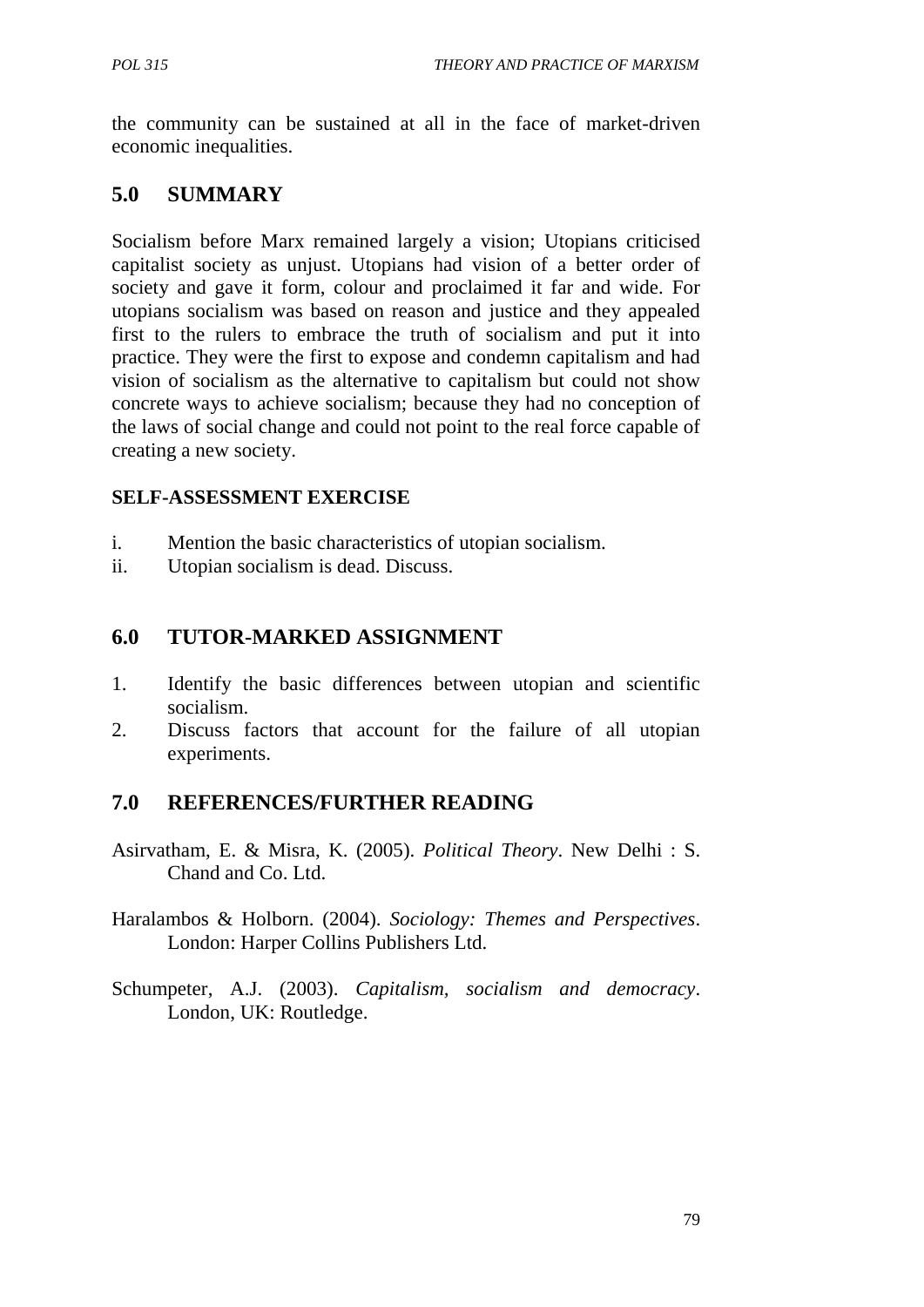## **UNIT 3 MARX SCIENTIFIC SOCIALISM**

### **CONTENTS**

- 1.0 Introduction
- 2.0 Objectives
- 3.0 Main Content
	- 3.1 Scientific Socialism
- 4.0 Conclusion
- 5.0 Summary
- 6.0 Tutor-Marked Assignment
- 7.0 References/Further Reading

# **1.0 INTRODUCTION**

*Socialism* arose as a protest against the inhumanity of unregulated, raw capitalism. Decrying private property, individualism, and selfishness, socialism is founded on three principles: (1) public ownership of production, (2) the welfare state, and (3) equality and sharing the abundance. Socialism emerged as an ideology just before the turn of the eighteenth century. Socialism tasks individuals to produce as much as they can and, in the spirit of social consciousness, to share their product with the society at large. By this means, it is assumed, each will get the greatest benefit, thereby creating the best possible life for all.

## **2.0 OBJECTIVES**

By the end of this Unit, you will be able to:

- discuss the nature and origin of scientific socialism
- explain the logic and pervasiveness of scientific socialism
- highlight the outcomes and challenges of scientific socialism.

## **1.0 MAIN CONTENT**

### **3.1 Scientific Socialism**

The early conceptions of socialism were largely utopian (cooperative socialism, syndicalism, guild system, etc.) and they all had a vision of a better order of society and gave it form, color and proclaimed it far and wide but they could not say how to realise it in practice. Utopians criticised capitalist society as unjust. Scientific Socialism was developed on the fundamental Marxist premise that the history of society is the inexorable history of class struggle.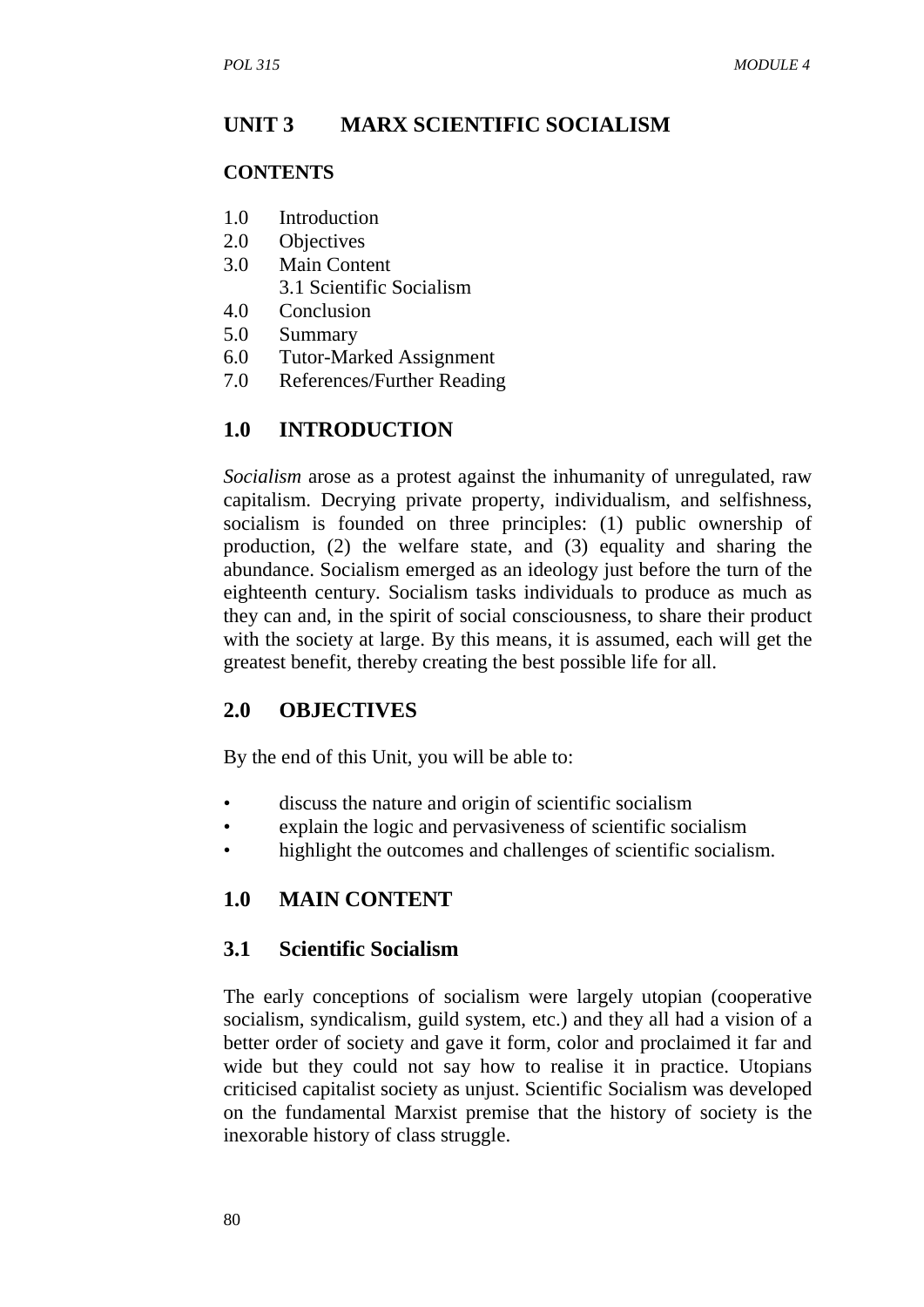Marx and Engels based socialism on a scientific understanding of the laws of development in society and of the class struggle and they showed how socialism could be won, by arming the working class of its historical mission. The blueprint of the socialist revolution is the communist manifesto (1848). This book- communist manifesto which was hurriedly put together by Marx and his close associate Fredrick Engels contains the tenets of Marxism. Marx saw history as the history of class struggles of the haves against the have-nots (oppressors against oppressed).

Marx saw history as whole social movement of class struggles. Marx saw contending classes as products of the economic development of society. Politics, religion, law, morals, etc., are nothing but a reflection of the relations built in the economic substructure of the society. The whole history man right from the inception of settled life -past epochs is the history of class struggles, based on material interest upon which all contradictions between the classes were resolved. This is sometimes referred to as economic determinism or materialist interpretation of history. Men enter into relations with their fellow men in the course of material pursuit and the general quest for subsistence.

For Marx, in production, men not only act on nature but also on one another (production has a social character) but appropriation is private. In understanding the laws of historical development Marx and Engels showed that socialism was not a utopian dream but a necessary outcome of capitalist development and emphasised the necessity of working-class as having a historical mission to battle the capitalists and win the war on behalf of all the oppressed classes in capitalism. Supporting Marxism's historical premises are its economic theories. Of central importance is the labour theory of value and the idea of surplus-value. Marxism supposes that the value of a commodity is determined by the amount of labour required for its manufacture. The value of the commodities purchasable by the worker's wages is less than the value of the commodities he produces; the difference, called surplus value, represents the profit of the capitalist. Thus the bourgeois class has flourished through the exploitation of the proletariat.

The capitalist system and the bourgeoisie were seen as marked with weaknesses and contradictions, which would become increasingly severe as industrialisation progresses and would manifest themselves in increasingly severe economic crises leading to highly industrialised nations, where the crises of capitalism and the consciousness of the workers would contradict, that the proletarian overthrow of bourgeois society would succeed. Although this process was inevitable, communists were to speed it up by bringing about the international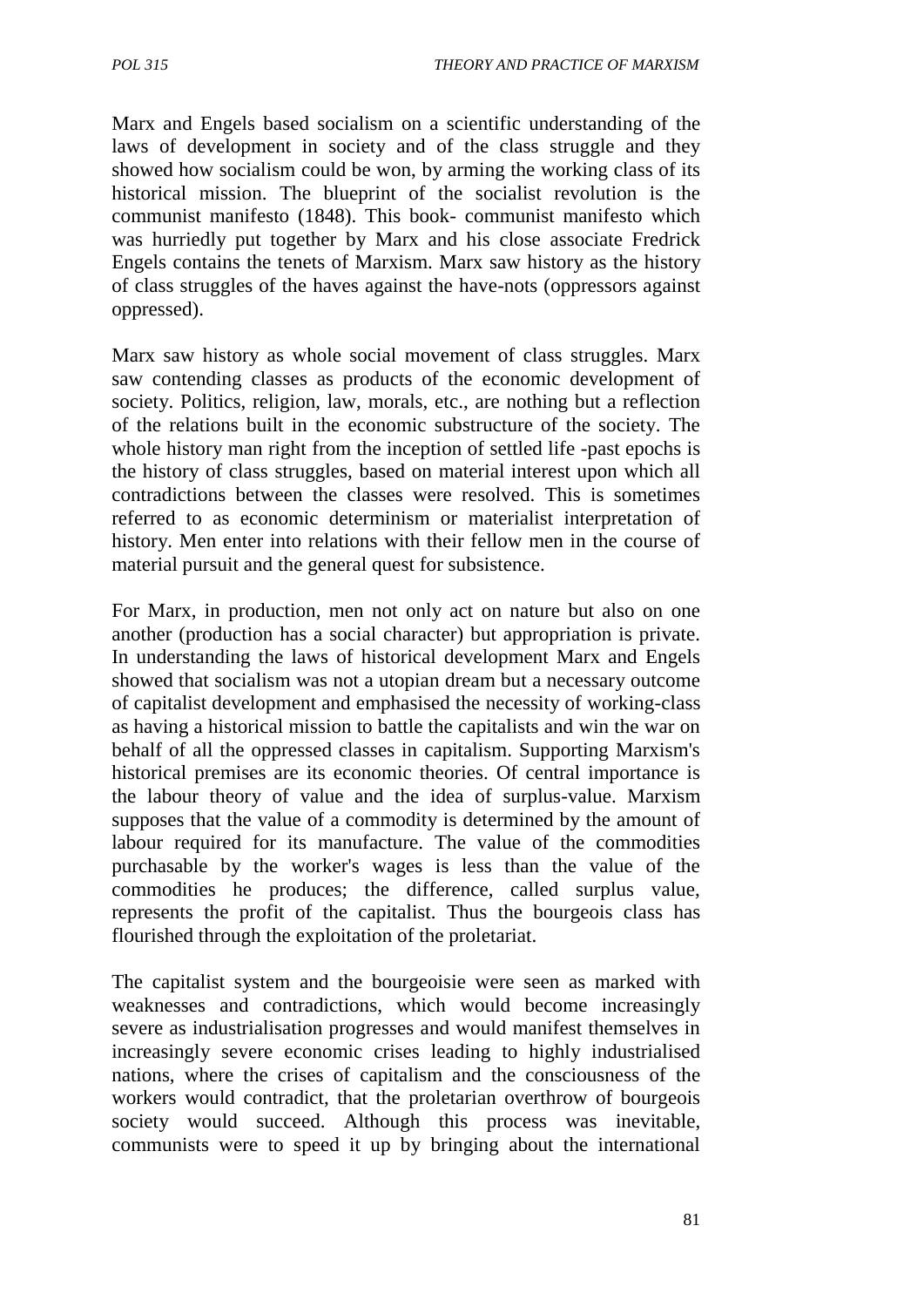union of workers, by supporting the interests of the working class, and by helping to prepare workers for their revolutionary roles.

The proletariat, after becoming the ruling class, was to centralise all instruments of production in the hands of the state and to increase productive forces at a rapid rate. Once the bourgeoisie had been defeated, there would be no more class divisions, since the means of production would not be owned by any group. The coercive state, formerly a weapon of class oppression, would be replaced by a rational structure of economic and social cooperation and integration. The proletariat, after becoming the ruling class, was to centralise all instruments of production in the hands of the state and to increase productive forces at a rapid rate.

Once the bourgeoisie had been defeated, there would be no more class divisions, since the means of production would not be owned by any group. The coercive state, formerly a weapon of class oppression, would be replaced by a rational structure of economic and social cooperation and integration. Such bourgeois institutions as the family and religion, which had served to perpetuate bourgeois dominance, would vanish, and each individual would find true fulfillment. Thus social and economic utopia would be achieved, although its exact form could not be predicted.

# **4.0 CONCLUSION**

For Marx, the proletariat is the progressive that has a historical mission to unite, win political power, deprive the capitalist of any power, and stamp out its resistance impose their dictatorship through its party which they called communist party.

# **5.0 SUMMARY**

Marxism is an ideology that is based on the principle that the working class or proletarian are the most progressive and most qualified class to bring about revolution that will achieve social equality in society. This feat has never been accomplished by any other class throughout history. This is the unique nature of Marxism and the uniqueness of the proletariat. Marx's scientific socialism states that changes in society are occasioned by contradictions generated by the social relationship between two antagonistic social classes namely the bourgeoisie and the proletariat. This contradiction gets to a breaking level resulting in a change or social revolution.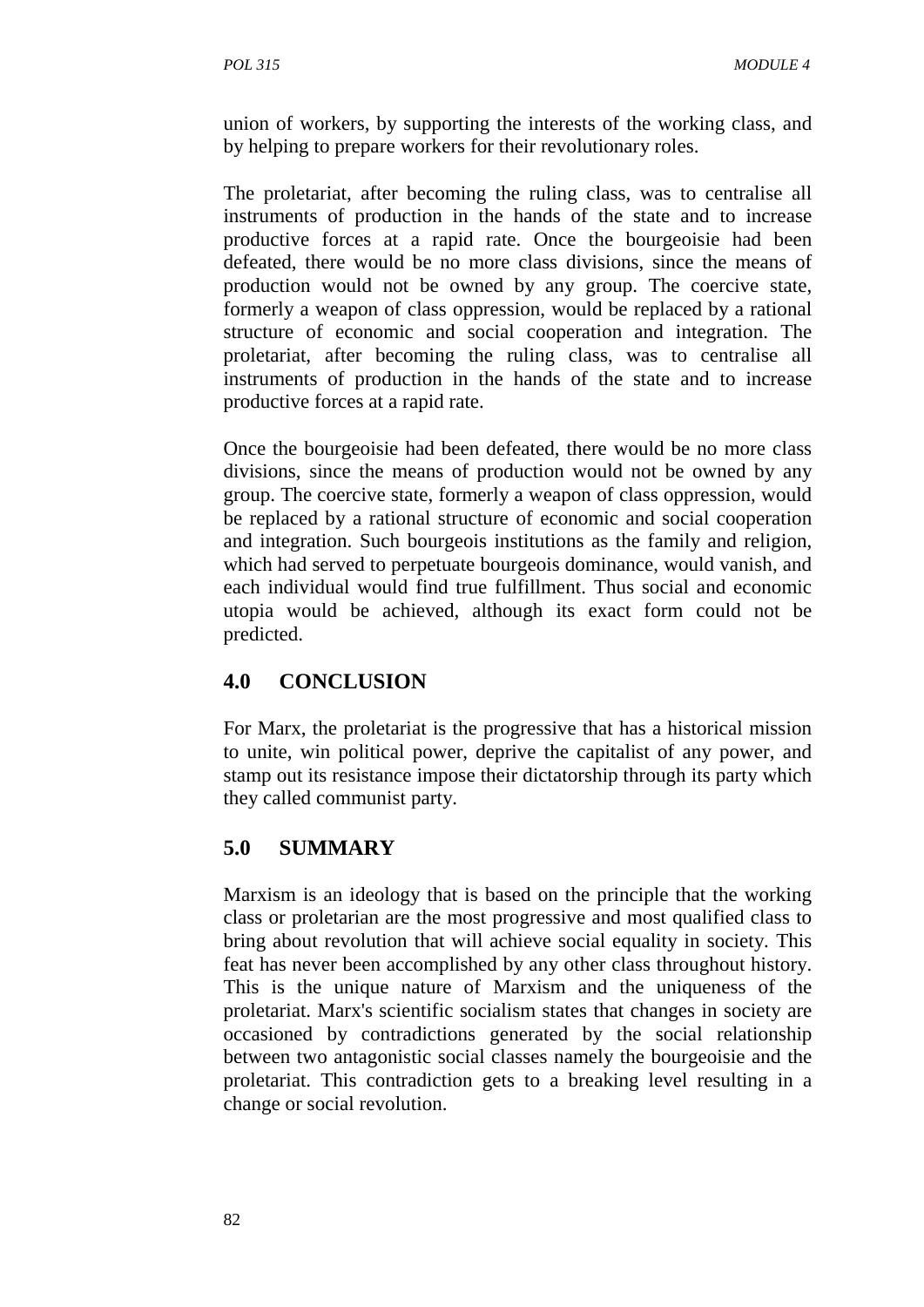### **SELF-ASSESSMENT EXERCISE**

- i. Evaluate scientific socialism as a tool for social analysis.
- ii. Compare scientific socialism with the idealists.

### 6.**0 TUTOR-MARKED ASSIGNMENT**

- 1**.** Highlight the revolutionary tenets in scientific socialism.
- 2. Explain the relevance of scientific socialism in today's world.

## **7.0 REFERENCES/FURTHER READING**

Haralambos & Holborn. (2004). *Sociology: Themes and Perspectives*.

- Mclellan, D. (2007). *Marxism after Marx*. Basingstoke: Palgrave Macmillan.
- Ramswamy, S. (2005). *Political Theory: Ideas and Concepts*. New Delhi: Macmillan.
- Soludo, C. (2005). "The Political Economy of Sustainable Democracy in Nigeria". The 5th Nigeria Democracy Day Lecture Delivered on May 29th, in Abuja.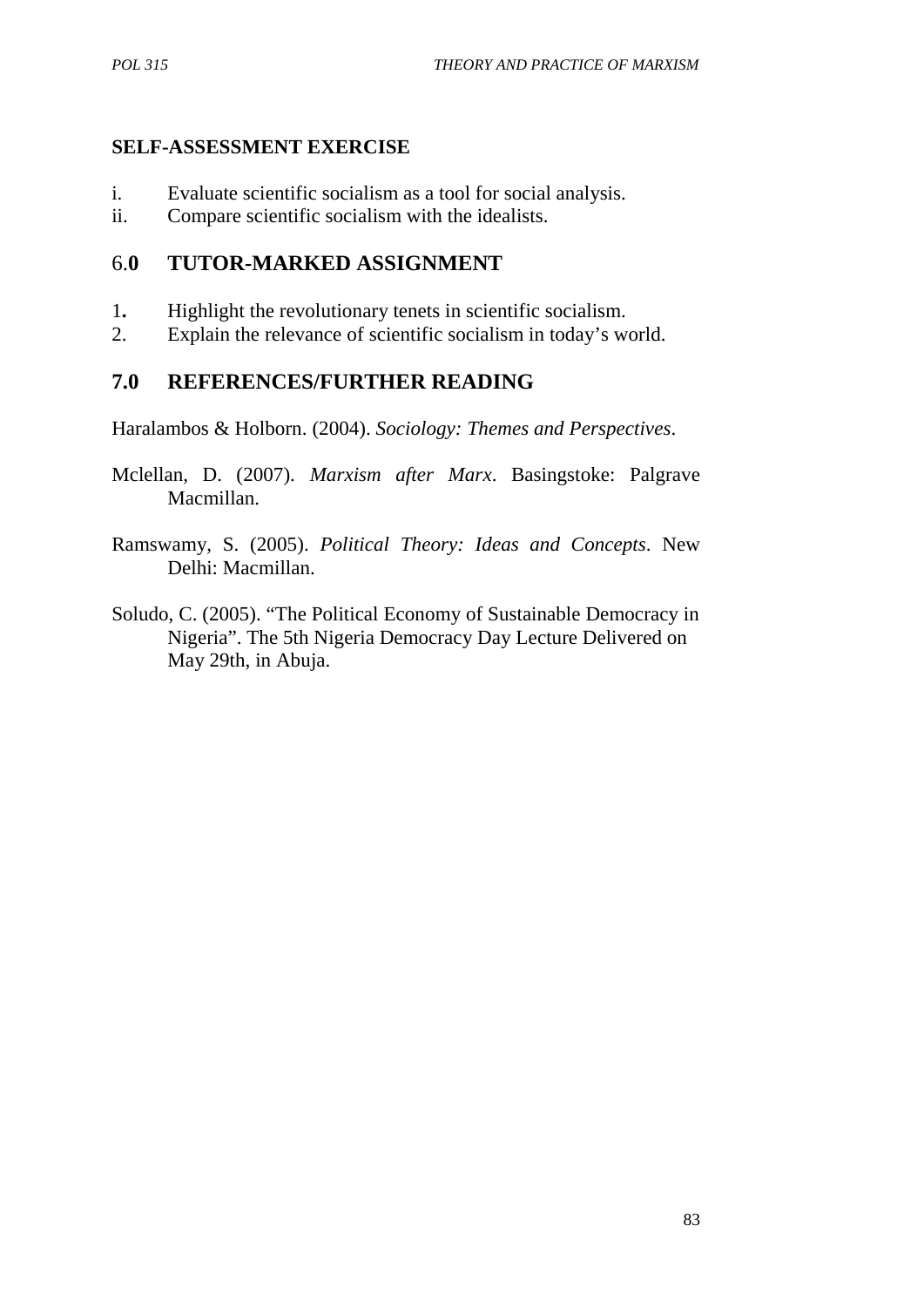## **UNIT 4 CLASS (A CLASS IN ITSELF TO A CLASS FOR ITSELF)**

### **CONTENTS**

- 1.0 Introduction
- 2.0 Objectives
- 3.0 Main Content 3.1 Class
- 4.0 Conclusion
- 5.0 Summary
- 6.0 Tutor-Marked Assignment
- 7.0 References/Further Reading

## **1.0 INTRODUCTION**

*Class* is a group of people who live under the same economic condition. Class from a Marxist viewpoint; is a social group whose members share the same relationship to the means of production. In Marx opinion, modern society is split into two camps facing each other, the bourgeoisie and the proletariat. It is a social division based on the living conditions objective economic conditions of individuals in society.

### **2.0 OBJECTIVES**

By the end of this Unit, you will be able to:

- discuss the meaning of class
- explain class consciousness and struggle.

## **3.0 MAIN CONTENT**

### **3.1 Class**

The Marxist theory builds on the discoveries and findings of natural scientists to arrive at profound and fundamental conclusions of the development of the society. Materialists before Marx are agreed on the primacy of material life over consciousness. The difference between earlier materialists with Marx was their failure to understand the linkages in the historical processes of development with the material foundation of life. They did not see the connections between the laws of natural science and social change.

Classes are products of history and have to do with the development of human society- in terms of the materialist forces at work and what brings about social change, not by chance but by clearly defined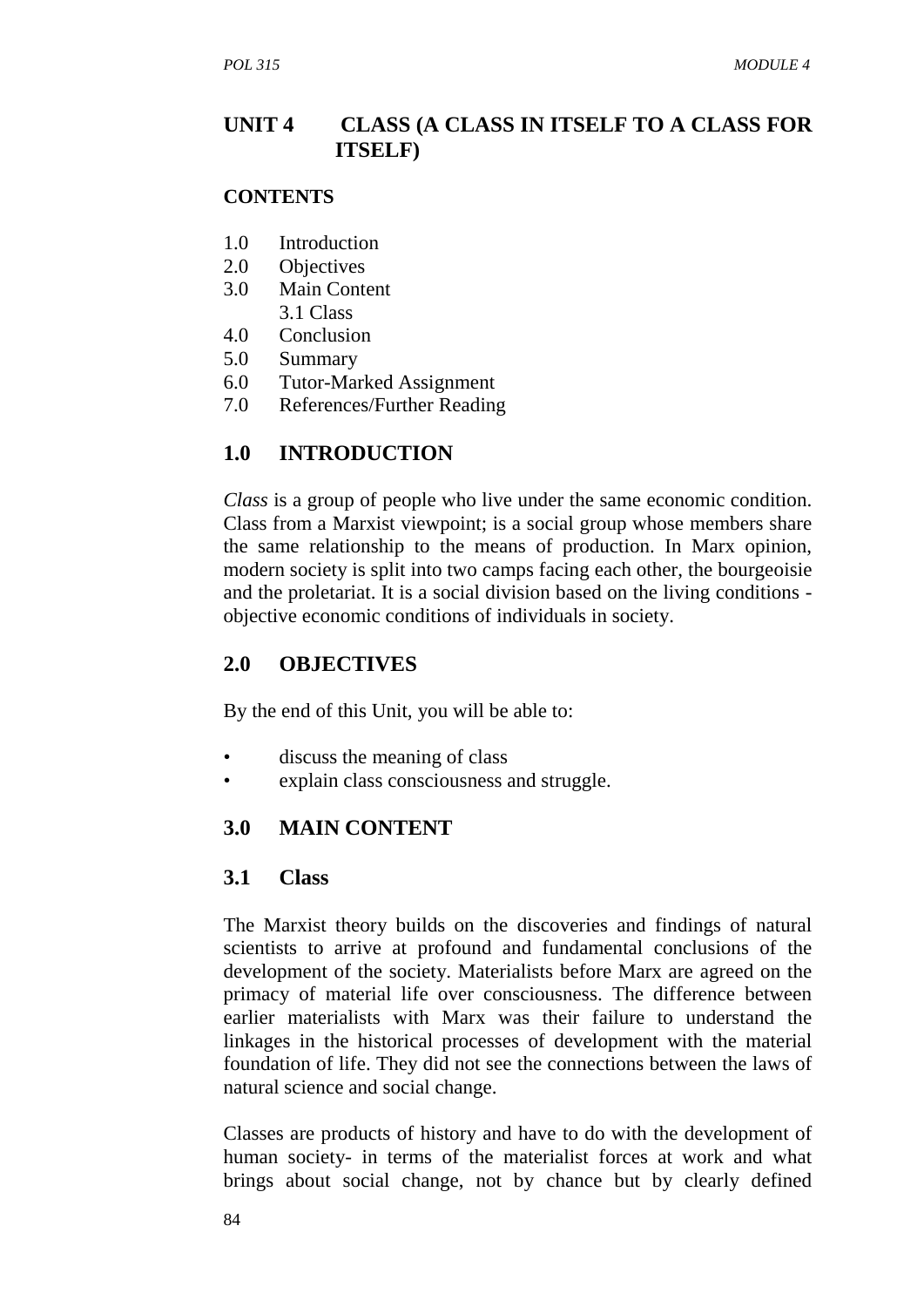dialectical laws and the patterns of historical development. Classes are the dynamic of history across time and space. For example, in a feudal epoch, there are two main classes distinguished by their relationship to land (the crucial part of the means of production in an agricultural society). They are the feudal nobility who own the land, and the landless serfs who work the land. Similarly, in a capitalist era, there are two main classes: the bourgeoisie or capitalist class, which owns the means of production, and the proletariat or working class, whose members own only their labour which they hire to the bourgeoisie in return for wages. For Marx and Engels, the capitalist mode of production has outlived its usefulness. The bourgeoisie class must be overthrown by the proletariat.

### **A Class for itself and a Class in itself**

Marx distinguished between a 'class in itself' and a 'class for itself'. A class in itself is simply a social group whose members share the same relationship to the means of production. Marx argued that a social group only fully becomes a class when it becomes a class for itself. At this stage, its members have class consciousness and class solidarity.

**Class Consciousness:** is a term used by Marxists in referring to the awareness of class interest and a willingness to pursue them. He identified the bourgeoisie and proletariat as main classes and others – petit bourgeoisie, intelligentsia, and peasantry and the lumpenproletariat,, etc. Class consciousness means that false class consciousness has been replaced by a full awareness of the true situation, by a realisation of the nature of exploitation. Members of a class then develop a common identity, recognise their shared interests and unite, so creating class solidarity. The final stage of class consciousness and class solidarity is reached when members realise that only by collective action can they overthrow the ruling class, and take positive steps to do so. Marx hoped that the proletarian revolution would shortly follow and the communist utopia of his dreams would finally become a reality.

### **Class Struggle**

According to Marx, the priority for any society is to produce whatever is required to ensure its survival. Such production can only be achieved with the 'mode of production' characteristic of the age -the combination of available raw materials, the tools and techniques that exist to process them, and the various human resources that can be called upon. The underlying structure imposed by these economic factors determines, in turn, the pattern of social organisation within the society as a whole, and in particular, the relations between the various social elements, or classes.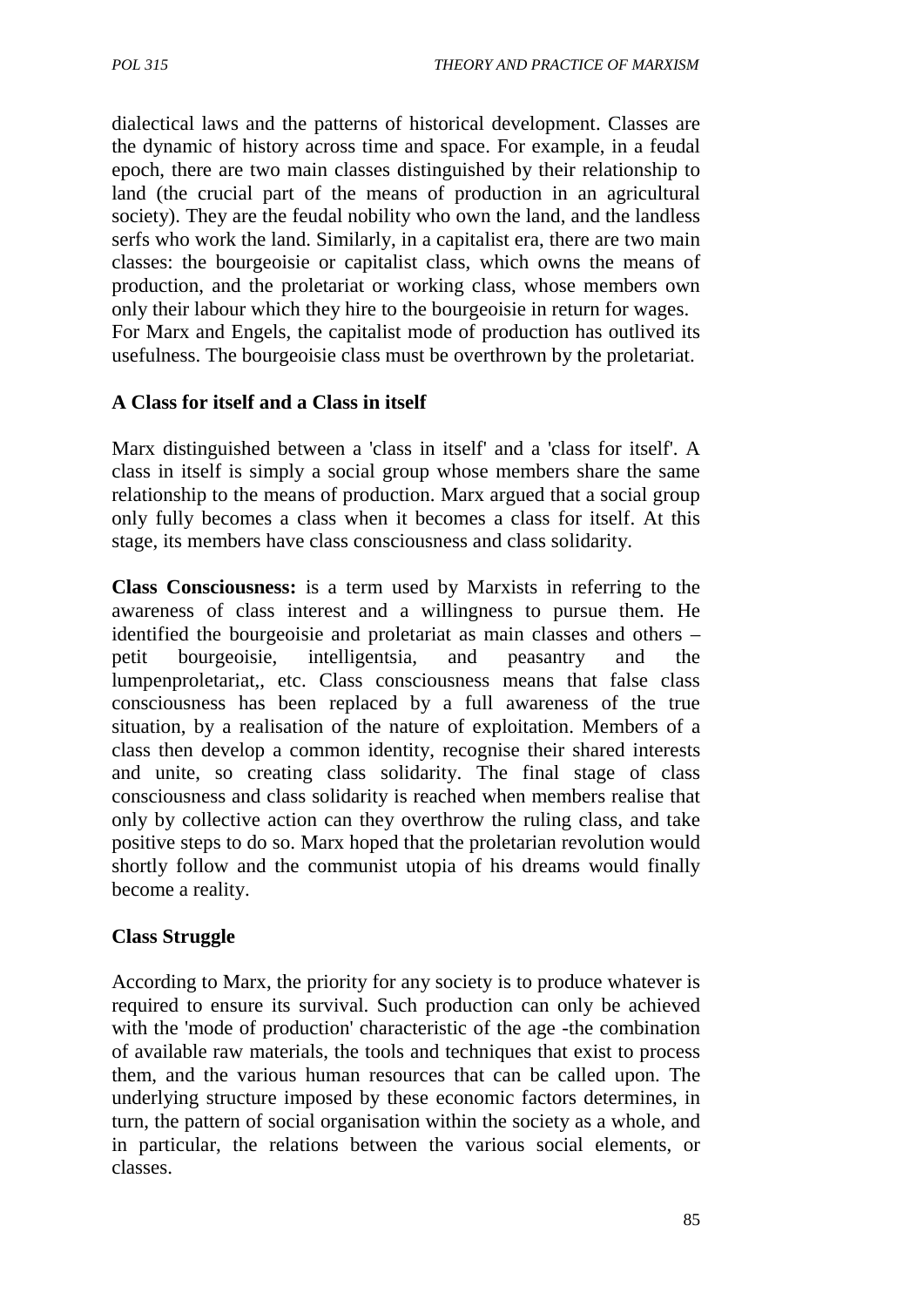At each historical stage, Marx asserts, one class is dominant and controls the current mode of production, exploiting the labour of other classes to further its own interests. The various modes characteristic of past and present ages are, however, always unstable. Inherent 'contradictions' in the relations between the various social elements lead inevitably to tensions and upheavals, and eventually to conflict and revolution in which the dominant class is overthrown and replaced.

Karl Marx, a well-known atheist, believed that religion was a sop to the masses: a conservative force that the capitalist class exploited to keep the workers enslaved. It acted, in his view, like a painkiller - an opiate that stupefied people and resigned them to their wretched conditions as part of God's plan; it is the opium of the people. The bourgeoisie, the dominant class under capitalism, had used their economic power to generate vast wealth for themselves by buying and selling commodities at a profit that was due to the labour of the working class (the proletariat).

Such exploitation, Marx claimed, would necessarily escalate and bring about ever greater impoverishment of the proletariat. Eventually, a crisis would occur when the working class, realising that the gap between their interests and those of the bourgeoisie was unbridgeable, would rise up, overthrow their oppressors, and take control of the means of production.

To defend their interests against a bourgeois counter-revolution, they would establish 'a dictatorship of the proletariat'. This would be a transitional state, however, whose power would gradually wither away, to be replaced - at the end of history by fully realised communism: a stable, classless society in which there is true freedom for all. Karl Marx developed his theory of economic interpretation of history from his dialectical materialism. History of all class society is the history of class struggle. The relationship is that of exploitation and domination. Society in essence is a veiled coalescence of the relationship of oppressors and the oppressed.

Marx believed that the class struggle was the driving force of social change. He stated that the history of all societies up to the present is the history of the class struggle. A new historical epoch is created by the development of superior forces of production by a new social group.

These developments take place within the framework of the previous era. The merchants and industrialists who spearheaded the rise of capitalism emerged during the feudal era. They accumulated capital, laid the foundations for industrial manufacture, factory production and the system of wage labour all of which were essential components of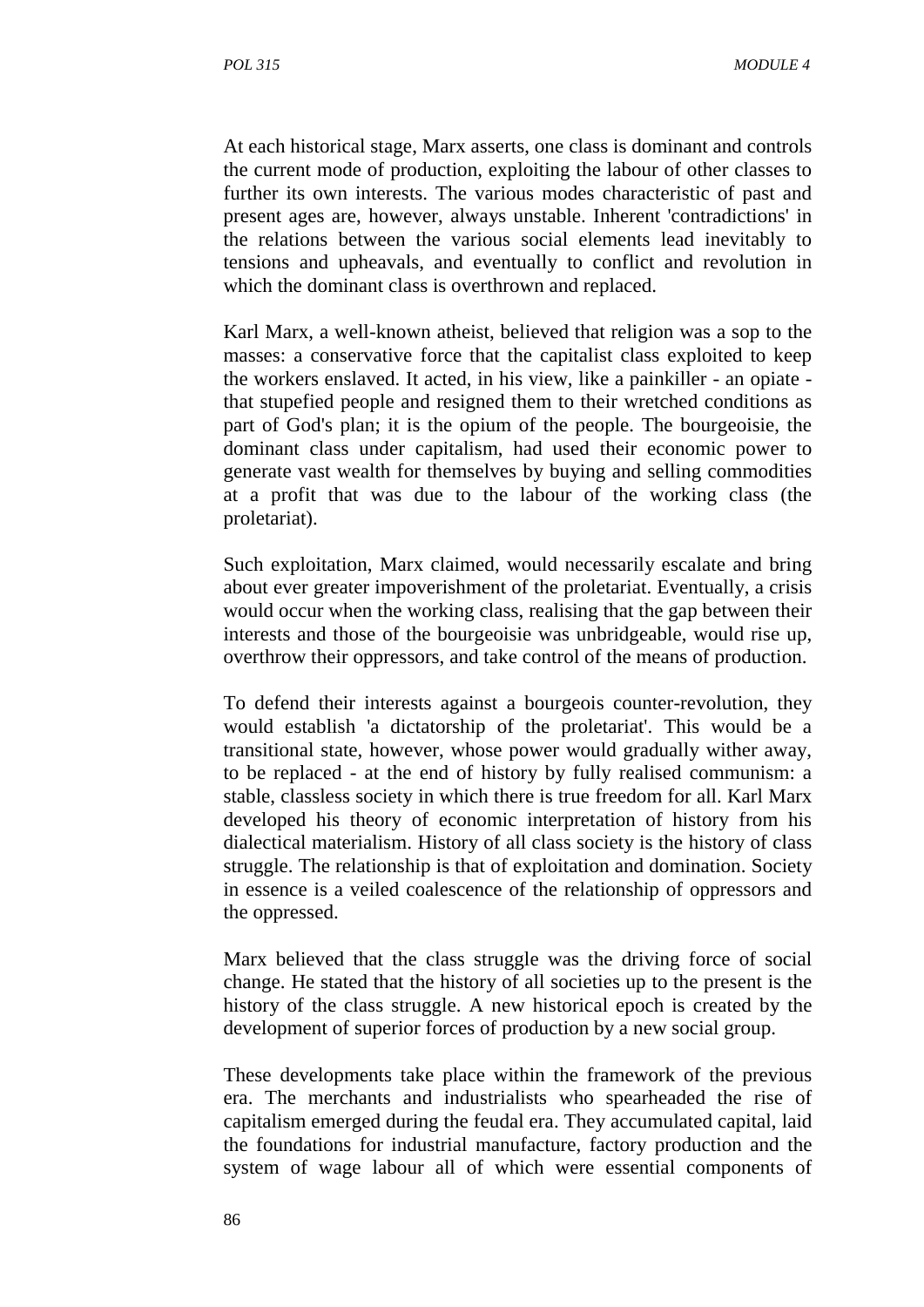capitalism. The superiority of the capitalist mode of production led to a rapid transformation of the structure of society. The capitalist class became dominant, and although the feudal aristocracy maintained aspects of its power well into the nineteenth century, it was fighting a losing battle. The class struggles of history have been between minorities. Capitalism, for instance, developed from the struggle between the feudal aristocracy and the emerging capitalist class, both groups in numerical terms forming a minority of the population. Major changes in history have involved the replacement of one form of private property by another and of one type of production technique by another: capitalism involved the replacement of privately owned land and an agricultural economy by privately-owned capital and an industrial economy. Marx believed that the class struggle that would transform capitalist society would involve none of these processes. The protagonists would be the bourgeoisie and the proletariat, a minority versus a majority. Private property would be replaced by communally owned property. Industrial manufacture would remain as the basic technique of production in the new society.

Marx believed that the basic contradictions contained in a capitalist economic system would lead to its eventual destruction. The proletariat would overthrow the bourgeoisie and seize the means of production, the source of power. The property would be communally owned and, since all members of society would now share the same relationship to the means of production, a classless society would result. Since history is the history of the class struggle, history would now end. The communist society which would replace capitalism would contain no contradiction, no conflicts of interest, and would, therefore, be unchanging. However, certain changes were necessary before the dawning of this utopia.

## **4.0 CONCLUSION**

Marx and Engels based socialism on a scientific understanding of the laws of development in society and of the class struggle. They showed how socialism could be won, by arming the working class to fulfill its historical mission.

## **5.0 SUMMARY**

Conflict is an inevitable reality both in nature and human society. Socialism as an alternative paradigm to capitalism until recently has demonstrated its capacity as an instrumentality for liberating the energies of the suppressed and emasculated working class and the peasantry (USSR, China, Cuba, Africa, Latin America and the former eastern bloc of Europe,, etc.). Socialism/Marxism presents a radical method of understanding phenomena with the possibility of reconciling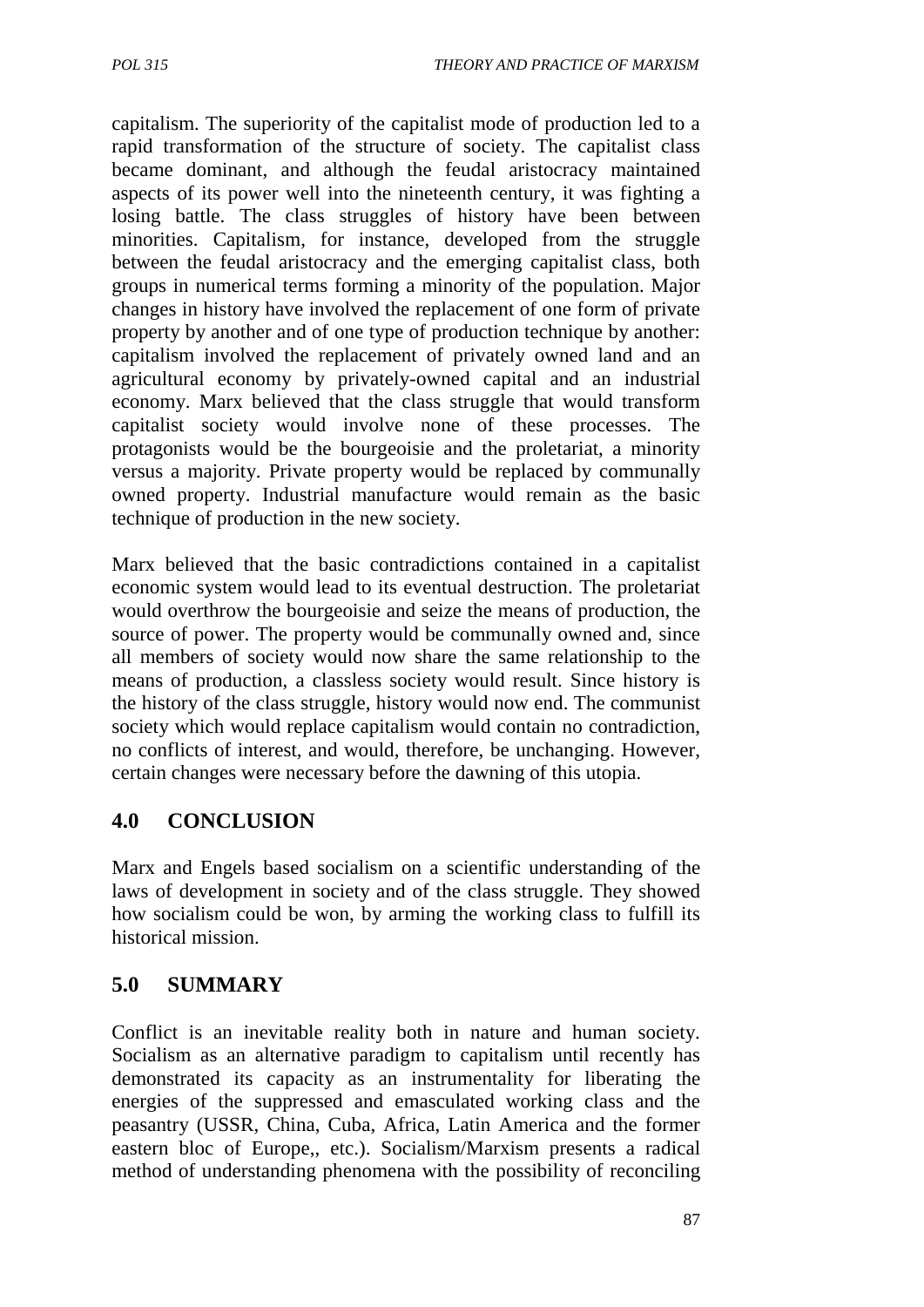the inherent contradictions that abound. The theory and practice of Marxism provide us with the opportunity to gain mastery and an in depth understanding of the tools and concepts of political science.

### **SELF-ASSESSMENT EXERCISE**

- i. Discuss the uniqueness of Marxian conception of class.
- ii. What role does class consciousness play in the struggles of classes?

# **6.0 TUTOR-MARKED ASSIGNMENT**

- 1. Identify the basic differences between liberal and Marxian conception of class.
- 2. Evaluate Marx class analysis about contemporary world.

# **7.0 REFERENCES/FURTHER READING**

- Baradat, L.P. (2006). *Political Ideologies: Their Origins and Impact.* New Jersey: Pearson Prentice-Hall.
- Dupre, B. (2011). *50 Political Ideas You Really Need to Know*: China: Quercus.
- Lindsey and Stephen Beach, (2000): Social Life and Social Issues, Prentice Hall, Inc. New Jersey, USA.
- Ritzer, George (2000). Classical Sociological Theory. (Third Edition), The McGraw-Hill Companies, USA, P121.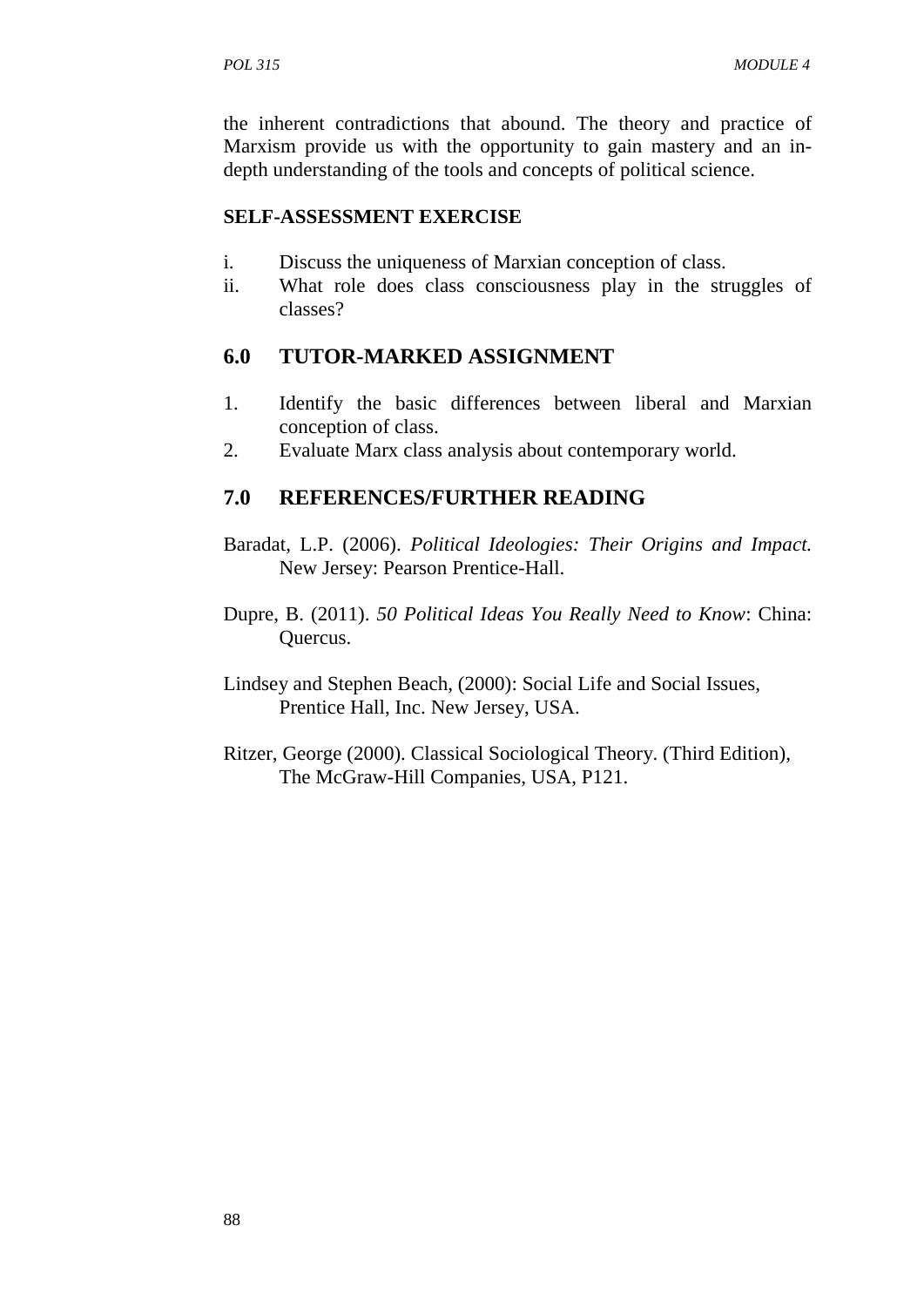# **UNIT 5 SOCIALIST THEORY AND WORKING CLASS MOVEMENT**

## **CONTENTS**

- 1.0 Introduction
- 2.0 Objectives
- 3.0 Main Content
	- 3.1 Socialist Theory and the Working Class
	- 3.2 The Transition from Capitalism to Communism
- 4.0 Conclusion
- 5.0 Summary
- 6.0 Tutor-Marked Assignment
- 7.0 References/Further Reading

## **1.0 INTRODUCTION**

Basically, *historical materialism* has a schema that has five stages namely (1) communal society (2) slave-owning society (3) feudal society (4) capitalist society (5) socialist society (6) communist society. Both communal and communist societies are classless societies. Hence, human society started as a classless society and is expected under historical materialism to result in a classless society. Communal society is, however, not the same as a communist society; both qualitatively are different. A communist society is a more sophisticated and superior society than a communal society. Also while most communal societies in history transformed into class-divided societies, communist societies are the limit of human society. Marx stated that it will take a longer and more difficult time to transform from socialism to communism, because of the numerous contradictions that will be produced. What, however, needs to be underscored here is that the transformation of society from a lower to a higher level for example from slave-owning to feudal society or from feudal to capitalist society, all took the form of social revolution; that is why Marx stated that revolutions are the locomotives of history and he went on to project that the class that could pull this through in capitalist society are the members of the working class.

### **2.0 OBJECTIVES**

By the end of this Unit, you will be able to:

- discuss Socialist theory and its relevance
- highlight the impact of Socialist theory on the working class
- explain the impact of Socialist theory on capitalist transformations.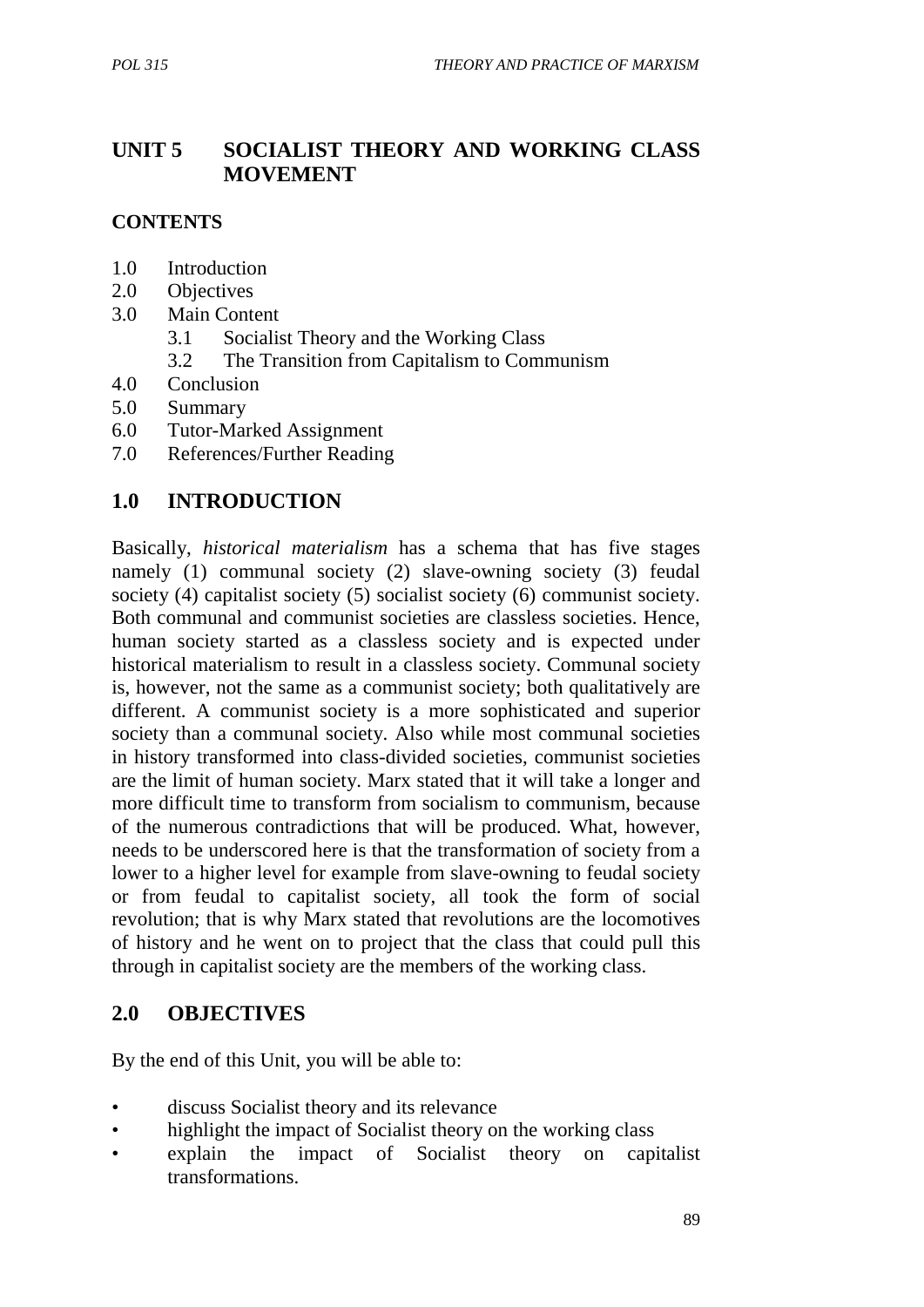## **3.0 MAIN CONTENT**

### **3**.**1 Socialist Theory and the Working Class**

Karl Marx developed his theory of economic interpretation of history from his dialectical materialism. History of all class society is the history of class struggle. Society in essence is a veiled coalescence of the relationship of oppressors and the oppressed. Marx regarded people as both the producers and the products of society. They make society and themselves by their actions. History is, therefore, the process of human self-creation; yet people are also a product of society- and are shaped by the social relationships and systems of thought that they create. An understanding of society, therefore, involves a historical perspective that examines the process whereby humanity both produces, and is produced by, social reality.

Society forms a totality and can only be understood as such. The various parts of society are interconnected and influence each other. Thus, economic, political, legal and religious institutions can only be understood in terms of their mutual effect. Economic factors, however, exert the primary influence and largely shape other aspects of society.

The history of human society is a process of tension and conflict. Social change is not a smooth, orderly progression that gradually unfolds in harmonious evolution. Instead, it proceeds from contradictions built into society, which are a source of tension and ultimately the source of open conflict and radical change.

History begins when humans produce their means of subsistence, when they begin to control nature. The first historical act is the production of material life. Production is a social enterprise since it requires cooperation. People must work together to produce the goods and services necessary for life. From the social relationships involved in production develops a 'mode of life' which can be seen as an expression of these relationships. This mode of life shapes human nature. Through its ownership of the means of production, a minority can control and command and enjoy the fruits of the labour of the majority.

Since one group gains at the expense of the other, a conflict of interest exists between the minority who owns the means of production and the majority who perform productive labour. The tension and conflict generated by this contradiction are the major dynamics of social change. For long periods, humanity is, at most, vaguely aware of these contradictions; yet even a vague awareness produces tension. This tension will ultimately find full expression and be resolved in the process of dialectical change.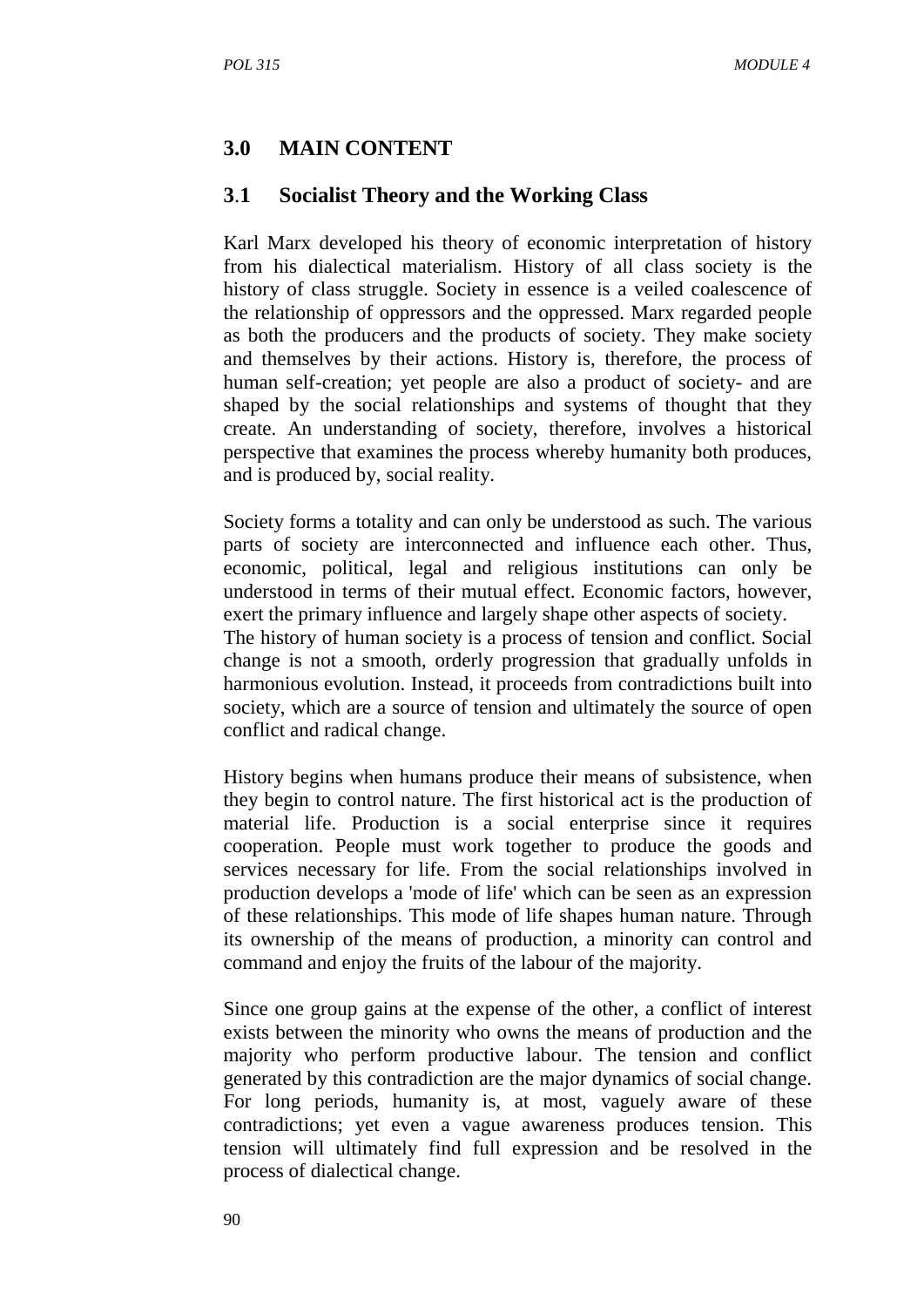The course of human history involves a progressive development of the means of production - a steady increase in human control over nature. This is paralleled by a corresponding increase in human alienation, an increase that reaches its height in capitalist society. An understanding of human history, therefore, involves an examination of these relationships, the most important of which are the relations of production. Apart from communities based on primitive communism at the dawn of history, all societies are divided into social groups known as classes.

The relationship between classes is one of antagonism and conflict. Throughout history, opposing classes stood in constant opposition to one another, carried on an open fight and that class conflict forms the basis of the dialectic of social change. In Marx's view, expressed in the opening line of the Communist Manifesto, the history of all existing society is the history of the class struggle. Class divisions result from the differing relationships of members of society to the means of production. The structure of all societies may be represented in terms of a simplified two-class model, consisting of a ruling and a subject class.

The ruling class owes its dominance and power to its ownership and control of the means production. Members of both the main social classes are largely unaware of the true nature of their situation, of the reality of the relationship between ruling and subject classes. Members of the ruling class assume their particular interests are those of society as a whole; members of the subject class accept this view of reality and regard their situation as part of the natural order of things. This false consciousness is because the relationships of dominance and subordination in the economic infrastructure are largely reproduced in the superstructure of society.

Ruling class dominance is confirmed and legitimated in legal statutes, religious proscriptions and political legislation. The consciousness of all members of society is infused with ruling-class ideology, which proclaims the essential rightness, normality and inevitability of the status quo. While the superstructure may stabilize society and contain its contradictions over long periods, this situation cannot be permanent. This process may be illustrated by the transition from feudal to capitalist society**.** Industrial capitalism gradually developed within the framework of feudal society. To develop fully, it required 'the free wage labourer who sells his labour power to capital. This provides a mobile labour force that can be hired and fired at will, and so efficiently utilised as a commodity in the service of capital.

However, the feudal relations of production, which involved landed property with serf labour chained to it, tended to prevent the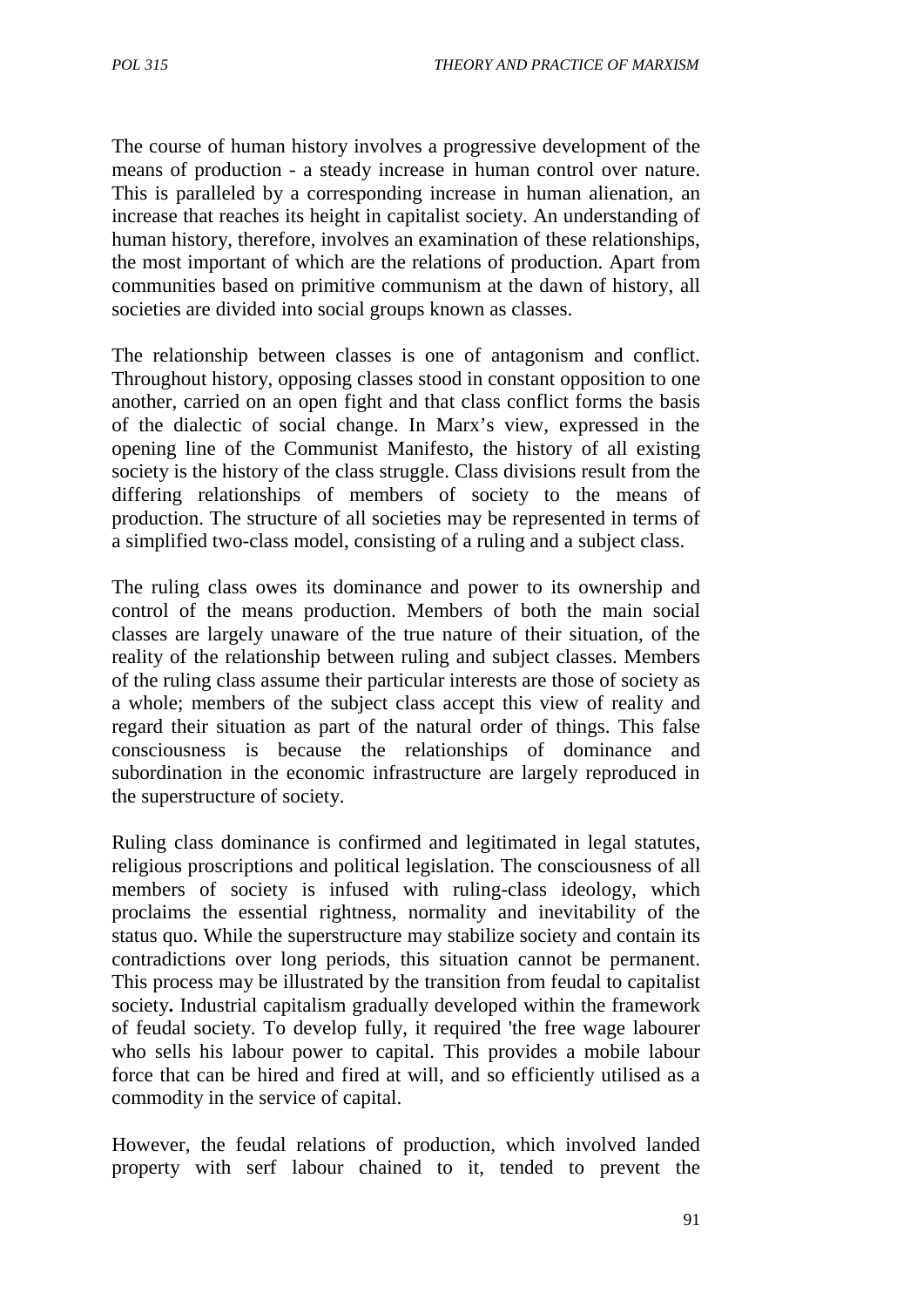development of wage labourers. Eventually, the forces of production of capitalism gained sufficient strength and impetus to lead to the destruction of the feudal system. At this point, the rising class, the bourgeoisie, became a class for itself, and its members united to overthrow the feudal relations of production. When they succeeded, the contradiction between the new forces of production and the old relations of production was resolved.

Once a new economic order is established, the superstructure of the previous era is rapidly transformed. The contradiction between the new infrastructure and the old superstructure is now ended. Thus the political dominance of the feudal aristocracy was replaced by the power of the newly enfranchised bourgeoisie. The dominant concepts of feudalism, such as loyalty and honor, were replaced by the new concepts of freedom and equality. In terms of the new ideology, the wage labourer of capitalist society is free to sell his or her labour power to the highest bidder. The relationship between employer and employee is defined as a relationship between equals- the exchange of labour for wages as an exchange of equivalents, but the resolution of old contradictions does not necessarily mean an end to contradictions in society. As in previous eras, the transition from feudalism to capitalism merely results in the replacement of an old set of contradictions by a new set.

#### **3.2 The Transition from Capitalism to Communism**

The predicted rise of the proletariat is not strictly analogous to the rise of the bourgeoisie. The bourgeoisie formed a privileged minority of industrialists, merchants, and financiers who forged new forces of production within feudal society. The proletariat forms an unprivileged majority which does not create new forces of production within capitalist society.

Marx believed, however, that the contradictions of capitalism were sufficient to transform the proletariat into a class for itself and bring about the downfall of the bourgeoisie. He saw the magnitude of these contradictions and the intensity of class conflict steadily increasing as capitalism developed. Thus there is a steady polarisation of the two major classes as the intermediate strata are submerged into the proletariat. As capital accumulates, it is concentrated more and more into fewer hands - a process accompanied by the relative pauperisation of the proletariat. Production assumes an increasingly social and cooperative character as larger and larger groups of workers are concentrated in factories. At the same time, the wealth produced by labour is appropriated by fewer and fewer individuals, and the processes magnify and illuminate the contradictions of capitalism and increase the intensity of the conflict.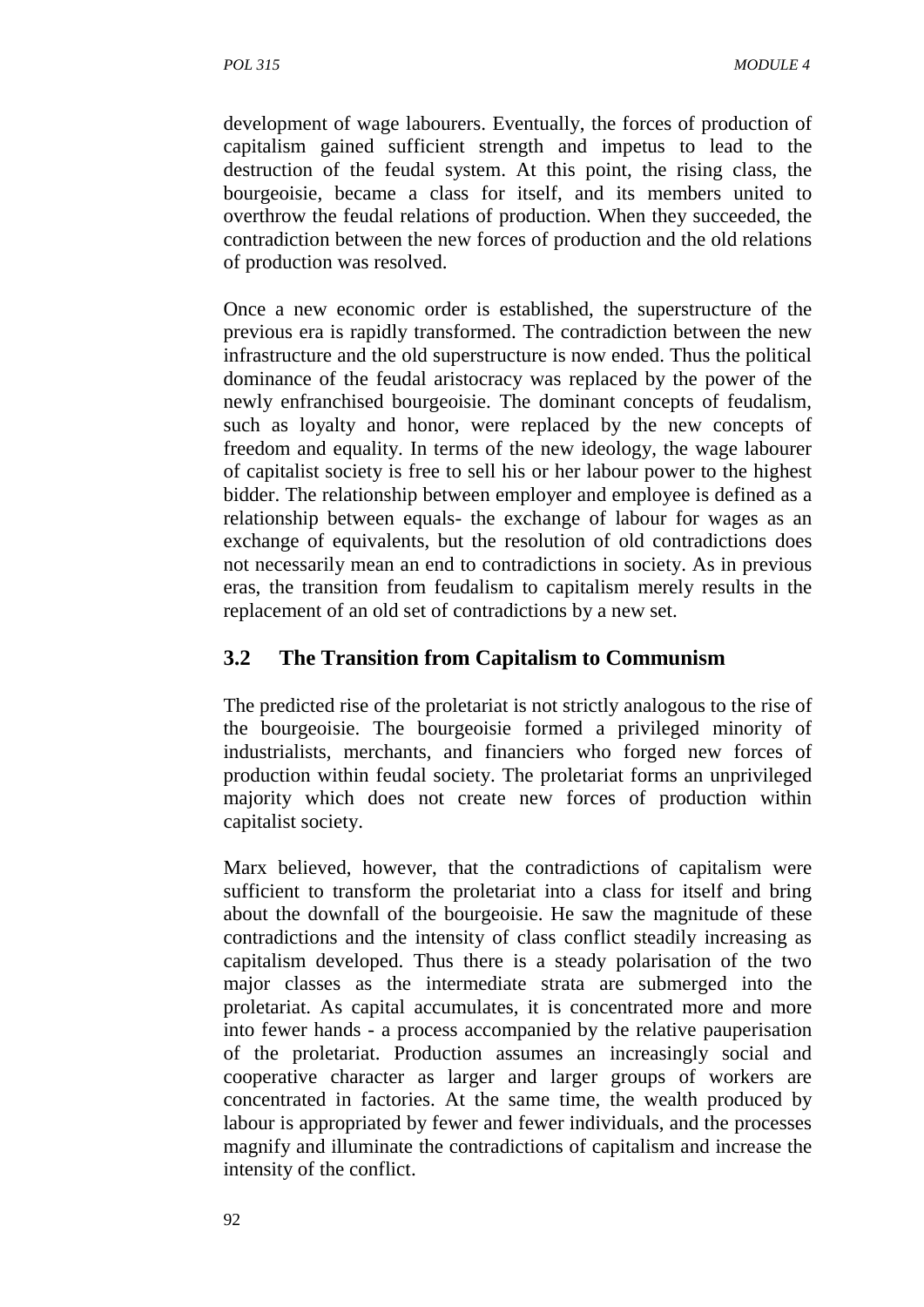The communist society, which Marx predicted would arise from the ruins of capitalism, beginning with a transitional phase, the dictatorship of the proletariat. Once the communist system has been fully established, the dictatorship's reason for being (and therefore its existence) will end. The bourgeois society represents 'the closing chapter of the prehistoric stage of human society'. The communist society of the new era is without classes, without contradictions. The dialectical principle now ceases to operate. The contradictions of human history have now been negated in a final harmonious synthesis.

#### **Criticism**

There is little indication of the proletariat becoming a class for itself. Rather than moving towards a polarisation of classes, critics argue that the class structure of capitalist society has become increasingly complex and differentiated. In particular, a steadily growing middle class has emerged between the proletariat and bourgeoisie. Turning to communist society, critics have argued that history has not borne out the promise of communism contained in Marx's writings. The changes forecasted have not come to pass. Marx erred, at least in the short run, by not realising how versatile and pragmatic the capitalist system could be, and he failed to appreciate how astonishingly productive industrialisation would become.

Significant social inequalities are present in communist regimes, and there are few, if any, signs of a movement towards equality. The collapse of communism in Eastern Europe and the Soviet Union in the late 1980s and early 1990s suggests that the promise of communism has been replaced by the desire for Western-style democracies.

Particular criticism has been directed towards the priority that Marx assigned to economic factors in his explanation of the social structure of society. He has been criticised heavily on the withering away of the state and the disappearance of class contradictions following the proletarian revolution displacing the bourgeoisie permanently.

#### **4.0 CONCLUSION**

Marxist perspectives provide a radical view of the nature of social stratification. They regard stratification as a divisive rather than an integrative structure. They see it as a mechanism whereby some exploit others, rather than as a means of furthering collective goals. Marxists' focus on social stratification is central to Marxist theory.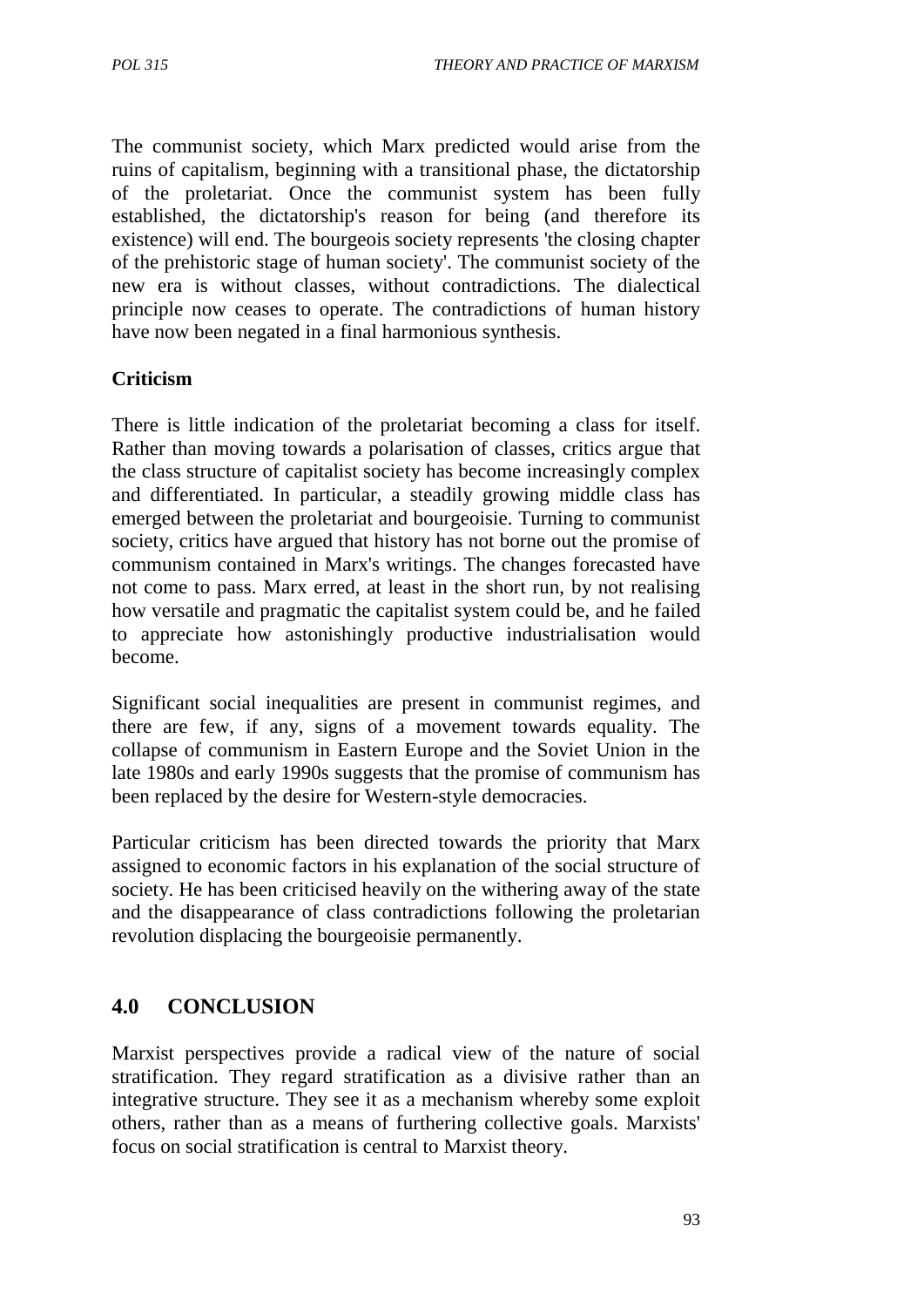## **5.0 SUMMARY**

The key to understanding society from a Marxist perspective involves an analysis of the infrastructure. In all historical societies, there are basic contradictions between the forces and relations of production; and there are fundamental conflicts of interest between the social groups involved in the production process, in particular, the relationship between the major social groups is one of exploitation and oppression. The superstructure derives largely from the infrastructure and therefore reproduces the social relationships of production.

It will, thus, reflect the interests of the dominant group in the relations of production. Ruling class ideology distorts the true nature of society and serves to legitimate and justify the status quo. However, the contradictions in the infrastructure will eventually lead to a disintegration of the system and the creation of a new society in which there is no exploitation and oppression.

#### **SELF-ASSESSMENT EXERCISE**

- i. Discuss the uniqueness of Marxist historical analysis.
- ii. Describe the basics of Marxist theory.

## **6.0 TUTOR-MARKED ASSIGNMENT**

- 1. State the major features of communism and socialism.
- 2. Explain the feasibility of Marx's perspective of his world and the possible errors.

## **7.0 REFERENCES/FURTHER READING**

- Ake , C. (1978). *Revolutionary Pressures in Africa*. London: Zed Press.
- Ake, C. (1996). 'Is Africa Democratising?' CASS Monograph. Lagos: Malthouse.
- Chabal, P and Daloz, J. P. (1999). Africa Works: Disorder as Political Instrument, Oxford and Bloomington: James Curry and Indiana University Press.
- Hook, S. (1994.) *From Hegel to Marx: Studies in the Intellectual Development of Karl Marx*. New York: Columbia University Press.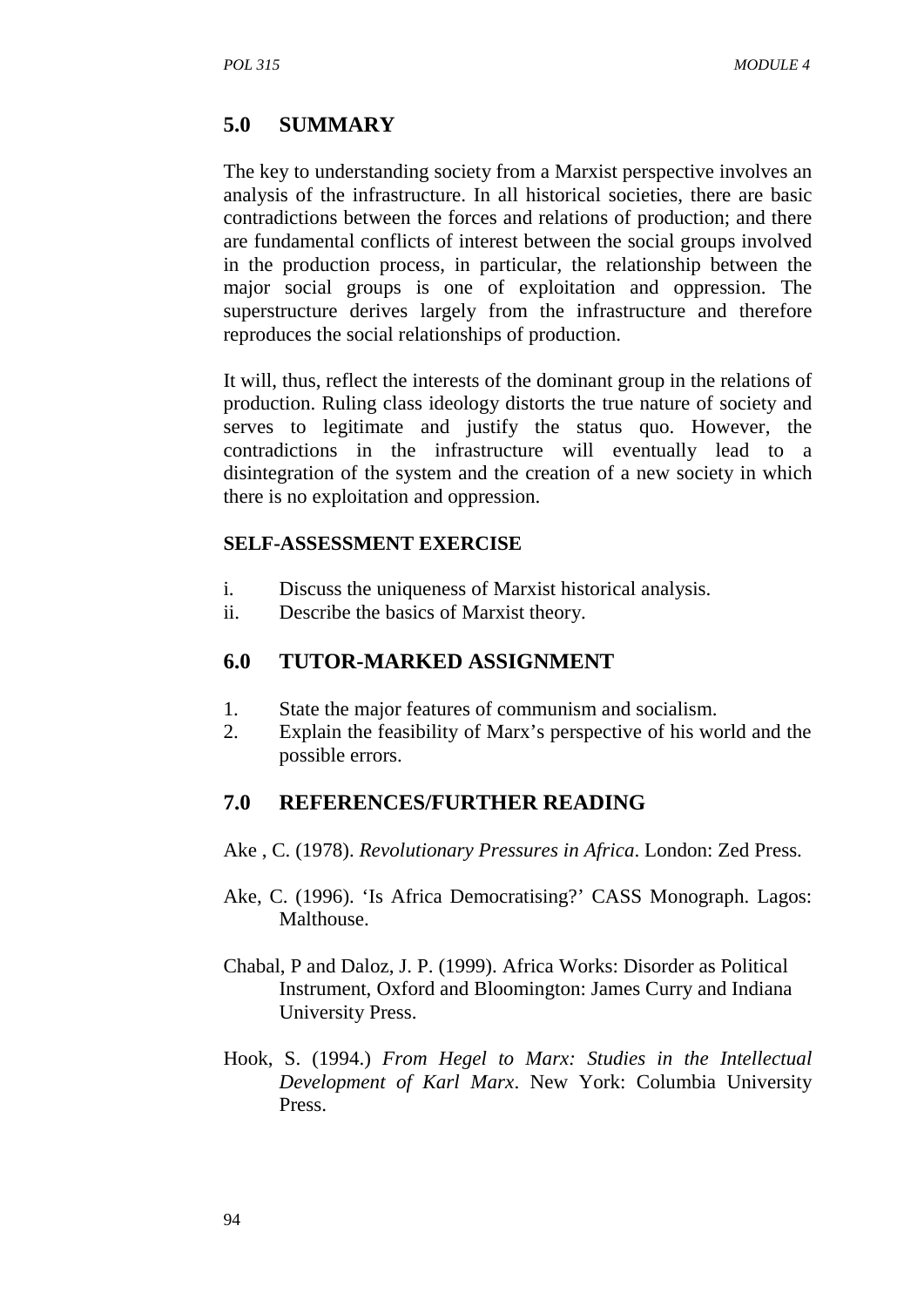Nelson, J.M (ed.) (1994), Economic Crisis and Policy Choice: The Politics of Adjustment in the Third World, Princeton: Princeton University Press.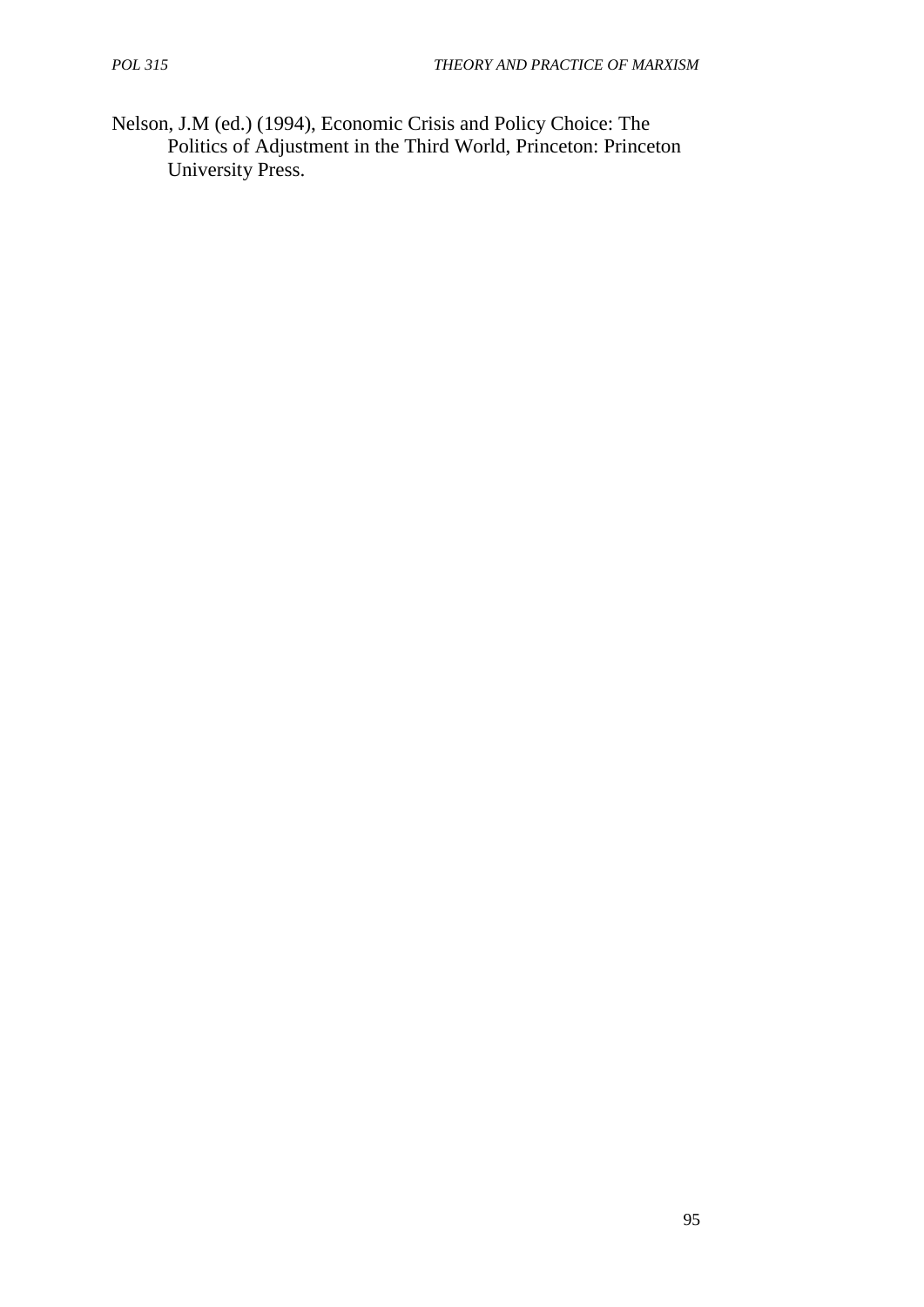## **MODULE 5 MARXIST POLITICAL ECONOMY**

#### **CONTENTS**

- Unit 2 Mode of Production and Relations of Production
- Unit 3 Marx Theories of Value- Commoditisation, Reification, Labour Power, Use and Exchange Value, Surplus Value and Capitalist Primitive Accumulations
- Unit 4 Socialism in the Twenty-First Century
- Unit 5 20th Century Practice of Marxism

# **UNIT 1 CAPITALIST ECONOMY**

#### **CONTENTS**

- 1.0 Introduction
- 2.0 Objectives
- 3.0 Main Content 3.1 Capitalist Economy
- 4.0 Conclusion
- 5.0 Summary
- 6.0 Tutor-Marked Assignment
- 7.0 References/Further Reading

## **1.0 INTRODUCTION**

Capitalism had increased human productivity to the point at which all basic material needs could be satisfied. Nevertheless, it was exploitative in nature, so that the goods produced were not equally distributed; in fact, the reverse was true. Marx assumed that the victory of the proletariat was inevitable; it would be a victory of the exploited over the exploiter. He posits that if all other oppressor classes in capitalist society were eliminated, the source of all human strife would disappear and a new, classless society holding its goods in common would emerge. In this socialist society all people would find peace and happiness

#### **2.0 OBJECTIVES**

By the end of this Unit, you will be able to:

- describe the capitalist economy as marked by increased productivity
- discuss capitalism as exploitation and oppression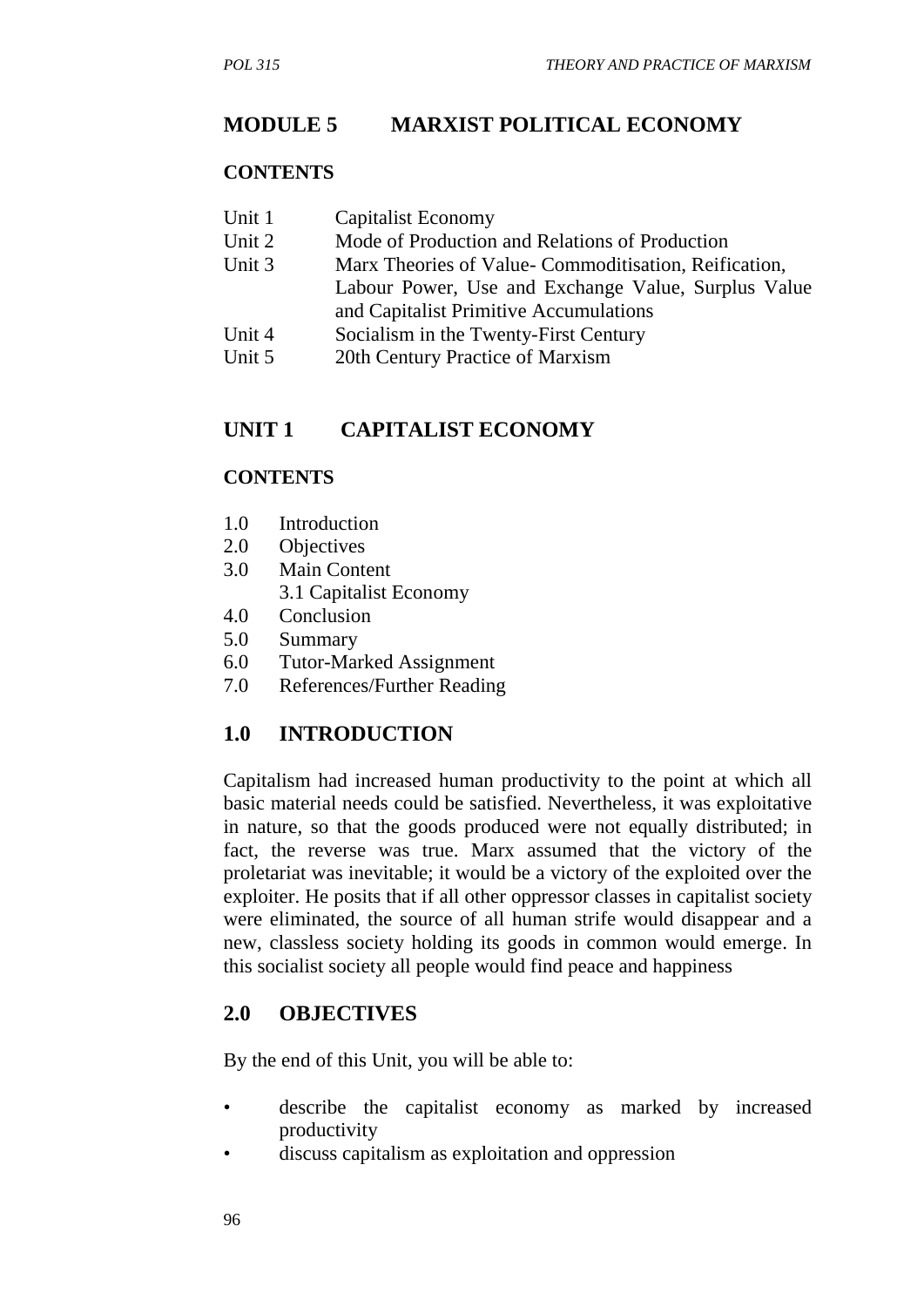expatiate on the creation of two hostile camps – proletariat and bourgeoisie.

# **1.0 MAIN CONTENT**

## **3.1 Capitalist Economy**

Rooted in the Industrial revolution the origin of socialism dated back to pre-revolutionary France. The Utopians-early humanitarian socialists, though well-meaning, were discredited for their normative socialism with their impractical idealism and their failed social experiments. Their failure left the field open to Karl Marx's "scientific" approach. Believing that he had discovered the formula by which human history could be rationalised; Marx thought that people's ideas are conditioned by their economic environment and that economic change stimulates a dialectic conflict between those ruling and those ruled in society. He gave prominence to two principal classes (proletariat and bourgeoisie) in a capitalist society.

According to Marx, the final conflict will find the capitalist and proletarian classes engaged in a struggle that the proletariat will win because, although the capitalist system is productive, it is also exploitative and parasitic. When the proletariat class comes to power, it will establish a dictatorship, which, in turn, will create a socialist economy and eliminate all non-proletarian classes. In this final state, the government itself will have withered away and all class distinctions will have been obliterated, leaving people free from necessity and exploitation and at liberty to cultivate their natural gifts. This development will lead to greater productivity and the elimination of poverty. As each country becomes socialist in its turn, national boundaries will disappear and eventually, a single utopia will replace the divided, exploitative, and cruel world of capitalism.

Marxist political economy rests on the understanding that social production is the base or sub structure of the society. Human society would cease at a particular point if there is no production- biological or material.

Marx economics-although highly critical of capitalism, Marx did see it as a stepping stone on the way towards a communist society. Capitalism would help to develop technology that would free people from a material need; there would be more than enough goods to feed and clothe the population. In these circumstances, it would be possible to establish successful communist societies in which the needs of all their members are met.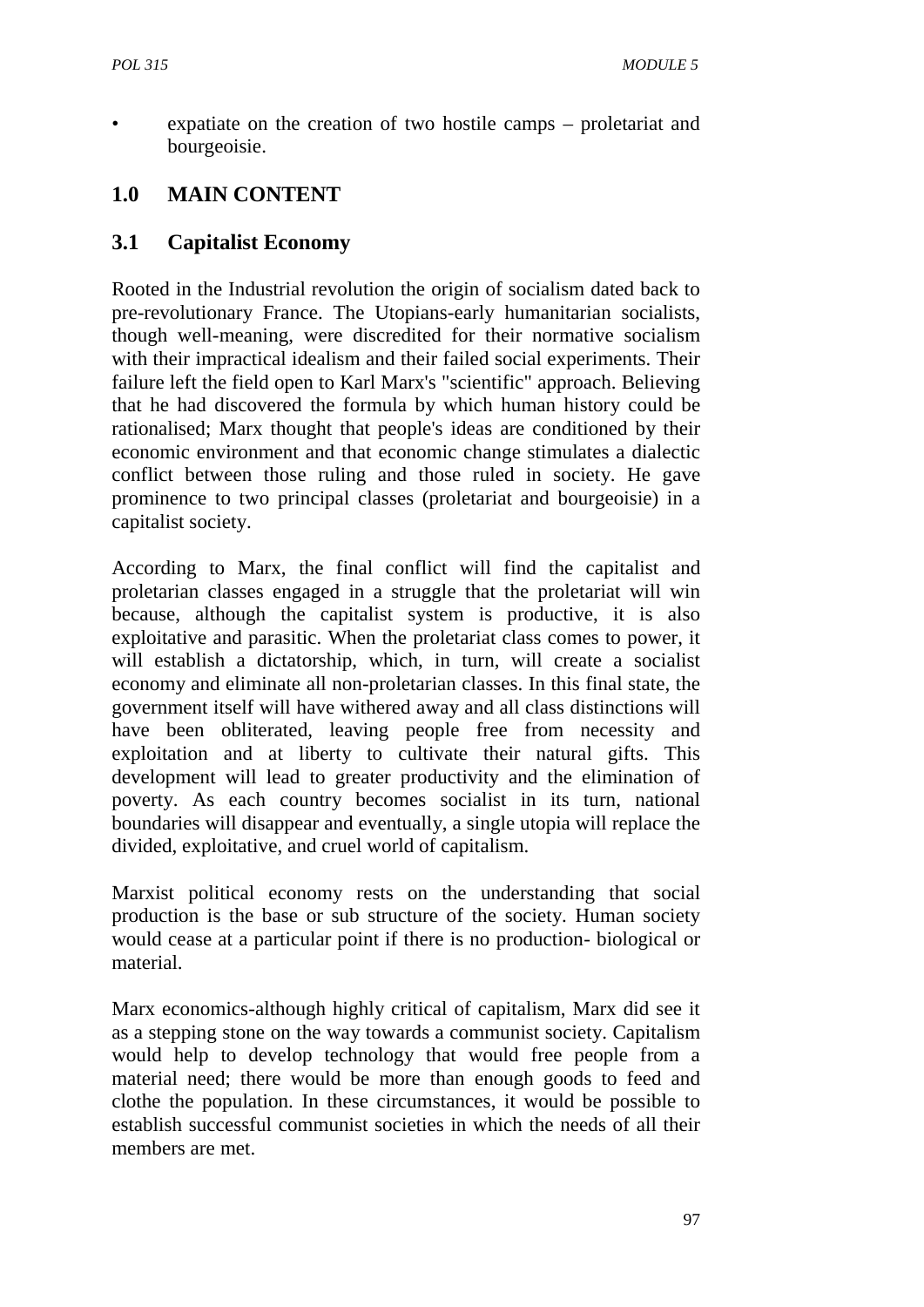The basic characteristics of a capitalist economy may be summarised as follows:

- Capital includes money, equipment, machinery, and lands used in financing the production of commodities for private gain. In a capitalist economy, goods and the labour power; raw materials and machinery used to produce them, are given a monetary value. The capitalists invest their capital in the production of goods.
- Capital is accumulated by selling those goods at a value greater than the cost of production.
- Capitalism, therefore, involves the investment of capital in the production of commodities to maximise profit to accumulate more capital.
- Money is converted into commodities by financing production, those commodities are then sold and converted back into money at such a price that the capitalists end up with more money than they started with.
- Capital is privately owned by a minority, the capitalist class.

In Marx's view, capital is gained from the exploitation of the mass of the population, the working class. Marx argued that capital, as such, produces nothing; only labour produces wealth. Yet the wages paid to the workers for their labour are well below the value of the goods they produce.

Marx believed that this first contradiction would be highlighted by a second that is the contradiction between social production and individual ownership. As capitalism developed, the workforce was increasingly concentrated in large factories where production was a social enterprise. Social production juxtaposed with individual ownership illuminates the exploitation of the proletariat. Social production also makes it easier for workers to organise themselves against the capitalists. It facilitates communication and encourages recognition of common circumstances and interests.

Apart from the basic contradictions of capitalist society, Marx believed that certain factors in the natural development of a capitalist economy would hasten its downfall. These factors would result in the polarisation of the two main classes: the gap between the proletariat and the bourgeoisie will become greater and the contrast between the two groups will become starker. Such factors include- the increasing use of machinery which will result in a homogeneous working class; since machinery obliterates the differences in labour, members of the proletariat will become increasingly similar. The differences between skilled, semi-skilled and unskilled workers will tend to disappear as machines remove the skill required in the production of commodities.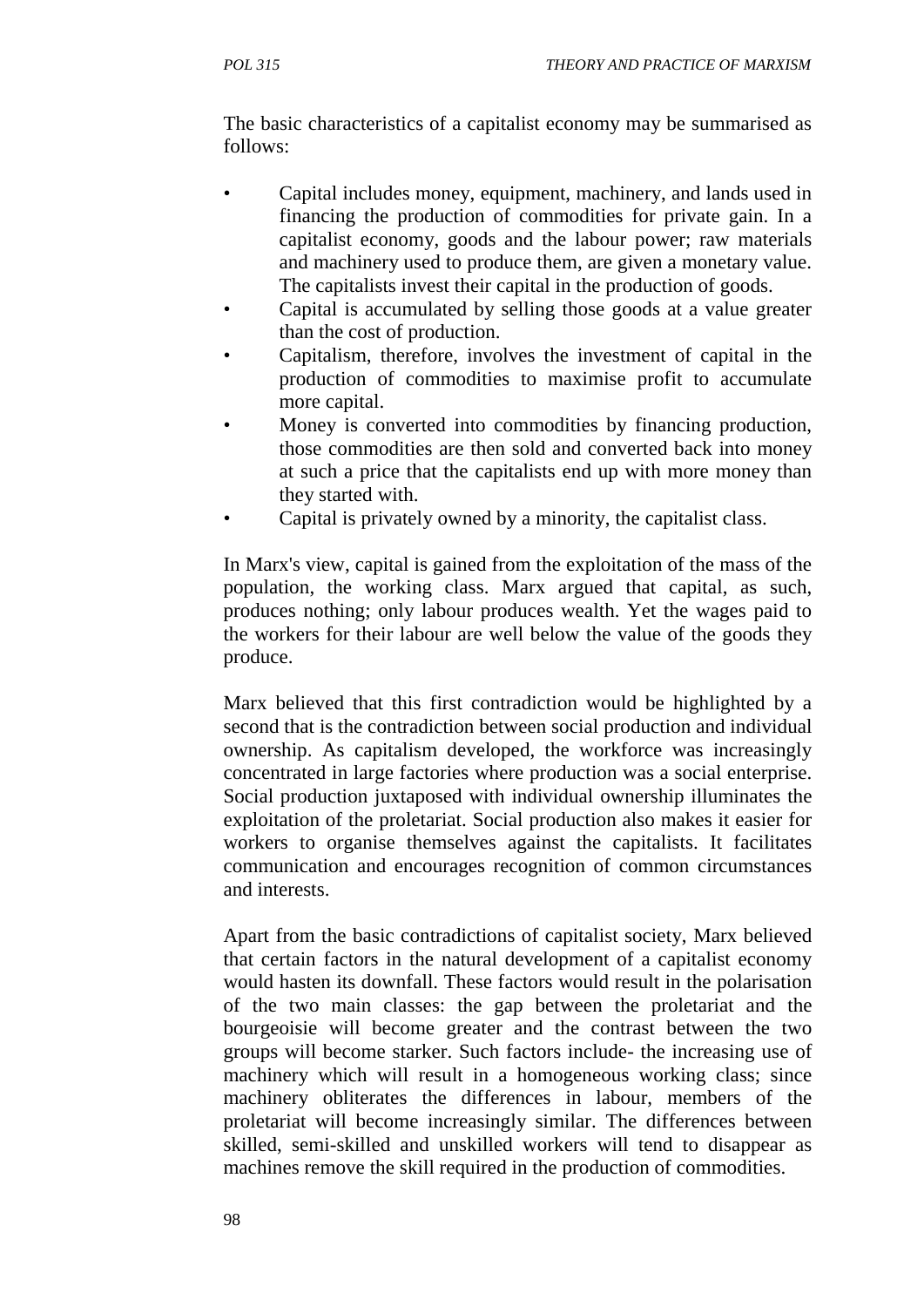The difference in wealth between the bourgeoisie and the proletariat will increase as the accumulation of capital proceeds. Even though the real wages and living standards of the proletariat may rise, workers become poorer about the bourgeoisie. This process is known as *pauperisation*.

The competitive nature of capitalism (cycles of boom and dooms) means that only the largest and most wealthy companies will survive and prosper. The competition will depress the intermediate strata - those groups lying between the two main classes - into the proletariat. Thus, the petty bourgeoisie, the owners of small businesses, will sink into the proletariat. At the same time, the surviving companies will grow larger and capital will be concentrated into fewer hands.

# **4.0 CONCLUSION**

Capitalism as an epoch in human development has done so much to liberate man from the state of subsistence to condition of affluence, but has been haunted by the inequity in the enjoyment of the resources so produced by the productive forces. For Marx, labour creates wealth which is expropriated and appropriated by the capitalist class while the creators of the wealth languish in poverty and misery. For the Marxists, Capitalism is harsh, unjust, and must be destroyed in the interest of humanity.

# **5.0 SUMMARY**

Capitalist society is by its very nature unstable characterised by the cycle of booms and dooms which translates to periods of growth and depressions. The basic conflict of interest involves the exploitation of workers by the capitalists. It is based on contradictions and antagonisms which can only be resolved by its transformation. In particular, the conflict of interest between the bourgeoisie and the proletariat cannot be resolved within the framework of a capitalist economy.

## **SELF-ASSESSMENT EXERCISE**

- i. Demonstrate the basic contradictions inherent in employer employee relations in capitalism.
- ii. Compare the working class of today with Marx's time.

# **6.0 TUTOR-MARKED ASSIGNMENT**

- 1. Can capitalism be jettisoned in today's world?
- 2. Discuss how competition can be eliminated in capitalism.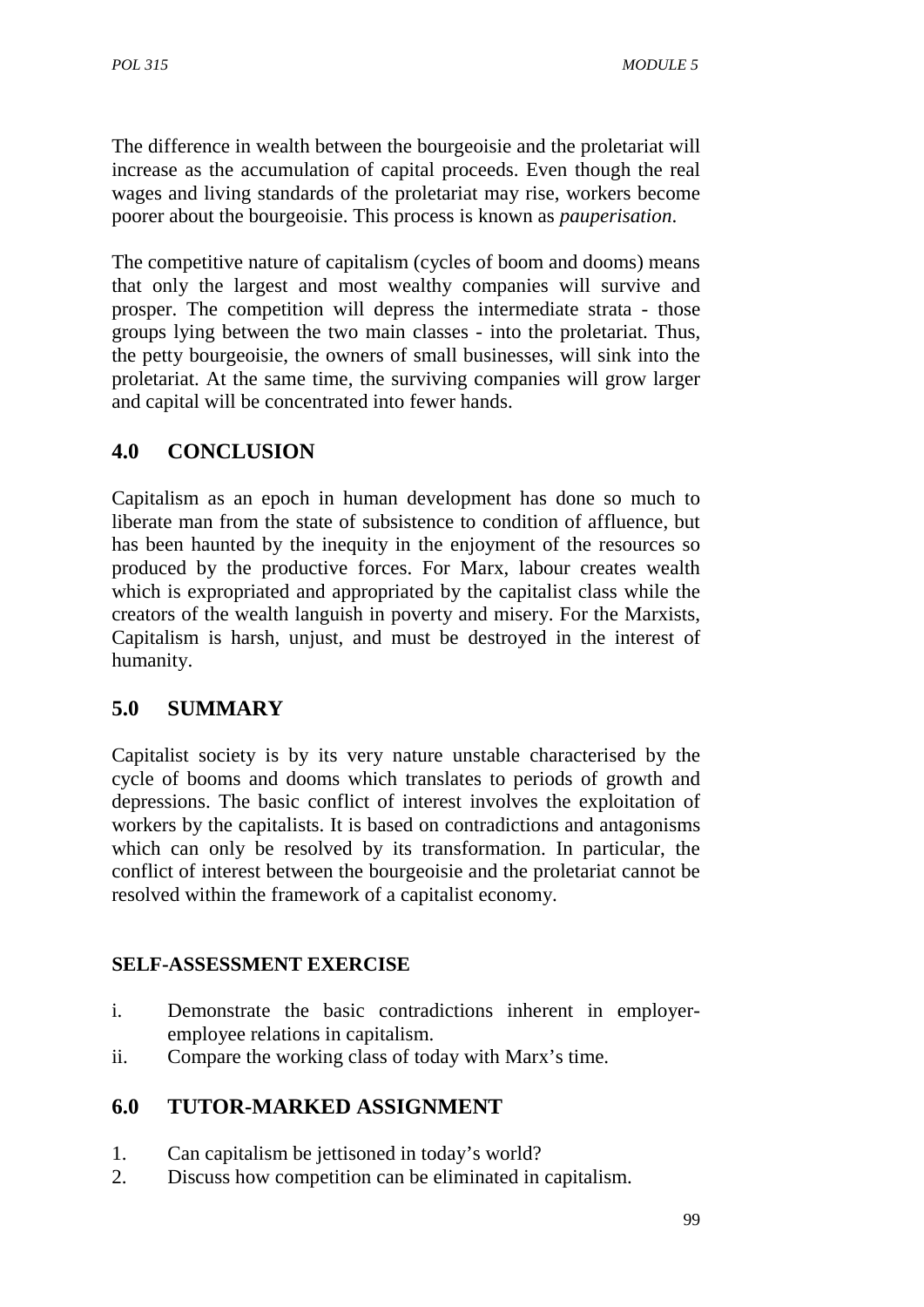#### **7.0 REFERENCES/FURTHER READING**

- Asirvatham, E. & Misra, K. (2005). *Political Theory*. New Delhi: S. Chand and Co. Ltd.
- Baradat, L.P. (2006). *Political Ideologies: Their Origins and Impact*. New Jersey: Pearson Prentice-Hall.
- Haralambos & Holborn. (2004). *Sociology: Themes and Perspectives*. London: Harper Collins Publishers Ltd.
- Lenin, V. I. (1999). *Imperialism: The highest stage of capitalism*. Sydney, Australia. Resistance Books.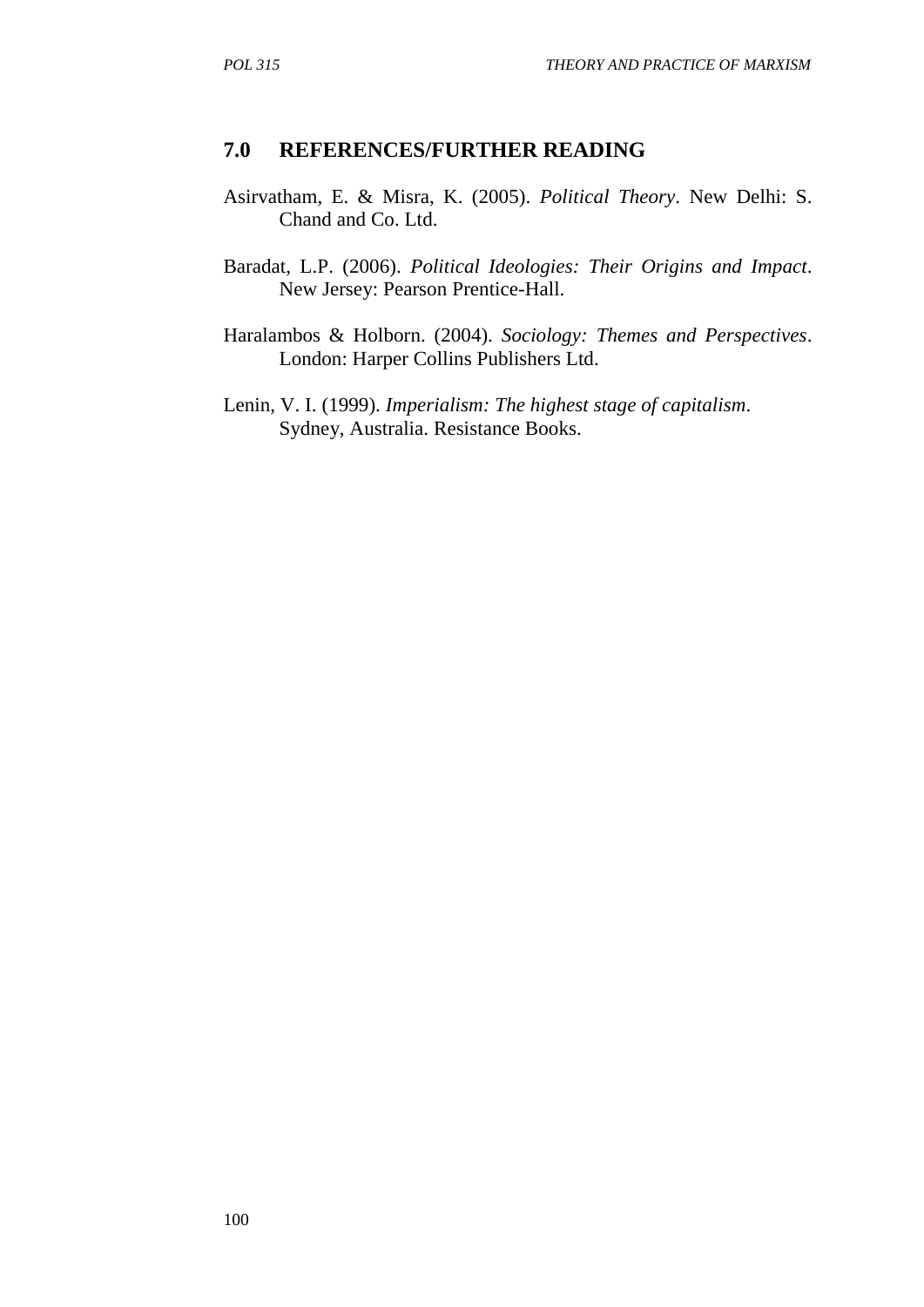# **UNIT 2 MODE AND RELATIONS OF PRODUCTION**

## **CONTENTS**

- 1.0 Introduction
- 2.0 Objectives
- 3.0 Main Content
	- 3.1 Mode of Production and Relations of Production
- 4.0 Conclusion
- 5.0 Summary
- 6.0 Tutor-Marked Assignment
- 7.0 References/Further Reading

# **1.0 INTRODUCTION**

Marxist political economy is essentially a critique of capitalism both in its monetarism and neo-liberalism. The emphasis is on the significance of production; the centrality of labour in production and the exploitation of workers. It seeks to connect the ownership and non-ownership of the means of production to exploitation and class contradictions of class struggle.

# **2.0 OBJECTIVES**

By the end of this Unit, you will be able to:

- discuss production and the centrality of labour
- explain the importance of ownership of means of production
- describe relations of production.

## **3.0 MAIN CONTENT**

## **3.1 Mode and Relations of Production**

The key difference between Marxist political economy and bourgeois economics is the fact that Marxists emphasise production and the role of labour while the bourgeois economist places emphasis on market and profit. While Marxism argues that production is key; bourgeois economics claim that market and profit are more important. Also, while Marxists argue that production is more important than the market and that labour is key to production, bourgeois economists contend that capital is key to production.

In a more general sense, they claim trinity-labour, capital and land. These disagreements are ideological because while Marxists try to show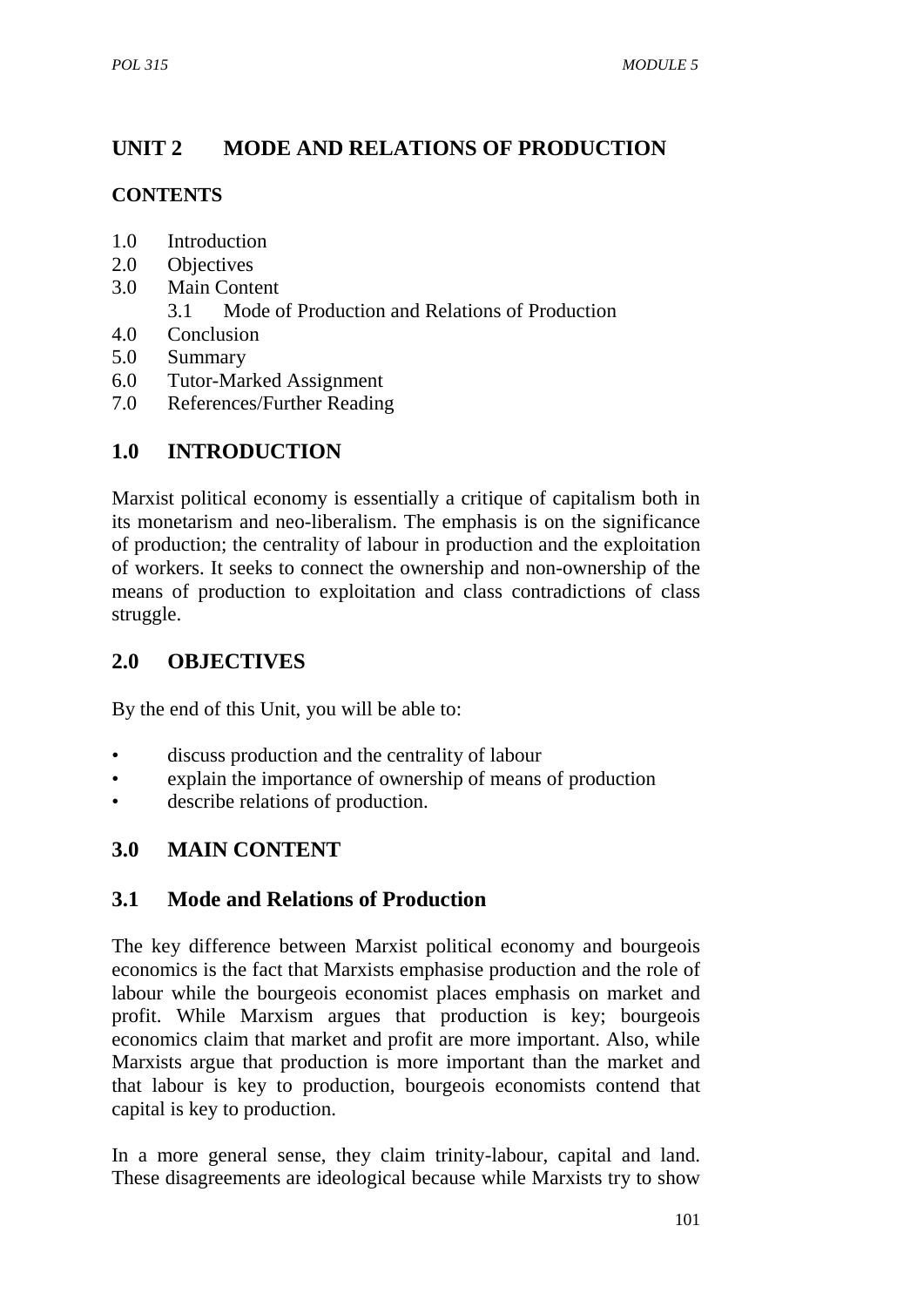the importance of labour in production bourgeois economists seek to show the importance of the capitalist. Underlying this disagreement is the historical role of which class is most progressive or which is bound to make history.

A mode of production is defined within a socio-economic context in the Marxist schema of historical materialism examples feudal, capitalist, or socialist. Three elements define a mode of production namely the ownership of the means of production, the productive forces, and the social relations of production. In a slave-owning society ownership of the slave was the slave owner. In a feudal society, the means of production which was land belonged to the landlord. In a capitalist society, the means of production which is the industry belonged to the bourgeoisie but in a socialist society, the means of production belonged to the proletariat and all those who produce.

The productive forces are those who are involved in actual production. The slave who was the property of the slave owner was the producer, in feudal societies the serfs were the producers and in capitalism the proletariats were the producers. Social relations of production are a process of the kind of contradictions generated by the way production is carried out and the contradiction it generates. No mode of production exists in pure form. They often coexist with other modes of production. For example, under feudal societies there were still remnants of slave owning mode of production. Under capitalism there are still remnants of the feudal mode of production. This explains why although Nigeria is a dependent capitalist society, however over 60% of its people are farmers and not workers this is because remnants of pre-capitalist societies are still to be found in capitalist societies. The coexistence of two or more modes of production is called socio-economic formation

# **4.0 CONCLUSION**

Two major classes and relations emerge from the mode of production (owners of productive forces and mutually antagonistic classes of oppressors and the oppressed). Every society needs not go through the modes of production in sequential order and features of a mode of production can exist side by side with another. For example in Nigeria, the dependent rent-seeking capitalist order is imbued with remnants of feudalism. The mode of production in material life determines the general character of the social, political and spiritual processes of life.

# **5.0 SUMMARY**

Production should be understood from two areas- the owners and controllers of production and production relations which refers to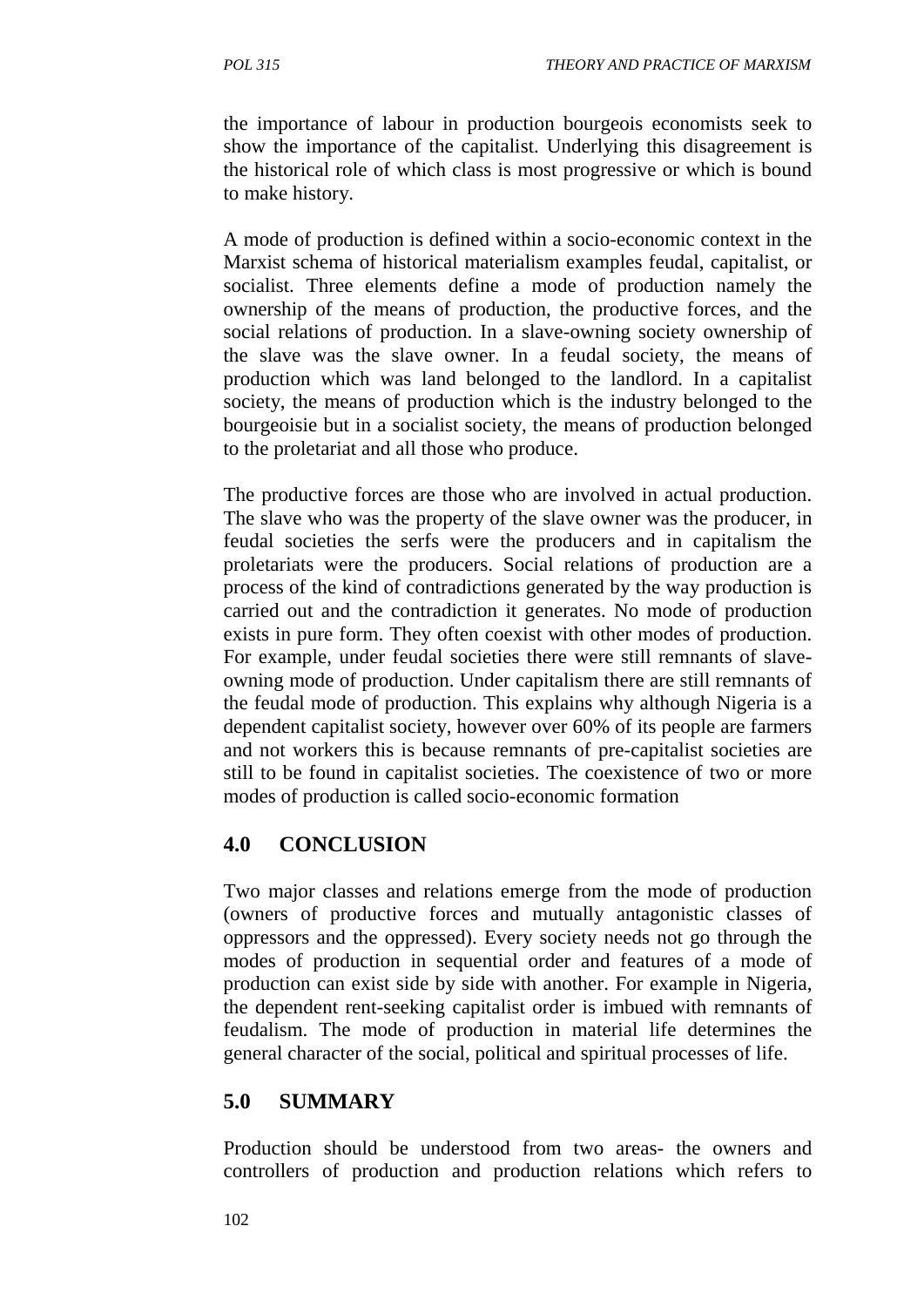relations between people engaged in production. Mode of production refers to two defining elements in production, i.e. level of means productive forces and the relations of production. Human history has witnessed about five modes of production- primitive communism, slavery society, feudalism, capitalism, and socialism.

### **SELF-ASSESSMENT EXERCISE**

- i. The mode of production determines the character of society. Discuss.
- ii. Show the link between the mode of production and relations of production.

# **6.0 TUTOR-MARKED ASSIGNMENT**

- 1. How does the objective economic condition of individuals predicate life chances in society?
- 2. Illustrate how two or more modes of production can co-exist in a historical epoch.

# **7.0 REFERENCES/FURTHER READING**

- Dupre, B. (2011). *50 Political Ideas You Really Need to Know*. China: Quercus.
- Haralambos and Holborn. (2004). *Sociology: Themes and Perspectives*. London: Harper Collins Publishers Ltd.
- Hobden, S., & Jones, R.W. (2014). Marxist theories of international relations.Oxford, UK: Oxford University Press.
- Mandelbaum, M. (Ed.). (1996). *Post Communism: Four Perspectives*. USA: Council on Foreign Relations Book.
- Schumpeter, A.J. (2003). *Capitalism, Socialism and Democracy*. London, UK: Routledge.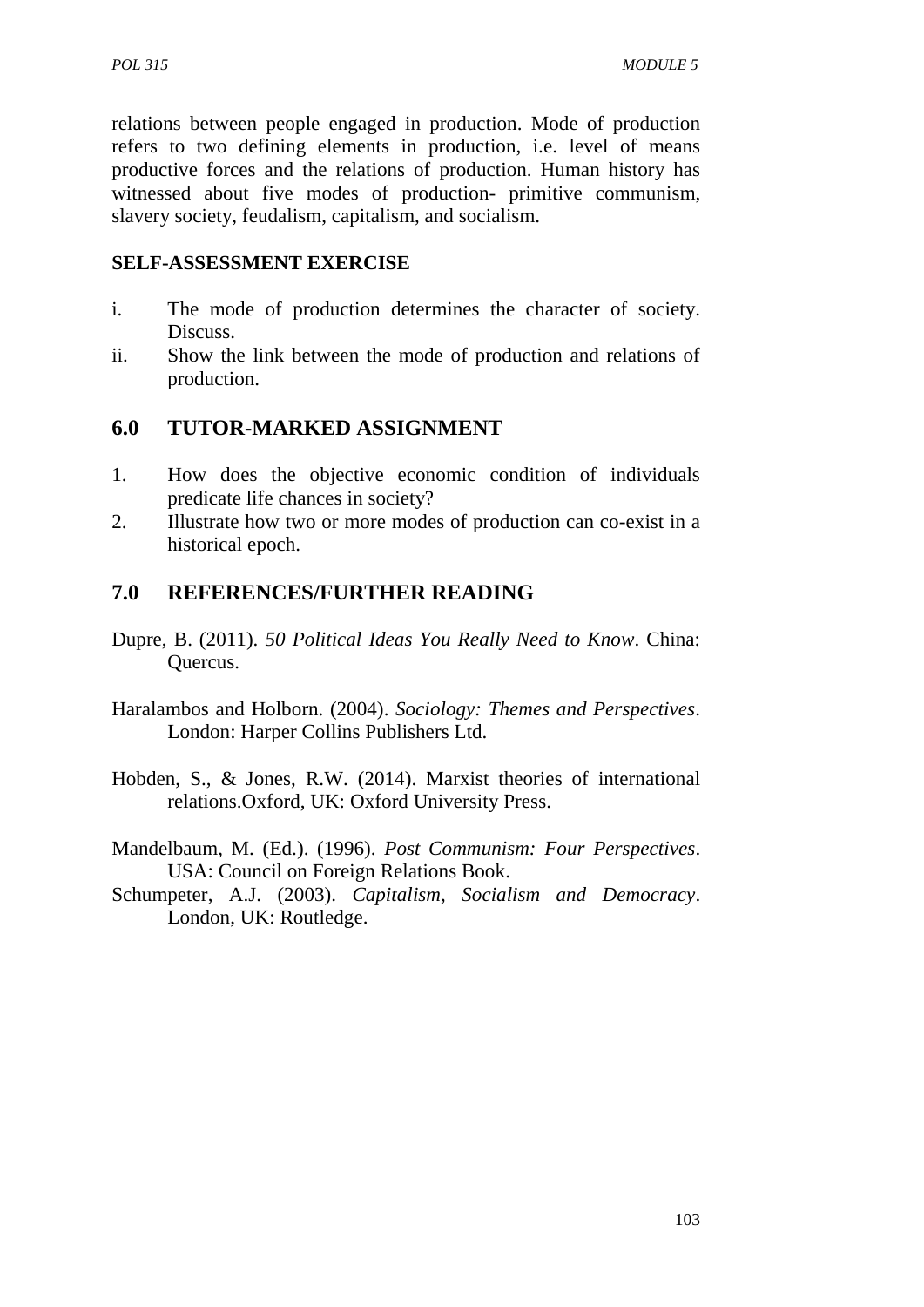# **UNIT 3 MARX THEORIES OF VALUE, COMMODITISATION, REIFICATION, LABOUR POWER, USE AND EXCHANGE VALUE, SURPLUS-VALUE AND CAPITALIST PRIMITIVE ACCUMULATIONS**

#### **CONTENTS**

- 1.0 Introduction
- 2.0 Objectives
- 3.0 Main Content
	- 3.1 Marx Theories of Value- Commoditisation, Reification, Labour Power, Use and Exchange Value, Surplus Value and Capitalist Primitive Accumulations
- 4.0 Conclusion
- 5.0 Summary
- 6.0 Tutor-Marked Assignment
- 7.0 References/Further Reading

## **1.0 INTRODUCTION**

The Marxist theory builds on the discoveries of and findings of natural scientists to arrive at profound and fundamental conclusions on the development of society. Materialists before Marx are agreed on the primacy of material life over consciousness. The difference between earlier materialists with Marx was their failure to understand the linkages in the historical processes of development with the material foundation of life. They did not see the connection between the laws of natural science and social change.

The Marxist theory of social development derives from the materialist conception of history. Its main thrust of human existence rests on the existence of matter or material life as opposed to predestination taught by religion and the world of spirit. Social consciousness is therefore the outcome of a social being. Ideas can only flow from material life and conversely and this fundamental foundation applies to all human development and its history.

#### **1.0 OBJECTIVES**

By the end of this Unit, you will be able to:

• discuss reification concerning its importance to Marxist political economy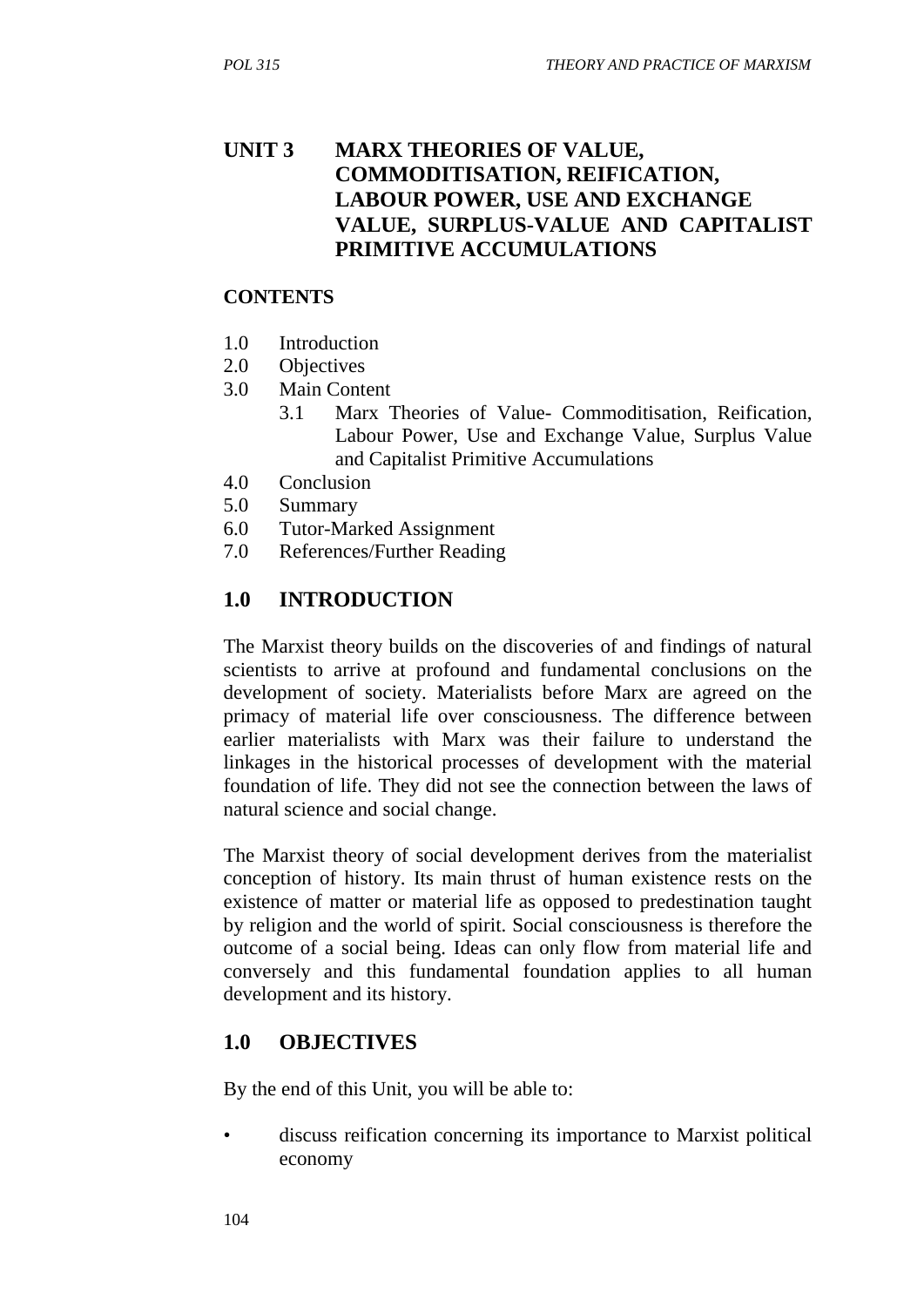- explain commoditisation, labour, power, use and exchange value in the light of importance to Marxist political economy
- describe surplus value and primitive accumulation of capital.

## **2.0 MAIN CONTENT**

#### **3.1 Marx Theories of Value**- **Commoditisation, Reification, Labour Power, Use and Exchange Value, Surplus Value and Capitalist Primitive Accumulations**

#### **(a) Reification**

Literally "making into a thing" or "objectification"; it is a process of regarding something impersonally. In Marxism, reification relates to a process of making things- to the extent that the nature of social relationships is expressed as relationships between traded objects.

Reification involves the manipulation of consciousness to distort reality. Marx argued that reification is an inherent and necessary characteristic of economic value; such that it manifests itself in market trade. In other words, the inversion in thought between object and subject, or between means and ends, reflects a real practice where attributes (properties, characteristics, features, powers) which exist only by a social relationship between people are treated as if they are the inherent, natural characteristics of things, or vice versa; and attributes of inanimate things are treated as if they are attributes of human subjects.

This implies that objects are transformed into subjects, and subjects are turned into objects, with the result that subjects are rendered passive or determined, while objects are rendered as the active, determining factor. Reification is a specific form of alienation. Commodity fetishism is a specific form of reification.

#### **(b) Commoditisation**

This is the transformation of goods and services, as well as ideas or other entities that normally may not be considered goods, into a commodity. Commoditisation is used to describe the process by which something which does not have an economic value is assigned a value and commoditisation shows how market values can replace other social values. It describes the transformation and marketisation of relationships, formerly untainted by commerce, into commercial relationships in everyday use. An extreme case of commoditisation is slavery, where human beings themselves become a commodity to be sold and bought.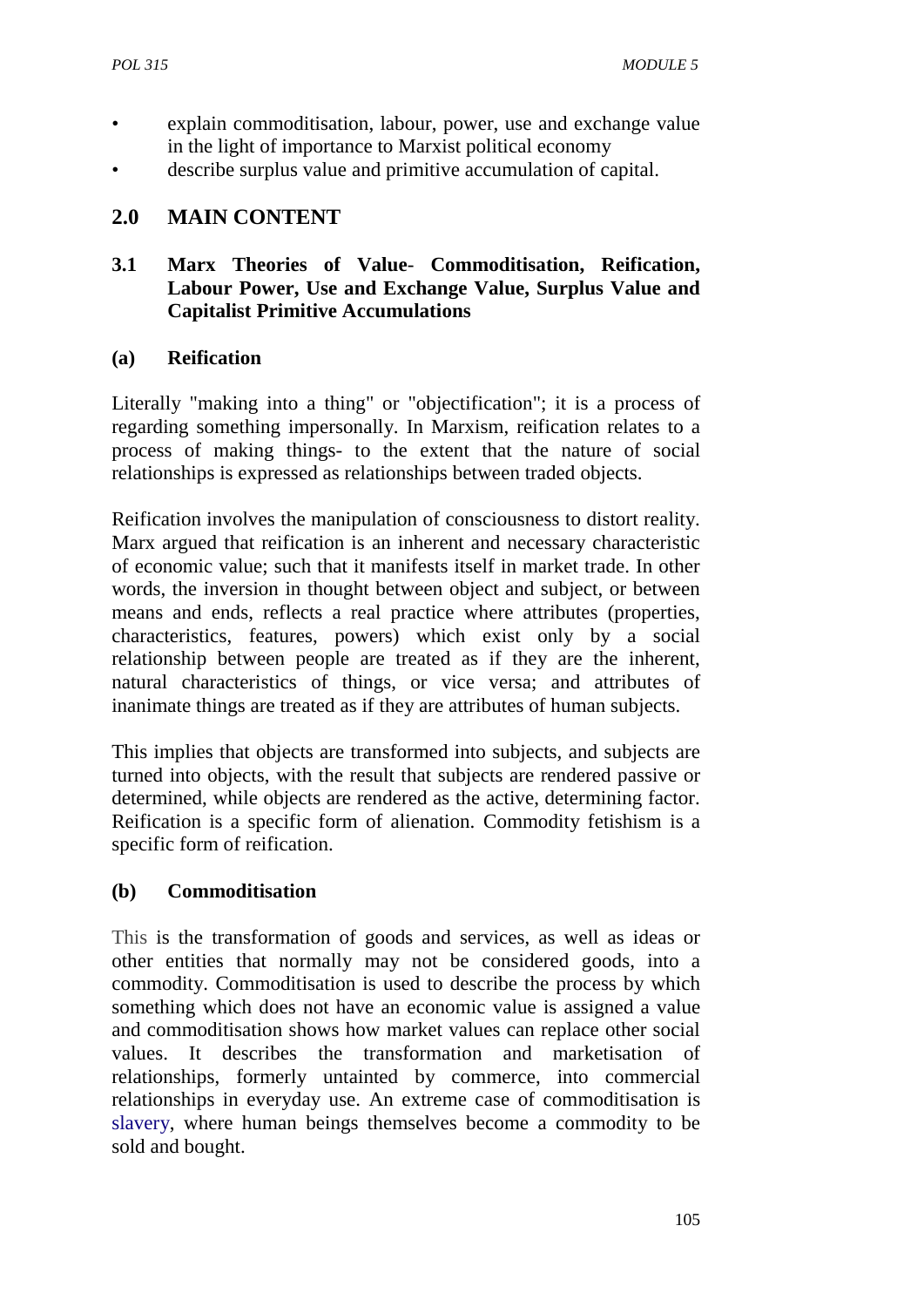#### **(c) Labour power**

The biggest task for all human existence and, therefore, of all history, is that humans must be in a position to live to be able to make history. Labour power is the potential of humans to do work. Labour power deals with the abstraction of human labour into something that can be exchanged for money. Capitalist buy it from workers, usually, for some time (week, month) for an agreed wage. The system of labour-power relies on the belief that the labourer chooses freely to enter into a contractual relationship with an employer who purchases that worker's labour power as a commodity and then owns the goods produced by the worker. The worker is exploited insofar as he has no other option. The capitalist seeks to provide the labourer only enough money to subsist and to produce more for the capitalist.

#### **(d) Use and exchange value**

For the capitalist, use-value is the utility of a commodity and the exchange value is the equivalent by which the commodity is compared to other objects on the market. Marx distinguishes between the use-value and the exchange value of the commodity. Use value is inextricably tied to the physical properties of the commodity; that is, the material uses to which the objects can actually be put, the human needs it fulfills. In the exchange of goods on the capitalist market, however exchange values dominate.

Two commodities can be exchanged on the open market because they are always being compared to a third term that functions as their" universal equivalent" a function that is eventually taken over by money. The exchange value must always be distinguished from use-value because the exchange relation of commodities is characterised, precisely, by the abstraction from their use-values. In capitalism money performs the roles and most times hides the real values of commodities in terms of labour expended in the production of commodities.

#### (e**) Surplus value**

This theory is an extension of David Ricardo's theory of value, according to which the value of a commodity is determined by the value of labour spent on it. According to Marx labour is the sole creator of value. Marx points out that the value of a commodity is equal to the value of labour spent on its production. The difference between the value of wages and commodities is known as surplus value. This surplus value is appropriated in the form of profit by the capitalists because they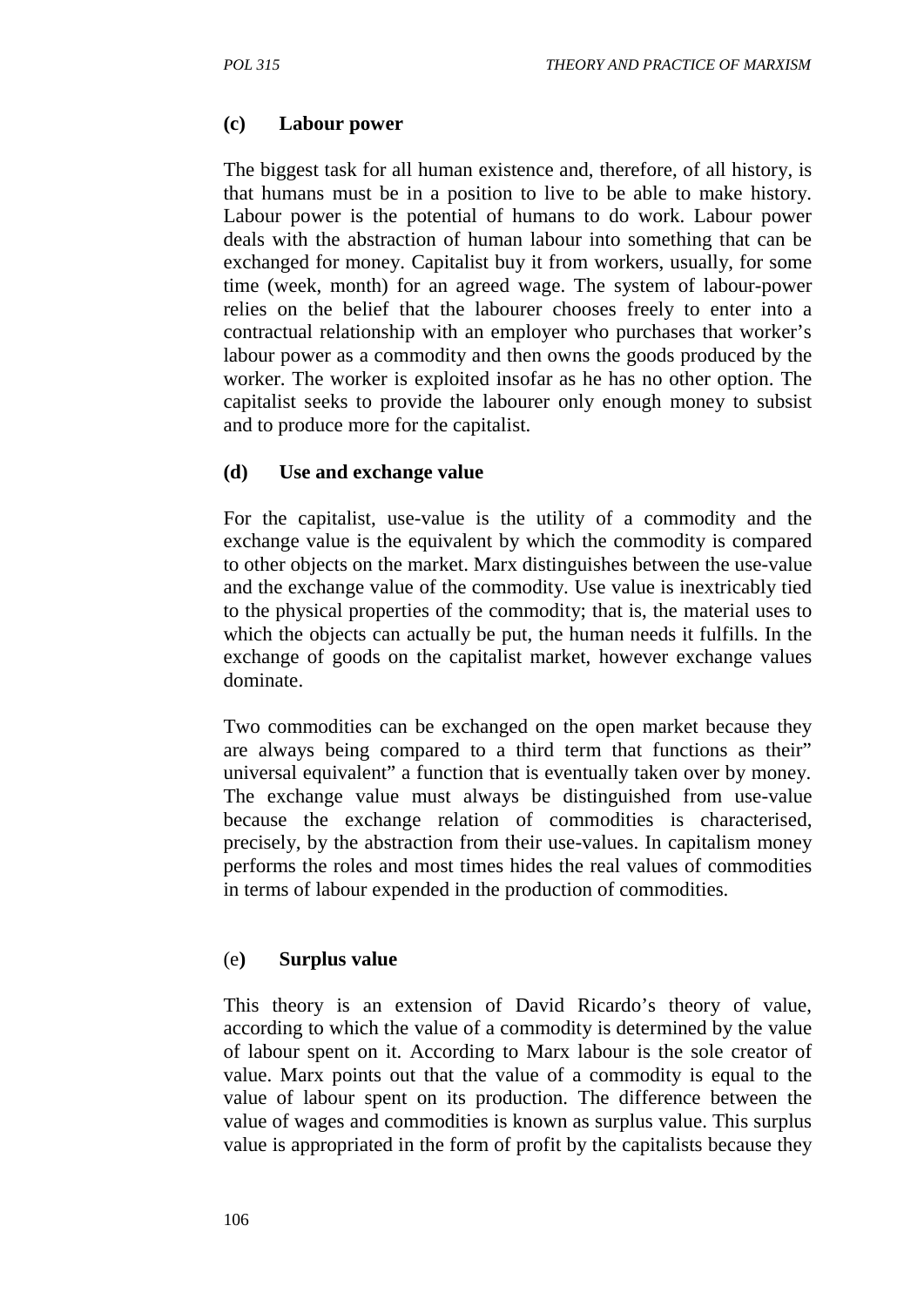are non-producers; the bourgeoisie are therefore exploiting the proletariat, the real producers of wealth.

Marx maintained that in all class societies the ruling class exploits and oppresses the subject class. There is need to make profits and promote capital so the capitalist will pay their workers only subsistence wages enough to feed themselves and their families to bring them back to work the next day. The capitalists force workers to produce an excess, or surplus value, and they keep that sum for themselves as a profit.

According to this theory, the workers' intrinsic value is the money needed to feed themselves and their families. Anything they produce above the subsistence level is surplus-value. Since under Ricardo's iron law of wages, the capitalists pay only a subsistence wage, they keep the surplus value produced by the workers as their profit. For example, let us say that it takes six hours of work to produce the necessities of life for a labourer and his or her family. If the employer forces the labourer to work for thirteen hours, yet only pays subsistence wage, the capitalist has forced the labourer to surrender seven hours of surplus-value; because the surplus value can be produced only by labour, Marx goes on to argue that it belongs to the labourer by right.

Accordingly, any profit the capitalists make from the labour of their employees is ill-gotten and exploitative. The capitalist is, therefore, a villain, a parasite who lives by sucking the economic lifeblood of the proletariat and must be erased from society when the proletariat takes over. Needless to say, Ricardo, the capitalist economist, would not have agreed with this conclusion. Ricardo believed that the capitalists' control of property distinguished them from other people and justified their exploitation of the worker, for such exploitation creates capital, thus assuring further productivity.

At this point you may be wondering how Marx expected capital to develop if profits, or surplus value, were not allowed. The answer is simple- Marx did not oppose capital per se; he rejected the capitalist. He did not condemn profit; he opposed private profit. The German scholar knew that capital was necessary for production, but he rejected the notion that it should be controlled by private individuals. Capital, he suggested, was created by all and should be owned by all.

Marx certainly did not oppose creating surplus value to be used to invest in increased productivity. What he objected to was that private citizens should be allowed to monopolise the means of production and use that power to force workers-the creators of value-to surrender their goods to survive. Put differently, no one should be allowed to profit from the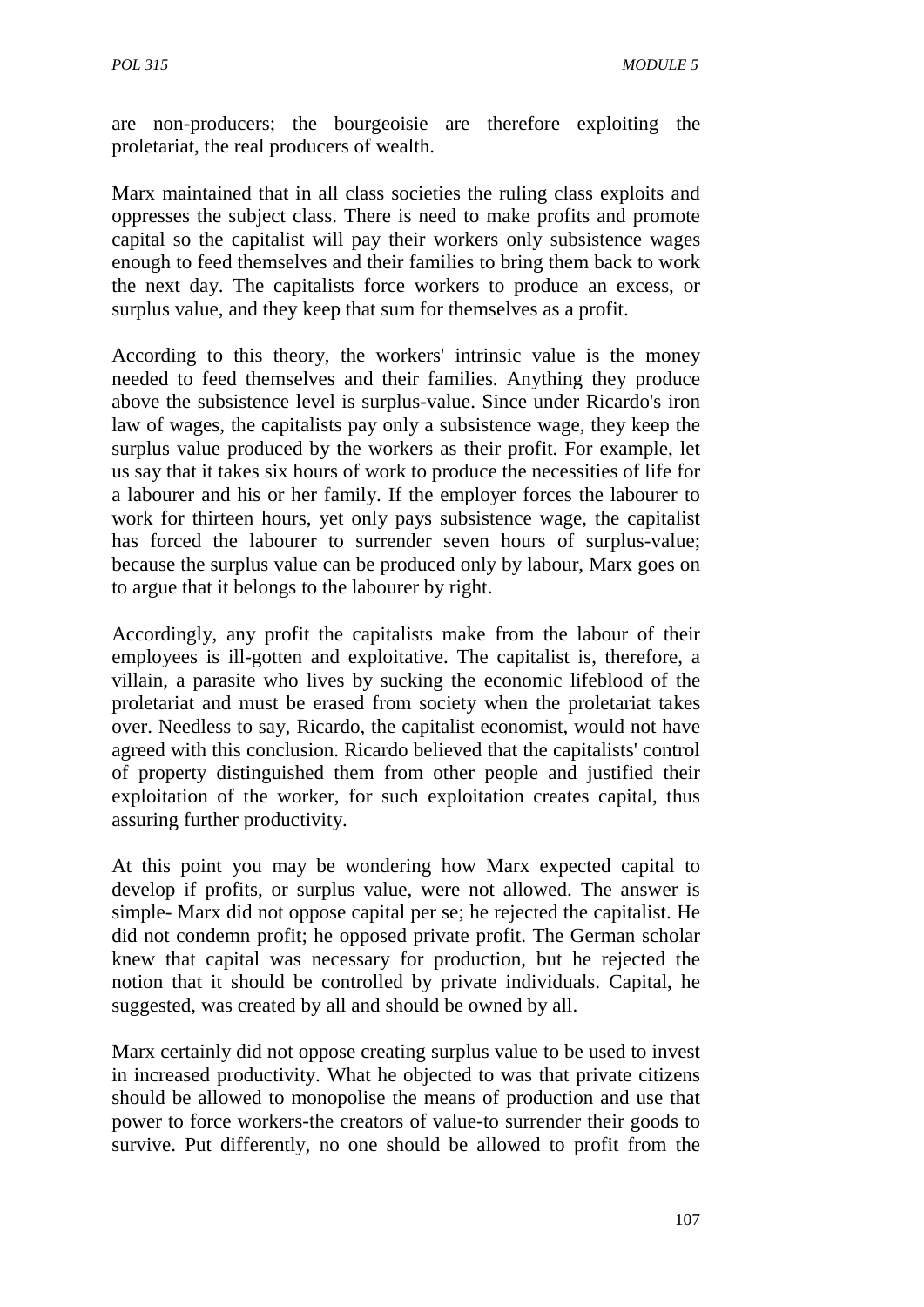labour of another. On this point, Marx's differences with Ricardo are more moral than economic in nature.

# **(f) Primitive Capital Accumulation**

Primitive capital accumulation can be understood or defined in three major ways. In the first instance, it relates to the form of accumulation that takes place in pre-capitalist social formations including feudal societies and non-capitalist. Secondly, it relates to the capital that is accumulated and transformed into real capital. This is the form which Merchant Capital takes. The term, relates to any form of accumulation that is crude or acquired by means other than through exploitation of the proletariat and the realisation of proletariat and the market. Hence, corruption and looting of the public treasury by greedy public office holders is also a form of primitive capital accumulation.

The key challenge in countries of the Third world is that many of the comprador bourgeoisie and merchant capitalist have not been able to transform Primitive capital into real form of accumulation. This can be explained by several factors. The first has to do with the experience of colonial rule - which created undeveloped capitalism in the colonies. This is the context of the conceptualisation of what is called the blocked capitalist thesis. In other words, capitalism did not have the auto-centric and dynamiting impact on the colonies in the same way it had on the industrialised countries of the north at the point of their-capitalist development.

Colonialism is based on the principle of exploitation of one nation by another, of cheap sources of raw materials and ready market for the finished goods of the industrialised countries of the world; and in both cases they determine the price at which to buy the product of the colonies and ex-colonies, and they also determined at what price to sell their finished goods. This resulted in unequal exchange between the countries of the north and the third world nations. This gave leverage and undue advantage to countries of the capitalist north and it provided the basis for the continued domination of the Third world countries, even after formal colonial rule was over, in the form of imperialism.

Secondly, the economies of the ex-colonies were disarticulated and produced what the peoples of the colonies did not need. These economies were essential cash crop based, rather than food crop-based. The colonies were forced to depend on imports from the north to survive. This disarticulation is the key to the understanding of underdevelopment. The third element is that the emergent ruling classes in these countries had weak material bases. The nationalist and emergent ruling classes in third world countries were mostly an educated elite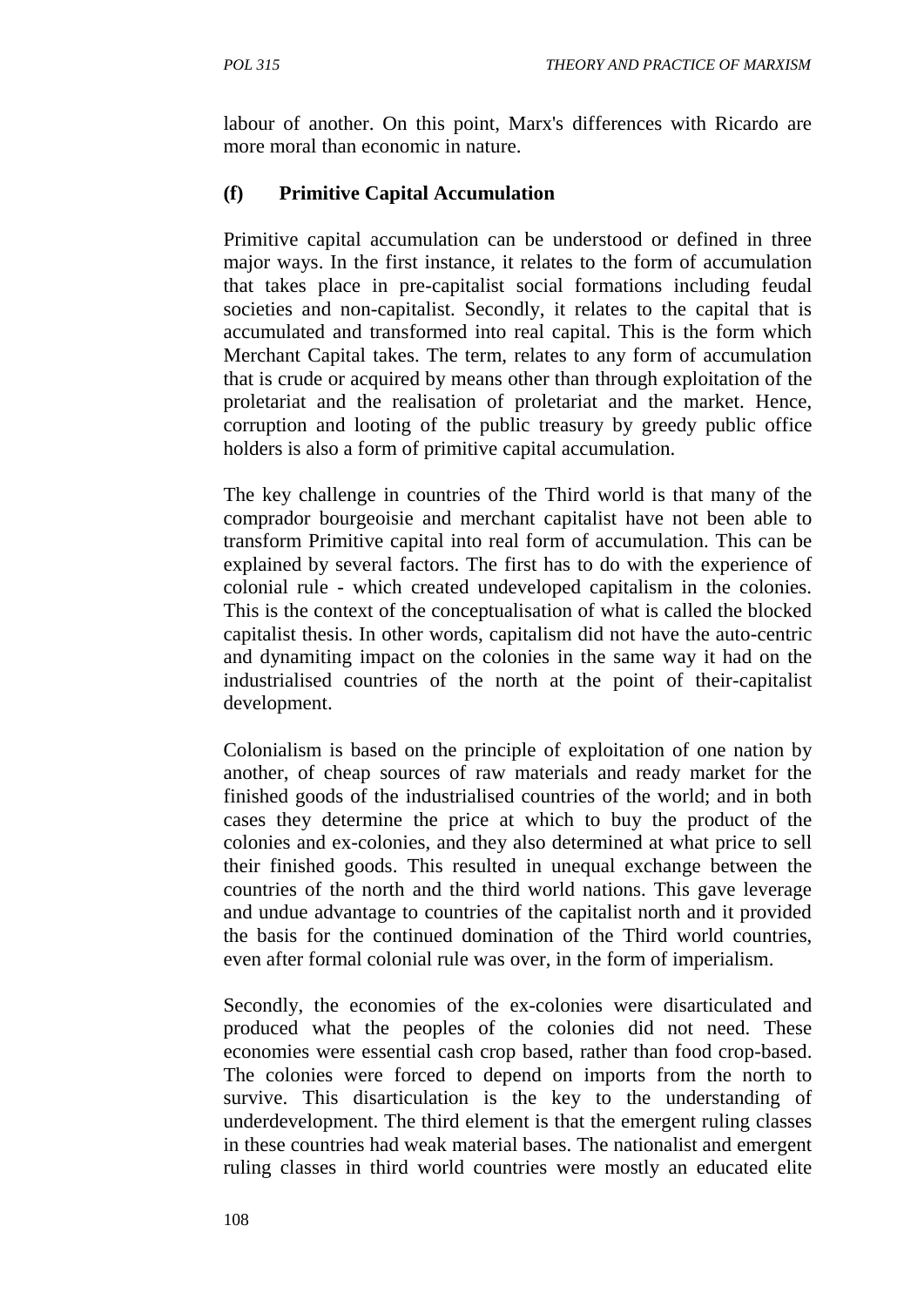made up of professionals such as teachers, lawyers, medical doctors and engineers. They did not have the kind of wealth that was acquired through primitive capital accumulation or mercantilism that could be transformed into capital. As such a lot of them had to depend on the state to acquire wealth. In this sense, rather than transform into true capitalists, they transformed into a comprador bourgeoisie.

A *comprador bourgeoisie* is a parasitic class that depends on the state for survival, rather than on ownership of factories or the means of production for survival. The bureaucratic bourgeoisie is also part of this parasitic class. The common form of accumulation in third world countries is due to the low organic composition of capital or technological development. The low organic composition of capital partly explains why wages are lower in third world countries and why indeed the exploitation of labour is also more intense in Third world countries.

### **5.0 CONCLUSION**

Socialists of all kinds are united in their determination to oppose the many perceived injustices brought about by capitalism. They seek to create a more just society by countering capitalism's tendency towards creating false consciousness thereby leaving power in the hands of the minority who win out in the dog-eat-dog world of competition and exploitation prescribed by the laws of the market.

#### **6.0 SUMMARY**

In this unit, we did highlight the importance of these concepts towards understanding Marxist political economy. Reification, commoditisation, labour power, use and exchange value, surplus value and capitalist primitive accumulations are important concepts and tools used by Marx and Engels to further the course of radical political economy. Most of these concepts, for the Marxist, are creations of the bourgeoisie to create and sustain false consciousness that propels capitalism.

#### **SELF-ASSESSMENT EXERCISE**

- i. Reification and commoditisation mask exploitation. Discuss.
- ii. Explain the expropriation of values and oppression in capitalism.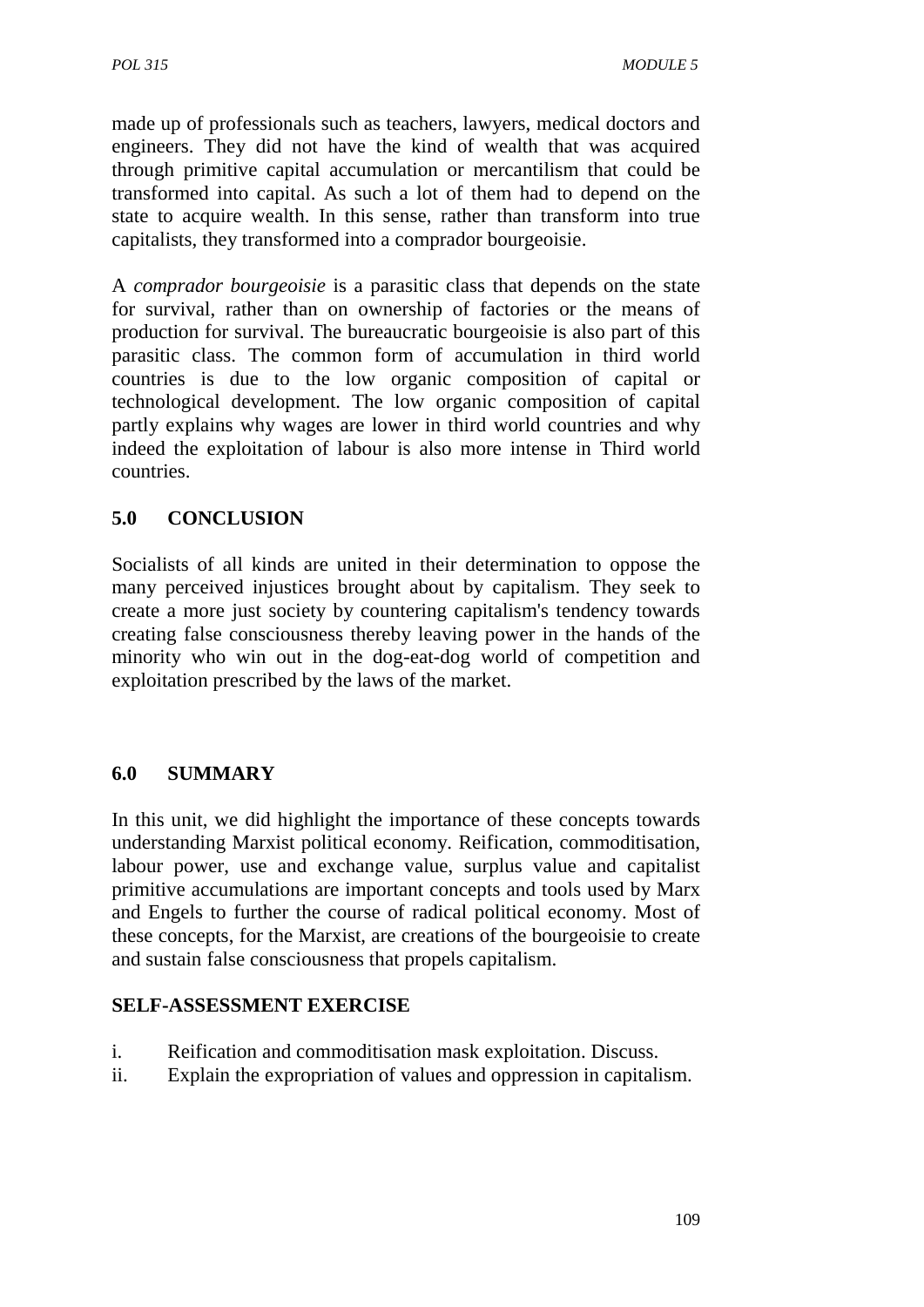## **6.0 TUTOR-MARKED ASSIGNMENT**

- 1. Distinguish between use and exchange values in capitalism.
- 2. Explain the linkage between exploitation and primitive capitalist accumulation.

# **7.0 REFERENCES/FURTHER READING**

- Gauba, .P. (2007). *An Introduction to Political Theory*. MacMillan. New Delhi.
- Haralambos & Holborn. (2004). *Sociology: Themes and Perspectives*. London: Harper Collins Publishers Ltd.

Heywood, A. (2007). *Politics*. Basingstoke: MacMillan.

ok, S. (1994.) *From Hegel to Marx: Studies in the Intellectual Development of Karl Marx*. New York: Columbia University Press.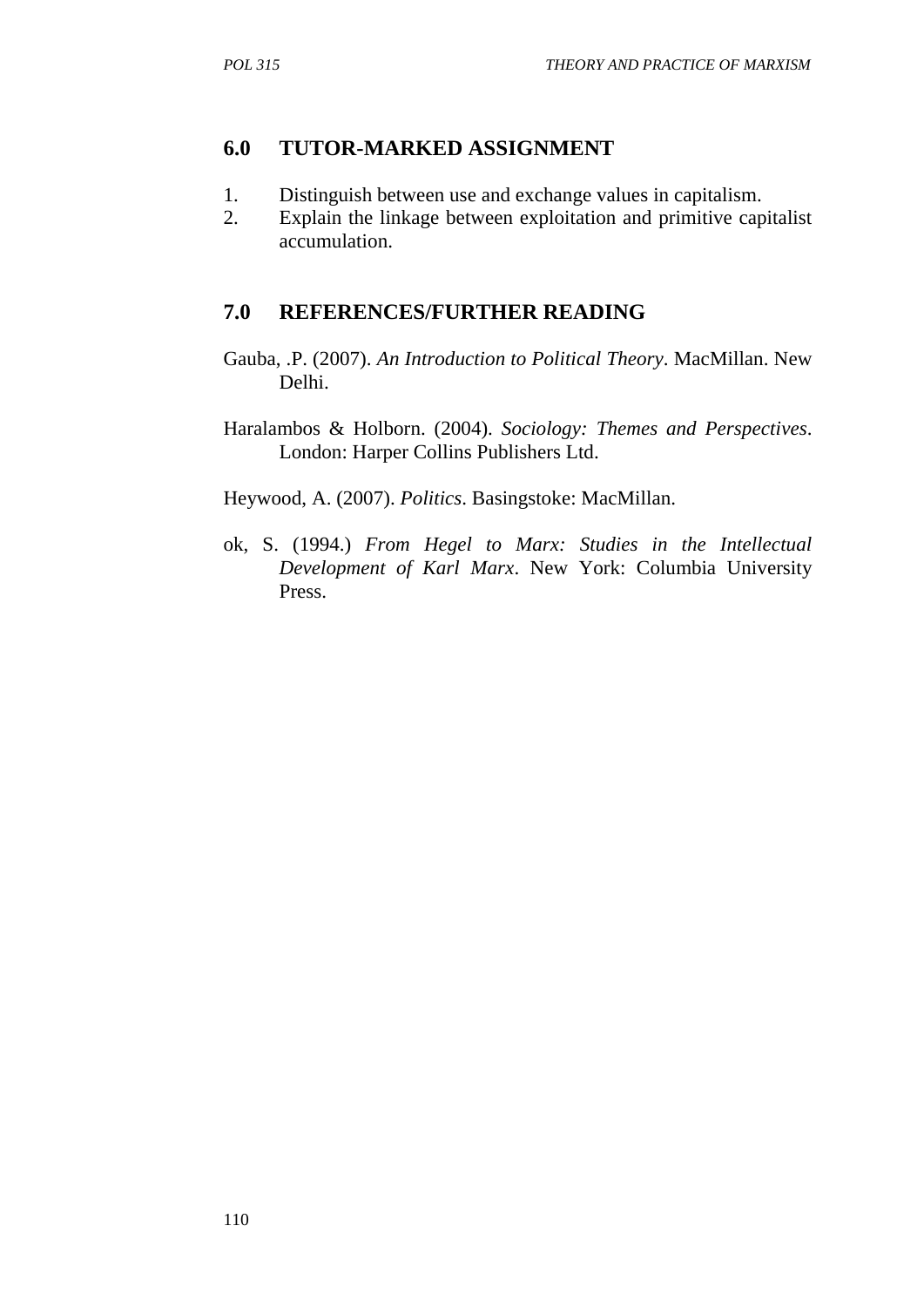# **UNIT 4 SOCIALISM IN THE 21ST CENTURY**

## **CONTENTS**

- 1.0 Introduction
- 2.0 Objectives
- 3.0 Main Content
	- 3.1 Marxism after Marx
- 4.0 Conclusion
- 5.0 Summary
- 6.0 Tutor-Marked Assignment
- 7.0 References/Further Reading

# **1.0 INTRODUCTION**

When Marx died, the socialist movement no longer enjoyed the guidance of a single dominant thinker. Yet, the resulting ambiguity encouraged creativity, and eventually, three distinct socialist doctrines emerged- orthodox Marxism, revisionism, and Marxism-Leninism.

# **3.0 OBJECTIVES**

By the end of this Unit, you will be able to:

- explain orthodox Marxism
- discuss revisionism
- describe Marxism- Leninism
- explain the relevance of socialism in 21st Century.

# **3.0 MAIN CONTENT**

# **3.1 Socialism in the 21st Century**

The philosophers have only interpreted the world in various ways; the point is to change it. In this famous remark, written in 1845, the radical socialist Karl Marx makes it clear that the goal of his work is to move beyond theory to action; his ultimate purpose is a practical and revolutionary change. Just three years later, Marx and his collaborator Friedrich Engels published the Communist Manifesto. Although its immediate impact was slight, this slim text - little more than a pamphlet - arguably did more than any other document to change the history of the 20th century.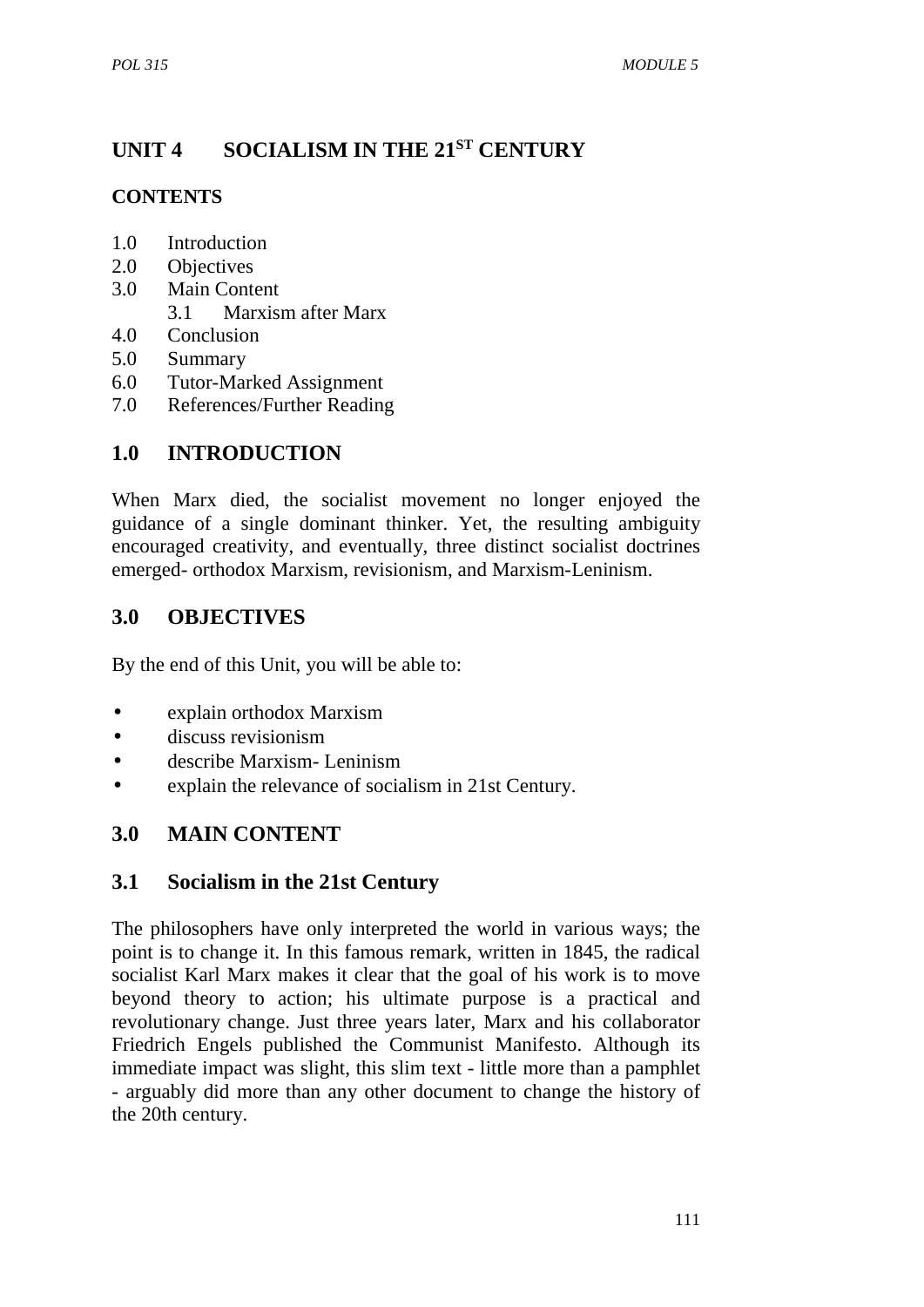In the opening words of the Manifesto, Marx conjures up the 'spectre of communism' which was haunting the powers of old Europe in the first half of the 19th century. This menacing incubus was an upwelling of extreme socialists, who had mobilised on behalf of working people oppressed and impoverished in a transformation of industrial production that had brought great wealth to their capitalist employers. Their objectives were the violent overthrow of capitalist society and the abolition of private property.

In the century after Marx's death in 1883, this specter rose again in a wave of communist regimes, first in Russia, then in Eastern Europe, China and elsewhere. Bringing to life his ideas - or what passed for his ideas - in the real world, these regimes left a trail of human suffering that tarnished his name. In a Marxist state, however, ideology teaches that politics results from economic conditions and that both are inseparable parts of the same historical development.

The political limitations of nationalisation are perhaps even greater than its economic problems. Of all the socialist societies, only the communists saw total socialisation as the ultimate goal. In the past three decades, however, even the communist states have begun to experiment with some limited forms of market economics.

In all other socialist countries, regardless of how long socialist governments have held power; large portions of the economy remain under private ownership. Production, however, is not the central economic focus of socialist thinking. Much more important to the socialist is the distribution of the goods and services produced in society. To the capitalist, private property is the reward for individual effort and economic achievement. When this sad, bizarre chapter in human history drew to a close in the years after 1989, Marx's vision of revolutionary struggle culminating in a classless socialist society seemed as bankrupt as the broken-down states that had usurped the name of communism. With the collapse of the USSR and its Eastern European allies in 1989, and following strategic shifts inside the People's Republic of China, the growth of the communist wing of the socialist movement reversed into sharp decline. The Communists had established socialisms - based on state ownership of industrial enterprises and central planning - that had shown spectacular rates of economic growth and exemplary advances in the standards of living for the mass of their citizens. However, they had not been able to create the broader social conditions needed to sustain that growth, to simultaneously protect themselves from a hostile capitalist world, and all the while to retain the ideological and political support of their countries' populations.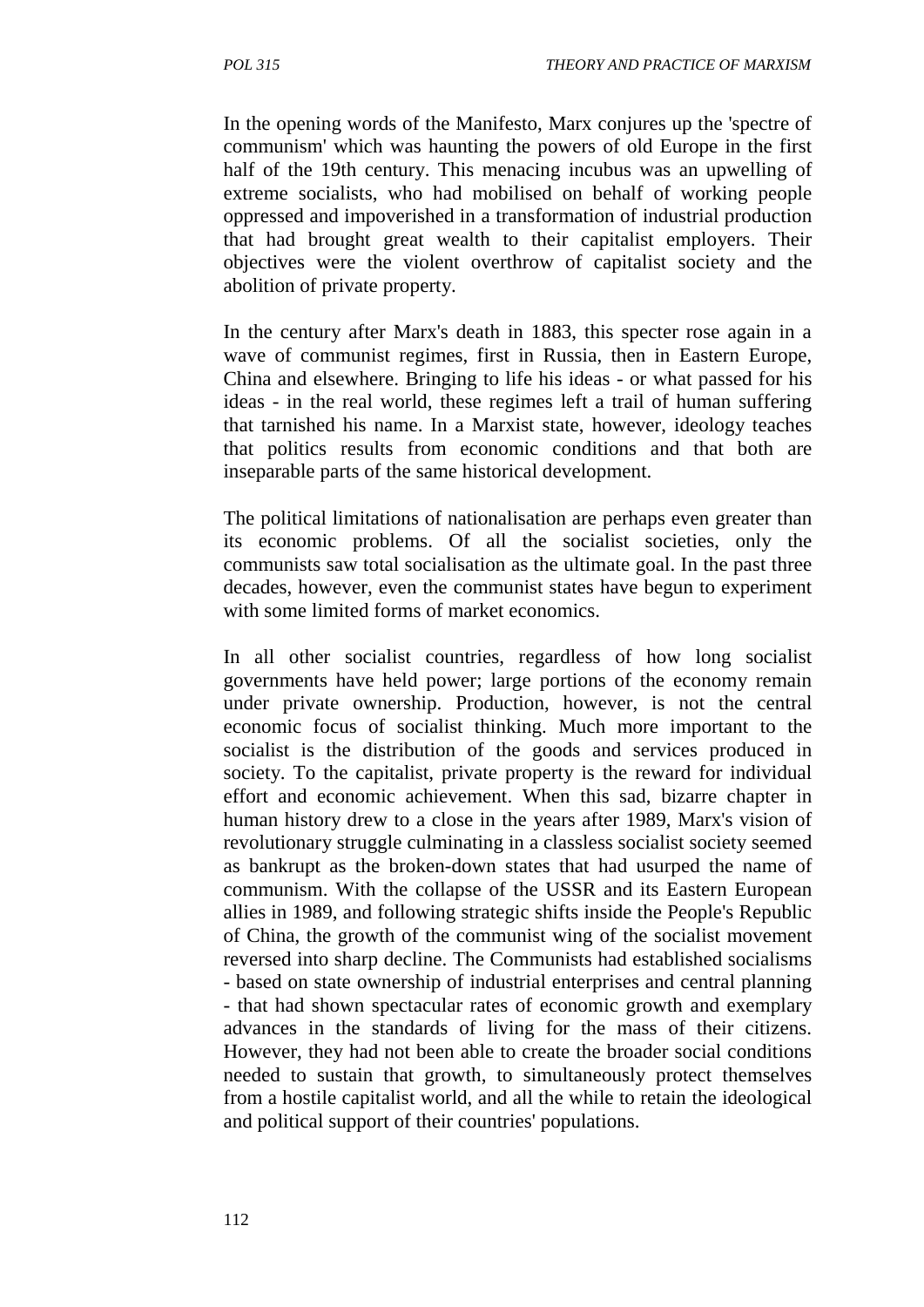When serious crises hit them in the late 1980"s, few social forces proved able or willing to save or rebuild the systems that the communists had constructed. Worse still, those systems speedy conversions into varying forms of monopoly capitalism and corrupted politics raised further disquieting questions about what the systems of actually existing socialisms had been.

Regardless of the specific programs used, socialism is not always completely egalitarian. It tends to narrow the gap between the haves and the have-nots. Yet, only the most fanatic socialist wants to eliminate all differences in material status. Most socialists recognise that people are different: Some are more talented or hard-working than others and should be rewarded for their extra contributions. Still, they believe that all people have a right to a reasonably comfortable life, given the economy's ability to produce enough for all. Consequently, they want to eliminate poverty.

Socialists look forward to a time when the productivity of society will have been increased to the point at which there is abundance for all. It is hoped that this happy state of affairs, impossible in earlier times, will bring about profound changes in people's conduct, attitude and belief. In previous eras, scarcity made it necessary for people to compete with one another. In the competition for goods, they treated each other inhumanely to survive. Forced into conflict with each other to make a living people became trapped in a pattern of conduct that not only was harmful to them but also prevented them from developing their nobler aspects.

Now, however, for the first time technology has created a situation in which people can produce enough to satisfy all their basic needs. As the general material conditions of society improve specific differences in material status among individuals will decrease, since there will be plenty for all, traditional property values such as private ownership of money, and the accumulation of luxuries by one class while others live in squalor will disappear. A new society will emerge, one in which the citizen are equal footing with one another.

As class differences begin to disappear, so too will a major source of social strife, resulting in a happier, more tranquil society. Of course, only Marxist socialists argue that all human strife is caused by class difference yet, all socialists are convinced that materialism is a major feature in social and political relationships. Removing the cause of material anxieties therefore greatly improves social relationships within a particular state.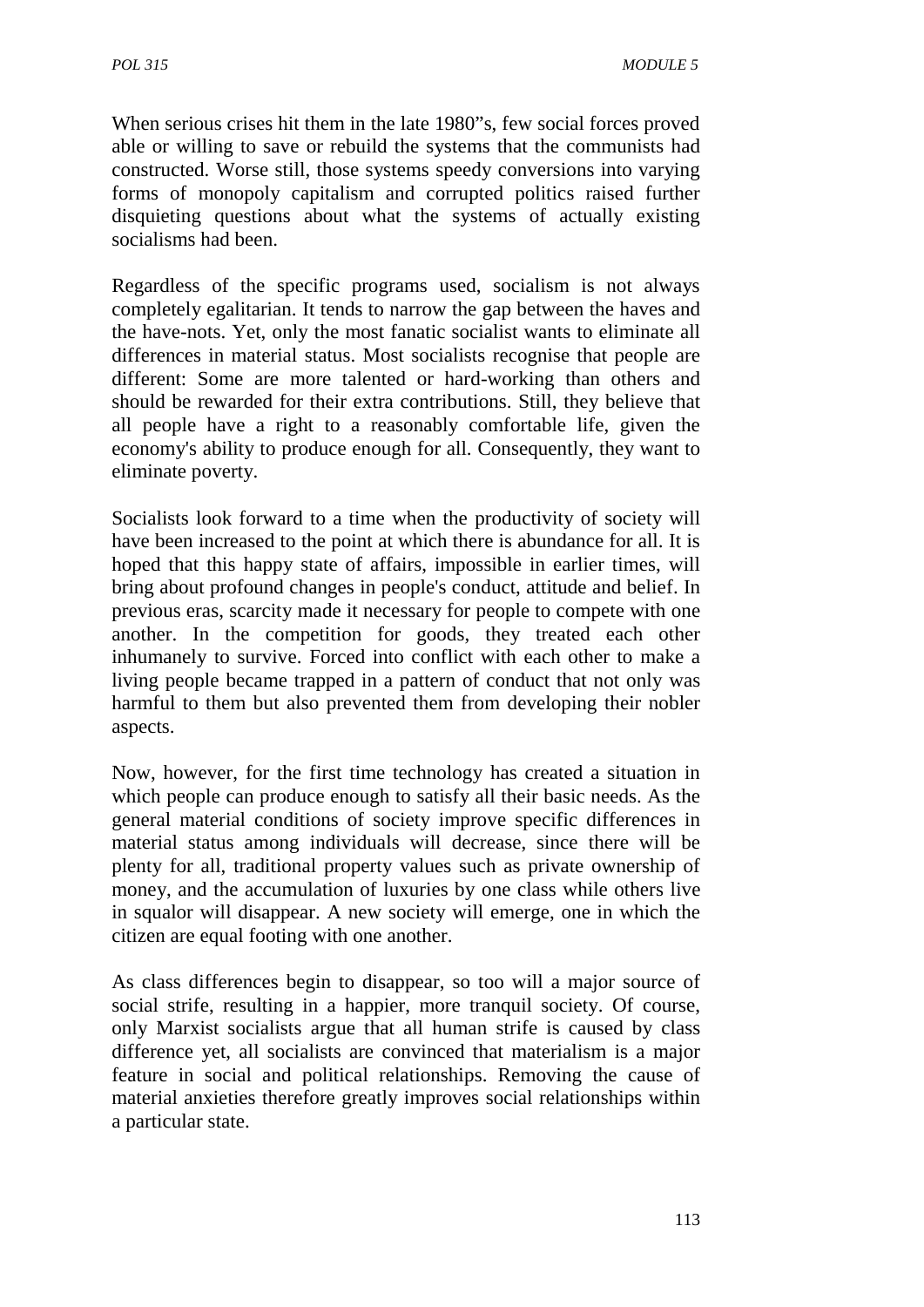The equalising characteristics of socialism are central to our understanding of it. Socialists often claim to have egalitarian goals, but in fact, they are simply trying to replace old ruling classes with new ones, denying basic human equality in the process. Individual equality is a major feature of the new socialist order, and this social equality leads directly to a democratic political system Neo-liberal ideologues portrayed the collapse of the USSR and Eastern Europe as proof positive that the long battle between capitalism, on the one hand, and socialism or communism, on the other, had been definitively won by the former. To remain a communist or even a socialist, in their traditional senses, was portrayed as a sign of self-delusion.

History had rendered its verdict; it was final; and there was no appeal. Not only had the USSR and its Eastern European allies collapsed, but their subsequent gangster capitalism, crony capitalism and other unattractive capitalisms further undermined socialists' confidence in their earlier views of actually existing socialisms. Yet in the  $21<sup>st</sup>$  Century - especially in the wake of the global credit crunch which exposed the evils of unbridled capitalism - perceptions have shifted.

It may be true, as is sometimes suggested, that communism is destined to failure because it is based on a misunderstanding of human psychology. Still, it is possible, now that the toxic dust of real-world communist regimes has settled, to admire once again the fundamental decency of Marx's vision of a society in which each gives according to his ability and takes according to his need.

#### **Revisionism**

Edward Bernstein (1850-1932) was the founder of the revisionist school of socialist theory. Finding that several Marxist predictions did not match actual historical developments, Bernstein began to develop a revised, more moderate socialist theory. He was aided in this effort by the brilliant French socialist Jean Jaures (1859-1914). Perhaps the most significant characteristic of the revisionist doctrine is that it represents the return of socialism to its original humanitarian motivations, rescuing it from the moral sterility of Marx's "scientific" socialism. Bernstein and Jaures were not unappreciative of Marx's contribution to socialist thinking, but they felt compelled to challenge almost every major Marxist principle. Of course, no socialist could deny the importance of economic determinism, but the revisionists believed that Marx had given it too great a role as a political stimulant. Economics, they argued, is an important motivator, but it is not the only one, nor is its impact on human motives constant, since it tends to decrease as people satisfy their most basic needs.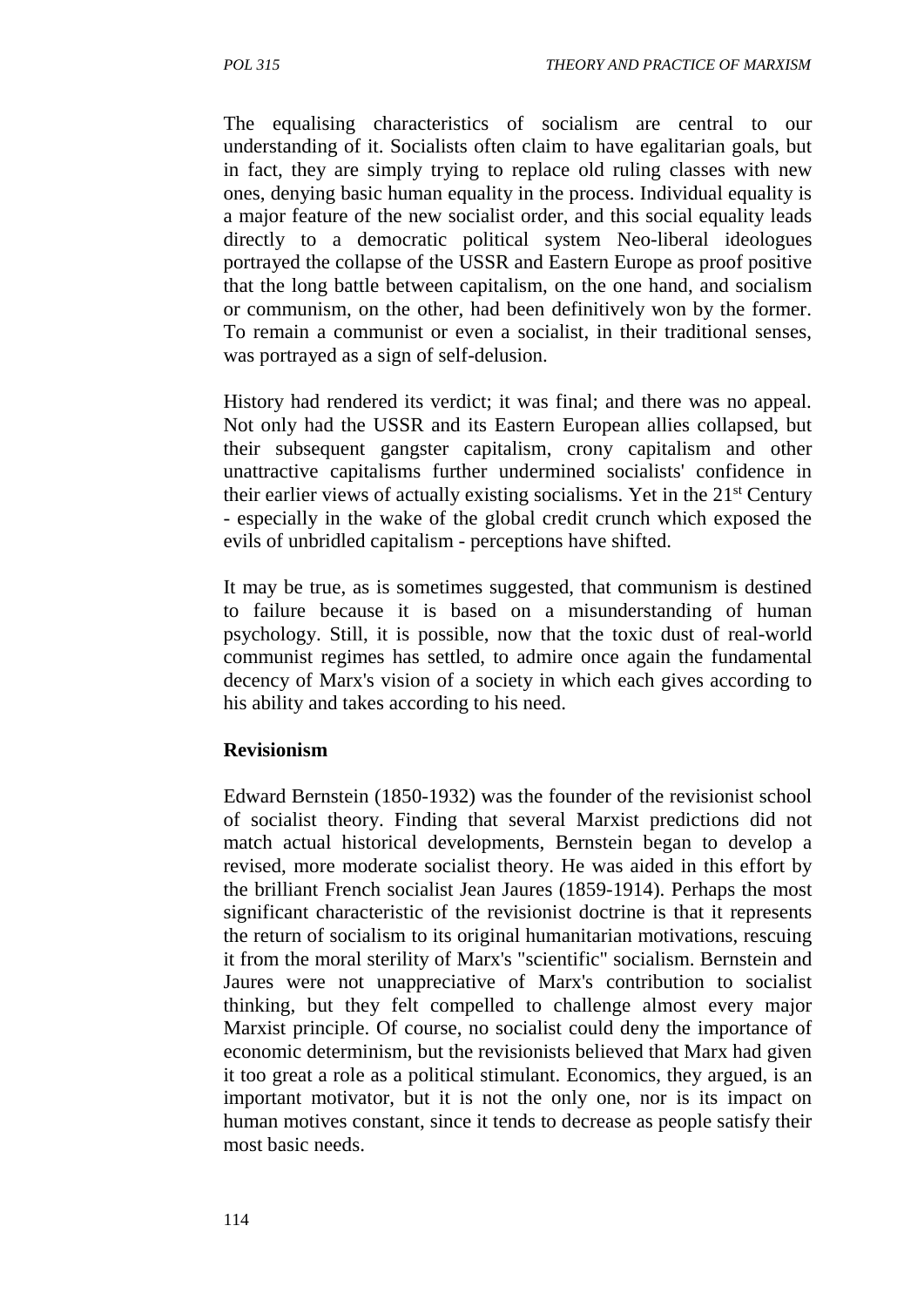Noting that Marx had misjudged the development of capitalism, Bernstein pointed out that the capitalist class was increasing in size rather than decreasing, despite Marx's prediction. Millions of people were entering the capitalist class by buying stocks. Further, as more and more governments bowed to the demands of organised labour and other social reformers, wealth was becoming more evenly spread within the society and the lot of the proletariat was improving instead of growing worse. It was obvious to the revisionists that rather than racing toward inevitable self-destruction, capitalism was evolving and adjusting to new circumstances. It was becoming less exploitative and more generous to the workers in the distribution of goods. Since Marx had not anticipated this development, Bernstein reasoned it proper for socialism to modify its strategy to accomplish its goals.

Revolutionary socialism began to seem inappropriate as a way of ending the evils of capitalism. Would it not be far better to develop evolutionary ways of achieving socialism? This speculation led Bernstein, Jaures, and their followers to conclude that their cause would be better served by abandoning dogmatic theories and supporting pragmatic political policies designed to achieve socialism peacefully and gradually through existing European political systems by winning elections. This adjustment introduced a very successful political movement. Nearly every non-Marxist socialist movement owes its origins to these practical political thinkers. They founded the modern democratic socialist movement.

Bernstein's influence did not stop at the shores of the Atlantic. Though the Americans Daniel De Leon and Big Bill Haywood proposed militant socialism in their Socialist Labour Party, their efforts met with little success. However, Eugene V. Debs and Norman Thomas carried socialism to modest popularity with the revisionist approach of their Socialist Party in the United States. Although not precisely revisionist, the second development in contemporary humanitarian nonviolent socialism developed in England during the late 1800s. Founded in the tradition of John Stuart Mill in 1884, the year after Marx's death, the Fabian Society was dedicated to bringing socialism to England.

Like Robert Owen twenty years earlier, the Fabians rejected the policy of forcing socialism on society. They argued that socialism must be accepted from the bottom up rather than imposed from the top down. Yet, they were confident that socialism would be adopted by all freedom-loving people because they were convinced that only socialism was compatible with democracy. Consequently, if people were committed to democracy, as the English surely were, socialism could not be long in coming.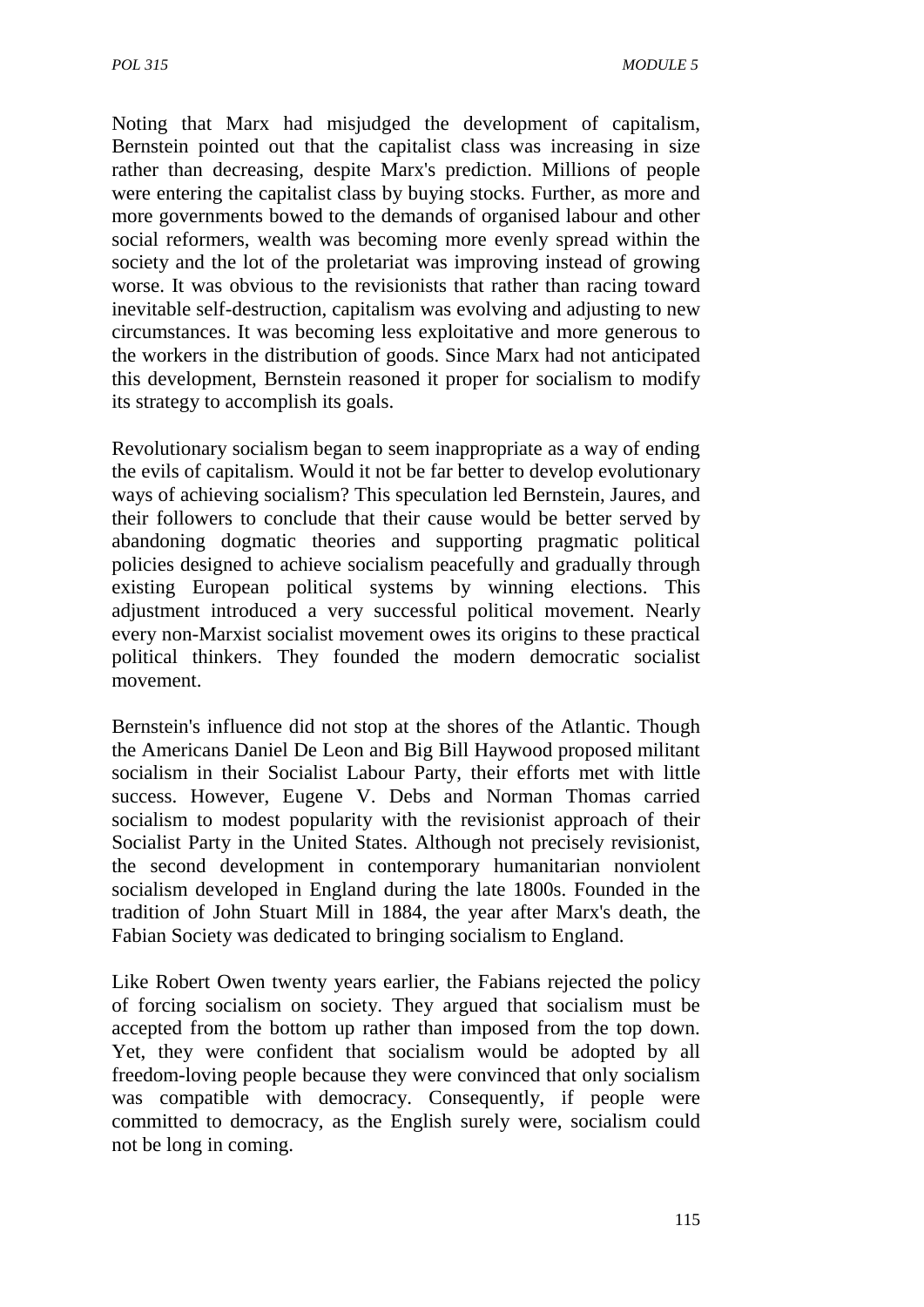Largely consisting of literary figures, including George Bernard Shaw, H. G. Wells, and Sidney and Beatrice Webb, the Fabian Society was particularly well suited to its task. It, usually, avoided direct political activity and concentrated on convincing the English people that socialism was the only logical economic system for the British nation. The Fabians carried their message to the people in pamphlets, in articles written for journals and newspapers, and in their novels and short stories. Adapted as it was to the British style and temperament, Fabianism was very successful. Today's British Labour Party is a descendant of the Fabian movement.

#### **Marxism-Leninism**

Vladimir I1yich Ulyanov Lenin (1870-1924) of Russia, became a revolutionary early in life and found himself exiled to Switzerland in 1900. There he fell in with a tiny but fractious cabal of Russian Marxists. Unable to agree, these revolutionaries splintered, with Lenin leading the Bolsheviks, whereas the founder of Russian Marxism, Georgi Plekhanov (1857-1918), headed the Mensheviks. The

Mensheviks were not unlike the orthodox Marxists in that they believed that before socialism was possible, capitalism had to set the stage for it and that the workers would eventually rise up against their capitalist exploiters. Lenin, on the other hand, insisted that the development would not occur on its own. In trying to apply Marx's theories to the political reality of the times in which Lenin found himself, and being more flexible and creative than the German master, he found it necessary to make significant changes to Marx's work.

#### **Theories of Revolution**

Although originally believing that socialism could be born only through a violent revolution, Marx later held out hope that it might evolve peacefully in certain liberal societies. Lenin, on the other hand, never wavered in his belief that revolution was necessary if socialism was to become a reality. Marx taught that the revolution would take place when the workers had developed a clear awareness of the exploitation and hopelessness of their station. Galvanised in their misery, they would become a unified political force. Relying on the trade unions and other agitators to teach the workers about the hopeless oppression they endured-what Marx called class consciousness he expected that the proletarian revolution would eventually erupt automatically, ending the bourgeois state and bringing the workers to power.

Lenin also contradicted Marx on this point. He argued that the proletariat would not develop class consciousness without the intervention of a revolutionary group. Thinking labour unions too easily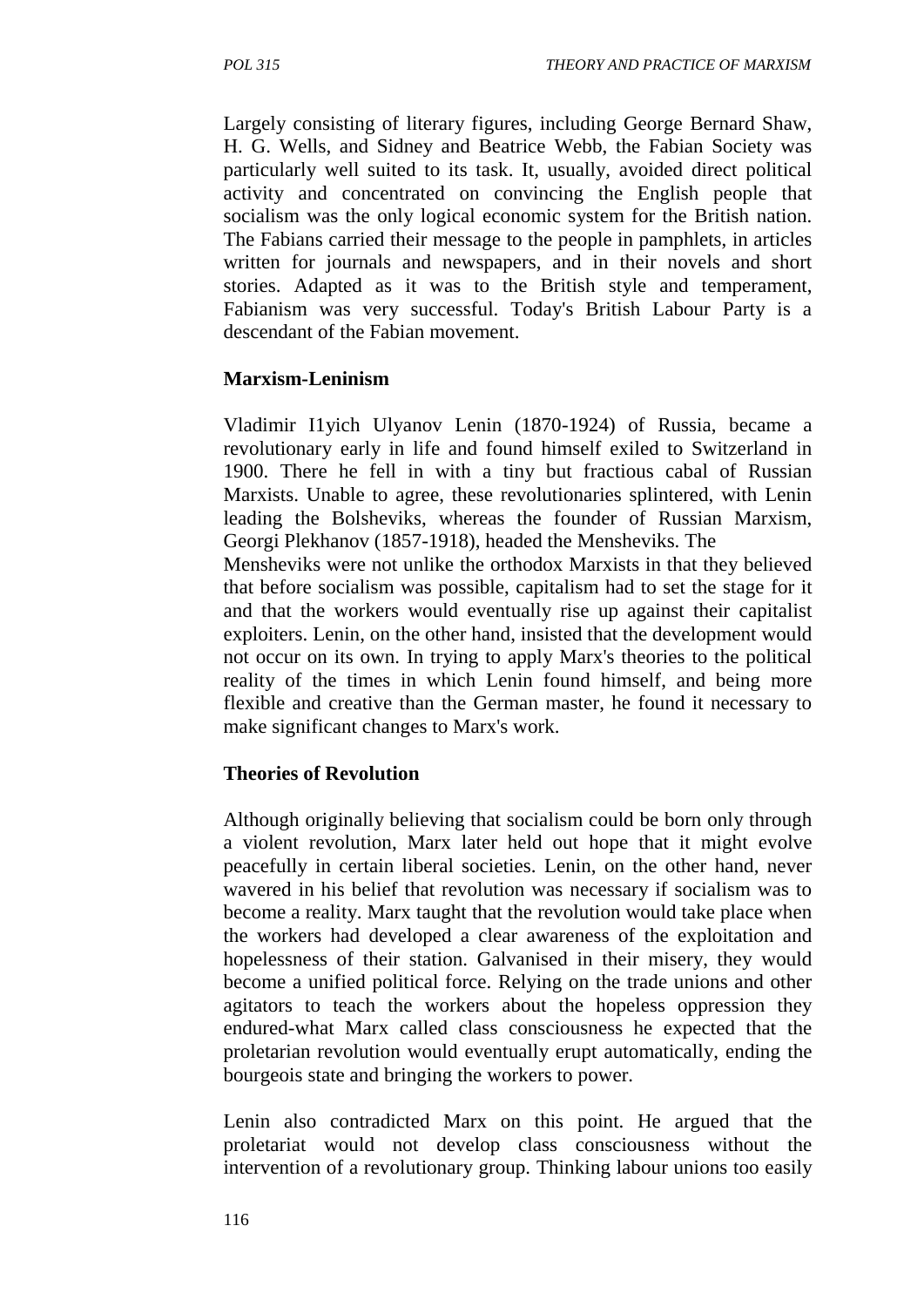controlled by capitalists, Lenin believed that a different group was needed to ignite the revolution. To justify this concept, he expanded on Marx's rather unimportant theory of the vanguard of the proletariat. Unlike Marx, who gave the vanguard of the proletariat no other task than teaching class consciousness, Lenin, the more skilled political strategist, saw the vanguard itself as the principal revolutionary agent that would overthrow the government and establish a socialist state before the proletariat itself fully developed class consciousness.

This disagreement is what lies behind an important difference in expectations between Marx and Lenin. Because Marx thought that a class-conscious proletariat would spontaneously rise up against capitalist exploitation, he expected that the dictatorship of the proletariat would exist for a relatively brief period during which the small number of remaining non-proletarians would be reeducated, creating a classless society. In Lenin's plan, by contrast, the vanguard would trigger a revolution long before the conditions that Marx anticipated developed. In this case, socialism would be imposed on society by a minority instead of being forced on the governing elite by the majority.

Although Lenin's model would bring the revolution on sooner, the dictatorship of the proletariat would have to last much longer than Marx anticipated because such a huge percentage of the population would have to be transformed into a socialist proletariat before the ideal society could be realised. Also, Lenin was very specific about the structure and character of his revolutionary vanguard: a small, disciplined, totally dedicated group. It must include only the best in society because its job of carrying out the revolution demanded total commitment. For his part, Marx was vague about the vanguard of the proletariat. One cannot be sure whether he intended the proletariat to assume the role of dictator itself until only one class existed or if a dictator was to govern all, including the proletariat.

Lenin, on the other hand, was quite specific on this subject. The vanguard of the proletariat (the Bolshevik Party, renamed the Communist Party in 1918) was to become a collective dictatorship. In other words, the Bolshevik Party would carry out the revolution and then impose a dictatorship on the entire society until it was prepared to enter the utopian stage. Thus, as Lenin saw it, the dictatorship of the proletariat was not to be a dictatorship by the proletariat but a dictatorship of Bolsheviks over the proletariat.

Lenin also created a structure for the vanguard of the proletariat at the international level. In 1919, he created the International Communist Movement, the Com intern. It was supposed to spread revolution and socialism throughout the world. Meeting with only mixed results, the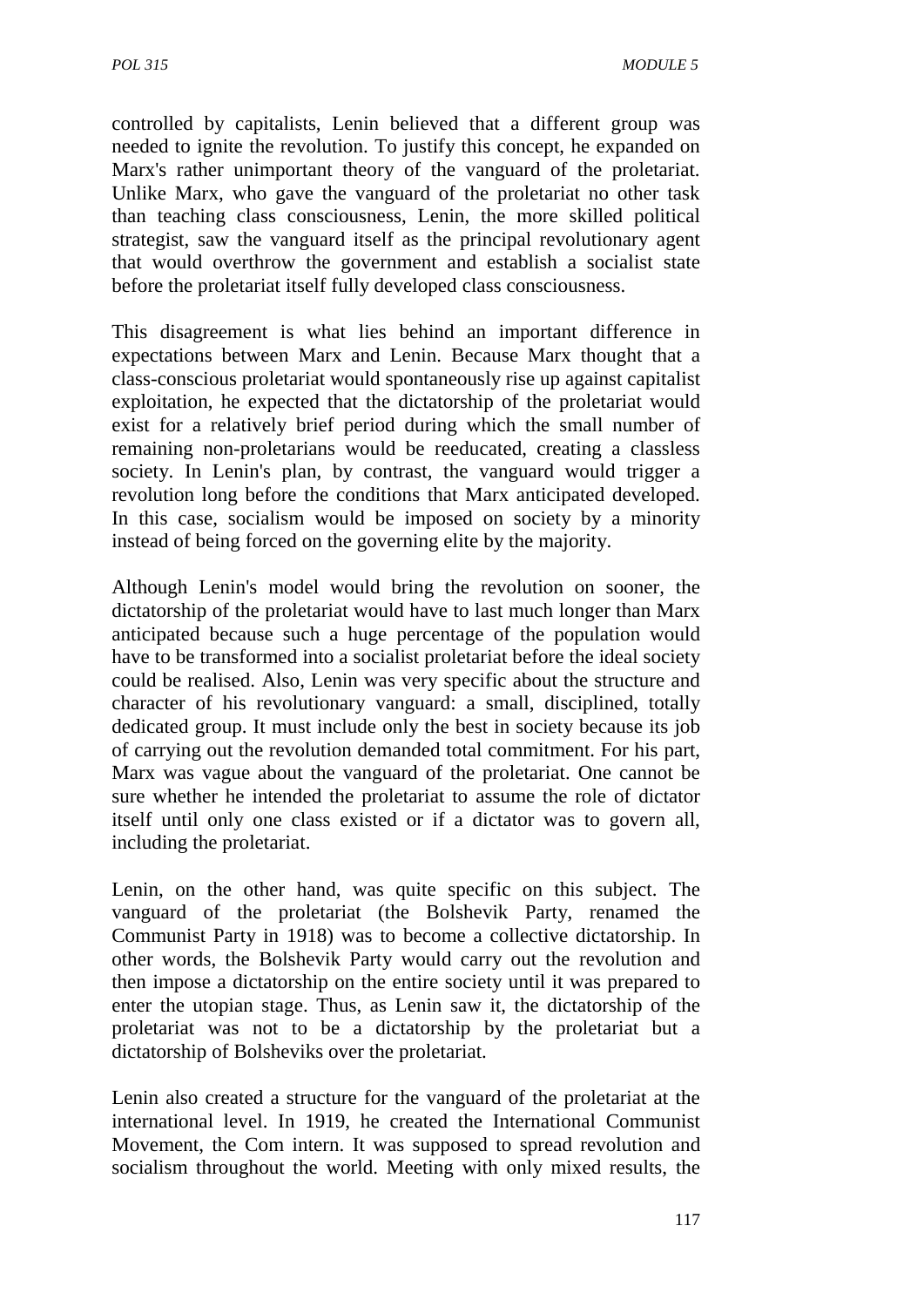Com intern was eventually transformed by Stalin after Lenin's death. Instead of a revolutionary catalyst, it became a mere appendage of Soviet foreign policy. Thus, socialist internationalism was overwhelmed by Russian nationalism. In the short run, the efficacy of Lenin's activist and elitist tactics seemed borne out by the 1917 revolution in Russia. However, non-Leninist Marxists argues that the recent collapse of the Soviet Union proves that Marx was in the long run correct. A successful Marxist society cannot be created by an elite group that imposes such a society on unwilling masses from the top down. Rather, they aver, it can only be successful when the people are fully prepared to accept it. Put differently, so far as the question of popular acceptance of socialism is concerned, Lenin's elitist approach is an unfortunate and erroneous departure from Marxist democratic principles.

#### **Imperialism**

As the twentieth century began, the pressure from critics of Marxist theory became intense. Marxism was not only attacked by capitalists and conservatives but also questioned by a growing number of socialists. The core of the theory, *dialectic materialism*, predicted a proletarian revolution that never occurred. Indeed, as the revisionists pointed out, the conditions of labour were improving in the industrial countries, making the revolution appear' to be a myth. Hard-pressed to explain this seeming contradiction, Lenin studied the trends of capitalism in search of a solution to the dilemma. His conclusion was a clever analysis that went far beyond a simple rationalisation of Marx's error.

Since Marx's death a new kind of capitalism had developed. As he predicted, firms became larger, though less numerous, their financial needs growing along with their size. But, needing vast amounts of capital to sustain their huge enterprises, the corporations became increasingly dependent on banks for financing until the bankers themselves gained control of the monopolies. Marx had not foreseen this new financial structure, which Lenin called finance capitalism. Finance capitalism marked a new, much more exploitative stage than the previous condition of industrial capitalism. Under these new conditions, the owners of the means of production (bankers and financiers) contributed absolutely nothing to the productivity of the plants they controlled. For example, J P. Morgan, a noted financier, created the Northern Securities Trust in the late 1800s, tying up all the major railroad trunk lines in the United States. He also put together the world's first billion-dollar corporation, United States Steel, in 1901. Morgan and his associates knew nothing at all about the railroad or steel business. Yet, by manipulating capital they gained control of two basic U.S. industries. Since they contributed nothing to the productivity of those two industries, the Marxist interpretation of the labour theory of value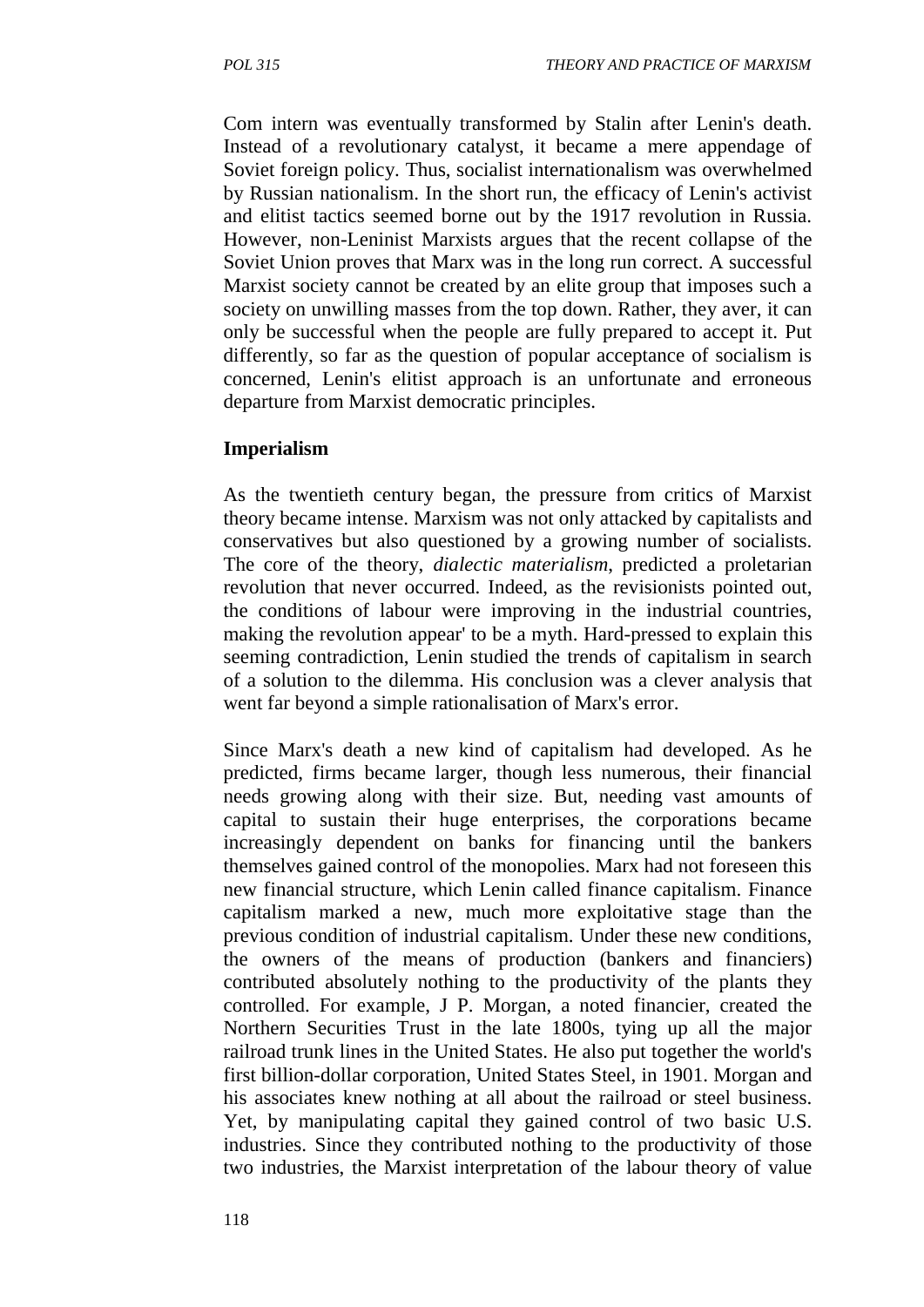held that the fantastic profits of these robber barons were stolen from the rightful owners, the proletariat.

Also, the very fact that the national economies were monopolising industry was having a profound effect on the international scene. The centralisation of ownership was occurring because it was becoming harder to profit from domestic markets. New markets had to be found. At the same time, Lenin believed that the ownership class had begun to realise the truth in the Marxist prediction of a revolution by a proletariat whose misery could no longer be borne. This led the owners to find new sources of cheap labour and resources. Thus, they began to export their exploitation through colonialism. The foreign exploitation of which Lenin wrote began in earnest in the 1880s, too late for Marx to assess its significance.

The new colonialism, which Lenin called, imperialist capitalism, also delayed the proletarian revolution. Driven to increase profits, yet needing to protect themselves against a rebellion by their domestic proletariat, the capitalists began to exploit the labour of the colonial people. Then, to relax the tensions created by their previous domestic exploitation, the capitalists shared some of their new profits with their domestic workers. Not only was the domestic proletariat's revolutionary tension reduced by this improvement in living standards, but their virtue was corrupted. Allowing themselves to be "bought off" by profits stolen from the colonial proletariat, the domestic workers became partners in the capitalist exploitation of the unfortunate colonial people. This economic prostitution disgusted Lenin, who saw it as yet another evil policy of the capitalist enemy.

Capitalist imperialism, however, was ultimately self-destructive, Lenin thought. Eventually, all the colonial resources would be consumed by the various capitalist states. With no more colonies to subdue, the profit hungry imperialist nations would begin to feed off each other, causing strife and conflict that would end in a general confrontation among the capitalist-imperialist powers. Imperialism, Lenin declared in 1916, is the final stage of capitalism. It will ultimately lead to a conflict in which the capitalists will destroy each other. Thus, Lenin concluded that World War I was a giant struggle in which the imperialist nations hoped to finally settle their colonial conflicts, and that socialists should take advantage of this conflict by seizing control of Western governments after the capitalists had exhausted themselves in futile fraternal warfare.

Although Lenin's theory of imperialism explained why the Marxist revolution had not yet occurred among the advanced industrial states in the West, there was still no answer to the question of why it had occurred in a tenth-rate industrial country such as Russia. Fruitful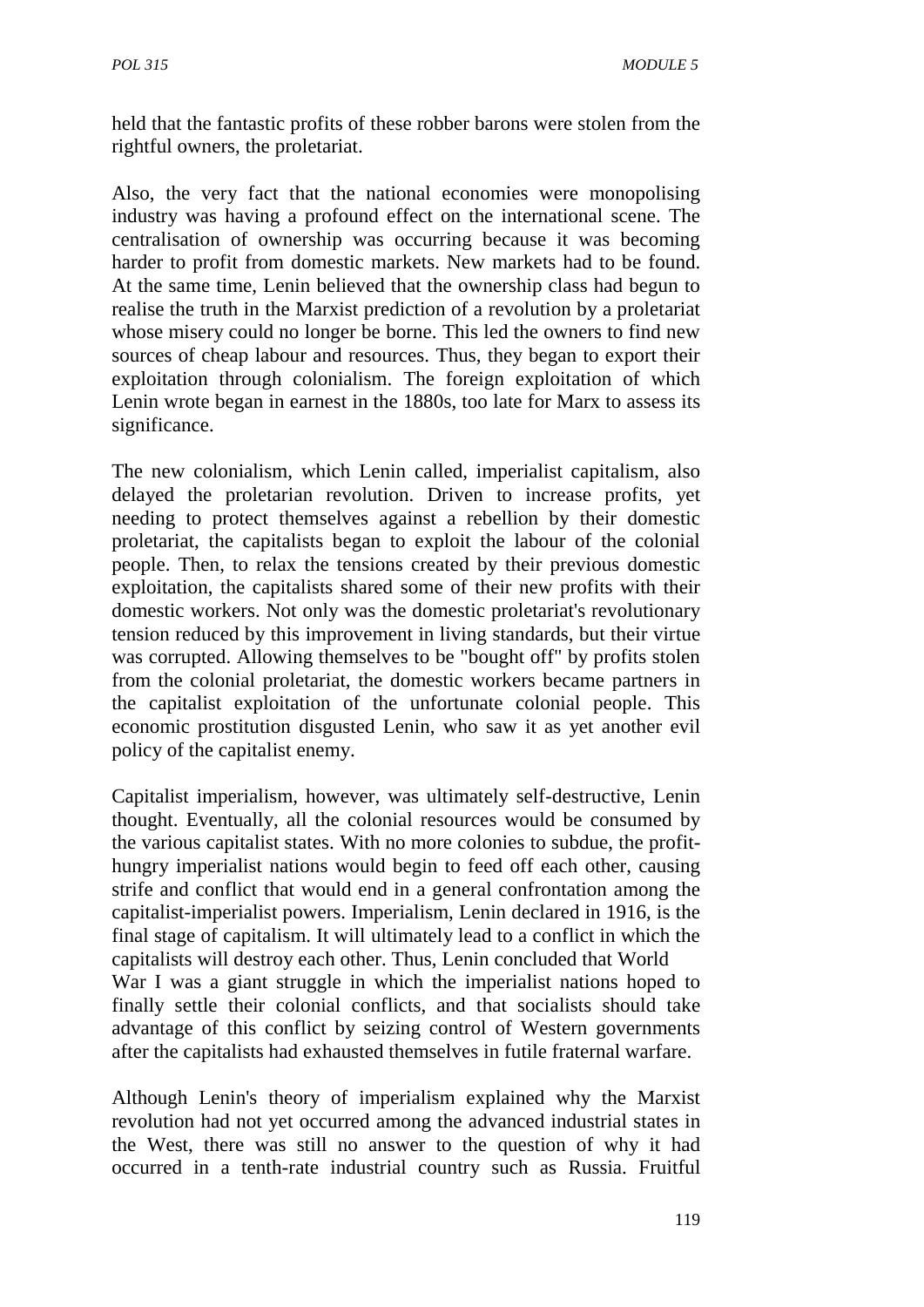thinker that he was, Lenin again turned to imperialism for an explanation. Developing his theory of the weakest link, he argued that colonialism gave the advanced industrial countries a tremendous competitive advantage over the less developed, non-colonialist capitalist states. If the latter were to compete against the cheap labour and raw materials available to their imperialist opponents, they would have to exploit their labour force even more. The increased exploitation suffered by the workers in the less advanced countries would naturally push them toward revolution at the very moment when the proletariat of the advanced capitalist countries was being bought off with a share of the colonialist spoils. Russia, Lenin concluded, was the weakest link in the capitalist chain, making the first Marxist revolution there quite logical.

#### **Achieving the Utopia**

Completing his blueprint for the practical application of Marx's (sometimes, vague) theories, Lenin outlined the economic and political development of the future workers' paradise. The economic system to be used by the Bolshevik dictatorship of the proletariat was what Lenin called state socialism. According to this theory, the state was to control all elements of the economy. The workers-employees of the state-would produce a profit, and the profit, or surplus value, would then be returned to the society by way of investments to increase productivity, social and governmental programs to aid and protect the citizens, and consumer goods to benefit the society.

The maxim Lenin articulated for distribution of goods to citizens paraphrases Marx's famous statement- *From each according to his ability, to each according to his needs*. Instead, Lenin proposed - *From each according to his ability, to each according to his work*. This formula is even more practical than it appears at first glance. Marx had seen the dictatorship creating a single proletarian class imbued with the socialist ethic by one of two methods: educating the masses to convince them of the wisdom of socialism or simply removing them from the society. Here Lenin introduced a third technique for achieving the single-class utopia. He authorised forcing people into submission to the socialist leaders by withholding from dissidents the necessities of life: starving them into submission to the dictatorship of the proletariat. More practical than Marx, Lenin contradicted the German master several times. More an activist than a philosopher, he was always concerned with the workability of a process, often leaving theoretical inconsistencies to sort themselves out. He ignored the democratic spirit of Marx's theory in favor of an elitist revolution, claiming that its utopian ends justified its extreme means. He violated the dialectic by demanding an early revolution, which he followed with an elitist dictatorship that Marx almost surely never intended. He used his theory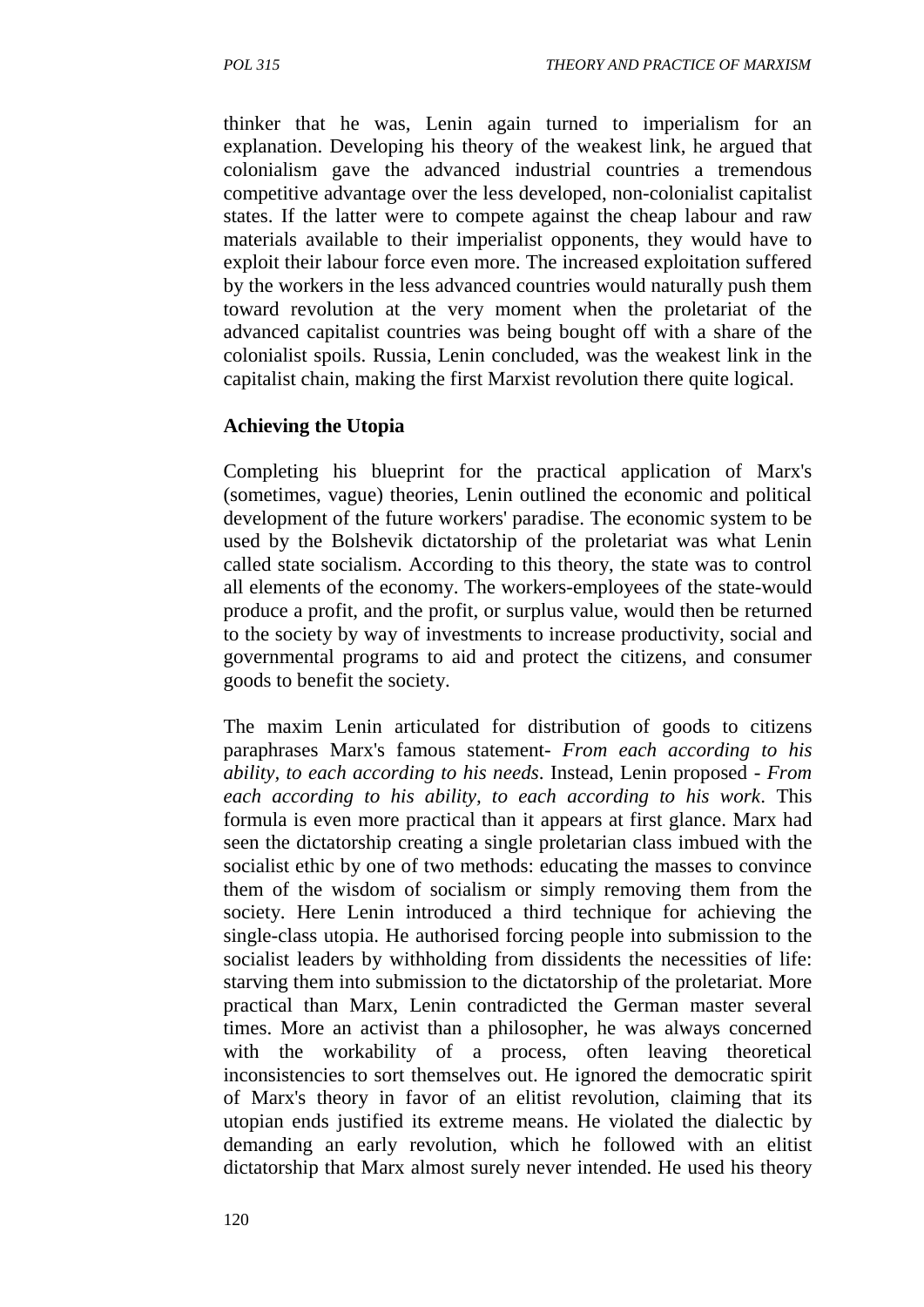of imperialism to describe a stage of capitalism not foreseen by Marx; he then used it to explain why the revolution happened first in Russia and failed to take place in the highly industrialised countries.

Finally, along with state socialism, Lenin proposed a new kind of labour exploitation about which Marx would have had serious qualms. Yet, with all their twists and turns, these modifications and amendments were always intended to bring to fruition the Marxist ideal: a society at peace with itself in a world characterised by human harmony. Never losing sight of this goal, Lenin often surprised his followers with the depth of his conviction and the totality of his Marxist commitment. However, like Marx before him, Lenin failed to foresee many of the terrible events that followed the establishment of the Soviet Union.

### **Russia**

Lenin came to power in 1917 by leading the movement that brought down the brutal tsarist government. With little experience in government, Lenin withdrew Russia from World War I in 1918 by making peace with Germany. Immediately afterward, Lenin had to turn his efforts to defeating the counterrevolutionary white armies that surrounded him during the Russian civil war (1918-1921). Meanwhile, the western allies, including the United States, invaded Russia in 1919, trying to bring the Communist regime down. Amid this conflict and confusion, Lenin also tried to create a socialist state at one fell swoop. But his efforts to expropriate factories and farms failed miserably. Production collapsed and famine ravaged the land until a rebellion against the government erupted among once-loyal Soviet sailors just as the civil war was won.

Moving decisively, Lenin brutally suppressed the rebellion of his former allies, but at the same time, he retreated from efforts to socialise the economy. The entire economy, except industry, finance, communications, and transportation, was returned to private hands.

Efforts were made to increase production to prewar levels, and then a new effort to create socialism was to be launched. Even as Lenin relaxed his grip on the economy, however, the Communist party began to tighten its political control over the society. Opposition parties were outlawed and destroyed. The trade unions were brought under state control. The national boundaries began to take shape as the Ukraine, Armenia, Georgia, and Azerbaijan were brought into the union. More important, the party gradually became bureaucratically oriented instead of revolutionary in its focus. As the communist party consolidated power, productivity increased, until, Lenin's death in 1924, the great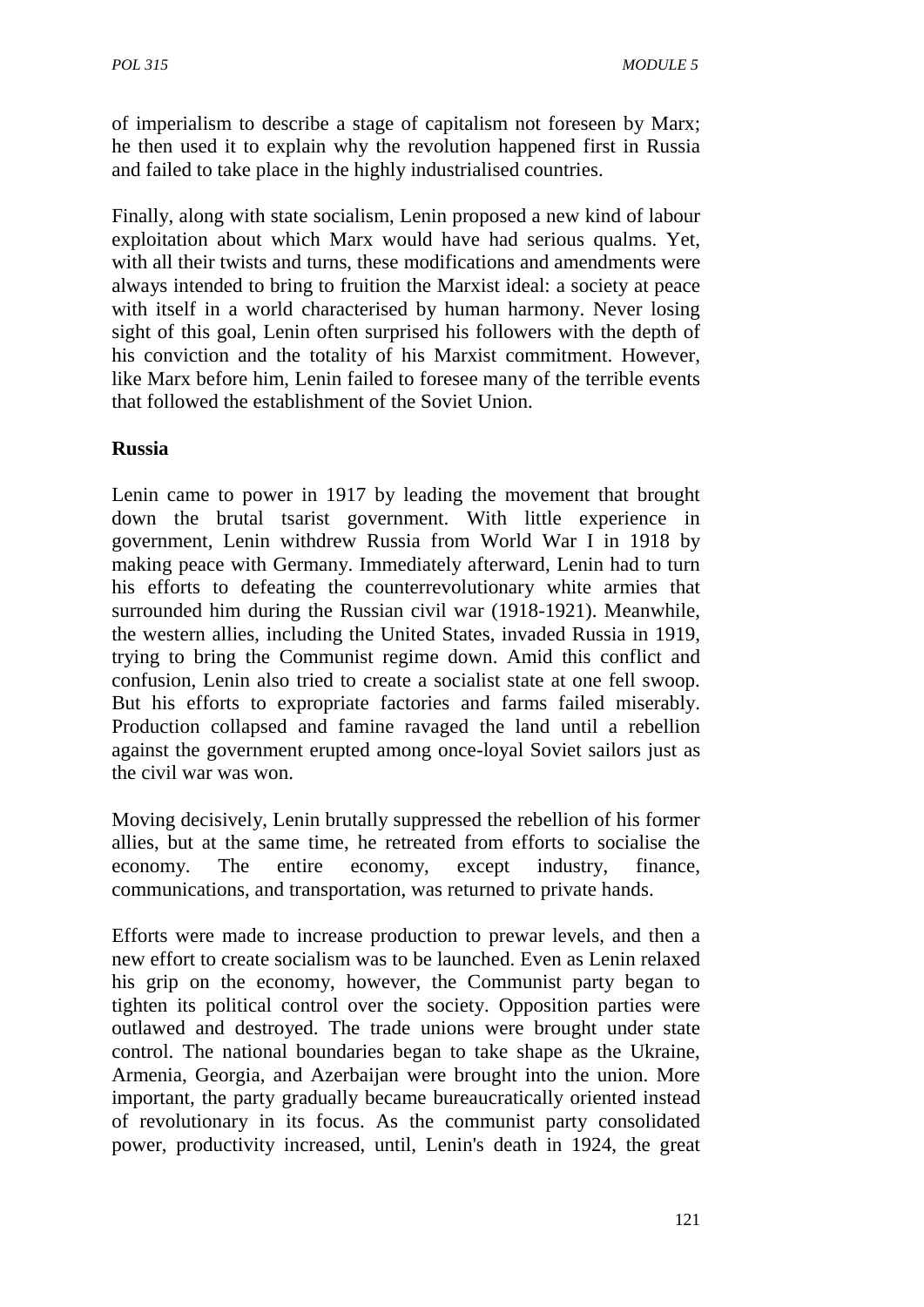revolutionary could take solace in the knowledge that his political creation would survive him.

Lenin's death was followed by a leadership struggle during which Joseph Stalin (1876-1953) ruthlessly outmaneuvered his adversaries, one by one. Giving vent to his paranoia, Stalin warned of a capitalist encirclement of the Soviet Union that could be broken only by resorting to nationalism. Stalin entreated his followers to build socialism in one country, making it impregnable against its capitalist enemies. Stalin advocated this strategy in opposition to the proposal of his archrival, Leon Trotsky (1879-1940), to engage in a permanent revolution against capitalism until worldwide socialism was achieved. Stalin's conservative nationalistic appeal, however, struck a chord with his war-weary compatriots, and he gained their support in his struggle for dominance.

The policy of building socialism in one country is also of the greatest ideological significance. This policy is of particular importance, for nationalism is the most powerful political idea of the era. Under Stalin, the strongest internationalist ideology in recent history was completely overwhelmed by the irresistible onslaught of nationalism. Though Stalin was the first to adapt Marxism-Leninism to nationalism, later varieties of Marxism only underscore the grip in which nationalism holds it.

In 1929, with Trotsky out of the way, Stalin decided it was time to initiate the first of the five-year plans, a crash program to modernise, industrialise, and centralise the country in the 1930s. These programs called for the nationalisation of all industries, trades, and occupations and included the collectivisation of the farms. They also forced the Soviet people to make enormous sacrifices so that resources could be diverted from the production of consumer goods to the military and heavy industry.

The forced collectivisation of the farms and the sacrifice of consumer goods caused incredible misery and millions of deaths. These ruthless policies were not without success. However, compressing into ten years the advances other states stretched out over several decades, the first two five-year plans catapulted the Soviet Union to the status of a major industrial power.

In the process of industrialising the Soviet Union, Stalin created a personality cult that portrayed him as the infallible, omnipotent leader. At the center of a totalitarian state, Stalin used terrorism as his governing tool. Purging his enemies, real or imagined, he saw millions die-of famine, in remote forced labour camps, or at the shooting wall. The next decade brought World War II. Absorbing the devastating Nazi invasion in 1941, Soviet troops gradually pushed the Germans back to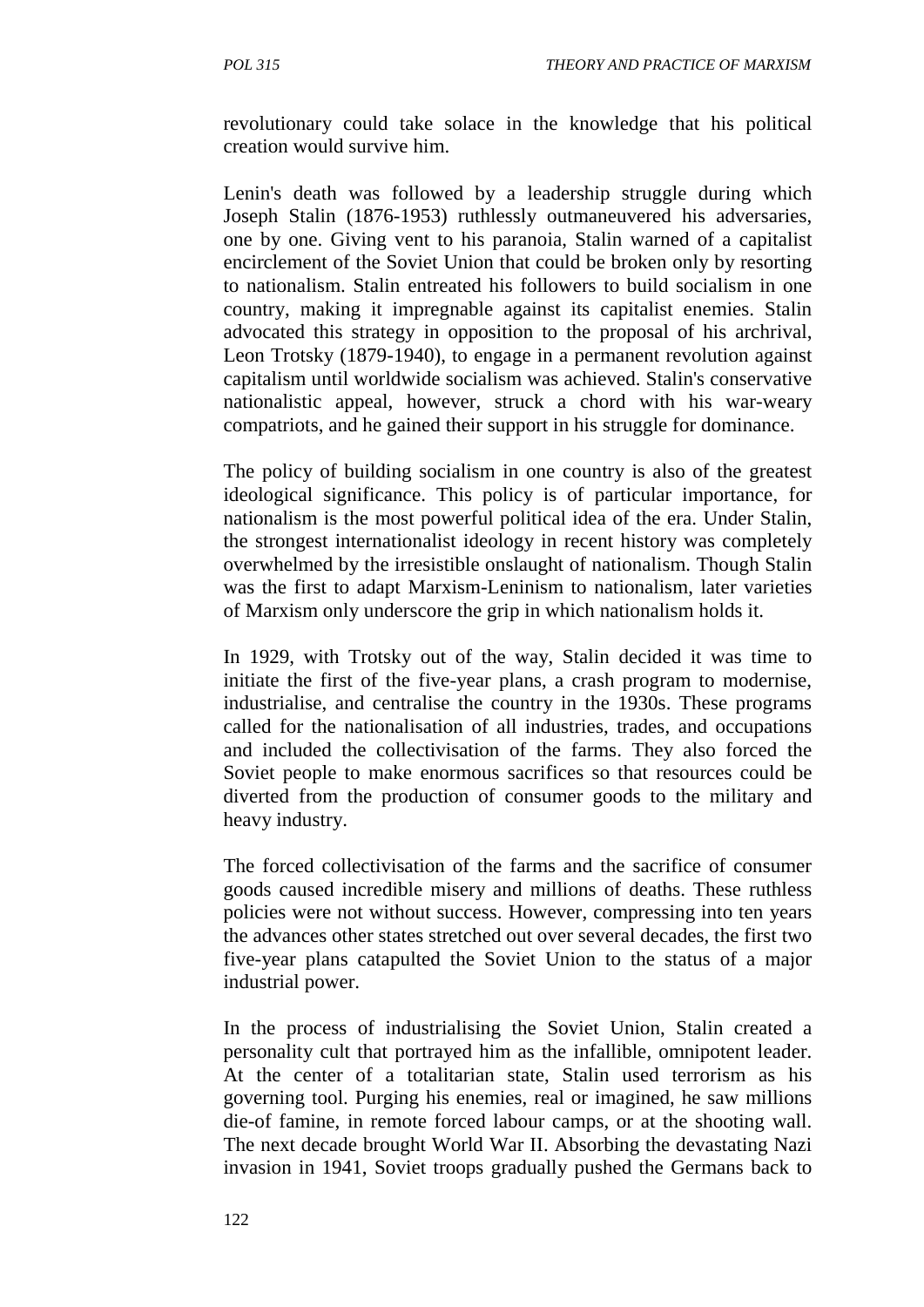their homeland by 1944. Retreating into Germany, the Nazi armies abandoned Eastern Europe before the Soviet onslaught. Inspired by the soviet success Stalin moved for the complete subjugation of the Eastern European states that fell under Soviet influence.

One country after another they fell to Soviet control, only to find that their liberation from the Nazis was simply the first step in the imposition of a new equally severe regime. Reeling from the slaughter and pillage that caused the deaths of 27 million Soviets and destruction of a quarter of the national wealth, Stalin imposed a regime of unparalleled severity on the Eastern European countries, some of which (Bulgaria, Hungary, and Rumania) had willingly helped Hitler despoil the Soviet Union.

These states were harnessed to the Soviet reconstruction and defense effort- Stalin forced them to contribute heavily to the Soviet economy and postponed their own recovery. The long dark rule of Stalin finally ended with his death in 1953. Victorious in the power struggle occasioned by Stalin's death, Nikita Khrushchev (1894-1971) brought an end to the worst excesses of Stalin's terrorism through his de- Stalinisation program. However, in Eastern Europe the de-Stalinisation campaign led to uprisings that were brutally suppressed, thus making it clear that Khrushchev's liberalisation policies had definite limits.

In relations with the West, however, Khrushchev pursued a liberalisation strategy that met with unfortunate rejection. Realising that nuclear weapons made a general war between East and West unthinkable, Khrushchev invited the capitalists to engage in peaceful coexistence, thus contradicting the Marxist-Leninist doctrine of permanent revolution with its assumption that capitalism and socialism are fatally incompatible. Perhaps taken in by its anti-Soviet propaganda, the United States refused to take Khrushchev's overtures seriously and the Cold War continued apace, coming breathtakingly close to disaster during the Cuban missile crisis of 1962.

Although Khrushchev successfully managed to end the Stalinist terror, his attempt to reform Stalin's planned economy failed miserably. The Soviet economy was tightly controlled by a ponderous, stifling bureaucracy that decided the quantity of raw materials to be exploited annually, how many products would be manufactured, at what price they would be sold, and where in the country they would be sold. This antiquated system caused productivity to flag, and Khrushchev was sure that economic decentralisation was needed to get things moving again. The problem was that the only people who could successfully carry out the decentralising reforms were the very people who benefited most from keeping things, unchanged-the bureaucrats. Accordingly,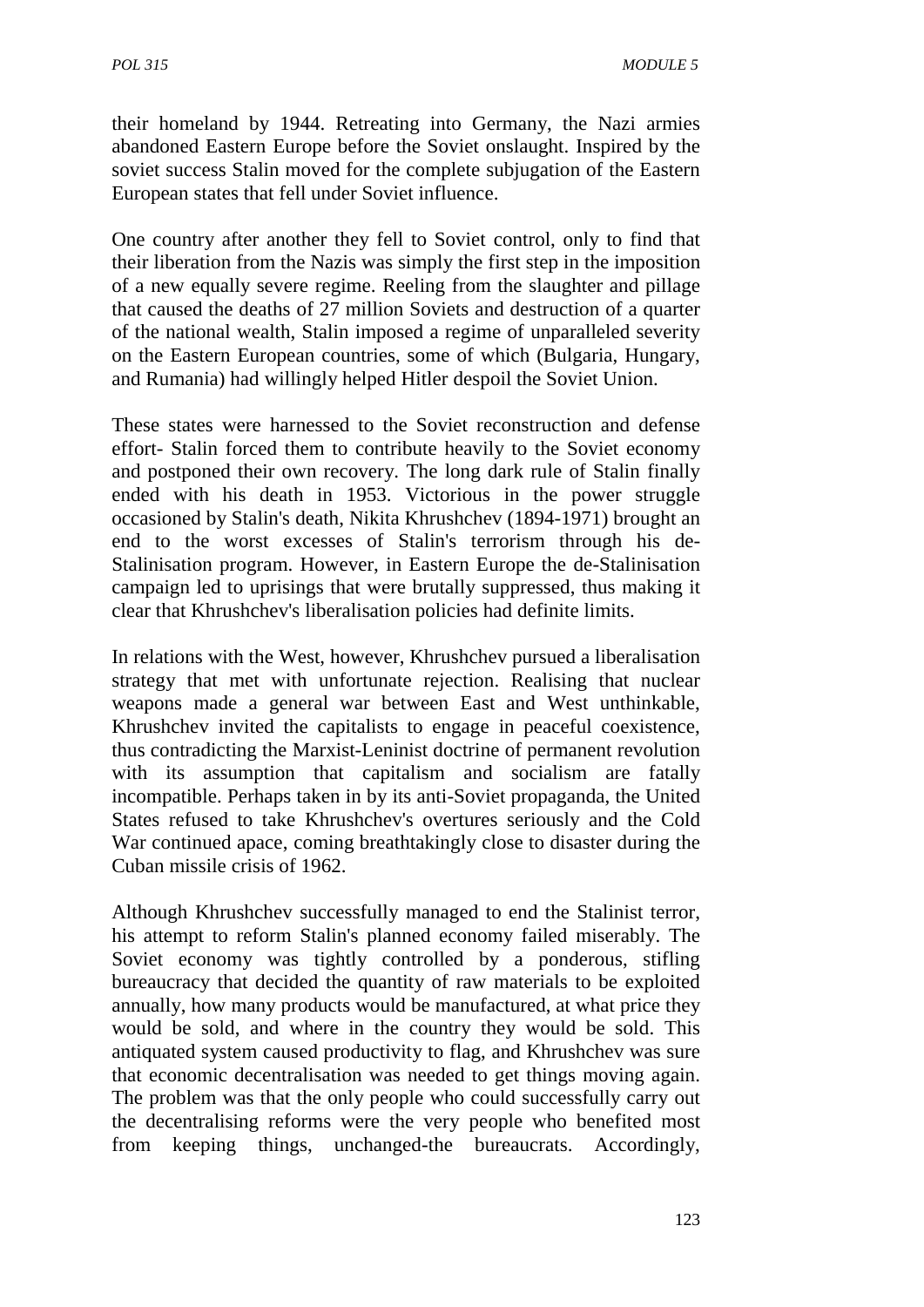Khrushchev's increasingly frantic schemes to reform the system ended in repeated failures. Ultimately, they cost him his job.

In 1964, Khrushchev was removed from office by a profoundly conservative Leonid Brezhnev (1906-1982). Repelled by Khrushchev's incessant and seemingly ill-conceived reforms, the Kremlin leaders became consumed with creating stability. Stability soon became political and economic stagnation, however. Job security was almost absolute from top to bottom in the society. Government officials became corrupt, and workers became even less conscientious than before. Absenteeism, alcoholism, shoddy production, breakage, and waste increased to serious proportions. Squeezed by low productivity and an enormous defense budget as they tried to equal the United States' military capacity, the Soviets saw shortages of staples, as well as luxuries, become a serious and constant problem. Shortages in state stores encouraged people to satisfy their needs illegally as the black market became pervasive throughout the society.

A spiritual malaise set in, and ideological conviction declined abruptly in the waning years of Brezhnev's tenure. The decline of popular resolve in response to corruption and scarcity was exacerbated by the growing gerontocracy governing the system. Few of the, aging bureaucrats left their powerful positions; hence there was little upward mobility for the younger generations, and the system was sapped of the vitality it had previously enjoyed. Hope for reform dimmed as one aging, infirm leader after another followed Brezhnev to power.

Finally, in 1985, Mikhail S. Gorbachev (born in 1931) was named General Secretary of the Communist Party. Well educated, energetic, and progressive, Gorbachev believed that the moribund Soviet Union had to change if it was to survive. Beginning cautiously at first, but then quickly expanding his program, Gorbachev launched an astonishing series of economic, cultural, and political reforms. He demanded greater labour discipline, encouraged limited free expression, and even attempted to reduce the stultifying power the Communist Party exercised over the government.

Like Khrushchev, Gorbachev failed. Resisted by bureaucrats who resented the loss of power his reforms threatened, by economic managers who were wary about the amount of personal responsibility they would have to bear for production, and by the workers themselves, who refused to cooperate with a policy that called upon them to work harder with no concrete assurance that their lives would improve, the economic reforms stalled in Russia. However, grasping the opportunity to use reform to loosen the Soviet grip, many minority national groups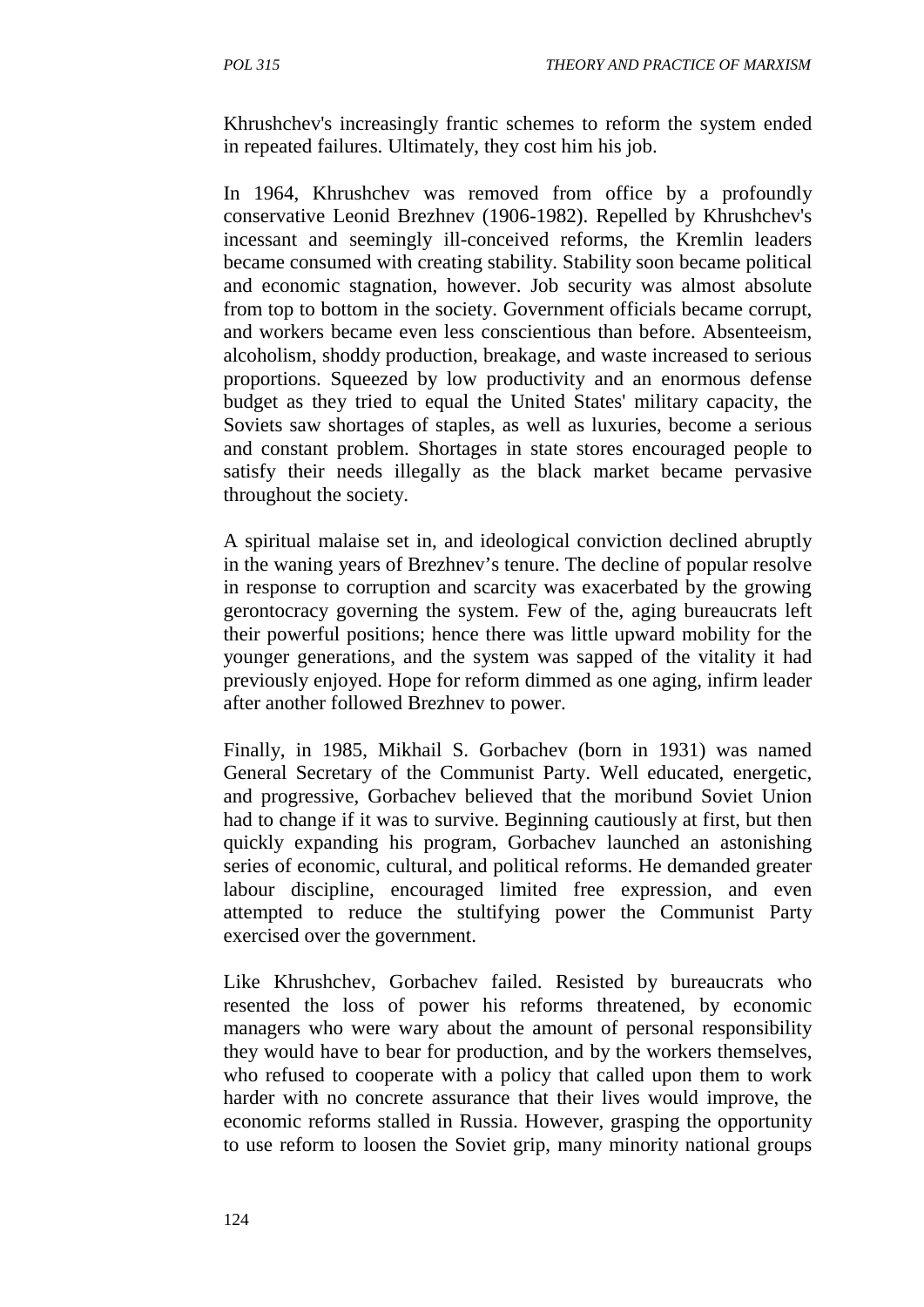within the Soviet Union and peoples of Eastern Europe organised separatist movements that ultimately destroyed the Soviet Union.

Trying to stop the inevitable, hardliners within the Soviet communist party arrested Gorbachev in an attempted coup. This too failed, however. Gorbachev was freed, but as its constituent parts (Russia, Ukraine, Lithuania, Kazakhstan, and so on) and countries of Eastern Europe declared their independence, the Soviet Union simply dissolved. Russia was led to independence by former Communist Party leader Boris Yeltsin (born in 1931). Unfortunately, his courageous political acts were not matched by governmental integrity. Russia's effort to modernise and privatise its economy became immersed in intrigue and corruption. Productivity plummeted even as a dozen or so ruthless business persons (the oligarchs) used political bribery, and other nefarious techniques and contacts, to buy up vast portions of the Russian economy. Finally, Yeltsin voluntarily stepped aside in favor of the handpicked Vladimir Putin, (born in 1952), whose policies appear wellintended but whose heavy-handed governing style reminds some observers of the Soviet methodology.

In what he claims are efforts to bring the oligarchs to heel, he has intimidated the independent media. The fact that he was previously a KGB official, and that about a quarter of the Russian political elite have military, intelligence, or security backgrounds, adds to the public foreboding. However, among the public, he continues to be very popular, although some of his political and economic policies have recently engendered broad discontent and protests. Whatever Putin's intentions were, clearly Marxism-Leninism in this part of the world has been abandoned.

## **China**

Imperial China, one of history's most successful political systems, was based on the principles of Confucianism. Confucianism is as much a political theory as a code of moral conduct. Indeed, in this ancient philosophy, moral conduct and a well-ordered state are equated. Confucius taught that all people should know their place and should accept it, thus maintaining a harmonious society, the most desirable state of affairs. The law, rooted in Confucian teaching, provided that the scholarly mandarins, and other elements of the elite, would rule and the peasantry would obey.

This sociopolitical arrangement served the Chinese remarkably well for centuries. For its part, Asia turned inward and became isolated from foreign influences. China, Japan, and Korea placed a premium on tradition, rejecting new ideas as harmful. As a result, the West surpassed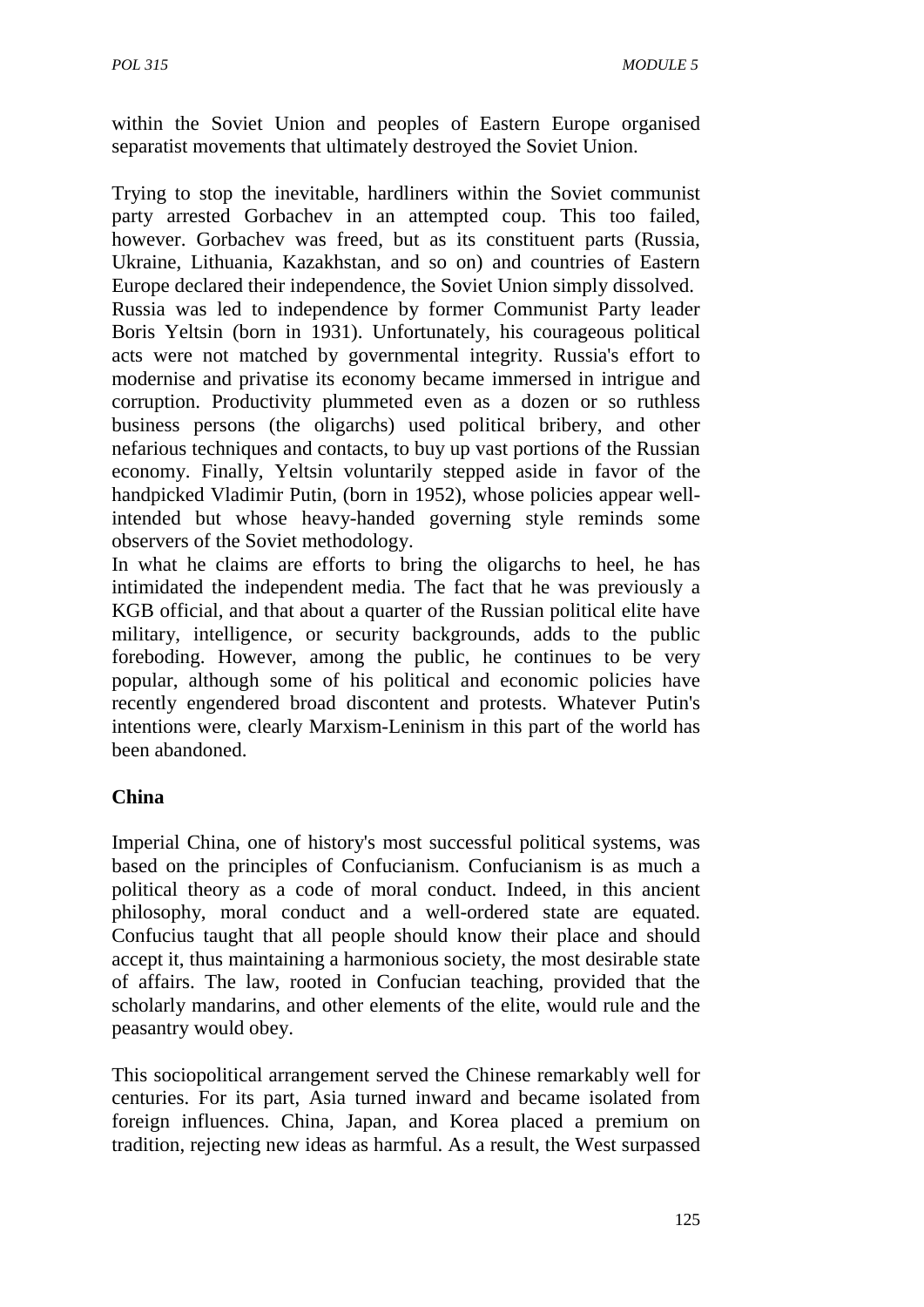the East in developing modern technology and political doctrines that accommodated the changes brought about by the new economic order.

As the East's resistance was worn down by the pressure of the West's technological superiority, the philosophies of the ancient regimes began to appear less viable, and Western ideologies, such as nationalism and later Marxism, became more appealing. Though these Western ideas were modified somewhat, the fact remains that the East has been captivated by Western institutions, economic styles, and political idea systems.

Though China's traditional power seemed antiquated, the imperial system survived foreign occupation and domestic rebellion until early in the twentieth century. The inevitable could not be forestalled indefinitely, however, and the Chinese Revolution began in 1911, with its belligerent phase continuing until 1949. In 1911, the Manchu Dynasty ended with the child emperor, Pu Yi, abdicating in response to overwhelming pressure. The leader of the victorious republican forces was an unimposing, idealistic man, Sun Yatsen' (1866-1925). His ideology was a somewhat confused mixture of Western political theories, mild socialist economic ideas, and Eastern traditions. He was too idealistic and naive to understand completely the forces he had helped unleash, however, and China's needs were far too complex for his simplistic solutions. In the end, he was outmaneuvered by the Machiavellians surrounding him, and he spent the rest of his life struggling with autocratic elements in China.

The Communist Party of China (CPC) was founded with Soviet help in 1921. Attending the first party congress was a radical young school teacher, Mao Tse-tung (1893-1976). Although he began at a low rank, his devotion to the cause and his keen insight into the problems of the revolution soon caught the attention of his superiors. Meanwhile, the Soviet Union was becoming increasingly interested in China; because he was perceived as a socialist, Sun's appeals to the West for aid in his struggle were repeatedly rebuffed.

Finally, he turned to the Soviet Union, which was quick to appreciate the potential for revolution in China. The Soviets not only aided the founding of the CPC but also helped Sun organise his party, the Kuomintang. Hoping that its influence in China would grow if its protégés won control of the government, the Soviet Union pressed for a Kuomintang-CPC alliance in a struggle to bring order to China. The country had fallen into chaos, with its far-flung provinces governed by tyrannical and petty warlords. Sun's death in 1925 brought to power his lieutenant, Chiang Kai-shek (1887-1975). Chiang, a military man, turned the Kuomintang to the right-a move that resulted in increasingly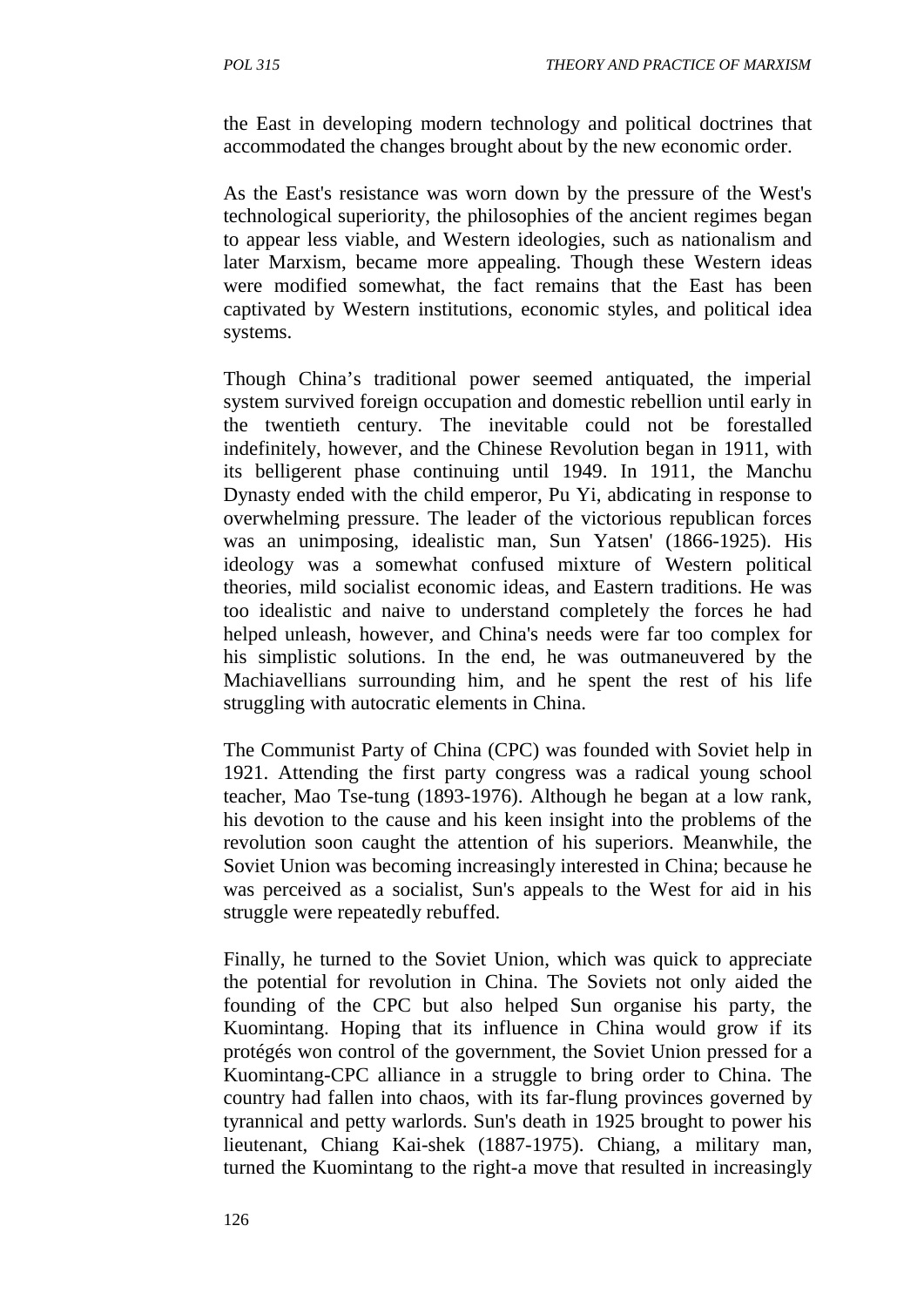strained relations with the CPC. Finally, in 1927, Chiang suddenly attacked the communists. Thousands of them were slaughtered by Chiang's army. The CPC escaped utter annihilation only by fleeing the cities for the safety of the countryside.

### **The Ruralisation of Chinese Communism**

Two years before the Kuomintang attacked the communists, Mao had become unhappy with the progress of the revolution. Thus, he had returned to his native Hunan province in southeastern China and studied the peasantry as a revolutionary force and called on communists to abandon the cities for the countryside because the peasants, not the proletariat, were China's true revolutionaries. With this he laid the foundation of Maoist thought, and it, together with Chiang's betrayal and the communist failure to rouse the proletariat in the cities, ended the domination of the Soviet Union over the CPC. China went on to develop a brand of Marxism distinct from the Soviet version.

## **The Long March**

Finally gaining an almost decisive military advantage over the communists in 1934, the Kuomintang army surrounded them in the south and threatened their destruction. To avoid annihilation, the communists broke out of the encirclement leaving their southern base behind and fled to safety in northern China. This epic retreat, called the long march, was the low point of the CPC's history and lasted a full year. About 100,000 people set out on a journey that took them 6,000 miles. Since it was more a running battle than a march, scarcely 35,000 survived. As if the hardships of the trek and attacks by the forces of Chiang and other warlords were not enough, the long march precipitated a leadership struggle within the CPC, and Mao gained the top position in the party a position he would hold until his death.

The march finally ended in Shensi province in north-central China, where a new base was established in 1936. Hostilities between the communists and the Kuomintang would have continued if the Japanese had not become an overriding threat in the same year. The resulting alliance was actually only a truce, however, permitting two enemies to deal with a third force threatening both. Nevertheless, the war efforts of each partner were restrained, since each saved its energy for the inevitable struggle that would take place when the Japanese were defeated. The Japanese were finally vanquished in 1945, and the China question emerged once again.

The United States, which clearly favoured the rightist Kuomintang, tried to negotiate a coalition government between Mao and Chiang.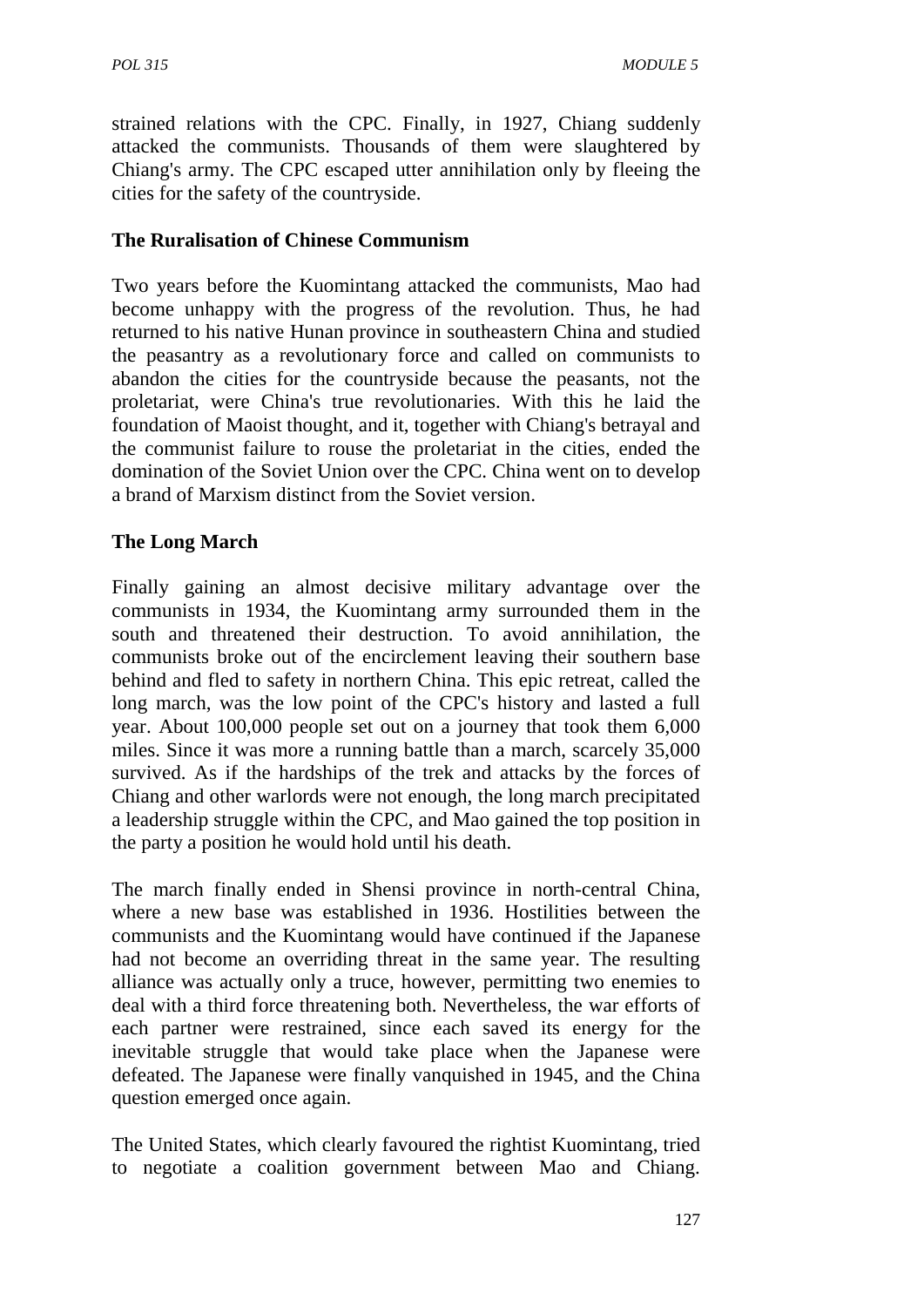Ironically, Stalin, who believed that the communists could not yet defeat Chiang, also pressured Mao to join in a coalition government. Mao and Chiang were both convinced that they could win the struggle, however, so they each refused to compromise. The upshot was the last phase of the belligerent period of the Chinese Revolution (1946-1949) as the two sides became locked in mortal combat. Since he had not been able to control the other warlords and because his government was cruel, corrupt, and foolish, Chiang had lost popular support. His military superiority, so obvious on paper, melted away. Mao, on the other hand, enjoyed great popular support in the north and considerable appeal in the south. A series of stunning defeats saw Chiang giving ground until finally, in 1949, all was lost and he fled to the island province of Taiwan.

### **The Political Stage of the Revolution**

The communist regime in China has been marked by a series of important, sometimes traumatic, events. Mao Tse-tung remained a radical force in Chinese politics, often plunging China into tumultuous programs aimed at achieving great goals for his people. When they failed, the reforms were followed by periods of consolidation that evolved into the staging grounds for the next set of Mao's radical reforms. This behaviour pattern was repeated again and again, growing in intensity right up to Mao's death in 1976. Mao launched several profound reforms upon his accession to power.

Concerning industry, Mao used the Soviet model. Declaring the first five-year plan, the economy was centralised in a massive effort to catapult industrial production to new heights. The farms were also collectivised as part of the plan. The economic and social dislocation caused by the plan engendered violent resistance, and force was used to accomplish the government's goals.

By 1957, although many of the plan's goals had been achieved, the CPC leadership increasingly felt that Mao's radicalism was becoming counterproductive thus, a movement developed to maneuver him into retirement. Hoping to outflank his moderate detractors, Mao suppressed them with a sudden liberalisation of his own. Always the revolutionary, he again took the initiative. A Great Leap Forward was announced, based on the twin pillars of Mao's ideology: conquering material want by applying superior willpower (a very un-Marxist idea) and overcoming technological problems by organising China's vast population.

Intended to vastly increase the industrial and agricultural output of China, the great leap forward was an immense failure. The society took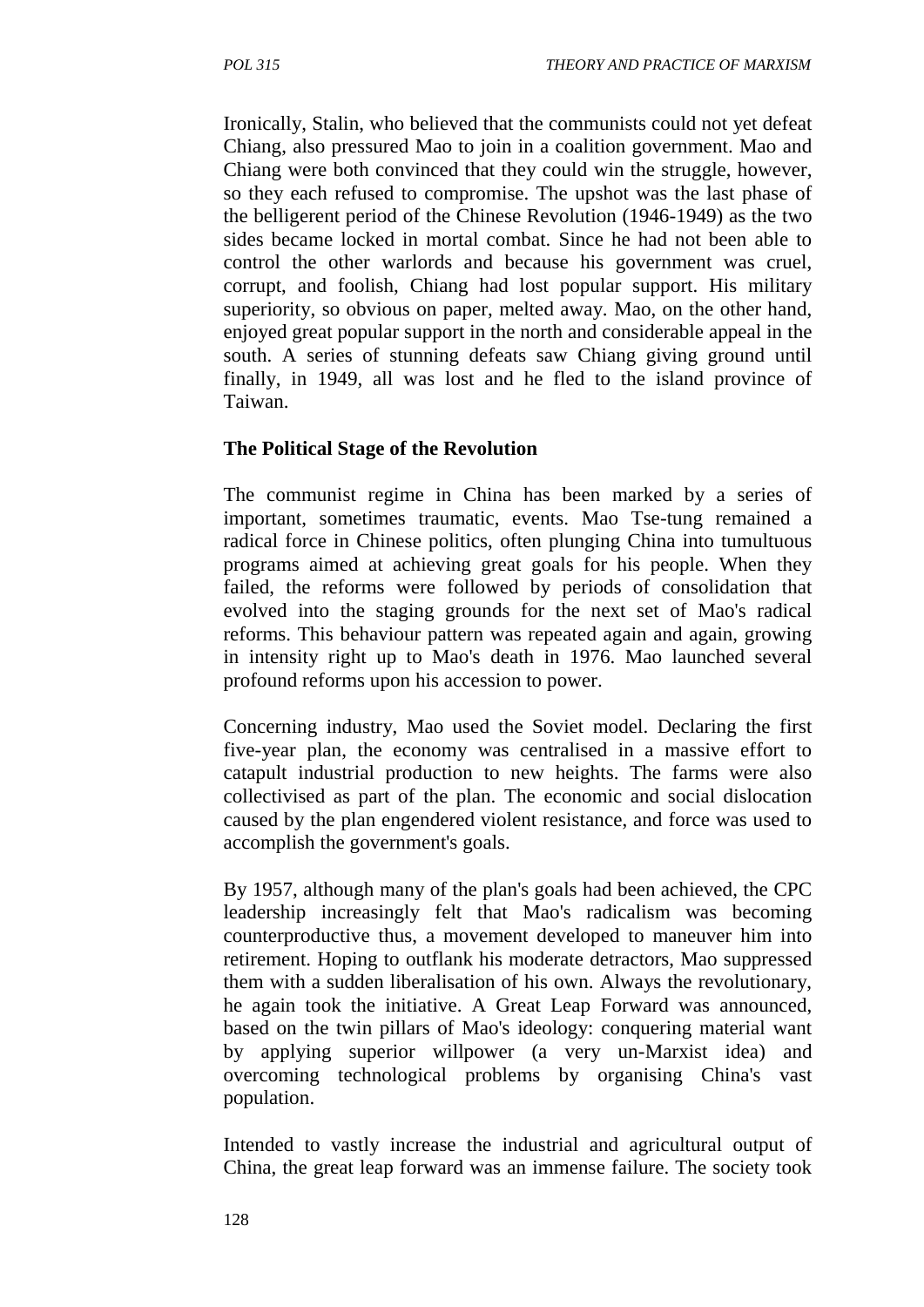several staggering steps backward. The first five-year plan had centralised heavy industry. Yet, the great leap forward attempted to reverse this trend. Instead of bringing the workers to the factories, the factories were carried to the workers. For example, thousands of families were given small furnaces and iron ore and urged to produce pig iron in their backyards. Unfortunately, the iron they produced was of such poor quality it was practically useless. On the collective farms radicalism was the order of the day. Attacking the family as a bourgeois institution, Mao tried to destroy it by extending communalism beyond work and ownership. Barracks were built, mess halls raised, and people encouraged to identify with the commune as a whole instead of only with the family.

By 1960 all pretenses that the new program was succeeding were dropped. Production had fallen drastically, and famine threatened the stability of the regime. Mao retreated into semi-retirement and the great leap forward was forsaken. The backyard industries were abandoned, and the barracks and mess halls gradually disappeared from the collective farms. Unwilling to surrender the revolution to the moderates in 1966, Mao seized his first opportunity to re-radicalise China. Calling for a great cultural revolution, he inspired youthful radicals to form units called the Red Guard. Swarming like enraged bees, the Red Guard took over party and government headquarters, schools and factories, communes and collectives.

The new revolutionaries subjected officials, teachers, workers, and peasants to rump trials and condemned them for counter-revolutionary offenses. The turmoil spread as violence increased, destroying property, purging officials, and disrupting life. Striking out against moderation, the bureaucracy, the intellectuals, and other non-radical elements, the Red Guard made the whole society captive to its destructive fanaticism.

By 1969 the situation had become so bad that even Mao admitted that things had gone too far. The army was turned on the Red Guard and order was finally restored. When the dust settled, China found itself radicalised, but bruised and bleeding as well. Productivity had plummeted again, and the government and the party were in disarray. Thousands of pragmatic moderate party members and government officials were purged and replaced by radical zealots. The moderates' fortunes, at low ebb in 1969, began to recover gradually in the early 1970s, as people, tired of radical imposed disruption and sacrifice, began to demand a better standard of living for their families. While Mao lived, the radicals led by the infamous Gang of Four, of which Mao's wife, Jiang Quing, was the central figure-were able to remain dominant. Upon Mao's death in 1976, however, the radicals were quickly purged, and the moderates, led by Deng Xiaoping (1904-1997), plunged into several reforms that have brought China back from the brink of self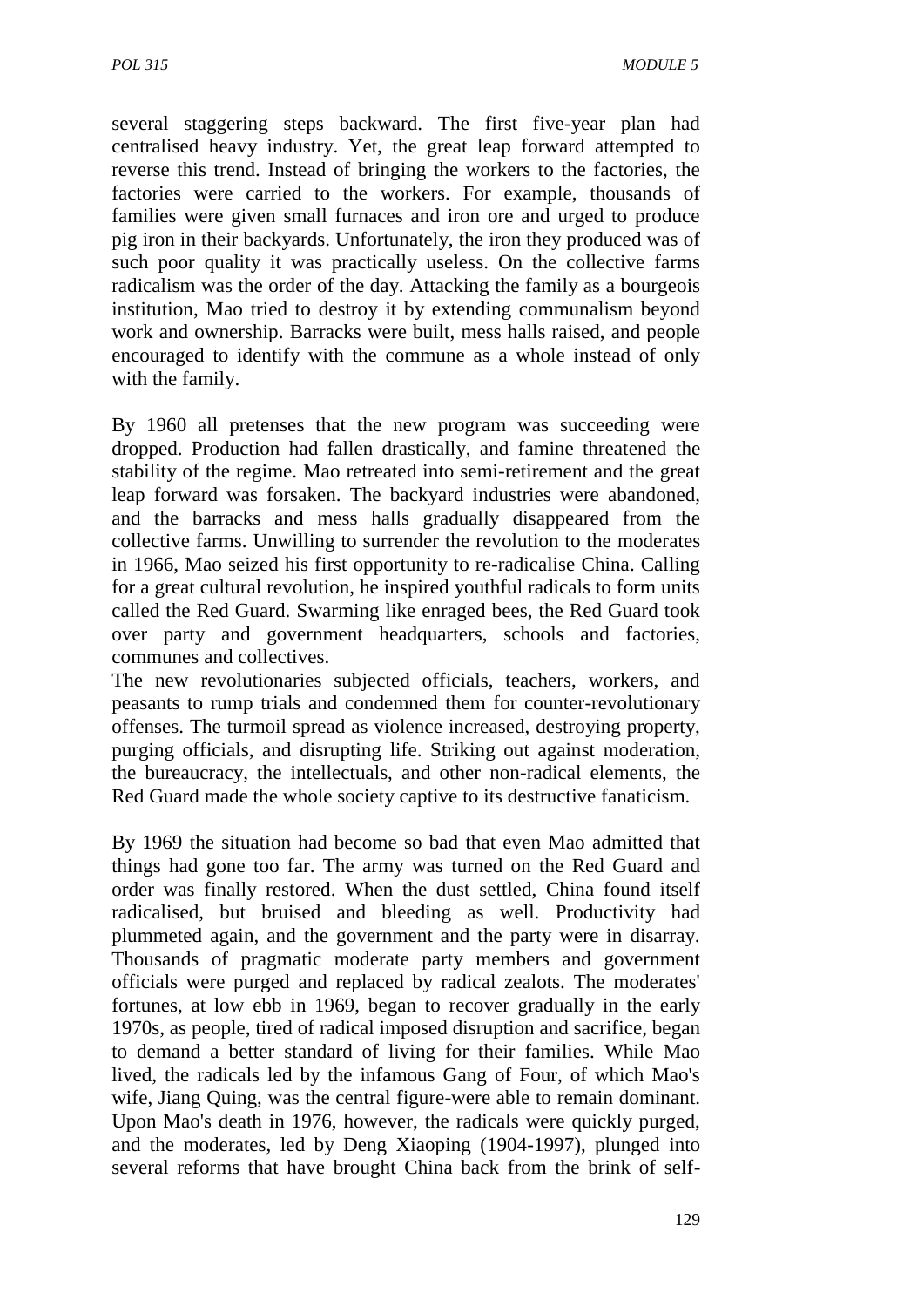destruction. The legal system, the social structure, the party, and the bureaucracy were all changed dramatically. Even more important, perhaps, the economy was transformed.

Reminiscent of the Soviet, China's leadership has returned about 75 percent of the economy to private hands and to the market forces, retaining most heavy industry, transportation, and communications in the hands of the state. The Chinese refers to their economy as market socialism. As a result of the reforms, the communes have disappeared and peasants, farming land leased from the state, sell many of their goods on the open market. Private entrepreneurs organise small family businesses, inefficient state enterprises are allowed to go bankrupt, and state workers are paid based on productivity rather than according to Mao's egalitarian policies. As a result, China's productivity has dramatically increased, fostering an economic growth rate that is among the world's highest. However, these economic achievements have been accompanied by many social problems. Inflation has pushed formerly fixed prices to unprecedented heights.

Many people have witnessed a distinct improvement in their lives, and a budding middle-class bourgeoisie has developed but others, especially in the rural areas, remain poor. The gap between rich and poor is growing very large and very rapidly. Health care for the masses has declined as the state's socialist medical services retreat before the budding market economy. Industries powered by coal, together with a significant increase in the number of automobiles on the road, have combined to foul the air. The UN now ranks China as the world's third most polluted country.

As Deng aged, he gradually withdrew from the day-to-day operation of the government and party. Wisely, he began early to groom younger people to succeed him, so that his 1997 death caused a minimum of disruption in a country that had previously witnessed severe political changes following the death of a paramount leader. Jiang Zemin replaced Deng and presided over the most successful period of economic growth in China's history. Bowing to term limits for China's leaders put in place by Deng, Jiang stepped aside and was replaced by Hu Jintao (born in 1942) as General Secretary of the CPC in 2002, as president of the People's Republic in 2003, and as chairman of the powerful Central Military Commission in 2004.

Unlike Jiang, who is associated with policies encouraging economic development at almost any price, Hu has made more populist appeals, calling for reforms to redress the imbalance of wealth and other policies to create a social safety net for the poor. Yet, political instability may be awaiting China. After a decade of spectacular growth, the economy is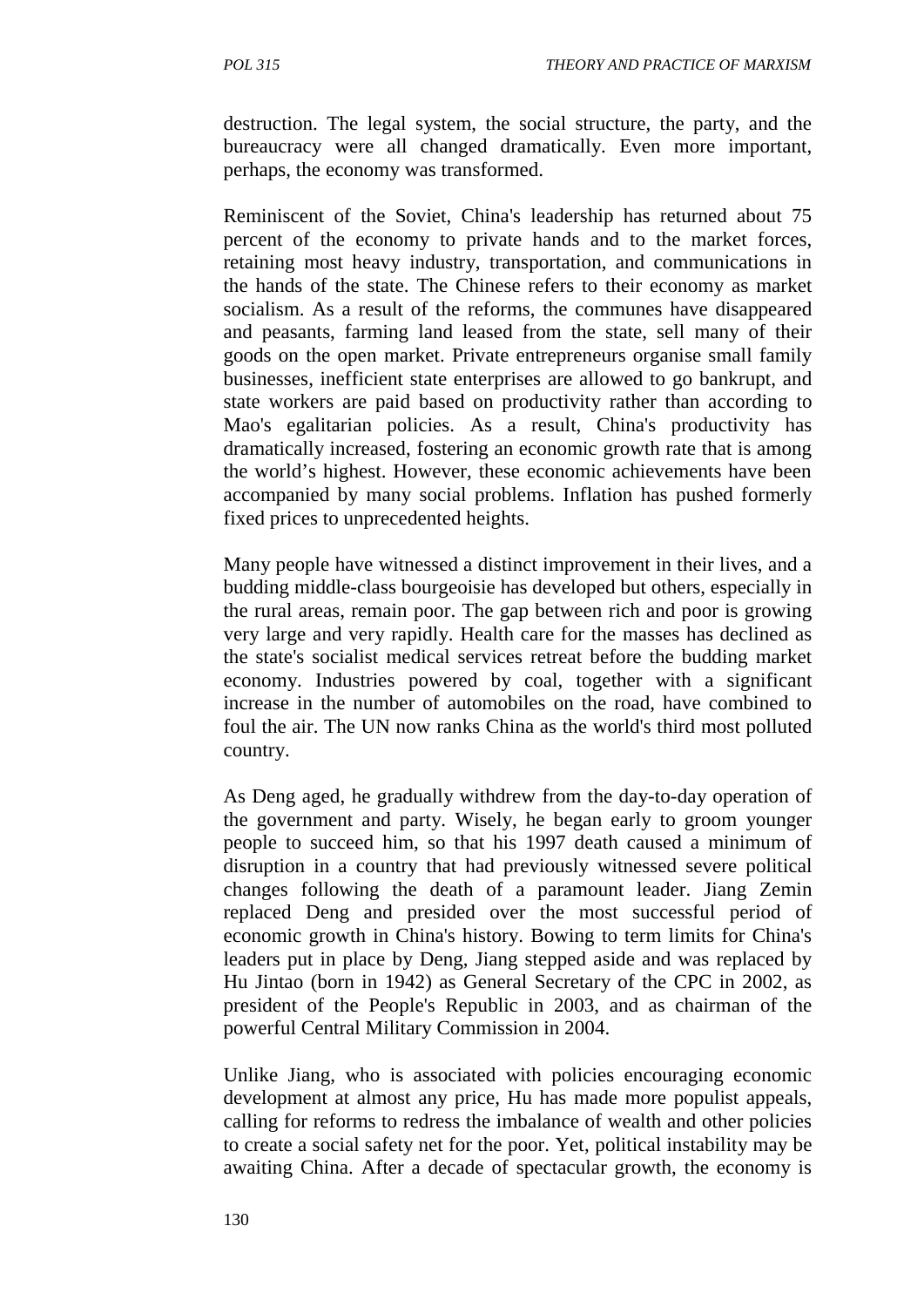slowing. This, coupled with a growing ideological ambivalence (a recent reform now allows even capitalists to join the CPC) among the Chinese people, causes some concern for the leadership. Corruption, always a problem in China, has grown worse with economic progress and ideological retreat. How can the CPC lead China to a better, purer world when its members have become politically cynical and financially corrupt, even as the radical elements demand a re-dedication to Maoist principles?

Meanwhile, social liberalisation is progressing apace. The once puritanical society has abandoned the drab Mao suits for more colorful and fashionable clothing. Foreign films and other products are commonplace. Sexual love, once a forbidden topic, is now among the most popular themes in literature, music, and film. Even nightclubs and disco dancing are enjoyed by those who can afford them. Sex shops, now relatively commonplace in the cities, sell everything from pornographic videos to supposed aphrodisiacs. AIDS has accompanied sexual liberalisation; as a result, government programs now encourage the use of condoms, and sex education is offered in some schools. At the same time, the explosion of individual economic liberty and its benefits are accompanied by rising levels of vagrancy, vice, corruption, juvenile delinquency, and crime of all sorts.

Although social liberalisation is tolerated, political liberalisation remains banned. Since 1989, when the leadership turned the army on thousands of youthful protesters at Tienanmen Square in Beijing demanding representative government and an end to official corruption, the authorities have continued to punish political dissidents and to steadfastly reject any suggestion that they relax their grip on the reins of power. For his part, Hu has favored democratic reforms, but so far his advocacy has been vague and his actions in this area very timid. China's pattern of insisting on economic reform and political orthodoxy has been consistently applied.

Hong Kong was returned to China by the British in 1997, and Macao, a small enclave across the Pearl River estuary from Hong Kong, was returned to China by Portugal in 1999. In each case, these former colonies have been allowed to continue their capitalistic economic practices, but a gradual political tightening appears to be occurring at the same time. Tibet, formerly an independent country but now a dissident territory of the People's Republic of China, suffers from severe political repression. And Taiwan, although still independent of the People's Republic, feels increasing pressure to reunify with its continental parent.

In China proper, various dissident movements have been suppressed. Fledgling opposition parties have been broken up. The religious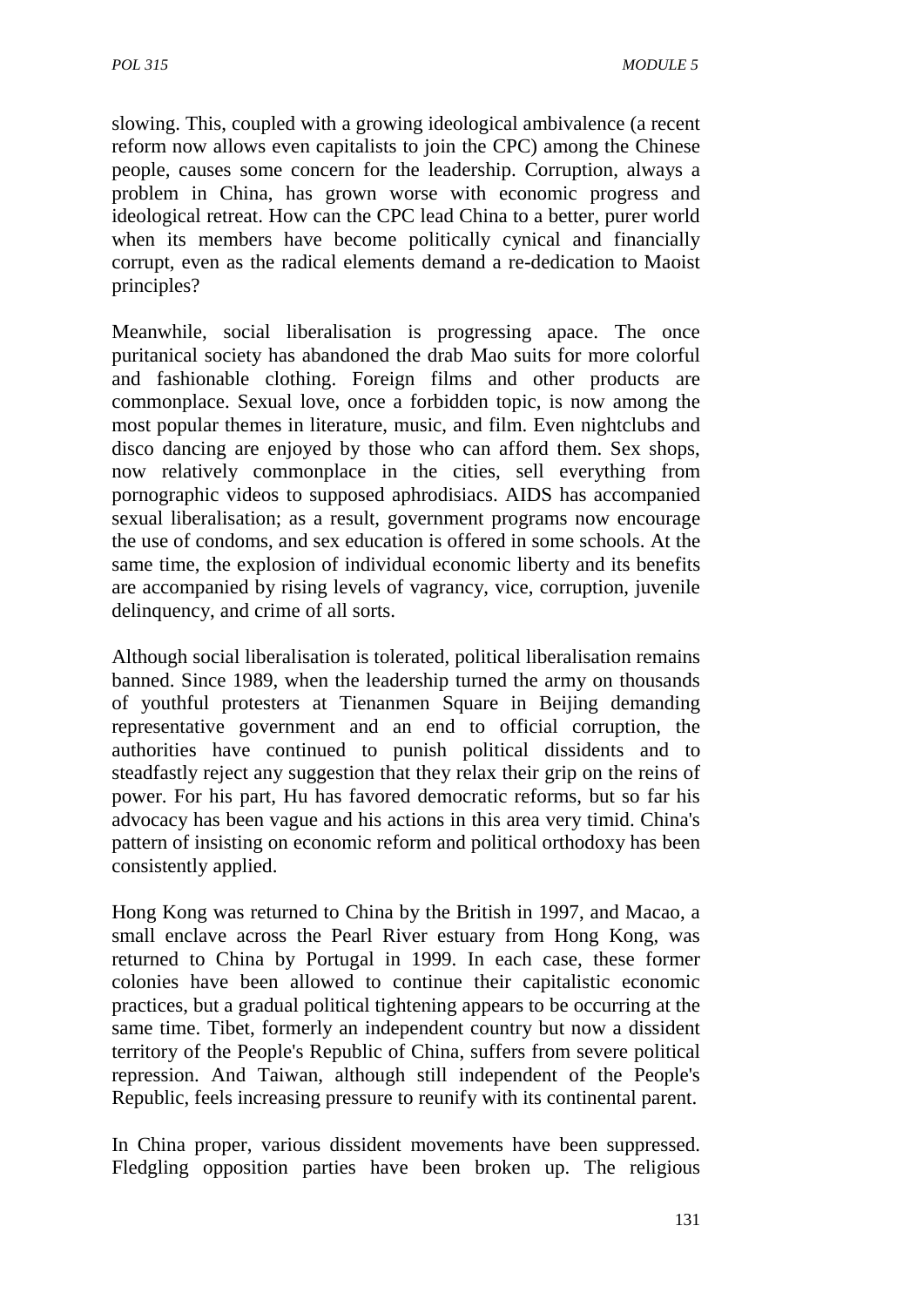movement *Falun Gong*, whose doctrine is critical of the current regime, has been actively repressed. Other religious activities that the state views as politically motivated have met with persecution. Nor has the CPC ignored the political potential of new technology; Internet users in China must contend with strict rules, monitoring, and even suppression if they engage in forbidden political activity. Several political activists have been jailed for their use of the Internet. This runaway information system and powerful public opinion shaper has alarmed the government.

It is currently trying to control Internet use by technological blackouts and by arrests of Internet users who step over the censorship line. The iron rice bowl, China's social contract that promises material security in exchange for political acquiescence, still appears to be in place, albeit perhaps somewhat less firmly than before. The course of reform on which China has embarked, if completed, could modernise the country and draw it even further from the radicalism of its founders. Yet, it would be a mistake to assume that a return to Mao's extremism is impossible, for Chinese history teaches that no enemy is ever completely and finally defeated. With this in mind, let us now examine Maoist thought, which has the people accepting political domination while the party and government provide material security.

### **The Principles of Maoism**

Mao's major contribution to Marxism-Leninism, known as Maoism or Maoist thought, undoubtedly, was adjusting it to fit Asian culture. To accomplish this goal, he made certain modifications of the theory itself, focusing on the central concept of social class. An agrarian country lacking even the small industrial base available to Russia in 1917, China was overwhelmingly rural, so Mao turned to the peasants for political strength. Populism**:** Mao and others realised that the future of the Chinese Revolution was in the hands of the peasantry. The problem of reconciling this practical reality with Marxism inspired him to develop a unique variation on the Marxist theme- populism.

Taking a page from the populists' book, Mao gave the peasants a leading position in society. Of course, the peasants would eventually have to be proletarianised, but in the meantime, their virtues were announced to the world in Maoist literature. Mao believed that the peasants' simple, pure character, unblemished by the evil influences of urban sophistication, was the bulwark of Chinese strength. Later, during the Cultural Revolution, he called on Chinese sophisticates to learn from the people, as scholars, students, managers, public officials, and townspeople were sent down that is, forced to the farm to relearn basic values through hard manual labour. Millions of people were sent to the villages to toil in the fields, disrupting their lives for a decade or more.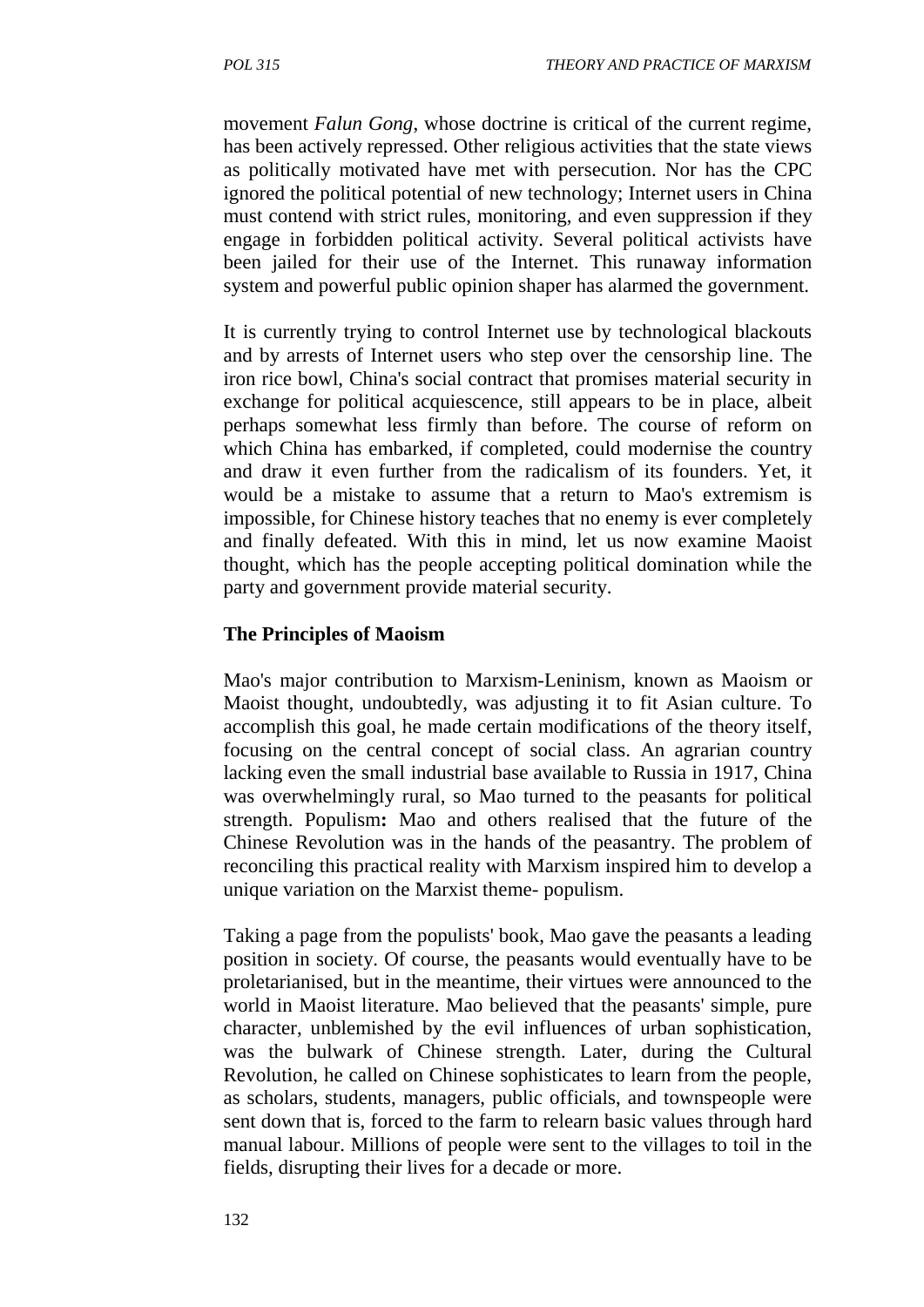Perhaps demonstrating that the current Chinese leadership is not so far removed from Maoism as might be wished, it exacted the same punishment on the students after the Tiananmen Square debacle. Thousands of students were forced to serve time on the farms, learning about the roots of China before being allowed to return to their studies. Populism poses an ideological dilemma. If the peasants are the true foundation of Chinese society, how are they to be proletarianised without destroying their positive features? Mao solved this problem by resorting to a typically Chinese but very un- Marxist idea. Much less an economic determinist than Marx, Mao argued that ideological purity was more important than economic training and that the proletarian mentality could be developed through educational as well as economic experience.

Hence, he maintained that the peasants might be proletarianised by being taught the socialist ethic, but that they need never leave the farm to complete the transformation.

#### **The Belt and Road Initiative (BRI): China's New Grand Strategy**

In 2013, Chinese President Xi Jinping unveiled major components of what has since become known as the Belt and Road Initiative (BRI), a new foreign policy thrust focused on development initiatives. During an address to Nazarbayev University in the Kazakh capital, Astana, on September 7, 2013 Xi announced China's desire to "jointly build an economic belt along the Silk Road" with Central Asian partners to "deepen cooperation and expand development in the Euro-Asia region." A month later, in an address to Indonesia's parliament, China's president encouraged Southeast Asian states to work with China to develop the 21st Century Maritime Silk Road. Subsequently, China has put more "meat" on the bones of such aspirational statements through the identification of six core "economic corridors" linking the Silk Road Economic Belt and the Maritime Silk Road; the establishment of supporting multilateral financial institutions, such as the Asian Infrastructure and Investment Bank (AIIB) and Silk Road Fund (SRF); and the publication of an official "blueprint" by the National Development and Reform Commission for the implementation of BRI. Beijing has also backed the initiative with a considerable financial commitment, earmarking \$40 billion for the Silk Road Economic Belt, \$25 billion for the Maritime Silk Road, \$50 billion for the AIIB, and \$40 billion for the SRF. This ambitious agenda has sparked a variety of reactions among governments throughout the regions encompassed by the initiative and by external commentators and analysts. In the main, there have been three major interpretations of BRI. The first view holds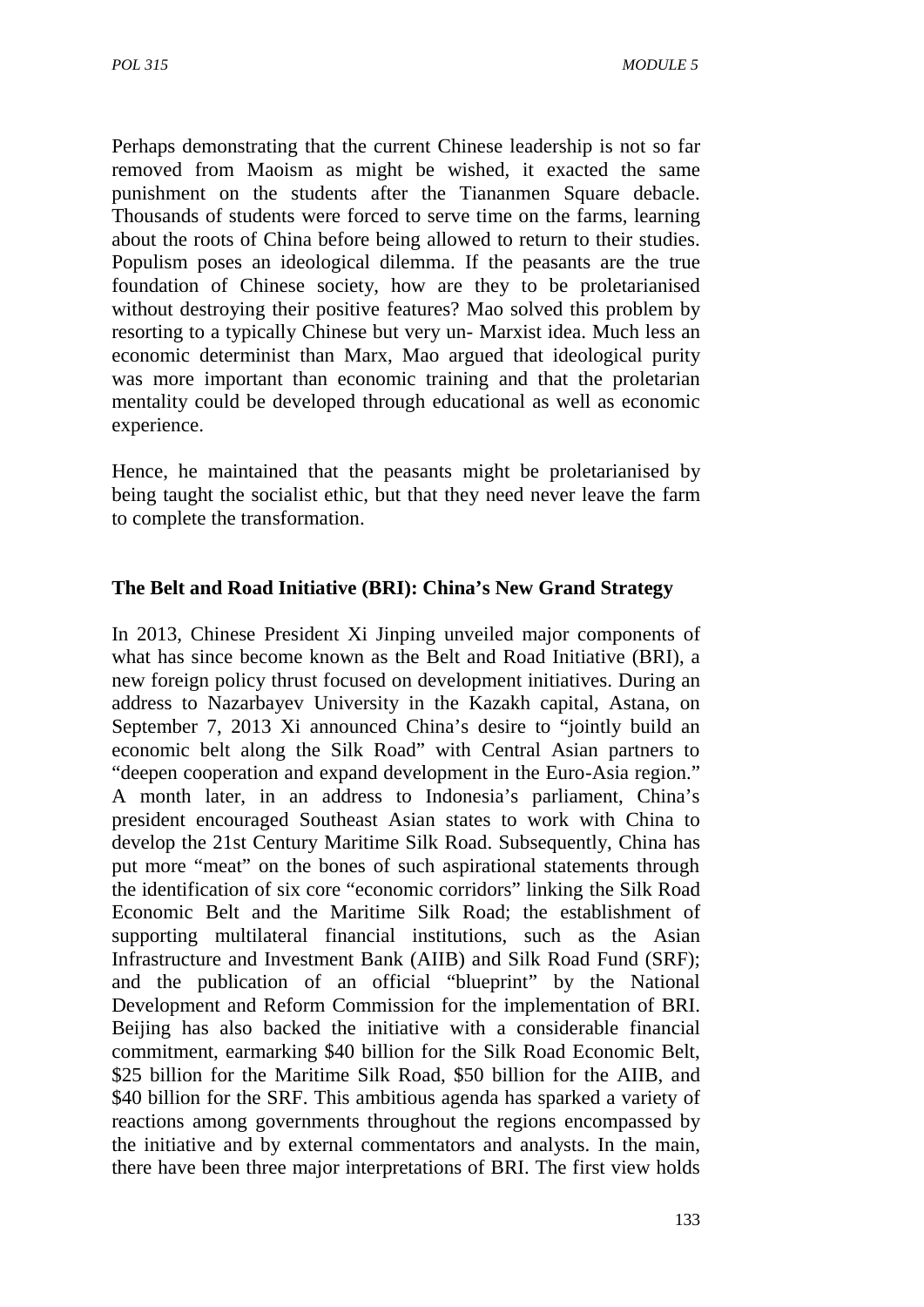that BRI is driven by Beijing's geopolitical goals to break perceived U.S. "encirclement" in the Asia-Pacific and constrain the rise of India. A second view emphasises the economic underpinnings of the initiative. Here, BRI is seen as a direct outgrowth of China's economic travails after the global financial crisis, notably its long-standing desire to redress economic imbalances between its coastal and interior provinces and to find outlets for excess production capacity. In this view, geopolitical gains that may come from the success of BRI are welcome but of secondary importance. Finally, others have pointed to BRI as an outgrowth of Beijing's increasing desire to augment its growing economic and strategic influence with a "soft power" narrative that presents China as an alternative leader to the global hegemony of the United States. Thus, there are two but interconnected arguments in this context. First, it suggests that BRI is clearly motivated by Beijing's desire to resolve long-term domestic, economic, and geopolitical challenges. Domestically, BRI is guided by China's ongoing state building agenda in its traditional frontier regions (such as Xinjiang, Tibet, Inner Mongolia, and Yunnan). Economically, BRI flows from the quest of the Chinese Communist Party (CCP) to ensure the ongoing economic growth on which its legitimacy depends by finding new outlets for Chinese capital and exports. Geopolitically, BRI with its focus on developing trans-Eurasian connectivity centered on China speaks to Beijing's desire to construct a viable strategic and economic alternative to the current international order. Second, BRI constitutes a grand strategy that integrates these factors in pursuit of Beijing's decades-long goal of returning to great-power status without provoking overt counter-reactions from its neighbors and the United States. As such, BRI did not spring fully formed from the mind of Xi but builds on the corpus of foreign and security policy concepts bequeathed by his successors. Most significantly, BRI represents an overturning of Deng Xiaoping's famous maxim of "biding time and building capabilities." Xi's vision, embodied in BRI, posits China's continued economic development and stability as an engine of regional and global stability.

#### **Merits of the Chinese's BRI Programme**

#### **Better infrastructure for better development**:

The BRI is believed will have huge impacts on infrastructure and transportation development projects in participating countries to reach it declared connectivity goals. Short-term development starts with infrastructure projects' investments that trigger huge mobilisation of resources, expertise, technology and labours. Long-term development will occur as OBOR's long-lasting investments opportunities will revive economies, sponsor development and solve social issues, an example is the opportunities for solving regular power outages and insufficient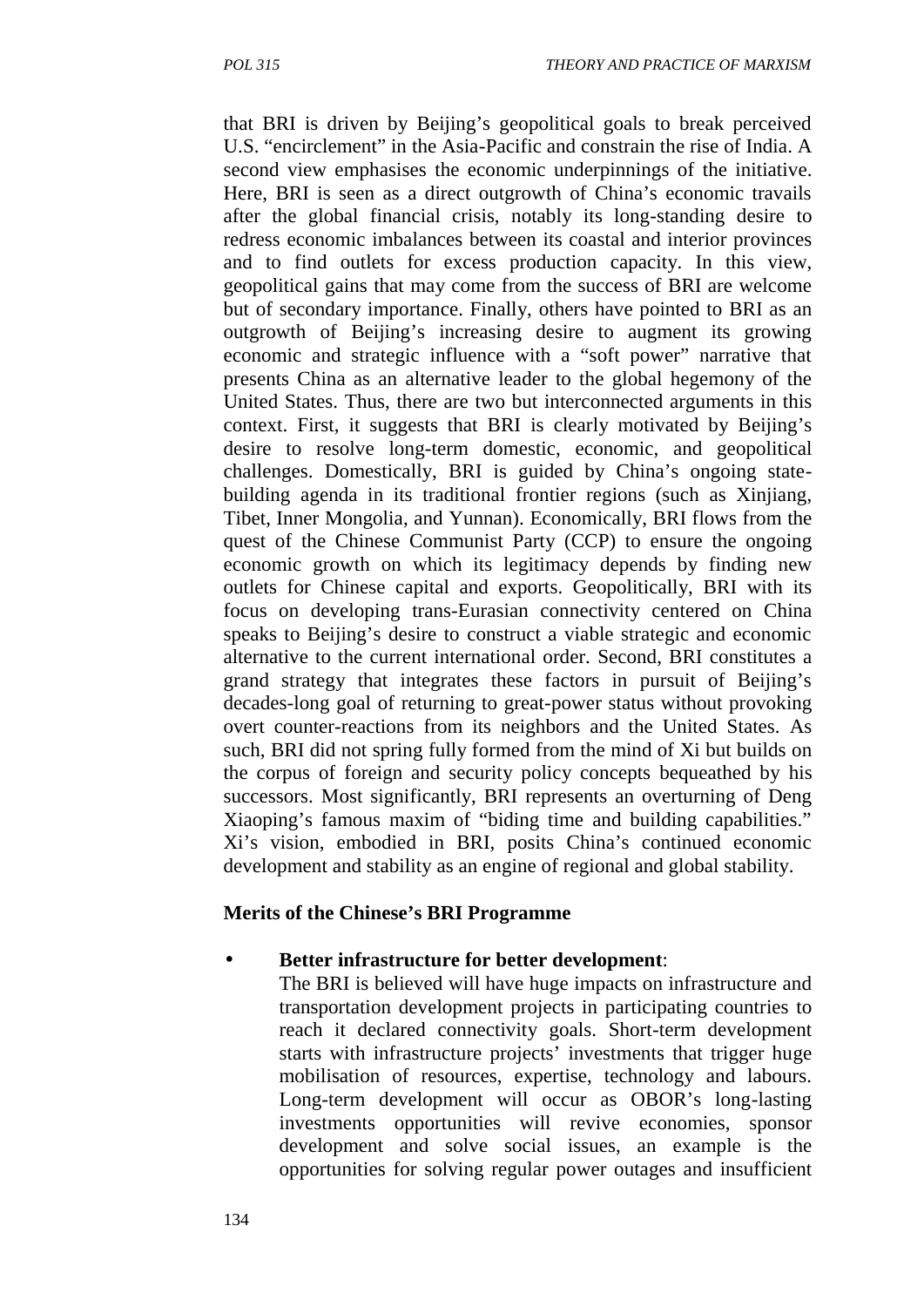transportation networks for Pakistani manufacturing sectors which will result in more jobs, lower consumers costs, and increased attractiveness for international investments.

#### **Reduced trade time and costs:**

The BRI, is argued, will give the world cheaper and faster transport by the establishment of global trading routes and overcoming customs checkpoints' issues and trading barriers that increase trade time and costs through global facilitation agreements, trade barriers removal and information sharing platforms towards achieving countries standards' harmonisation and certifications mutual recognition. De Soyres et al. (2018) working paper on World Bank stressed that OBOR can reduce trade times and costs for participating countries by 3.2% and 2.8% respectively, and 2.5% and 2.2% worldwide. De Soyres (2018) notes on the World Bank portal showed that shipping time is expected to decrease by an average of 1.2% across all countries in the world.

#### **Increased Gross Domestic Product (GDP):**

The development of global efficient infrastructure and transportation, reduction in trade time and cost, increased trade, increased international investments will increase the economies size, transactions and growth; this will warrant global increase in GDP. Zhai (2017) Journal of Asian Economics estimates a 1.3% welfare gain of global GDP by 2030. Bird, Lebrand and Venables (2019) working paper on World Bank forecasts direct benefits of around 1.4% of GDP for Central Asia region.

#### **Green and sustainable development:**

The BRI targets a green, healthy, sustainable and peaceful development with action plans for CO2 emissions reduction, environmentally friendly energy sources use, biodiversity protection, increasing protected and forest areas and substantial negative impacts reduction on biodiversity and natural resources. International Renewable Energy Agency Director, Adnan Amin

(2018) highlighted BRI potential to expand electricity markets in high renewable energy potential countries other than current electricity grids interconnection and using renewable energy. Aggarwal (2017) article on

Forbes showed that a \$25 billion of China's issued bonds for infrastructure investments were targeting clean and green energy, clean transport, resource conservation and recycling, pollution prevention and control and energy efficiency, with approximately equal shares of 17-21% each and 8% for ecological protection and climate change.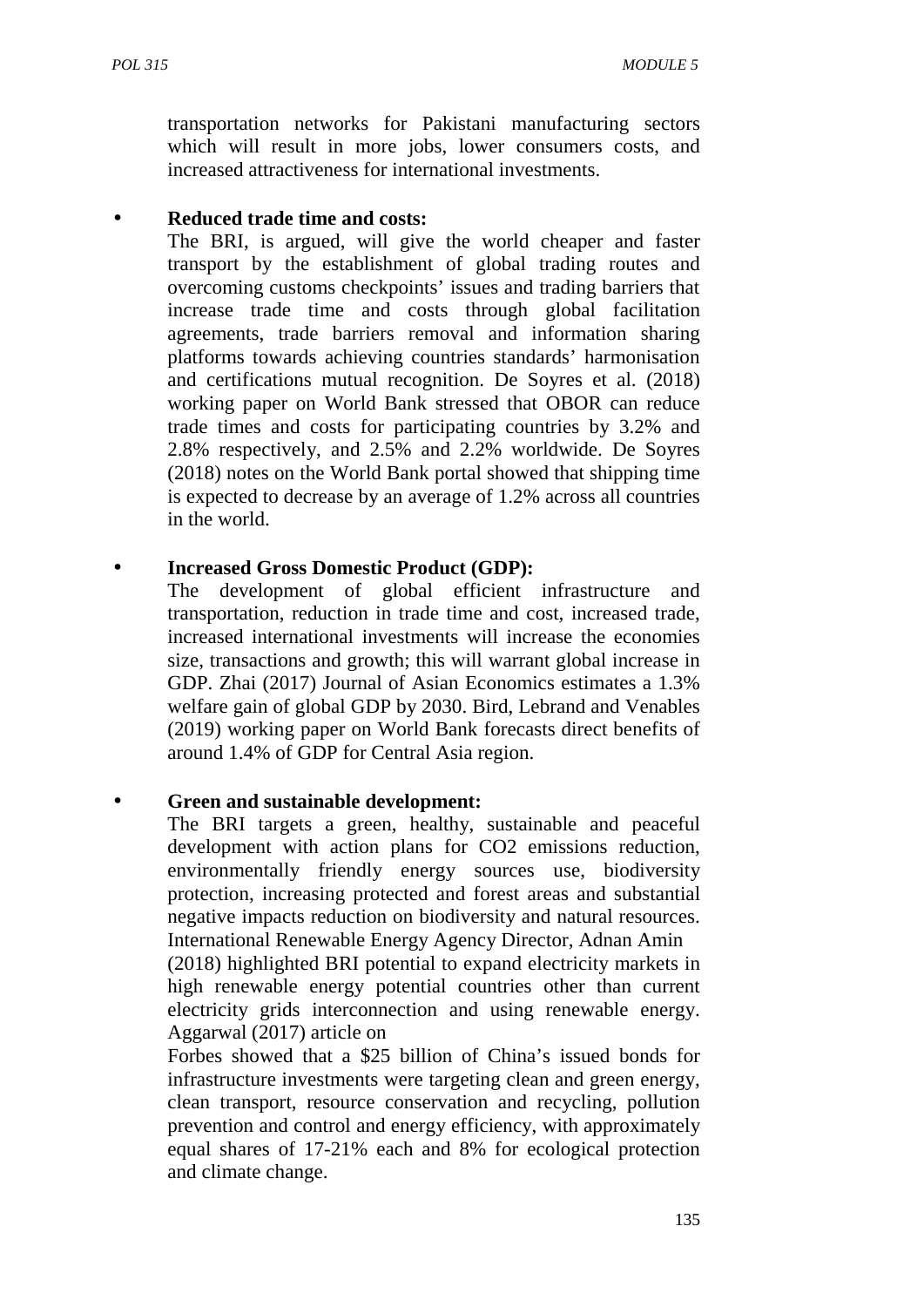#### **Power Balance:**

BRI is serving China's huge economic growth, thus the multipolar world with the powerful United States, European Union and China may come to balance in terms of economic power and military power. This may halt the control of core nations over international systems and reduce world conflicts especially with China massive BRI which is targeting peaceful exchange and mutual benefits. Realist theory stresses that conflicts can only be avoided by the balance of powers, a world with balanced powers where peace is dominant, nation's sovereignty is respected and multiple economic prosperity chances will warrant nation's growth, development, and prosperity.

#### **Demerits of the BRI Programme**

- **China's debt trap and sovereignty threats in Asia:** The massive OBOR projects requires a huge financing through loans and china has the solution, EURObiz (2019) reported that 89% of BRI projects was financed through china's owned banks, less than 10% financed through Silk Road Fund, the AIIB and NDB. The issue is the debts itself as BRI countries are vulnerable to sustainable debt traps like Sri Lanka which has a 82% debt to GDP ratio in 2017 as per EMR report (2018), it suffered sovereignty issues as they struggled to fulfill their financial obligations for Hambotonta Port infrastructure development, consequently, it was forced to abandon 70% of the port and lease it for 99 years to China as the owner of financing banks. Kuo and Kommenda (2018) on the guardian discussed china's concessions' acquisition through debt traps like the 2011 acquisition of 1,158km2 Tajikistani disputed territory for deleting their debts. Reuters (2018) reported IMF warnings about how a problematic increase in debt causes financial difficulties in high debt countries. Other states are severely indebted to China for BRI infrastructure development loans and vulnerable to potential sovereignty issues.
- **China's neo-imperial and neo-mercantile expansion in Africa** African nations are considerably subjected to China's imperial and neo-colonial expansions. Bräutigam (2011) showed china's declared foreign countries aids with a US\$37.7 billion in 2009, a 46.7% were directed to Africa and targeting unlimited cheap access of African natural resources. Hitchens (2008) discussed expanded Chinese influence in Africa which sponsors corruption directly or indirectly to gain cheap African resources in exchange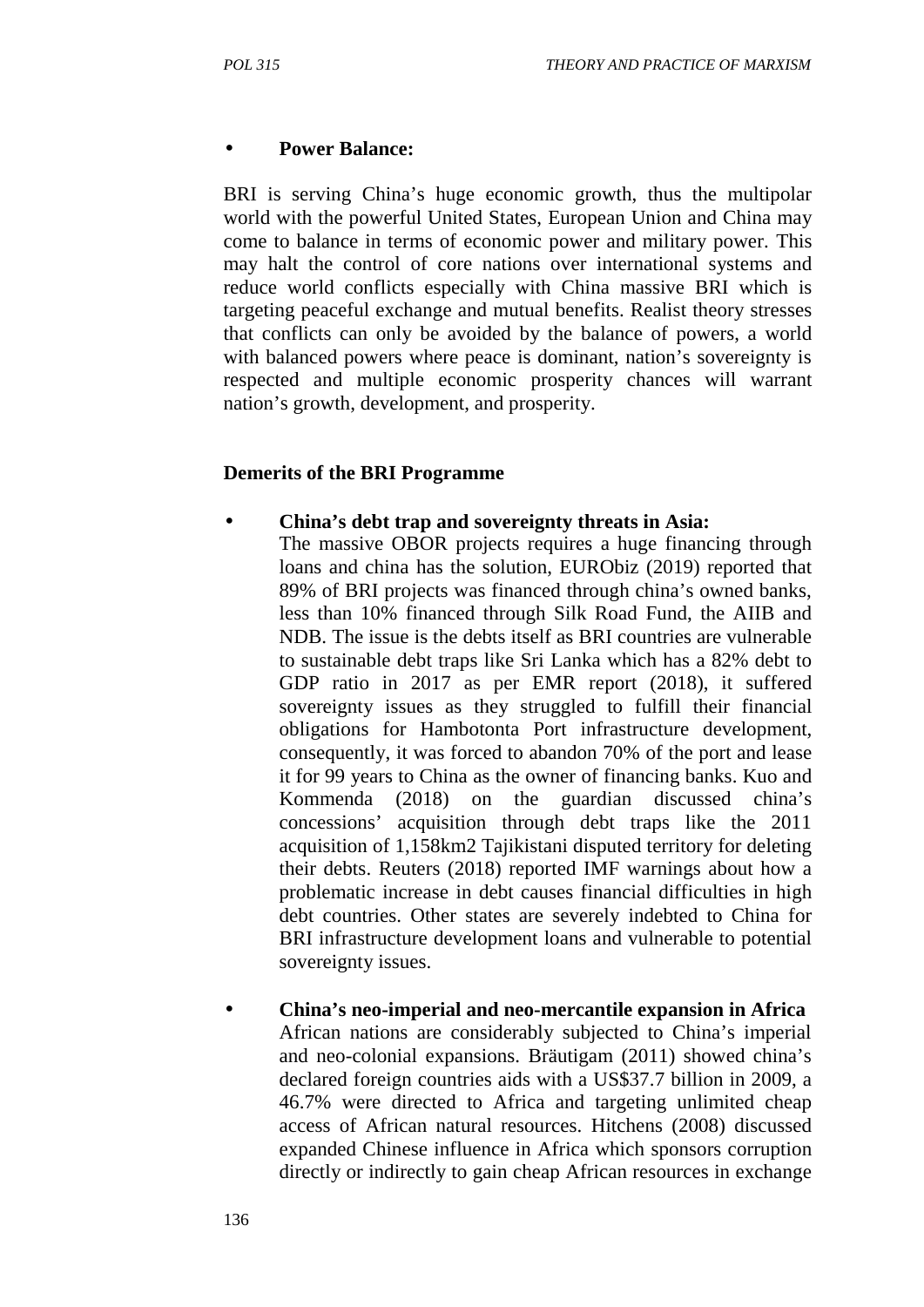of Chinese products. Tull (2006) showed that China reaching these targets by targeting countries with difficult political transitions like Zimbabwe by supporting democratic transitions claims, or in mineral-rich countries like Angola by supporting socio-economic development claims or in post-conflict states like Liberia in peacekeeping claims to extended violent conflicts.

In recent years, more African countries have joined the Belt and Road Initiative. The strategic location of some countries, such as Kenya, Tanzania, and Somalia (the shore of the Indian Ocean), as well as Egypt and Djibouti (the shore of the Mediterranean Sea), make them natural BRI partners because they connect Africa, Asia, and Europe. Besides, for these countries and many others on the African continent, joining the BRI can help them meet urgent infrastructural needs for their development.

Of all the direct and indirect benefits of closer China-Africa cooperation in BRI projects, trade growth and job creation are perhaps the most salient. More trade – both intra-continental and international – means more jobs for the African economies, which are currently experiencing a very high unemployment level among recent graduates. Providing jobs to these graduates will lead to more social stability and sustainable development.

Though BRI progress has been made in infrastructure construction as well as bilateral and multilateral agreements, there are daunting challenges that cannot be ignored. The four major challenges and suggestions on how to minimise or overcome them are as follows:

#### **a. Political Risks:**

Political risks are, arguably, the biggest challenge to the BRI in Africa. Social and political unrest in Africa may fundamentally change a nation's favorable attitude toward BRI projects and Chinese investments in general. For example, every country in East Africa except for Tanzania experiences political instability during election years. Pre- and post-election violence leads to death and significant socio-economic damage. During election periods, many nations in the East African Community (EAC) and the Horn of Africa, including Rwanda, Burundi, Kenya, Eritrea, and Somalia, experience security-related challenges and cyclical political instability. Tanzania has managed to avoid political instability due to policies designed and implemented by its leader and "independence hero," Julius Nyerere, who utilised "inclusion" and "political leadership succession mechanisms" to prevent inter-ethnic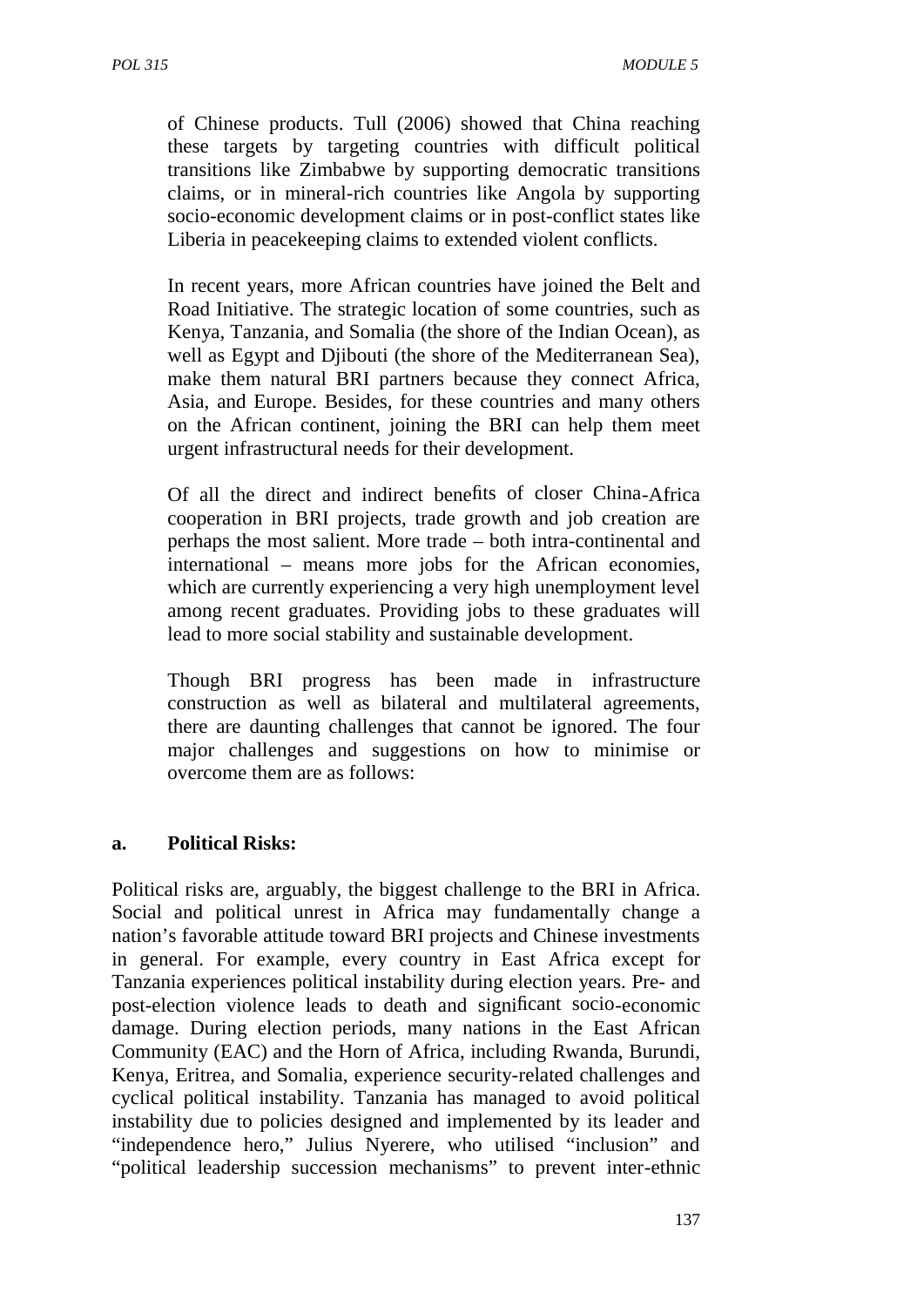violence and coup d'états for political succession. Following Tanzania's example, other nations could successfully deal with the political instability challenge that may potentially hinder the development of BRI infrastructure projects. When political risks are addressed, the BRI projects should be protected from all unnecessary spending that makes the projects too expensive for recipient countries.

# **b. Runaway Costs:**

The second major challenge related to the rising cost of BRI infrastructure projects is corruption. Certain countries have already started canceling or reconsidering several projects. Both African and non-African countries have carried out investigations to find out the reasons behind the very high cost of projects. For instance, in 2018, Sierra Leone called off a China-funded airport project at the cost of \$318 million out of debt-burden concerns. The project had been commissioned by former Sierra Leone President Ernest Bai Koroma. Similar projects cancellation occurred in Malaysia, where the newly elected government led by former Prime Minister Mahathir Mohamad suspended BRI related projects. The suspended projects are related to the East-Coast Rail Link and the Singapore-Kuala Lumpur High-Speed Railway for high costs, uncertain economic viability, and corruption allegations. To ensure more transparency and avoid unnecessary spending, procurement and public tendering have attracted a lot of interest in the Chinese model of project implementation. It is argued that the opaque nature of many BRI negotiations lacks competitive bidding and prevents public and private sector scrutiny.

## **c. Inflated Expectations:**

The risk of overestimating benefits from BRI projects affects the successful implementation of the project. Overestimating the positive impacts or benefits of infrastructural projects can result in high exploitation or inadequate use of said infrastructure. For instance, though not in Africa, Chinese funded Hambantota Port in Sri Lanka is claimed to be highly unexploited, with no container traffic; and because Sri Lanka could not pay the loans, it had to give China a 99-year lease for debt relief. Mattala Rajapaska International Airport, also in Sri Lanka, has often been referred to as "the World's emptiest international airport." Originally planned for a million travelers annually, it serves mere 10 to 20 travelers daily. In Sierra Leone, the Mamamah International Airport funding was called off for economic unprofitability. These examples highlight the need for high-quality planning for economic purposes. There is a need to take a long-term perspective on BRI development in Africa, both in terms of the amount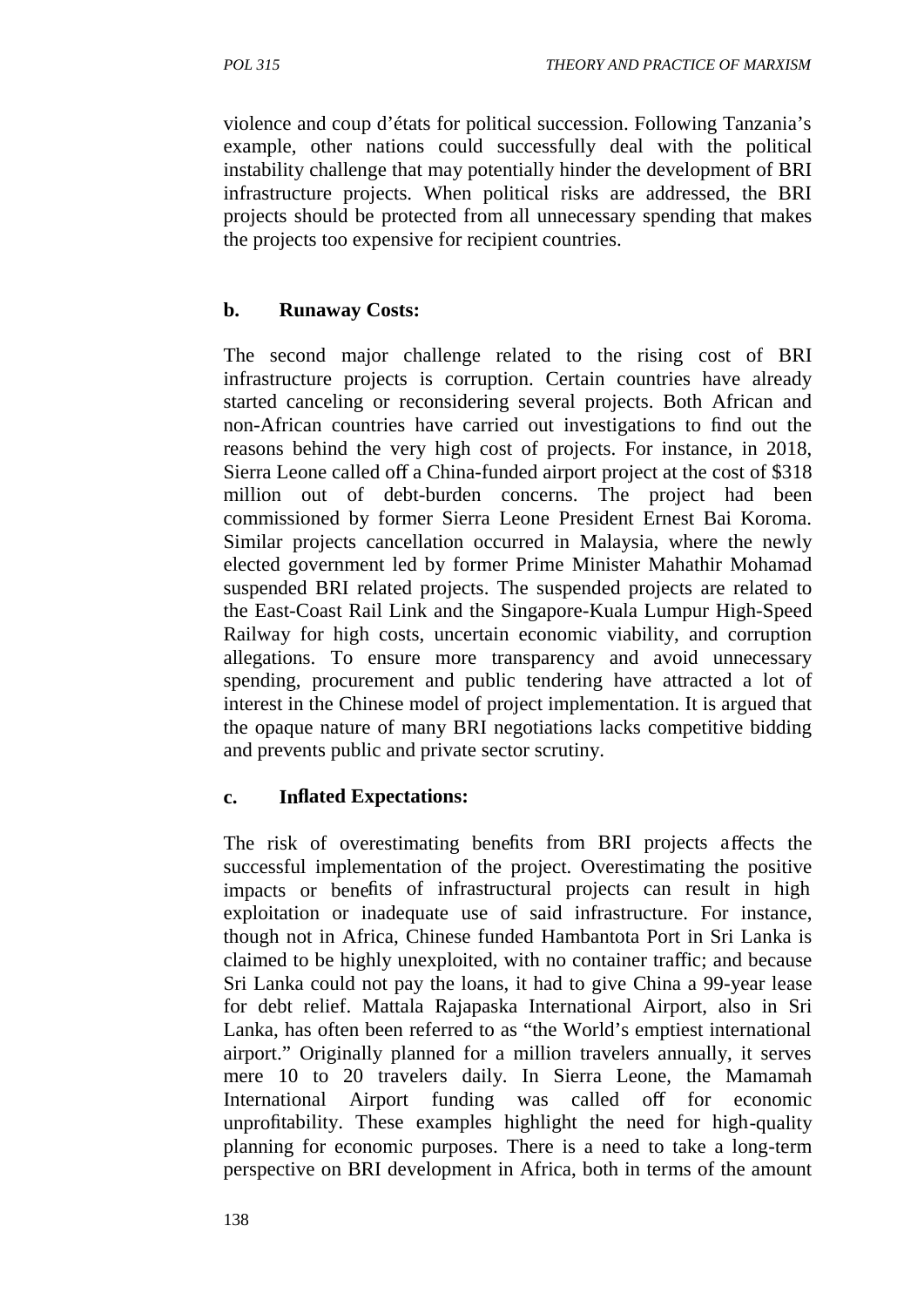of capital invested and the extent to which new projects stimulate the local economy. The aforementioned risks and challenges must be handled by both the African and the Chinese stakeholders to ensure a bright future for the BRI on the African continent.

## **d. Policy Barriers:**

Economic and policy barriers have often been cited as one of the challenges in Africa and other developing countries, meaning that the BRI's potential benefits are not guaranteed. These include cross-border delays, long and tedious procedures in customs and foreign direct investment (FDI) restrictions, which are more prevalent in BRI economies than in other nations. For instance, World Bank data indicate that while it takes an average of 10 days to import among G7 countries, it takes an average of 21 days to export goods to Africa. In terms of industrial land access, foreign firm start-ups, commercial disputes arbitration, and FDI policies, BRI economies are more cumbersome and have more restrictions compared with Organisation for Economic Cooperation and Development (OECD) economies. For example, in Kenya, the process of starting up a business requires rounds of procedures and documentation (payment of taxes, licensing, among others), and often encounters extensive transaction periods, occasionally overlapping title deeds, and corruption.

Unless complementary policy reforms are carried out, infrastructure investment returns are likely to be low or even negative. A report by the World Bank concludes that the BRI could increase trade among participating countries by up to 4.1 percent, and these impacts would be tripled, on average, if reforms in trade match the advancement in transport infrastructure. Africa needs to carry out economic and policy reforms that will support its development path as well as the current BRI's infrastructure development. Furthermore, careful and realistic analysis of the projects returns should be thoroughly conducted. Lack of such analysis to clearly indicate economic viability often leads to the risk of overestimating projects' benefits.

The BRI was intended to connect various parts of the world. While it faces objections from different countries, in the African context, it has a significant impact as it provides an alternative source of development capital for the continent. For the past two decades, China has been doing business with Africa to balance power-relationships between the continents. The role of the initiative in providing development opportunities at the global, regional, and local levels makes the BRI highly acceptable in Africa. If BRI African nations harmonise their development plans to achieve complementarity and compatibility between policies and infrastructure implementation, the benefits would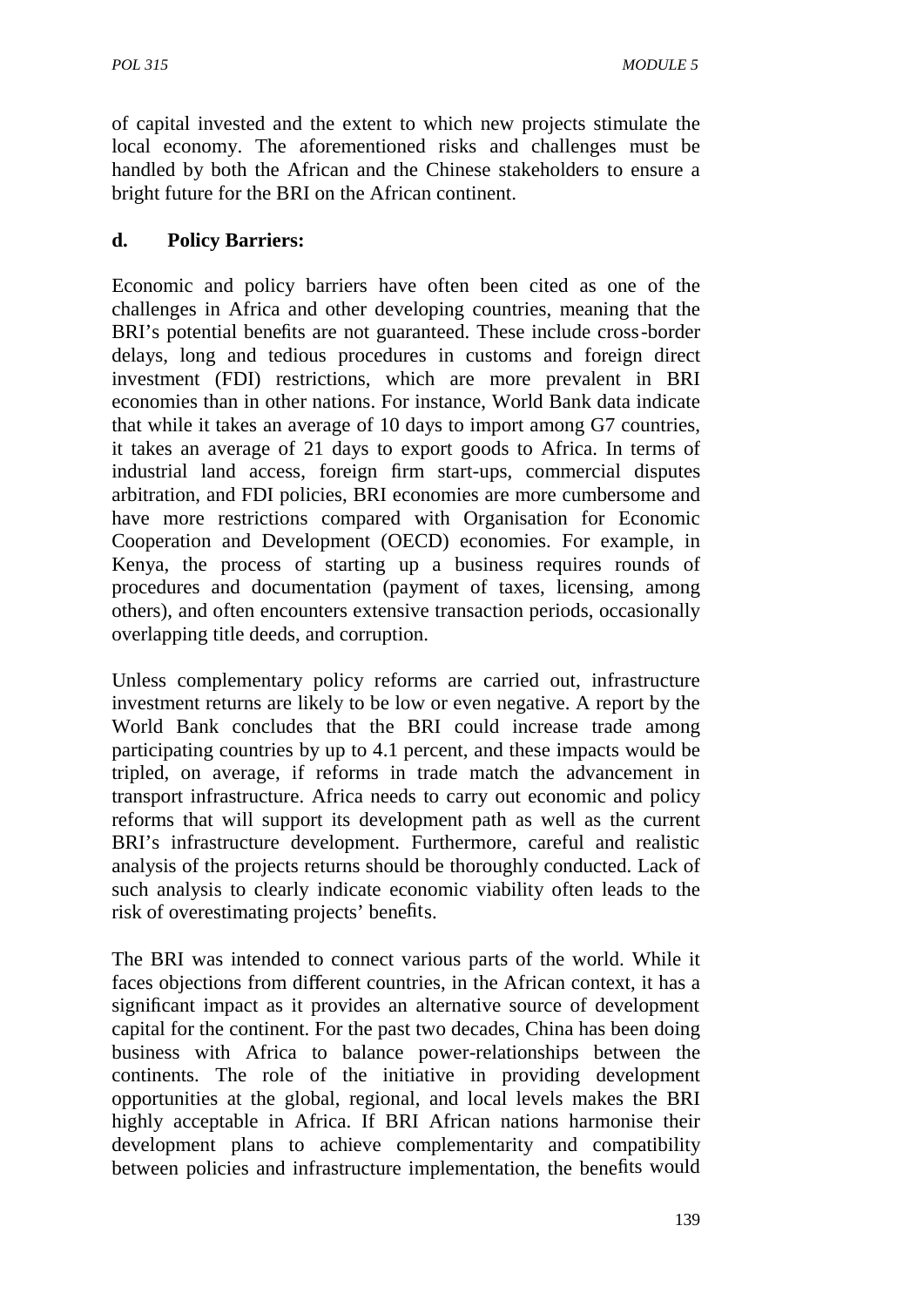be even more significant. Africa suffers from insufficient and poorly developed infrastructure that impede trade growth. Thus, investing in trade and transport-related infrastructure such as airports, railways, ports, roads, and other connections ought to remain a priority, and adequate financing should be availed toward this goal. Thus, Africa as a continent should come up with a clearly defined BRI response strategy to strengthen its bargaining power and also ensure that assistance and investment from China are aligned to the national and regional strategies. Overall, the BRI provides a platform to cement China-Africa cooperation. Improvement of physical transport infrastructure and connectivity is significant; however, the present and possible challenges need to be addressed. Political risks, rising project costs, economic and policy barriers, and more, need to be addressed and streamlined across Africa to facilitate successful infrastructural projects implementation and reap the expected benefits. In addition to policy barriers, Africa's political instability during election seasons needs to be addressed, for inter-ethnic violence and the use of force to ascend to power leads to severe socioeconomic damage and loss of lives. The inclusion of all ethnic groups in the management of national affairs and peaceful political succession at the top leadership level constitute key policies to stabilise nations that are involved in BRI infrastructure projects.

The rising cost of BRI projects is another major challenge that needs urgent attention for the benefit of China and countries cooperating in these projects. Transparency at all stages of these projects, from project negotiation, procurement and public tendering, to implementation, has to increase to avoid embezzlement of project-allocated funds. There is also a need for in-depth due-diligence exercises and strong partnerships to overcome these challenges. Over the past few years, China has provided ever more funding and resources for BRI projects. However, the implementation cannot be China's sole responsibility. Strong partnership and cooperation among Chinese and African enterprises is a prerequisite for the BRI's success in Africa.

### **4.0 CONCLUSION**

Although many Marxist experiments have recently failed, it is important to study them and the few Marxist societies that still exist. The challenges of Marxism in respect of the differential routes that were followed in Russia and China following the collapse of the Berlin walls show the inescapability of centrality of people and the environment in shaping the direction of any developmental trajectory based on received principles/dogmas. The different paths followed by the two most powerful Socialist countries in the world show that doctrines are never enough to get the necessary results we desire in any venture at any point in time.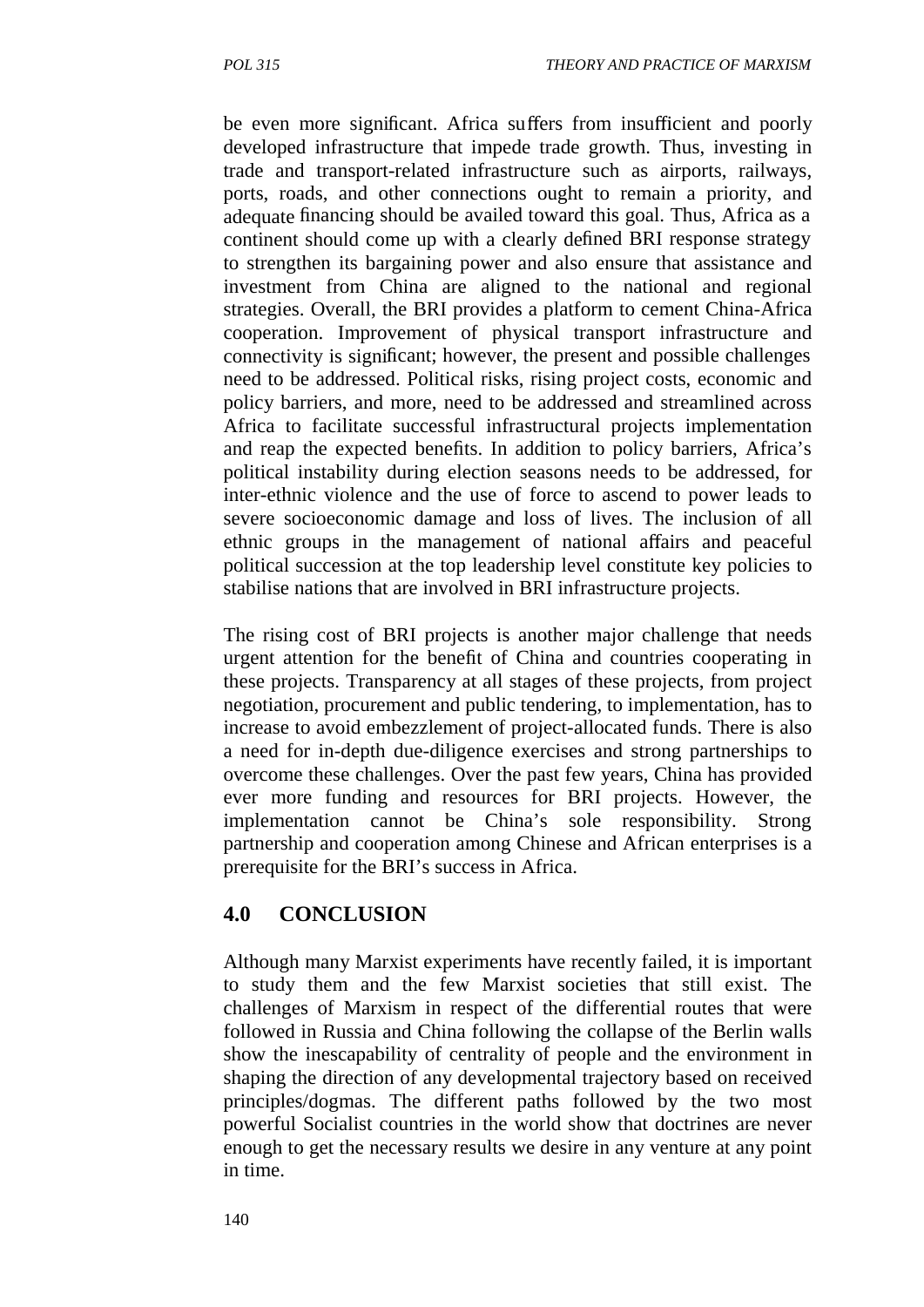## **1.0 SUMMARY**

We have perused the experiences of Russia and China as prototypes of the practical application of Marxian theory in real-life situations and have learned that the theoretical position of Marxism differs significantly from formulation to implementation. That most projections in Marxism are utopia and the egoism in man cannot be entirely removed, maybe at best reduced but cannot be eliminated in its entirety. Today the first successful socialist country (USSR) is gone; and China remains afloat because of its capacity and capability to adapt and regenerate socialist principles within the context of a unipolar world that thrives on neoliberalism.

Today China is predicated and is being run on the principle dubbed as the iron rice bowl which is a mixture of democratic centralism and market liberalism. The economy is liberalised while efforts are sustained in stifling the sphere of politics and governance. In china politics and governance is tightly controlled and managed leaving no space for political liberalisation.

#### **SELF-ASSESSMENT EXERCISE**

- i. Explain the failure of Marx's prediction in Europe.
- ii. How does Mao's position differ from Lenin's?

### **6.0 TUTOR-MARKED ASSIGNMENT**

- 1. Why do you think Socialism failed in Russia?
- 2. What factors are responsible for the resilience of Chinese Socialism?

## **7.0 REFERENCES/FURTHER READING**

- Archer, R. (1995). *Economic Democracy: The Politics of Feasible Socialism*. New York: Oxford University Press.
- Baradat, L.(2006). *Political Ideologies: Their Origins and Impact.* New Jersey: Pearson Prentice-Hall
- Collins, P. (1993). *Ideology after the Fall of Communism*. New York: Marion Boyars.
- Mclellan, D. (1973.). *Karl Marx: His Life and Thought*. New York: Harper and Row.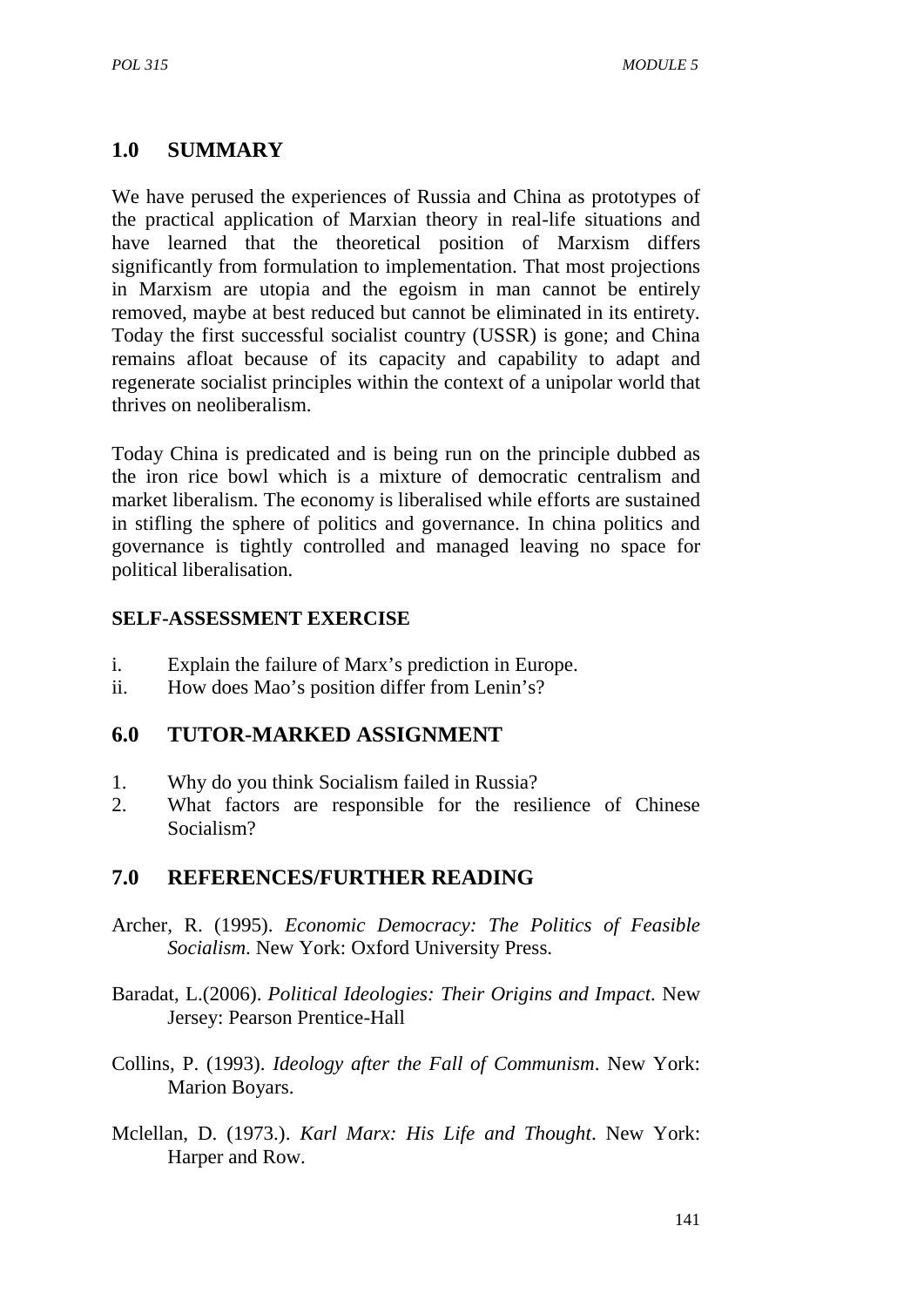Mclellan, D.(1983). *Marxism after Marx*. London: Macmillan. Callaghy, T.M (1994). 'Lost Between State and Market: The Politics of Economic Adjustment in Ghana, Zambia and Nigeria', in Joan M. Nelson (ed.), Economic Crisis and Policy Choice: The Politics of Adjustment in the Third World, Princeton: Princeton University Press.

- Bratton, M., Mattes, R. and Gyimah-Boadi, E (2005). Public Opinion, Democracy and Market Reform in Africa, Cambridge and New York: Cambridge University Press.
- Maguire. D. (2010). Marxism. In Marsh. D., and Stoker. G., (Eds.). *Theory and practice in political science (*pp. 136-155). Hampshire, UK: Palgrave Macmillan.
- Mingst, K.A., & Arreguín-Toft, I.M. (2017). *Essentials of international relations (7th ed.).* New York, US: W. W. Norton & Company.
- Panwar, U. (2015). The relevance of Marxism in the 21st century*.* Retrieved from http://economydecoded.com/2015/02/relevance marxism-21st-century.
- Schumpeter, A.J. (2003). *Capitalism, socialism and democracy*. London, UK: Routledge.

### **SELF-ASSESSMENT EXERCISE**

- i. Explain Marxism-Leninism.
- ii. Compare and contrast revisionism and orthodox Marxism.

### **6.0 TUTOR-MARKED ASSIGNMENT**

- 1. Communism is utopia. Explain.
- 2. Discuss the major ideological and practical contributions that Lenin made to Marxist thought.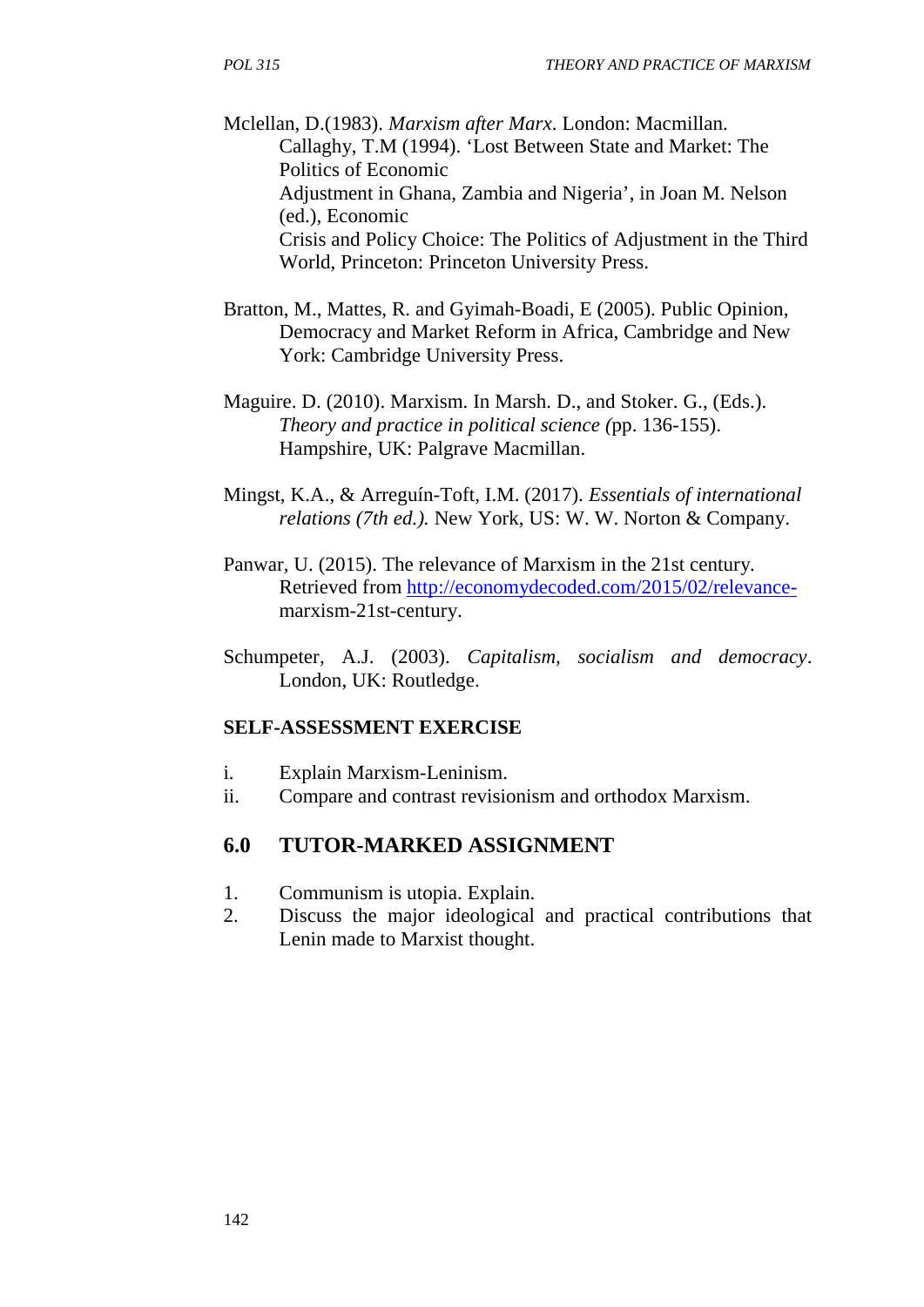# **UNIT 5 AFRICAN SOCIALISM IN PERSPECTIVE**

# **CONTENTS**

- 1.0 Introduction
- 2.0 Objectives
- 3.0 Main Content
	- 3.1 African Socialism in Perspective
- 4.0 Conclusion
- 5.0 Summary
- 6.0 Tutor-Marked Assignment
- 7.0 References/Further Reading

# **1.0 INTRODUCTION**

As many African countries gained political independence n the 1960s and 1970s, there was the desire by the new African states to embrace a socio-political cum economy system outside the one preached by American capitalism and Russian Socialism. The adoption of an *Afrocentric* ideology in the name of African Socialism became prominent. This socialist ideology was based on the mid – 20th century ideas of central planning/state-controlled economy that is guided by African values, norms and customs as well as mutual aid and trust for members of the community. Thus, similar forms of African socialism were introduced inter alia in Ghana by Kwame Nkrumah, (Scientific Socialism), Tanzania by Julius Nyerere (Ujamaa), Zambia by Kenneth Kaunda (Zambian Humanism) and Zaire by Mobutu Sese-Seko (Mobutism).

## **2.0 OBJECTIVES**

By the end of this Unit, you will be able to:

- examine the motivations for African socialism
- highlight the dynamics of African socialism.

# **3.0 MAIN CONTENT**

## **3.1 African Socialism**

African socialism is a belief in sharing economic resources in a "traditional" African way, as the distinct politician of the 1950s and 1960s professed their support for African socialism, although definition and interpretations of this term varied considerably. This is because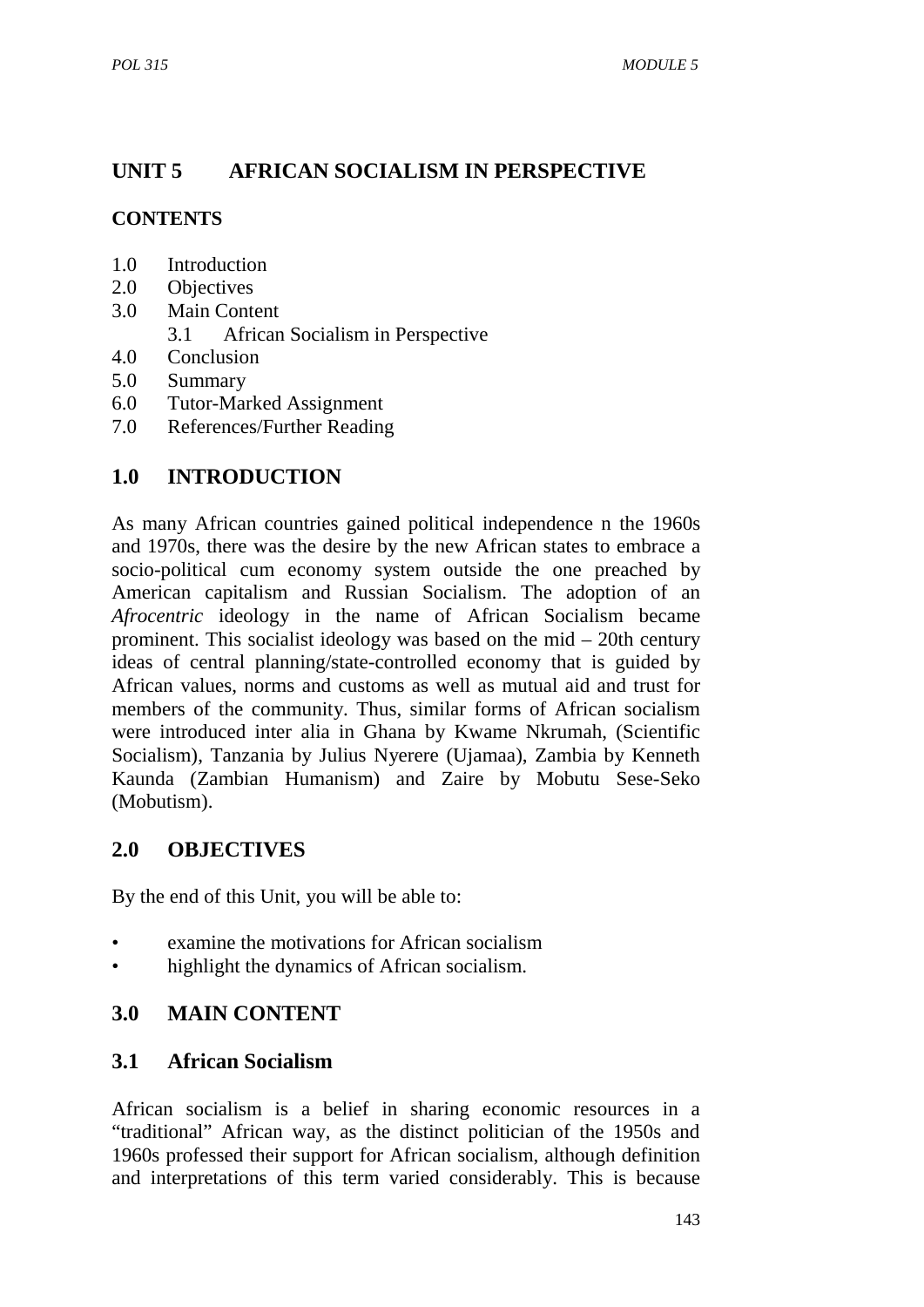African socialism has not been the product of on single thinker. One example of a definition of African socialism was phrasal as a metaphor by the Graft Johnson from the University of Ghana, in 1992. The African extended system large Providing the motor for a drive towards socialism there is generally to be found a conviction that man's creative potential can only be fully realised in a society which transcends the cultural centrality of 'possessive individualism' and in which a signal measure of economic and social equality, the preconditions for genuine political democracy, are guaranteed.

In the best of socialist intellectual work, however, socialists have been equally interested in economic development and the full release of the potential for growth of the productive forces in society. Within this tradition, it was perhaps Marx who most dramatically fused the concern for economic development and the concern for the elimination of class inequalities in his presentation of the socialist case. He argued that the inequalities of the bourgeois society of his day increasingly meant that the potential of the available industrial machine would not be realised: inequality and muffled productive forces thus went hand in hand.

Certain class inequalities have sometimes proved to be historically necessary to foster the full release of the potential for growth of the social productive forces; this is too obvious a fact to require emphasis. But the existence either of some necessary *dichotomy* between 'development' and 'equality' or, on the contrary, of some necessary link between the two cannot be postulated a priori. It has to be ascertained empirically through an analysis of the relationship between the class structure of a society and its economic development at each historical juncture. A sophisticated socialist case in contemporary Africa must, therefore, fuse a concern for played in the development equation by the existence and emergence of classes and groups with differential interests and access to benefits.

Moreover, as will be argued in this article, one does find the productive potential of African societies, and therefore their development and structural transformation, constrained by the present pattern of world and domestic economy and society; the available surplus is ill utilised drained away, for example, as the repatriated profits of overseas firms or consumed by self-indulgent domestic elites-and the generation of a larger surplus from, for example, an aroused and mobilised peasantry discouraged. As this suggests, it is the pattern of current inequality, in particular, which tends thus to hamper a rise in productivity.

A viable socialist strategy directed towards these twin concerns will have to face dilemmas of choice in three closely related policy areas. On the level of the international economic and social system, one confronts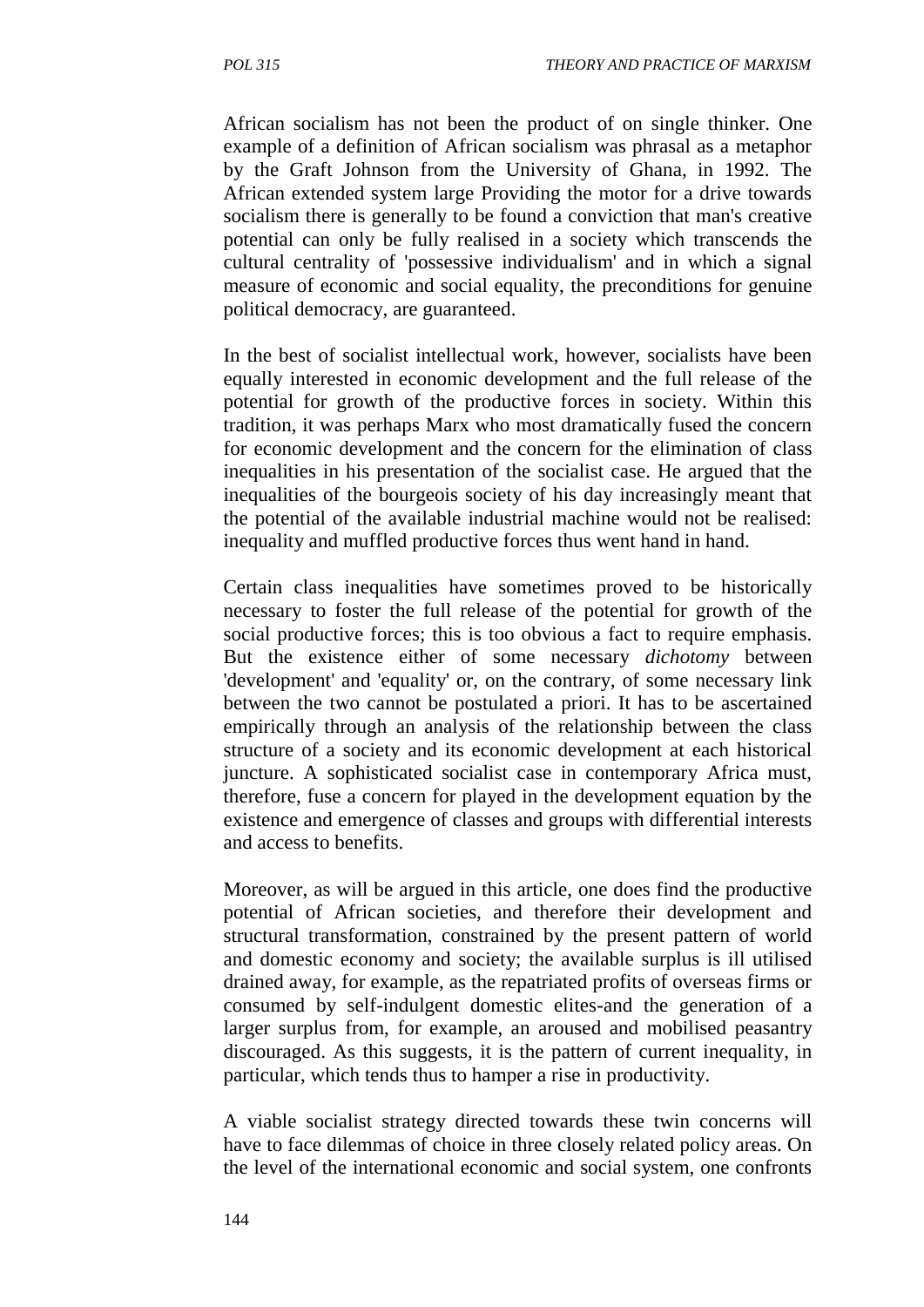the spectre of international capitalism and a grave inequality of financial power, realities which, as will be shown, can be major constraints on general development. On the domestic scene, one faces the problem of the relationship between 'town', the centre of administration and such industrialisation as takes place, and 'country', an interaction from which real development could spring but which all too often defines the split between unequal and unconnected spheres of a society falling short of genuine transformation. Finally, one has the problem of agricultural development itself in a rural sphere where inequalities can and do begin to emerge, although, at least in the short run, these have a rather more ambiguous impact on the pace of development than the other inequalities already hinted at. It is the absence of a hard-headed look at the actual pattern of inequalities within contemporary Africa and in the world at large and at the direct relationship of this pattern to the trajectory of growth and development itself which explains the superficial character of much of the gloss on 'African Socialism' presented by its practitioners.

# **4.0 CONCLUSION**

The present heterogeneous and "multi-tribal" character of African societies reflects the circumstances of Africa's colonisation and partition, managed without regard to either the interests or the natural divisions and institutions of its peoples. The administrative and political infrastructure devised by colonial powers so as effectively and economically to govern colonies was "feudal", both in its basic principles and organisation, as well as in its assimilation and amplification of the pre-colonial feudal patterns of authority. The colonial "state" inherited by the new African leaders is essentially no more than an administrative convenience and a legal fiction. Their concern, therefore, is to "modernise" it, to "democratise" its structure and procedures, and above all to make it an efficient instrument, for purposes both of nation-building and of "national development"; to do and achieve all this, *without* forfeiting at the same time their authority at the hands of changes and forces they have themselves inaugurated. The fear of capitalism made African leaders to embrace socialism after the attainment of political indepences.

# **4.0 SUMMARY**

The bottom-line of African Socialism is that government should centrally plan the development of the African societies following the prevailing socio-cultural values of the various peoples of Africa. It would be wrong to write the history of African socialism purely in terms of its extremities whether in terms of the dependency theory, which